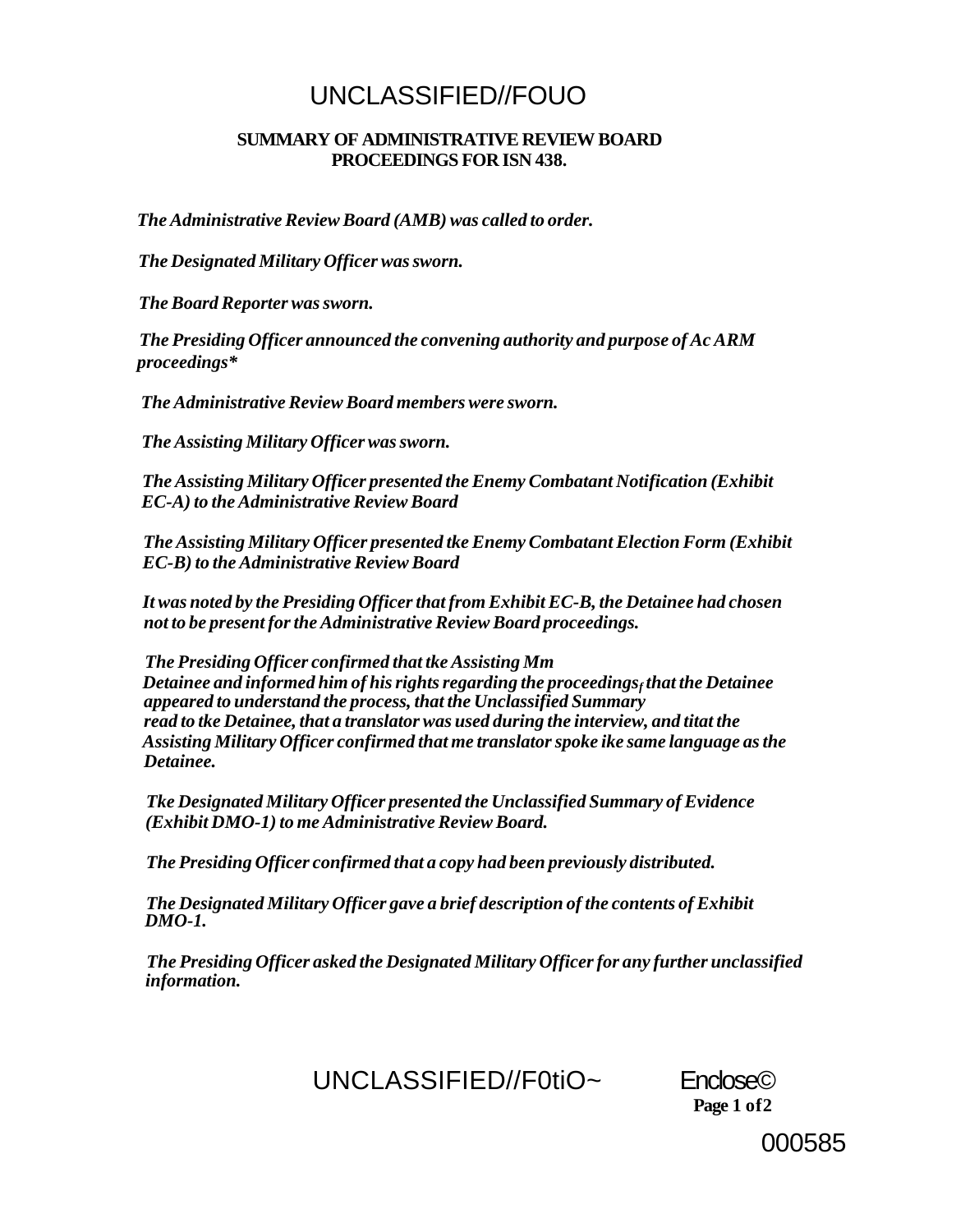## UNCLASSIFIED/ZFOtJO

*The Designated Military Officer confirmed that he had no further unclassified information and requested a closed session to present classified information relevant to the disposition of the Detainee,* 

*The Presiding Officer acknowledged the request* 

*When asked if the Assisting Military Officer had any information to present on behalf of the Detainee to the Administrative Review Board, the Assisting Military Officer stated that he previously submitted a summary of the interview.* 

*The Presiding Officer read the remainder of the unclassified portion of the Administrative Review Board proceedings, and then adjourned the proceedings.* 

*The Presiding Officer opened the classified portion of the session,* 

*The Presiding Officer adjourned the classified portion of the session and the Administrative Review Board was closed for deliberation and voting,* 

### **AUTHENTICATION**

**I certify the material contained in this transcript is a true and accurate summary of the** 

**Colonel, USA Presiding Officer** 

> **Enclosure (5) Page 2 of2**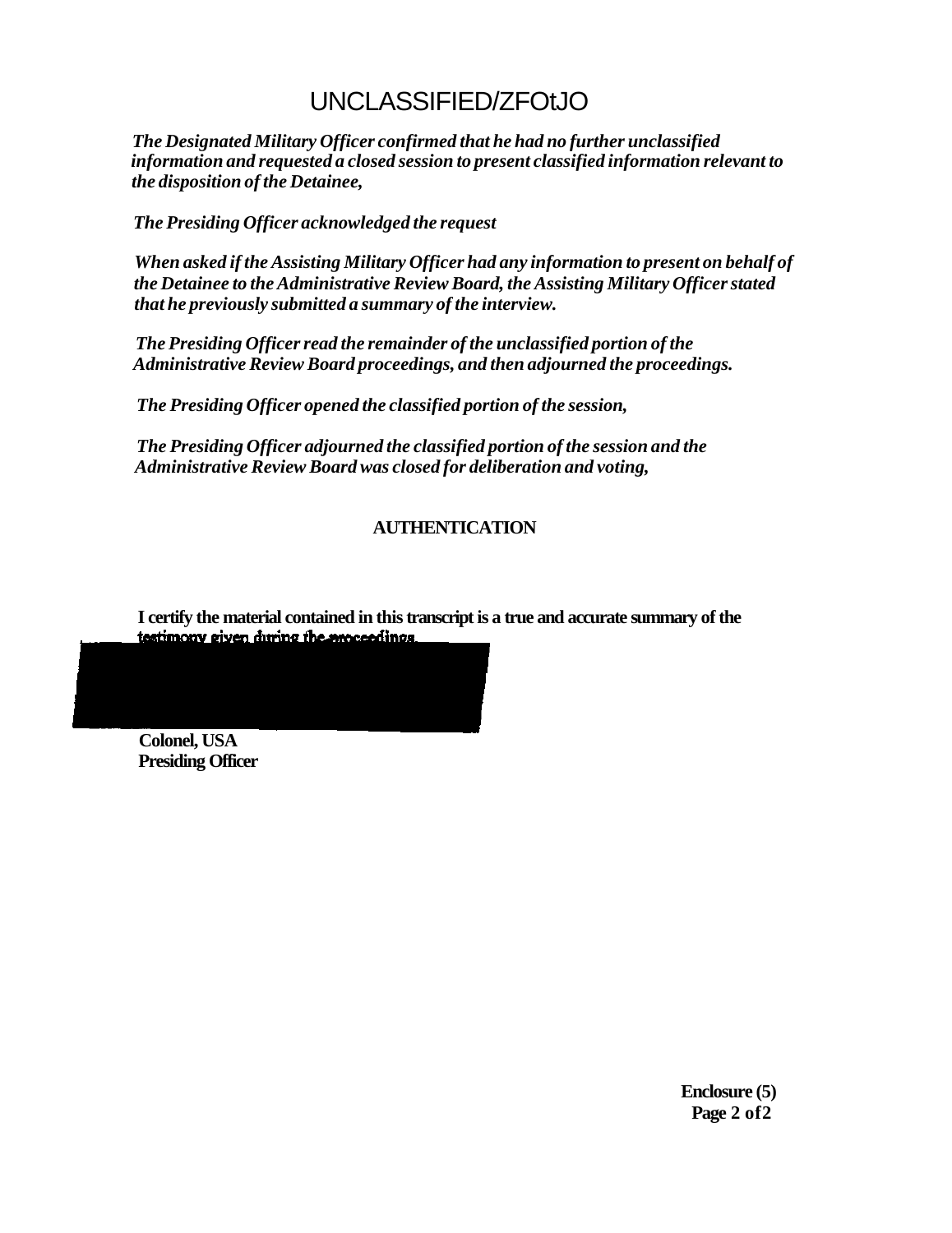# **UNCLASSIFIED/ZFOttO**

#### **Summarized Administrative Review Board Proceedings**

*The Administrative Review Board was catted to order\** 

*The Designated Military Officer was sworn.* 

*The Board Reporter was sworn\** 

*The Presiding Officer announced the convening authority and purpose of the ARB proceedings.* 

*The Administrative Review Board members were sworn.* 

*The Assisting Military Officer was sworn\** 

*The Assisting Military Officer presented the Enemy Combatant Notification Form (Exhibit EC-A) to the ARB,* 

*The Assisting Military Officer presented the Enemy Combatant Election Form (Exhibit EC-B) to the ARB.* 

*It was noted by the Presiding Officer that from Exhibit EC-B. the Detainee had chosen not to be present for the ARB proceedings.* 

*The PO confirmed that the Assisting Military Officer had met with the Detainee and informed him of his rights regarding to the proceedings, that the Detainee appeared to understand the process, that the Unclassified Summary of the Information was read to the Detainee, that a translator was used during the interview, and that the Assisting Military Officer confirmed that the translator spoke the same language as the Detainee.* 

*The Designated Military Officer presented the Unclassified Summary of Information (Exhibit DMO-1) to the Administrative Review Board.* 

*The Designated Military Officer presented the FBI Redaction Certification (Exhibit DMO-1) to the Administrative Review Board.* 

*The Designated Military Officer gave a brief description of the contents of Exhibit DMO-2.* 

*The Designated Military Officer confirmed that he had no further unclassified information and requested a closed session to present classified information relevant to the disposition of the Detainee.* 

> **ISN#288 Enclosure (6) Page 1 of3**

## **UNCLASSIFIED//FO0CT**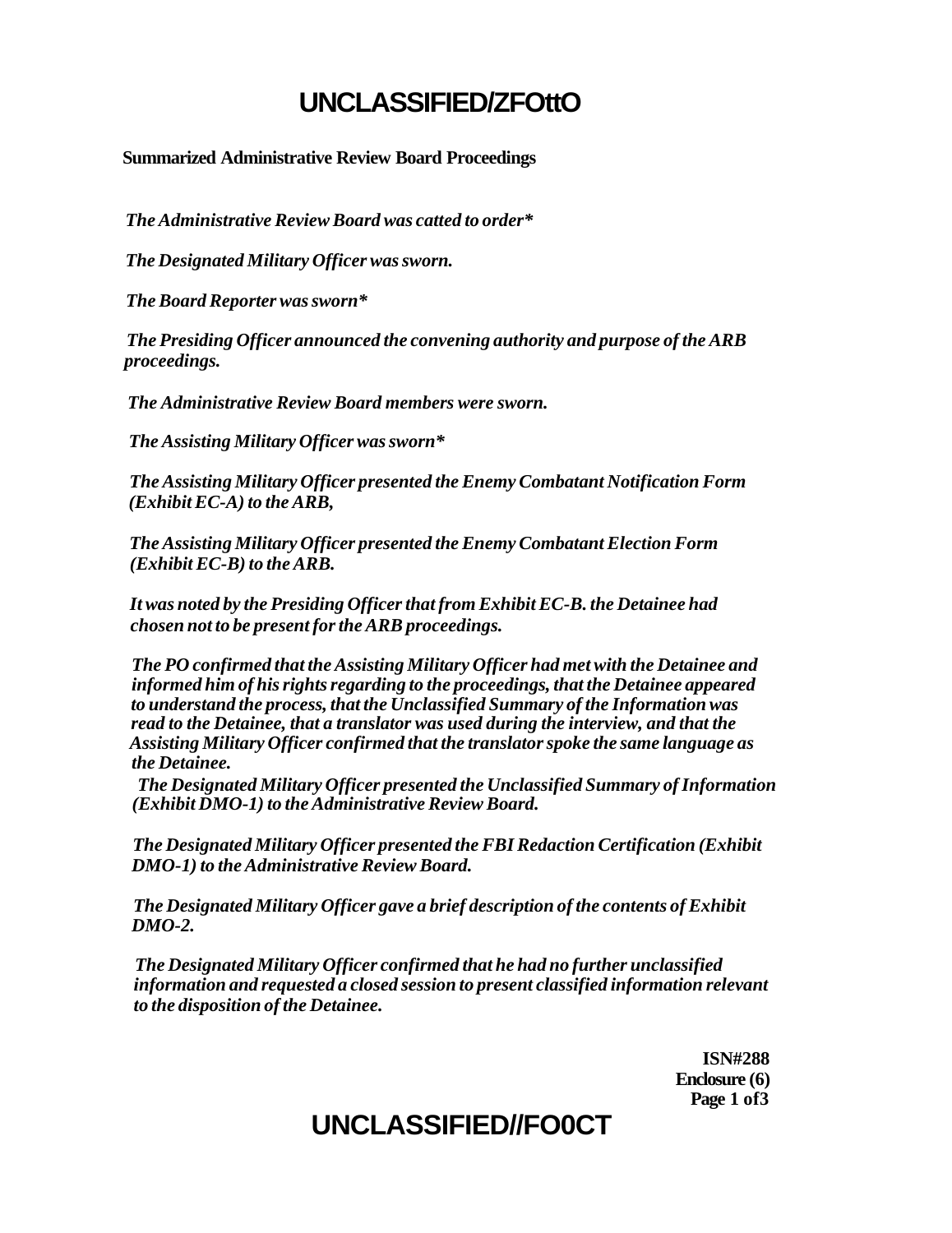# **UNCLASSlFIEDtfFOUO**

*When asked if the Assisting Military Officer had any information to present on behalf of ike Detainee to the Administrative Review Board, the Assisting Military Officer submitted Exhibit EC-C to the Administrative Review Board. The Detainee requested that the Exhibit be read to the board exactly as he wrote it Exhibit EC-C was read to Administrative Review Board exactly as written. The Administrative Review Board Members then asked questions to the Assisting Military Officer,* 

#### *OuesUons to the Assisthtp Military Officer*

**Presiding Officer: Okay. Do any of the Board Members have any questions in regards to the written statement that we have here, on what the Assisting Military Officer commented on? Take a minute to read what we have here. If you are putting them side by side with what the Unclassified Summary actually says, cause I was trying to follow at the same time. For 3-Charlie, Intent, number 2, he says here "My using a passport to travel, I don't think this is enough reason." Did you clarify that, I know it says there that he used a ''fraudulent passport," that is what it says? The Detainee purchased a fraudulent Belgian passport, so does he realize that it wasn't just a normal passport?** 

**Assisting Military Officer: Yes sir.** 

**Presiding Officer He just left that word "Fraudulent<sup>3</sup> ' out** 

**Assisting Military Officer Yes, sir. Iexplamedtohimthatitwasn'tjustmatyouhada passport, it's that you had a fraudulent passport He said'yes.' Under Accusation 3.b., 2nd paragraph in his written statement, Number 1 under Connections/Associations, he said he bought the ticket with his own money. I told him that if you read the English version of the Unclassified Summary of Evidence that we were not implying that someone else purchased it for him. Ifyoureadthat,Iw)idd interpret that he used his own money, sol told him that I didn't think that there was an issue mere. He wanted to make that statement that he used his own money.** 

**Presiding Officer: And he provided an al Qaida facilitator with a Belgian passport and 6,000 Francs; sounds to me like he gave the facilitator the money and the passport** 

**Assisting Military Officer: Yes, sir. I made that clear to him that we were not accusing him of using someone else's money> but still he wanted to. I asked him to expand on Kritay, France. He stated that he used to go to that city in France, Kritay, France, for work. To find work, he was there to work often.** 

**Presiding Officer: Okay. Did he seem to understand English?** 

**Assisting Military Officer He said he knew a little English, but he didn't speak any English at all.** 

> **ISN#288 Enclosure (6) Page 2 of 3**

## **UNGLASSIFIED//FOt»e-**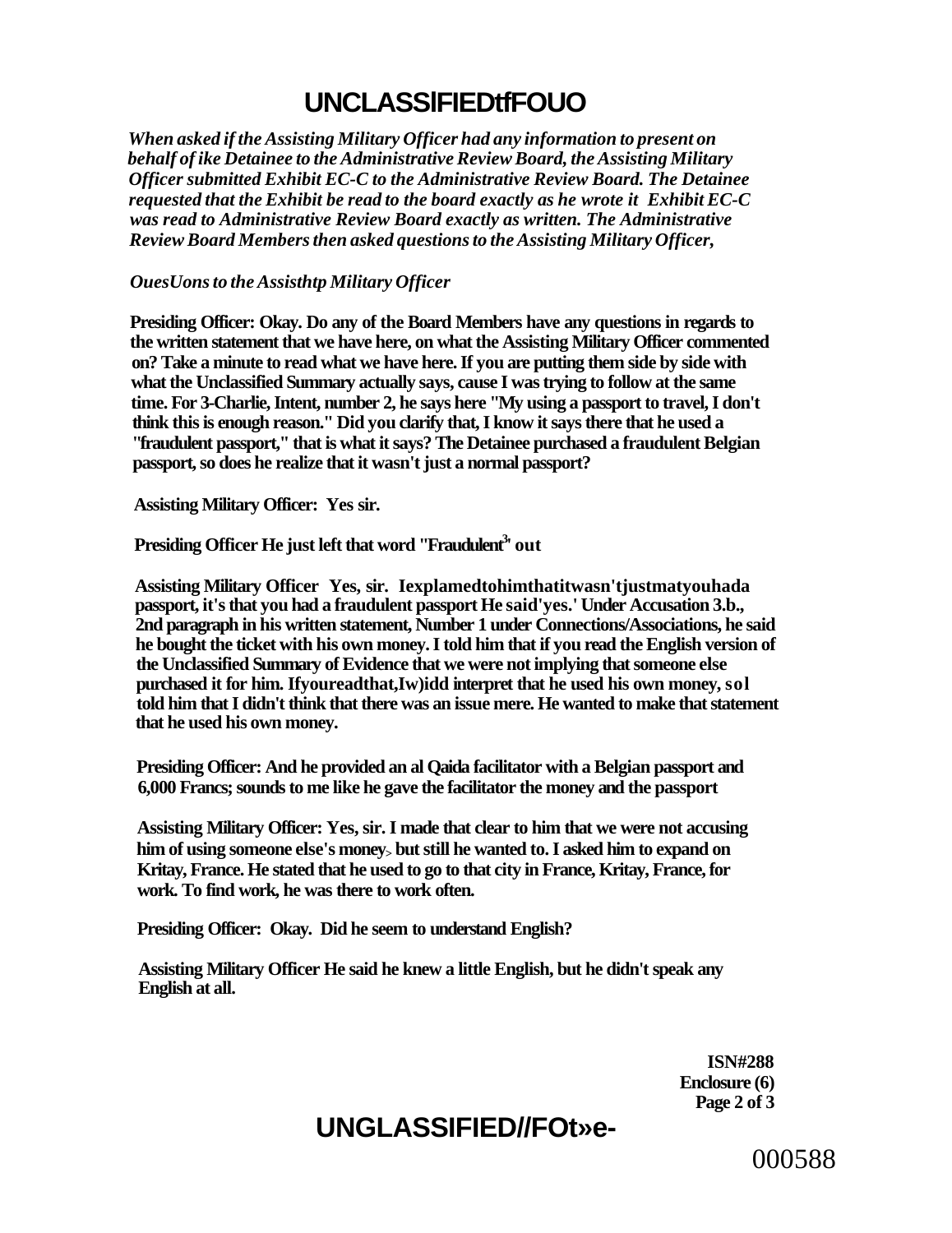# **UNCLASSIFIEDOEOUO**

*The Presiding Officer confirmed that the Designated Military Officer had no further unclassified information to present to the Administrative Review Board and concluded (he unclassified session of the Administrative Review Board.* 

*The Presiding Officer read the remainder of the Administrative Review Board process and adjourned the proceedings.* 

### AUTHENTICATION

I certify Hie material contained in this transcript is a true and accurate summary of the testimony siven during the proceedings.

Colonel, U.S. Marine Corps Presiding Officer

> ISN#288 Enclosure (6) Page 3 of3

## **UNCLASSIFIED//POUa**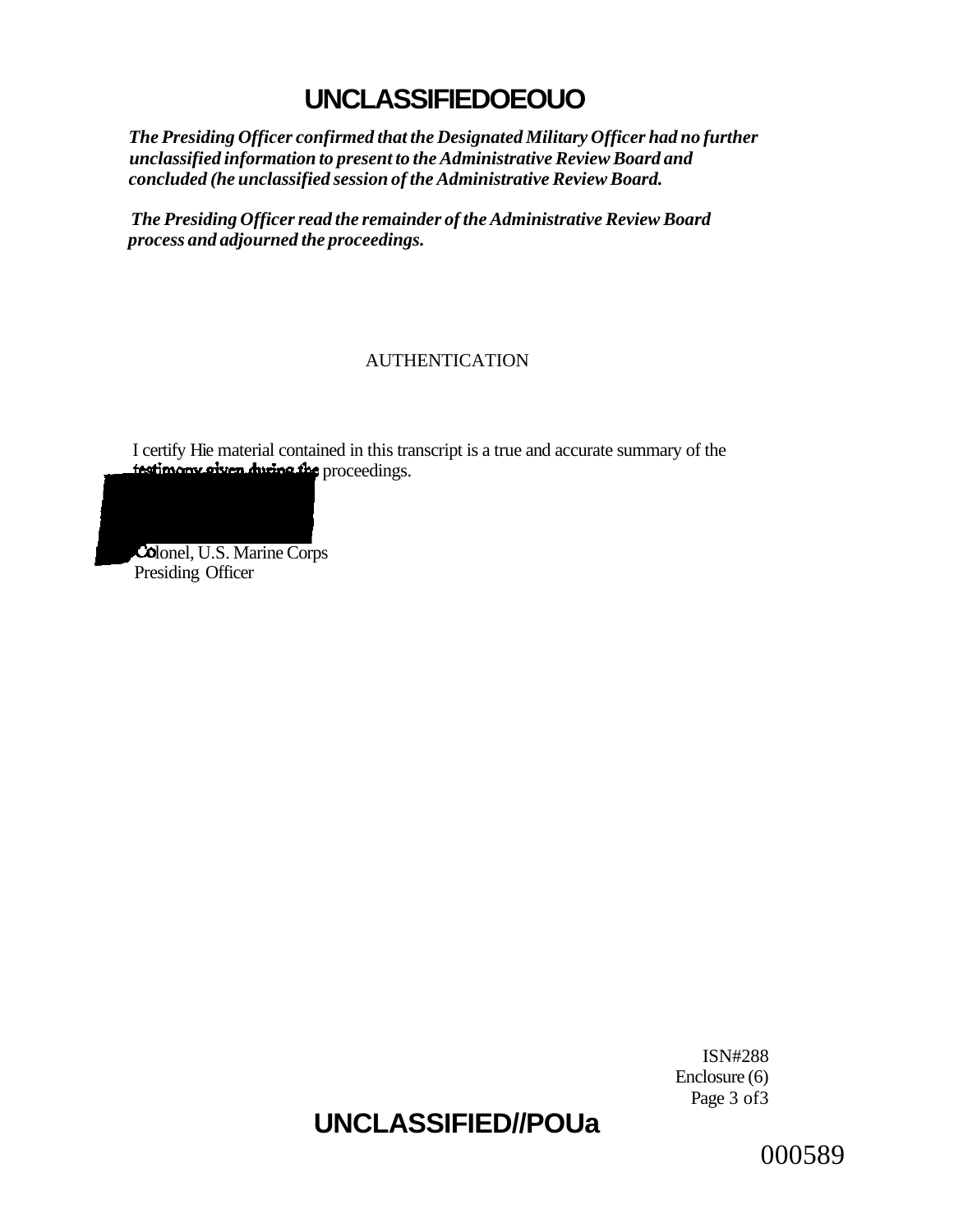# UNCLASSIFIED

**28 Mar 05** 

**From: Sayab, Mutij Sadiz Ahmad (ISN 288)** 

**To: Presiding Officer** 

**Via: Assisting Military Officer** 

**Subject Translation of Detainee's Written Statement Submitted by Sayab, Mutij Sadiz Ahmad (ISN 288) on 28 Mar OS by 0ASD6C Linguist^Pr** 

**"Replay on me Summary of Evidence in the Case of Sayab Mutee Sadie Ahmed"** 

**Accusation 3.a. draining"** 

**- This accusation is not correct and I have not received any training on the arms and I have never in my life heard of AK-47 rifle.** 

**Accusation 3»b. "Connections/Associations"** 

- **1. Accusation is not correct and the conditions that when I bought the ticket to Pakistan were from my own money.**
- **2. This accusation has no basis of the truth and I did not accompany anybody throughout my traveling and to the country of "Kritay, France" and I use to go frequently there for the reason of work only.**
- **3. This accusation has no basis of the truth that '1 am related or possibly a member of al Qaida" in which mat I have ever never heard about something is called al Qaida only after the attack.**

**Accusation 3.c. "Intent"** 

- **1. My accusation that "I traveled" what I know that there is no such a law in the entire world prevent traveling.**
- **2. My using a passport to travel, I don't think this is enough reason to be considered as a terrorist and I pose a threat to America.**
- **3. My traveling by this passport has nothing to make me a terrorist and pose a threat on America in which there are thousands of humans using illegal and incorrect papers and they were not considered or pose a threat. And the reason they used these papers due to the bad circumstances that is existed in their country.**

**Answering or Replaying the Accusation 3.d. "Other Relevant Data"** 

- **1. My departure to Pakistan is not an accusation but most people need to get out from a war zone situation.**
- **2. Iftheaccusan^nimply\*1fllmewofmeattacksof9/ny2001 in advance before it happened" then this is a false accusation. It has no basis ofthe tram or, if it imply if I heard ofthe attacks after it happened then this is not an accusation because ofthe fact that the entire world heard ofthe attack after the fact**

UNCLASSIFIED FCC

**Enclosure (4) Page 1 of3**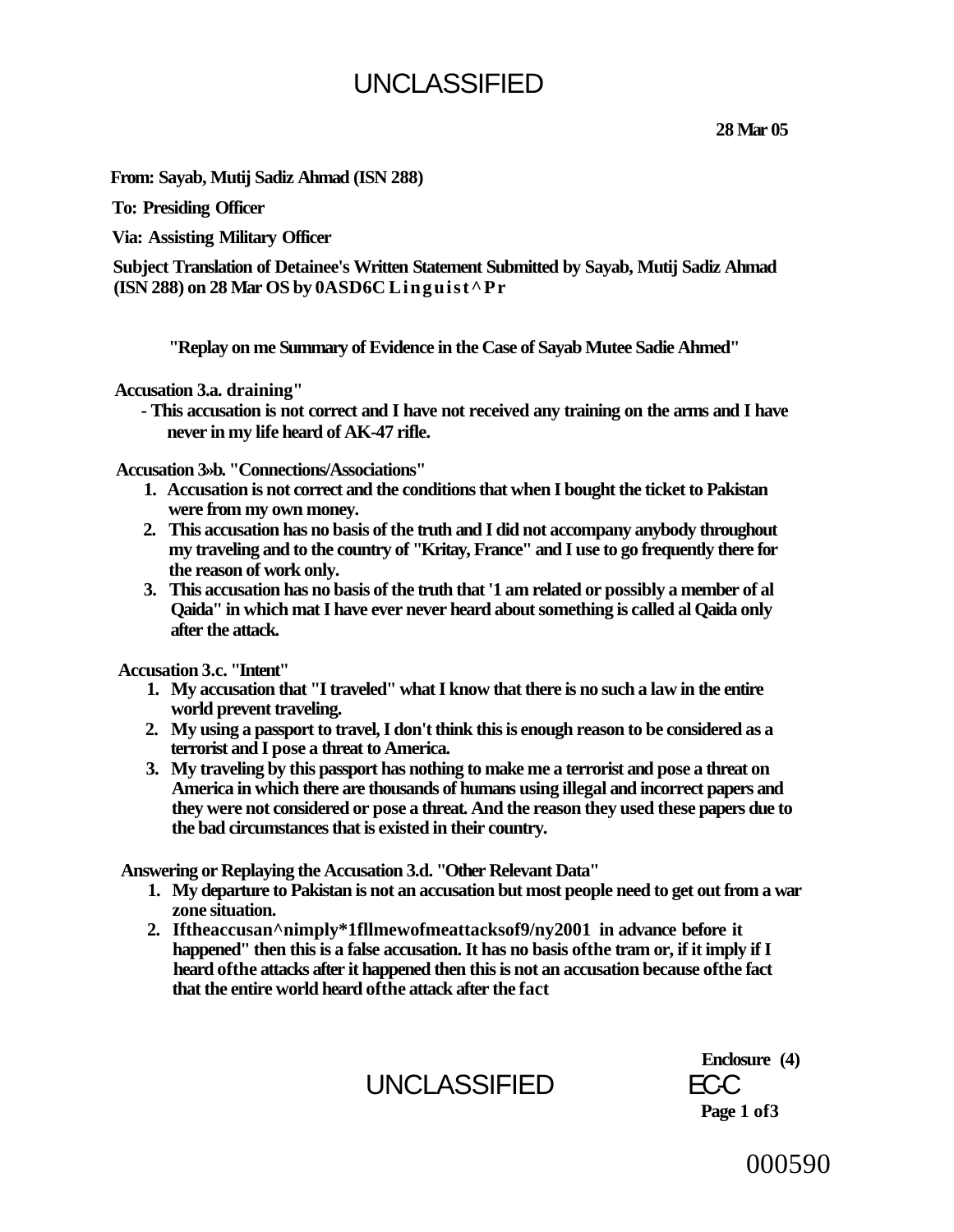000591

r "\* "\* "\* "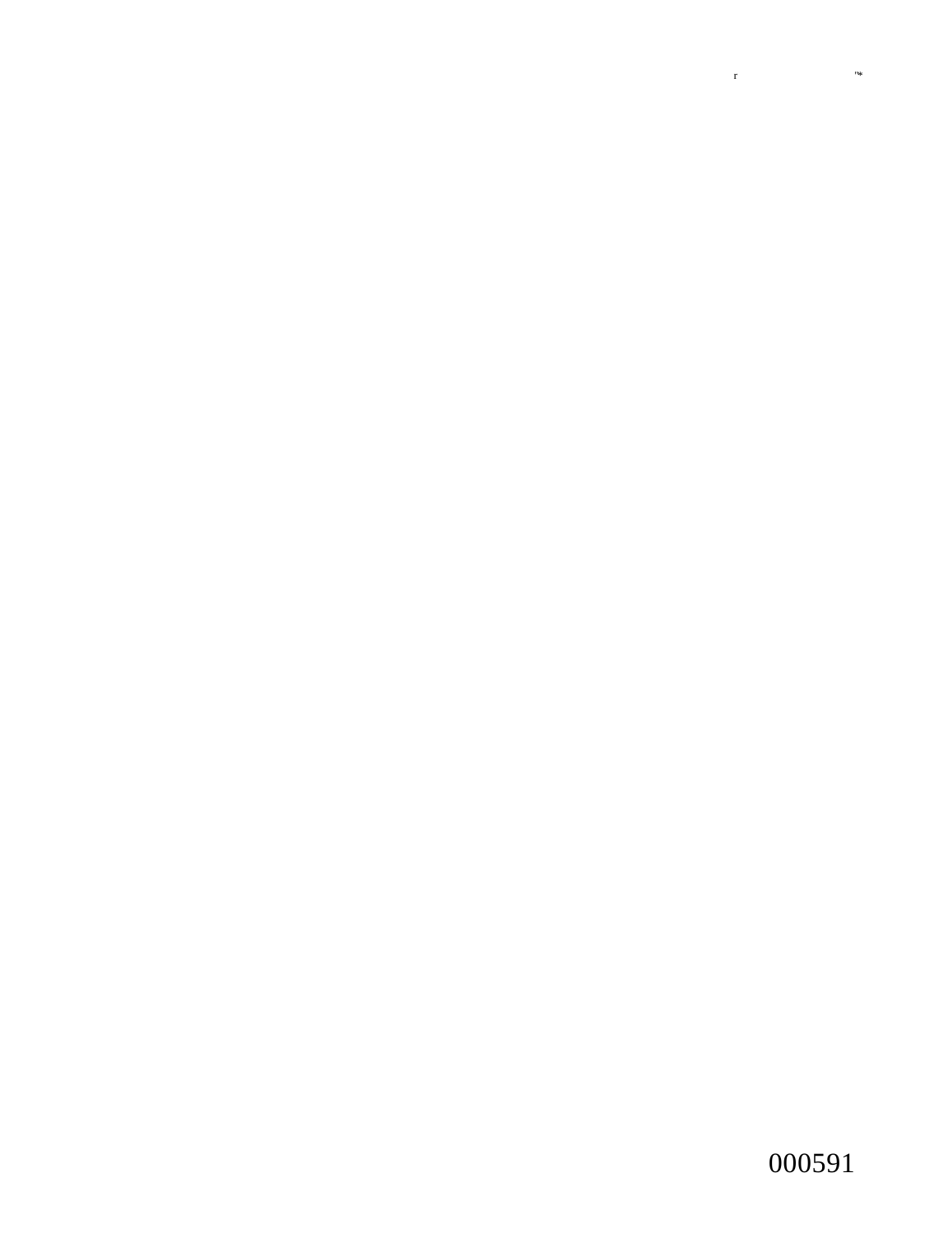### **£Q,~£ R»ga 3 cf 3**  000592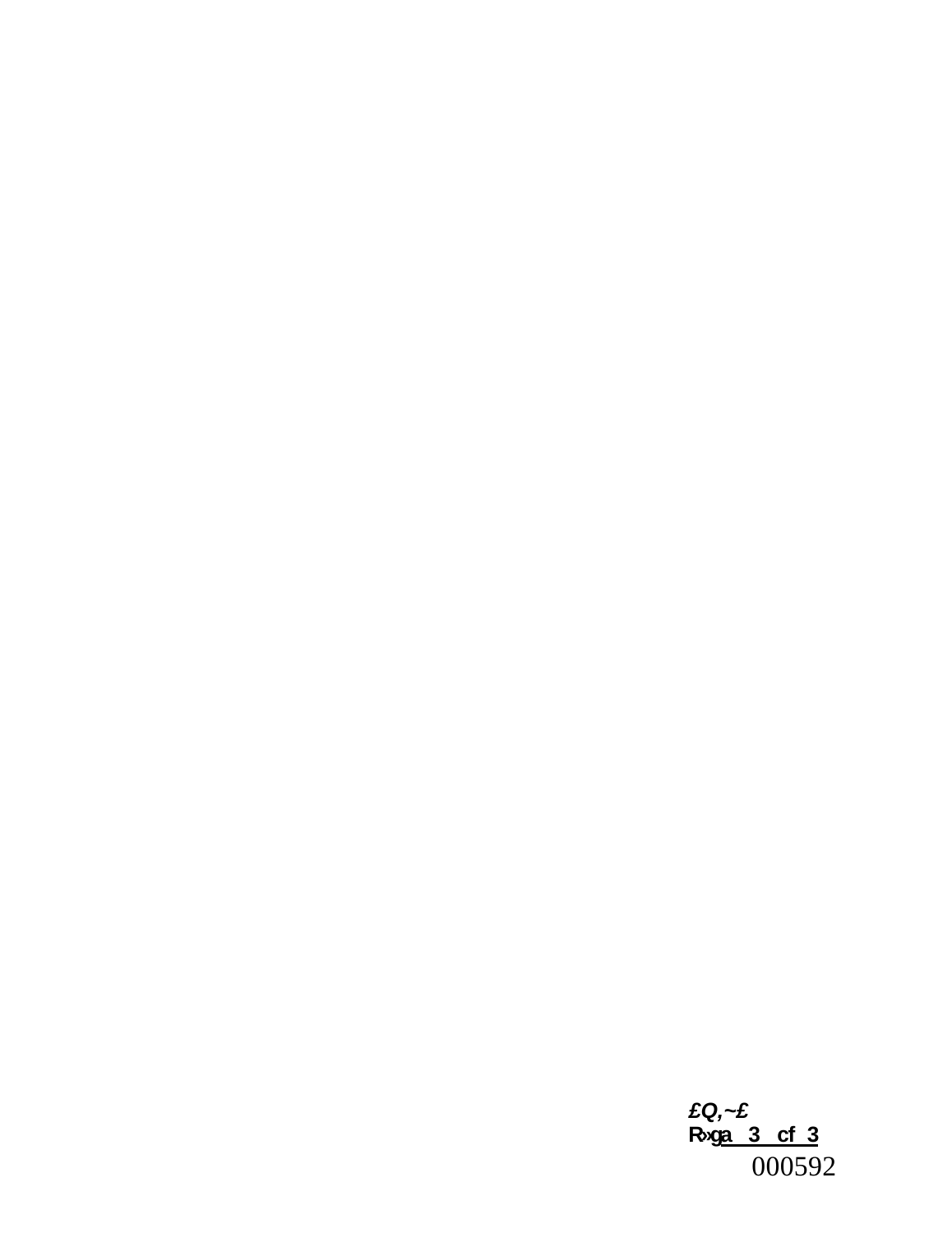## UNCLASSIFIED//FOUO

### **SUMMARY OF ADMINISTRATIVE REVIEW BOARD PROCEEDINGS FOR ISN 268.**

*The Administrative Review Board (ARB) was caUed to order.* 

*The Designated Military Officer was sworn.* 

*The Board Reporter was sworn.* 

*The Presiding Officer announced the convening authority and purpose of the ABB proceedings.* 

*The Administrative Review Board members were sworn.* 

*The Assisting Military Officer was sworn.* 

*The Assisting Military Officer presented the Enemy Combatant Notification form (Exhibit EC-A) to the Administrative Review Board.* 

*The Assisting Military Officer presented the Enemy Combatant Election Form (Exhibit EC-B) to the Administrative Review Board.* 

*it was noted by the Presiding Officer that from Exhibit EC-B, the Detainee had chosen not to be present for the Administrative Review Boardproceedings\** 

*The Presiding Officer confirmed that the Assisting Military Officer had met with the Detainee and informed him of his rights regarding the proceedings, that the Detainee appeared to understand the process, that me Unclassified Summary of Evidence was read to the Detainee, that a translator was used during the interview, and that the Assisting Military Officer confirmed that the translator spoke the same language as the Detainee.* 

*The Designated Military Officer presented the Unclassified Summary of Evidence (Exhibit DMO-1) to the Administrative Review Board,* 

*The Presiding Officer confirmed that a copy had been previously distributed.* 

*The Designated Military Officer gave a brief description of the contents of Exhibit DMO-1.* 

*The Presiding Officer asked the Designated Military Officer for any further unclassified information.* 

UNCLASSIFIED//FGye- Enclosure (5)

**Page 1 of2**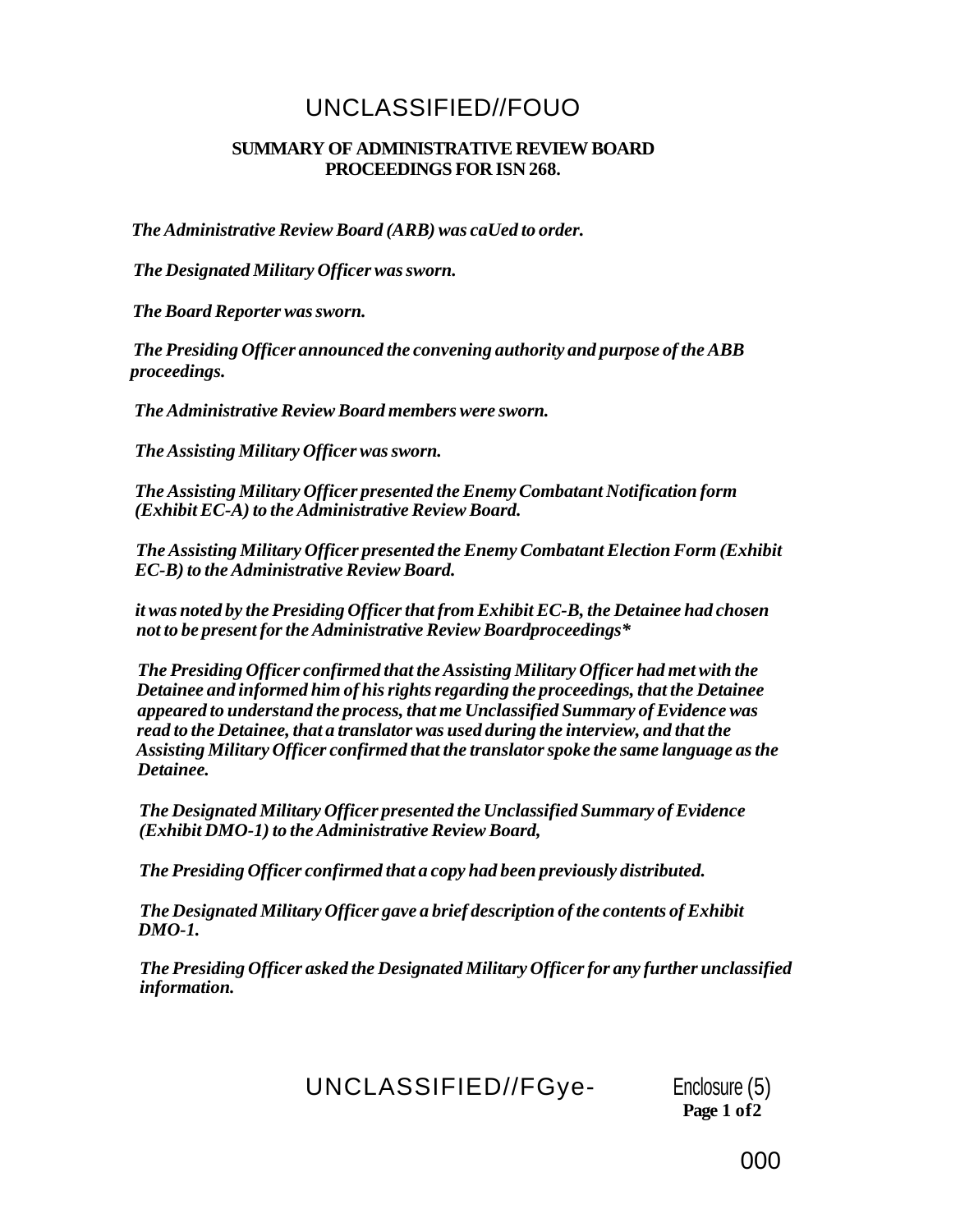## UNCLASSIFIEDtfEQUO

*The Designated Military Officer confirmed that he had no further unclassified information and requested a closed session to present classified information relevant to the disposition of the Detainee,* 

*The Presiding Officer acknowledged the request.* 

*When asked ifthe Assisting Military Officer kad any information to present on behalf of the Detainee to the Administratis Review Boards that he previously submitted a summary of the interview.* 

*The Presiding Officer read the remainder of the unclassified portion of the Administrative Review Board proceedings, and then adjourned the proceedings.* 

*The Presiding Officer opened the classified portion of me session.* 

*The Presiding Officer adjourned the classified portion of the session and the Administrative Review Board was closed for deliberation and voting.* 

### **AUTHENTICATION**

**I certify the material contained in this transcript is a true and accurate summary of the testimony given during the proceedings.** 

Colonel, USMC

Presiding Officer

UNCLASSfFIED//FOUO- Enclose)

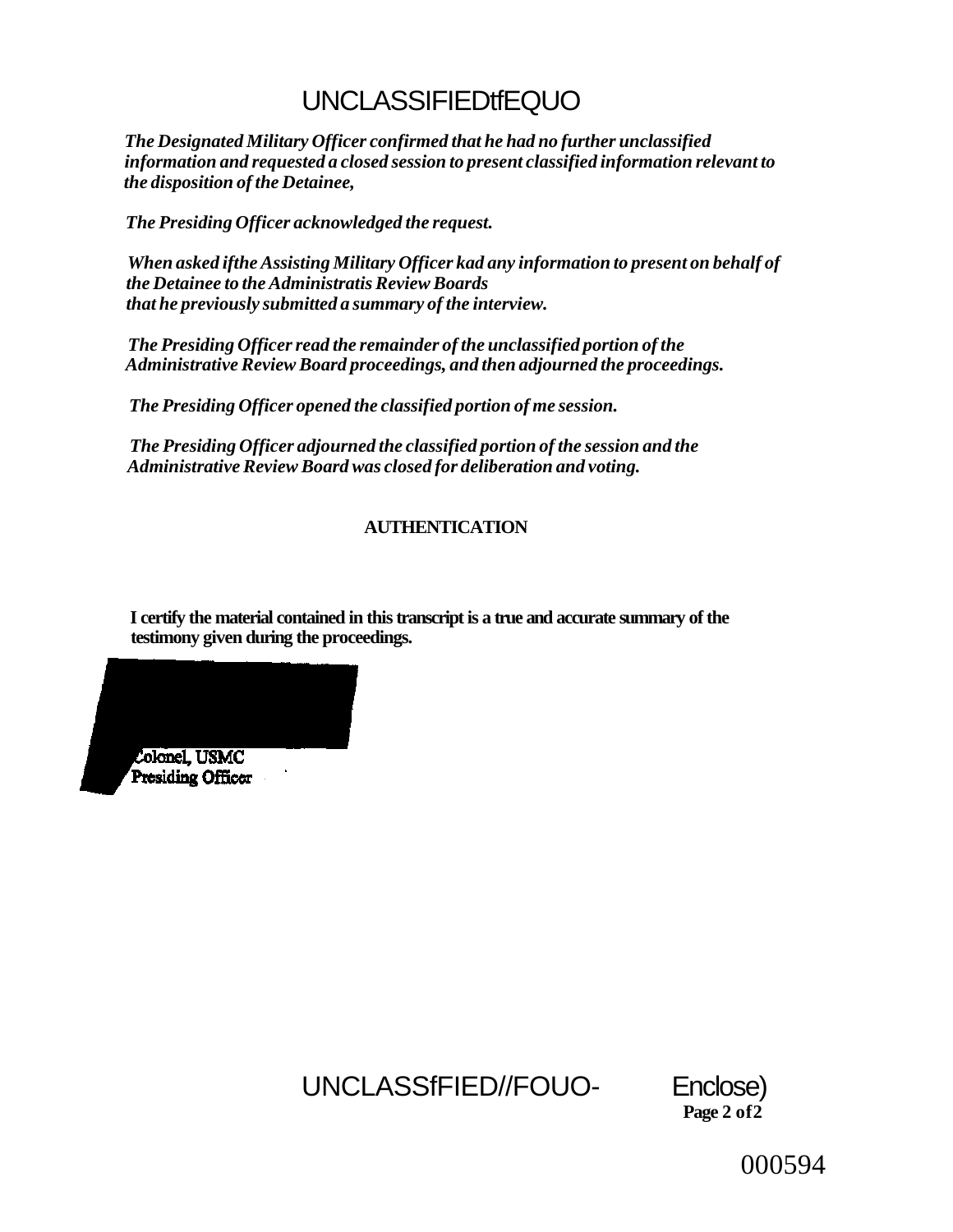### UNCLASSIFIED/EOUQ

#### **Summarized Administrative Review Board Detainee Statement**

*The Presiding Officer read the Bearing Instructions to the Detainee and confirmed that he understood and had no questions,* 

*Ine Assisting MWtary Officer presented Exhibit Echo Charlie -Alpha, the Enemy Combatant Notification Form to the Administrative Review Board* 

*The Assisting Military Officer presented Exhibit Echo Charlie -Bravo, the Enemy Combatant Election Form to the Administrative Review Board,* 

*The Designated Miliary Officer presentedExhibit DesignatedMilitary Officer-J, the Unclassified Summary off Information to the Administrative Review Board.* 

*The Designated Military Officer gave a brieff description of the contents of Exhibit Designated Military Cfficer-1, the Unclassified Summary of Information to me Administrative Review Board* 

*The Administrative Review Board paused briefly to permit the Members to read the Unclassified Summary of Information.* 

*The Designated Military Officer confirmed mat he had no additional unclassified information to present and requested a closed session to present classified information relevant to the disposition of the Detainee,* 

*The Presiding Officer opened the Administrative Review Board for the Detainee to present information with the assistance of me Assisting Military Officer.* 

Presiding Officer: At this point in the hearing the Detainee will be able to present information to the Administrative Review Board. Assisting Military Officer, does the Detainee want to present any information to this Administrative Review Board including written statements, oral statements, or witness statements prepared on his behalf?

Assisting Military Officer: Yes, the Detainee would like to make an oral statement; a written statement and I have some Assisting Military Officer's comments relating to the first interview that I had [with the detainee].

#### *The Assisting Military Officer presented Exhibit Echo Charlie-Charlie, the Translation of Detainee's Written Statement into English.*

Presiding Officer: Mohommad Zahir, do you want to make your statement under oath?

Detainee: Yes.

ISN1103 Enclosure (6) Page 1 of 9

UNCLASSIFIED/ZFefJO—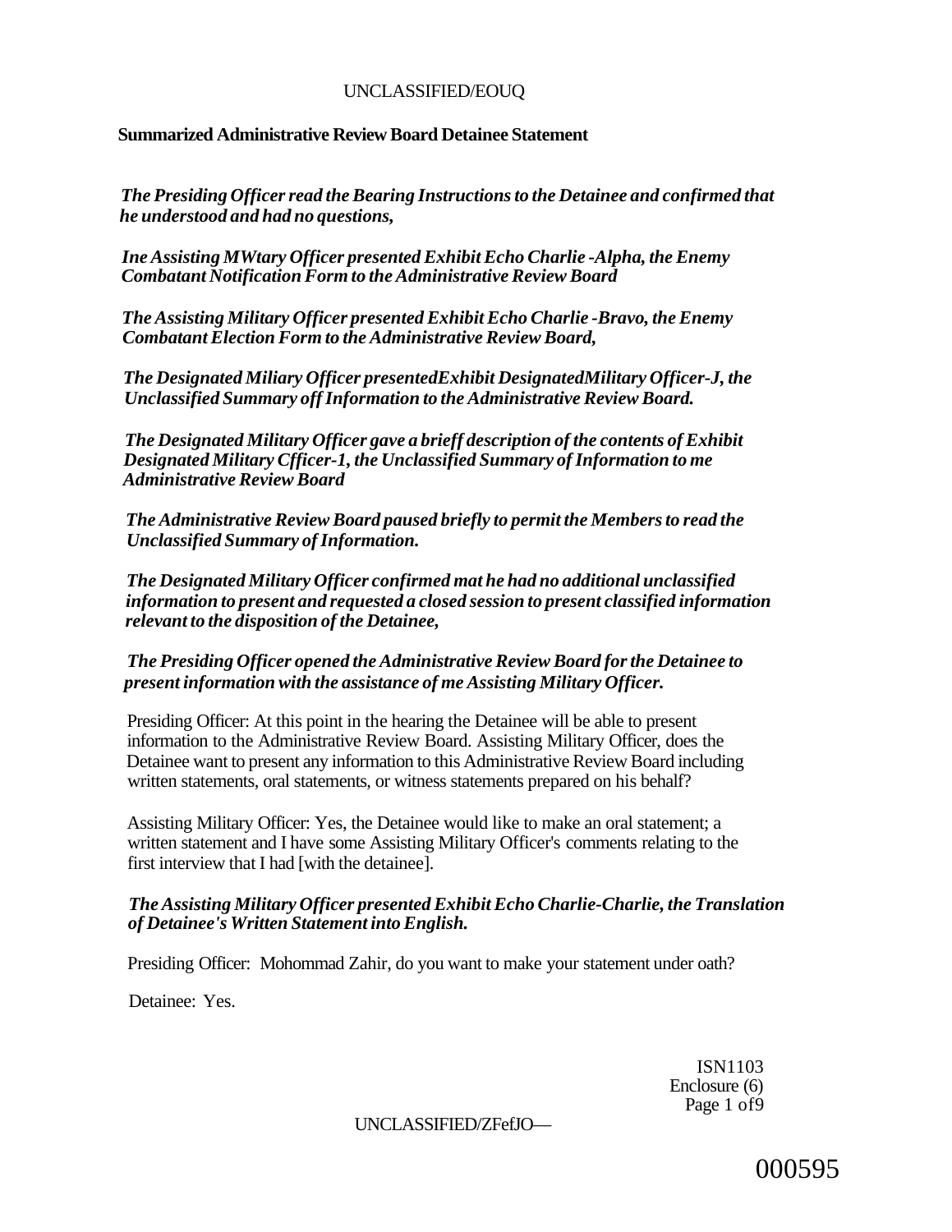#### UNCLASSIFIEDATOtje

Presiding Officer: An oath is a promise to teU the truth and we have prepared a Muslim oath ifyou wish to use it We do not require an oath,

Detainee: Yes.

#### *The Detainee takes the Muslim oath*

Presiding Officer: We will first hear the written statements provided by... [Presiding Officer motioned in the directions of the Assisting Military Officer].

Assisting Military Officer: Okay, sir, in my first interview with the Detainee, he was provided a translated copy of the Unclassified Summary to prepare a written statement He opted to do mis because he stated that all the statements were untrue. He stated that many of his people like him were given a choice to pay ten million Afghanis or be conscripted. He could not pay so he was conscripted as a cook. Obviously, he didn't have the money. He further suggested to me that he was being punished for his choice to school opposed to a Madrassa. The written statement that the Detainee provided to me, it was first translated from Pashtu into English, I later put it on the computer and ft is in a direct response to the unclassified summary. In response to commitment [listed under primary factor favoring detention] he wrote, "In the name of Allah, the Most Compassionate, the Most Merciful". I had no knowledge of weapon caches. I didn't do anything against the coalition forces mat I'm aware of. I'm not [a] Talib and had no affiliation with Taliban. I was a schoolteacher and I graduated from school. Taliban and Mulas used to call schoolteachers the son of English man. In clarification of this sir, it's basically, where he was from the community wanted him to open up a Muslim school. He decided to open up just a regular school where he could teach science and math and those types of things as opposed to purely reUgious content In response to connections and associations [listed under primary factor favoring detention] he wrote, I never dealt with intelligence and I have never been a spy. God kept me away from it Prior to Taliban occupation, I was a civil servant in the Province of Oazni, working for the police department During the Taliban occupation, I left my job and when Karzai took power I resumed my old job. I was arrested in my home. It was early morning and my poor family was sleeping when they arrested me. The ent o fiuiiily was scared, but I knew that I was a teacher and not a criminal I was the only one arrested at my home. No Chief of Logistics was living at my house. Since there was a severe civil war in Afghanistan and people were hurting and killmg each omer, I escaped to Iran and lived the  $\land$  When Karzai took power and his government was established, I returned back to my country and resumed the position I was holding prior to the Taliban. I did not have any faxed paper and still do not know what a fax is. This is the first time that I heard this name, "tax". Also, I do not kiiowQariAhmadullah and  $I \wedge v e$ ] never met this person. God is my witness that I'm not aware of these accusations. What happen was when I was living in Iran and the Taliban were defeated, a Taliban vehicle broke down from near my home and that was my home in Afghanistan, they packed up some of their belongings and ran away. However, they left some of their belongings next to my house and told my wife to hold onto them and they would come tomorrow to pick them up. It rained and got muddy and they never returned at alL When I came back to Afghanistan, I turned the belongings into

ISN1103 Enclosure (6) Page 2 of9

UNCLASSIFIED/^FerJO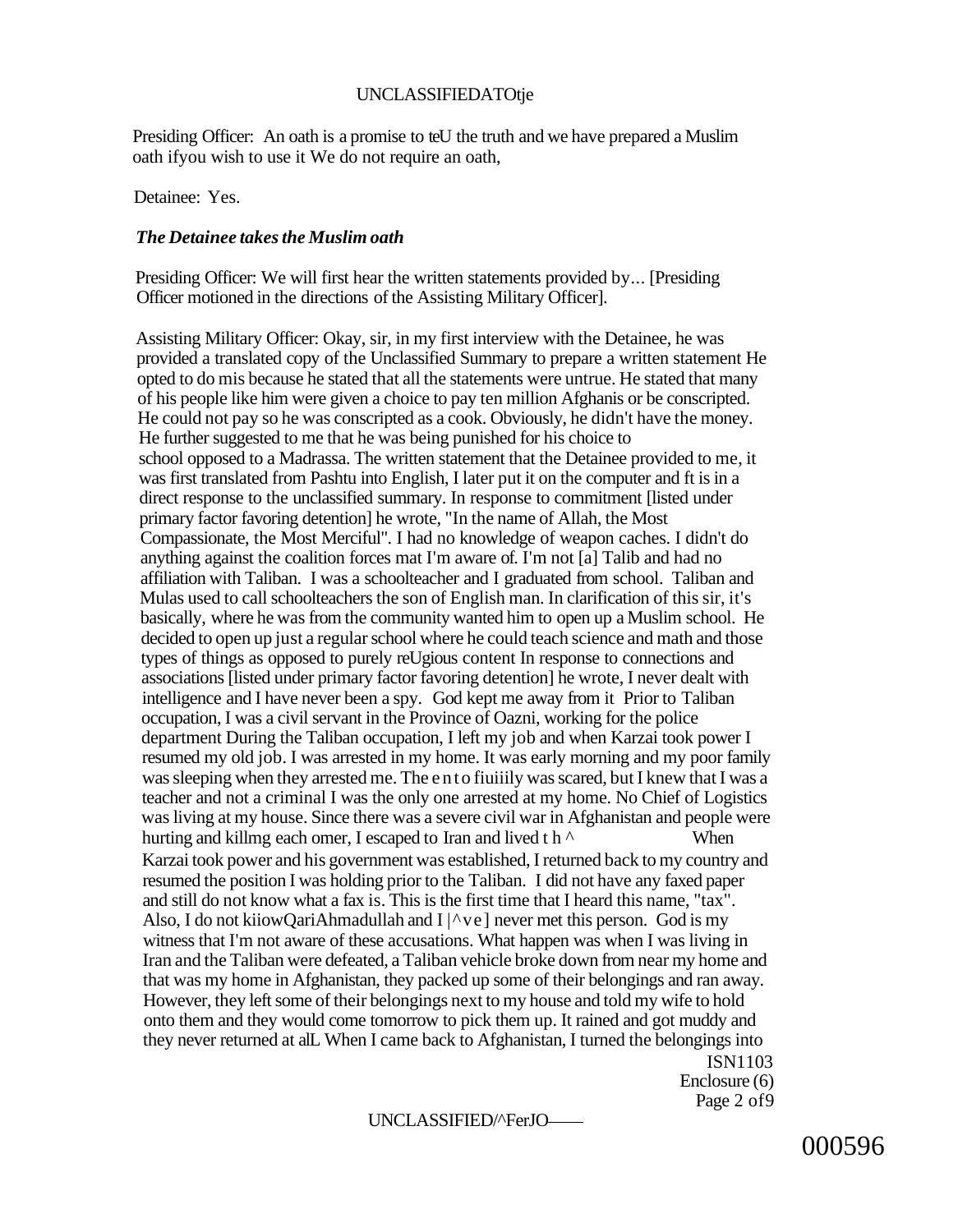#### UNCLASSIFIED#FetJO

the Governor. Some of [their] the papers were included. Just out of clarification sir, these are the papers, the faxes and all mat kind of stuff that he said he had never seen before. The Governor told me that the Taliban was finished and we don't need their papers anymore and so I left them there. In response to intent [listed under primary fector favoring detention] he wrote, I never saw any maps and I never heard the name of the places. I have no knowledge of what was included in the Taliban papers. *{Detainee responded by stating, [As] God [as] my witness, I don \*t know].* **So this is a further**  reference, sir, to the fact mat all of these papers, these documents came out of mat car and those folks gave those papers to his wife, I guess in a box. He never looked at the stuff he just gave it to the Governor. At this point he reiterates the fact that the Taliban toldme [the detainee] to pay ten million Afghanis or they would conscribe me [the detainee] to work for them. Since I did not possess that much money, I worked for them as a cook for **three months and I was treated very poorly.** *[\Detainee](file:///Detainee) interjected and said, "They called me English man"]* I am very proud that I never started hostilities against [the] Coalition Forces in the Afghanistan government *[\Detainee](file:///Detainee) responded by stating*, *" God as my witness'']*, I opened an elementary school and faced criticism from the people. They called me, 'Son of Americans\* and asked why I [had] opened up this type of school. They said I should have opened up a Madrassa, an Islamic School. I received many warnings from the community on this but I believed that I'ma teacher and my job is to teach and educate children. That concludes his written statement, sir.

Presiding Officer: Mohommad, did the Assisting Military Officers\* statement provide the information [that] you wanted us to hear?

Detainee: Yes.

Presiding Officer: Mohommad, you said you have an oral statement to make.

Detainee: Yes.

Presiding Officer. Okay, you may begin.

Detainee: Whatever he [Assisting Military Officer] said, I absolutely agree with him. lam a teacher. I am not a criminal My job is to teach children. I am a teacher. My job is teach people, make them [an] engineer, [a] doctor, [a] governor and this and that I am a **poor man.** */The Detainee emotionally continues his statement]\** **I nave ten children and**  two wives. I tell you [that] if [you have] anything [that] is proof against me, I give you permission to assassinate me, to kill me. I am a poor man, this was my house [pointing to his right] and that was my school [pointing to hisleft], I [have] never went anywhere. I have no animosity with anybody. I am a poor person. I was minding my own business. I was sold for one hundred dollars. Somebody sold me. Somebody sold me to make one hundred dollars and they called me 'American Son'. I am surprised, they called me American Son, but American's arrested me. Yes, I was teaching but the income was not enough to feed my children, I was making [growing ftuit] something to sell, Suitor something in the market or working on my own farm. Karzai always helped me and [ever] since Karzai came to the power I was in a great/good position. Americans helped me

> ISN1103 Enclosure (6) Page 3 of 9

UNCLASSIFDED/yFe^e-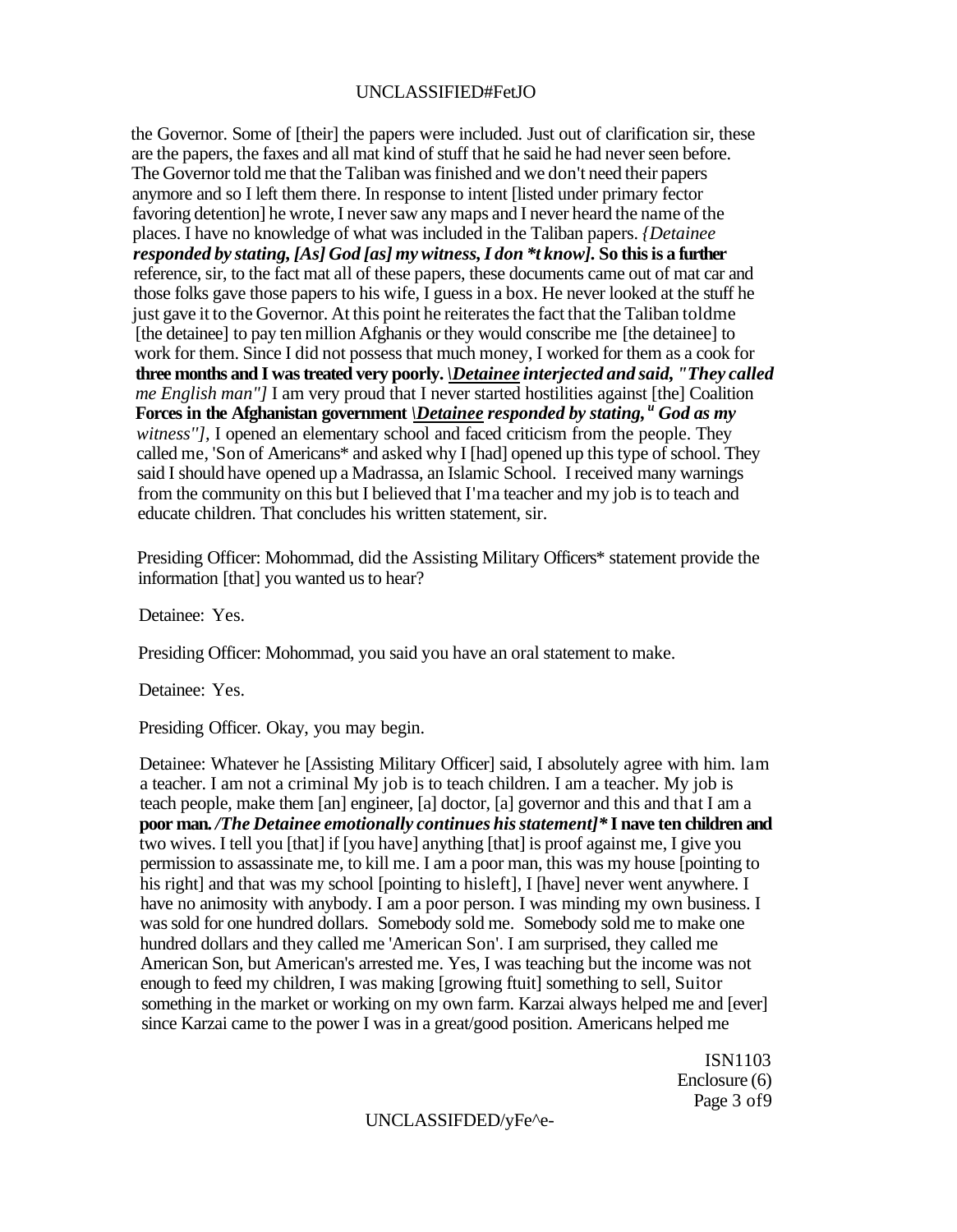### UNCLASSIFIED/gOTO

[because] they give me some tapes to show [to] the children. They were always helping me. God as my witness, I don't know Qari [that was] mentioned in the paper. I don't know him, I [have] never seen him. I don't know [if] he [is] old, [or] young [or **if]** he had a beard [or] what kind of person he is. Also, I didn't know anything about Cuba, about Cuba's map or anything like that You people [may] know about Cuba's map, but I don't know anything about this [Cuba's map]. I have pictures and I have a brother and my brother died recently. My children, I don't know if they are begging and how they are living. I don't know. Do you gentlemen know about human rights? I don't know...[he hung is head]...

Presiding Officer: Mohommad does that conclude your statement?

Detainee: This will help you with whatever you want to do, but I don't know anything about anything. Ood as my witness, the only thing they took from me, they took a student attendance book, some magazines and some books that belonged to the school, that's alL

Presiding Officer: Good, do you have anything else?

Detainee: No.

Presiding Officer: Assigned Military Officer, do you bave any questions for the Detainee?

Assigned Military Officer: No, sir.

Presiding Officer: Designated Military Officer, do you have any questions for the Detainee?

Designated Military Officer: Yes sir. You mentioned that you started an elementary school, do you have the name of the school and how many students did you teach?

Detainee: Mirzakhil [is the name of the school], [He taught] four hundred students.

Designated Military Officer: Were there any otiier teachers teaching with him?

Detainee: [There were] another seven.

Designated Military Officer: Do you know their names?

Detainee: Yes.

Designated Military Officer: Can you name them?

Detainee: Abdul Ghani, Ghulam Sidik, Sadudin, Mohammad, the first name is Yasin, Yarkhan, Bakht Mohammad, Mohammad Younos, he was the head of teachers. I don't know if they are still there or not Four of them were permanent teachers. The other three [teachers], they were contractors.

> ISN1103 Enclosure (6) Page 4 of 9

#### UNCLASSIFIED/ZFOUO—

(10(1598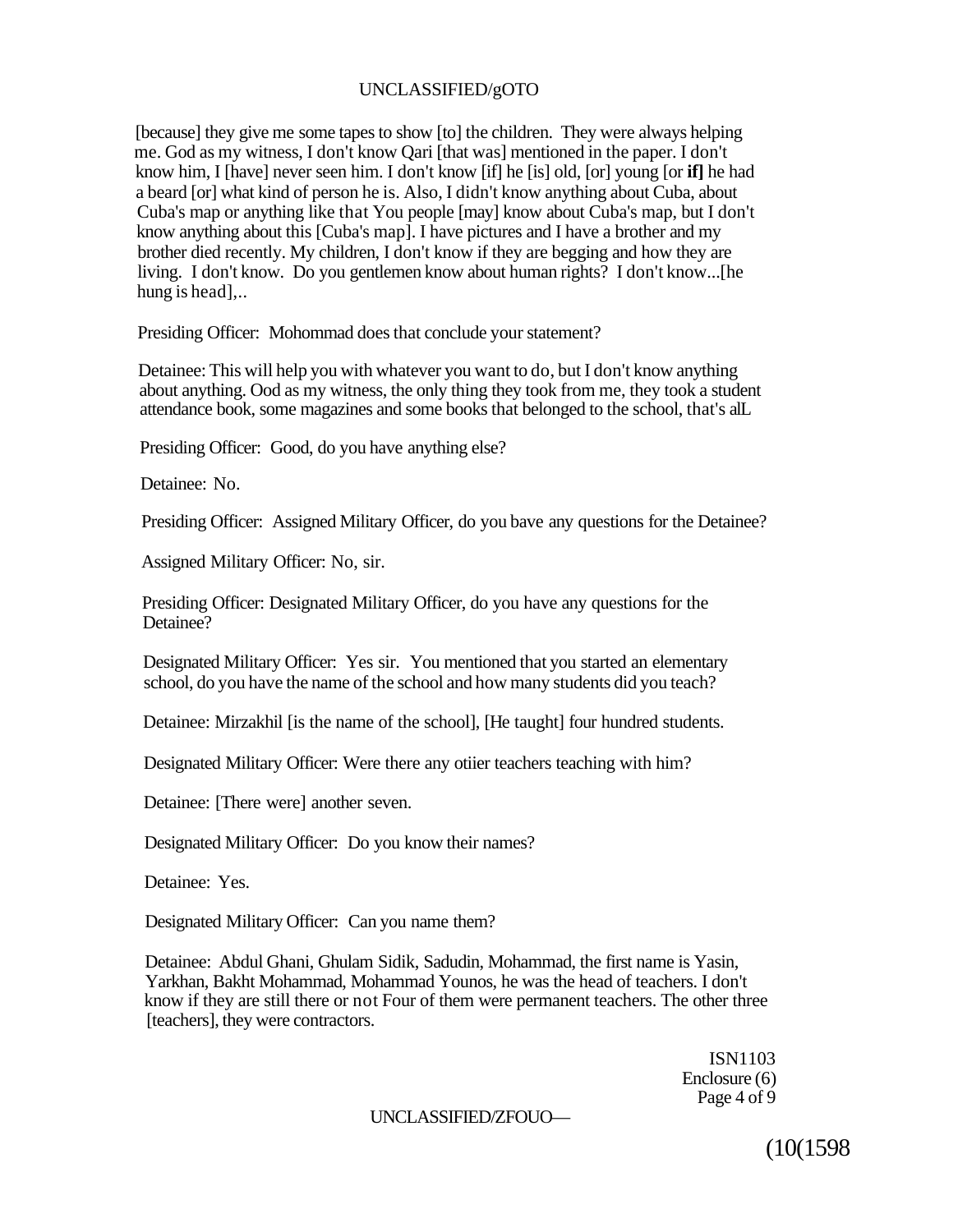### UNCIASSIF1EDA2QU0

Designated Military Officer: Thank you, Just a couple more [questions], when you worked for the police, what did you do for the police department?

Detainee: I was sending the ftle[s] to the court for the criminals, like thieves or some other criminals. I was the coordinator, between [the] court and [the] police department

Designated Military Officer: So did you make any copies, any of the tax copies of those files to send to [the] court?

Detainee: There is nothing like that in Afghanistan. At that time we didn't have those things. We didn't even have paper. What is tax? Is it [a] car, is it [a] plane, what is it?

Designated Military Officer:.. .documents that he copied.

Detainee: The carbon paper. They used carbon paper in the middle. They put carbon paper...

### *The linguist demonstrated by placing one ofhis hands above the other to show how the detainee made carbon copies of documents.*

Designated Military Officer: The governor, do you know his name? [The individual] that you handed all the documents over to?

Detainee: QariBaba. I don't know ifhe is still there or not. I don't know who is the governor right now, but at that time, he was the governor. His name is Qari Baba. Thank you.

Designated Military Officer: Thank you Mr. Mohommad.

Presiding Officer: Do any of the Administrative Review Board Members have any questions tor the Detainee?

Board Members: Yes sir, I do, I have a couple of questions.

Ouestions for the Detainee:

Board Member: Mohommad Zahir, what is the name of the person that you worked for that was the Director of Intelligence for the Taliban?

Detainee: I never worked with them.

Board Member: When you went to Iran, when the Taliban was exiled, why did you go to Iran and did you take your family with you?

> ISNU03 Enclosure  $(\bigoplus$ Page 5 of 9

UNCLASSIFIED//F0y^~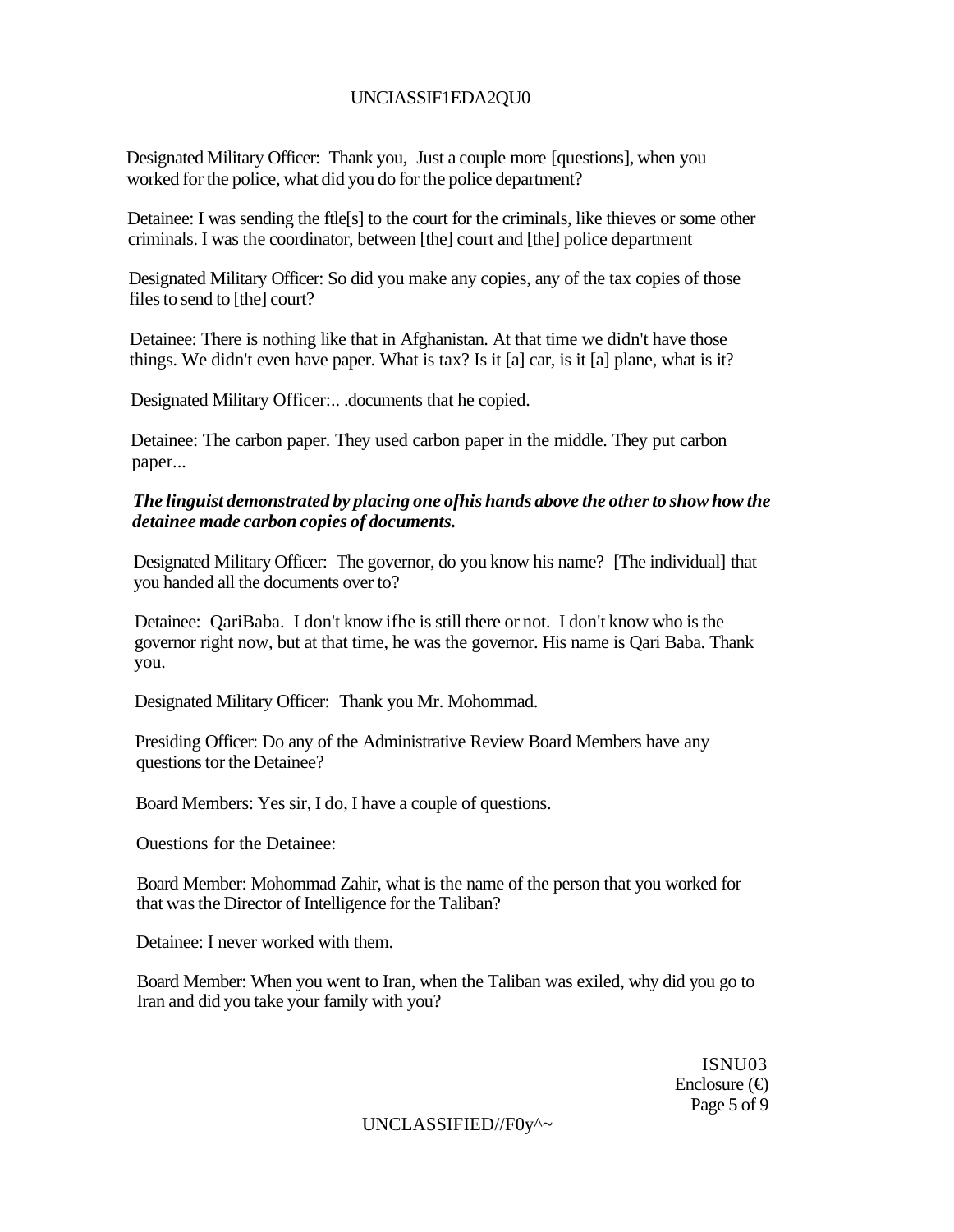### UNCLASSIFIED/nWO

Detainee: Yes, that was wartime and every ethnic group [was] fighting against each other and killing each other for no reason, I went to Iran alone until everything is settled down,

Board Member: Okay, one more question, what were items that you returned to the governor?

Detainee: There were two guns, one vehicle and [some] papers. I don't know anything about the papers, they brought it to my wife and my wife brought it inside the house, but I didn't open it

Board Member: Early the Assisting Military Officer mentioned something about a box. Was there a box?

Detainee: Yes, there was a box and some other things were wrapped. They wrapped it with something and the police came and he took everything. I reported it to the Governor and the Governor said the police took everything to the Governor's office.

Board Member: So it was in an enclosed package of some sort where you couldn't see what the contents were?

Detainee: No, I didn't see it I didn't see anything. That wasn't my business at all to see things. Yes, I was in the house.

Board Member: Okay, and one more, what items were left behind that were not returned, that had been left by the people with the vehicle?

Detainee: I didn't keep anything. Yes, I didn't take anything. I gave everything to the Governor.

Board Member Thank you Mr. Zahir.

Board Member: Mr. Zahir, I was a teacher too, how old were the children that you taught?

Detainee: Eight, ten, twelve.

Board Member: What subjects did you teach?

Detainee: Farsi, Pashru, Arithmetic, English and Algebra.

Board Member: Thank you.

Presiding Officer Mohommad, [I] understand [that] you speak English?

Detainee: Very little. For the last twenty-five years,1 never dealt with English. Before that, I was an interpreter.

> ISN1103 Enclosure (6) Page 6 of 9

UNCLASSIFIED//Feye—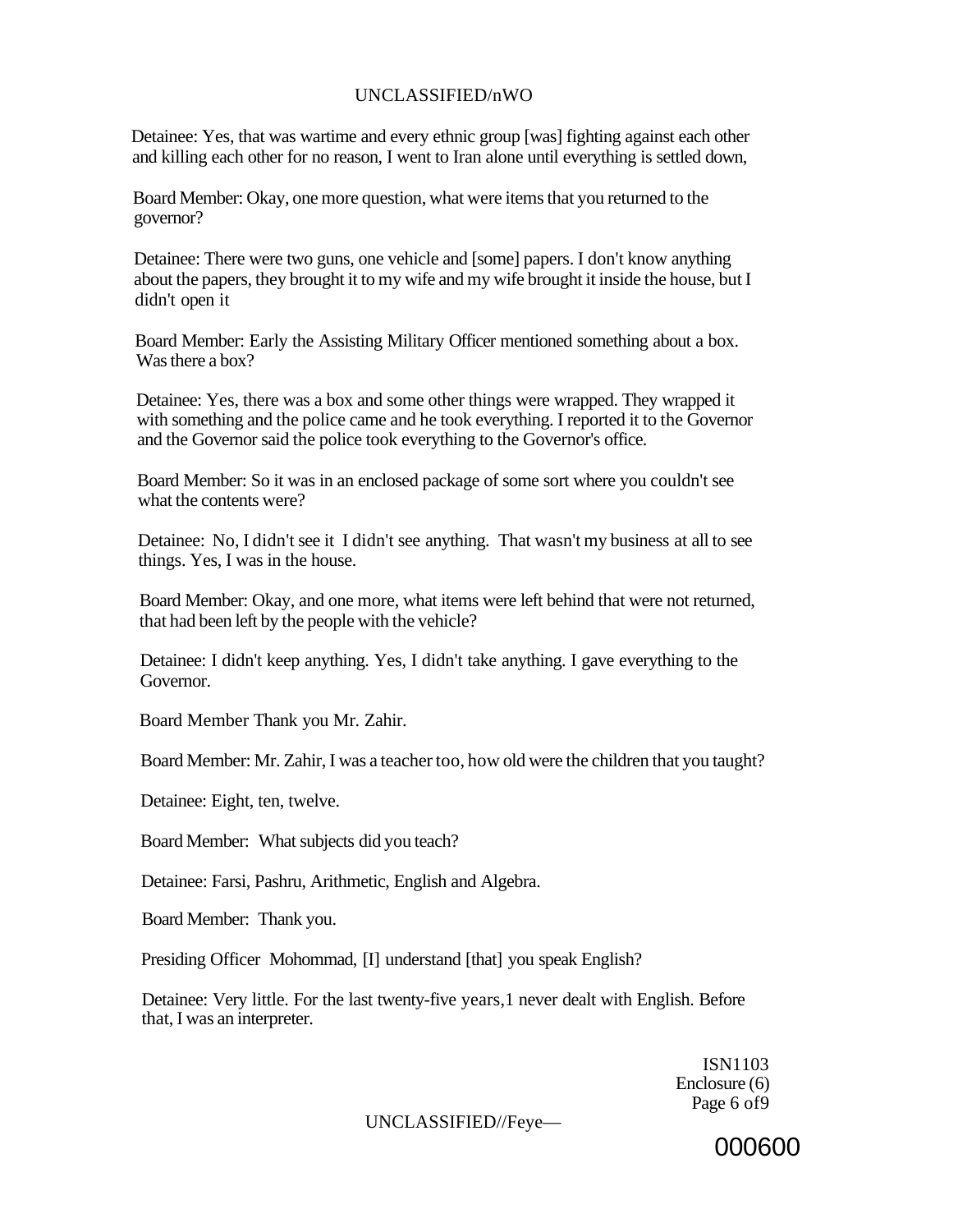#### UNClASSfflEDflFWO

Presiding Officer: Interpreter of English?

Detainee: Whenever I was in school [I learned some English], I was in the school myself [a student]. When the Russians [invaded Afghanistan] they put me in jail, they tortured me [Therefore, he was unable to practice English because he was in jail]

Presiding Officer: When you went to Iran, why didn't you take your family?

Detainee: My financial situation wasn't good. I could not afford to take them.

Presiding Officer: Weren't they in danger also?

Detainee: Nobody had anything to do with the ladies or the children.

Assisting Military Officer: ma minute sir, I can clarify it It looks like you may have a couple of questions there...the men were the ones that were in danger over there, not the women and children. That's why he left.

Presiding Officer: Okay, the people who dropped off the papers at your house, did your wife know any of them?

Detainee: No, [it is] customary that [when] somebody comes to your door and knock [on] your door, it doesn't matter who he is and he ask for some [type of] favor, you'll do it

Presiding Officer: [You'll do it] for anyone?

Detainee: Yes, it was rarnpng] and they [the weather] were so bad. When somebody comes and knocks [on] your door and say please keep it [their belongings] until tomorrow, yes this is human nature. All Afghanis, they will help.

Presiding Officer: So it was raining when they brought the papers there?

Detainee: Yes, it was rain[ing] because the car was stuck in the mud.

Presiding Officer: I thought h started raining afterwards?

Detainee: Yes,itwasrain[ing]. When they came it was very bad. They knocked [on] the door and said, "Sister, please keep these until tomorrow because we can not take it, my car can not move, please help me".

Presiding Officer: You said one of them..,one more question ...you said your teachers.. .you have some contractor<sup>^</sup>] and some.. .who are the other four that.. .where are they from? Where were the contractors from?

Detainee: Yeah, they were from that area.

ISN1103 Enclosure (6) Page 7 of 9

UNCLASSIFIED//FerJO~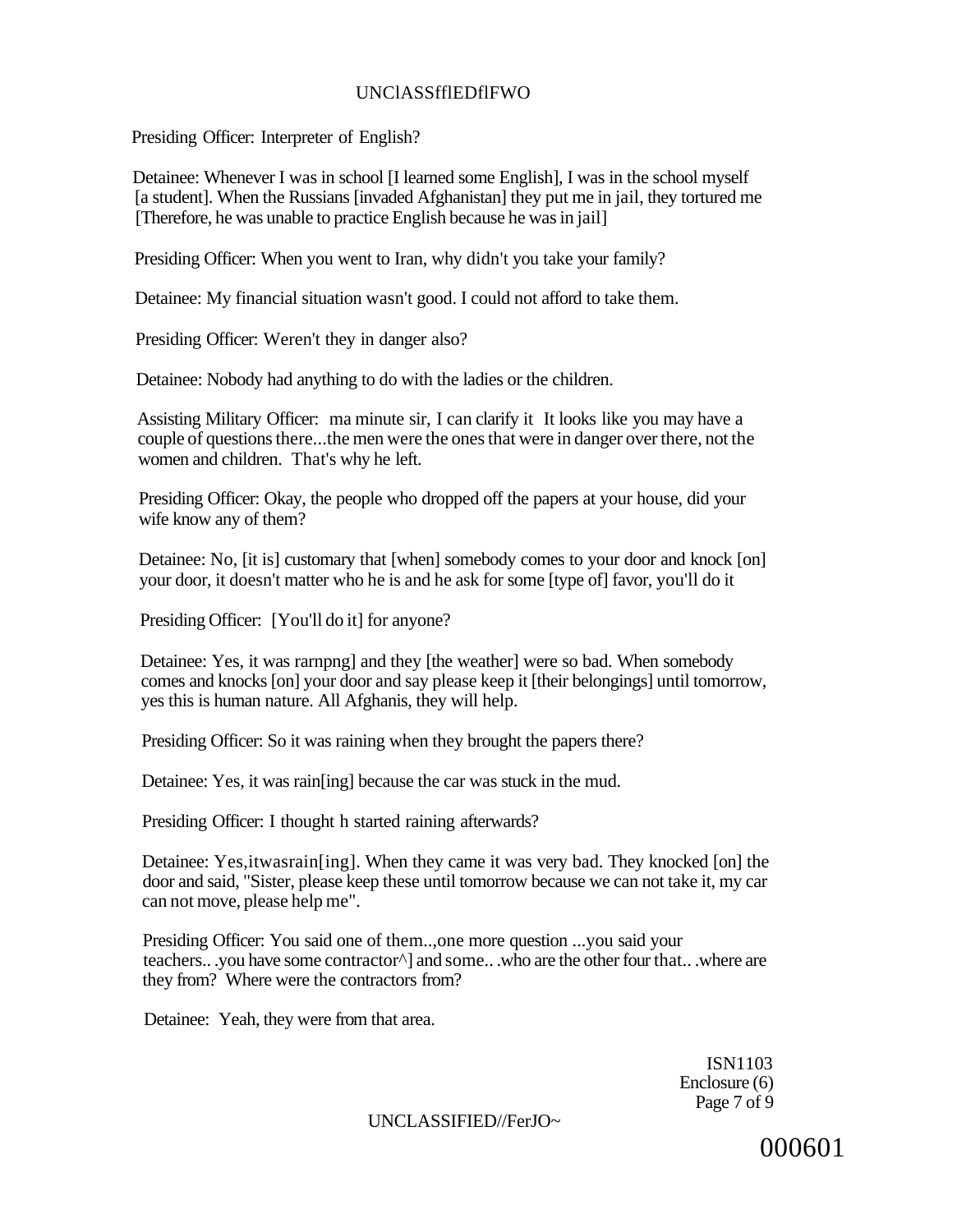#### **UNCLASSIFlEB/#©tfQ**

**Presiding Officer: All from the area?** 

**Detainee: Yes, same area.** 

**Assisting Military Officer: Were they part-time teachers?** 

**Detainee: No, full time.** 

**Presiding Officer: You owned the school, correct?** 

**Detainee: In the Mujahidin time, the school was bombed. They build a school there, the school was bombed and the toulding and everything was destroyed. When we reopened it, some of the students were sitting under the tree and some of the students under the tent The government promised to help.** 

**Presiding Officer: How was the school financed?** 

**Detainee: The Ministry of Education.** 

**Presiding Officer: And you had a salary?** 

**Detainee: Yes, the Karzai government.** 

**Presiding Officer: Are mere any other questions [looking in both directions of the Board Members]7** 

*There was a negative response.* 

*The Designated Military Officer and the Assigned Military Officer have no other. information to present to this Administrative Review Board.* 

*The Presiding Officer reading (he post-Administrative Board instructions to the Detainee and the Detainee interjected by stating the following:* 

**Detainee: What do you mean by third country?** 

**Presiding Officer: If your country does not want you back, the United States will make arrangements with another country that may be willing to take you.** 

**Detainee: He will transfer me too?** 

**Presiding Officer: I do not know the answer to that,** 

*The Presiding Officer continued to read the post Administrative Board instructions to the Detainee.* 

> **ISN1103 Enclosure (6) Page 8 of 9**

**UNCLASSIFIED//FOUO-**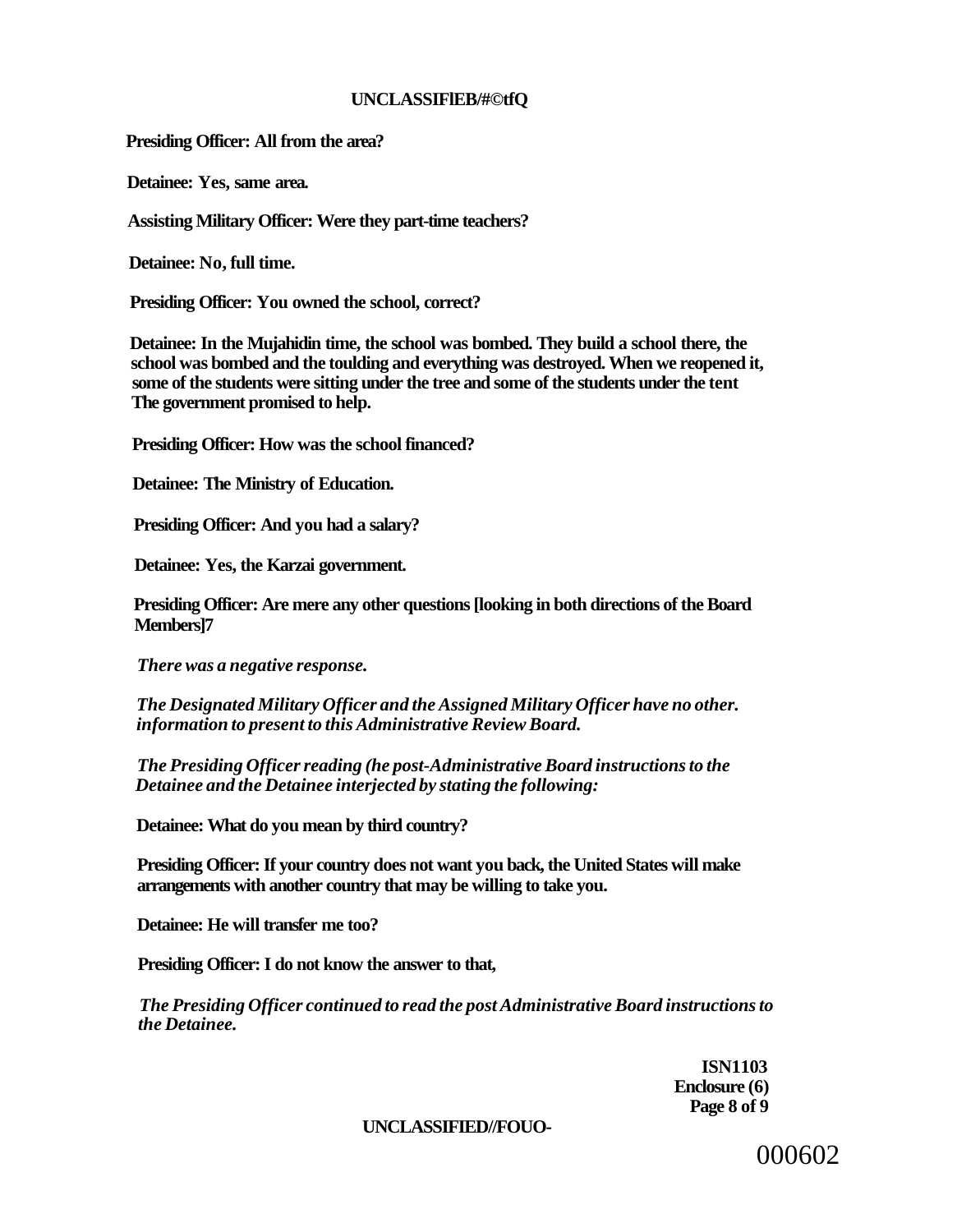### UNCLASSIFIED^eeO

### *The open session of the Administrative Review Board was adjourned*

### **AUTHENTICATION**

**I** certify the material contained in this transcript is a true and accurate summary of the testimony given during the proceedings.



Captain, USH Administrative Review Board Presiding Officer

> ISNI103 Enclosure (6) Page 9 of 9

UNCLASSIFIED//FOtJCr-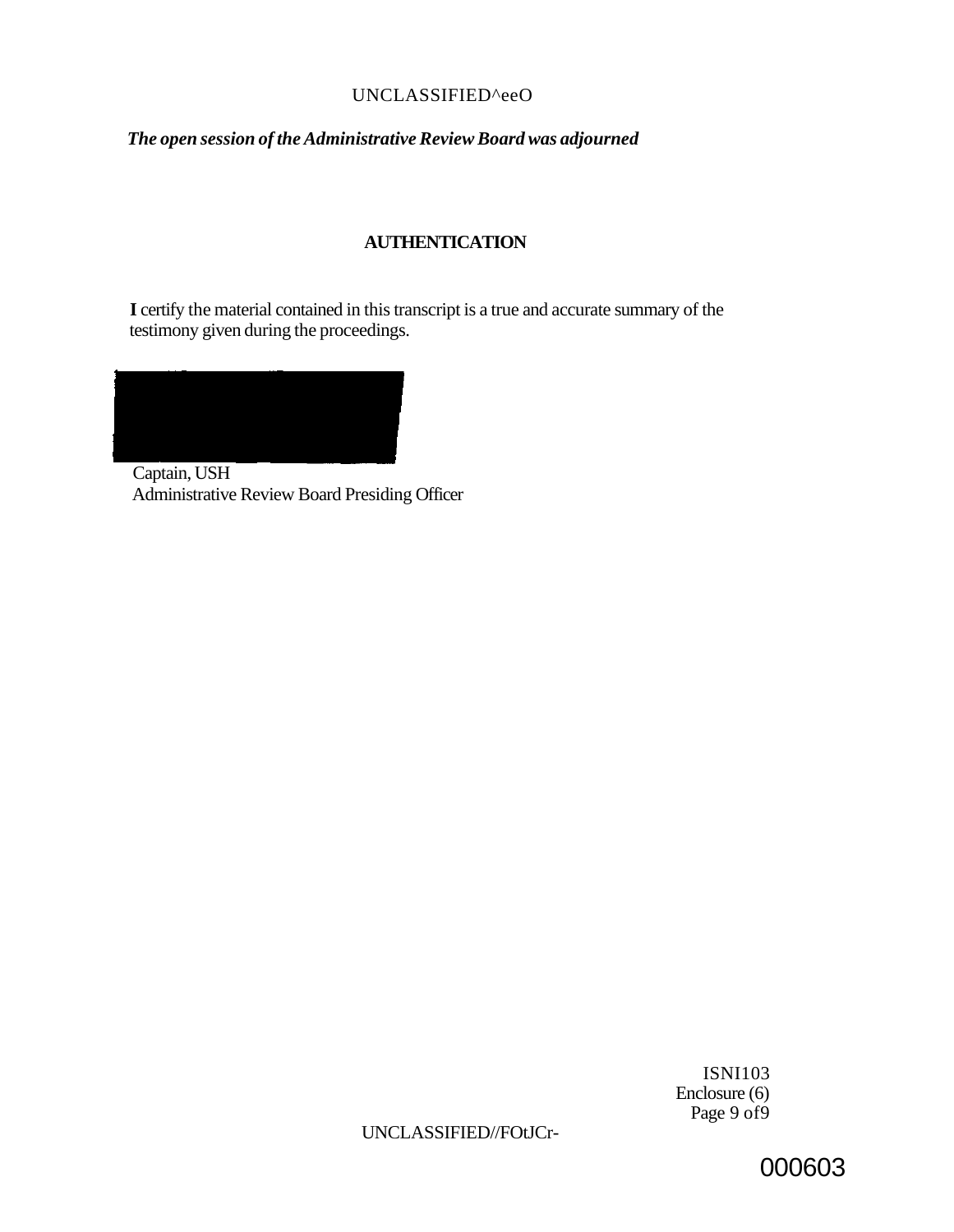# **UNCLASSIFIED//FOUO**

Summarized Administrative Review Board Detainee Statement

*The Presiding Officer read the Hearing Instructions to the Detainee and confirmed that he understood and Had no questions\** 

*The Assisting Military Officer presented Exhibit EC-A, the Enemy Combatant Notification Form to the Administrative Review Board* 

*The Assisting Military Officer presented Exhibit EC-B, the Enemy Combatant Election Form to the Administrative Review Board.* 

*The Designated Military Officer presented Exhibit DMO-1, the Unclassified Summary of Information to the Administrative Review Board* 

*The Designated Military Officer gave a brief description of the contents of Exhibit DMO-1, the Unclassified Summary of Information to the Administrative Review Board* 

*The Designated Military Officer confirmed that he had no information to present and requested a closed session to present classified information relevant to the disposition of the Detainee\** 

#### *The Presiding Officer opened the Administrative Review Board for the Detainee to present information with the assistance of the Assisting Military Officer.*

Presiding Officer: At this point in the hearing the Detainee may present information to the Administrative Review Board. Assisting Military Officer, does the Detainee want to present any information to this Administrative Review Board including written statements, oral statements or witness statements prepared on his behalf?

Assisting Military Officer: Yes, sir. The Detainee has elected to present an oral statement to the board.

Presiding Officer: (To the Detainee) Do you want to make your statement under oath? An oath is a promise to tell the truth. We have prepared a Muslim oath if you wish to use it We do not require an oath.

Detainee: I do not have a problem [taking the oath],

#### *The Detainee takes the Muslim oath.*

Presiding Officer: (To the Detainee) You may begin.

betainee: Regarding number one, the time period that I spend [in Afghanistan] was not from June to December. It was from.. .and I don't know exactly the dates in Bnglish but as

> 1SN154 Enclosure (5) Page 1 of 10

# **UNCLASSIFIED//F0UO**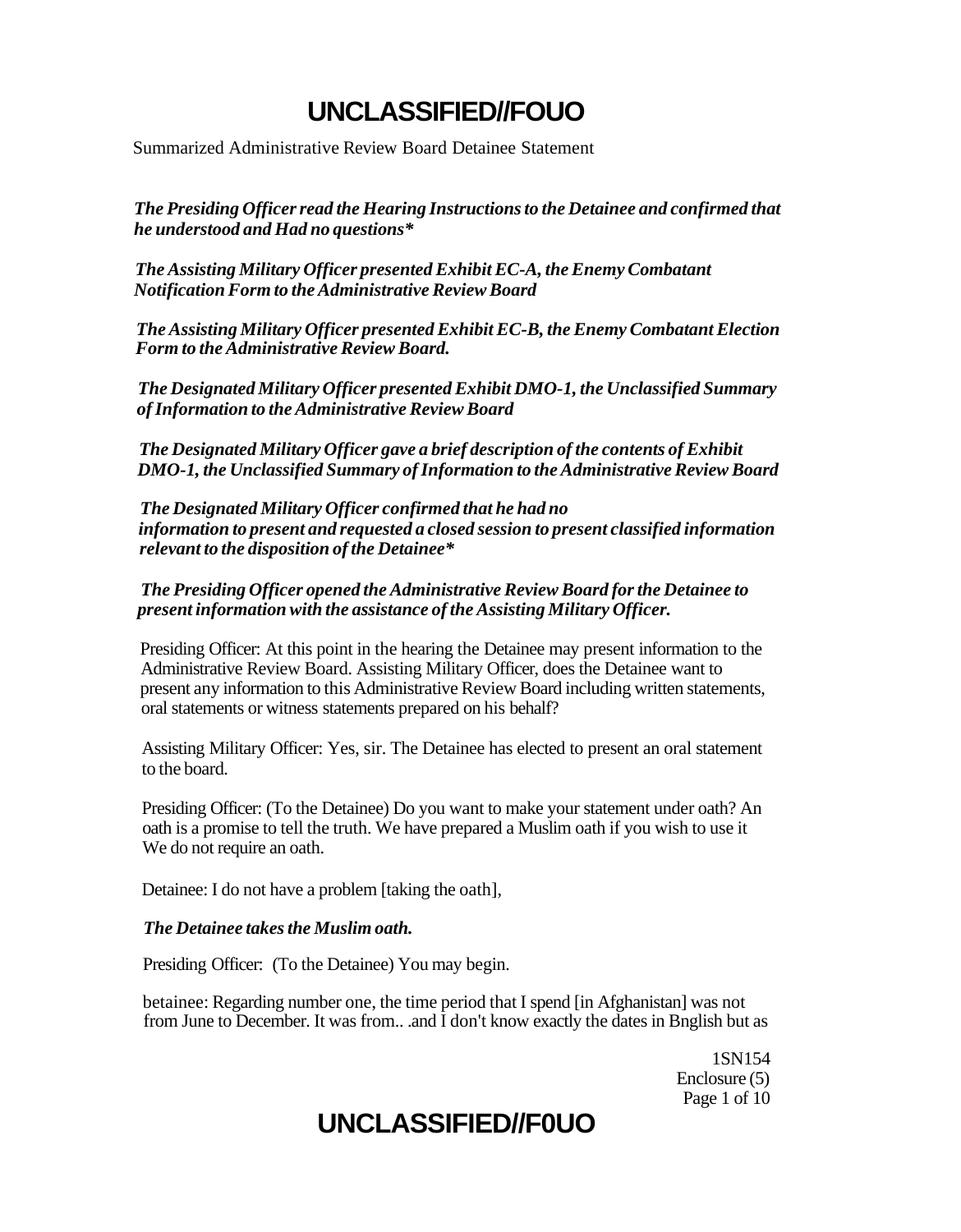# **UNCLASSIFIED//FOtJO**

I have asked.. .it appears to be from August to December. Meaning [that] the period of time was three months not six months as it is written in the paper. And I [bad] clarified this in the first hearing. Number two, yes, it is true, I traveled to Afghanistan with my own personal funds. That point is true. I didn't need any help and I didn't turn to anyone for help. Number three, my travel to Pakistan after Afghanistan was [to] turn myself in and return to my country. And that proves that I did not want any problems. Number four, correct; this was my path of travel. B.l. Correct; I was trained by the Saudi Arabian General Security service and I did not need training. And that proves that the second point  $\sim$  is not comet The previous pomt indicates that C.I.I was in one of the interrogations and he informed me about this point And he brought with him a list of these names and telephone numbers. He showed me my name and my telephone number and it was not my name and not even my telephone number. I also clarified this in the first hearing. The second point I also clarified.. .nut it was not my name and not my telephone number. Number three, if my uncle really did cause problems in Saudi Arabia, tins is something that I do not see as right and this is something wrong and I wish that the Saudi Arabian government would arrest him and give him what he deserves. Number four, it's true, I was in a house in Kandahar for a short period of time. I don't know the name of the house. And as I indicated in point B. 1,1 did not need training. The 'intent'.. .this doesn't have a number, D.. .it's true but it was humanitarian help only. In 'other information', H...

Presiding Officer: On the intent you are saying that it was humanitarian.. .he helped for the Taliban?

Detainee: Yes.

Presiding Officer: Thank you

Detainee: Yes it was services, for example, humanitarian.. .like any humanitarian help. The intent was not to go and kill. I do not wish to be reckless...to go and have myself get killed. Good. E...what number is the last one?

Presiding Officer E is 'other relevant data\*.. .the next number is four.

Detainee: I am coming to it...E, but the problem here is 4.C...how is this? I clarified this to the Assisting Military Officer.

Assisting Military Officer. Oh the watch?

Detainee: Four.

Assisting Military Officer: We'll get to it when we get to that [number].

Detainee: OK, E, I bought the watch a long time before I left for Afghanistan. And it is cheap and practical. And I see many, many, many people with this watch. AndtheAMO can disclose to you what he disclosed to me later on. He told me during the interview that I had a point. Number 4. A., it's true I did say this that I would make up for the

> ISN 154 Enclosure (5) Page 2 of 10

## **UNCLASSIFIED//FOUO**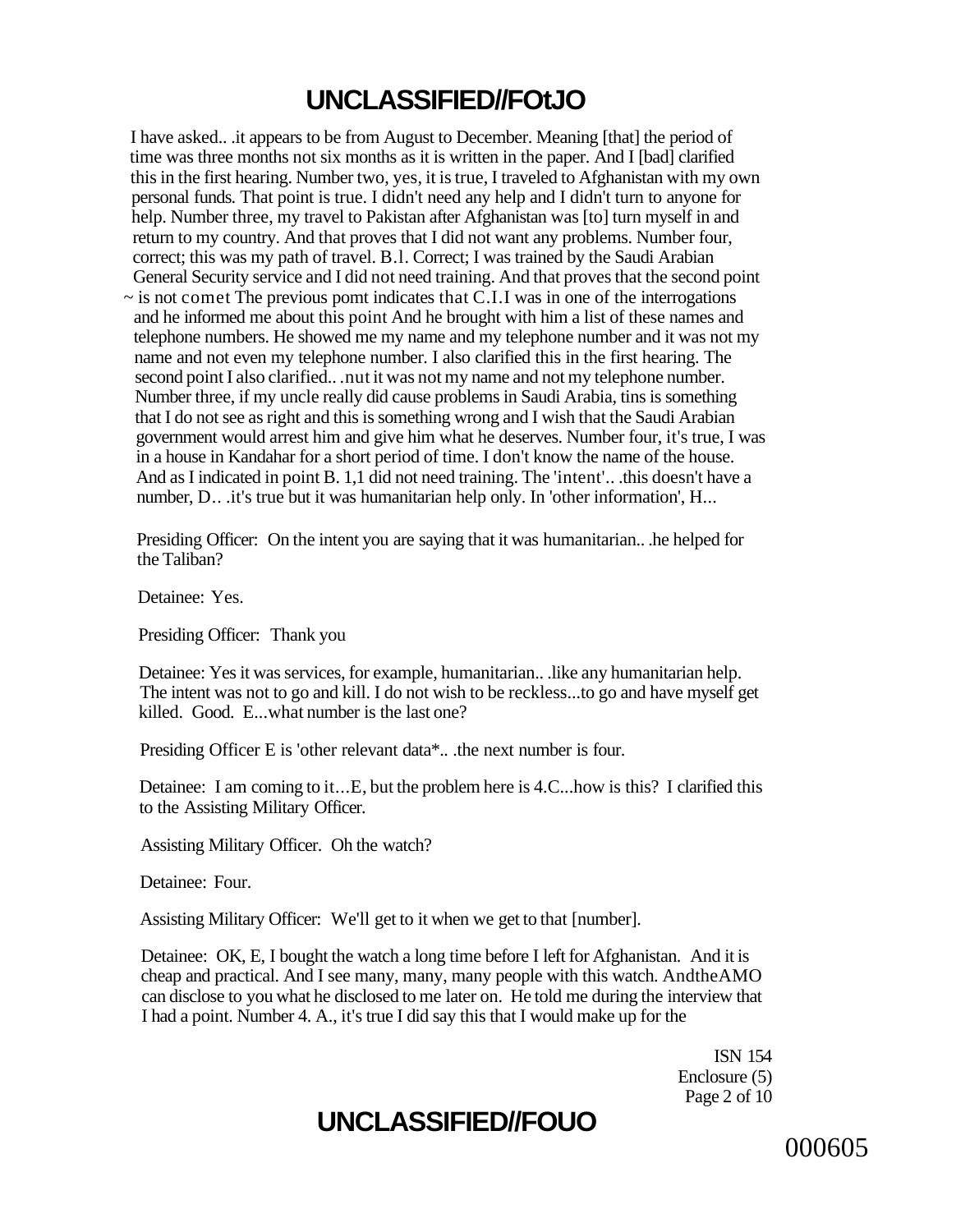# **UNCLASSIFIEDtfFOUO**

disappointment and that is correct... and help my brothers and sisters...and get married... and get a good job with the government or some other kind of job. And these are my [goals] for the future and that is what I am looking at And that is what I wish to do. B,it is true I did say this about my point of view about the Americans. As in every place...and I have friends who are Americans...soldiers, guards that we have here...a lot of them really. Almost all of the ones that work with me in the camp. And I wish to have friends that are Americans. I don't have any problems. I think that is almost all...no there is still the last one. Yes, it is true C, [long] before I left for Afghanistan I bought the watch. That is it This answers other relevant data. That is what I have. The following primary factors that favor release or transfer.. J am willing to sign or affirm on anyteLg that you want so that you could know that I do not pose any threat or anything. That is what I have.

Presiding Officer: Thank you.

Presiding Officer: (To the Detainee) Does that conclude your statement?

Detainee: Yes.

Presiding Officer: AMO, please provide the information from EC-Bravo that the Detainee had provided to you.

Assisting Military Officer: 3.a.l, the Detainee said that he was in [Afghanistan] for four months between June and December of 2001. Regarding 3.C.3, Detainee asked, "Which uncle?" [During the interview] the linguist explained to me that Arabic has two words that translate to 'uncle.\* One is mother's brother and the other is father's brother. The wrong word was used in the Arabic version of the summary. On 4.c, Detainee said that he bought [the] watch years before he left/or Afghanistan. [Tne unclassified] summary said he bought the watch "years before he left Afghanistan."

Presiding Officer [For] clarification, they left out the word *'for\** He (the AMO) is including it and we understand what it is you want us to be able to imderstand...that you bought it before you *led for* Afghanistan.

Assisting Military Officer: Detainee cannot recall the name of the store in Saudi Arabia where he bought the watch.

Detainee: Because its [from] years before but I know that it is from the same city mat I live in...because [they] are plentiful in everyplace. I have a slight addition...you can investigate, I'm sure, that the soldiers, the guards have papers regarding my behavior.. .whether I was cooperative and I don't have any problem with any soldier as the AMO told me, I have a score of one in terms of cooperation and this is what proves that I don't have any problems (the Detainee grabs his white scrub top). And you can also ask the soldiers about me...so that is what I wish to clarify so that it would be more helpful.

Presiding Officer OK, anything else?

ISN154 Enclosure (5) Page 3 of 10

# **UNCLASSIFIED//FOUO**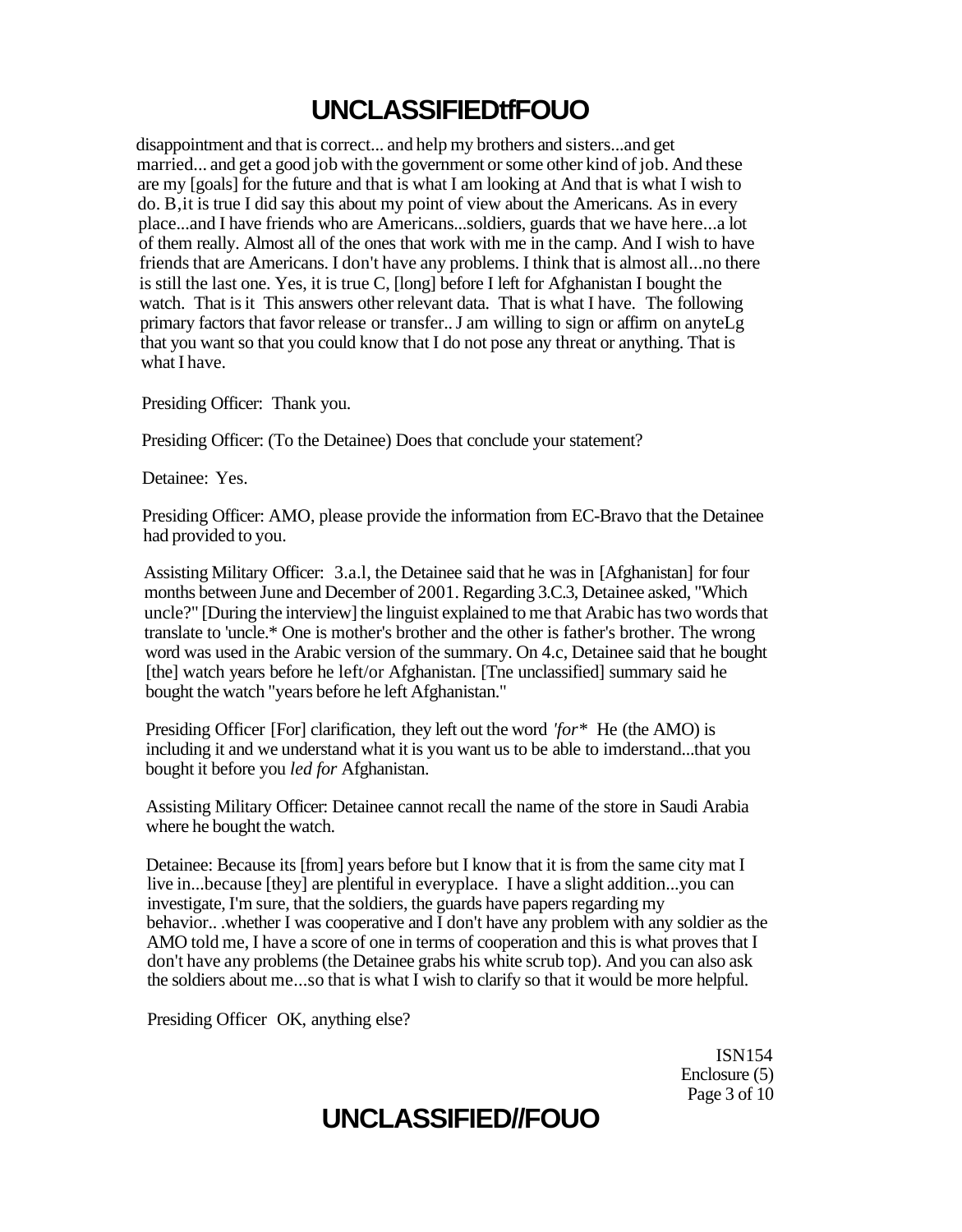# **UNCLASSIFIED//F0UO**

**Detainee: Until now, no, nothing else.** 

**Presiding Officer; Did the Assisting Military Officers' statement provide the information that you wanted us to hear?** 

**Detainee: When?** 

**Presiding Officer: Well, after reading that and what you had, is everything providedtous that you wanted us to be able to hear?** 

**Detainee: Yes, yes.** 

**Presiding Officer: Did you want to present that (the paper the Detainee read from) or is that just for your notes?** 

**Detainee: No, this was so that I could remember what I wanted to say.** 

**Presiding Officer: That's fine.** 

**Detainee: Thank you.** 

**Presiding Officer Just so I have it correct (reading from the Enemy Combatant Election Form 3.a.l)... the Detainee stated he was in Afghanistan for four months in between...it says here June and December but I think you said August to December.** 

**Detainee: Yes, four months approximately (in Afghanistan).** 

**Presiding Officer Assigned Military Officer, do you have any questions for the Detainee?** 

**Assigned Military Officer: If I could ask one question. What kind of job would you have if you were released?** 

**Detainee: First, I will go backtothejob I was doing before. I wish to return to my old [job] and if I didn't have the chance then I will look for any other job. That is what I will do. I will not sit and not work.** 

**Assisting Military Officer: I do not have any more questions.** 

**Presiding Officer: Designated Military Officer, do you have any questions for the Detainee?** 

**Designated Military Officer: Yes, sir. I have one questioa I need some clarification on statement 3.A.I. It states "Detainee stated he traveled to Afghanistan for Jihad." Is this true?** 

> **ISN154 Enclosure (5) Page 4 of 10**

# **UNCLASSIFIED//F0WO**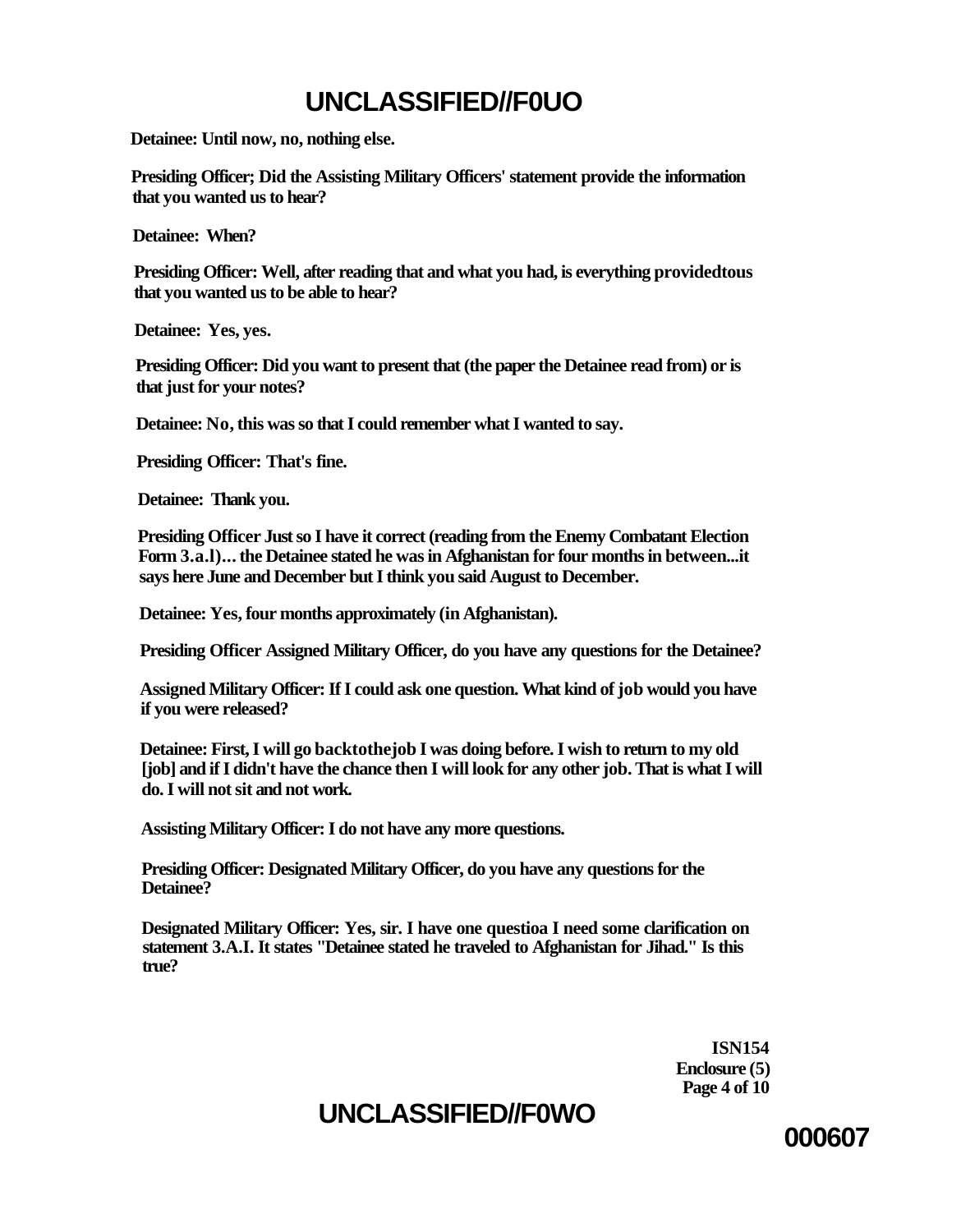# **UNCLASSIFIEDMFeUQ**

**Detainee: Jihad includes many different meanings and that is what is in Islam., .there is the fighting.. .there is helping your parents.. .helping your^lf...persoiidJihad...Jihad as in helping other people. That is it** 

**Designated Military Officer And you were doing Jihad to help other people?** 

**Detainee: Yes.** 

**Designated Military Officer: Ok, that is all I have.** 

**Presiding Officer: Do. any Administrative Review Board members have any questions for the Detainee?** 

**Board Members: Yes, sir.** 

**Ouestions for the Detamee:** 

**Board Member: With statement 3.A.1, it goes onto say, after Jihad mat you fought with the Taliban.** 

**Detainee: That is not correct and mat is what I wrote over here (referring to the notes he brought with him) that I did not fight with the Taliban.** 

**Board Member: I understand. Here ft says that you fought with the Taliban. That isn't true?** 

**Detainee: Yes. That is true, what I wrote is true,** 

**Board Member: Did you ever have a weapon in your hand when you were in Afghanistan?** 

**Detainee: Yes.** 

**Board Member: When?** 

**Detainee: In Kabul for a period of approximately four days.** 

**Board Member: Did you have ammtmition for that weapon?** 

**Detainee: [It was a] complete weapon with a magazine and everything.** 

**Board Member: Could you tell us some of the detail surrounding your capture on the border?** 

**Detainee; I was going to Pakistan to turn myself over to the embassy or any place through which I could go to my country, like the Pakistani government or something like that So** 

> **ISN154 Enclosure (5) Page 5 of 10**

## **UNCLASSIFIED//FOU©**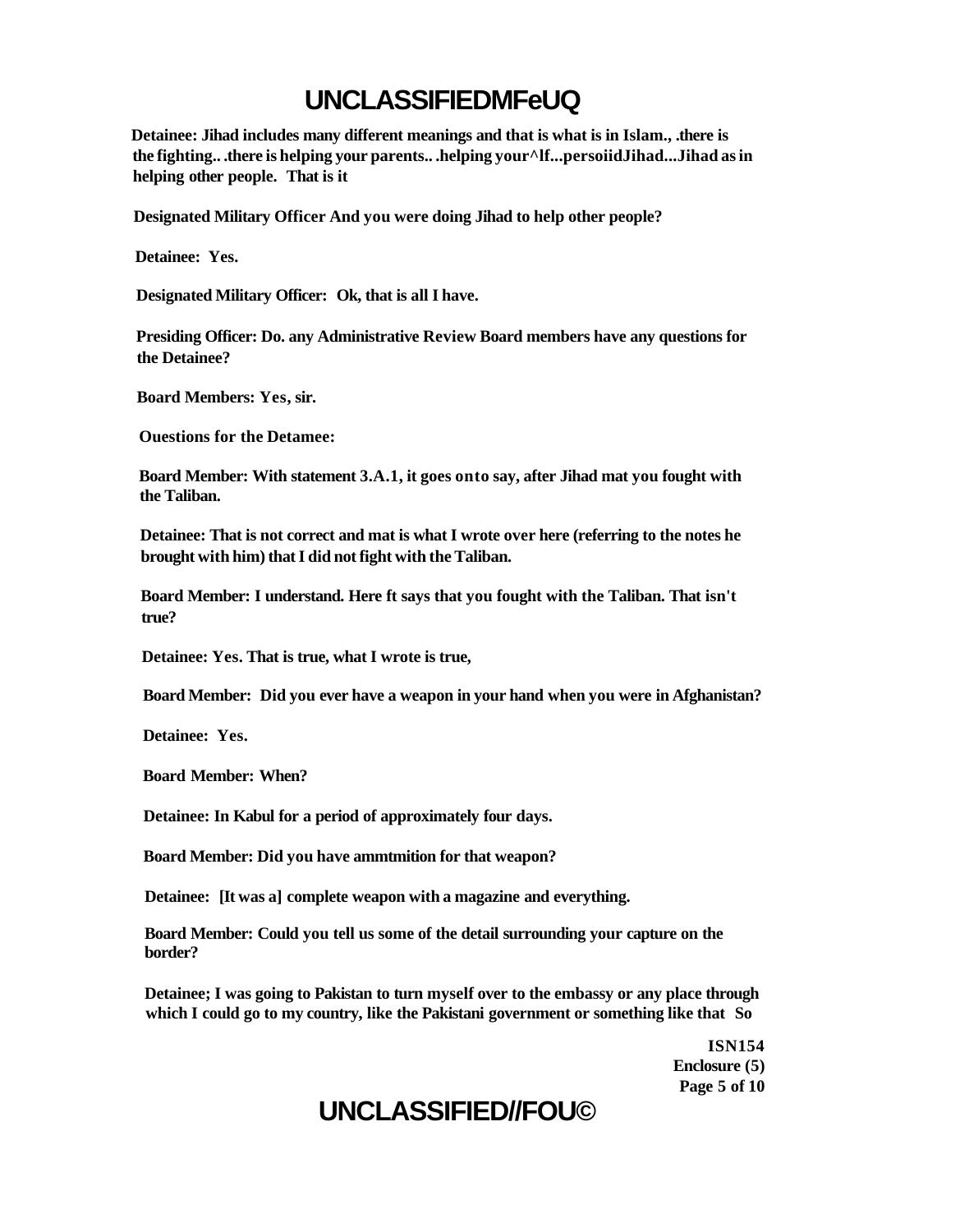# **UNCLASSIFIED//F-OUO**

the day I got to Pakistan, I met some people from the Pakistani government They captured me. I told them I wished to go to Saudi Arabia. They took me to a prison hi Pakistan and I told them I wish[ed] to go to Saudi Arabia m the prison. So one night they took me to Kandahar.

Board Member: Were you alone?

Detainee: No I [was with] a big group. I met them on the border. There were four of them with me but on the border, when they captured me...the Pakistanis...they had also captured a big group of people at this time.

Board Member Were they Pakistani police or Army? Could you tell?

Detainee: No, I don't know if it was police or what

Board Member: Do you have any other family members that are members of al Qaida?

Detainee: You told me my uncle was.

Board Member: Any others, besides your uncle?

Detainee: My mother's brothers' son... he went to Afghanistan and I stayed with his mother. My intent was also to bring him from Afghanistan back to Saudi Arabia. Andl didn't find him.

Board Member: That is all? Any other al Qaida member in your family?

Detainee: I don't know that they are member of al Qaida.

Board Member: Do you remember how much the Casio watch cost you?

Detainee: Yes, approximately forty-five riyal. That [has been the] price for years. It hasn't changed

Board Member: OK. What job did you have before?

Detainee: I was a traffic policeman in Saudi Arabia for approximately nine months.

Board Member: You have a good English accent.

Detainee; (laughing) I know that Americans have a lot compliments. I know your compliments.

Board Member: When was the last time you saw your uncle?

ISN154 Enclosure (5) Page6ofl0

# **UNCLASSIFIED/ZFOtta**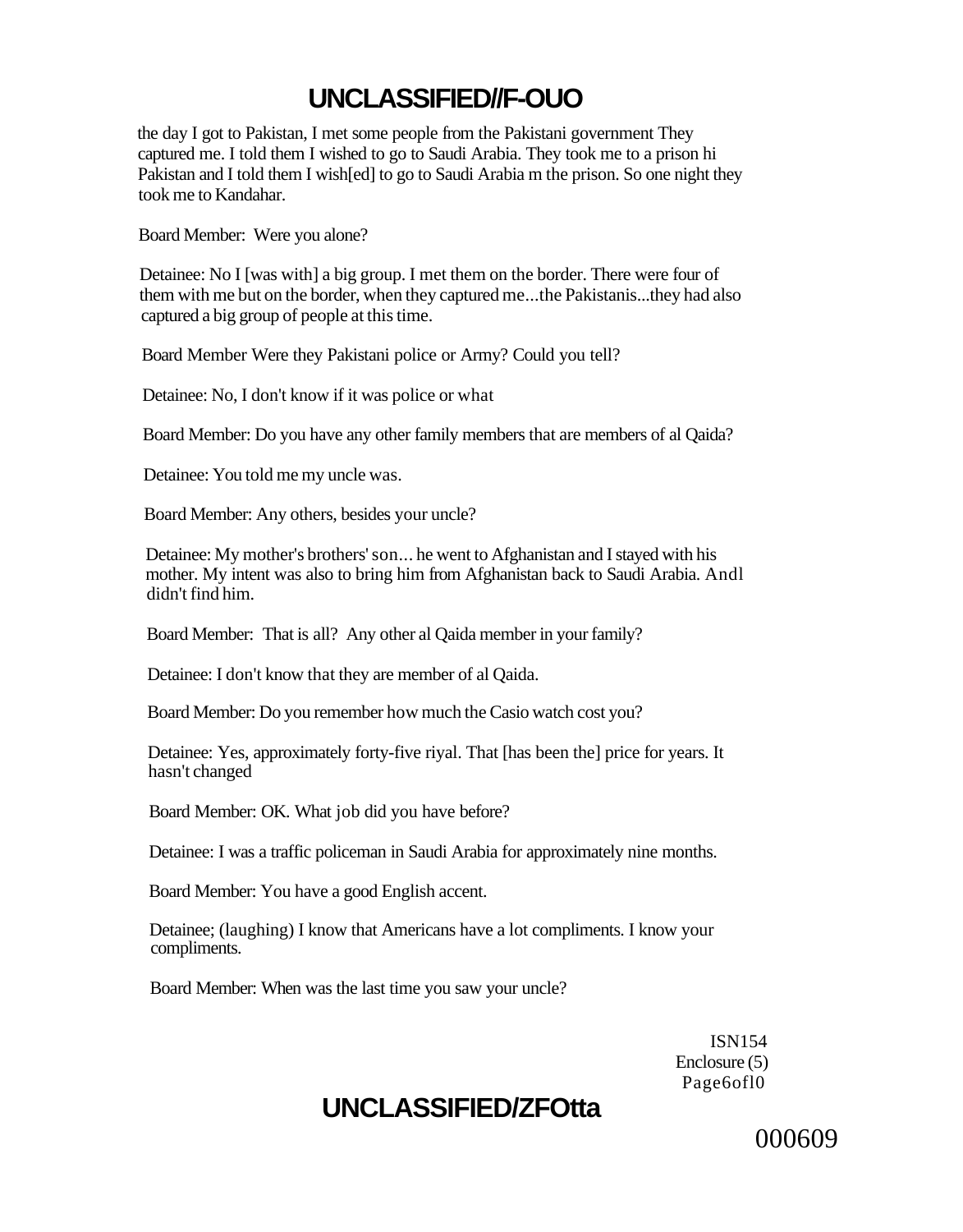# **UNCLASSIFIED//F0tfO**

**Detainee: In Saudi Arabia.** 

**Board Member: When?** 

**Detainee: Ramadan. Approximately.** 

**Board Member: What year?** 

**Detainee: 1420, (Islamic calendar) [9 December 1999, Ramadan] approximately.** 

**Board Member: Was that right before you went to Afghanistan?** 

**Detainee; A long time before.** 

**Board Member: Did you have a close relationship with your uncle?** 

**Detainee: No, notcloseandltalked about this...not close. First of all, I lived far away fern him and really it was rare that I saw him.** 

**Board Member: So your uncle did not have a great influence in your life?** 

**Detainee: No, not at all.** 

**Board Member: I know you were trained as a police officer. Do you have any other skills ...any other training?** 

**Detainee: No, not at all. I have athletic skills.** 

**Board Member: I know you have already been asked what you want to do when you go back to Saudi Arabia...! am interested in the skills that you have to help you find a job. What type of job do you want to do using the skills that you already have?** 

**Detainee: My service with the Saudi Arabian General Security Service, that can help me be a security guard.. .if I was not accepted to return to my old job.** 

**Presiding Officer: Following up on mat, your old job was as a traffic policeman for approximately nine months?** 

**Detainee: Traffic police, not an officer. There is officer and enlisted. I was not an officer, soldier, not officer.** 

**Presiding Officer In the U.S. you have military and you have local policeman. Were you a policeman or a military [member]?** 

**Detainee: No, I was a traffic policeman.** 

**ISN 154 Enclosure (5) Page 7 of 10** 

# **UNCLASSIFIED//FOUG**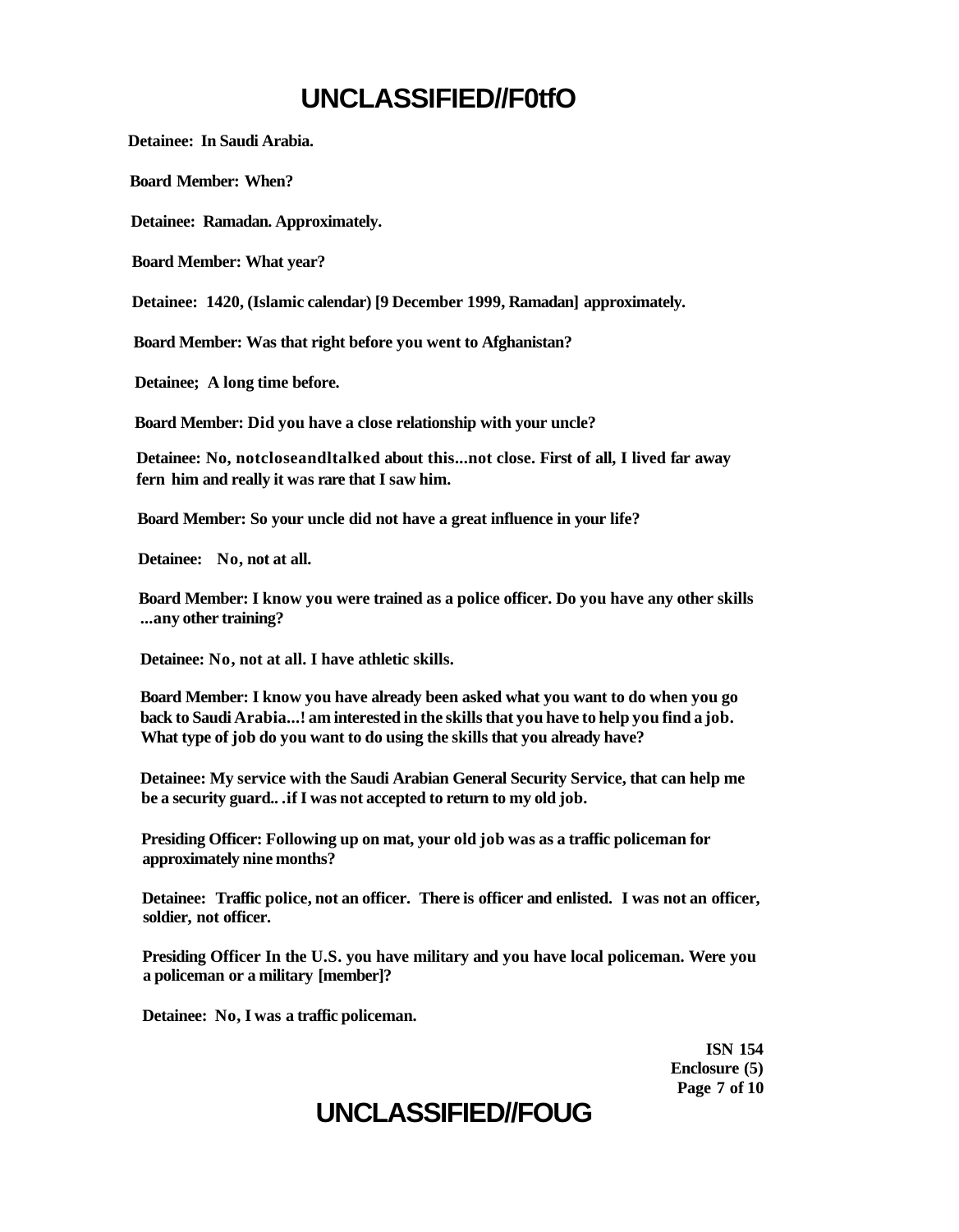# **UNCLASSIFIED//F0UO**

Presiding Officer: That's fine. The Saudi Arabian General Security Service, is that the police force you axe talking about because I am getting coiu\*used or is that a military organization?

Detainee: No, the Saudi Arabian General Security Service is the police. The military is different from that

Presiding Officer: OK...andyouhavenomilitary training?

Detainee: No Just a policeman from the security service.

Presiding Officer; Can you giveabrief description ofwhattypes of'unittactics' [training you received]?

Detainee: I asked him (the AMO) before "What are unit tactics?"

Assisting Military Officer: I told him it was methods about how we do things.

Detainee: He (the AMO) tactics like for example, how to hold your weapon.. .how to use your weapon and I told him, yes, things like that?

Presiding Officer Tnat is not the land ofunit tactics I was thinking about when they used that terminology.

Detainee: I want you to clarify to [me the] mean[ing] what unit tactics are. I don't understand what tactics are. For example, I learned how to ride a motorcycle, is that considered tactics?

Presiding Officer: (laughing) Not really.

Detainee: (Laughing) I am sorry really.

Presiding Officer Self defense.. .how to enter or exit a building to protect yourself or to get somebody out Those lands of things.

Detainee: No, no...never those things.

Presiding Officer: You were a traffic cop?

Detainee: Yes.

Presiding Officer: Yes, I know what that is. That I understand.

Detainee: (Laughing) Tne only tactics [I learned were] pull over to the side driver...

ISN154 Enclosure (5) Page 8 of 10

# **UNCLASSIFIED//FOyO**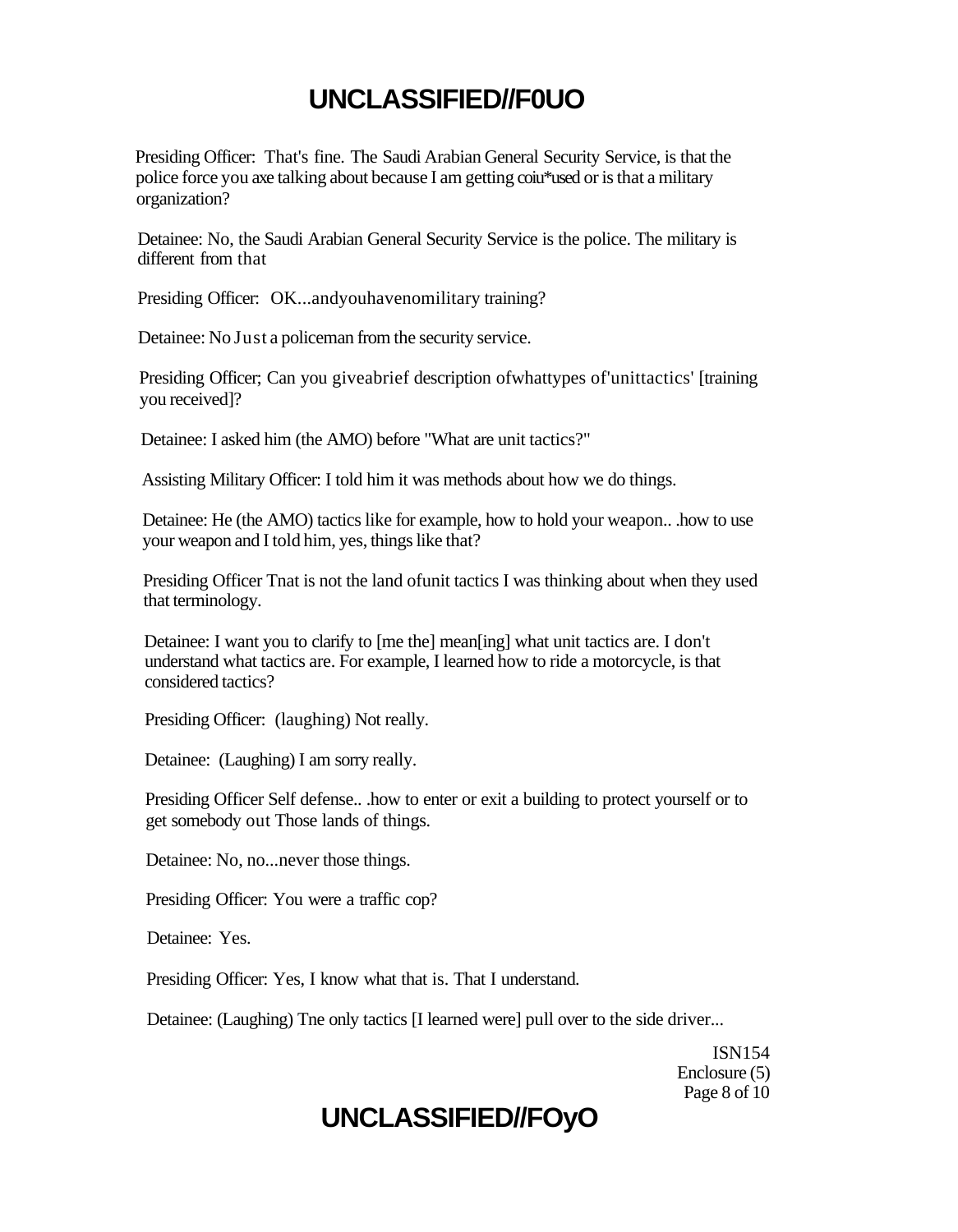# **UNCLASSIFIEDtfPOtfO**

Presiding Officer: (Laughing) thank you.. .OK, Detainee was at al Farouq training camp and you said that that was a lie and your previous point indicates that I am not sure how that indicates anything. Were you or weren't you at al Farouq training camp?

Detainee: No, I was not

Presiding Officer: Thank you. You said [that] in previous reports you pointed out to the interrogators that it was not your name on their list nor was it your phone number.

Detainee: Yes, that is true. He brought me a paper with a list ofnames and phone numbers and he pointed and said, "this is your name and this is your phone number" so I said "no." And then the interrogator told me "thank Ctod, thank God tliat you clarified th^ point!"

Presiding Officer: Do you remember when mat interrogation might have taken place? [Do you recall] the approximate year?

Detainee: I've been here three years.. .this is very difficult but.. .lets say a year or more ago.

Presiding Officer: It will make it easier for me if I go back to look for it

Detainee: I hope mat you do return to this particular uiterrogatic<sup> $\wedge$ </sup> and I also clarified this in the first hearing. If you go to UK cameras ajid the recora^gs you might find it

Presiding Officer: Are you referring to the Tribunals?

Detainee: Yes.

Presiding Officer: OK, thank you. Themother's brothers' son., .is that the uncle we are referring to [as] the terrorist?

Detainee: My mother's sisters'son.

Presiding Officer: Is that your uncle that we are referring to as the terrorist?

Detainee: No, no. That is not her husband.

Presiding Officer: And in 3.C. 4, it mentions that you were in a guest house in Kandahar that was used by fighters heading to al Farouq trainirig camp and by Usama bm Laden. Did you meet Usama bin Laden?

Detainee: I wasn't there in the first place. I don't know what mis name is. I was in a house in Kandahar but I don't know the name. 1 didn't see Usama bin Laden or anything.

> ISN154 Enclosure (5) Page 9 of 10

# **UNCLASSIFIED//FOWO-**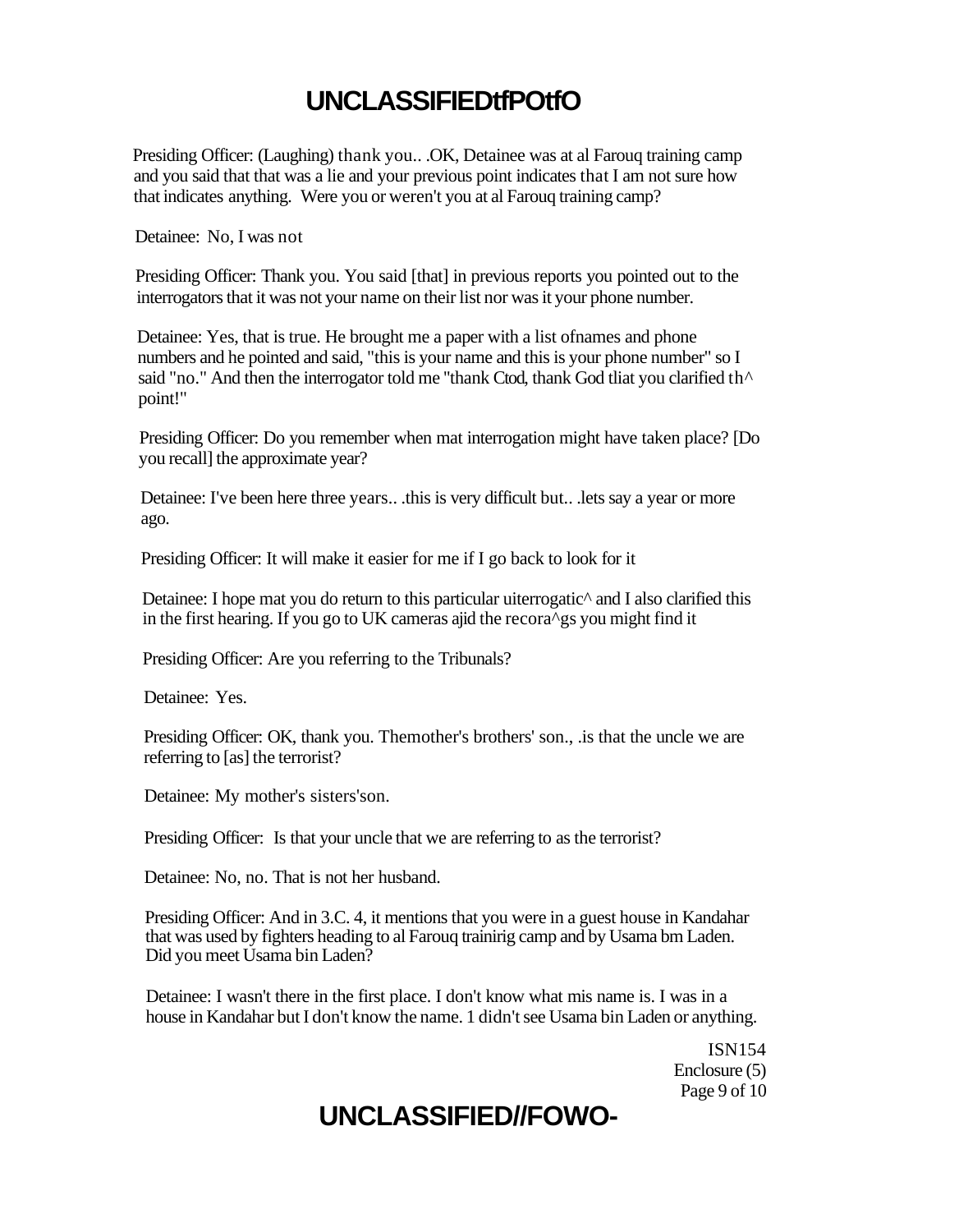## **UNCLASSIFIED//E0UO**

Presiding Officer: You mentioned you are going to try and go back to the job you had before.

Detainee: I wish to do so.

Presiding OfGcen Did you leave that in good terms that you will be able to go back to it?

Detainee: Yes. I have a question. When am I going to get the results?

Presiding Officer I will go over that (when the Administrative Review Board instructions are read).

### *The Designated Military Officer and the Assigned Military Officer have no other information to present to this Administrative Review Board\**

*The Presiding Officer reads the post Administrative Review Board instructions to the Detainee and adjourns the open session of the Board* 

### AUTHENTICATION

I certify the material contained in mis fcmiscrijrt is a teue and accurate su^ testimony given during the proceedings,



'Administrative Review Board Piesiding Officer

ISN154 Enclosure (5) Page 10 of 10

### UNCLASSIFIEDZ/RQU©^ **o 0 0 6 J 3**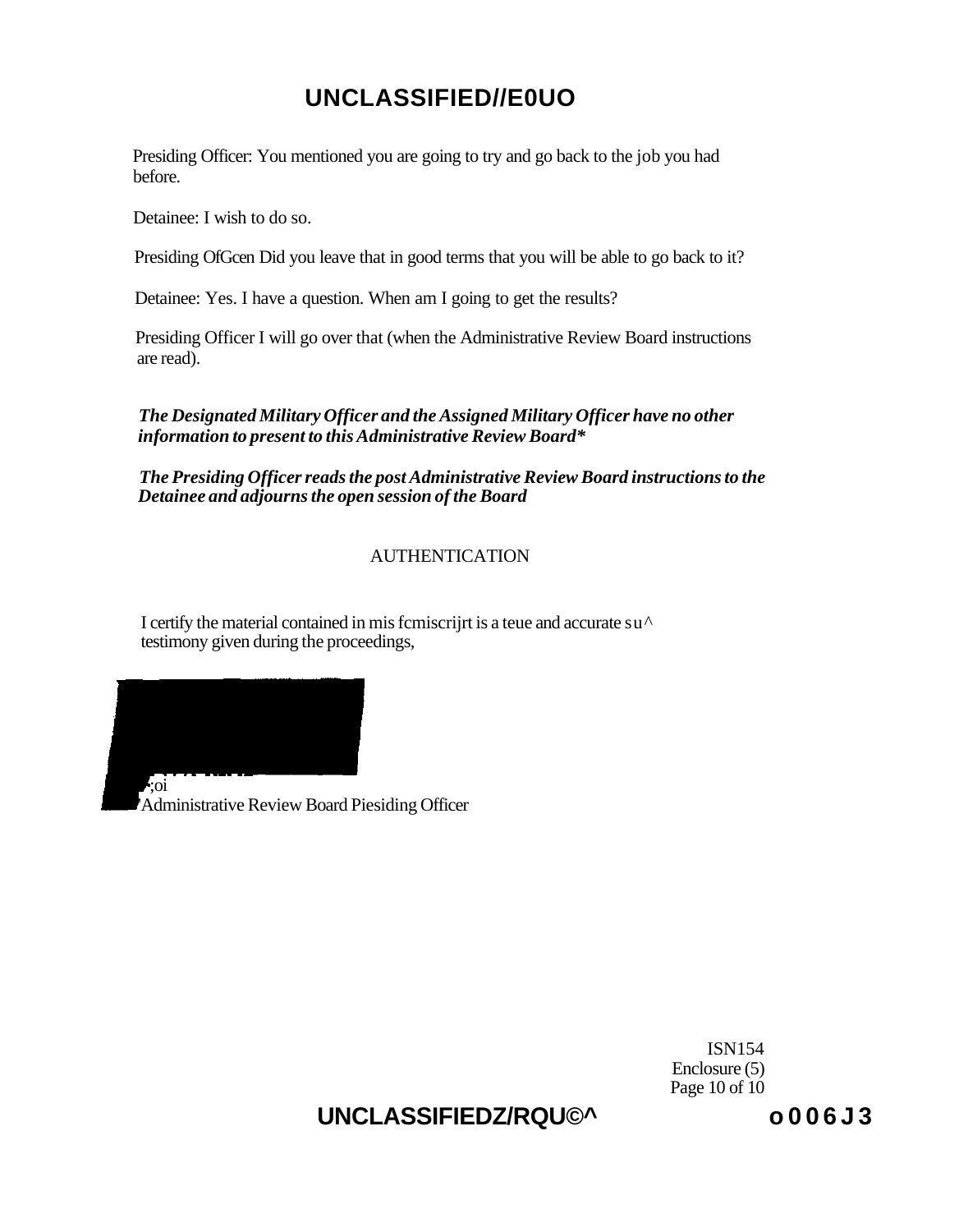### **UNCLASSIFIED//FOUO**

**Summarized Administrative Review Board Proceedings** 

*The Administrative Renew Board was called to order,* 

*The Designated Military Officer was sworn\** 

*The Board Reporter was sworn.* 

*The Presiding Officer announced the convening authority and purpose of me Administrative Review Board proceedings.* 

*The Administrative Review Board members -were sworn.* 

*The Assisting Military Officer was sworn.* 

*The Assisting Military Officer presented the Enemy Combatant Notification Form (ExhibUEC-A) to me Administrative Review Board.* 

*The Assisting Military Officer presented the Enemy Combatant Election Form (Exhibit EC-B) to the Administrative Review Board.* 

*It was noted by the Presiding Officer that from Exhibit EC-B, the Detainee had chosen not to be present for the Administrative Review Board proceedings.* 

*The Presiding Officer confirmed the Assisting Military Officer had met with the Detainee and was informed of his rights in regarding the proceedings, mat the Detainee appeared to understand the process, that the Unclassified Summary of the Information was read to the Detainee, that a translator was used during the interview, and that the Assisting Military Officer confirmed that the translator spoke the same language as the Detainee.* 

*The DesignatedMilitary Officer presentedthe Unclassified Summary of Information (Exhibit DMO-1) to me Administrative Review Board.* 

*The Presiding Officer confirmed that a copy had been previously distributed* 

*The Designated Military Officer presented the FBI Redaction Certification (Exhibit DMO-2) to the Administrative Review Board.* 

*The Designated Military Officer gave a brief description of the contents of Exhibit DMO-1.* 

*The Presiding Officer asked the Designated Military Officer for any further unclassified information,* 

> **ISN#.I75 Enclosure (5) Page 1 of 2**

### **UNCLASSIFIED\* ^**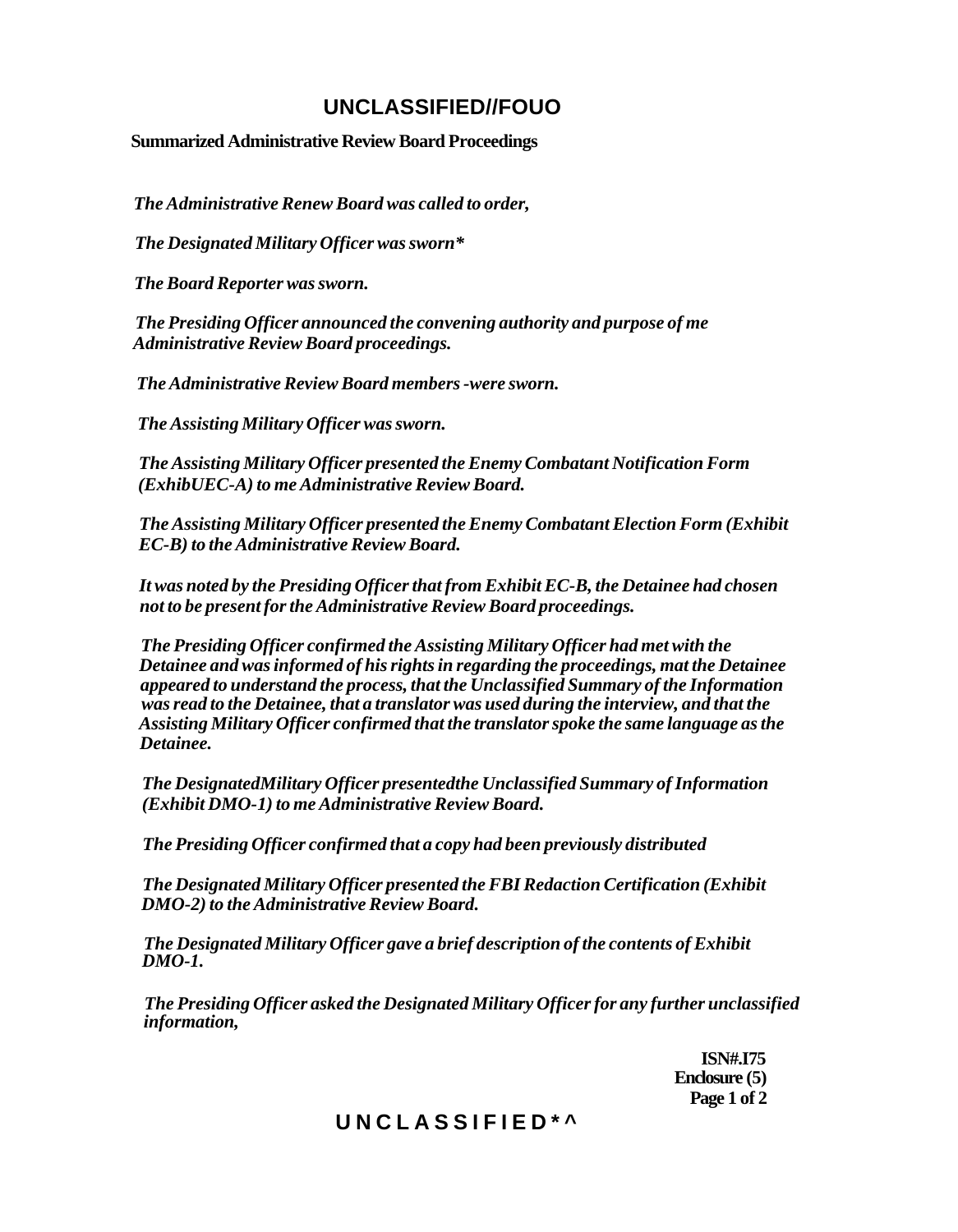### **UNCLASSSFIED0F0UO**

*The Designated Military Officer confirmed that he had no further unclassified information and requested a closed session to present classified information relevant to the disposition of the Detainee.* 

*The Presiding Officer acknowledged the request* 

*When ashed if the Assisting Military Officer had any information to present on behalf of the Detainee to the Administrative Review Board, the Assisting Military Officer stated that he had no information to present on behalf of ike Detainee.* 

*The Presiding Officer read the remainder of the unclassified portion of ike Administrative Review Board proceedings, and then adjourned the proceedings\** 

*The Presiding Officer opened the unclassified portion of the session\** 

*The Presiding Officer adjourned the classified portion of the session and the Administrative Review Board was closed for deliberation and voting.* 

### AUTHENTICATION

I certify the material contained in this transcript is a true and accurate summary of the testimony given during the proceedings.



Captain, USN Administrative Review Board Presiding Officer

> ISN# 175 Enclosure (5) Page 2 of2

### **UNCLASSIFIED/flROUO-**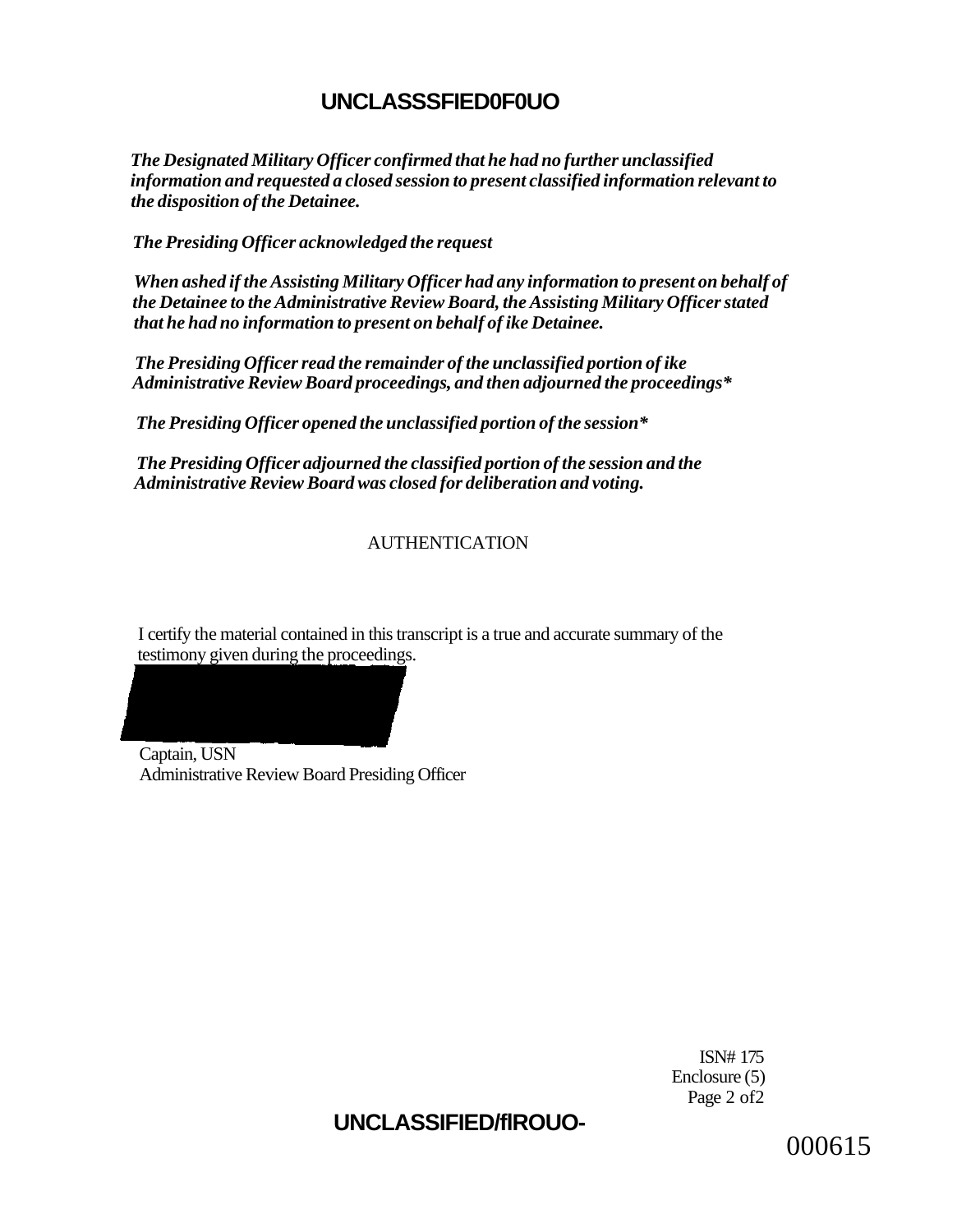### UNCLASSIFIED#FetfO

### **Summarized Administrative Review Board Detainee Statement**

*The Presiding Officer read the hearing instructions to the Detainee and confirmed that he understood. When asked if he understood this process, the Detainee stated the following:* 

Detainee: I am not Jumma Jan, but I understand everything.

Presiding Officer: OK! Thank you.

*The Assisting Military Officer presented Exhibit EC-A, the Enemy Combatant Notification Form to the Administrative Review Board* 

*The Assisting Military Officer presented Exhibit EC-B, the Enemy Combatant Election Form to the Administrative Review Board.* 

*The Designated Military Officer presented Exhibit DMO-1, the Unclassified Summary of Information andDMO-2, the FBI Redaction Certification to the Administrative Review Board and DMO-3, the Department of Homeland Security Terrorist Reference Guide.* 

*The Designated Military Officer gave a brief description of the contents of Exhibit DMO-1, the Unclassified Summary of Information to the Administrative Review Board.* 

*The Designated Military Officer confirmed that he had no additional unclassified information to present* 

*The Presiding Officer opened the Administrative Review Board to the Detainee to present information with the assistance of the Assisting Military Officer.* 

Presiding Officer: At this point in the hearing the Detainee will be able to present information to the Administrative Review Board. Assisting Military Officer does the Detainee want to present any information to this Administrative Review Board including written statements, oral statements or witness statements prepared on his behalf?

Assisting Military Officer: Yes sir.

*The Assisting Military Officer presented Exhibit EC-C,five letters addressed to Zainulabudl* 

*The Presiding Officer accepted Exhibit EC-C as letters to the Detainee, but from the Detainee as evidence.* 

Presiding Officer: Are these statements on your behalf?  $\sim$ " $\sim$ 

Detainee: Yes. He can talk [referring to the Assisting Military Officer].

UNCLASSIFIED//EOUO

ISN 1095 Enclosure (6) **<sup>p</sup>\*bW&**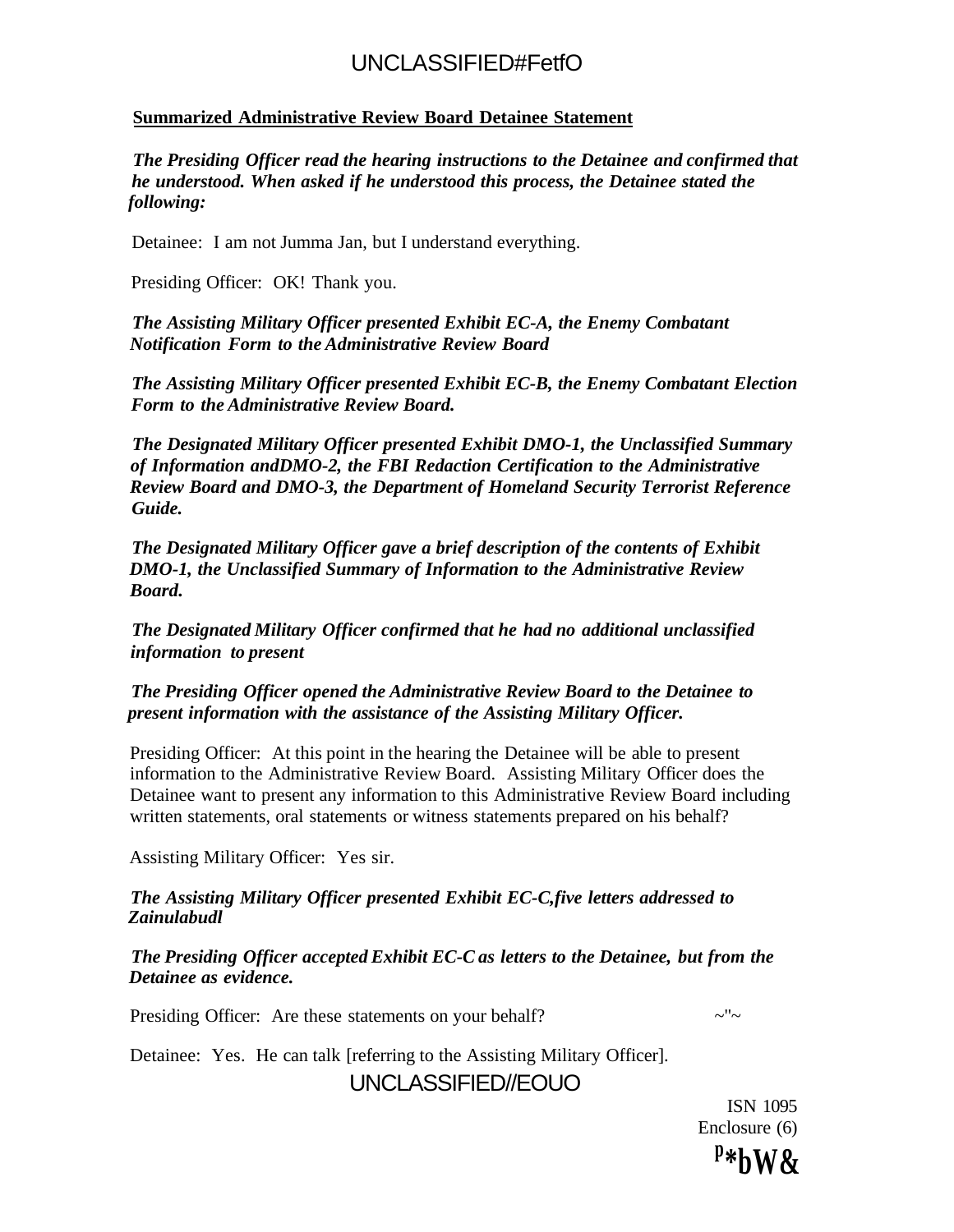### UNCLASSIFIED//EWO

*The Assisting Military Officer read the comments from Exhibit BOB.* 

*The Presiding Officer asks the Detainee ff he wishes to make a statement* 

**Detainee: Ifyou have any questions, I am willing to answer [them]. Then I want to briefly talk to you guys.** 

*The Presiding Officer asked the Detainee if he will he take the Muslim oath,* 

*The Detainee took the Muslim oath as Zainulabudin and not Jumma Jan.* 

**Detainee: Under Allah's name, I [will] swear under [the name ofl Zainulabudini. [I] can answer any questions that you [may] have. I promise to tell the truth.** 

**Presiding Officer: I am going to refer to you as Jumma Jan. Jumma Jan you may begin with any statement you [may] have.** 

**Detainee: Ifyou have any question^] I will answer your question^] and I will talk to him [referring to the Assisting Military Officer].** 

**Presiding Officer: I will comeback to that comment towards 1he end and we'll proceed. Did the Assisting Military Officer provide the irjfbrmatica [that] you wanted us to hear in his comments?** 

**Detainee: Yes.** 

**Presiding Officer: Assisting Military Officer do you have any questions for the detainee?** 

**Assisting Military Officer No sir.** 

**Presiding Officer Designated Military Officer do you have any questions for the detainee?** 

**Designated Military Officer: No sir.** 

**Presiding Officer: Do any Administrative Review Board Members have any questions for the detainee?** 

**Board Members: Yes sir.** 

**Administrative Review Board Member's questions:** 

**Board Member: Jumma Jan, you said you were a driver for a Taliban leader, who did you drive for?** 

**Detainee; Can I talk?** 

### UNCLASSIFIED//FOU0-

**ISNI095 Enclosure (6) Page 2 of 8**  000617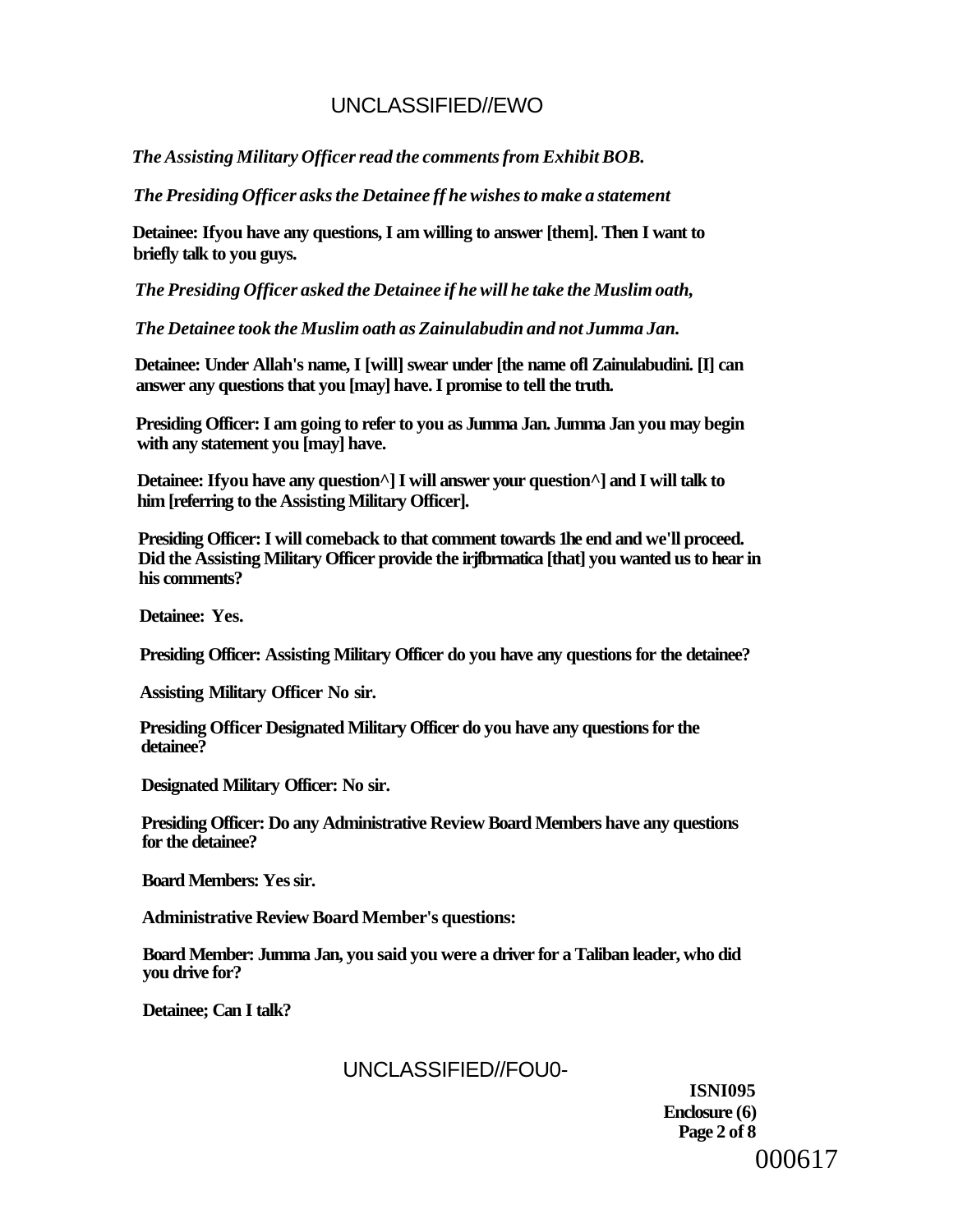### UNCLASSIFIEDZ^OyO

Presiding Officer: Yes, you may.

Detainee: I was driving for [a] person, [by the] name [of] Guli. He had ten people.

Board Member: Do you know what this [person] Ouli did? What was his position in the Taliban?

Detainee: He was in the city all the time, from one police station to another police station. IBs job was security.

Presiding Officer: Are you referring to the double amputee that you drove around?

Detainee: Yes.

Board Member: Are you really referring to the double amputee?

Detainee: Yes, yes that's who it was.

Board Member: Yes?

Presiding Officer: Thank you.

Board Member: When were you a driver for this Taliban leader?

Detainee: I was driving for this man for ten months because I needled] [the] money for my treatment It was before [they occupied the country, the] Coalition Forces.

Board Member. What city was this in?

Detainee: Mazar-e-Sharif.

Board Member: Do you know where your passport, ID and your driver's license are right now?

Detainee: The people who arrested me, they got it

Board Member: I thought most people in Tajikistan spoke some Russian, is that wrong, is that not true?

Detainee: I want to go back to your first question and then I will answer you.

Board Member: Okay.

Detainee: Before I was arrested, I was arrested two times by the Afghani government I was detained for twenty days, eighteen [or] sixteen days, whatever. They got my passport I had my driving license and ID card on me.

Board Member: Where was your passport from, what country? UNCLASSIF1ED//F6UO-

ISN1095 Enclosure (6) Page 3 of 8 000613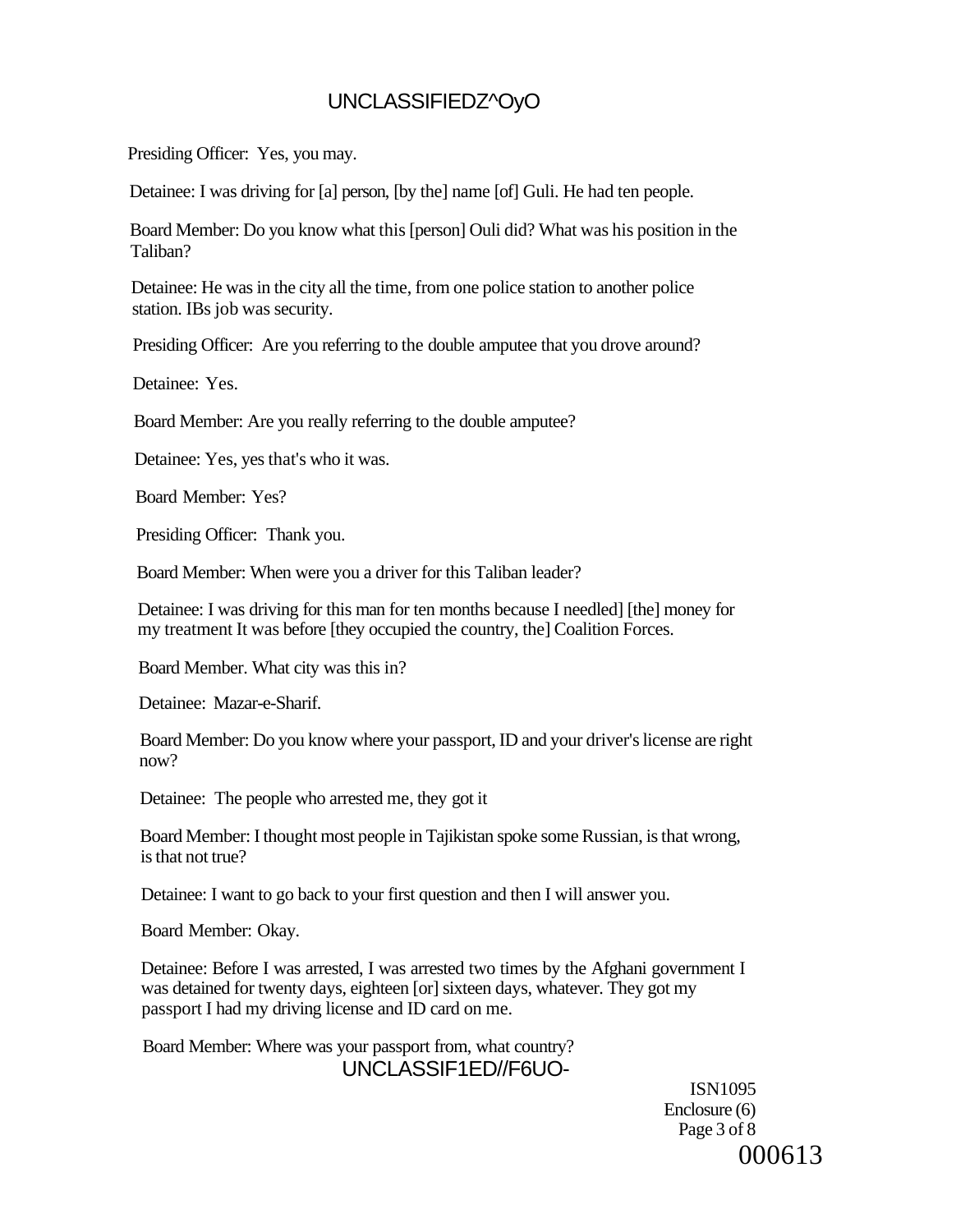### UNCLASSIFIED//FO00

Detainee: Tajikistan.

Board Member: Okay, now my next question, don't most Tajikistani speak some Russian, is that not true?

Detainee: Yeah. I [was] bom in 1978\* Yes, I moved to Afghanistan [at] the end of 1991 and close to 1992, After grade seven, when you enter into grade eight, the Russian language and [the] English language become[s] part of the school curriculum. [I am referring to] the last two years. After that we h  $\wedge$  e to go to [the] military service [by force]. I didn't go to [a] University or [receive] higher education to speak those languages.

Board Member: So you had moved to Afghanistan by the time [that] you were in the eighth grade?

Detainee: Yes, I was thirteen years old [when] I moved to Afghanistan. You could understand [that a] thirteen-year-old boy is not that smart to learn [a] foreign language. You can calculate it [Do] you have a calculator with you? [If] you calculate it from 1991 to 2005 [you can figure out how old I am].

Board Member: How old were you when you had tuberculosis?

Detainee: Prior to com[ing] to Afghanistan I went to Pakistan. When I wanted'to return back to Tajikistan mere was no Tajikistan embassy near Afghanistan because [of the] government, so I couldn't go back to my country. I stayed in Afghanistan.

Board Member: And that's where you had tuberculosis?

Detainee: Pakistan.

Board Member: In Pakistan.

Detainee: Well, you will be my witness because [for the] four months [that] I was in Bagram, Afghanistan I had tuberculosis. I was under treatment I vomited some blood and [for] six [or] seven months I [have] been under treatment here and taking medicine.

Board Member. What was the name [of] the Swedish company that you worked for?

Detainee: It is Swedish.

Board Member: Swedish only?

Detainee: They call it Swedish Committee and they rirovid<sup> $\wedge$ </sup> medicine for Afgiianis, free medicine.

Presiding Officer: They call it Swedish what?

### UNCLASSIFIED//FODCT

ISN1095 Enclosure (6) Page 4 of 8 000619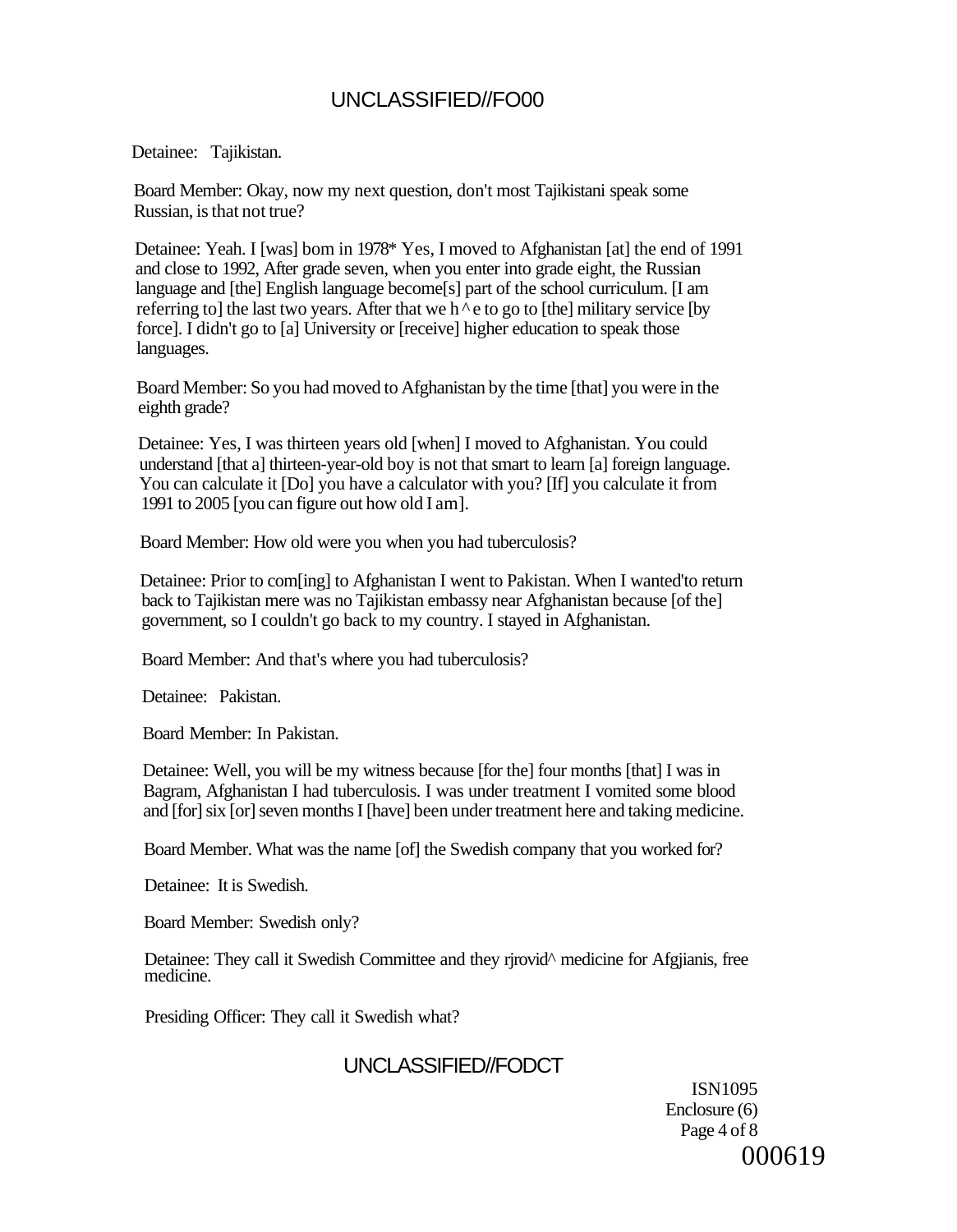### UNCLASSIFIED/7F9UO

Detainee: Swedish Committee. Swedish Office.

Presiding Officer: Okay, Swedish Office, that's fine.

Board Member. The last written statement you made, you said my wife is Afghan, did you mean to say my fiancee is Afghan?

Detainee: Yes.

Board Member: It [was for] clarification, okay. [Speaking to the other Board Members].

Board Member: Jumma, did you say you received medical treatment here for tuberculosis?

Detainee: Ye^ when I [was] transfer^ from Bagi^ and when they diagnosed my disease they directty [took] me to the hospital I was [kept for] forty-eight days in the hospital. I was in a private room and [a] mask was [placed on] my face. I couldn't go out

Board Member: How long did they continue treating you after your release from the hospital?

Detainee: Approximately all together six months.

Board Member: Are you also a citizen of Afghanistan?

Detainee: Yes, I have an ID [card] from the country. Yes, I am a citizen of the county.

Board Member Do you also have a passport ton Afghanistan?

Detainee: Ho.

Board Member: So is an ID card from Afghanistan proof of citizenship?

Detainee: Yes\*

Presiding Officer Jumma Jan, in your comments that the Assisting Military Officer made for you, you asked, "How do they find these things out, they\* re killing you with extra questions and what not, they do not ask me." So I am going to ask you a couple [of questions] here. The commitment [referring to the unclassified summary of information] [the] detainee has fought with the Taliban under several commanders. Can you explain.. .why the detainee has also resided with several HIG commanders, Hezb-e-Islami commanders, could you explain that?

Detainee: This is unrait.For the last three years [that] I have been here they [have] . called me Jumma Jan, but I am not Jumma Jan. Jumma Jan can answer your question because I am not Jumma Jan. Maybe he committed this problem, but I don't know.

### UNCLASSIFIED//R9Ue-

ISN1095 Enclosure (6) Page 5 of8

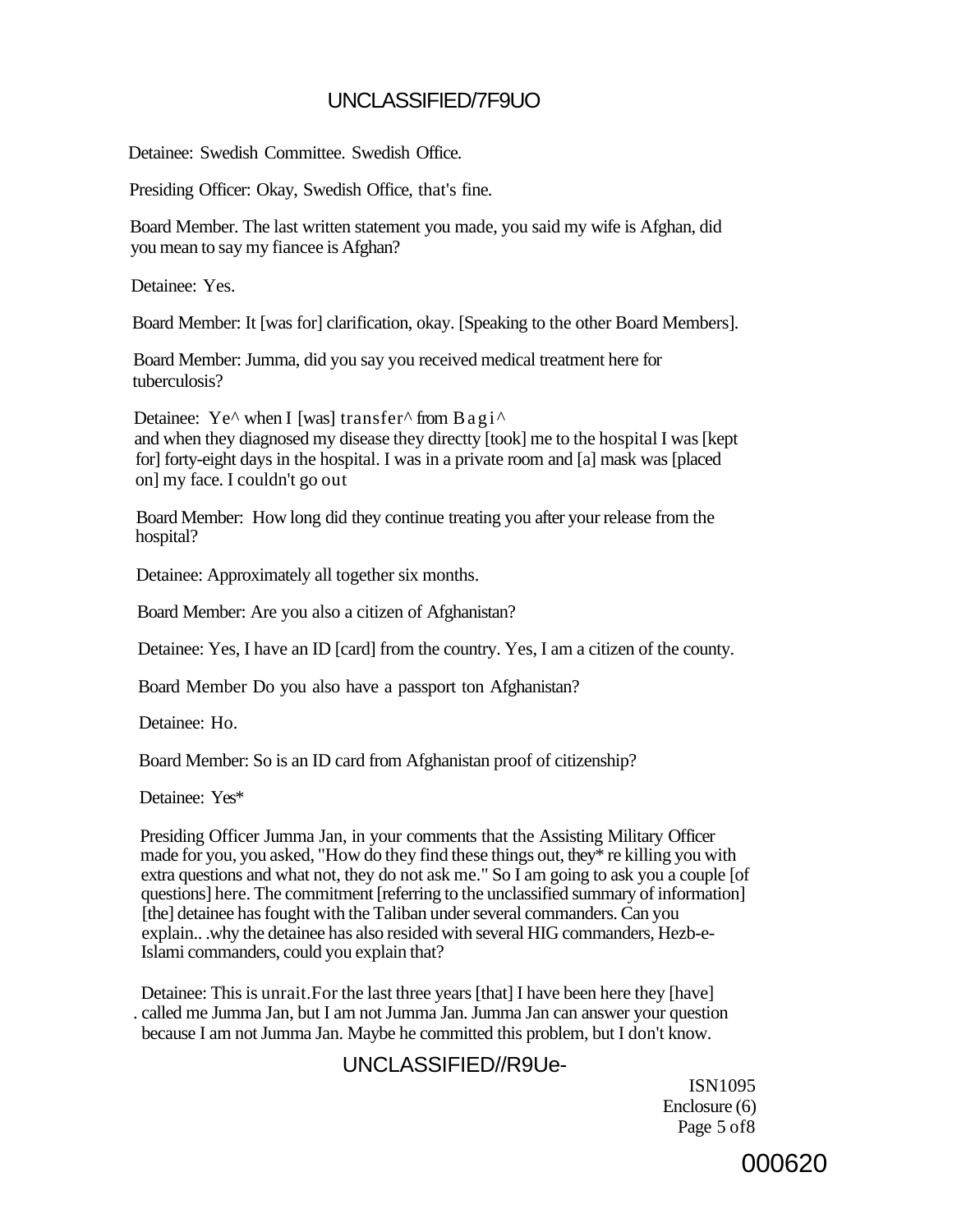### UNCLASSIFIED//EQUi>

Presiding Officer: OK. Who is., .it also said that you are associated with Qarim Boy. Do you know a Qarim Boy?

Detainee: No.

Presiding Officer: OK. Were you captured in Mazar-e Sharif?

Detainee: Yes.

Presiding Officer Thank you. It says here [that] you were involved in training operatives and in the use of explosives and improvised explosive devices. Can you comment on that?

Detainee: I don't know anything about h because I am not that person.

Presiding Officer: OK. If you could just one more time clarify the languages that you do speak.

Detainee: FarsiandPashtu. My fiancee speak[s]Pashtu that's why I speak Pashtu. [During] the time [that] I was in Pakistan I went to [a] Madrassa. Madrassa means [a] religious school. There I learned some Pashtu and also I learned some Urdu.

Presiding Officer: What was your last one [referring to the language he spoke]?

Detainee: Urdu, [it's a] Pakistani language.

Presiding Officer: Urdu yes, okay. Any English?

Detainee: I learned a few words here and [in] Bagram.

Presiding Officer: Thank you. One last thing, you had mentioned the Swedish company and again your fiancee and family and the delegation. Do any of these letters mat have been presented to us, are they from any of those people?

Detainee: What delegation?

Presiding Officer: Hie Tajik.

Detainee: No, [the] Tajik delegation, they just asked me some questions. They didn't give me any papers, any letters or anything.

Presiding Officer And how about the Swedish company [that] you worked for?

Detainee: I have only [a] fiancee. I don't have anybody in Afghanistan to send me that kind of document and I don't have a lawyer. So how can I obtain that document?

### UNCLASSIFIEDtfFOO0

ISN 1095 Enclosure (6) Page 6 of8 000621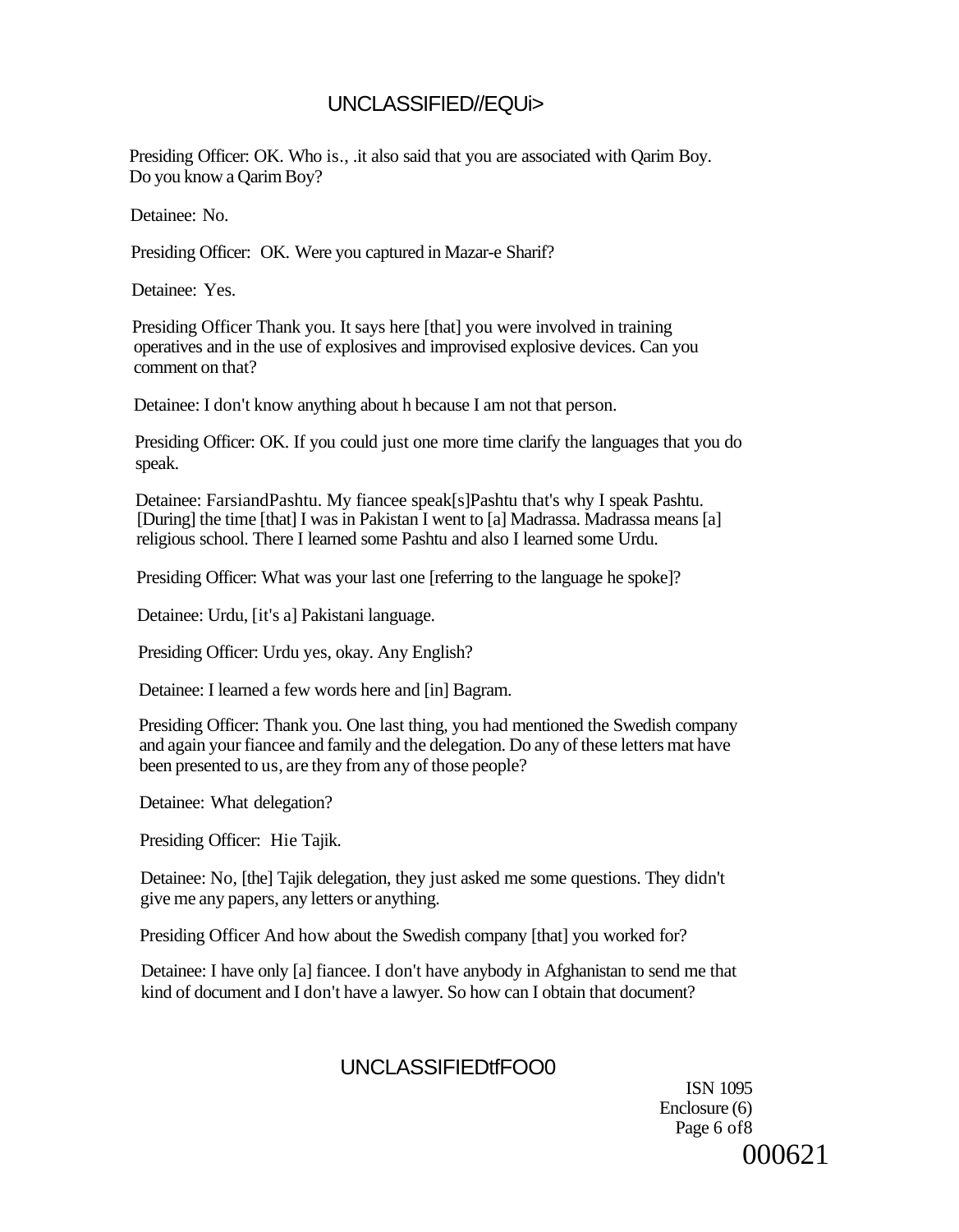### UNCLASSIRED//FOUe

Presiding Officer; OK. Since you referenced the company, the delegation from Tajik and of course your fiancee, I Wild encourage you [that] should you be detained here any longer that you [would] try to get the delegation and that company you worked for to provide letters of support.

Detainee: How do I obtain papers from the Tajik delegation?

Presiding Officer: You.. .the ICRC can help you in putting together a letter.

Detainee: Well, I don't know what kind of document [that] I should provide. What I have in my letters are my parent's letter, my brother's letter and my fiancee father's letter, my father-in-law. What type of paper [do] you need from the Tajik delegation to prove my innocence and help my release?

Presiding Officer Okay, now it's just a suggestion. ..if they would be able to help you, then I amjust...Iamjust making that suggestion. You do not have to do anything.

Detainee: Yes, I understand. I want to know what type of document [will] help my release. That is why I will try to find that kind of document The delegation met with your people not with me. Iheyjust met with the military.

Presiding Officer Thank you. Can I ask you one more question in regards to this letter here? Do you know why any of it is blackened out?

Detainee: I should ask you guys why they scratched this paper.

Presiding Officer: So it was provided to you that way?

Detainee: Yes.

Presiding Officer: Thank you.

Detainee: We have no right to put a line in our letters. If you do it, it's a criminal offense. This is a Red Cross paper. Ifit comes to us, we can't touch it

Presiding Officer So that's how you received it

Detainee: Yeah, whatever is there, I didn't touch it.

Presiding Officer: Thank you. [Are there] any other questions?

Board Members: No sir.

Presiding Officer: We have no further questions for you. You had mentioned that you wanted to make a comment

### UNCLASSlFlEDy/EDUO^

ISN1095 Enclosure (6) Page 7 of8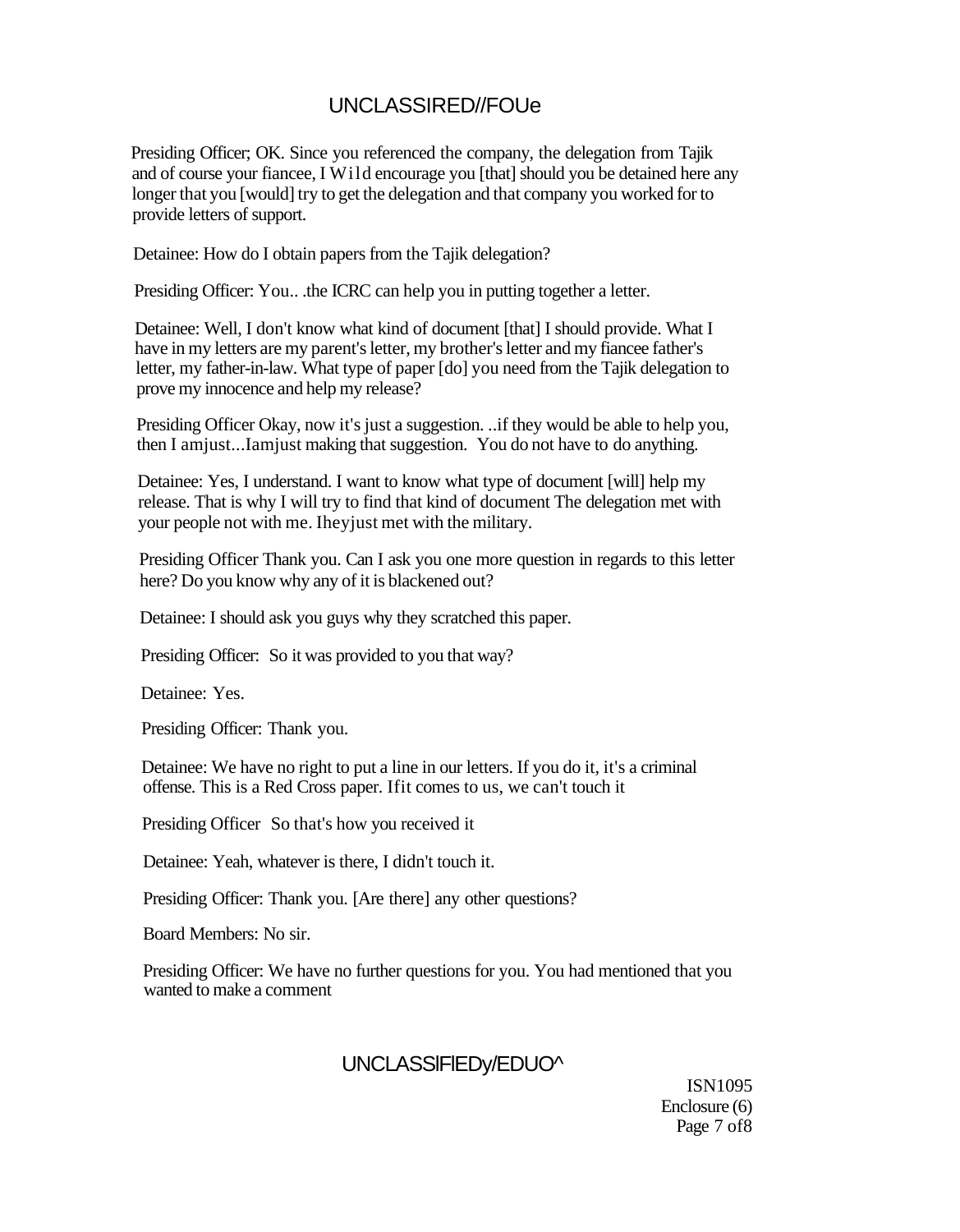### UNCLASSIFlED/ZFetK)

Detainee: For the last two years I have been detained under the name of Jumma Jan. I wanted to know what is the reason and what is the proof of people calling me Jumma Jan. First they called me Uzbek and ifl am fiom Uzbekistan. Why [are] the letters coming for me from Tajikistan? Since I [have been here] in Cuba, they [have] just interrogated me for less than twenty minutes, once, only once. I don't know how these accusations [have] come about I [have been] here for one and a-half years and [only] one time [have] they interrogated me. [On] a weekly basis, I always insist for [an] interrogation, but nobody [will] take me. Well, die world and everybody [is] hoping [mat] America is a great country and [that] they are helping to vanish the terrorist and provide justice. I don't know why they [keep] call[ing] me a different name and [why] they are putting [so many] accusation<sup>^</sup>] against me. They should have proof. Tajikistan people, they are hoping [mat the] Coalition Force[s] or Americans should come and control mem because they need stability. But mis kmd of stability, I don't know. Well when I moved fiom Pakistan to Afghanistan mere was i^ Also, my parents or my family were not there, so I needed money for treatment I was vomiting bloc4 and I was in a very bad shape so what was I suppose to do? The Taliban government was not a recognized government, so anyway I worked in order to get some money to buy the treatment for myself. Well thank you very much for listening to me. This is all I have.

Presiding Officer: Thank you. Jumma Jan does that conclude your statement?

Detainee; Yes.

#### *The Presiding Officer reads the pest-Administrative Board instructions to the Detainee.*

Presiding Officer Jumma Jan, just so you'll know, for the record, Zainulabudin, it will be recorded that you are telling us that is your name and not Jumma Jan. But I referred to you [by] that [name, Jumma Jan] because that is what we are given.

#### *The Detainee nodded*

#### *The Presiding Officer adjourns the open session of the Board.*

#### **AUTHENTICATION**

I certify the material contained I this transcript is a troe and accurate summary of the testimony given during the proceedings.

colonel, USMC Administrative Review Board Presiding Officer

UNCLASSIFIED//FOUG—

ISN 1095 Enclosure (6) Page 8 of 8

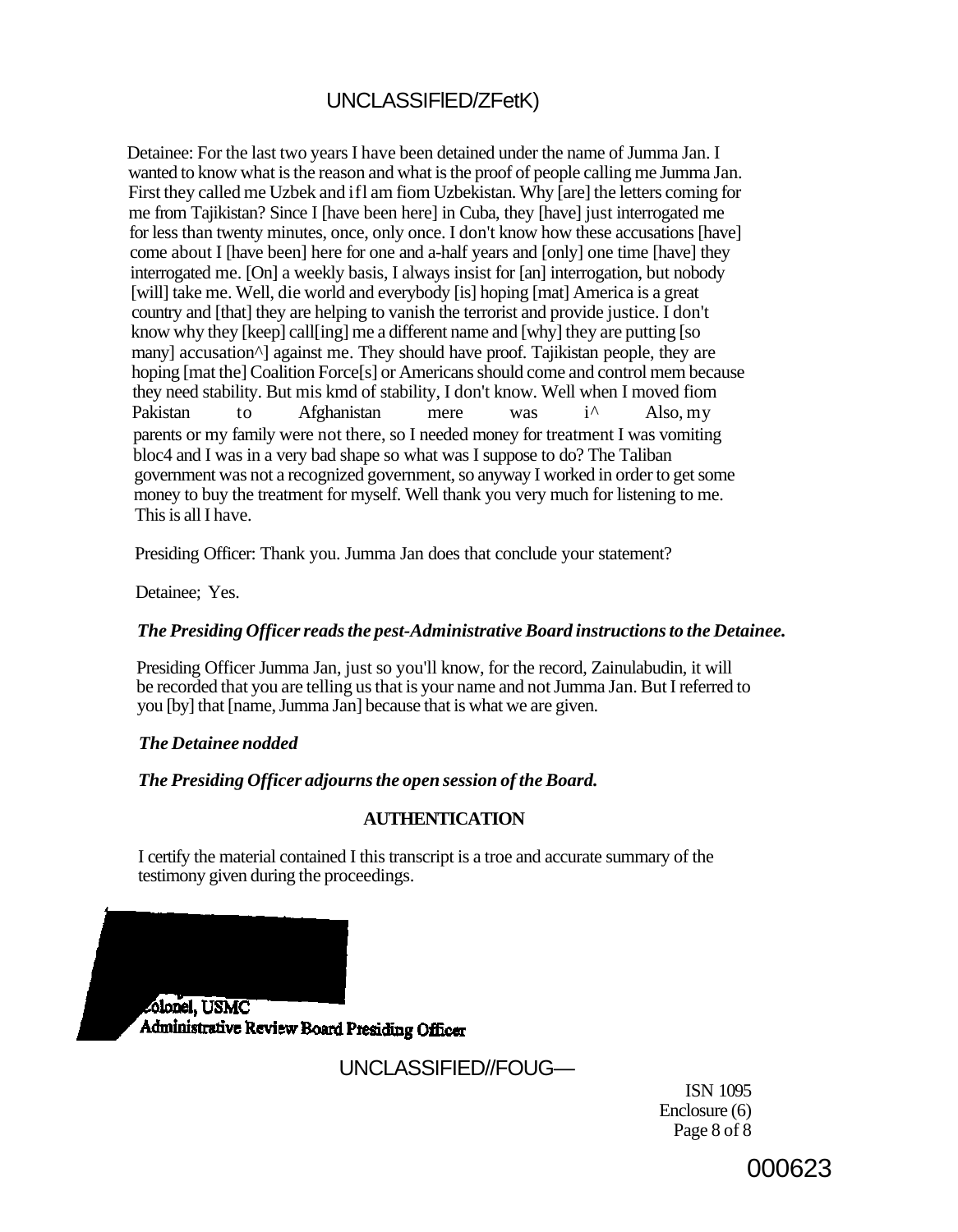### **UNCLASSIFIED/ffOUO**

Summarized Administrative Review Board Detainee Statement

*The Presiding Officer read the Bearing Instructions to the Detainee and confirmed that he understood and had no questions,* 

*The Assisting Military Officer presented Exhibit EC-A, the Enemy Combatant Notification Form to the Administrative Review Board* 

*The Assisting Military Officer presented Exhibit EC-B, the Enemy Combatant Election Form to the Administrative Review Board,* 

*The Designated Military Officer presented Exhibit DMO-1, me Unclassified Summary of Information and Exhibit DMO-2, the FBI Redaction Certificate to the Administrative Review Board* 

*The Designated Military Officer gave a brief description of the contents of Exhibit DMO-1, the Unclassified Summary of Information to the Administrative Review Board* 

*The DesignatedMilitary Officer conjoined that he had no additional unclassified information to present* 

*The Presiding Officer opened the Administrative Review Board for the Detainee to present information with the assistance of the Assisting Military Officer,* 

Assisting Military Officer: The Detainee has some comments I gathered during the interview he would like forme to read.

Presiding Officer: Faked Nasser Mohamed, would you like to make your statement under oath?

Detainee: I don't need the oath; I will tell me truth.

Presiding Officer An oath is a promise to tell the truth; we've prepared a Muslim oath if you wish to use it We do not require an oath.

Detainee: I don't need the oath.

#### *The Assisting Military Officer men read from Exhibit EC-B<sup>f</sup> the Enemy Combatant Election Form, in which the Detainee made the following comments in response to the Unclassified Summary,*

Assisting Military Officer: (on behalf of the Detainee) I never attended al-Farouq or any other training camp; I know nothing of supporting Palestinians; I never met Usama bin-Laden; He does not believe in the CSRT or the ARB processes, it is "all a film;" The USA is sure that I am innocent, [TmJ just being held for a political cause; We (ARB Members)

> ISN 013 Enclosure (5) Page 1 of 6

### **UNCLASSIFIED//FOUO-**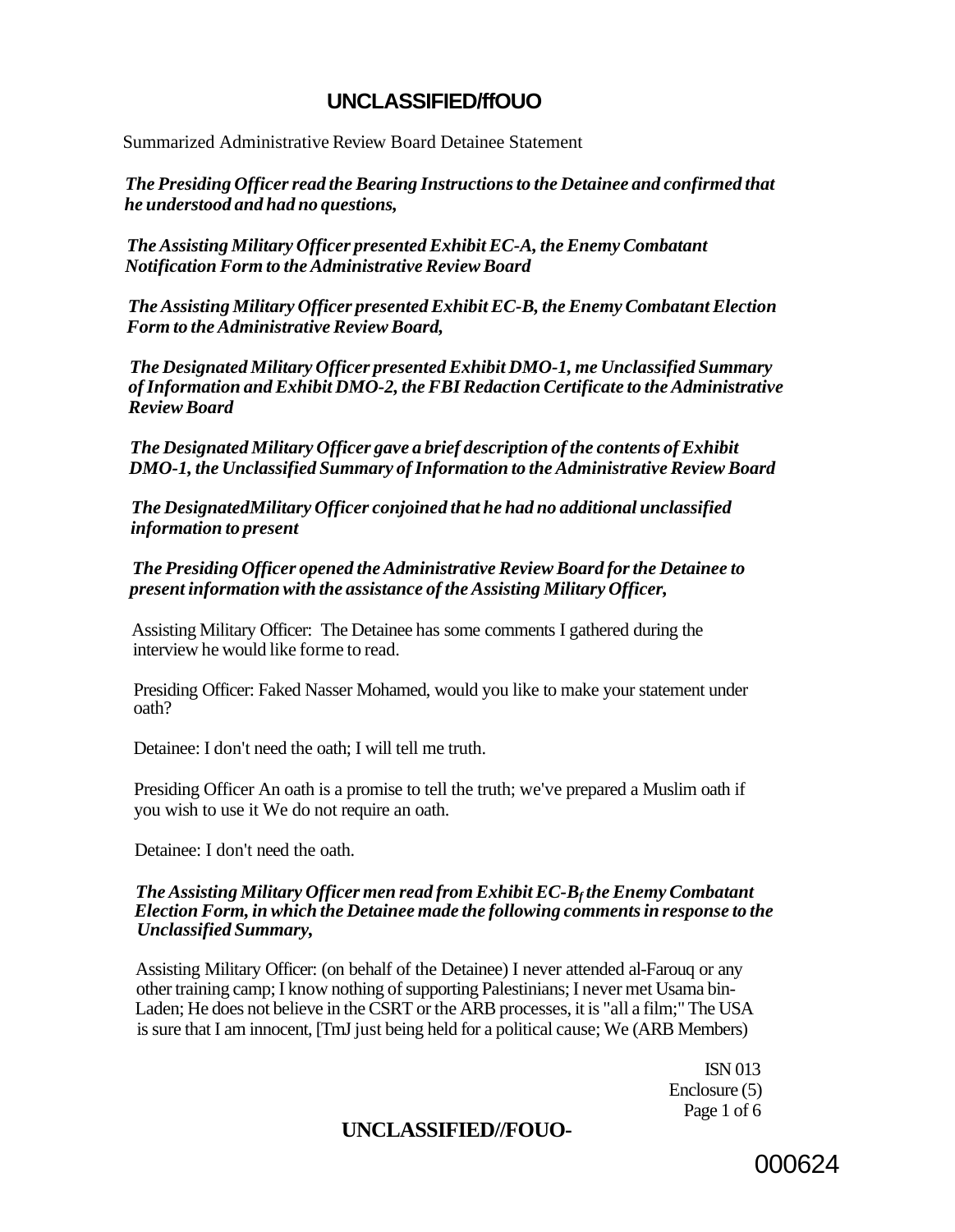### **UNCLASSIFIED//4=OU0**

are all in official uniforms, but we are ail like a mafia gang; a polygraph test proved that I'm not al-Qaida, and never at a training camp.

Presiding Officer: (addressing the Detamee) Did the Assisting Military Officer's statement provide the information that you wanted us to hear?

Detainee: There is more information.

Presiding Officer: You can continue.

Detainee: Everything that this soldier (referring to the Designated Military Officer) mentioned before is not true; only some parts [are true]. That's all I have.

Presiding Officer Which points were true?

Detainee: The first part about traveling fiom Saudi Arabia to Afghanistan, and then to Aljanki that was true; that's all 1 remember.

Presiding Officer In a minute, we may be asking you questions.

Detainee: I don't have a problem.

Questions for the Detamee;

Designated Military Officer: Just one question about your travel that you say is true; what was your travel for?

Detainee: It doesn't have anything to do with you.

Presiding Officer: It does have to do with us,

Detainee: It doesn't have anything to do with America. If it has something to do with mis issue, I don't have any problem [talking about it],

Presiding Officer. It does.

Detainee: About what?

Presiding Officer: The reason for traveling from Saudi Arabia to Afghanistan.

Detainee: I went forjihai to Afghanistan, but when I got there, I changed my mind.

Presiding Officer. Do any of the Administrative Review Board Members have questions for the Detainee?

Board Member: I do, sir; a follow-up question on what he just said. You said that you went to Afghanistan you changed your mind; what made you change your mind?

> ISN013 Enclosure (5) Page 2 of 6

#### **UNCLASSIFIED//FOUO-**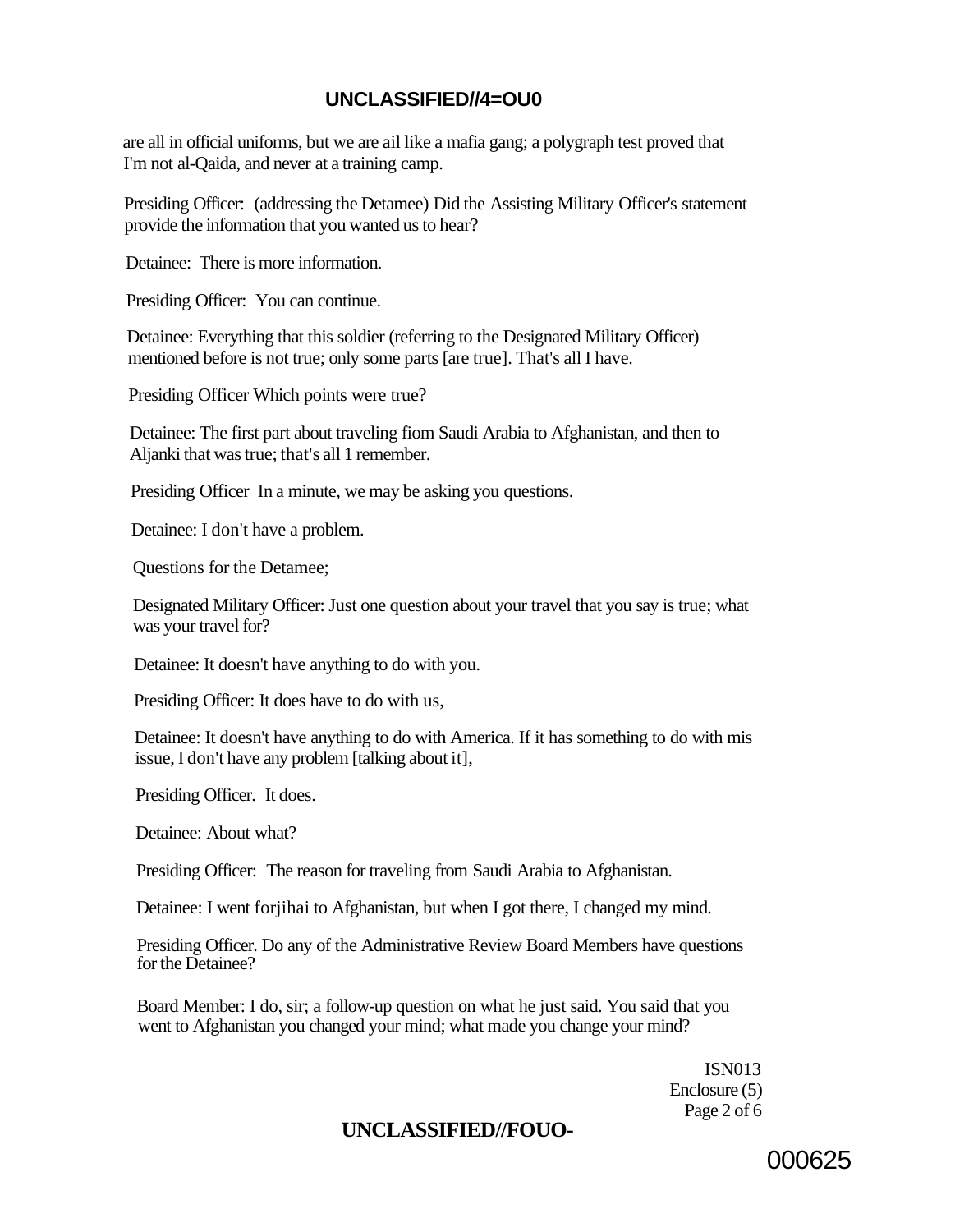### **UNCLASSIFIED//EQUO**

Detainee: I saw some things that were against my religion, sol changed my mind.

Presiding Officer: What things were against your religion that caused you to change your mind?

Detainee: Tilings like worshipping a cemetery where people have died; that has nothing to do with our religion; worshipping graves.

Presiding Officer: Where did the fighting tit in to that religion?

Detainee: Everything goes back to the religion such as fighting jihad.

Presiding Officer: In the Unclassified Summary of Information it says that you were shot

Detainee: Yes.

Presiding Officer Where were you shot?

Detainee: When I was leaving Aljanld^tiiat^ when I was shot. I went to torn myself in. In the market, when they saw me they directly started shooting at me; that's the story.

Presiding Officer: But you escaped from the Aljanki castle.

Detainee: I just left early.

Presiding Officer: Where on your body were you shot?

Detainee: My arm.

Presiding Officer: OK; you're right shoulder, is that right?

Detainee: Yes.

Presiding Officer Were you fighting then on me rront lines in Konduz, or how did you endupatMazar-e-Sharif?

Detainee: You know the answer to mat question, why would you ask that?

Presiding Officer. Because I get to ask the questions.

Detainee: We weren't there to fight; we were there in prison.

Presiding Officer: HowchdyougettoMazar-e-Sharif?

ISN013 Enclosure (5) Page 3 of6

### **UNCLASSIFIED//PGUe**

00062K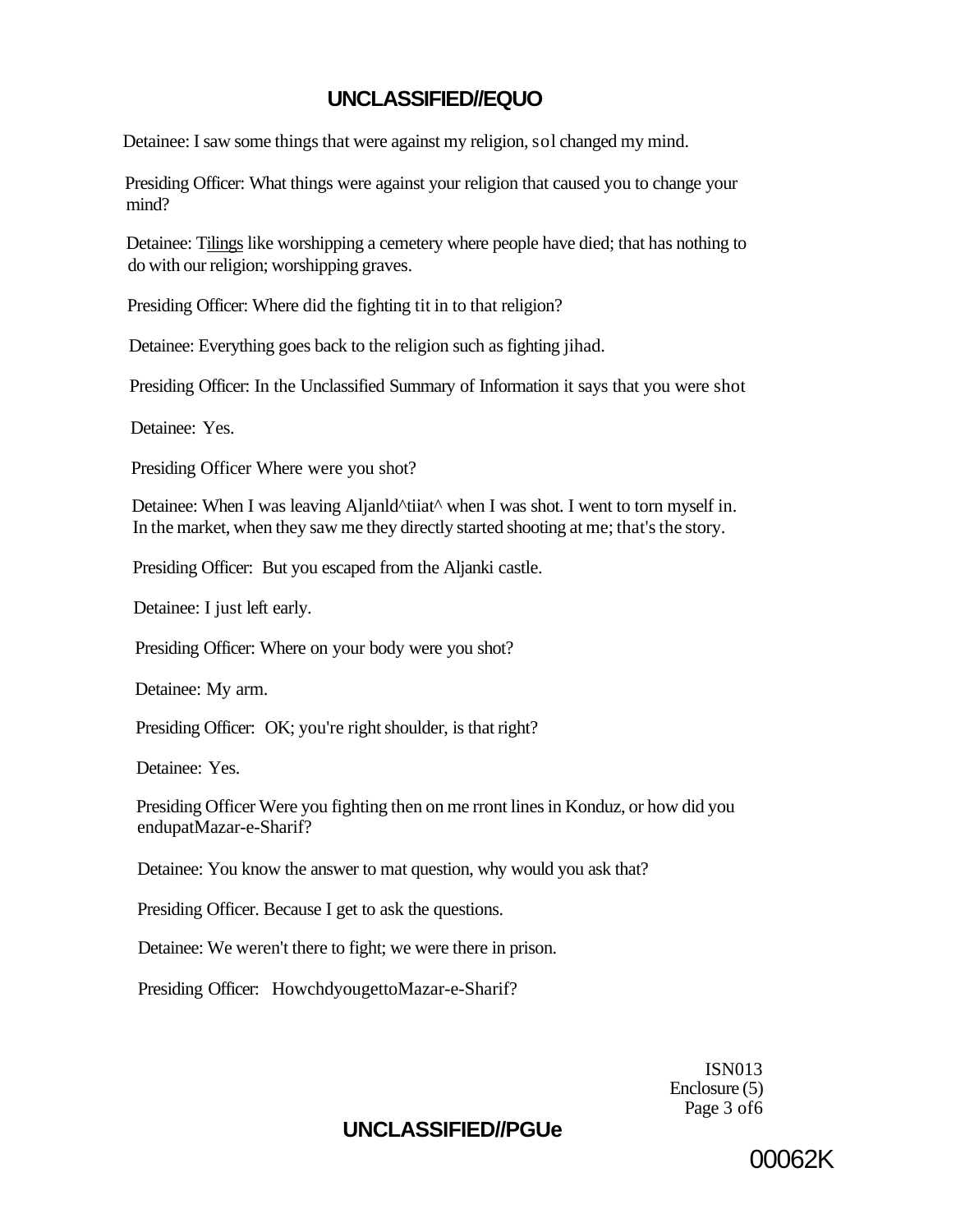### **UNCLASSIFIED//?©\*\*)**

Detainee: We were in vehicles; trucks and buses. We were in big trucks to move from Konduz to Kandahar, we were in back. There was an agreement between the Taliban govennnem and Konduz to return us to Kandahar. Dostum betrayed us and turned us in to the United States.

President Officer: Dostum was the commander ofthe Northern Alliance?

Detainee: In Mazar-e-Sharif only.

Presiding Officer: What was he doing at Konduz?

Detainee: Who?

Presiding Officer: Mr. Mohamed.

Detainee: I was sitting there. I wasn't fighting at all. I only was looking for a group of people.

Presiding Officer: And they swept you up off the street and took you to Mazar-e-Sharif?

Detainee: No. I wasnH on the street: I was in a house that had Arabs in it

Presiding Officer: Here's the main question; were you fighting against the Northern Alliance?

Detainee: No.

Designated Military Officer: Were you guarding and watching for troops? You weren't fighting?

Detainee: No.

Presiding Officer: Mr. Mohamed, do you think you are a threat to the United States?

Detainee: My name is Fahed.

Presiding Officer: OK, Fahed, same question.

Detainee: Am I a threat?

Presiding Officer: The question is, do you consider yourself a threat to the United States or its allies?

Detainee: I don't consider myself a threat; how could I be a threat at all?

ISN013 Enclosure (5) Page 4 of6

#### **UNCLASSIFIED//ftJUD~**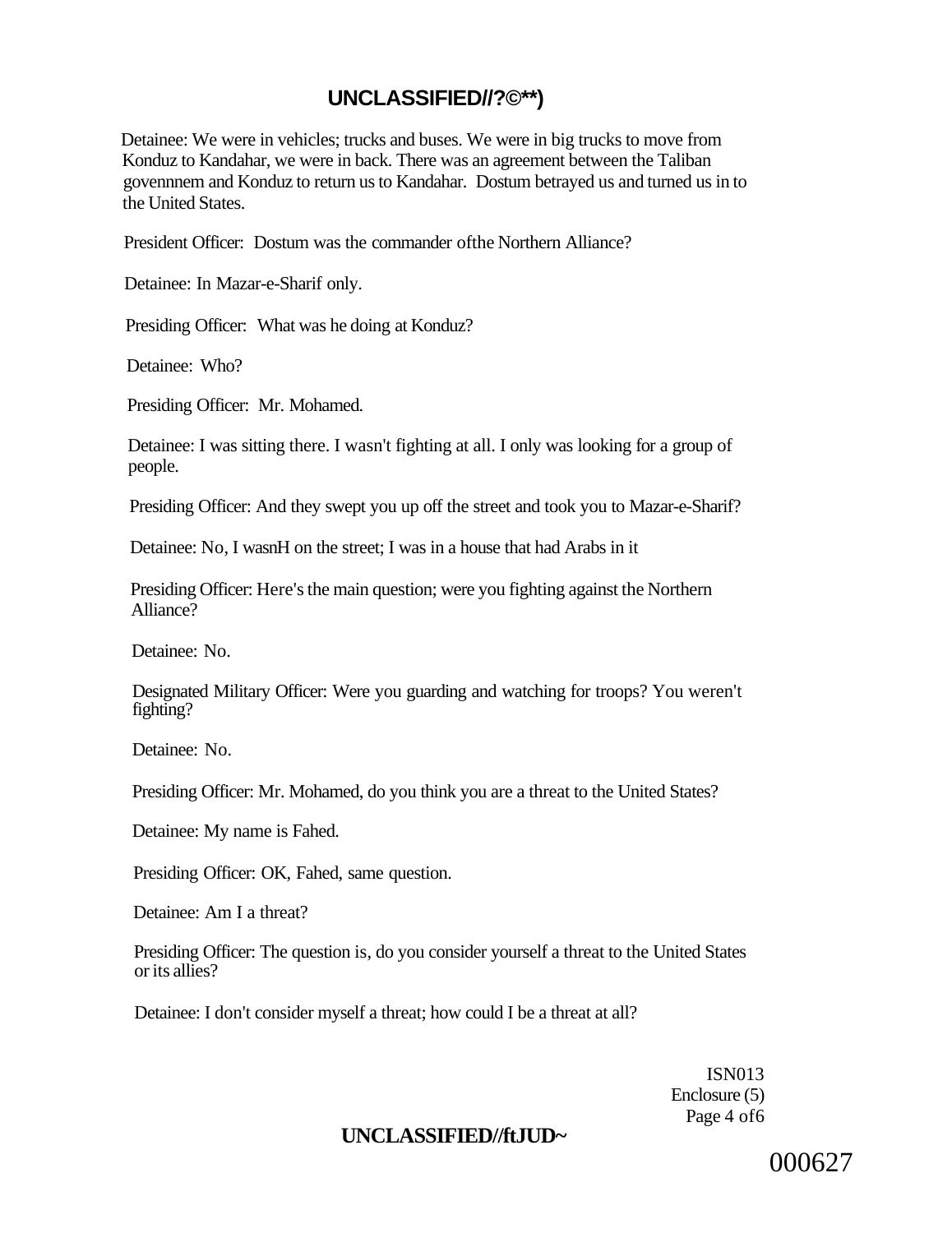#### **UNCLASSIF1ED//F0UO**

**Presidmg Officer: Is there any other relevant information you would like us to consider?** 

**Detainee: I don't have any [other] information; I've said everything.** 

**Designated Military Officer; Who traded you to the Americans?** 

**Detainee: Dostum.** 

**Designated Military Officer Do you know why?** 

**Detainee: For money.** 

**Designated Military Officer: Why would he sell prisoners?** 

**Detainee: The Americans kidnapped us and changed Dostum's mind for no reason.** 

**Designated Military Officer: Do you have a scar on your right arm? Can you show it?** 

**Detainee: Yes (the Assisting Military Officer motioned that the Detainee would be unable to show the wound).** 

**Designated Military Officer: (addressing the Presiding Officer) That's it, sir.** 

**Presidmg Officer: Are there any other questions (looking in both directions of the Board Members)?** 

*There was a negative response.* 

*The Designated Military Officer and the Assigned Military Officer had no other informatwn to present to this Administrative Review Board\** 

*The Presiding Officer began reading the post-Administrative Board instructions to the Detainee.* 

*The open session of the Administrative Review Board was adjourned.* 

**ISN013 Enclosure (5) Page 5 of 6** 

**UNCLASSiFIED//FJ2ilOL**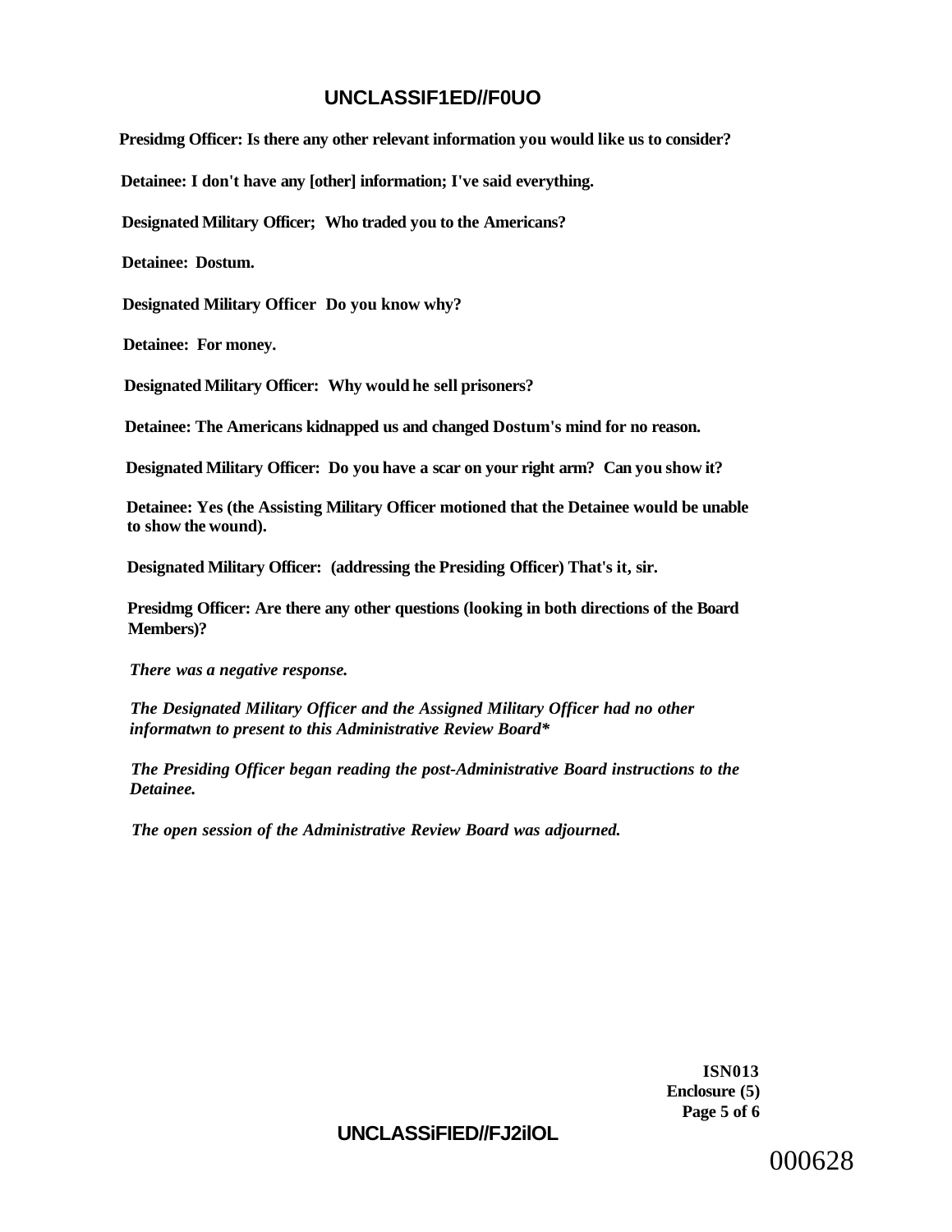## **UNCLASSIFIEDffFQUO**

### AUTHENTICATION

I certify the material contained in this transcript is a true and accurate summary of the testimony given during me proceedings.

Colonel, USA Presiding Officer

> ISN013 Enclosure (5) Page 6 of 6

## **UNCLASSIFIED//FOTO-**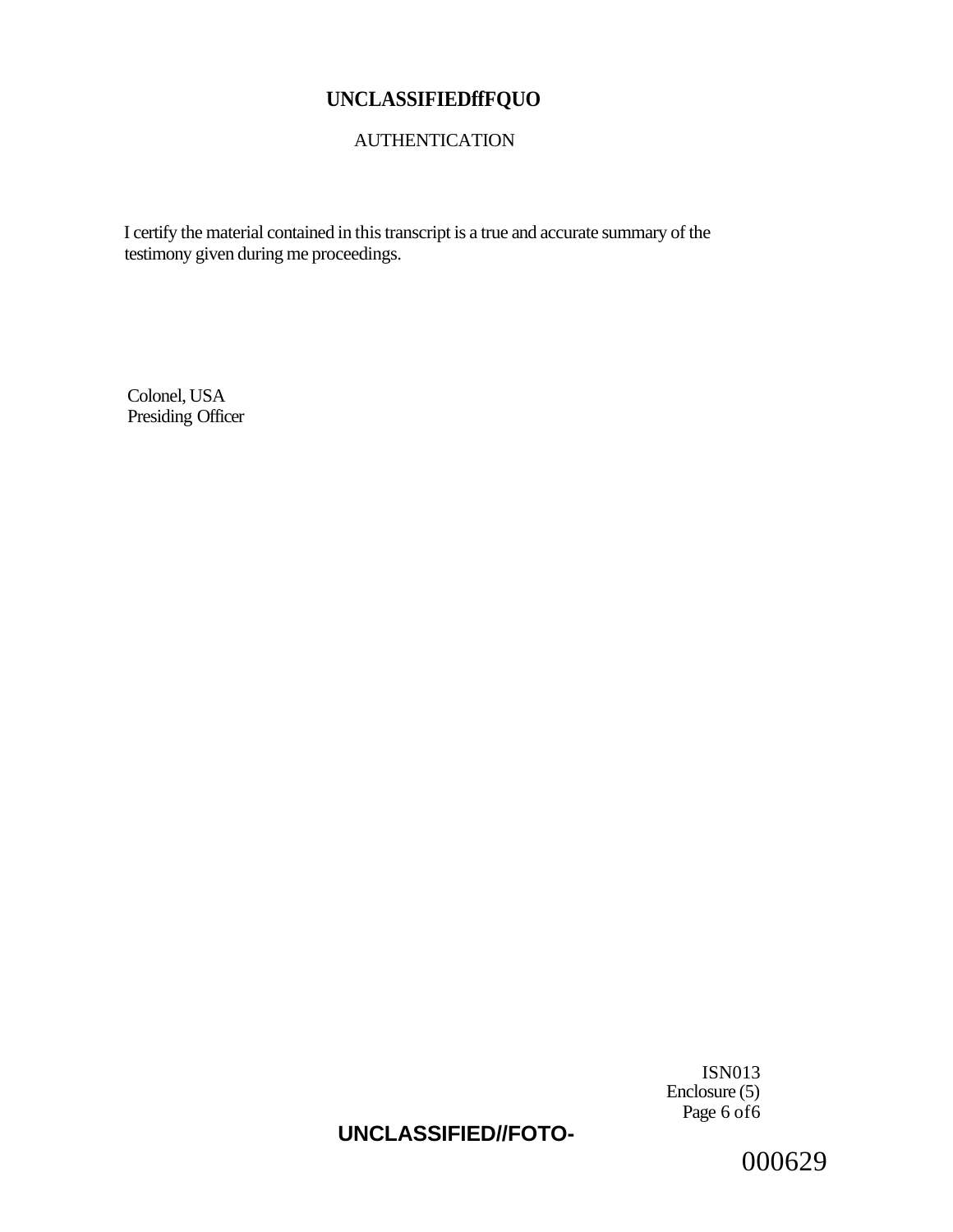## **UNCLASSlFIED/fFOtiO**

**Summarized Administrative Review Board Detainee Statement** 

*The Presiding Officer read the hearing instructions to ike Detainee and conftrmed that he understood\* When ashed if he had any questions concerning the Administrative Review Board process, the Detainee indicated that he understood the Administrative Review Board process,* 

*The Assisting Military Officer presented Exhibit EC-A, the Enemy combatant Notification Form to the Administrative Review Board,* 

*The Assisting Military Officer presented Exhibit EC-B, the Enemy Combatant Election Form to the Administrative Review Board, with comments being made at the appropriate time for this exhibit* 

*The Designated Military Officer presented Exhibit DMO-l, the Unclassified Summary of Information andDMO-2, the FBI Redaction Certification to the Administrative Review Board.* 

*The Designated Military Officer gave a brief description of the contents of Exhibit DMO-l, the Unclassified Summary of Information to the Administrative Review Board,* 

*The Designated Military Officer confirmed that he had no additional unclassified information to present* 

*The Presiding Officer opened the Administrative Review Board to (he Detainee to present information won the assistance of the Assisting Military Officer.* 

**Assisting Military Officer In response to the allegation that he traveled to Afghanistan, the Detainee stated he was only there a short period before going to Pakistan. His travels were to meet with an aid worker not to fight or train.** 

**Regarding the statement that he had trained at Al Farouq training camp. The Detainee stated that he was a** *very* **ill person and mat he only traveled to Afghanistan for medical treatment for major health problems.** 

**In response to the allegation that Ibrahim Aliwee is a probable member of al Qaida, the Detainee stated Ibrahim only provided humanitarian aid and did not know of any of his affiliations.** 

**Regarding the statement that he went to the front lines in Kabul. The Detainee stated he traveled to Kabul to meet with Ibrahim and arranged for travel to Pakistan tor medical treatment He also stated that he was away from Yemen for 5 months, and turned himself into Pakistani Government Officials who in turn arrested him.** 

> **ISN156 Enclosure (6) Page 1 of 9**

## **UNCLASSIFIED//FO0O^**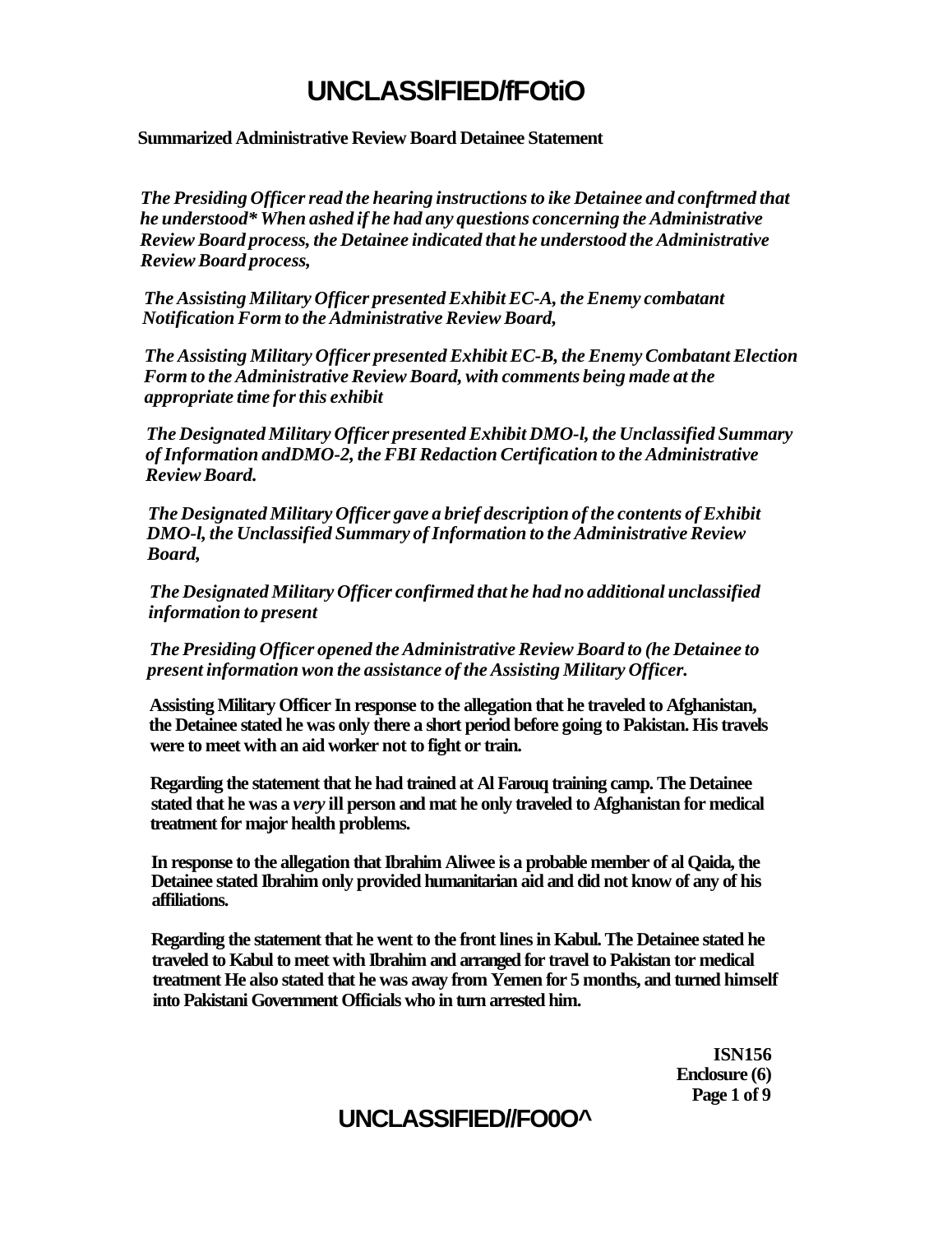## **UNCLASSIFIEDOFOUO**

In response to the allegation that he is behaving poorly, he stated that he has never hurt anybody and that it is a large injustice not being allowed to talk to Mow inmates between cells. I have nothing further from the interview sir.

Presiding Officer: Thank you.

#### *The Presiding Officer asks ike Detainee If he wishes to make a statement and if so wOt he take the Muslim oath.*

Detainee: Usually an oath is taken hi fiont of an official judge in a civilian court, but this I will just promise that I will just tell you the truth.

Presiding Officer: You can take the Muslim oath or you can refuse to take either one of the oaths. Do you decline to take the oath?

Detainee: An oath is usually taken in front of an official judge.

Presiding Officer For the record, we will take that as a no. So he will not take the oath.

#### *The Detainee begins his statement*

Detainee: An additional clarifying of my case I know that he (Assisting Military Officer) clarified some thing's, but I would like to clarify it more, Responding to the part where I traveled to Afghanistan, I never went thereto Afghanistan. I went to Pakistan and not to Afghanistan to get treatment The reason for me going to Afghanistan in 2001 was to meet with Ibrahim so that we could arrange going to Pakistan to get me medical treatment, after that I was returning back to Yemen. The reason it took 5 months for me to stay in Afghanistan because Ibrahim he was a busy man. He was busy so he told me to stay longer to get die treatment I am known to be a very ill person. I have severe headaches, arthritis in my neck, my back and all over my body and I take strong painkillers for that

[In] response to the training, How would I be tnrnied...gomgtotauimigwhenIamasick r^onlhadaletterfrommeamendithisO^ I wasn't capable of getting taining. In addition I did not know Ibrahim I went to him as a Humanitarian Aid Person to get humanitarian aid from him. He was tbe person that who helped me there. I did not say I went to the front lines in Kabul. I said I went Kabul to wait for Ibrahim when he was finished so he could take care of me. In addition the time that I spent there was S months which is very limited time, very short period of time. How is it possible for someone to go to training, to the fiont lines, when we all know very well that it takes at least 7 months or longer to get traimng. I am known in Yemen to be a very simple person; I have no connection to or activity with any group of people even with my neighbors, risolatemyselffromalotofpeople.

Responding to my behavior in prison about talking. Any normal prison environment you will always have the people talk [ing] to each other, it is a normal thing. We already

> ISN156 Enclosure (6) Page 2 of 9

## UNCLASSIFIED//F0Ue—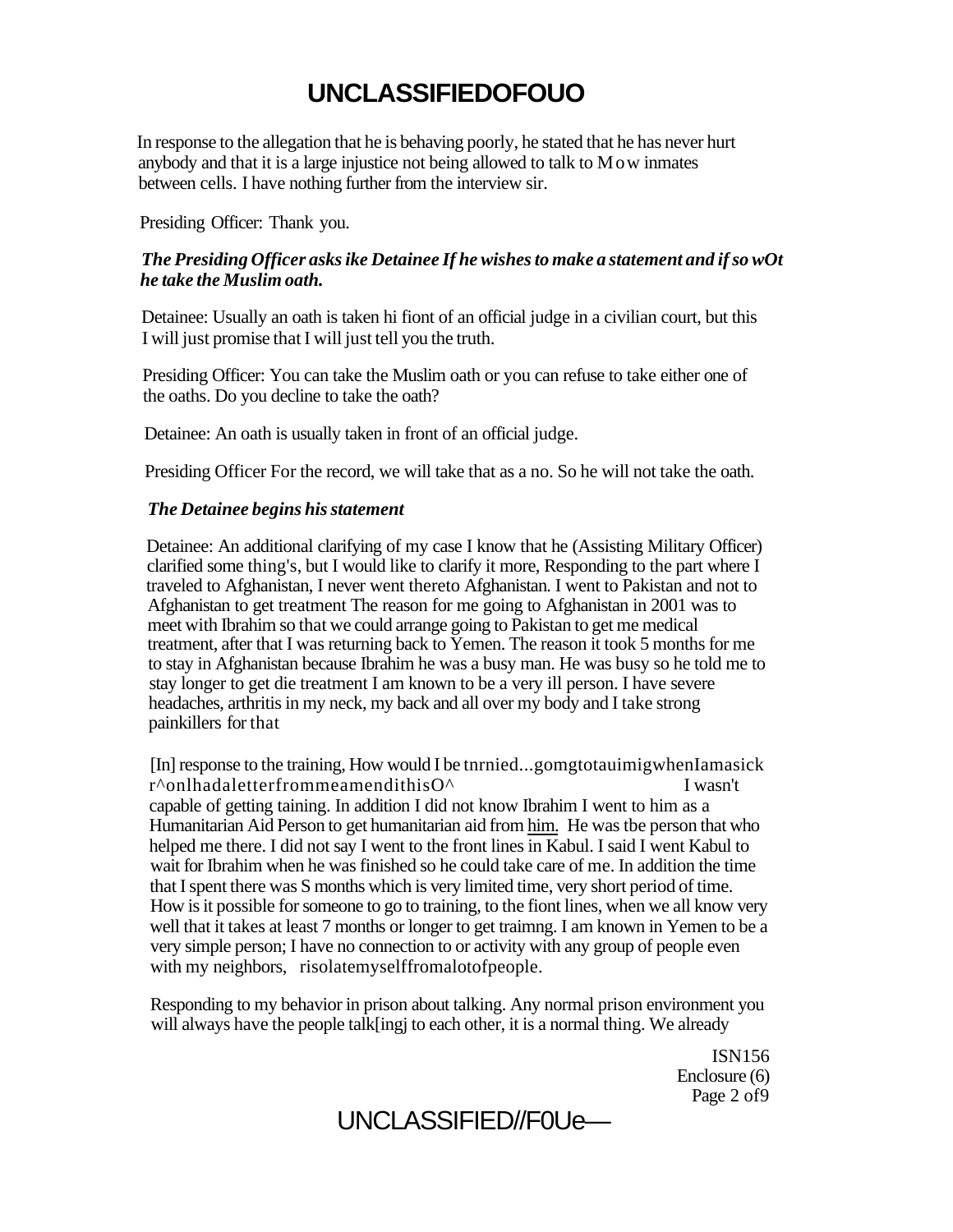# **UNCLASSIFIEDttFOUe**

received the punishment for doing that I have never hurt anyone in prison, the only thing I have done was talk, I never hurt any person in prison. In addition I am ill person, sick person I have paperwork to prove it in Jordan, in Yemen, I am physically ill. In addition [I want to be] very clear those accusations do not apply to me. Too many of them, they do not apply to me. Plus the question that I'm a threat or not a threat, when was I ever a threat to be a threat. Whatmakesme...Iwanttoaskwhatmakesmetobeathreat? That is what I am capable of saying.

Presiding Officer: Aljallil does that conclude your statement?

Detainee: I just have a question about release and transfer. The transfer is it release also or is h something else?

Presiding Officer: I will cover that later on in the proceedings. If I don't you can ask again. Did the Assisting Military Officer provide uie information you wanted us to hear?

Detainee: It was good information he gave. I would like to add that piece of paper, to my statement also.

Presiding Officer Okay, may I take a look at it please? I would ask that you sign and date it and we will appropriately mark it and accept it as a written statement.

#### *The Presiding Officer explains he will take the written statement and ike process that will take place with his statement and the type ofclassification that will be applied to it*

Detainee: To me me most important thuig, issue m told the first Tribunal to take a look at my (my lawyer advised me to tell them) take a look at my medical records they are there, mey are very important in my case and mey never did.

Presiding Officer: You mentioned a lawyer. Do you have a lawyer here in the States or back in your country?

Detainee: Here.

Presiding Officer: The reason I asked is so that we should or could anticipate receiving somethmg from him or not, that is the only reason I asked Thank you.

#### *Assisting Military Officer questions to the Detainee.*

Assisting Military Officer: Is there anything on this page that we have not talked about already?

Detainee: I think everything about everything. About the name issue, using an alias name, I have no idea what that is, I have never used an alias name. I have no idea who Bin Laden is. I still don't know what Bin Laden's issues are up to today.

> ISN156 Enclosure (6) Page 3 of 9

### **UNCLASSIFIED//FOOO~**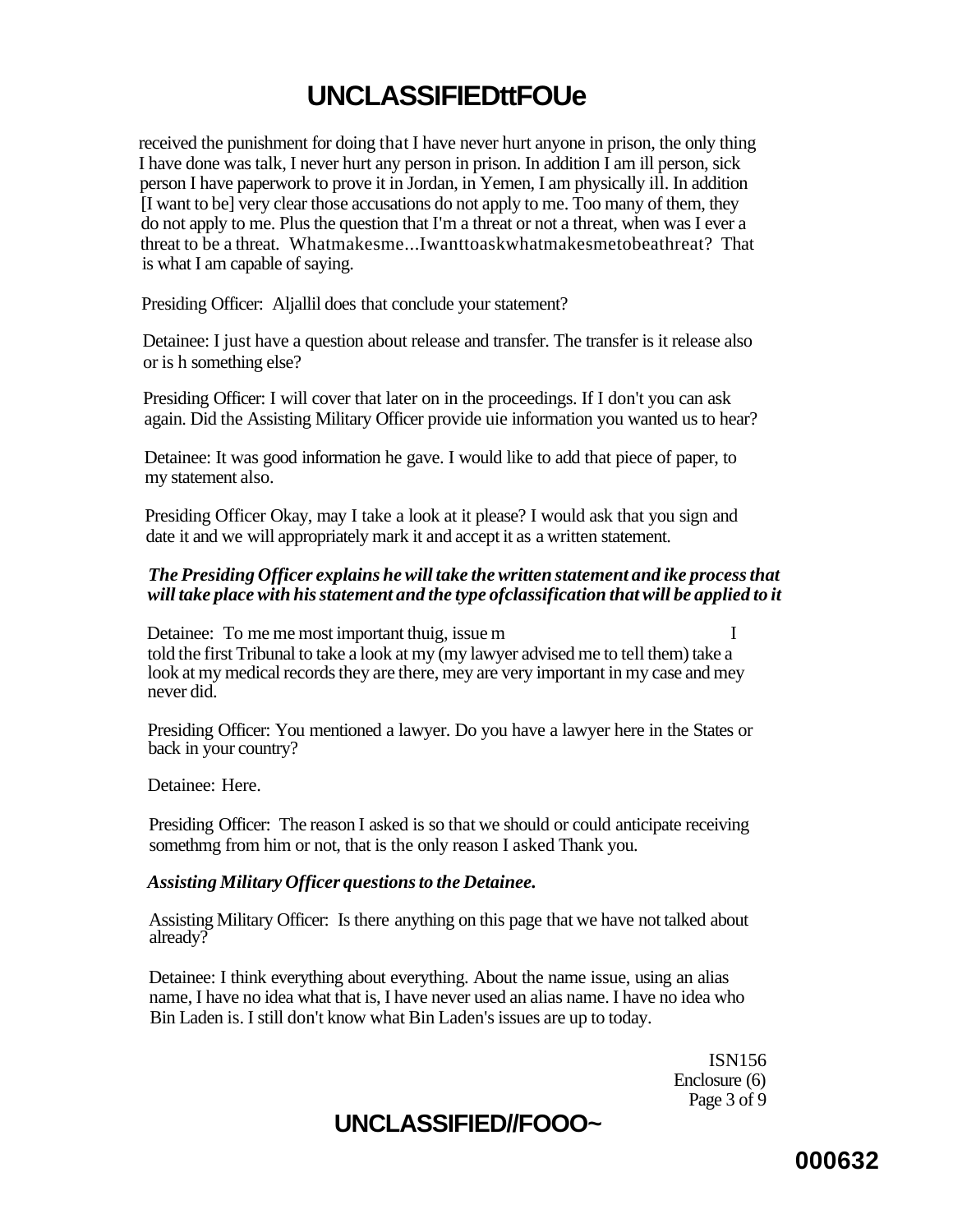# **UNCLASStFIED/fPOUO**

**Presiding Officer: AljalliU let me ask you to do this. If you could just read what you've written there and we will translate it and take it sentence by sentence. Thiswaylwill have if tor the record. If you read what you have written mere I still have it translated, but it will be on the record.** 

**Detainee: I [am] just completmg what he mentioned before about my statement I only told you the point that he didn't mention. I liver y strange how I have never heard these accusations before. How come this is the first time I'm hearing about it, very strange.** 

**Presiding Officer: On the Unclassified Summary?** 

**Detainee: Sure those are the main points.** 

**Presiding Officer: Okay, but what I'm asking... .do you want to read that in it's entirety to us and we'll capture it for the record?** 

**Detainee: Hie one side is the accusations of the unclassified summary; the other side to it is my response.** 

**Presiding Officer: Okay.** 

*Presiding Officer tells the linguist to take the time now to understand the document so when Uistranstaied tke linguist understands what is being translated This statement was entered as EOC.* 

*Designated Military Officer questions to the Detainee.* 

**Designated Military Officer: I have just one question. You mentioned that you. have a lawyer. I would suggest that you talk with your lawyer to obtain your medical records from your country to present it to the board. That would help very much.** 

**Detainee: I mentioned it before that my lawyer does have some of the medical records already. But because'of the time period [in which] I was told such a short time that I would be here in mis board I didn't have time. My lawyer is far away to get in contact with him to arrange things I didn't have time.** 

*Administrative Review Board Member's questions to the Detainee:* 

**Board Member: Aljallil, what kind of treatment were you trying to receive in Pakistan?** 

**Detainee; My ears, surgery on my ears and severe weakness of left eye visioa I have a fracture in my skull, which has internal bleeding which is causing me severe headaches a big pain in the head. I had a report to go back to Jordan to get treatment from there.** 

**Board Member: Are you in pain right now?** 

**ISN156 Enclosure (6) Page 4 of9** 

UNCLASSIFIED//FOUO-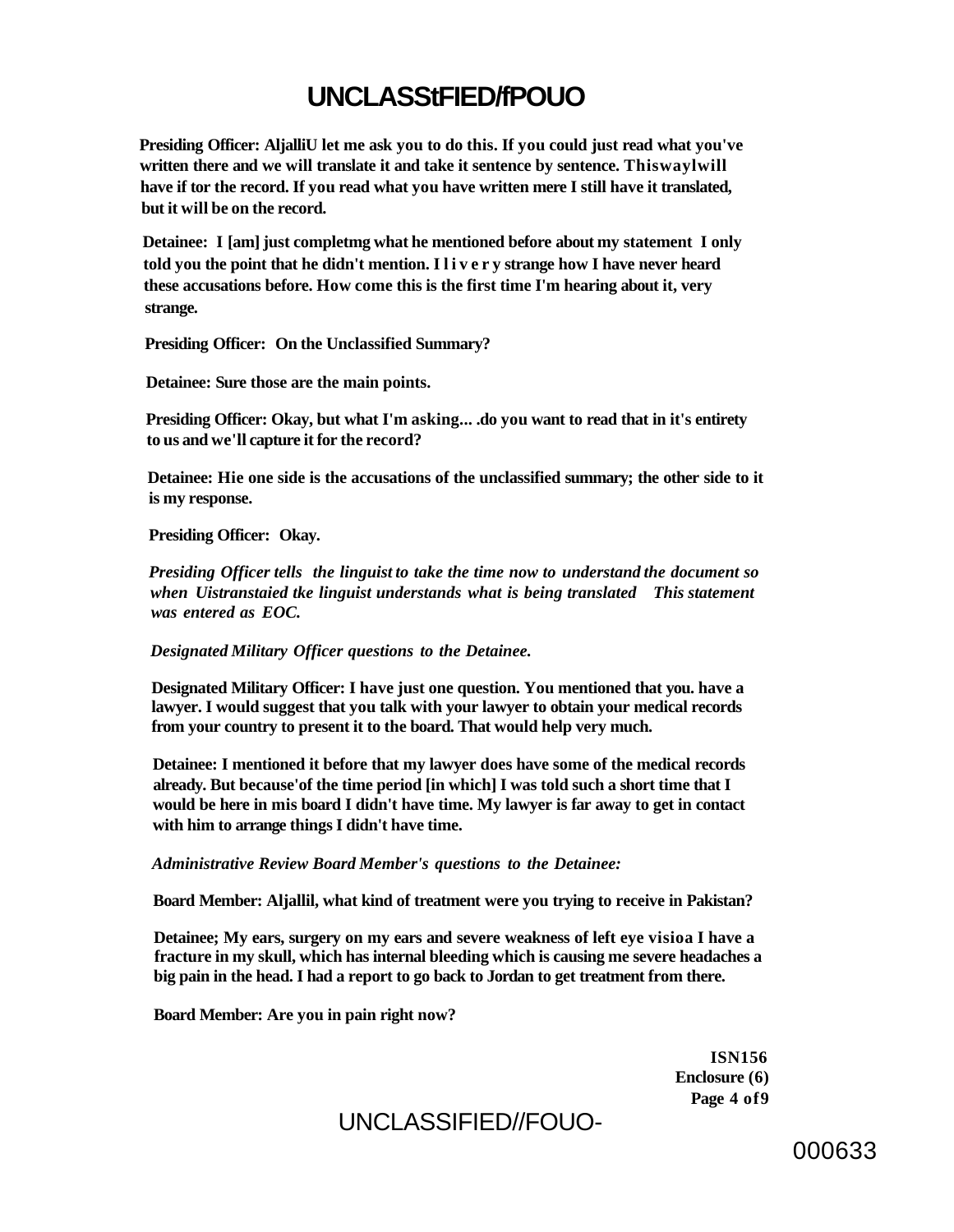## **UNCLASSIFIED//FOUQ**

Detainee: My ears always rings I have voice ringing in my ears. I also have partial headaches, severe headaches on one side of my face.

Board Member Have you asked to receive some treatment here to fix these problems?

Detainee: For my ears they told me I need a big surgery to have done, and that it was a major problem. For my eyes they gave me glasses and I take painkillers for my severe headaches sometimes.

Board Member: Is it just ringing in your ears mat is the only problem?

Detainee: There are two bones that are fractured they are very fiir from each other in my ears, mat causes pain.

Board Member: How did that happen?

Detainee: I was in a car accident in Yeme<sup> $\wedge$ </sup> my car turned over and that is how I received mat injury. I went to Jordan\* but I had to go back to Jordan because I was out of money I didn't have money to complete my treatment mere. So when 1 met Ibrahim he told me to come to Pakistan/Afghanistan and he was able to help me there, to get cheaper treatment)\*].

Board Member: But you don't need treatment you need specific surgery.

Detainee: Surgery.

Board Member; You couldn't get the surgery in Jordan?

Detainee: While I [was] in Jordan they tried to treat me medically, by giving me medicine. Because I have a facturem my skiul they wanted that to heal, the bleeding to clear up, and the infection to clear up before I went back to Yemen.

Board Member Do you know if your lawyer is going to submit a statement on your behalf for this board process?

Detainee: I told him to go to Jordan [and] to Yemen to get my medical records and turn them in. He has acknowledged that he should be getting my medical records and turning them in.

Board Member: But is he going to make a statement for this board?

Detainee: He is a lawyer, if he knows, of course he will write me statement.

Board Member: You spent 5 months with Ibrahim in Kabul?

Detainee: 4 to 5 months, approximately. Limited time.

ISN156 Enclosure (6) Page 5 of 9

UNCLASSIFIED/ZFeue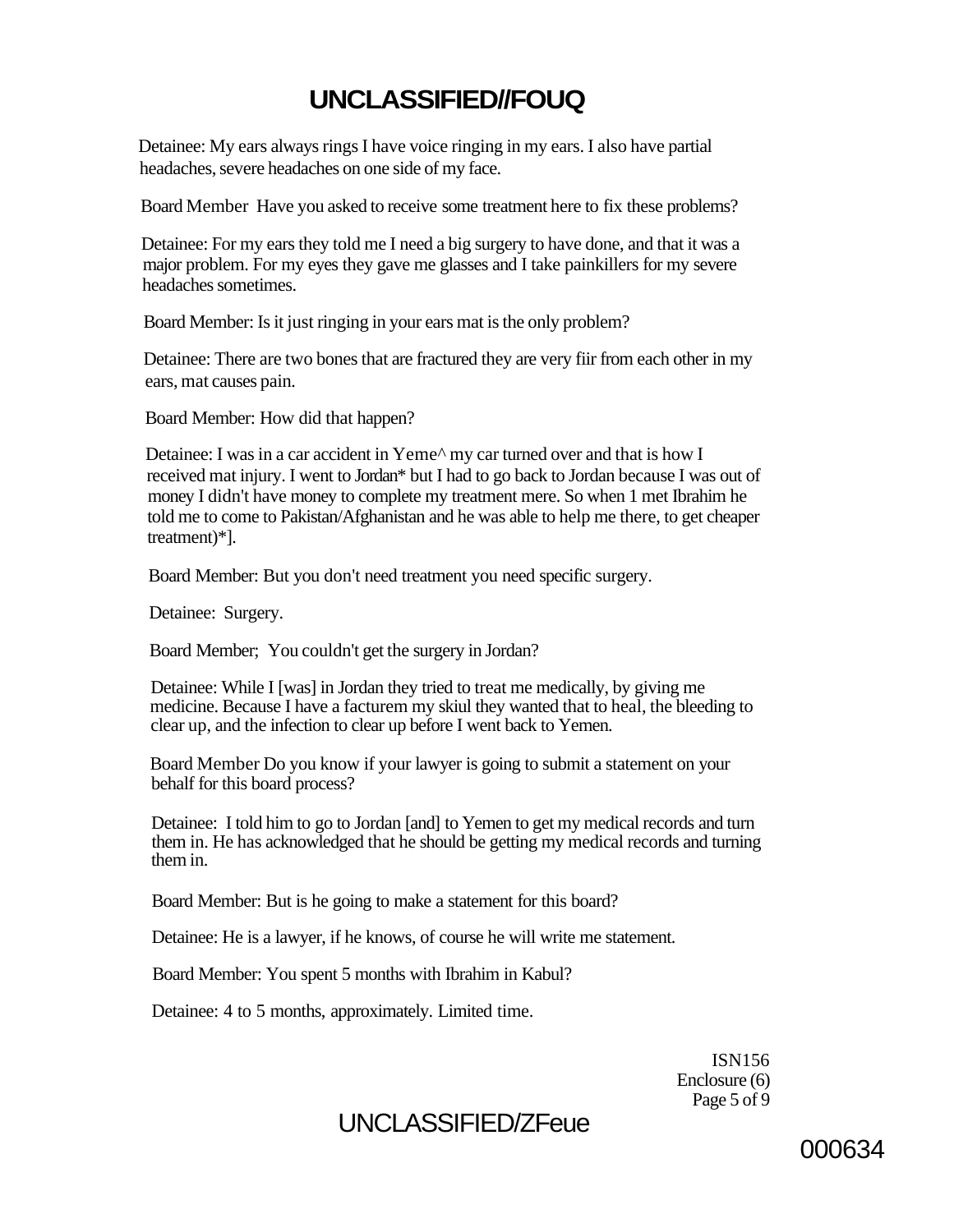## **UNCLASSSFIED//FOU0**

Administrative Review Board Member You did not know mat he was possibly affiliated with al Qaida?

Detainee: When you go to the Red Cross you don't know who will give you help you just want help. You go to someone that is capable of giving you help.

Presiding Officer: Did you meet him at the Red Cross is that where you met him?

Detainee: I said that as an example being the Red Cross. I didn't know who or what kind of organization he belonged to. I know he was an Arab I gave him \$10 dollars for humanitarian aid. 1 went to him to get the help. I didn't know what [who] he was, where did he belong to or where did he come from.

Board Member. So did you get any treatment while you were in Afghanistan?

Detainee: The place for me to get treatment was in Pakistan not Afghanistan. Iwas waiting mere because the man was busy but I was still gettmg medical treatment for my arthritis and other medications. Take for example you meet someone who can give you help, medical treatment in another country that's not this country. So you go to him and ask and he tells you this is where you can get treatment and he knows where its at Tnat is the person you usually go to because you don't know what else to do. Other than follow what mat person tells you to get that treatment I personally, voluntarily went to the Pakistani Government and they kept me for a short time but I wanted to go to the Embassy to go back to my country to Yemen. 1 don't know what happened afterwards what the Pakistani Government did and here I am.

Board Member: What do you plan to do if we release you back to Yemen?

Detainee: I will go back to my house with my normal life.

Board Member: Do you have any plans for work for employment?

Detainee: For sure. In Yemen, you have to go to work or school, get married, normal natural life. See my tjromers, my sisters met mem; it rias been a long time since I have seen my brothers and sisters. Now I really warn to work especially being here I want to work harder, work more and so on.

Board Member: Do you have any specific ideas about what you want to do for work in Yemen?

Detainee: I need available work any chance of working. Maybe with my Father, my Dad, I don't know where my brothers are working now but maybe with my brothers. Maybe I'll go to Jordan or maybe a chance to work in Saudi Arabia. Any chance of work I'll get, 1 will take it

> ISN 156 Enclosure (6) Page6of9

## **UNCLASSIFIED//FOU6-**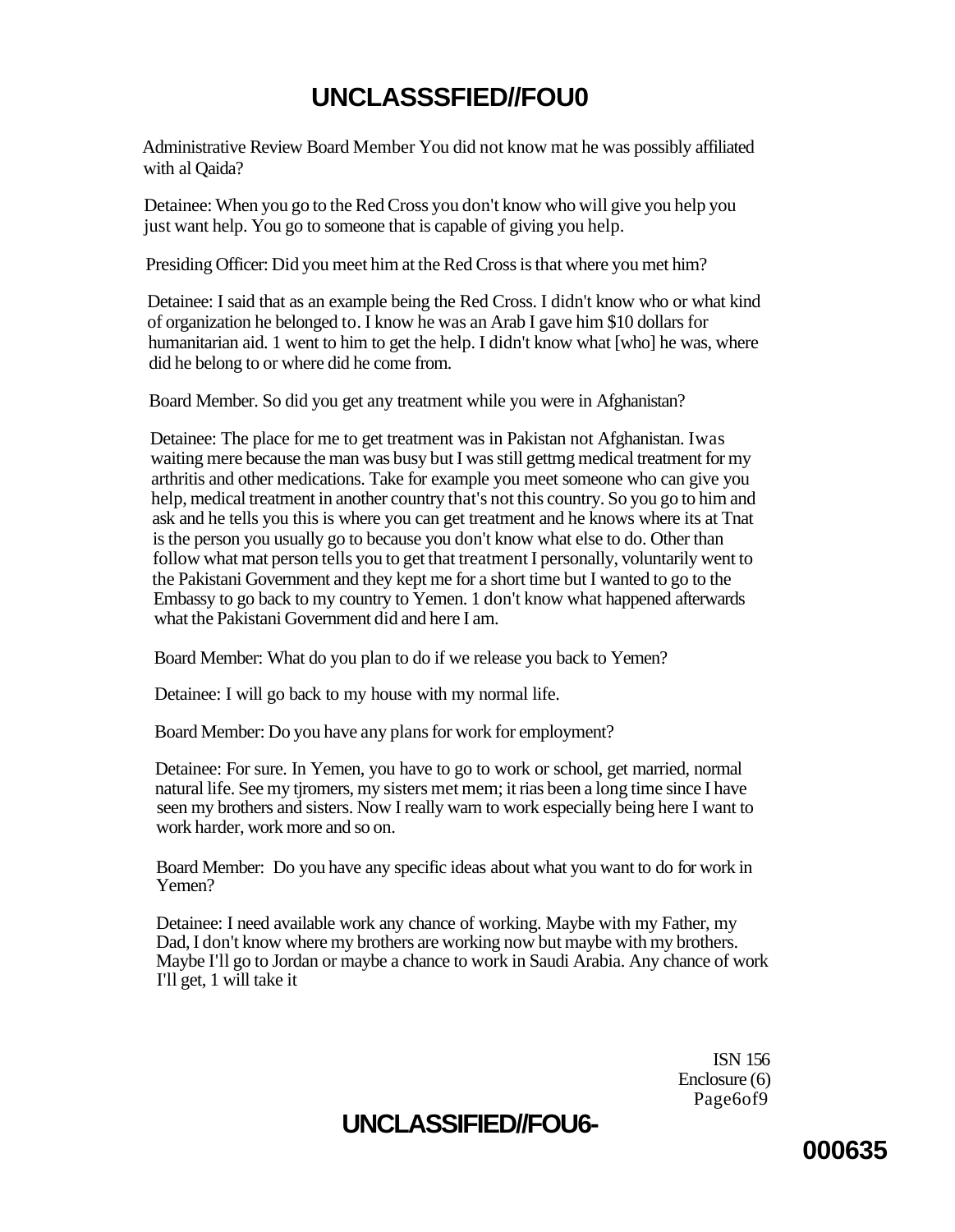# **UNCLASSIFIED//FOUO**

Presiding Officer: Is there a particular skill? What kind of work does your Father do or brothers? I see your only 23,24 years old so you may not have had other jobs prior to this so what type - are you a carpenter, put down rugs, do you have a skill?

Detainee: My skill was, I worked in trade, buying, selling, salesperson,

Board Member I understand that you first met Ibrahim Aliwee in Afghanistan, but where did you first hear of him?

Detainee: I didn^ say I met him in Afghanistan. In Yemen when I used to go to Humanitariaa Aid Organizations there to ask for help, I met him there and there he said I would help you. He traveled to Pakistan before me. When I spoke to him he didn't mention anything about the countiy of Afghanistan. Everything he said to me was about Pakistan, Pakistan. He left an address on a book ah address for me to get h contact with to go to Pakistan.

Board Member. Have you ever seen or been in the Al Parouq training camp?

Detainee: I even have official paperwork from Yemen that says I'm disabled; I'm a handicapped person. So why would I a disabled handicapped person go there.

Board Member. Have you ever seen the Al Farouq training camp?

Detainee: Never.

Presiding Officer: It says in the Unclassified Summary that you traveled to Afghanistan to help Ibrahim. Now you mentioned you were on your way to Pakistan. Did you finance this? Did somebody else give you the money to get there? Who paid tor your expenses?

Detainee: Him to help me, not me helping him. I went there for him to help me.

Presiding Officer: Okay, right, I stand corrected. Who financed you getting there? Did you pay your own way? Did Ibrahim?

Detainee: Of course when I was in Yemen I went to Ibrahim and he told me to come and get treatment Of course he is the one who helped me and gave me the help to get there.

Presiding Officer: You also mentioned..."we all know it takes 7 months to get trained". I don't know that How would you know if you didn't have any training anywhere? How would you know that it takes 7 months to get training?

Detainee: I didn't say I stayed there mat long. I said 5 months if you count I went there to get treatment from one place to another how would I be capable of getting touning when I went there to get treatment I am going from one place to another looking for treatment in only 5 months there.

> ISN156 Enclosure (6) Page 7 of 9

## **UNCLASSIFIED//FOU0**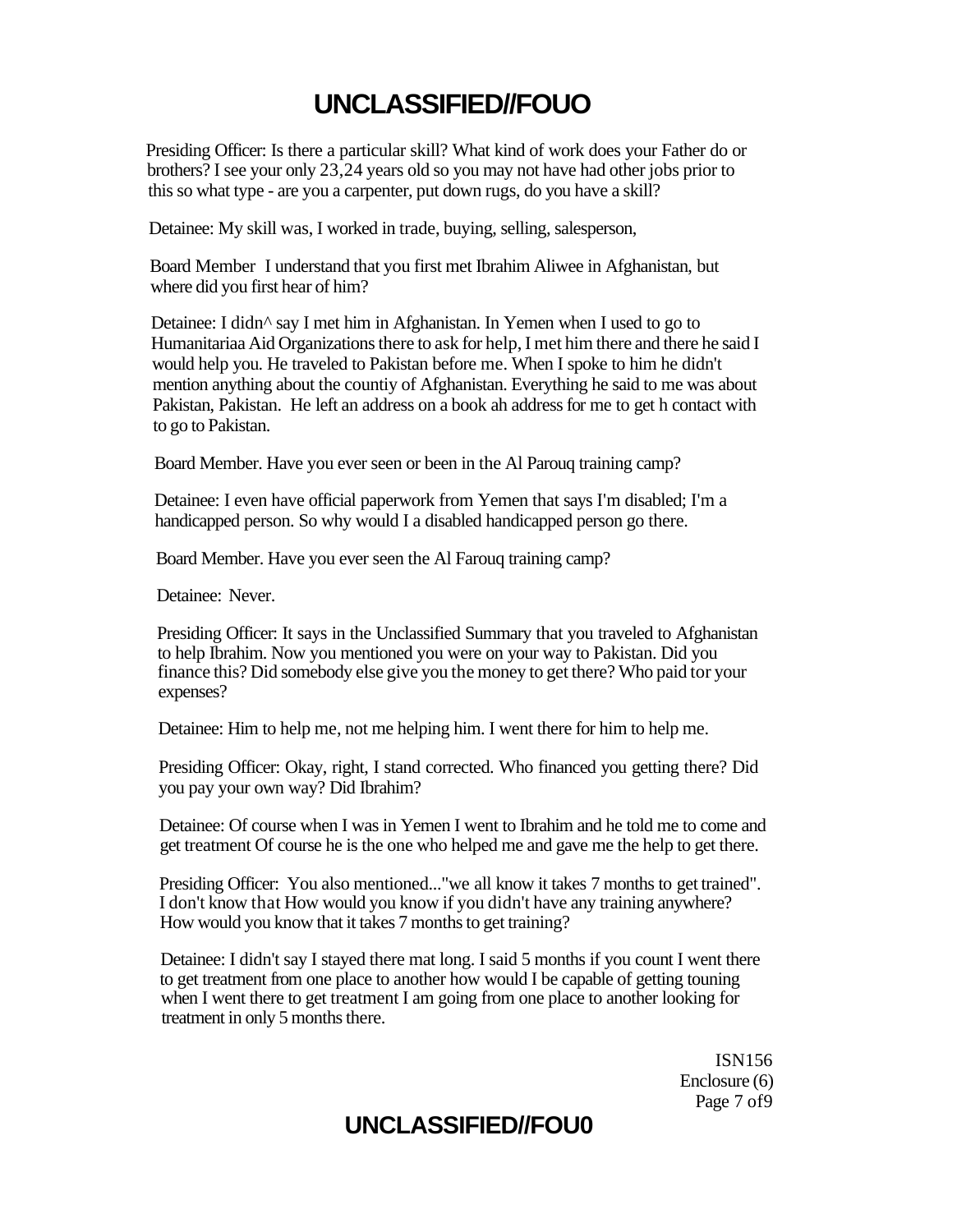## **UNCLASS1FIED//F0UO**

**Presiding Officer: That wasn't the question. The question was "yon said we all know it takes 7 months to get training". The question is I don't know that, how do you know it takes 7 months to get training?** 

**Detainee: When did I say that?** 

**Presiding Officer: Today.** 

**Detainee: No it's in the paper. It's written on the paper. 1 didn't add anything to it.** 

**Presiding Officer: All right, thank you. Assisting Military Officer do you have anything further to present on behalf of the Detainee?** 

**Detainee: No I want to clarity it to you. In the paper it mentioned, I went to the front lines. When did I go to training? When did I go to the front lines? I addition with all the medical and health problems that I have how was I capable of doing all that?** 

**Linguist: Correction. When he said 6,7 he was saying 5,6,7,8 months he mentioned a lot of numbers he didto't exactly say 7, he said 5,4,5,6,7.** 

**Board Member: I heard him say 7 months to be trained.** 

**Presiding Officer: It is in the transcript** 

**Detainee: How would I know 7 months, when I read it off the paper. It was 5 months I said that I stayed there.** 

**Presiding Officer: That is fine Aljallil. I wrote down one of the comments that... wait I was just reading back one of the comments that were translated to us, when you said, "we all know it takes 7 months to get training." I wasjust questioning mat, that's all.** 

**Detainee: Number 7, Number 71 said. Maybe when I was reading the number 7.** 

**Presiding Officer: Okay. Thank you. Assisting Military Officer is there any other information the Detainee wants to present?** 

**Detainee: It has been 4 months since they have been working on my case. When will it ever be finished? 4 years.** 

**Presiding Officer: 4 years? I will be covering that once we're finished.** 

**Assisting Military Officer Sir, I have nothing further to present** 

*The Presiding Officer reads the post-Administrative Board instructions to the Detainee. The Presiding Officer asked if that answered his question concerning release and or transfer,* 

> **ISN 156 Enclosure (6) Page 8 of 9**

### **UNCLASSIFIED//PGUG-**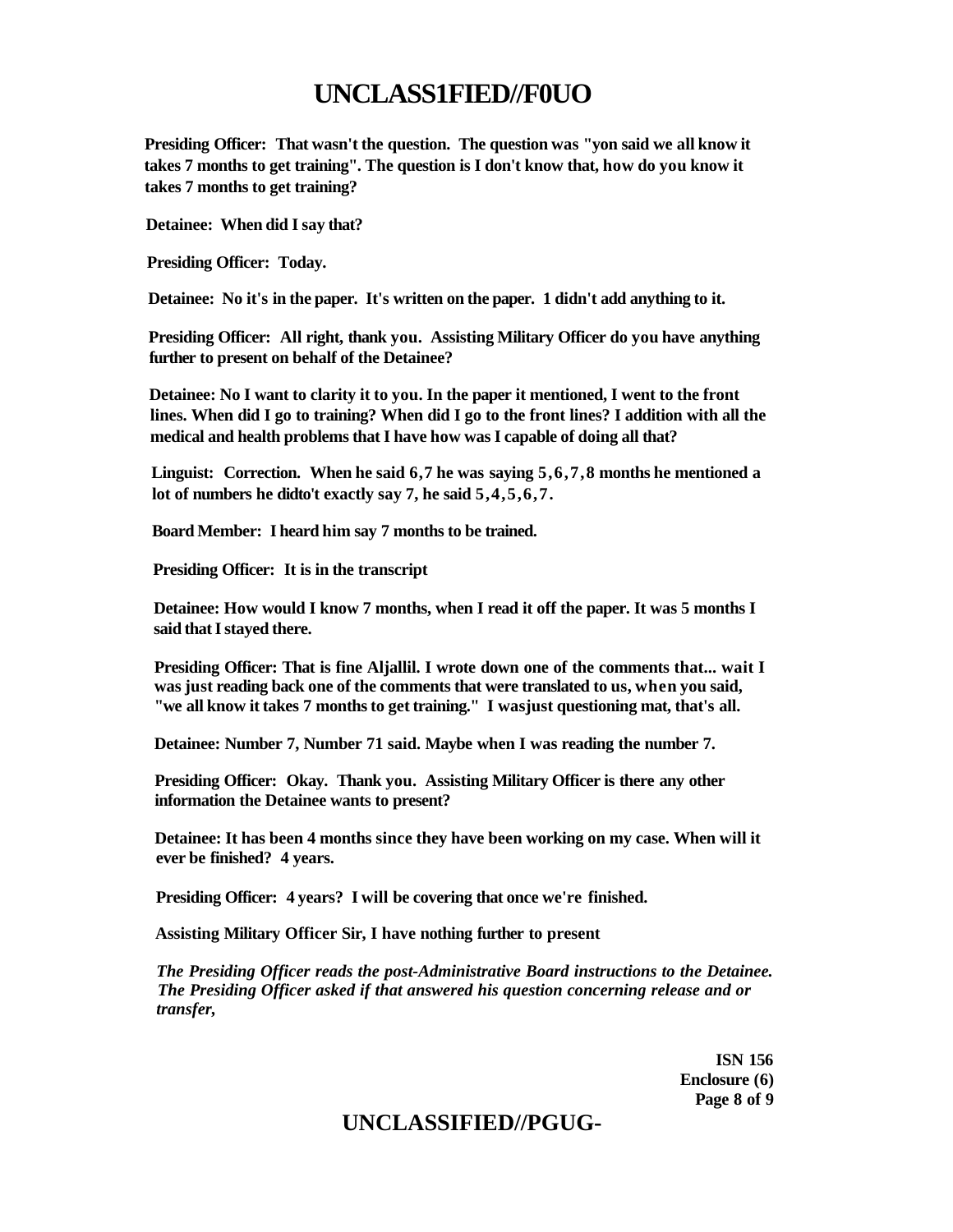# **UNCLASSIFIED//F0UO**

Detainee: When you say release or transfer, I want to know what you mean by a transfer.

Presiding Officer: Transfer means you may be transferred to your home country with possible conditions.

#### *The Presiding Officer adjourns the open session of the Board,*

*During the Closed Classified session of the Board the following was recorded wUh all members being present except the Detainee. The linguist provided what the Detainee wantedclarified0 theAdministrative Review Boardafter adjournment of the open session.* 

Presiding Officer: Linguist could you please clarify the question that I kept asking the Detainee in regards to [statement] "we all know that it takes 7 months to get training and how he would know that? Please clarify.

Linguist: The Detainee [stated) I was only there for a 5-month period. But we all know that it takes a long time to get training, 7,5,6 months. He mentioned a couple number of months and 7 months and I said 7 months cause that is what he said last I forgot to mention 5,6, he was just giving out a number of months to get training.

Presiding Officer Okay. Is that a little clearer to everyone?

Board Member: Yes. That makes sense. It just came out as a specific amount of time verse an estimate or range of times. The range of times would make more sense with what he was trying say in response to your question.

#### *The Presiding Officer excuses the linguist and proceeded with ike close session of the Board*

#### AUTHENTICATION

I certify the material contained in this transcript is a true and accurate summary of the testimony given during the proceedings.



ISN 156 Enclosure (6) Page 9 of9

## **UNCLASSIFIED//FOO0**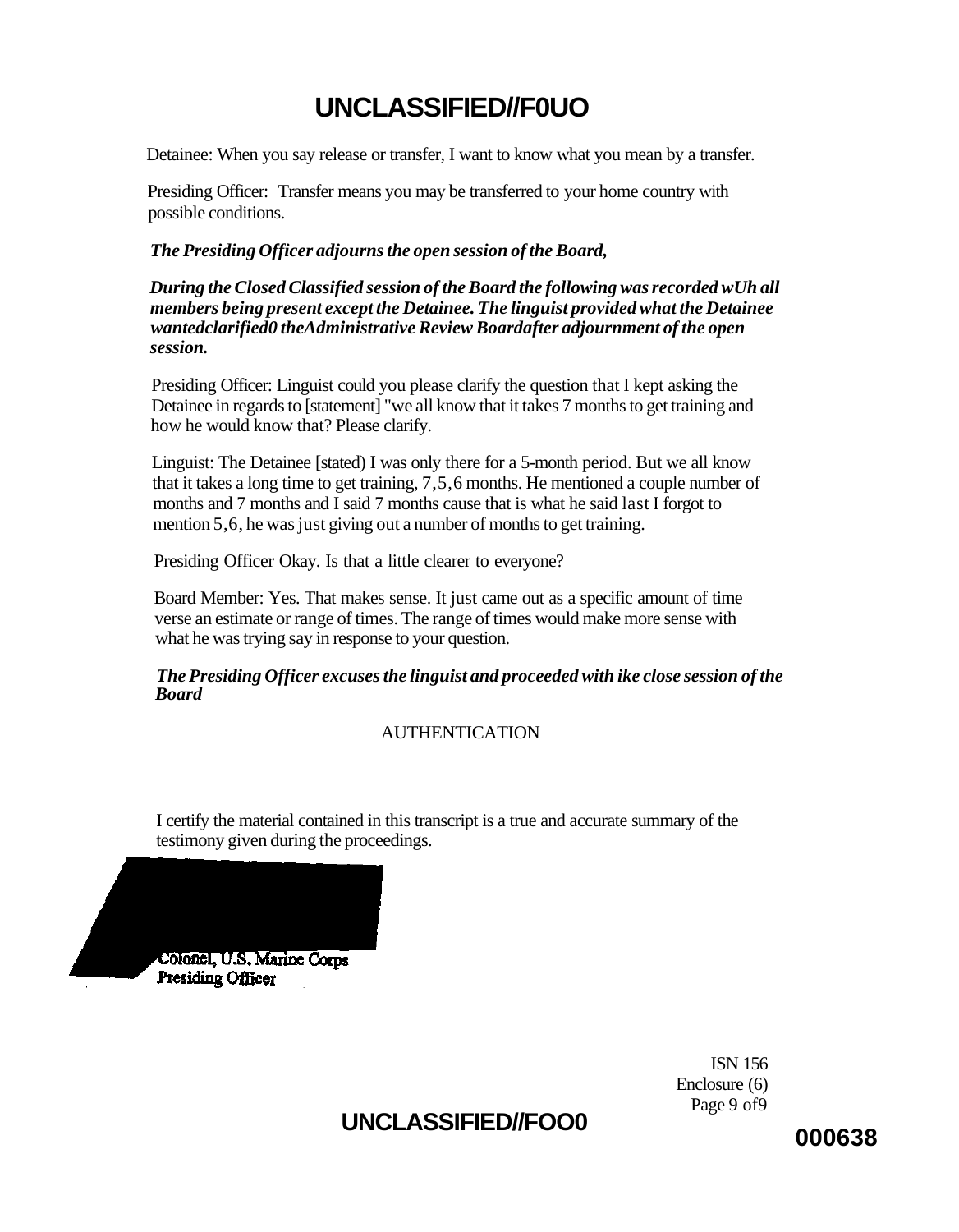# UNCLASSIFIED

30 March 2005

#### From: AM M Rahman Abd, AM AbAljallil

To: Presiding Officer

Via: Assisting Military Officer

Subject: Translation of Detainee's Written Statement Sutomjtedbv Allal Ab Aljallil Abd Al Rabniaii,ISN#156on30March2005byOAKDECLinguis^Hr

Replying to the accusations regarding me, which are entirely incorrect.

1. I did not travel from Yemen to Afghanistan but to Pakistan for treatment and purpose of going to Afghanistan was to get help from Ibrahem who handled humanitarian aid through him. By his knowledge, I would be able to go to Pakistan and get treatment and return to Yemen again.

2. I was delayed in Afghanistan for five months because Ibrahim was busy with some aid work and he requested me to stay until he finished his work so I can go back with him to Pakistan to get treatment and return back to Yemen.

3. I'm known to have many illnesses, including severe headaches, and in my semicircular ear canal, arthritis in my neck, in my joints, and other places, and I was having injections (shots), taking treatments there at that same stage.

4. I did not have any connection to Osama Bin Laden because I did not know the truth about Osama Bin Laden and who he is.

5. I  $\lll$  not get any traiiimg and that's the injustice in me imtt<sup> $\land$ </sup> How does a sick person get military training, and why military training and I'm disabled (handicapped) and I have reports on that from Yemen.

6. I do not know anything about Ibrahim Aliwee other than that he gives humanitarian aid only and I was sick, and I was going to the humanitarian societies to ask for help for treatment and he was the person that gave me help.

7. I a $\wedge$  not go to the front Imesh Kabul but like I s $\wedge$ finishes his humanitarian work.

8. My travel time period was very limited and the number of my accusations are many, from training and living at the center, and going to the front lines, proves clearly that it's not true because all this will take a long time. Time to train, living at the center, going to the front lines with all the illness that I suffer which would not allow me to do these matters.

# UNCLASSIFIED

Enclosure (4)

EC-C Page 1 of 4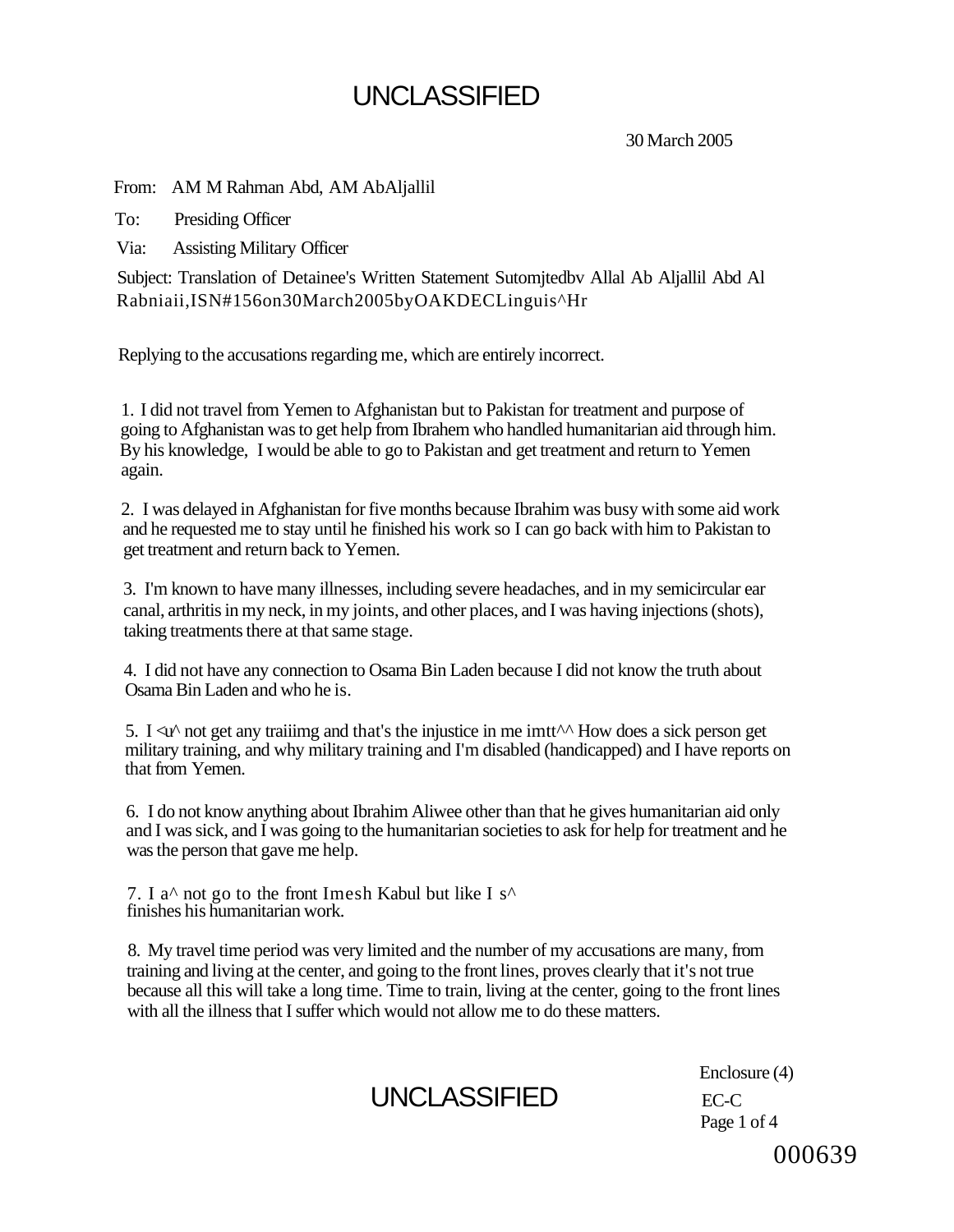# UNCLASSIFIED

9. Stating that I'm know since I was in Yemen, I'm an ordinary person and simple and I wasn't active with any group but I was living with my family and I did net even have any contact with my neighbors and the reason was the illness that I suffered very much.

10. As to my conduct in jail which was described as hostile which is not true because I have not hurt any detainees and as for talking and some simple disobedience its normal matter mat I talk in jail and the reason is the bad treatment of soldiers and disrespect© us and me wrong doing was from them not me.

Allal Ab Aljallil Abd Al Rahman



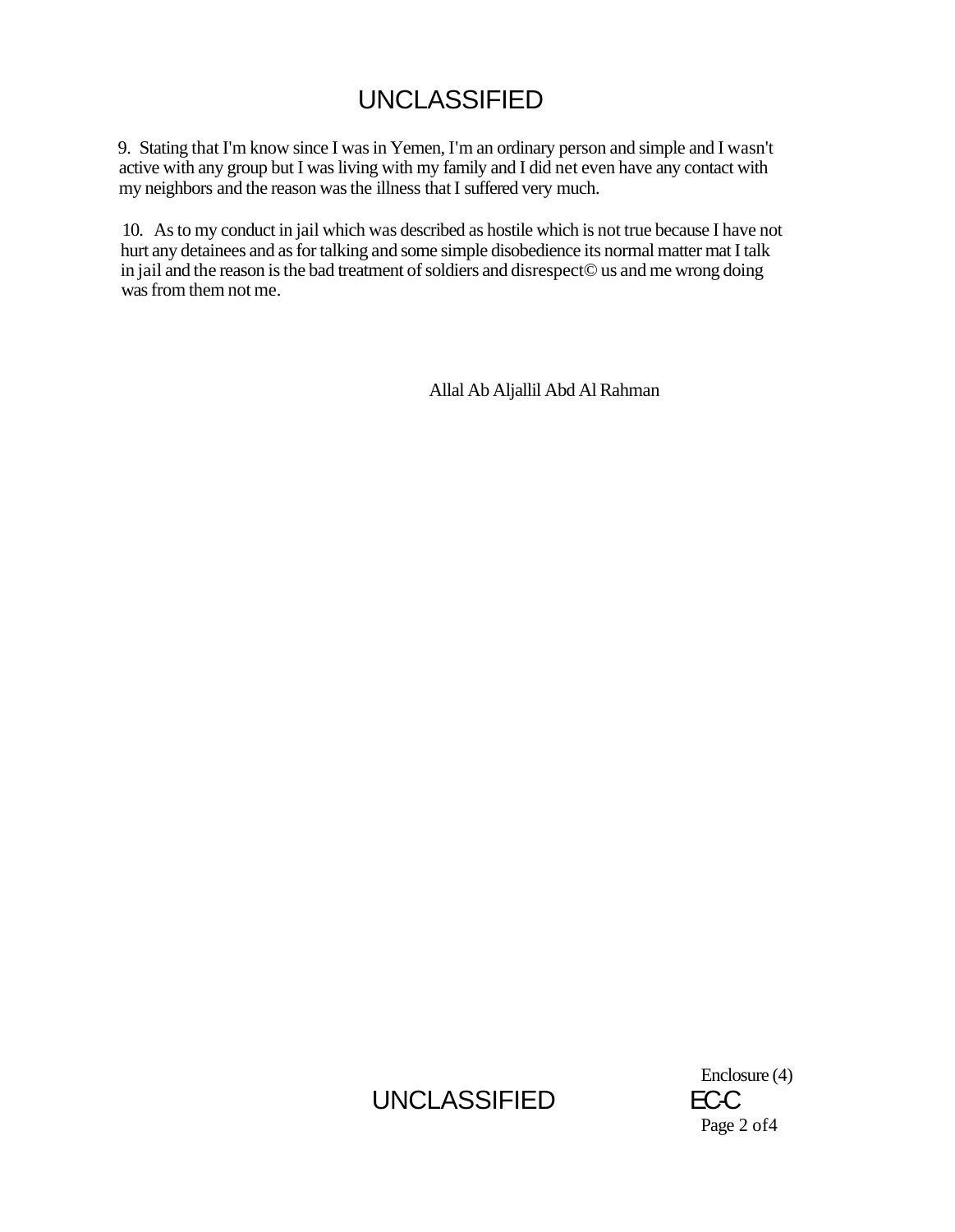$^{\wedge}$ >U)

^i^a

/sv Arc

**&JL-**000641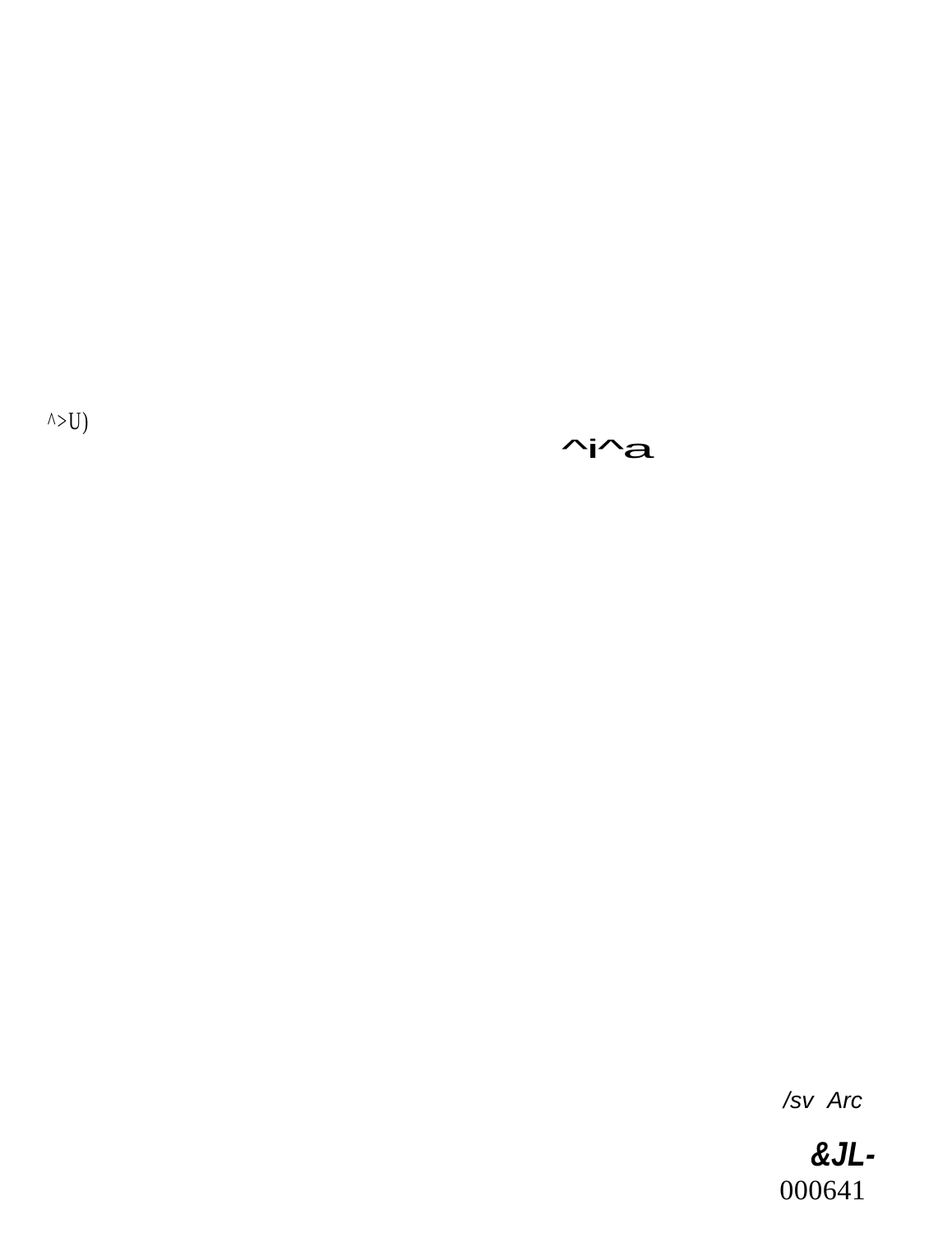مسن موكز التعلي<sup>ا</sup> لإسلامه بكابول

OOnF.40,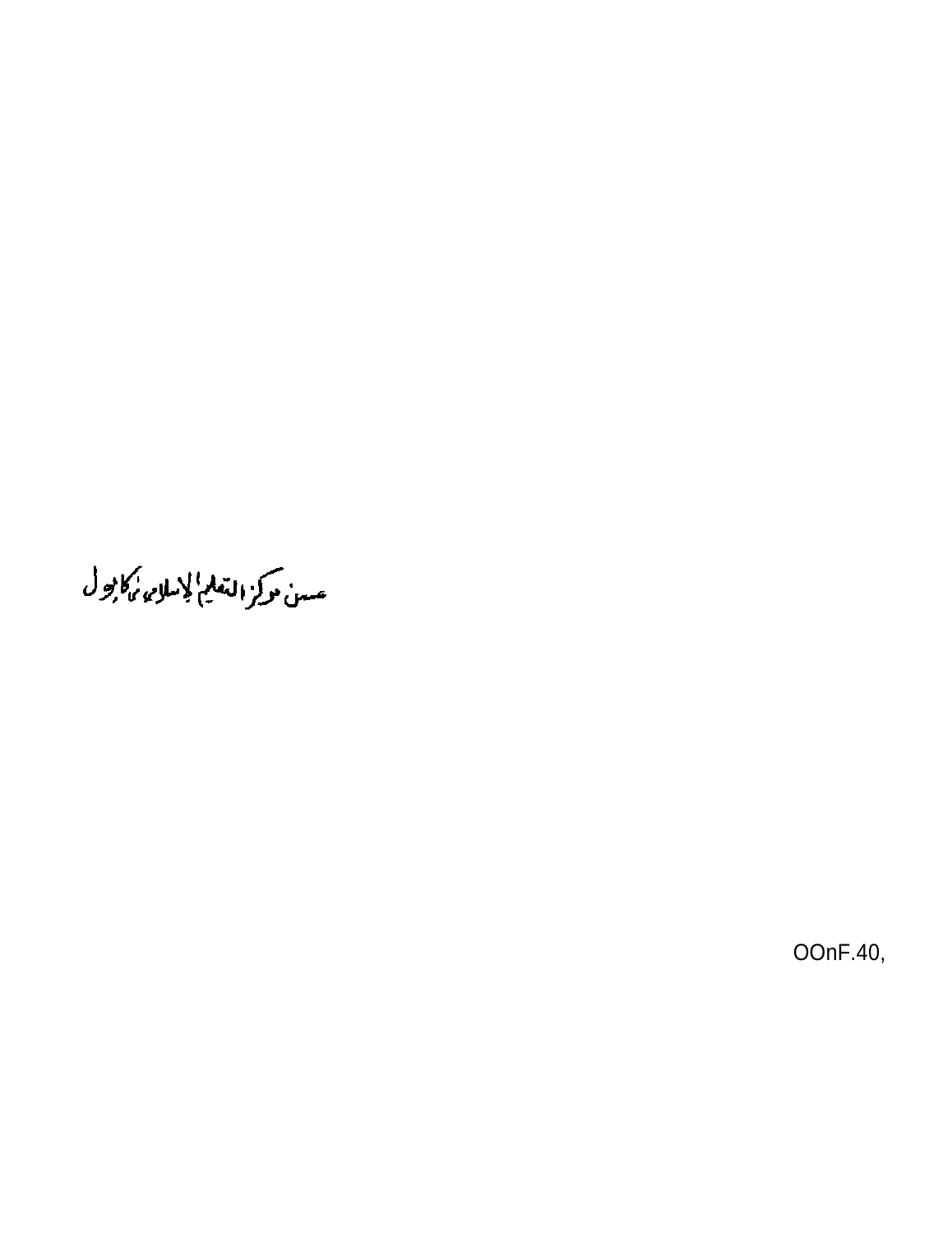## UNCLASSIFIED//FOUe

#### **Summarized Administrative Review Board Detainee Statement**

*The Presiding Officer read the hearing instructions to the Detainee and confirmed that he understood. When asked if 'he had any questions concerning the Administrative Renew Board process, the Detainee indicated he understood,* 

*The Assisting Military Officer presented Exhibit EG>A, the Enemy Combatant Notification Form to the Administrative Review Board,* 

*The Assisting Military Officer presented Exhibit EC-B, the Enemy Combatant Election Form to the Administrative Review Board,* 

*The Designated Military Officer presented Exhibit DMO-1, the Unclassified Summary of Information andDMO-2, the FBI Redaction Certification to the Administrative Review Board.* 

*The Designated Military Officer gave a brief description of the contents of Exhibit DMO-1, the Unclassified Summary of Information to ike Administrative Review Board* 

*The Designated Military Officer confirmed that he had no additional unclassified information to present and requested a closed session to discuss classified information relevant to the disposition of the Detainee.* 

*The Presiding Officer opened the Administrative Review Board to the Detainee to present information with the assistance of (he Assisting Military Officer.* 

*The Assisting Military Officer read comments made by the Detainee to allegations on the unclassified summary. These comments are listed on Exhibit EG-B.* 

*The Presiding Officer asks the Detainee if he wishes to make a statement and if so will he take the Muslim oath.* 

*The Detainee took the Muslim oath.* 

Presiding Officer: Mohammed I understand the Assisting Military Officer went over [your responses and] how we could cover some of the answers you had to some of his comments. Mohammed you may begin at mis time.

#### *linguist read response 1 ofEC-B to the Detainee. The Detainee gave the following response.*

Detainee: All with the help they gave me [at] Tablique, somebody had to accompany me to let me know.. .to lead me where [I needed] to go and [to] find the headquarters of Tablique. I stayed there at their center. That is all that I have to add.

> ISN681 Enclosure (6) Page 1 of 8

## UNCLASSIFIED//F©Ue^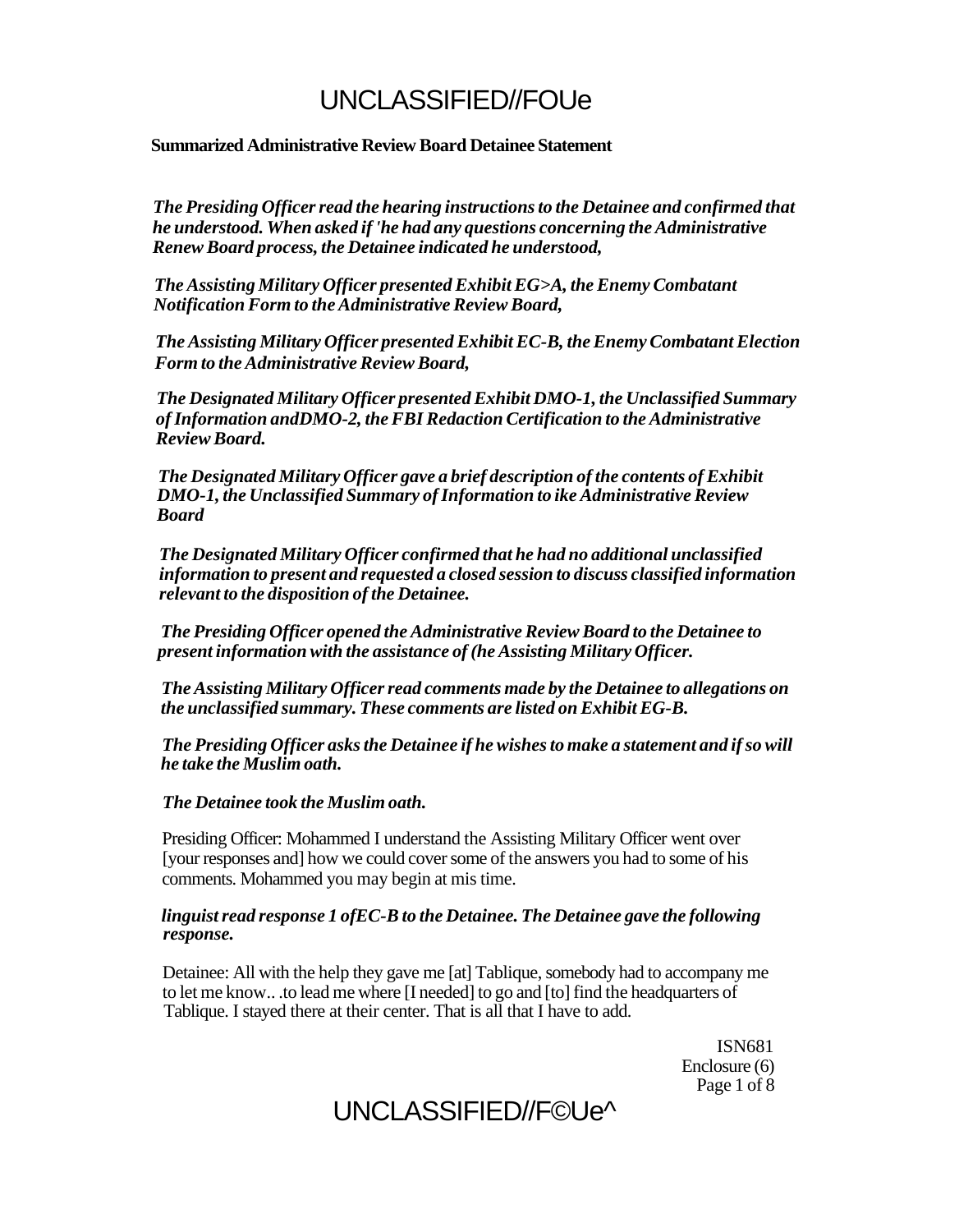## UNCLASSIFIED//F-QU6

Presiding Officer: Could you clear up... what was that in response to?

Assisting Military Officer: Sir, that was in response to the statement - "In response to the statement that an Imam at the Mosque in Taiz, Yemen, the leader of the local Jammat Tablique,.."

Detainee; Tliat is all I have to say, I don't have anything to add on this one. Ihave another one on another item.

Assisting Military Officer: The other item sir is "In response to the allegation that a senior al Qaida Lieutenant identified him in a photo as having possibly seen him in Afghanistan."

*The Detainee requested ike response be read to him again. The linguist read response 8 ofEC-B to the Detainee, The Detainee gave the following response,* 

Detainee: I don't know anyone from al Qaida. [I'm] not sure of the one who said he saw me in the photo. I'm not sure my picture was in that photo. The interrogator that showed me mat photo.... that picture that we are talking about here.... that picture was taken of mein the prison in Afghanistan, Bagram Prison. They didn't find that picture in his house, the senior of al Qaida. I remember that picture, because I remember what I was wearing at mat prison, it is a uniform prison. After I said that to the interrogator they didn't show me that picture anymore.

linguist: He has something to say about another.,..

Presiding Officer: Just let us know what he is responding too.

*Linguist and Detainee discussing which response he wants to present to the Administrative Review Board,* 

Linguist: It ism two, three things here; let me find which one he is... exactly when they captured him.

Presiding Officer: If you just translate what he gave you then, hopefully it will be selfexplanatory.

Detainee: Idon'tknowthenameof the house ofwhere [I was] arrested. [I was] just given the number of the house and I went to visit a friend at that house. That is all that I have.

Presiding Officer: Mohammad does that conclude your statement?

Detainee; Yes.

ISN681 Enclosure (6) Page 2 of 8

## UNCLASSIFIED//FOOO

000«44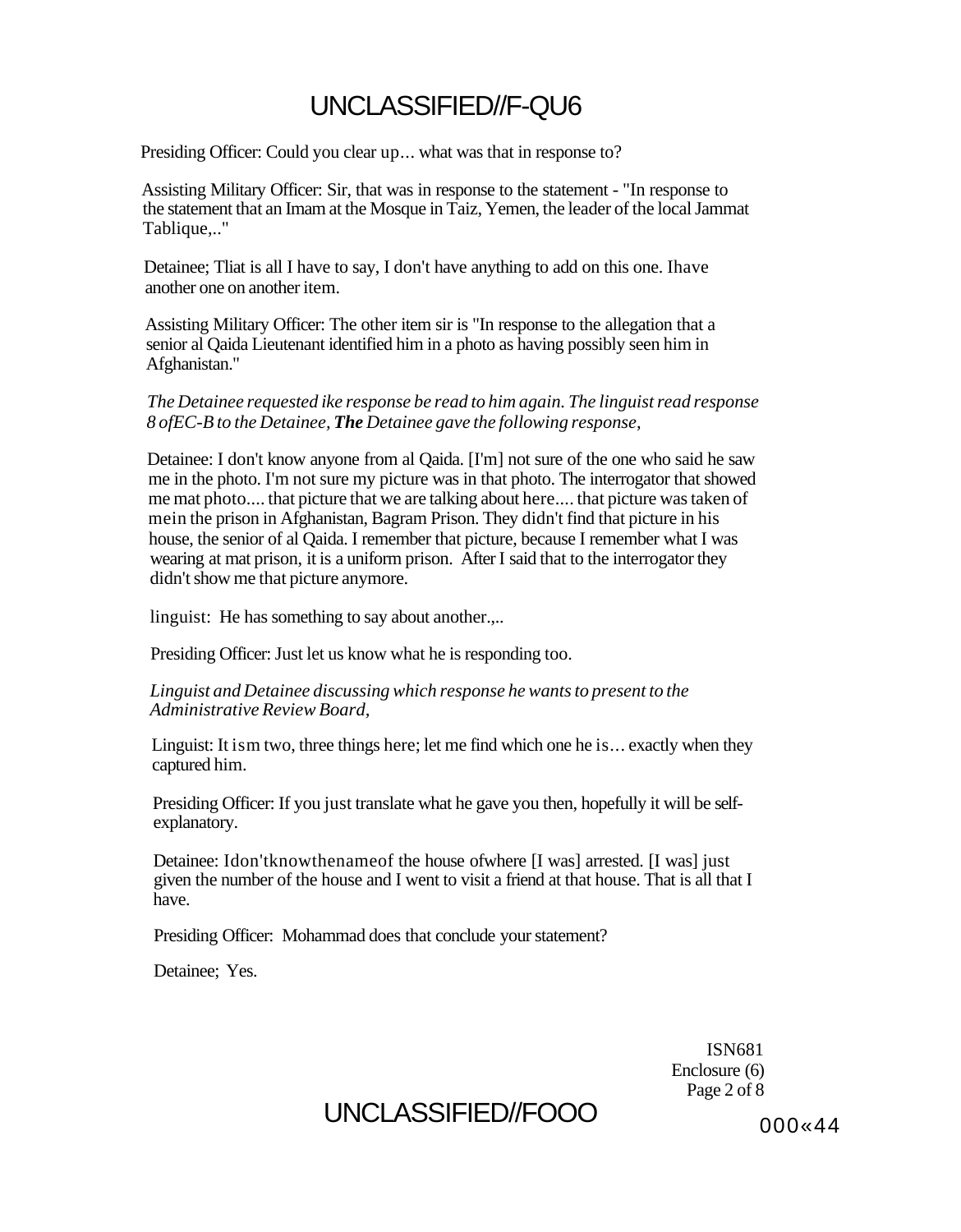## UNCLASSIFIED//F©yO

Presiding Officer: Did the Assisting Military Officers statements provide the information you wanted us to hear?

Detainee: Yes.

*Presiding Officer asked the Assisting Military Officer and the Designated Military Officer (f they hadany questions for the Detainee. Theyboth state they hadno questions for the Detainee.* 

*The Administrative Review Board Members state they have questions for ike Detainee.* 

Administrative Review Board Member'\* questions:

Board Member: Mohammed, who was the friend you visited at the house you just mentioned?

Detainee: When t was completing my studies at the Salafeia University there were some Yemeni students there too. One of them gave me the name of a friend living in that house. The set of the set of the set of the set of the set of the set of the set of the set of the set of the set of the set of the set of the set of the set of the set of the set of the set of the set of the set of the se

Board Member: What was the name of the friend living in the house?

Detainee: All I know is his first name. HistiameisEmad, E-M-A-D .

Board Member Have you ever heard of Afghanistan?

Detainee: Like what?

Board Member: Do you know [that] Afghanistan is a country? Do you know what was going on there?

Detainee: No.

Board Member: Have you ever had any weapons training of any kind?

Detainee: Never.

Board Member: Do you know any members of al Qaida?

Detainee: No.

Board Member: In one of your statements, you said that if you are released you want to go on to teach elementary school kids. Are you trained as a teacher?

Detainee: What I learned from studying [the] Koran that makes me.... I can teach kids.

Board Member: Do you have any skills?

ISN681 Enclosure (6) Page 3 of8

## UNCLASSIFIED//£Oye- 000645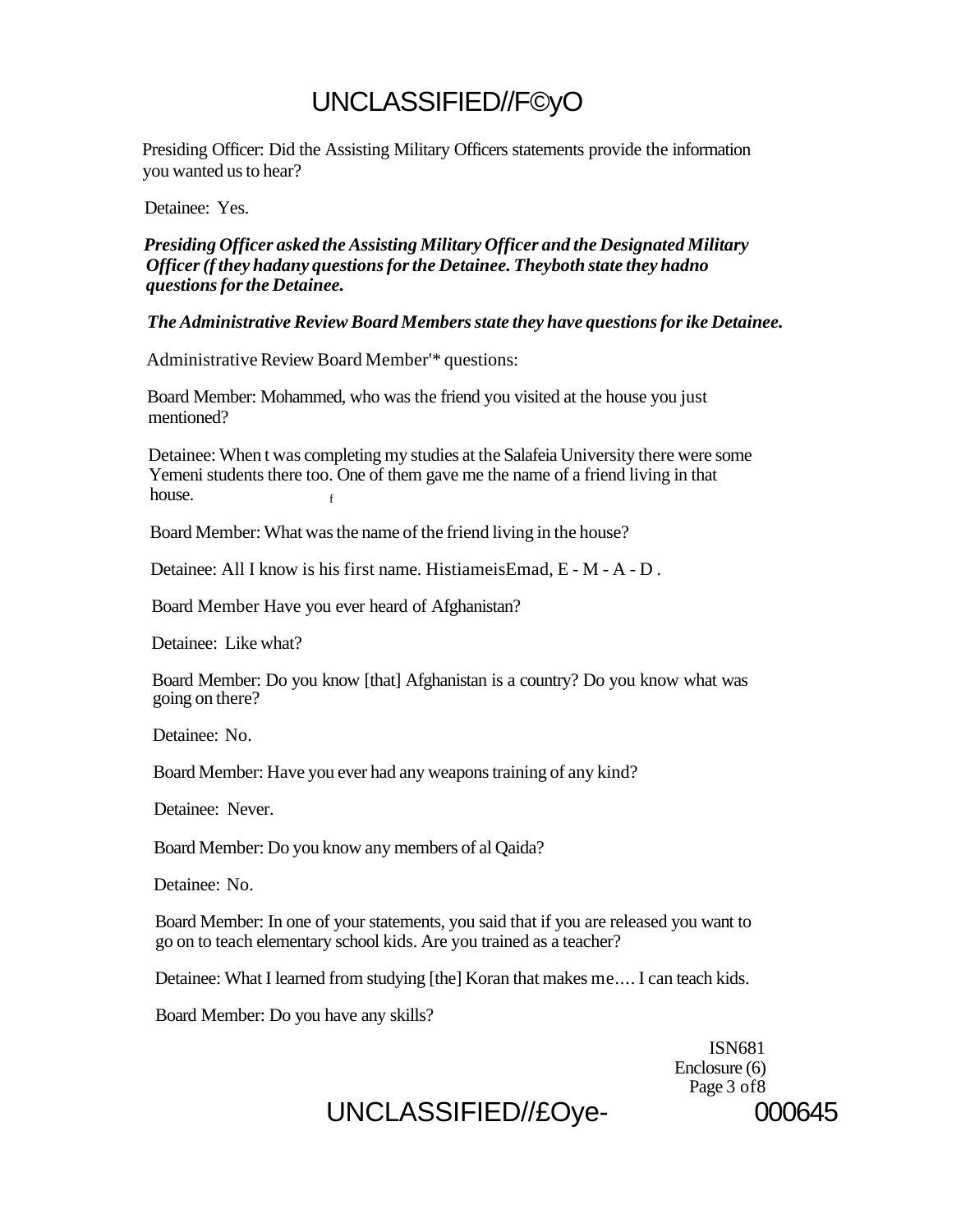## UNCLASSIFIED//FOW0

**Detainee: I know how to play Soccer.** 

**Board Member: I have no further questions. Thank you.** 

**Board Member: Mohammed how long have you been here in GTMO?** 

**Detainee: Maybe 2 years and 4 months.** 

**Board Member: "2 years." Have you heard from any of your family? Have you received any correspondence from your family in the time you've been here?** 

**Detainee: Yes a lot I receive less than [what] I send I send a lot [but] I get less.** 

**Board Member: Did you know about Afghanistan when you lived in Yemen?** *Now there is a difficulty here in translation. Did he know about it? Didn't know it, but did he know about Afghanistan?* 

**Detainee: What I know about Afghanistan is [that it is] a name of a country, as I know Europe, United States, [and] Egypt** 

**Board Member: Did you know about the conflict in Afghanistan when you went to Pakistan?** 

**Detainee: No. I didn't know.** 

**Board Member: It wasn't in the newspapers in Yemen? It wasn't on the radio in Yemen? It wasn't on the TV in Yemen?** 

**Detainee: [Q never heairi anything about Afghanistan.** 

**Board Member: Okay. You said you went to Pakistan to study the Koran, can't you do that in Yemen?** 

**Detainee: I went to Pakistan because my Father advised [me to because] there it's better. Maybe [it's] the same thing we have in Yemen but I don't know. That's what my Dad wantfed],** 

**Board Member. "It's what your Dad wanted." Did it turn out to be better?** 

**Detainee: It was better, but I don't want to go back there. I want to go to Yemen.** 

**Board Member: In Yemen where is the Tablique Jammat Organization in relationship to the Tablique Jammat Mosque?** 

**Linguist You mean the location sir?** 

**Board Member Yes the location, the physical location.** 

**ISN681 Enclosure (6) Page 4 of 8** 



00064fi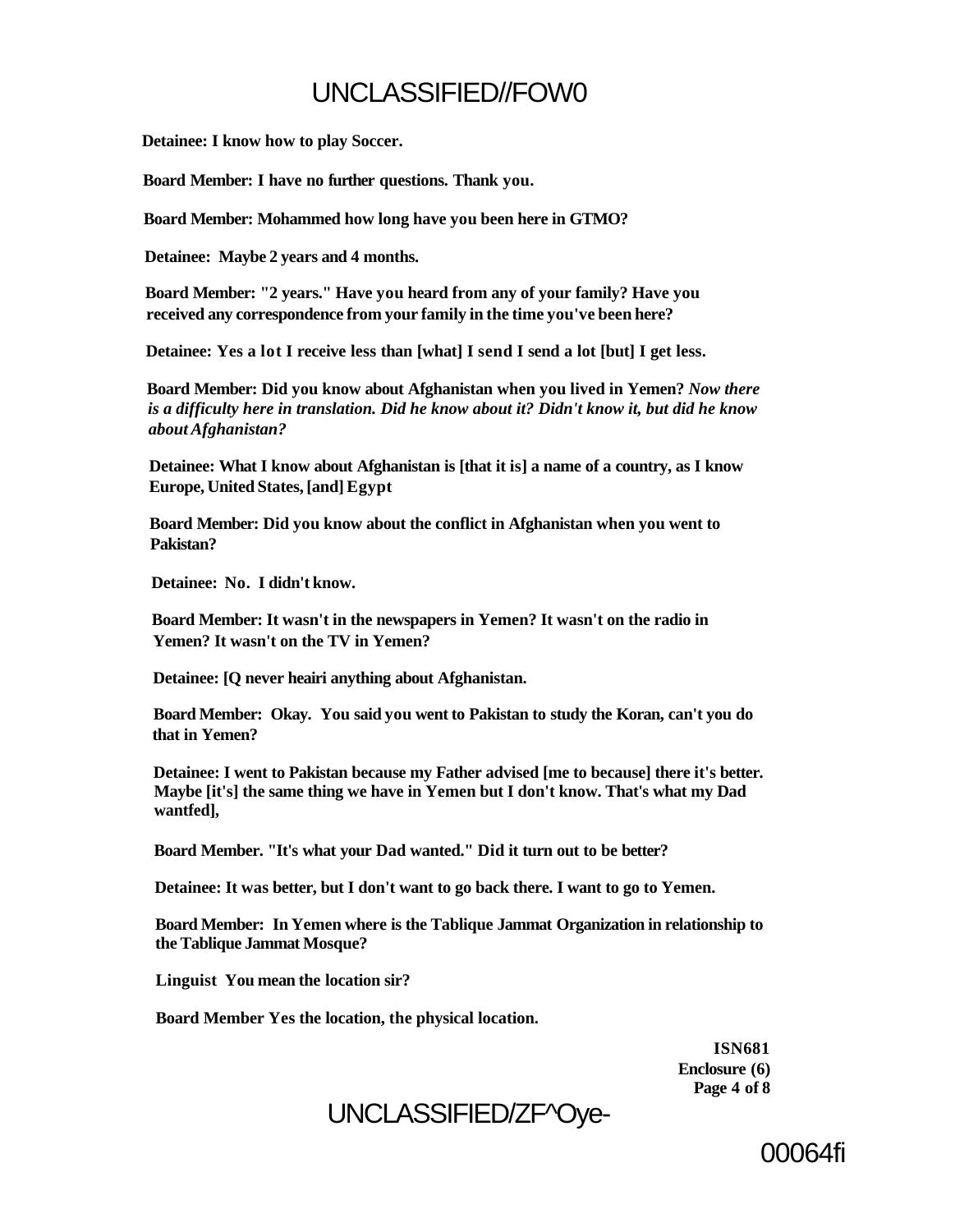## UNCLASSIFIED//F0UO

Detainee: Maybe there is one or two Mosque belonging] to the Jammat Tabiique in any city in Yemen, Where I lived in Taiz we have one.

Board Member: So the Tabiique Jammat Organization and the Mosque were all one building?

Detainee: Yes.

Board Member: So when you and your Father were praying in the Mosque, there were Tabiique Jammat members in the Mosque with you.

Detainee: Yes sir that's right

Board Member: Ibe picture of you that the interrogator showed you, it was taken when you were in the prison in Bagram?

Detainee: Yes sir.

Board Member: Was that a picture of you?

Detainee: Yes, it was.

Board Member: You said you remembered the number of the house you stayed at [but] you didn't remember the name. Can you tell us what the number was?

Detainee: I forgot the number, it [has] been two years.

Board Member: "[He] forgot the number."

Detainee: I went one time. Do you want me to remember just one time visiting that house?

Board Member: So the night you were arrested you were just with your friend, so there were just two of you arrested?

Detainee: There were a lot of people in that house.

Board Member: "Lot of people in the house." Okay. Do you think there are a lot of people in Afghanistan that look like you?

Detainee: Maybe, maybe not

Board Member: That is all the questions I have sir. Thank you.

Presiding Officer I have just a few questions. You mentioned that you stayed at the Mosque for roughly five months and that you learned enough so that you can teach elementary school.

> ISN681 Enclosure (6) Page 5 of8

UNCLASSIF1ED//POU©-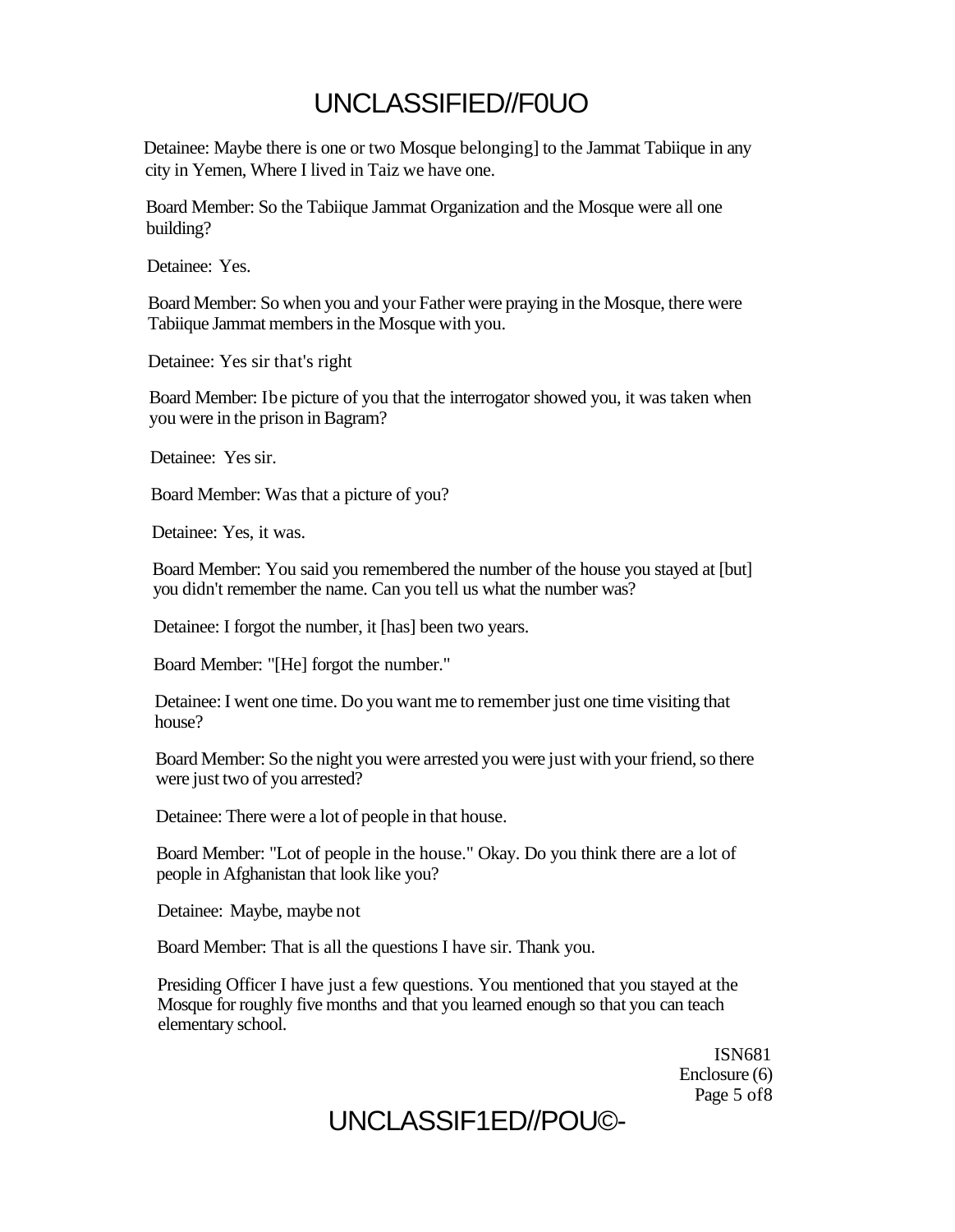# UNCLASSIFIED//£©y0

Detainee: That five months plus I [also] went to Salafeia University. I can teach [the] Koran to somebody else.

Presiding Officer: Can you also tell me about your daily routine at the Mosque when you were there for those five months.

Detainee: When I [would] wakeup I [would] pray. [After praying] I would sit in a circle to read [the] Koran, after one or two hours I [would then] go for breakfast and then mere [would be] a break and [men] another circle. [In the] afternoon I [would] pray one more time then [have] lunch and another study [time]. At Four O'clock I would have to pray another time. I [would then] go [to the] lobby and drink tea, [it is in] the same place [where] I lived, [and then I] walk around the place. It is a huge place. After sunset [I would] pray [and then have] supper. There is pray [er] after supper [then a] little class and then [I would] go to bed.

Presiding Officer: The training that takes place... any kind of organized training?

Detainee: I don't know. I didn't see any.

Presiding Officer: As far as going to Pakistan for your training, you said that it was what your Dad wanted. Was that for the training of the Koran because it's... where did your brothers attend school?

Detainee: Some of them [went] to Egypt, some in Iraq [and] some [in] European countries.

Presiding Officer But he wanted you to go to Pakistan for your training?

Detainee: Yes.

Presiding Officer: One last question. Have you ever carried or been given a Kalashnikov Rifle?

Detainee: No.

Presiding Officer: Okay. Thank you,

Board Member: Sir, can I ask one more question?

Presiding Officer: Yes.

Board Member: You still don't remember the number of the house?

Detainee: I went one time, I can't remember. Before I tried [to remember but] I couldn't

Board Member: Thank you.

ISN681 Enclosure (6) Page 6 of 8

## UNCLASSIFIED//FOOtr~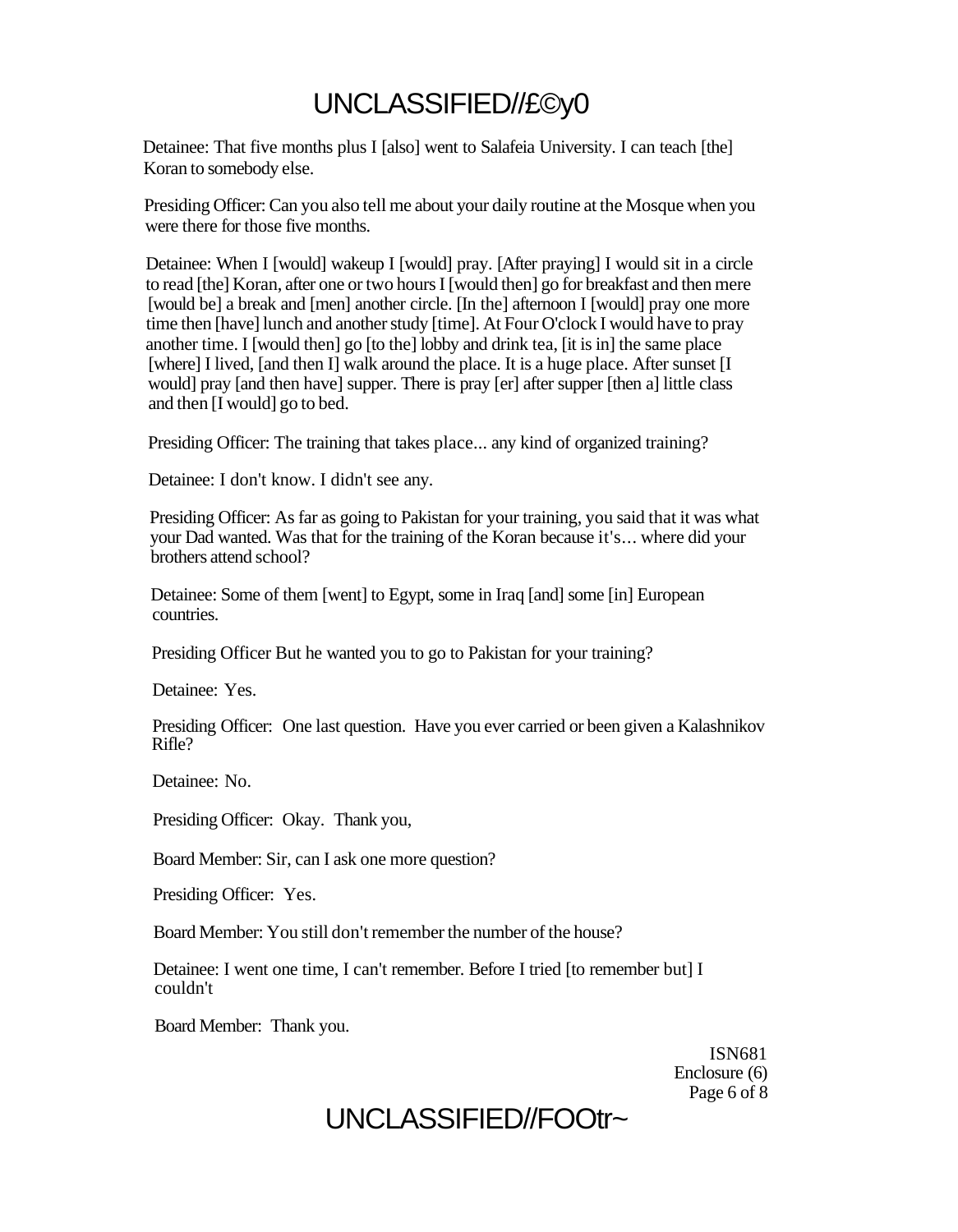## UNCLASSIFIED//FGUO

**Presiding Officer: No other questions?** 

**Board Member: I do have one more. Who paid for the training ia Pakistan?** 

**Detainee: We don't say training we say study.** 

**Board Member: Okay. Who paid for the study?** 

**Detainee: Tnere is no tuition at this place where I went [to] study [the] Koran. It [was] free.** 

**Board Member: So the food and the place to live is free too?** 

**Detainee: Everything. [It] was like a chanty.** 

**Board Member How lor^doestHstrainingnormally last....ortheschoolingthere... the studying normally last?** 

**Detainee: It depends on the individuals.** 

**Board Member: Okay, thank you.** 

**Presiding Officer One more question. Your Father had provided you with a visa for three months but you.stayed for five. What did your family think was going on for that extra two months? Weren't' they expecting you home after three months?** 

**Detainee: I found out that three monthswasn't enough and I mought after I finished my studies I would go back my family.** 

**Presiding Officer: Your Dad who gave you a visa for three months... there's justno communication there to let him know your staying. I'm wondering... you are gone for three months or he understands you are gone for three mciidis but men for you not to show up for an extra two months.** 

**Detainee: I called them all the time on [the] telephone.** 

**Presiding Officer All right, thank you. Assisting Military Officer is there any other information the Detainee wants to present?** 

**Assisting Military Officer; No sir,** 

*The Presiding Officer reads the post-Administrative Board instructions to the Detainee and adjourns the open session of the Board\** 

> **ISN681 Enclosure (6) Page 7 of8**

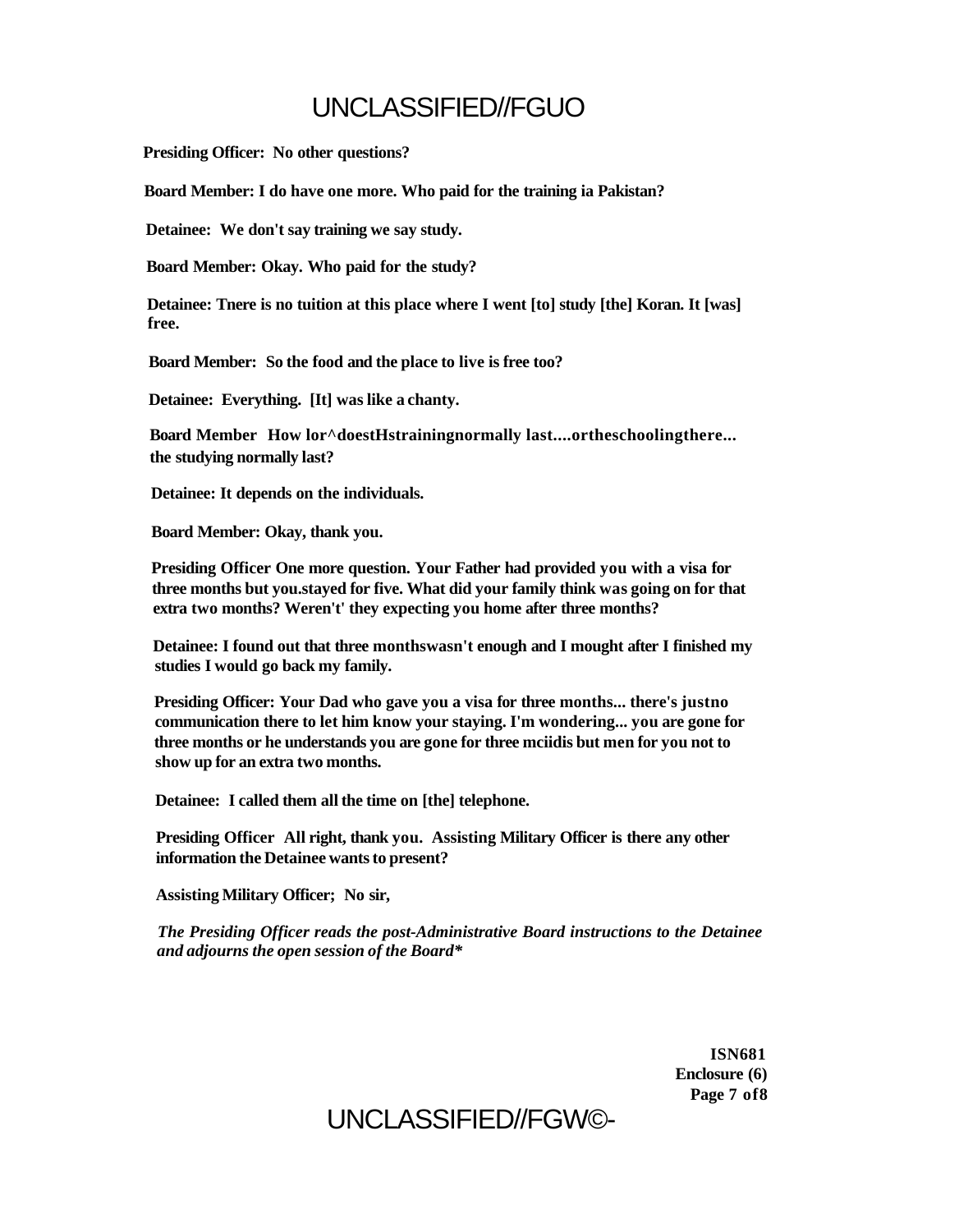# UNCLASSIFIED//Fetf6

### AOTHENTICATION

I certify the material contained in this transcript b a true and acciirate summary of the testimony given during the proceedings.

Colo 51.USMC Presiding Officer

> ISN681 Enclosure (6) Page 8 of 8

UNCLASSIFIEDZ/FOtJCr onoBsn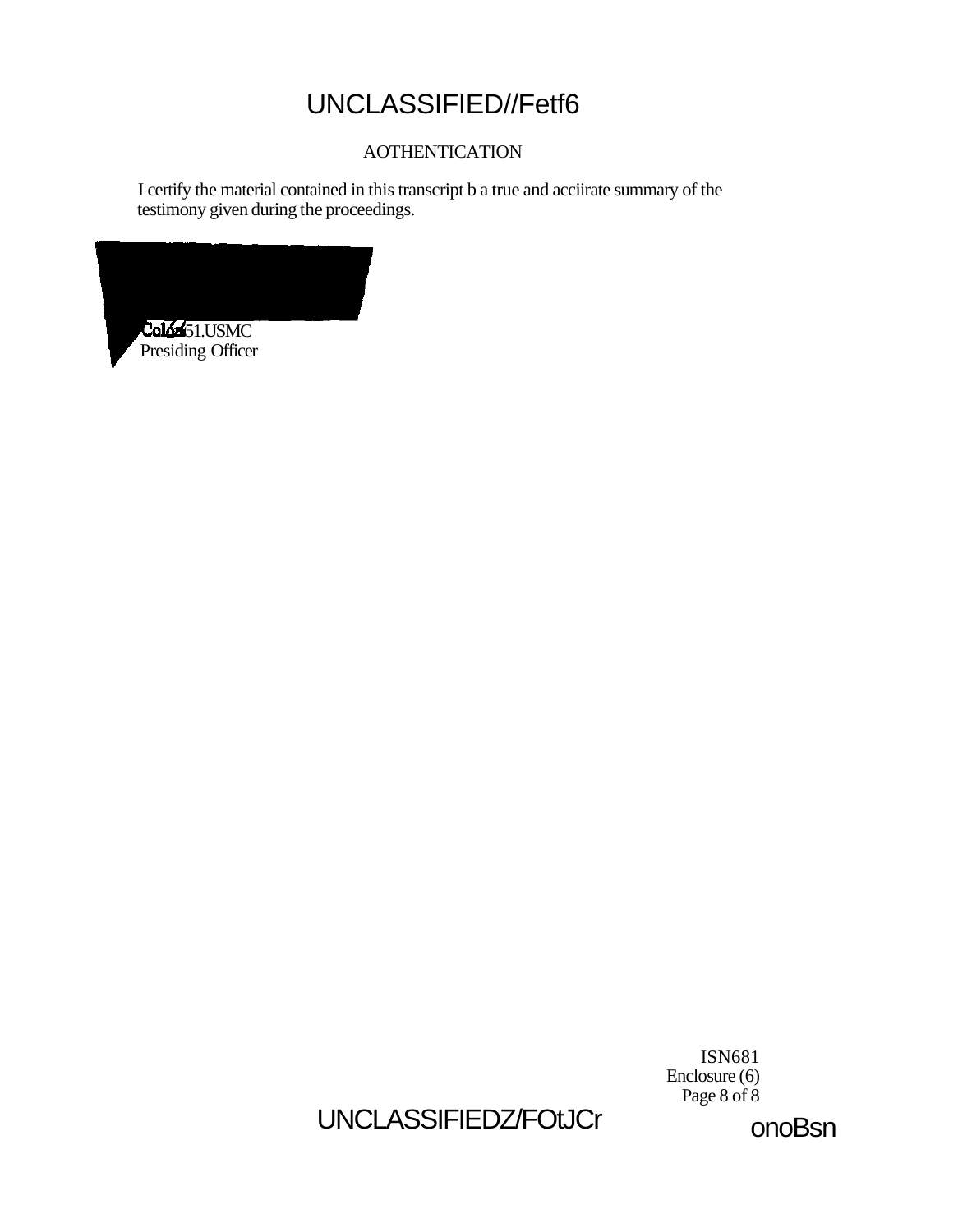#### UNCLASSIFIEDffFetfe-

#### **Summarized Administrative Review Board Detainee Statement**

*The Presiding Officer read the Hearing Instructions to the Detainee and confirmed mat he understood and had no questions.* 

*The Assisting Military Officer presented Exhibit Echo Charlie-Alpha, the Enemy Combatant Notification Form to the Administrative Review Board.* 

*The Assisting Military Officer presented Exhibit Echo Charlie-Bravo, the Enemy Combatant Election Form to the Administrative Review Board.* 

*The Designated Military Officer presented ExhibU Designated Military Officer -1, the Unclassified Summary of Information to the Administrative Review Board.* 

*The Designated Military Officer presented ExhibU Designated Military Officer -2, the FBI Redaction Certification to me Administrative Review Board.* 

*The Designated Military Officer gave a brief description of the contents of ExhibU Designated MUUary Officer* **-J;** *the Unclassified Summary of Information to the Administrative Review Board.* 

*The Administrative Review Board paused briefly to permU the Members to read the Unclassified Summary of Information.* 

Presiding Officer: I have onejmestion about the Unclassified Summary. Is the pronunciation for^Basij]]s itSah-seeg (ph.) or Bah-gee (phfj

Detamee:VBah-seeg (ph) j

Presiding Officer: [Bah-seeg (phM

Detainee: I have already given some information about that party to my Assisting Military Officer but later he is going to tell you.

Presiding Officer: Okay, I needed to have it pronounced correctly.

*The Designated MUUary Officer confirmed mat he had no additional unclassified information to present and requested a closed session to present classified information relevant to the disposition of the Detainee.* 

*The Presiding Officer opened the Administrative Review Board for the Detainee to present information with the assistance ofthe Assisting Military Officer.* 

> iSNjioii} Enclosure (5) Page 1 of 11

UNCLASSIFIED//F©W<sup>A</sup>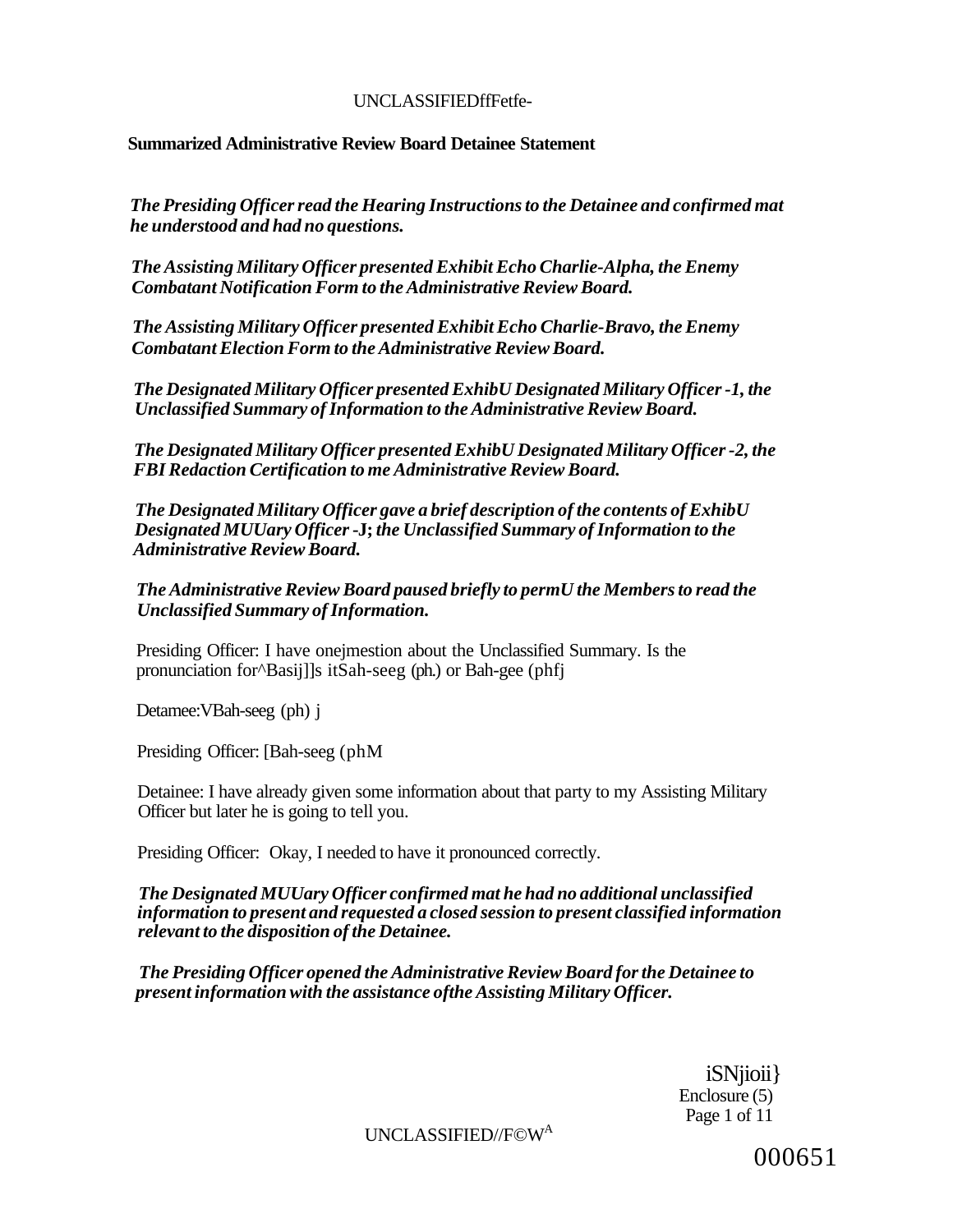#### **UNCLASSMEDAF©Be-**

**Presiding Officer. At this point in the hearing the Detainee will be able to present information to the Administrative Review Board Assisting Military Officer, does the Detainee want to present any information to this Administrative Review Board including written statements, oral statements, or witness statements prepared on his behalf?** 

**Assisting Military Officer: Sir, the Detainee has not provided me any written statements. He has indicated he may make an oral statement but first he would like me to read the comments he made relevant to the Unclassified Summary of Evidence. He may men comment, on each of those items.** 

**Presiding Officer Okay. AmmullahBaryaM Tukhi, do you want to make a statement under oath?** 

**Detainee: Yes.** 

**Presiding Officer. An oath is a promise to tell the truth and we have prepared a Muslim oath if you wish to use it** 

**Detainee: There is no problem. I am ready to take the oath because I am telling the truth.** 

#### *The Detainee takes the Muslim oath*

**Presiding Officer: Aminullah Baryalai Tukhi you may begin. If that involves the Assisting Military Officer and Mr. Tukhi, then let us proceed.** 

**Detainee: I would like for my Assisting Military Officer to read my answers to answer those allegations and if anything is missing I am going to add.** 

**Assisting Military Officer: In response to the allegation he forged documents to facilitate the escape of al Qaida members, the detainee stated he had done no such thing. He said he stated in his tribunal that he had not forged documents, and if someone reviewed the tribunal notes they would have an uiideastandingofwhythatistrue. He also said he had an Iranian translator during his tribunal that lie had prakems with, and he fclt that may have affected the tribunal's understanding of his case.** 

#### *There was a brief pause to correct the malfunction of the recording equipment.*

**Detainee: I have nothing to add. That's fine, please read the second one [factor favoring detention].** 

**Assisting Military Officer: In response to the allegation he facilitated the travel of individuals, in 2001, from Meshad, Iran to Tayyebat, Iran, a town near the Afghan border, the detainee said if he were going to help people to travel, and forge documents, the most important person who would have asked for that help would have been Abdul Aziz. Since Aziz knew he was not forging documents, or capable of helping people to travel, he did not come to him for help. The detainee said Aziz is here at Guantanamo, and was captured in** 

> **ISN1012 Enclosure (5) Page2ofll**

#### **UNCLASSIFffiD/tfeflD**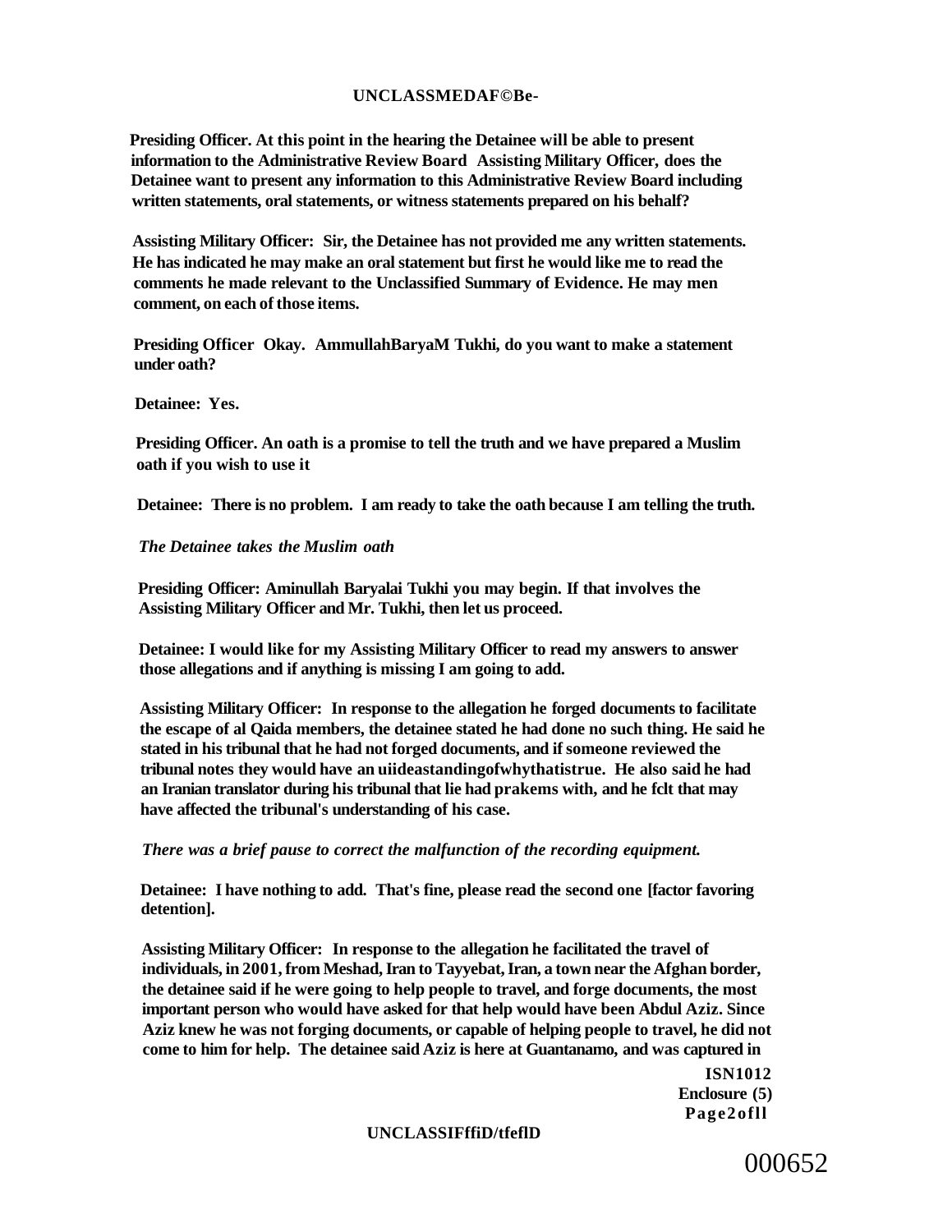#### **UNCLASSIFIEDflFOtJQ**

**Pakistan not Afghanistan. He said this is just one example of why mis allegation is not true. He also said he is not familiar with the alleged type of work because, as a Muslim, he is against any illegal thing.** 

**Detainee: Did you say that I did travel with Aziz once or are you going to tell that later?** 

**Assisting Military Officer; That comes later.** 

#### *The Assisting Military Officer continued with ike Detainee's responses.*

**Assisting Military Officer: In response to the allegation that he associated with Abdul Aziz, the leader of al Warn, and received payments for arranging the travel of individuals to and from Afghanistan, the detainee was a taxi driver in Meshad,Inm. Because he is Sunni and Aziz is Smmi, when friends of Aziz would travel to Meshad, Aziz would give them the detainee's phone number so mat he could deliver food from Sunni restaurants. Aziz and his friends did not like to eat Shi'ite food. The detainee said he did mis to make money and, as far as he knew, all the individuals were legal. One time he did accompany Aziz on a taxi trip from Meshad to Tayyebat As an Afghani, he was not allowed to take his own cab to Tayyebat, so he traveled with Aziz in order to earn a commission. Aziz had all required legal documents and went through customs at Tayyebat by himself. The detainee said there was no way he could tell that Aziz belonged to al Qaida or al Warn, and mat the United States should separate in their mind people who intentionally help al Qaida from those who do not know al Qaida and are just trying to make a living.** 

**Detainee: That's perfect because the only thing that I want you to know is that the money I was getting from Aziz, it wasn't because I was smuggling people or 1 was helping them to cross me border. I was just making an earning by providing Sunni food and stuff like that, which you already see. When the first person introduced me to Aziz, he [Aziz] was a fine gentleman and he was a very descent person. I didn't know at that time that Aziz belonged to al Qaida or al Warn, there was no way that I would know that I was just making a living when I was traveling with Aziz. I have kids, I have a wife and I have house rent to pay. I was just making a living and I didn't know. Ihadnoidea. Ineverhad the intention to help al Qaida or al Wafa or any terrorist organization like that** 

**Assisting Military Officer In response to the statement that al Warn is a known terrorist organization, the detainee said he had nothing to do with them.** 

**Detainee: I am not a member of al Warn. [The] United States probably knows a tot about al Wafa [more] than I do. I've never been their member and I have nothing to do with mem. Let them be terrorist, it has nothing to do with me. The first time [that] I heard the name of al Warn [was] here during the interrogation. When the interrogators, they showed me the pictures and I showed them the picture of Aziz, that yes, I know mis man. The interrogators told me that this man belonged to al Wafa, before that I didn't know such [an] organization exist The interrogators in Afghanistan, [the] American interrogators in Afghanistan told me that Because I told them the truth, when I told them the truth and everything that I was doing in Iran and how I was helping people travel, they showed me** 

> **ISN1012 Enclosure (5) Page 3 of 11**

#### **UNCLASSIFIED//BGU^<sup>r</sup>**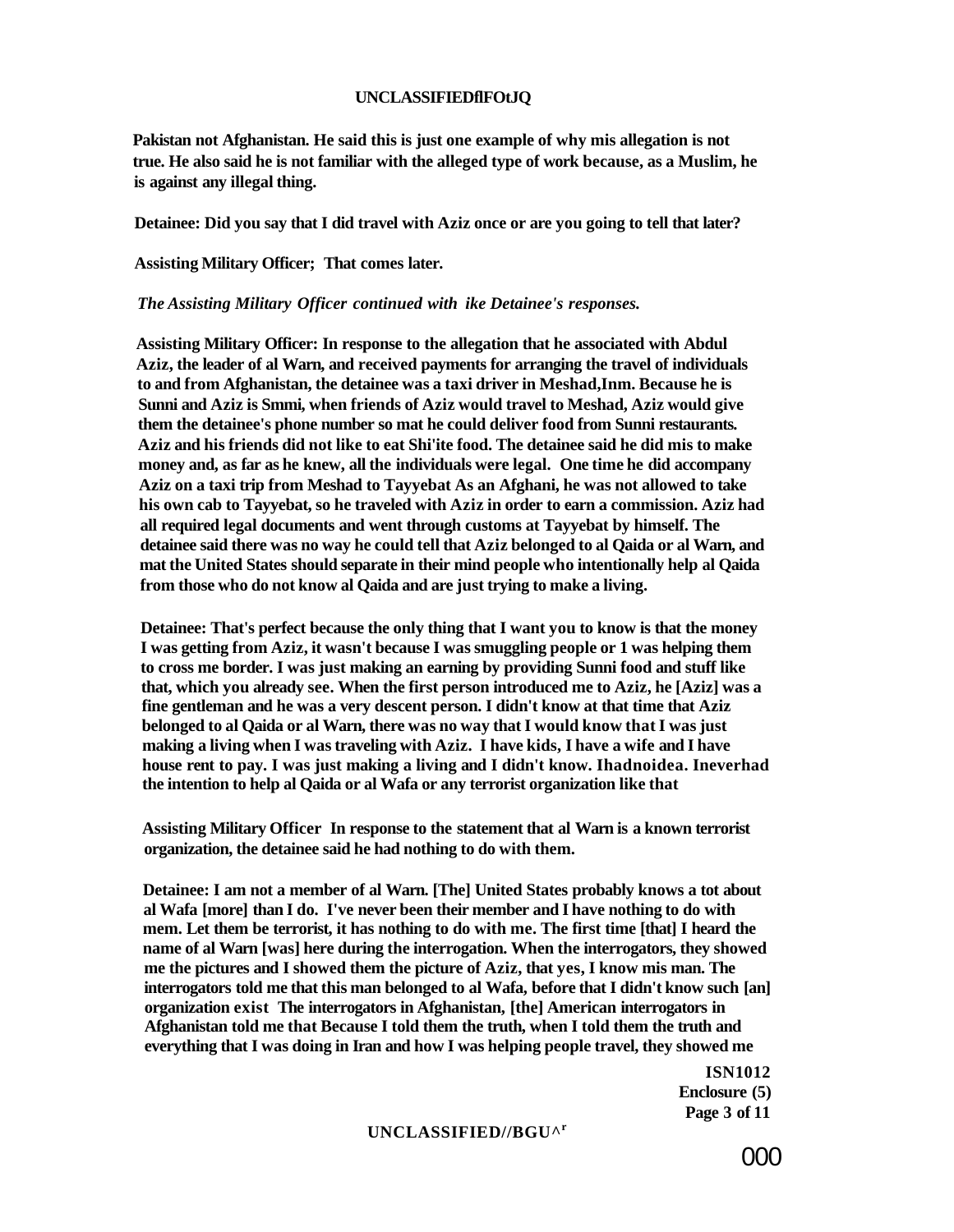**(S** 

**0** 

$$
-\Lambda J^* \ll \nu^* \ll \nu \ll \frac{1}{2} \nu y \ll \frac{V^* W^*}{V^*} V \land \quad V
$$

 $t$ -atfo^U.  $y > V^{\Lambda *}$ , #\* ^y \*\*\*\*\*  $^{\&}$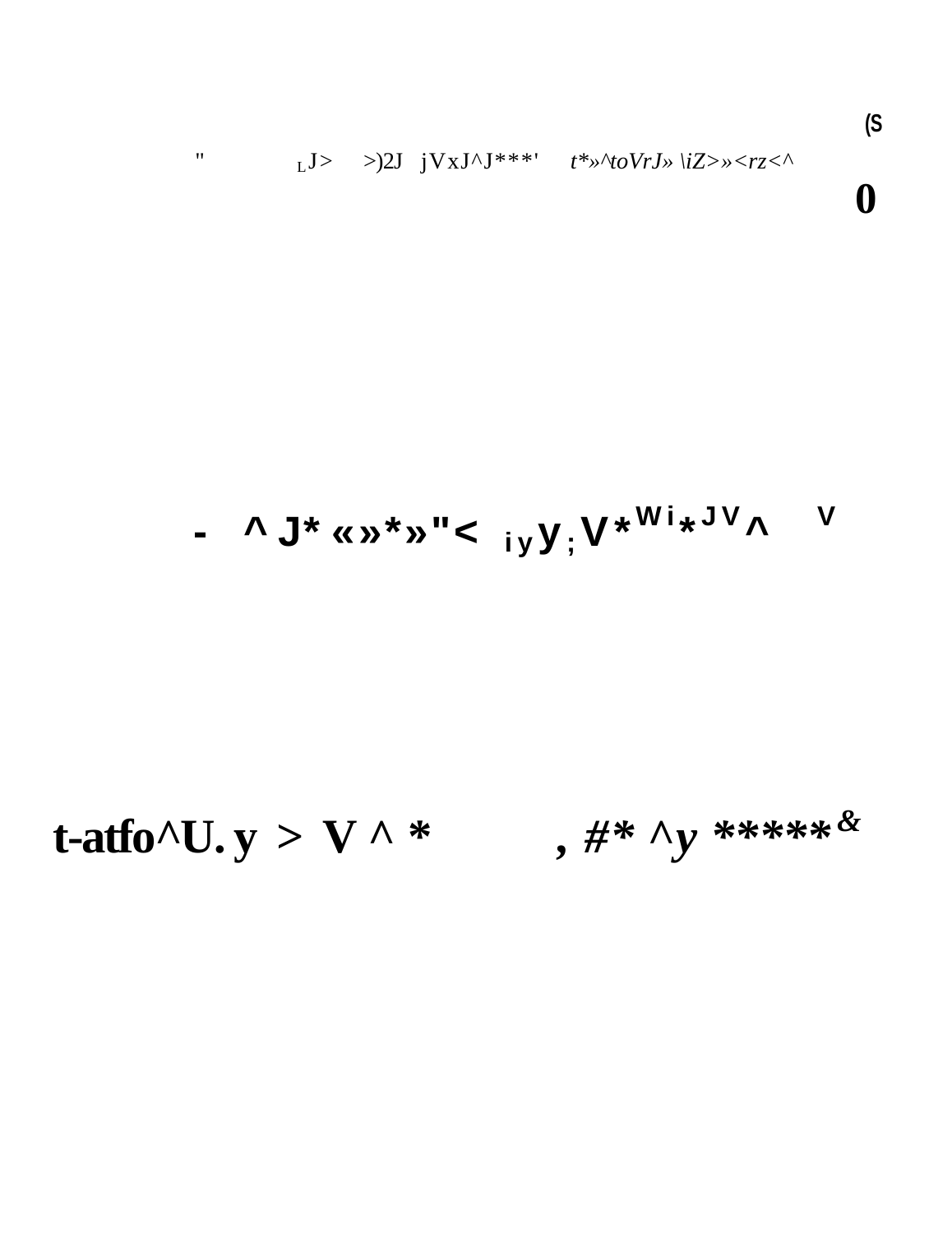#### UNCLASSIFIED/#etf9

some pictures and I took Aziz picture and told them I know tins man. Then they gave me this information that that man belongs to al Warn,

Assisting Military Officer: In response to the allegation he smuggled al Waft members into Afghanistan, the detainee said he had not done this and had already explained everything he did.

Detainee: I haven't done such a thing. It [the allegation] doesn't belong to me.

Assisting Military Officer: In response to the statement that he was ina student political organization that was not popular in Afghanistan, and was agamst the TaHban, the detainee said it was not a political organization. He said mat during the Taliban regime, when the Taliban were moving towards the city of Herat, Esmail Khan, who was then the governor of Herat, asked the people to gamer and defend their city against the Taliban. The University of Herat also asked the students to defend the city and the detainee was one of the students that responded. He helped prepare items such as posters and newspaper articles mat were against the Taliban.

Detainee: When Esmail Khan, the governor of Herat made a speech, actually in his speech he used the word Basy. That word [Basij] means "movement". He used that word to encourage people to fight against Taliban. I was a student and I was agamst [the] Taliban. I was against their [the TaHban] thoughts. ] was against their [the Taliban] ideology and concepts and mat's why I did my share and I participated in that movement against [the] Taliban.

Assisting Military Officer: Finally, the detainee agreed that he has previously stated that he is not al Qaida or Taliban. He said when the Taliban took over Herat he continued to live in the city for one and one-half years, and then left for Iran. Although he only needed three months to finish his education when the Taliban took over Herat, he protested against litem and men left the city.

Detainee: I just want to add that I am not al Wafe either. I am not Taliban, not al Qaida and not al Waft. Esmail Khan actually he is working in the. current cabinet of President Karzai, the government Esmail Khan, the governor of Herat, would encourage people to fight against Taliban. He is working in [the] current government of Afghanistan.

Presiding Officer: AmmullahBaryalaiTukm\ does tiat conclude your statement?

Detainee: So far yes. The answer to all these allegations, yes, I am done with that part.

Presiding Officer: Did the Administrative [Assisting] Military Officers' statement provide the information [that] you wanted us to hear?

Detainee: I want to rerjeat one pomt that my Assisting Mihtaty Officer already sta<sup> $\wedge$ </sup> I think that during the Tribunal there was a misunderstanding. I want to make sure that you understand why I am not capable of making or forging documents or smuggling people. I

> ISN1012 Enclosure (5) Page 4 of II

UNCLASSIFIEDyWWer-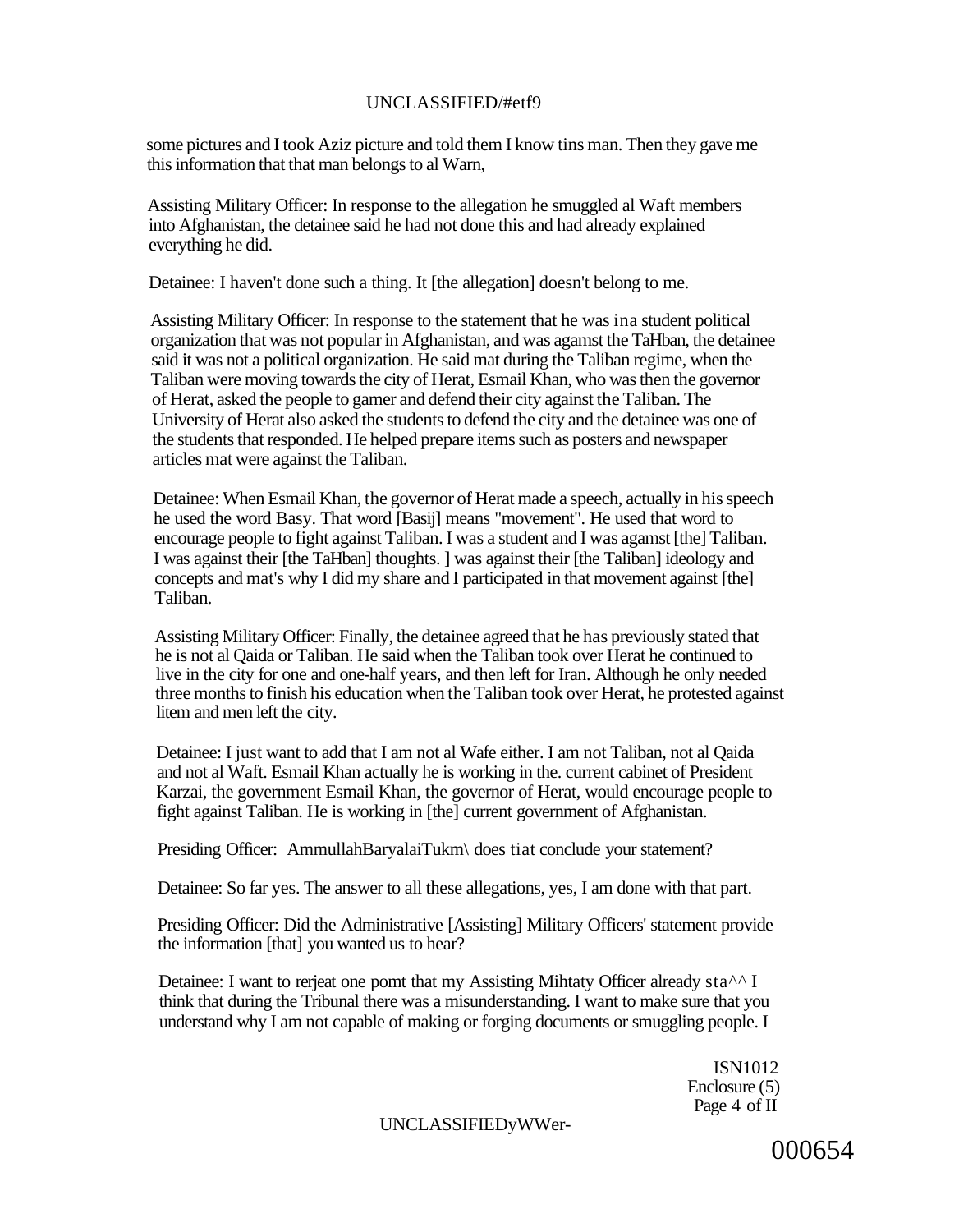#### UNCLASSIFIED/#©TO

want to repeat that part. If you have time, I would like to repeat that, if not, then that's okay and we can continue.

Presiding Officer: You can repeat it

Detainee: The first thing that I would like to tell you, is that nobody actually knew about what I was doing. This information, during interrogation, I volunteered. I told [the] interrogators who I was and what I was doing. Unfortunately, I believe that the interrogators, they kind of added things or twisted things around and they made a story and allegation against me. I want to tell you, repeat one point, that actually the people that I was helping or providing food [for], Abdul Aziz was the one who was introducing them to me. Actually he was giving my phone number to them. Now when Americans came to Afghanistan, they defeated the Taliban and they captured Arabs. When Arabs were running away and al Qaida and [the] Taliban they were on the run, now if I were capable of transferring or smuggling people from Afghanistan to Iran, then Abdul Aziz, he should have come to me first instead of introducing anybody to me. Of course everybody would think about their ride first He should have come to me and asked me to take him and help him and take him to Iran. But instead he runs away to Pakistan and the reason for that [is] because he knew I [am] not capable of doing such a thing. I was a simple person. I didn't know now to forge documents. I didn't know how to smuggle people. He knew 1 can't help him, that's why he ran away to Pakistan instead of Iran. As soon as the first time I heard about al Qaida and these things, after all those things happened in Afghanistan, as soon as I heard about the situation and events that were happenmg m Afghanistan, I turned off my cell phone and I stopped using it Abdul Aziz didn't know me, he didn't know who I am, about my family or my address. The only thing that he had from me was my phone number that he was giving to his friends when they were coming and traveling to Iran. So, I just stopped and threw away my cell phone and after that I didn't see Abdul Aziz and I didn't have any connections with him. If you review these points and if you think twice about my story, you'll know that what I am telling you is truth. You'll probably find that those allegations are basically felse. I am telling you the truth from [the] bottom of my heart and not making up stories. It's all true. Thank you.

Presiding Officer; Assigned Military Officer, do you have any questions for the Detainee?

Assigned Military Officer: No, sir.

Presiding Officer: Designated Military Officer, do you have any questions for the Detainee7

Designated Military Officer: Yes sir. Did Aziz pay you a lot to work for him?

Detainee: No, he was paying me very little. I am not sure how to say how much [it] would be [in] American dollars. I am assuming that it's like ten dollars or twenty dollars. He wasn't paying me something like three thousand or five thousand American dollars. Just enough so I could survive. I am not sure if I can [explain]. He was not paying me with American dollars; he was paying me with Iranian toman. It was mostly like giving

> ISN 1012 Enclosure (5) Page 5 of 11

#### UNCXASSIFEED/tf'OW-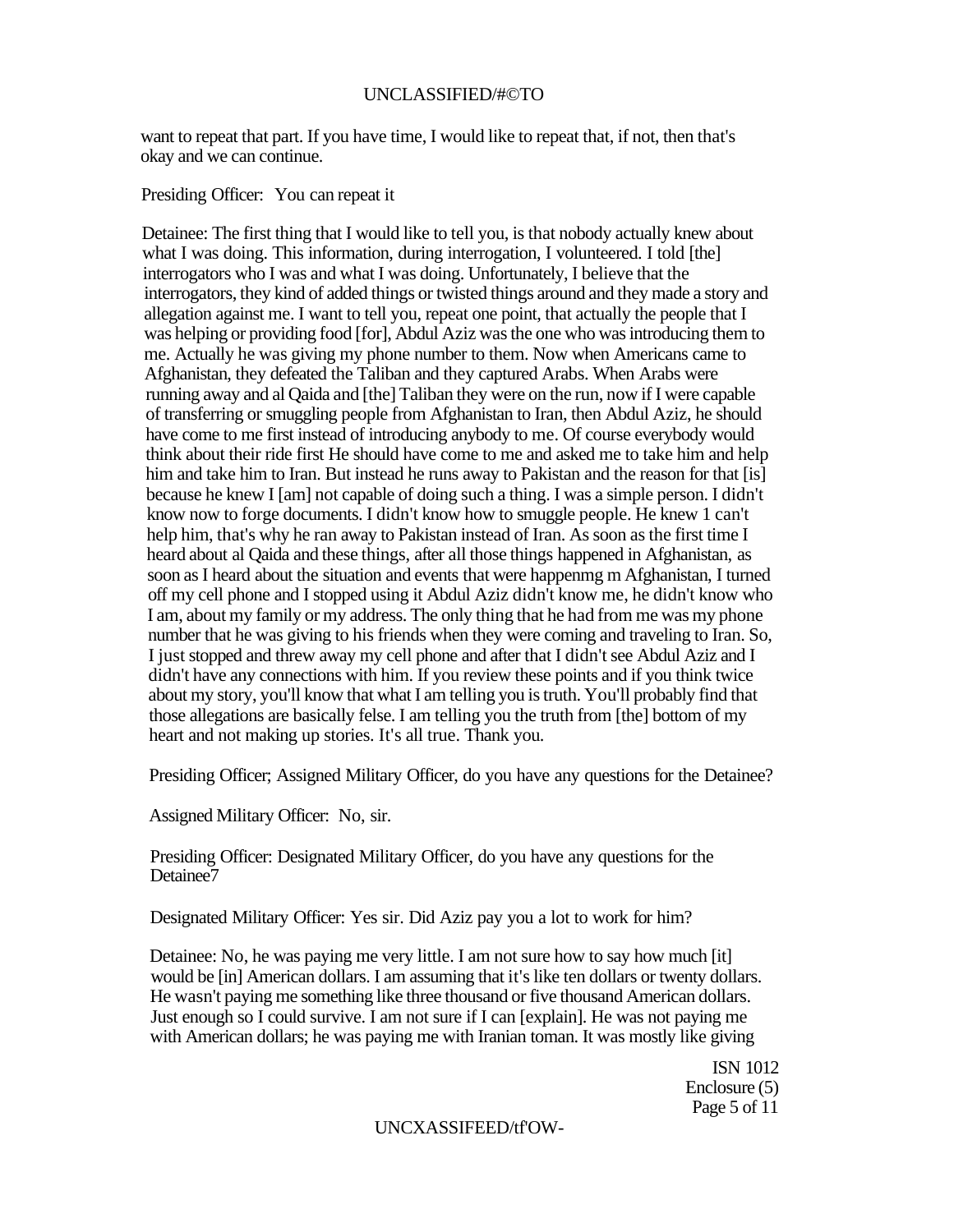### UNCLASSIFIEB7E'etfe>

somebody a tip. [For example] like you [translator] if yon would come there, I would give you food, I would serve you and you would just give me a ten dollar or twenty dollar, whatever was in you pocket Mostly like they were tipping me.

Designated Military Officer: Did they pay you more man you earned as a taxi driver?

Detainee: *[he laughs]* That was a little bit extra than what I was making as a cab driver. But you need to know that if you count all my trips with them or all the help that p gave to mem] it wouldn't be more than twenty days. What was happening [was] that somebody would come to me every two months or every three months. Aziz would send somebody and then I was [helping them] on top of being a cab driver. I was just serving them or helping mem as a Surmi and making some extra money. If you [would] count the total help that I was doing to Aziz's friends, it wouldn't be more than twenty days, I would say. It wasn't like every day and all the time I was with them and serving them while I was in Iran. It was Oust a] once in awhile thing. At that time, I was thinking about making some money and earnings and I thought that if s was a normal thing to do. I though of the work, but now I realize that no, it wasn't a good thing to do. I am an educated man and I never noticed any unusual behavior from mem to make me suspicious of them. I thought they were ordinary people. I wasn't aware of their business.

Designated Military Officer: Why did you turn off your cell phone after the United States invaded Afghanistan?

Detainee: When [the] United States actually advertised through the radio and I was hearing news mat the United States came to Afghanistan and they were talking about al Qaida and they were talking about these Arabs and everything they did to Afghanistan, I didn\* t know, just to be.. .1 j ust though for my own safety... .1 thought that the situation was not good with me. [I thought that I should] just stop doing this job for a while because  $II$ just [wanted] to be on the safe side.

Designated Military Officer: So were you a little bit suspicious of Aziz?

Detainee: When I heard about Arabs creating problems in Afghanistan through the news, since Abdul Aziz is an Arab, I just didn't want to deal with him any more. I didn't want him to call me or find me.

Designated Military Officer: Regarding the Basy ruler or leader, I would like to ask if he could speak on his [detainee's] behalf today? For his previous position on the Taliban?

#### *The linguist repeated the wordBasij, as if asking for clarification of the question.*

Designated Military Officer Let me back up, he said that the man who lead the movement before was now in current government, so my question is, if he were sent here today, could he speak on his behalf?

> ISN1012 Enclosure (5) Page 6 of 11

UNCLASSIFIED/yPetJCr^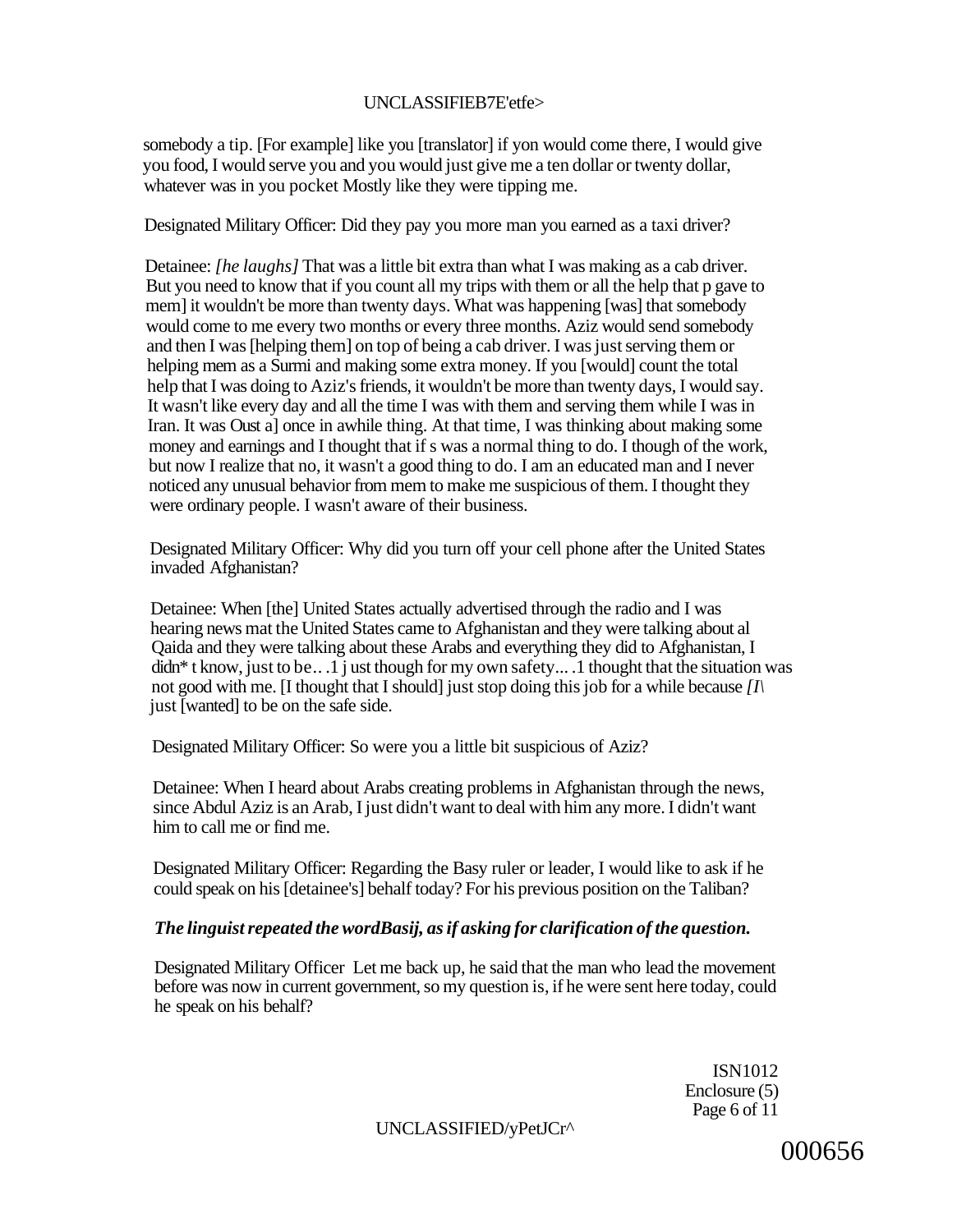### UNCLASSIFIEDy?Pefie

Detainee: Yes of course, actually a few days ago there was an interrogator who just came from Afghanistan. He went to my house. I had a drug store and he's been there. 1 asked the interrogator to help me with this coming Administrative Review Board. But Basij, it wasn't something [like a] secret organization. It is very well known in that time and in that city. So not only in Herat but people who read [the] newspaper, I am sure that at least they [have] heard about it It was popular in Iran not in the whole country.

Designated Military Officer: I guess I am not sure if he answered my question. I am really trying to see if that man would be an alibi for him in terms ofhow he felt about the Taliban. Do you understand what I am saying?

#### *The linguist verified the Designated Military Officer's question by asking if he was talking about the government*

Detainee: I was just a kid, [a] college kid. I was a very little person and Esmail Khan was me governor and he is a ministom Recurrent government He was inviting the whole city to fight against Taliban, not personally me. I was a little man and of course he didn't know me. If you ask him, he wouldn't know my name and who I am. You can ask my college teachers or persons of the college. Yeah, they probably know me. They'll have my name if you ask them that.

Presiding Officer. Do any of the Administrative Review Board Members have any questions for the Detainee?

Board Members: Yes, sir.

Ouestioiu for the Detainee:

Board Member: If you had a chance to drive a cab in New York would drive a cab in New York?

Detainee: I never thought about going to New York, but all I know [is] that if I...whenever, if I get released from here, I wouldn't leave my country Afghanistan, my city Herat, not even for one single night. I'll never leave my country and my city,

Board Member: Did you actually transport Abdul Aziz in your taxicab?

Detainee: No, I never did that I never transported him in my own taxi.

Board Member: When you met him for the first time how much time did you spend with him?

Detainee: Okay, let me tell you this thing first and then FU answer your questions. First of all Abdul Aziz was speaking Arabic language and I was speaking Farsi, so we had problems with communication. The first time, we were actually using kind of mostly sign language when we were talking. It was for five or ten minutes, first time when I met him,

> ISN1012 Enclosure (5) Page 7 of 11

UNCLASSIFIED/£©ye-' 000657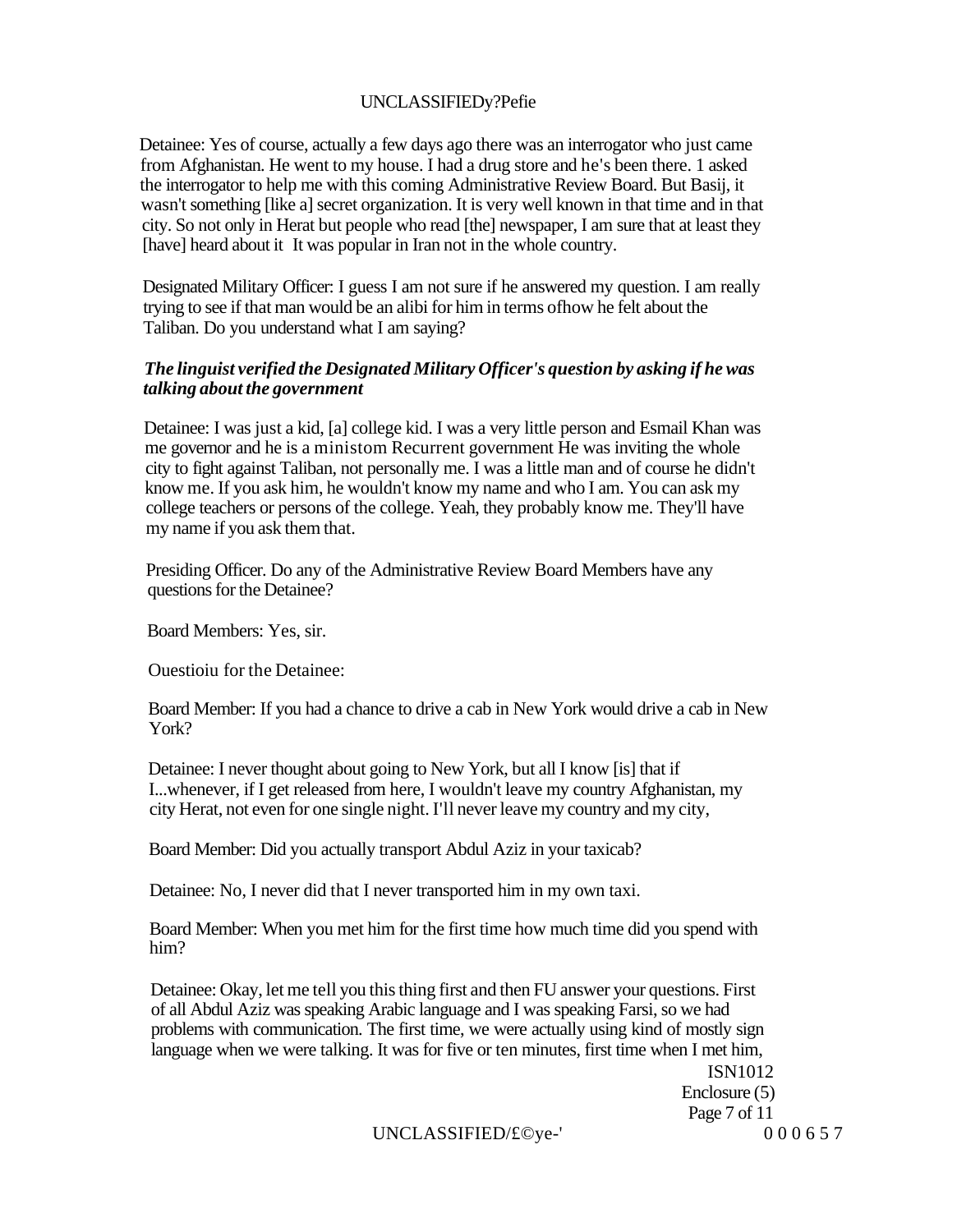#### UNCLASSIFIEDATOWO

the manager of the hotel had to help us communicate with each other. It was like five or tenminutes. Ac U $\gamma$  in that five or ten minutes I was askmg him if he had [a] passport, if he goes to Afghanistan and if he is legal and the manager of the hotel was translating. The distance from Meshad to Tayyebat is approximately three hours and I was sitting on the passenger side and there was a driver and Abdul Aziz with another person was sitting in the back. Once in awhile I would look at them and ask them if they were okay and they would say yes and whenever they were hungry they would just tell me food and we would just stop and I would fmd a Sunmresmurant to prwide food and stuff So basically, we didn't have any conversations, I could speak a few English words but Abdul Aziz couldn't speak English. Thank you.

Presiding Officer: Mr. Tukhi, when they showed you photos of Mr. Aziz, were there other photos that you recognized?

Detainee; Well, I was arrested in Iran and then they transferred me to Afghanistan. The Afghan authorities turned me over to [the] Americans. My first night, I told my story to [the] American interrogators. After two or three days the interrogator came back to me with some pictures and Abdul Aziz's photo was among those photos, so I just pointed at him and said I know him.

Presiding Officer; And no others? He [the detainee] recognized no other photos?

Detainee: No, sir. They brought in [a] few pictures forme but the only person that I could recognize was Abdul Aziz. I told the interrogators that it is because of this Abdul Aziz, I'm sitting in prison right now.

Presiding Officer Was Aziz or any others aimed when you talked to them?

Detainee: I already mentioned that 1 haven't seen anything illegal or abnormal. Of course I didn't see any weapons, I didn't or I wasn't suspicious of diem doing any illegal things. So, no I didn't see it.

Presiding Officer: You mentioned that you help publish articles against the Taliban. Did you write those articles or publish them or both?

Detainee: No, we wouldn't publish [the articles], the government would publish [the articles]. What we would do, is the students would write articles, they would be given to the President of the University and they would choose the best one and give it to the publisher, I mean to the minister of information and they would just publish it through the local newspaper. I want to give you an example, one day there was a big demonstration against Taliban and all the people of Iraq, they were demonstrating and they were gathering together and they went to protest against [the] Pakistan Embassy. One of the other sturTthat I was doing while I was a member of that Basij, during that demonstration, we as students, members of the Basij movement, we were trying to organize those [demonstrations]. To make sure that they are organized and they go the right way and follow them and those things, not anything serious. At mat time the Basij was very strong

> ISN1012 Enclosure (S) Page 8 of 11

#### UNCLASSlFIED/\*0eO-^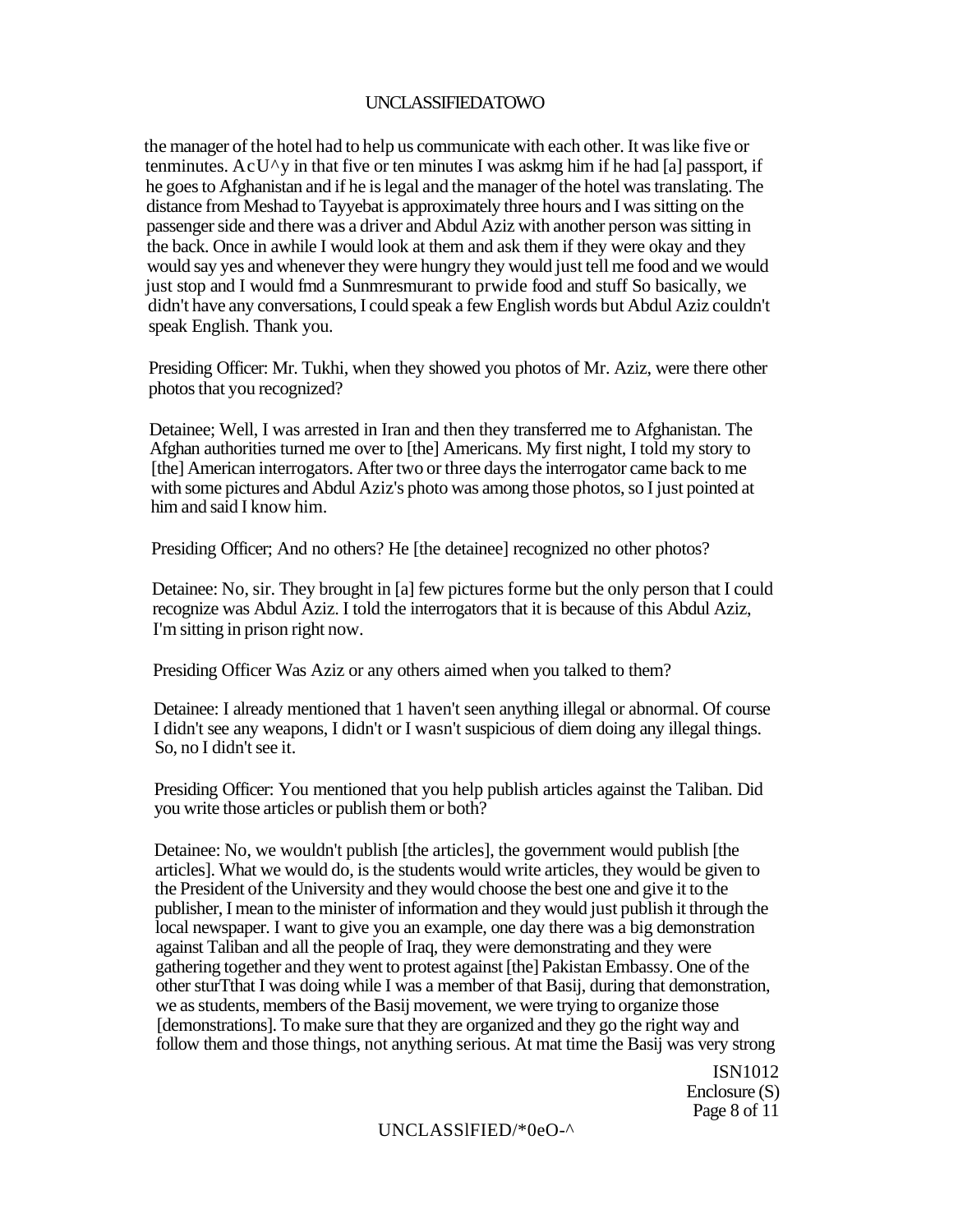### UNCLASSIFIEDflFeTO

and popular in Herat against the Taliban and that gave us a lot of opportunity and different ways we could fight against [the] Taliban. Some people would go and take the weapon and actually fight against the Taliban and defend the city but we as students, we were college students, and we were trying to participate and be a part of those moments. It wasn't [a] very organized political party. It's something mat was created just to fight against [the] Taliban, to defend the city. It wasn't organized; we were regrouping the students and making Basij with the other side of the city. Some people would get together and fight against Taliban.

Presiding Officer: Can you describe what life was like around the Taliban?

Detainee: As I mentioned before that when Taliban took over the *city,* I had three months to finish my college education. I protested and stopped going to the college because when Taliban came, they were trying to implement the laws that our people, we were not use to that. They were beating women. They were forcing men to grow beards. Their laws were so strict mat we [were] not even sure if it was Islam's law or just [a] creation of the Taliban. So that's why the life was miserable and horrible and that's why I protested and stopped going to college and men left the country.

Presiding Officer Mr. Tukhi are you hostile towards the United States now?

Detainee: [Could you] clarify the question?

Presiding Officer: Would you take up arms against the United States?

Detainee: I never fought against the United States then and I [have] never been against the United States. I want to tell you something, please don't take it wrong. I know you might think that I am saying [this] because I want to be released but that's not the case. lam telling you me truth, when I was in Meshad, Iran and we heatd that Americans came and they defeated Taliban, me and my friends, we made a party. We celebrated the defeat of Taliban. We were so happy that finally somebody came [Americans] and they got rid of [the] Taliban and now our country is tree and we could go back. So I've never been against the United States and I never fight against the United States. So tar everything that the United States have done and I have heard throiigh the newsraper, through the media or through my friends, everything I like it The United States trying to bring democracy, United States want to go to elect their own President, United States helping in many areas [of] our country arid why should I be against that I was a college student and I was studying Economics. Of course, I would love to go back to my country and actually help my people and help Americans in rebuilding my country. I never fought against [the] United States, I never fought against anybody and I don't want to fight against the United States, never ever.

Presiding Officer: Does any of the Administrative Review Board Members have any more questions?

Board Members: No, sir.

ISN 1012 Enclosure (5) Page9ofll

UNCLASSIFffiD/ZFe^Cr^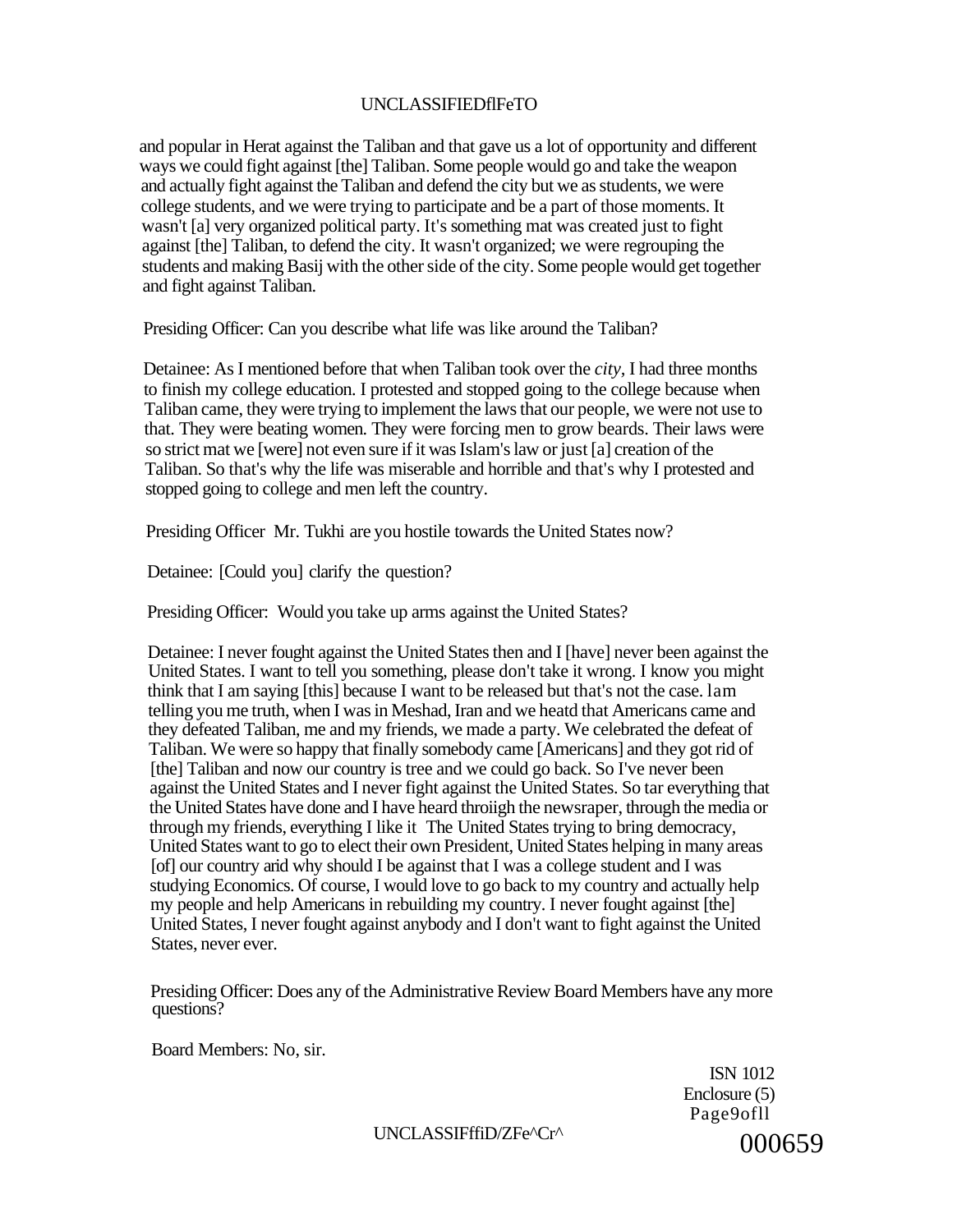#### **UNCLASSIFIEDWee©**

#### *The Designated Military Officer motioned to get the attention of the Presiding Officer.*

**Presiding Officer: Designated Military Officer, do you have an additional question?** 

**Designated Military Officer. Yes, sir. If you were transferred or released where would youwanttogo?** 

**Detainee: I would like to go to my own city, Herat I have some plans. I have some work. I would like to go [to] my city, to my own city. One of my dreams is to finish my education and when I get my Bachelors [Degree], I am sure it will be needed. They need lots ofpeople to help them. Like I can find a job in [the] banking areas or customs. I am trying to participate in rebuilding my country, that way I can make some money and make a living. Of course when the government would pay me for working in the bank or any of those areas, usually they work half days. After that [job] I would like to work in the drug store or somewhere, just [an] extra job to make some extra money and have a Irving. If I ever, maybe God [will] help me and if I ever will be released, I don't want to leave my wife and my kids, not even for one single day. When they take me for interrogation, they always leave my hands open. They never handcuff me and I'm a very friendly person. I always talk with them, we chat and I tell mem the tnm^ and they are very friendly wim me. Approximately like two months ago there was an interrogator that came from my city, from Herat He is an American interrogator. That interrogator, he went to my drug store where I use to work and he asked and make some interrogations aboufme. He brought some pictures from my drug store, some pictures of my city.** *[The detainee interrupted the linguist]* **I am sorry not of the drug store, [but] from the city of Herat I was so happy to see those pictures of my city. I was requesting, I asked the interrogator, that please write something for me to either prove or that I am not a threat to the United States because I knew that my Administrative Review Board would be com He told me that as far as the law, our law, American law would allow me, I would do everything to help you and I will write something [of] my opinion about you. I actually wrote a letter through the Red Cross, I wrote a letter back to my family so they could arrange, they could make some inquiries about me and they could arrange some kind of a written statement from lots of witnesses that people would tell he [the detainee] is a harmless man and he [has] never been armed and he is not a threat to [the] United States, but I haven't gotten responses yet I have sent three letters through [the] Red Cross and I have sent one letter through the MP's, through me guards and I haven't got a response yet As soon as I found out lhat the Tribunal decision found me [to be an] enemy combatant, I immediately wrote those letters and sent them. I haven't received any response, I have nothing in writing to give it to you to prove it To make it short for you, I have a wife, I have kids and they need somebody to take care of them. I am a harmless person but my family needs me. Ifyoukeepmehere, I mean... .1 am not a threat anyway if you release me. So by keeping me here it's not going to do any good for ypu but if you release me, my wife and my kids will need my help. I would like you to review this point carefully again, I understand that I have been dealing with Arabs but please review my case and I am telling the truth that when I was doing things for them [it was] not because I was with them or my ideology or thoughts were with them. All I was trying to do is make some money. I swear to God at that time I didn't** 

> **ISN1012 Enclosure (5) Page 10 of 11**

#### **UNCLASSIFIED//Pee^- 00066 0**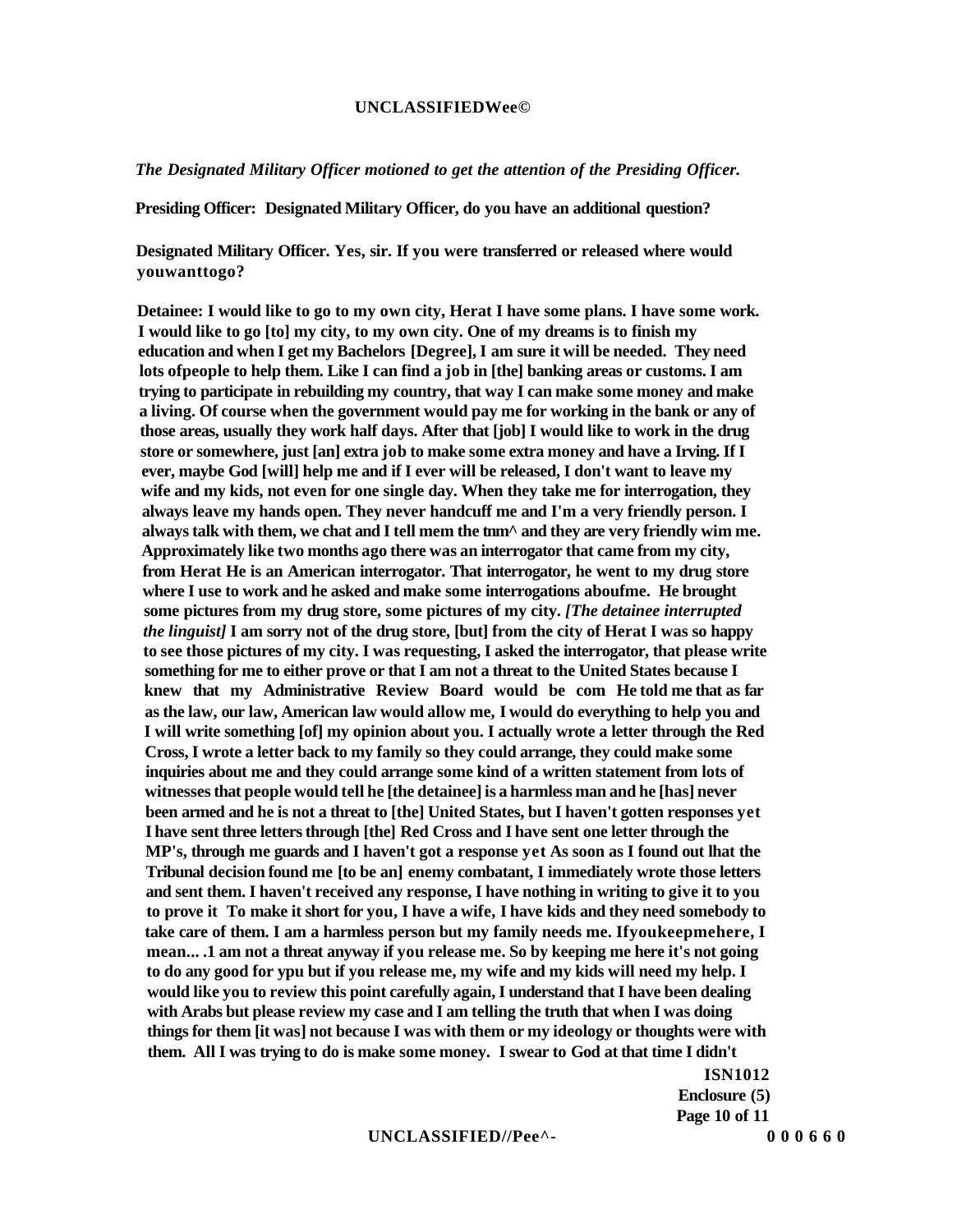### UNCLASSIFIED77FOUO

even know that they were al Qaida. All these things happened, that they were [a] terrorist organization, that they were al Qaida or al Wafa.

Presiding Officer: Okay.

### *The Designated Military Officer and the Assigned Military Officer have no other information to present to mis Administrative Review Board,*

### *The Presiding Officer began reading the post Administrative Board instructions to the Detainee and the Detainee interrupts by stating the following:*

Detainee: What do you mean by being the third country?

Presiding Officer: Should your country not accept you, the United States' Department of State would find another country that will host your presence.

Detainee: Oh with Gods help my country wouldn't do that to me. Afghanistan would want me.

### *The Presiding Officer continued to read the post Administrative Board instructions to the Detainee,*

### *The Detainee made the following comment*

Detainee: [in response to another Administrative Review Board in one year] Hopefully that is not going to happen, hopefully I will be released after mis one.

### *The open session of the Administrative Review Board was adjourned*

### AUTHENTICATION

I certify the material contained in this transcript is a true and accurate summary of the testimony given during the proceedings.

Colonel,USA Administrative Review Board Presiding Officer

> EN 1012 Enclosure (5) Page 11 of II

### UNCLASSIFIED//FOLIO--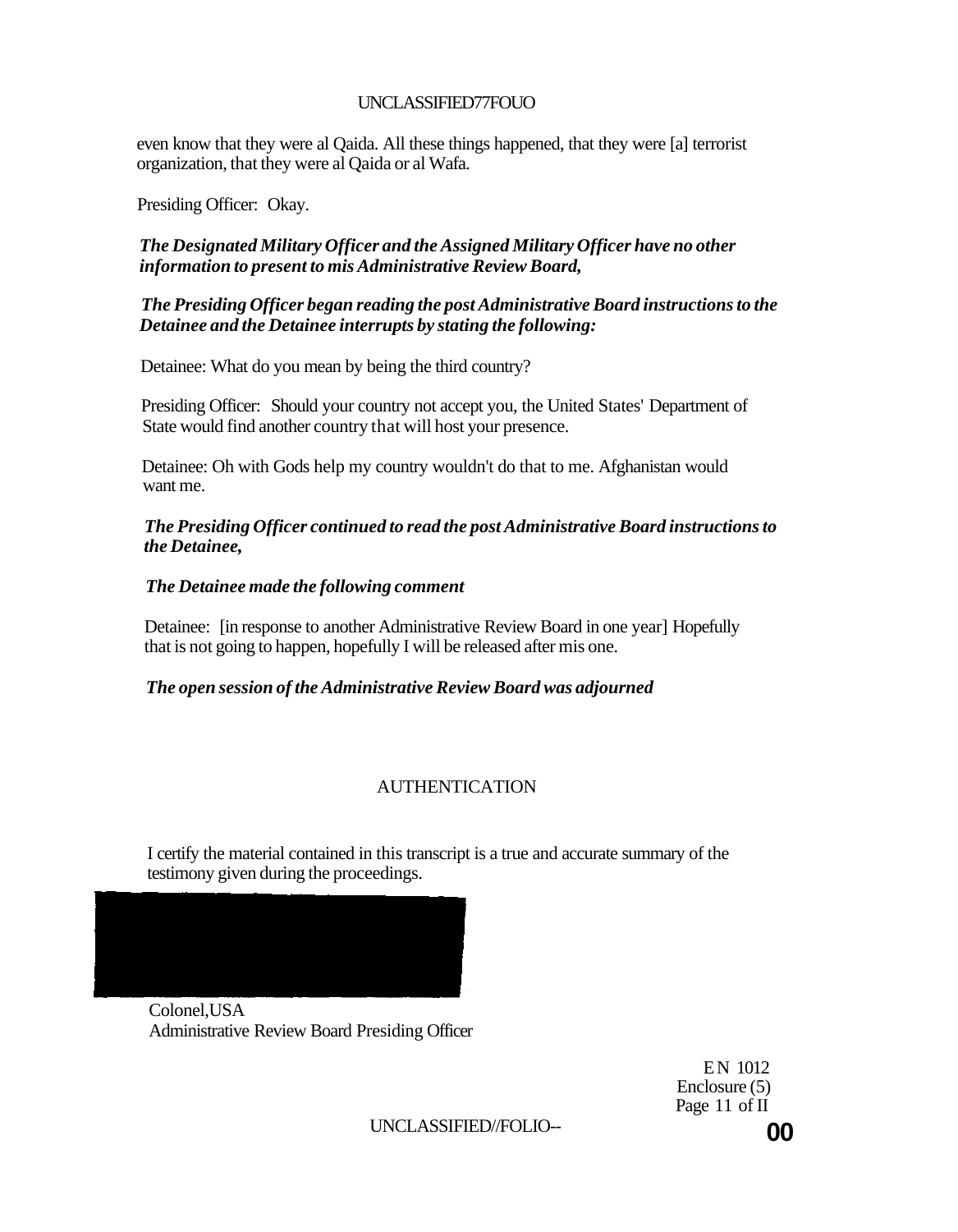### **UNCLASSIFIEDffFOtfO-**

**Summarized Administrative Review Board Proceedings** 

*The Administrative Review Board was called to order\** 

*The Designated Military Officer was sworn.* 

*The Board Reporter was sworn\** 

*The Presiding Officer announced the convening authority and purpose of the Administrative Review Board proceedings.* 

*The Administrative Review Board members were sworn.* 

*The Assisting Military Officer was sworn\** 

*The Assisting Military Officer presented the Enemy Combatant Notification Form (Exhibit EC-A) to the Administrative Review Board* 

*The Assisting Military Officer presented the Enemy Combatant Election Form (Exhibit EC-B) to me Administrative Review Board* 

*It was noted by the Presiding Officer that from Exhibit EC-B, the Detainee chose not to be present for the Administrative Review Board proceedings.* 

*The Presiding Officer confirmed the Assisting Military Officer met with the Detainee and informed him of his rights regarding the proceedings, mat the Detainee appeared to understand the process, and that the Unclassified Summary of the Information was read. The Assisting Military Officer also confirmed the translator spoke the same language as the Detainee* 

*The Designated Military Officer presented the Unclassified Summary of Information (Exhibit DMO-1) to the Administrative Review Board* 

*The Presiding Officer confirmed mat a copy of the Unclassified Summary of Information had been previously distributed to Board Members,* 

*The Designated Military Officer presented the FBI Redaction Certification (Exhibit DMO-2) and (Exhibit DMO-3) to me Administrative Review Board* 

*The Designated Military Officer gave a brief description of the contents of the Unclassified Summary of Information (Exhibit DMO-1).* 

*The Presiding Officer asked the Designated Military Officer for any further unclassified information,* 

> **ISN#439 Enclosure (5) Page 1 of 2**

### **UNCLASSIFIED//FOU&**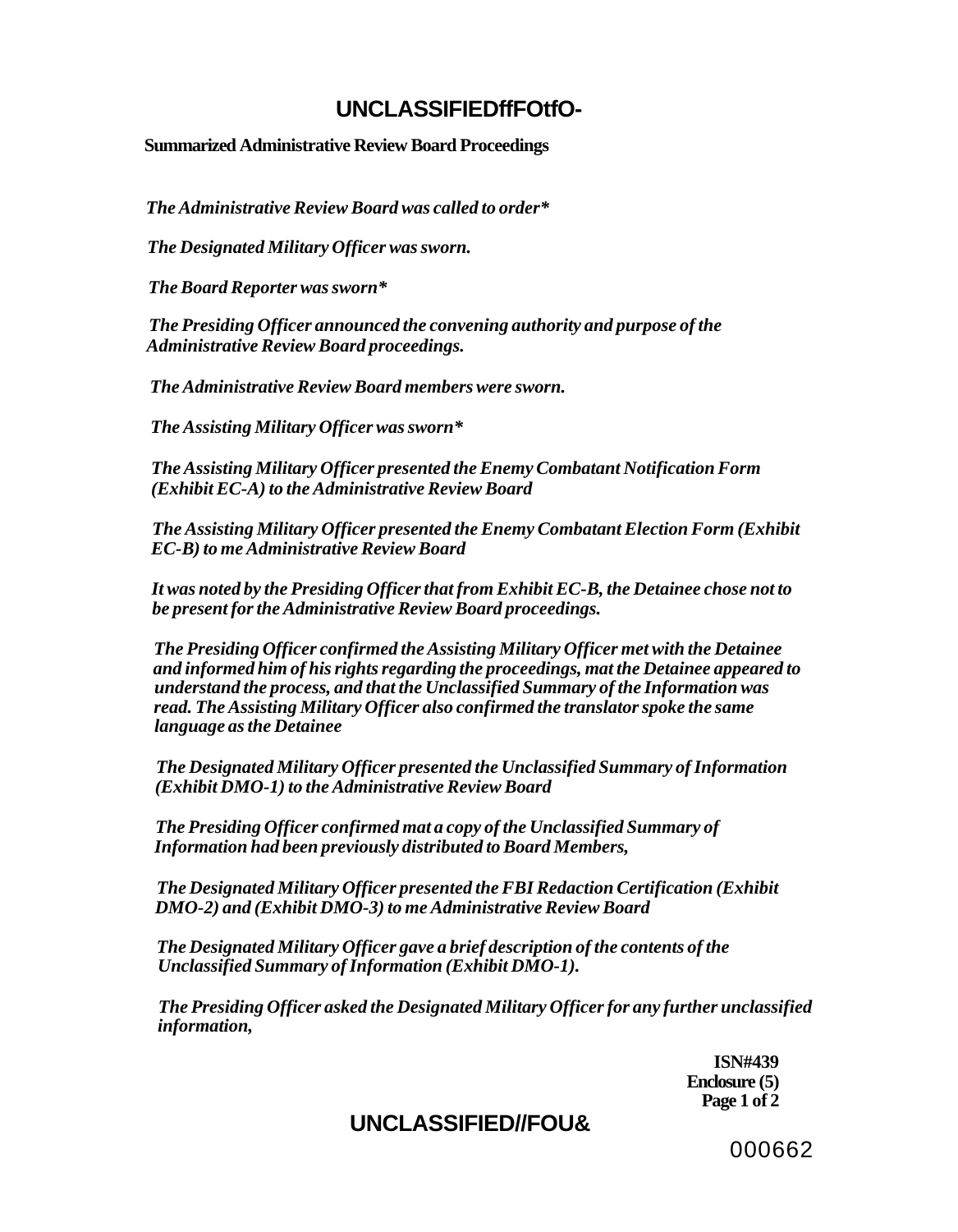### **UNCLASSIFIED//RJO©**

*The Designated Military Officer confirmed that he had no further unclassified information and requested a closed session to present classified information relevant to the disposition of the Detainee,* 

*The Presiding Officer acknowledged the request* 

*When asked if the Assisting Military Officer had any information to present on behalf of the Detainee to the Administrative Review Board, the Assisting Military Officer stated that he had no information to present* 

*The Presiding Officer read the remainder of the unclassified portion of the Administrative Review Board proceedings, and then adjourned the proceedings,* 

*The Presiding Officer opened the classified portion of the session,* 

*The Presiding Officer aajourned the classified portion of the session and the Administrative Review Board was closed for deliberation and voting,* 

### **AUTHENTICATION**

I certify the material contained in this transcript is a true and accurate summary of the testimony given during the proceedings.



**Captain, USN Administrative Review Board Presiding Officer** 

> **ISN#439 Enclosure (5) Page 2 of2**

### **UNCLASSIFIED//FetKT**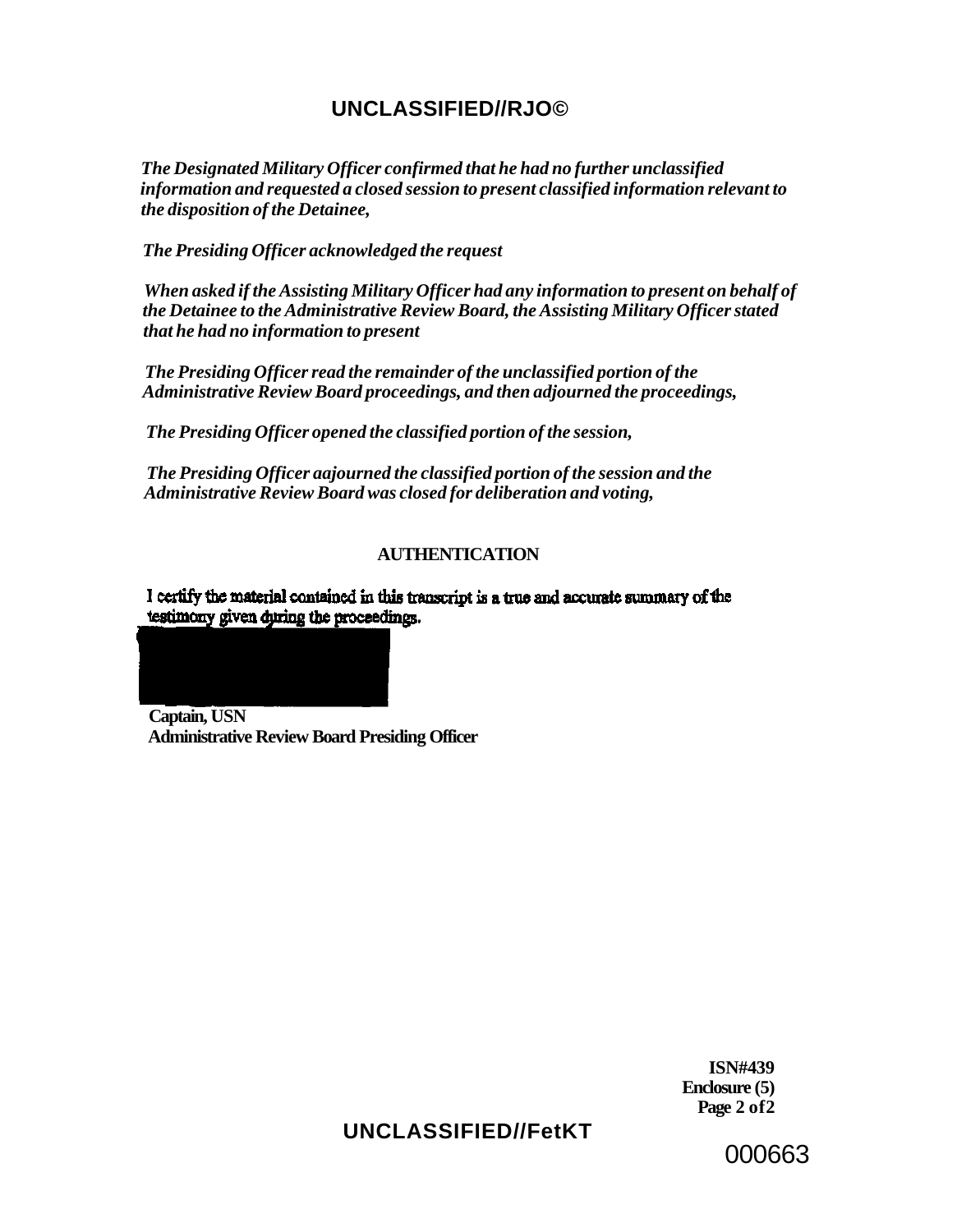### **UNCIASSIFIED/flWe-**

### **Summarized Administrative Review Board Proceeding**

*The Administrative Review Board was called to order.* 

*The Designated Military Officer was sworn.* 

*The Board Reporter was sworn.* 

*The Presiding Officer announced the convening authority and purpose of the Administrative Review Board proceedings.* 

*The Administrative Review Board members were sworn.* 

*The Assisting Military Officer was sworn.* 

*The Assisting Military Officer presented the Enemy Combatant Notification Form (Exhibit EC-A) to me Administrative Review Board.* 

*The Assisting Military Officer presented the Enemy Combatant flection Form (Exhibit EC-B) to the Administrative Review Board.* 

*It was noted by the Presiding Officer mat from Exhibit EC-B, the Detainee had chosen notto be presentforme Administrative ReviewBoard proceedings.* 

*The Presiding Officer confirmed that me Assisting Military Officer had met with the Detainee and informed him of his rights regarding to the proceedings, mat the Detainee appeared to understand the process, that me Unclassified Summary of the Information was read to the Detainee, mat a translator was used during the interview, and that the Assisting Military Officer confirmed that the translator spoke the same language as the Detainee.* 

*The Designated Military Officer presented the Unclassified Summary of Information (Exhibit DMO-I) to the Administrative Review Board.* 

*The Designated Military Officer presented the FBI Redaction Certification (Exhibit DMO-2) to the Administrative Review Board.* 

*The Designated Military Officer gave a brief description of the contents of Exhibit DMO-I.* 

*The Designated Military Officer confirmed mat he had no further unclassified information andrequesteda closed session to present classified information relevant to the disposition of the Detainee.* 

> **ISN#290 Enclosure (5) Page 1 of2**

**UNCLASSIFDED/ffOtJ©-^**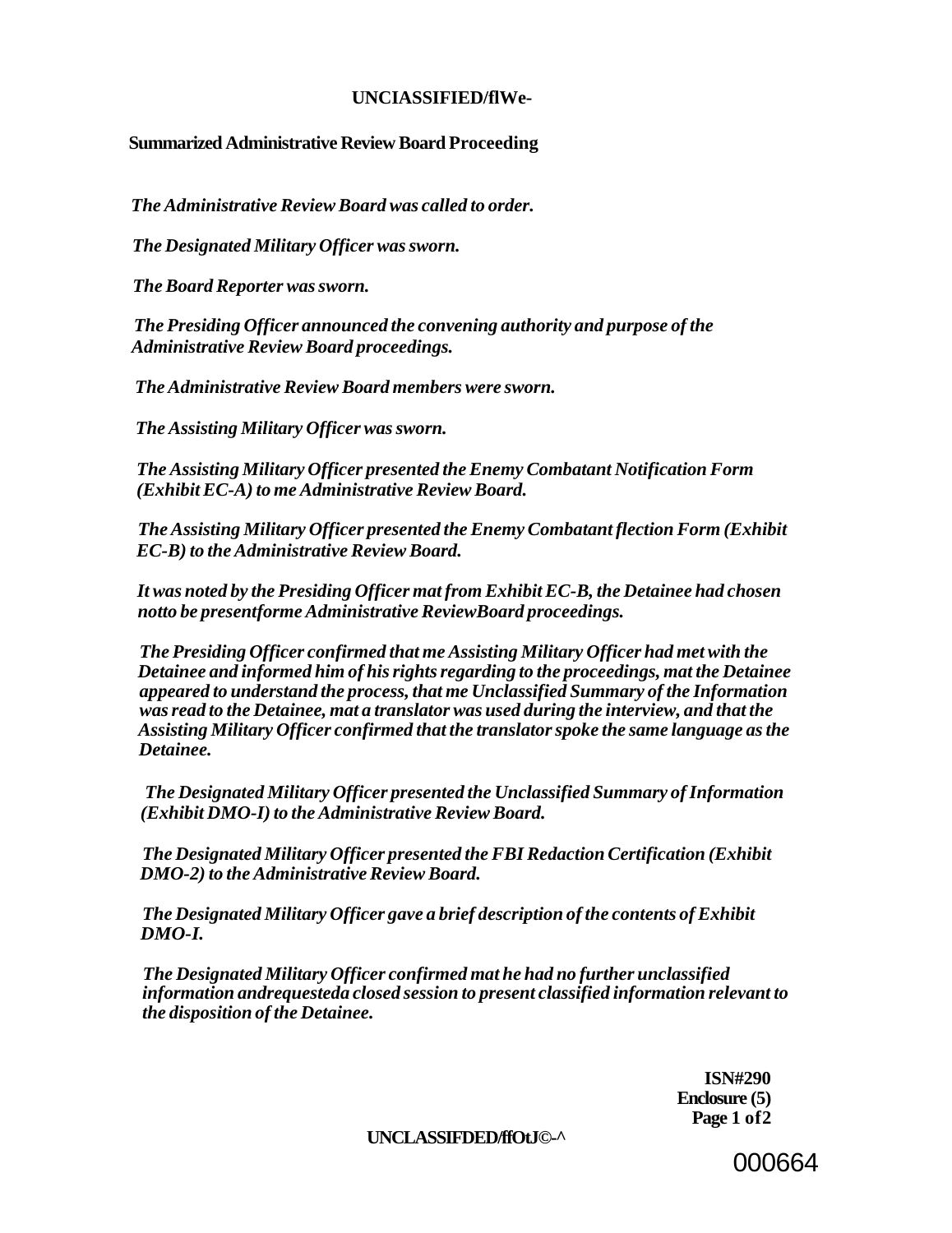*When asked if the Assisting Military Officer had any information to present on behalf of the Detainee to the Administrative Review Board, the Assisting Military Officer stated that he no information to present on behalf of the Detainee.* 

*The Presiding Officer confirmed mat the Designated MWtary Officer had no further unclassified information to present to the Administrative Review Board and concluded the unclassified session of the Administrative Review Board.* 

*The Presiding Officer read the remainder of the Administrative Review Board process and adjourned the proceedings.* 

*The Presiding Officer confirmed mat the Designated Military Officer had no further unclassified information to present to me Administrative Review Board and concluded the unclassified session of the Administrative Review Board.* 

*The Presiding Officer read the remainder of the Administrative Review Board process and adjourned the proceedings.* 

### AUTHENTICATION

I certify the material contained in this transcript is a true and accurate summary of die testimony given during me proceedings.

Captain, U.S. Navy Presiding Officer

> ISN#290 Enclosure (5) Page 2 of2

UNCLASSIFIED/£We—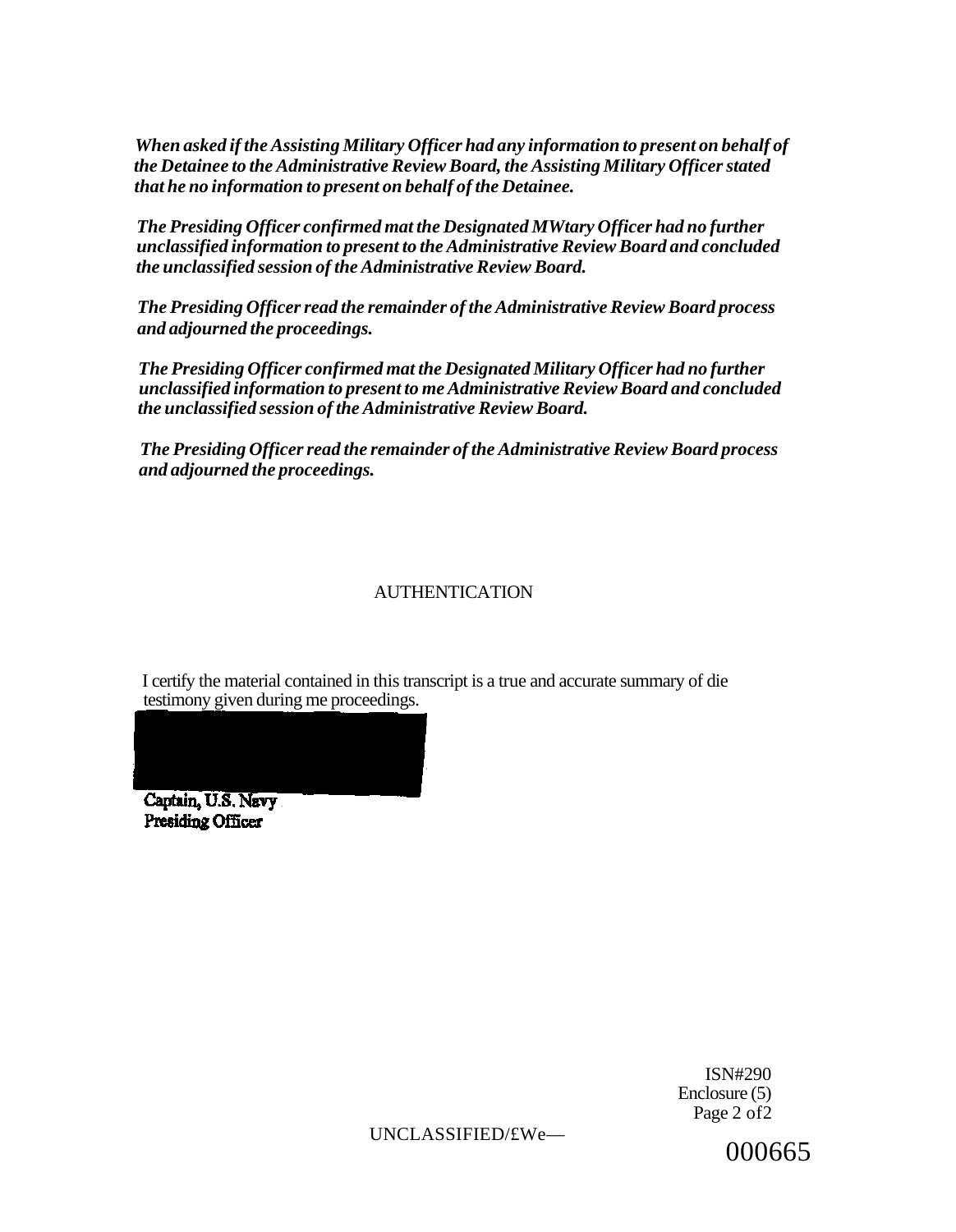# UNCLASSiFIED/^OyO

### **SUMMARY OF ADMINISTRATIVE REVIEW BOARD PROCEEDINGS FOR ISN 343.**

*The Administrative Review Board (ABB) was called to order.* 

*The Designated Military Officer was sworn.* 

*The Board Reporter was sworn.* 

*The Presiding Officer announced the convening authority and purpose of the ABB proceedings.* 

*The Administrative Review Board members were sworn,* 

*The Assisting Military Officer was sworn.* 

*The Assisting Military Officer presented the Enemy Combatant Notification Form (Exhibit EC-A) to the Administrative Review Board.* 

*The Assisting Military Officer presented the Enemy Combatant Election Form (Exhibit EC-B) to the Administrative Review Board.* 

*It was noted by the Presiding Officer that from Exhibit EC-B, the Detainee had chosen not to be present for the Administrative Review Board proceedings.* 

*The Presiding Officer confirmed that the Assisting Military Officer had met with the Detainee and Informed him of his lights regarding the proceedings, that the Detainee appeared to understand the process, that the Unclassified Summary of Evidence was read to the Detainee, mat a translator was used during the interview, and that the Assisting Military Officer confirmed that the translator spoke the same language as the Detainee.* 

*The Designated Military Officer presented the Unclassified Summary of Evidence (Exhibit DMO-1) to the Administrative Review Board.* 

*The Designated Military Officer presented me FBI Redaction Certification (ExhibU DMO-2) and the Department of Homeland Security Terrorist Organization Reference Guide (Exhibit DMO-3) to the Administrative Review Board.* 

*The Presiding Officer confirmed mat a copy of Exhibit DMO-1 through DMO-3 had been previously provided to the Assisting Military Officer.* 

# UNCLASSIFIED//Feue-

**Enclosure (6) Page 1 of 2** 

Q0086G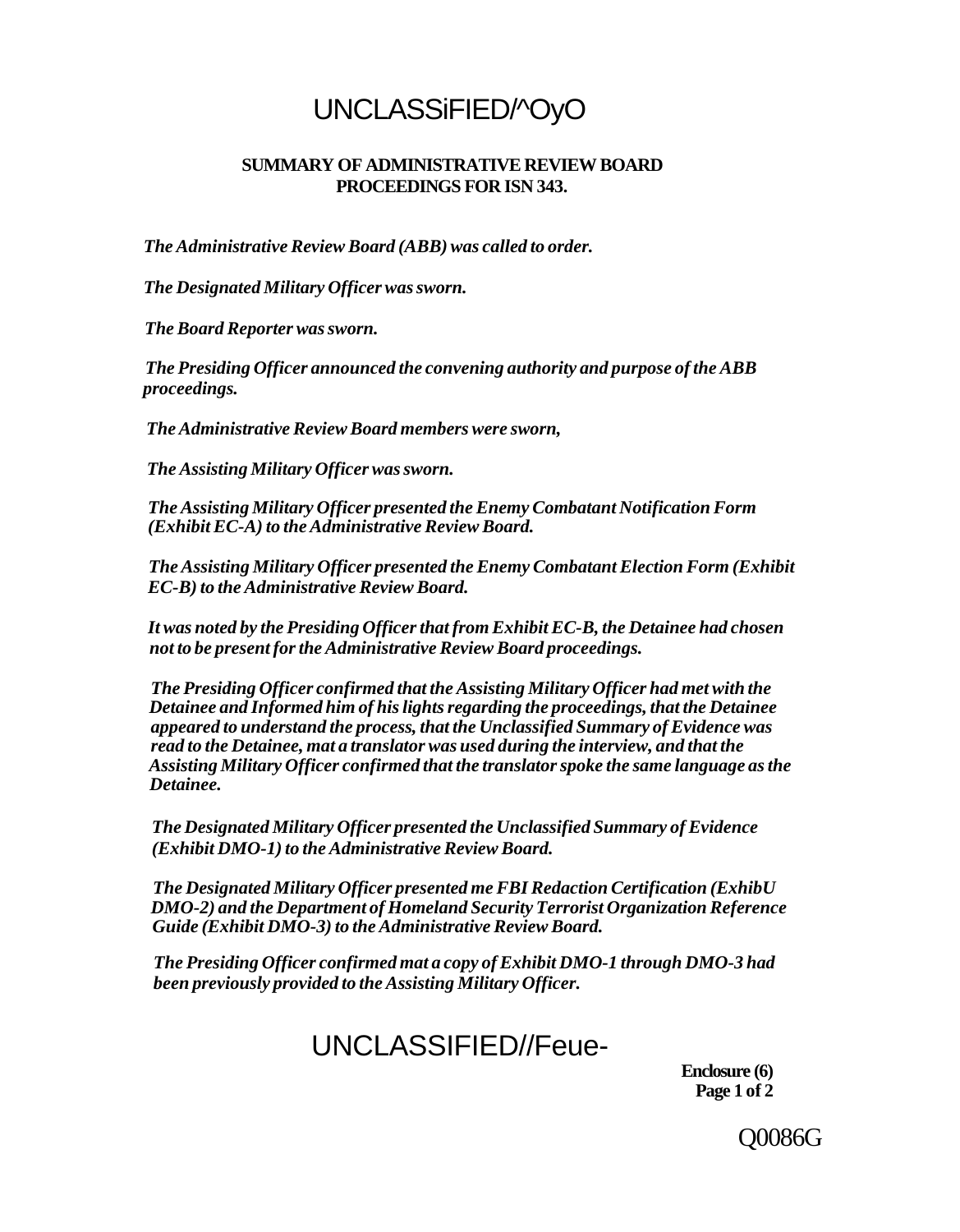# UNCLASSIFIED//Fette

*The Designated Military Officer gave a brief description of the contents of Exhibit DMO-L* 

*The Presiding Officer asked (he Designated MUUary Officer for any further unclassified information.* 

*The Designated Military Officer confirmed that he had no further unclassified information and requested a closed session to present classified information relevant to the disposition of the Detainee.* 

*The Presiding Officer acknowledged the request* 

*When asked if the Assisting Military Officer had any information to present on behalf of the Detainee to the Administrative Review Board, the AssistmgMtiunry Officer stated that the Detainee requested that he provide a written statement.* 

*The Assistant MUUary Officer presented the translation of Detainees Written Statement (Exhibit EC-C) to the Administrative Review Board.* 

*The Assistant MUUary Officer gave a brief description of the contents of Exhibit EC-C* 

*The Presiding Officer read the remainder of the unclassified portion of the Administrative Review Board proceedings, and then adjourned the proceedings.* 

*The Presiding Officer opened the classified portion of the session.* 

*The Presiding Officer adjourned the classified portion of the session and the Administrative Review Board was closed for deliberation and voting.* 

### AUTHENTICATION

I certify the material contained in this transcript is a true and accurate summary of the **testimony given during the proceedings.** 

Colonel, U.S. Anny Presiding Officer

# UNCLASSIFIED//FGUe-

Enclosure (6) Page 2 of2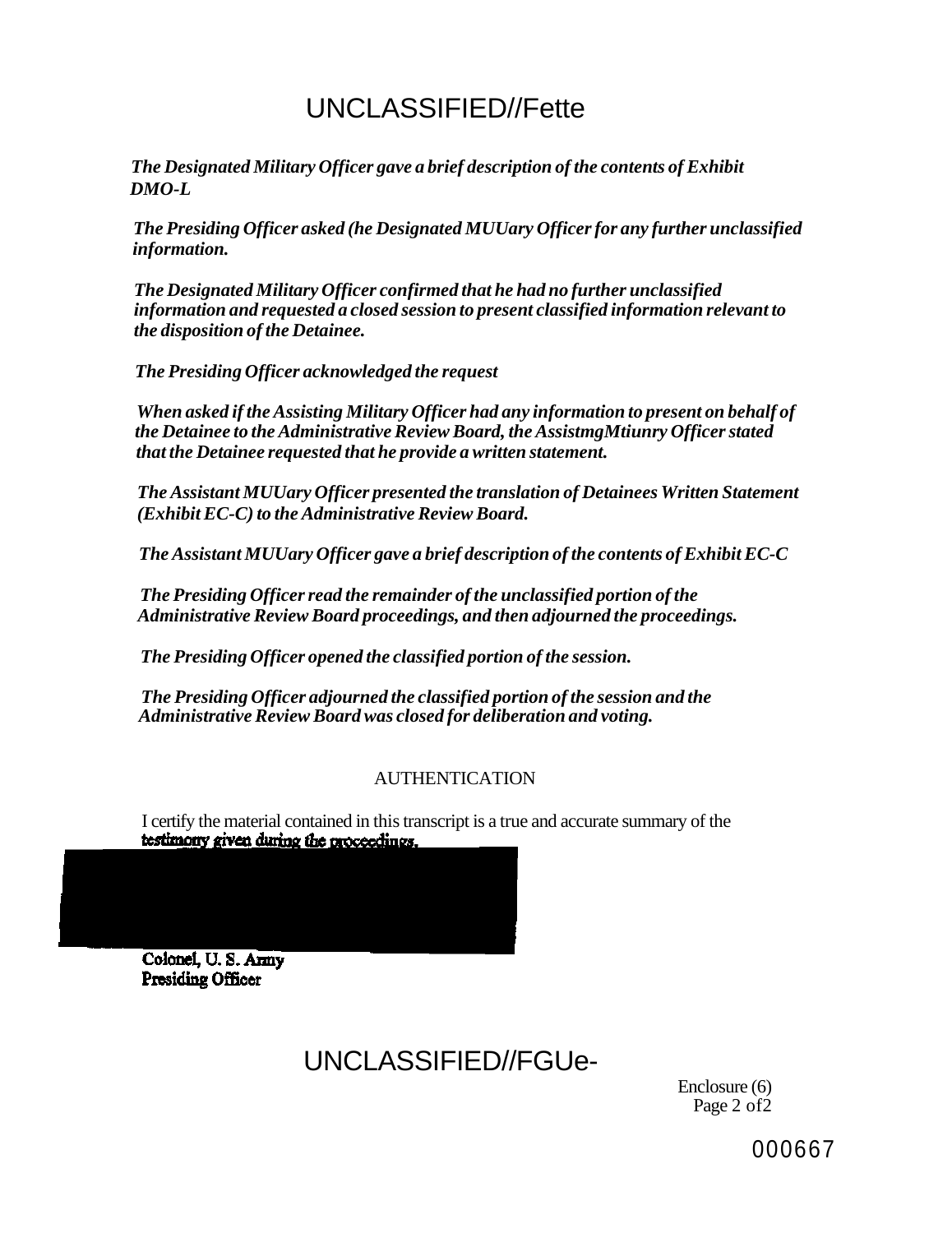# UNCLASSIFIED

19 April 2005

### From: AL RUSHAYDAN, ABDALLAH// IBRAHIM

To: Presiding Officer

Via: Assisting Military Officer

Subject: Translation of Detainee's Written Statement Submitted by AL RUSHAYDAN, ABDALLAH// IBRAHIM (ISN 343) on 18 April 2005 by OARDBC L i n g u i s t  $\wedge$  f

#### 1. A. Commitment:

- 1. Yes, I took a vacation ftom work for one month and I visited Damascus and Tehran and an Afghan refugee camp, and what is the basis of the accusation in this?
- 2. It was a short vacation, there was no need to tell anyone about it, and it was for tourism, wiry should I tell anyone.
- 3. I traveled to the Pakistani region of Chamand to find the refugee camp and it is not on the border, on the contrary, it is fer from the border,
- 4. I was captured by the Pakistani force in the Chamand region and it is not on the border.
- *23.* Connectiona/Assotiatxons:
	- 1. I was an employee of trie International Aid Organization (Al HayaaAl Ighaihiya) and it is not a terrorist organization under the Ministry of the Interior.
	- 2, The International Islamic Reb^ Organization (intO)(Monathama Al Islamiya Al Aalamiya L'Al Isaai). I never worked for it, and never heard of it, and it does not exist in Saudi Arabia.
	- 3,4.1 also did not work for DRO but I worked for Hayaat Al Ighatha Al Islamiya Al Aalamiya (International Islamic Aid Organization) in Saudi Arabia and it is a government organization managed by Dr. Adnan Basha who holds the tank of Minister. And Al Hayaa Al Ighathiya Al Islamiya Al Aalamiya is a government organization under the Islamic World League and all charity organizations are under the Senior Director for charity organizations, Ameer Nayef (King Nayef), who is the Saudi Minister of Interior. As for being under the management of Usama Bin Laden's brother, this is not true and it also has no relation with any terrorist organization or group because it is official and governmental.
	- 5. The information in this question is wrong. The correct answer is that I traveled to Damascus by plane and I met a man whose name was Abd Al

### UNCLASSIFIED EC-C

Enclosure (4)

**[PageJ\\_of.fi](http://PageJ_of.fi)**  000868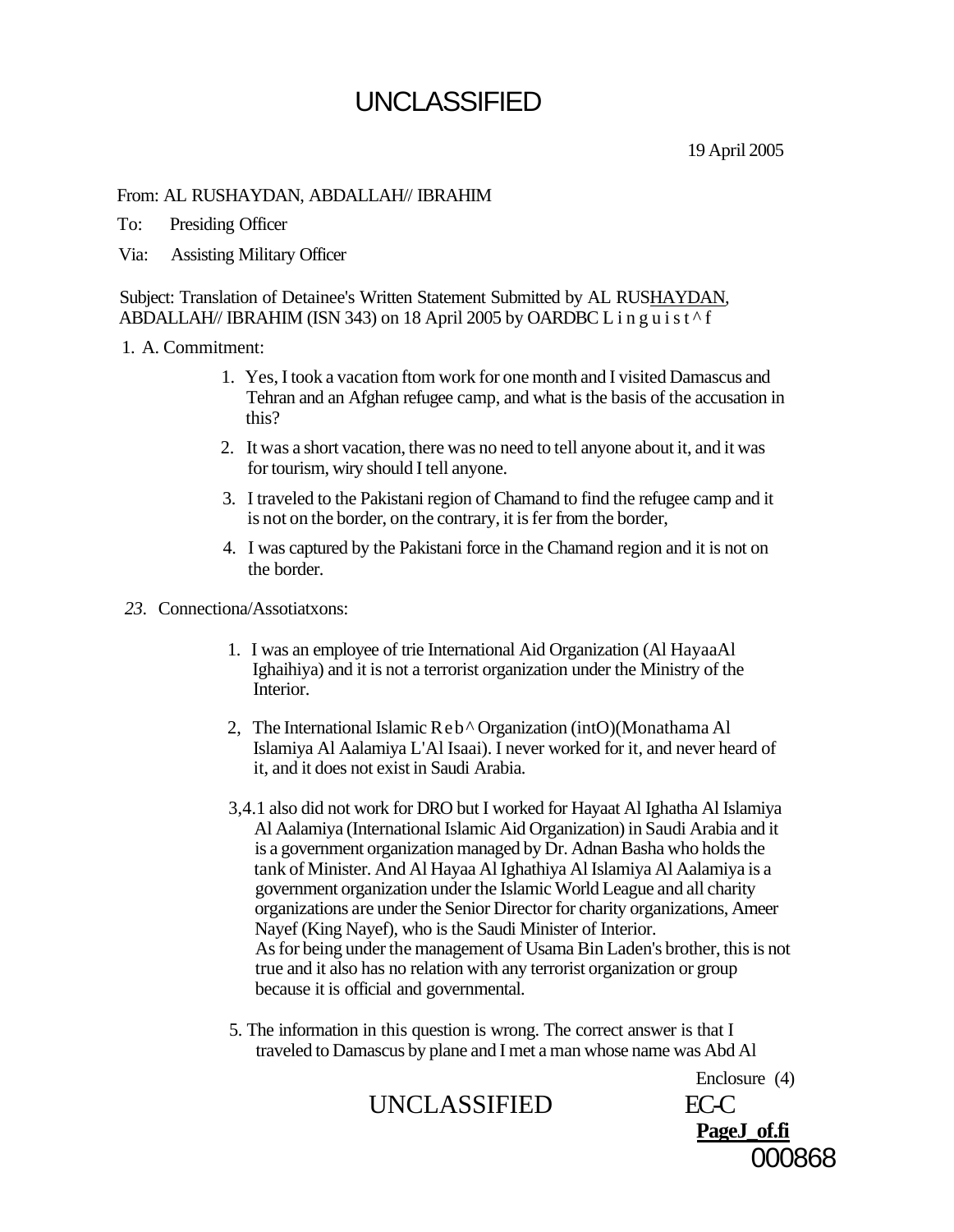# UNCLASSIFIED

Malik and he was Saudi, not Afghani, nor was he a member of the Taliban government. I met him in Damascus in the same hotel I did not meet him in Tehran.

- 6. This question is wrong because he is not Afghani, he is Saudi and I have no relationship with him whatsoever.
- 7. I was jailed in the American prison in Kandahar. I was mmejfcrisonercamp that belonged to American Forces in Kandahar and not the Afghani Kandahar prison.

### C. Other **Relevant Data:**

1. I did not say these words and his not true because I told the wholetruth regarding my travels (the interrogations).



Page£of JL 000663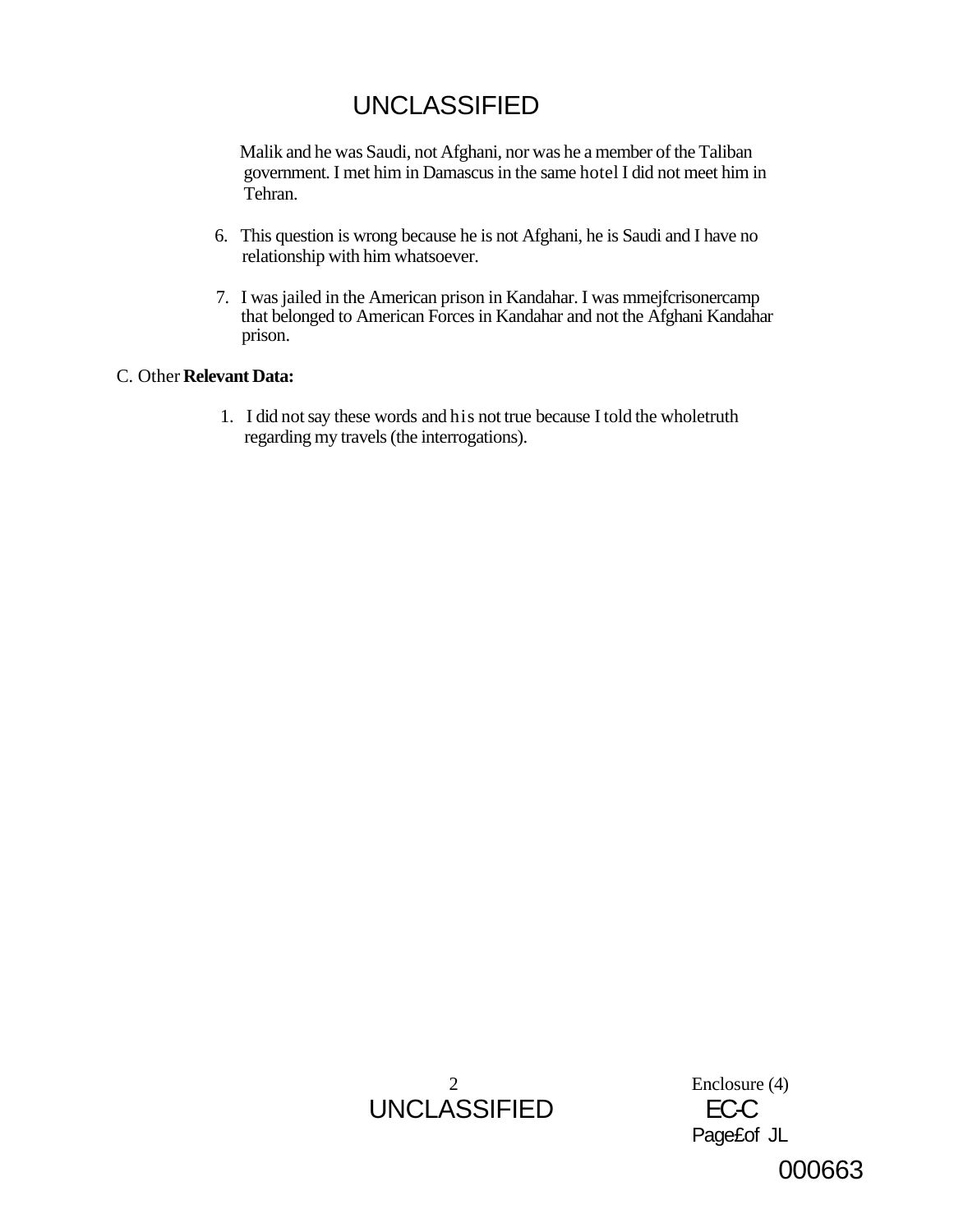# UNCLASSIFIED

i \*- .. . • ^\* \* •\*\*"

**\*•** 

**^- ^ \* —** 

\*A\*1 *c-«2* r^.-y i d \* « - S M ^ j \* - ^y-i H >i^^<sub>r</sub>^iJ

• o-**ir**  ig files' Detainee's Signatme

UNCLASSIFIED

Enclosure (4)<br>**ECC** Page5\_ofii 000670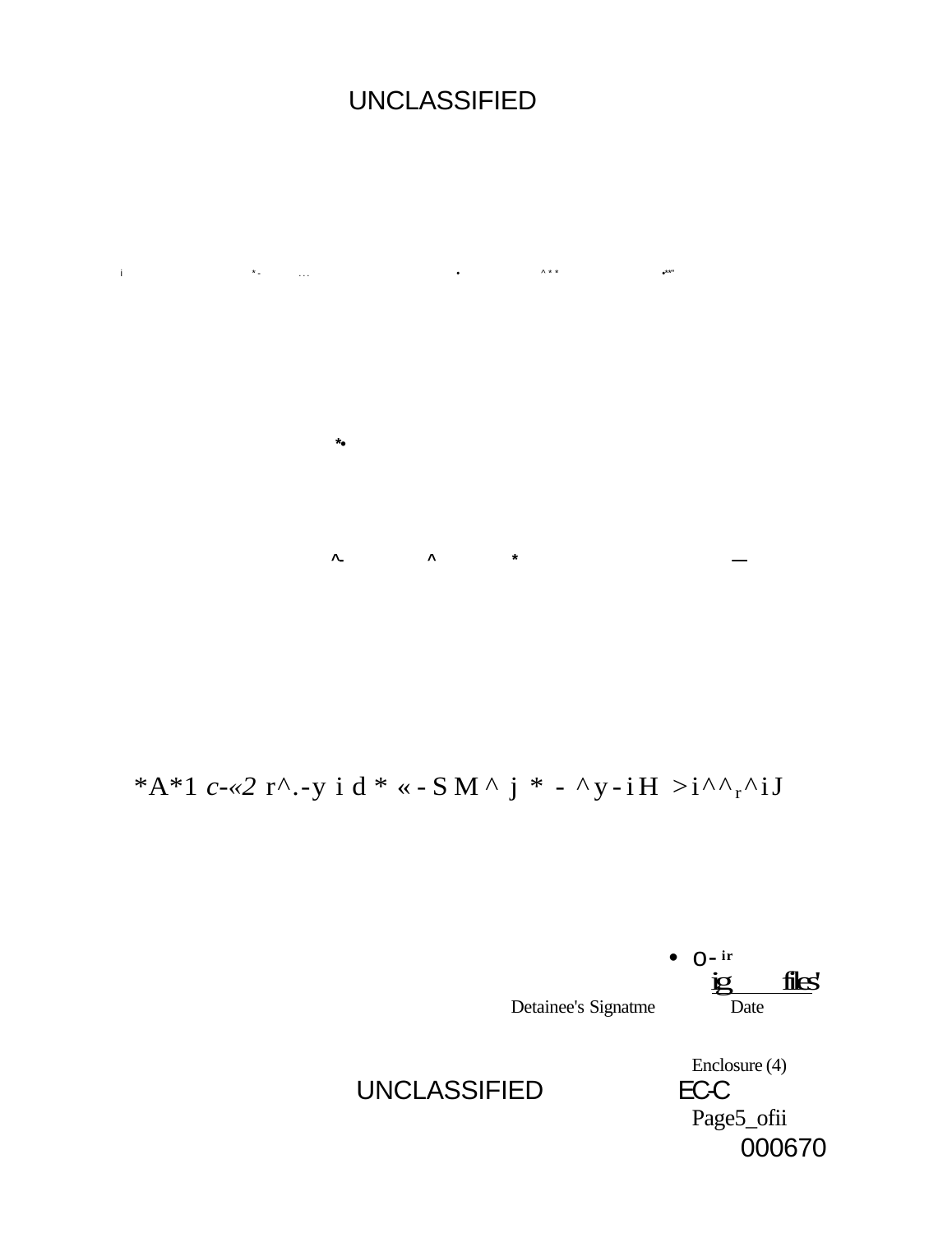

 $(J.$   $r$ 

Detainee's Signature Date



Enclosure (4) Page,^.of\_H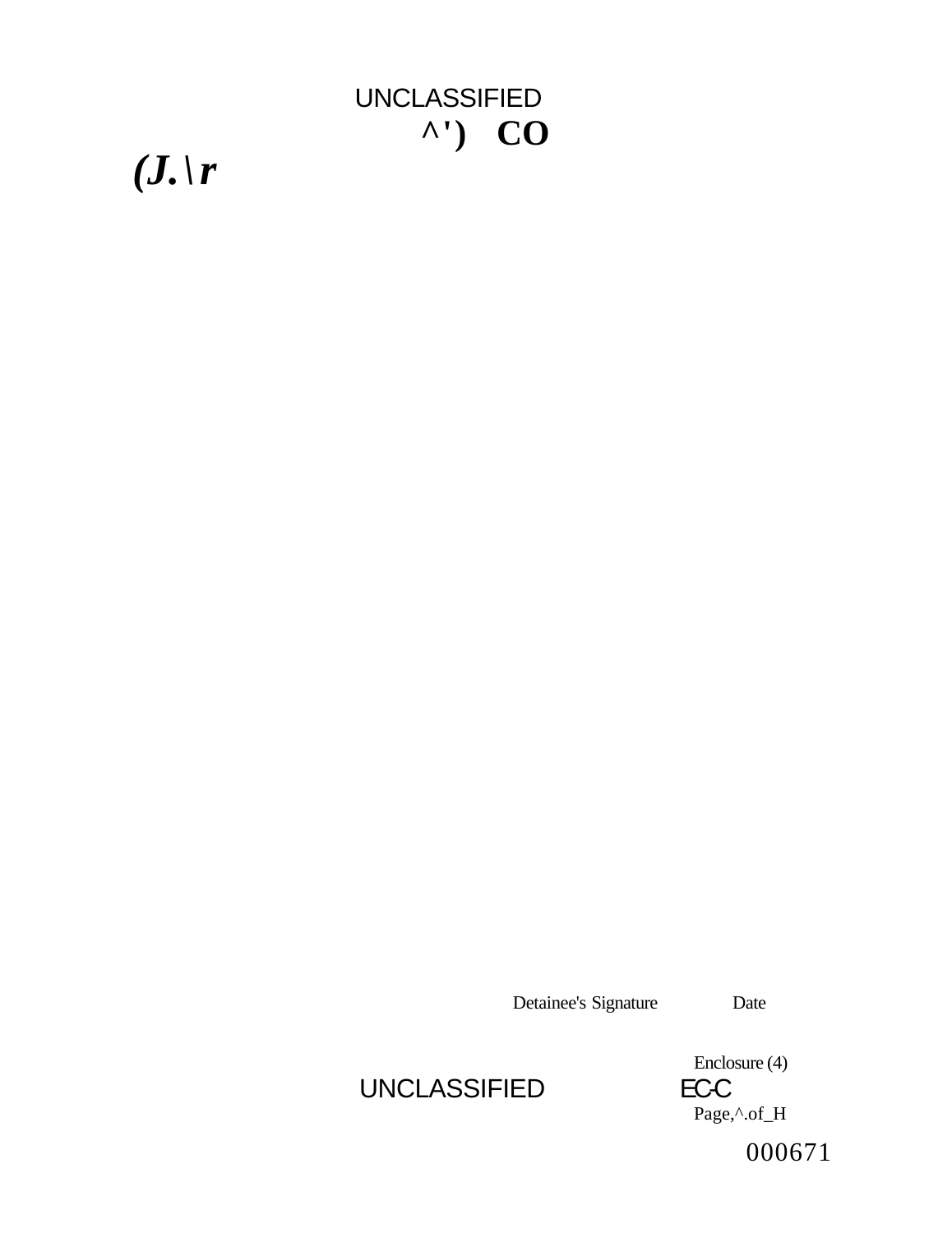# UNCLASSIFIED//F9U6^

**Summary of Administrative Review Board Proceedings for ISN 228** 

*The Administrative Review Board (ARE) was called to order.* 

*The Designated Military Officer was sworn.* 

*The Board Reporter was sworn.* 

*The Translator was sworn.* 

*The detainee entered the proceedings.* 

*The Presiding Officer announced the convening authority andpurpose of the ARB proceedings.* 

*The Administrative Review Board members were sworn.* 

*The Assisting Military Officer was sworn.* 

*The Presiding Officer read the hearing instructions to the Detainee and confirmed that he understood. When asked if he had my qutstfons concerning ike Administrative Review Board process, ike Detainee indicated he had no questions.* 

*The Assisting Military Officerpresentedthe Enemy Combatant Notification form, Exhibit EC-A, to the Administrative Review Board.* 

*The Assisting Military Officer presented the Enemy Combatant Election Form, Exhibit EC-B, to the Administrative Review Board\** 

*The Designated Military Officer presented the Unclassified Summary of Information, ExhibitDMO-1, and DMO-2 to the Administrative Review Board.* 

*The Designated Military Officer gave a brief description of the contents of the Unclassified Summary of Information, Exhibit DMO-1, to the Administrative Review Board.* 

*The Presiding Officer confirmed that a copy had been previously distributed.* 

*The Designated Military Officer confirmed mat he had no further unclassified information and requested a closed session to present classified information relevant to the disposition of the Detainee.* 

*The Presiding Officer acknowledged the request* 

*The Presiding Officer opened the Administrative Review Board to the Detainee to present information with the assistance of the Assisting Military Officer.* 

> **ISN 228 Enclosure (5) Page 1 of 19**

UNCLASSIFIED//FeBG- nn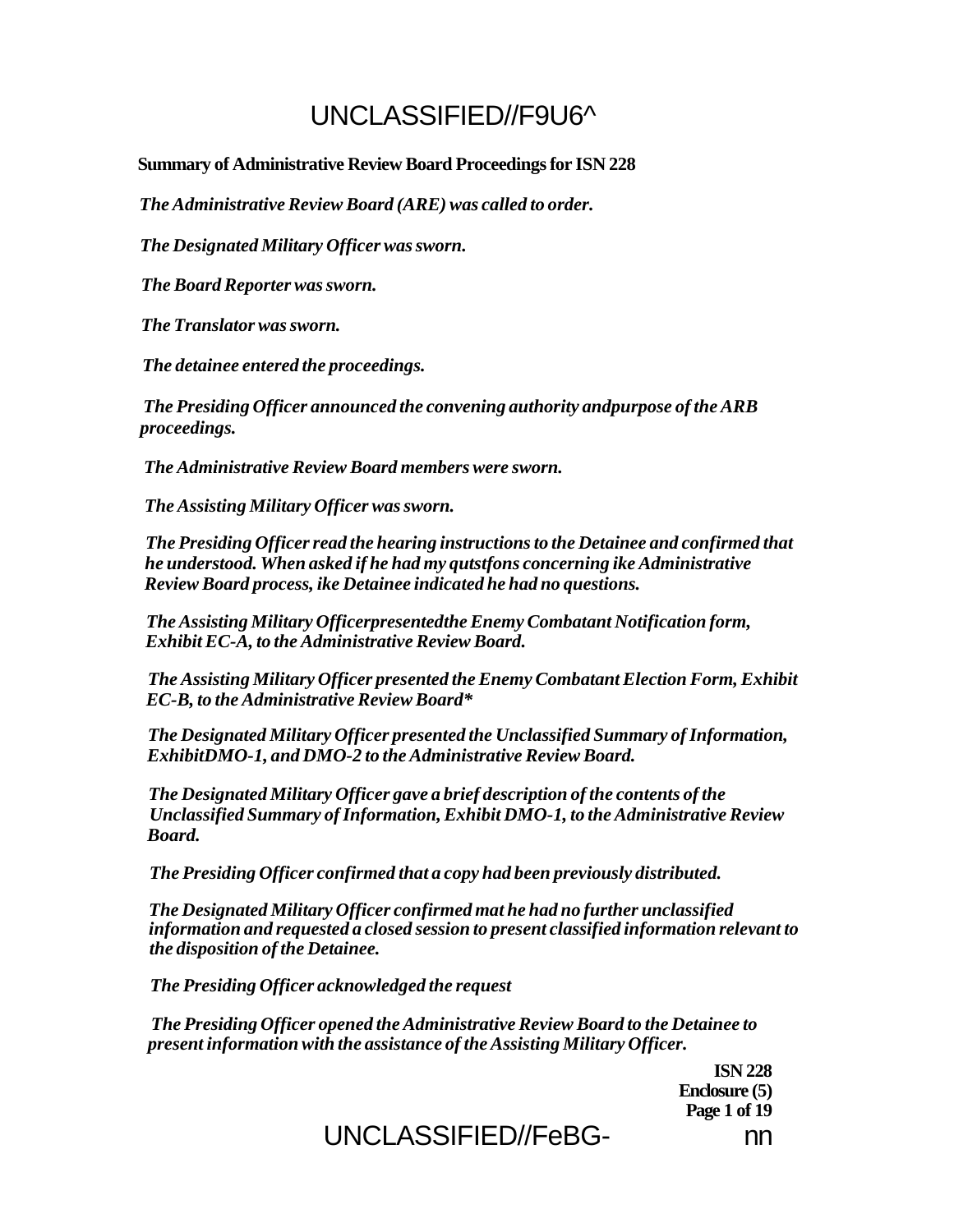# UNCLASSIFIED//F6tlO

*The Presiding Officer asks the Detainee if he wishes to make a statement and whether he opts to take an oath (a Muslim oath)\** 

**Detainee: Before, I do the oath and I get more charges. I prefer now [that] I don't get the oath.** 

**Presiding Officer: Could you repeat that again please?** 

**Detainee: Before, I did the oath the Islamic oath, and I get more charges now, Sol prefer that I don't get the oath now.** 

**Assisting Military Officer: He is referring to the CSRT.** 

**Detainee: Yea, yea. When I go, to [the] CSRT.** 

**Presiding Officer; I understand.** 

*The Detainee declined taking the (Muslim) oath,* 

*The detainee made the following statement:* 

**Detainee: First thing I want to tell you [is] what happened before [at] the CSRT. We thought it would be a real court [and] mat there would be justice. And you will take our talk seriously but after that we discovered it was a fake or [like] a play. That everything [that] come before and they [would] do everything and they write everything that [we] told [them] and any convert and not any convert [but] it was like a play. We all know the Detainees, think mat this new Review Board, we believe it's the same tiling, believe it is Me ox a play or anything. And [that] you decide everything before you listen to us. We all believe that We all believe that** 

**I do it for my family and for my children and especial for my daughter, I didn't see her until now, and the most important for my Father and Mother. Because [of] that now I'm here to try to defend myself. Even I believe maybelOO percent that [ft<sup>1</sup> s] real or that Fll go home. I wiU do my best for my family.** 

**The oath at [the] Tribunal: I come there and I [tried] to defend myself as hard as I could. And there was have three charges only and I defend myself good and clear. Thenand [in] this court I get 14 charges. [That's] not double, [that's] double the double. I afraid that now [after] I [have] defended myself I get 150 charges after [this board], I don't know [if] I [have] defend myself or not I do it for my family** 

**The commitment: I don't know what you mean with the commitment? Is it Islam or what exactly? Is it my beard or my shape or what? When I read it... what [do] you mean exactly? Could you tell me what you mean about commitment?** 

**Presiding Officer: He's asking a question?** 

**ISN228 Enclosure (5) Page2ofl9** 

UNCLASSIFIED//F0Ue-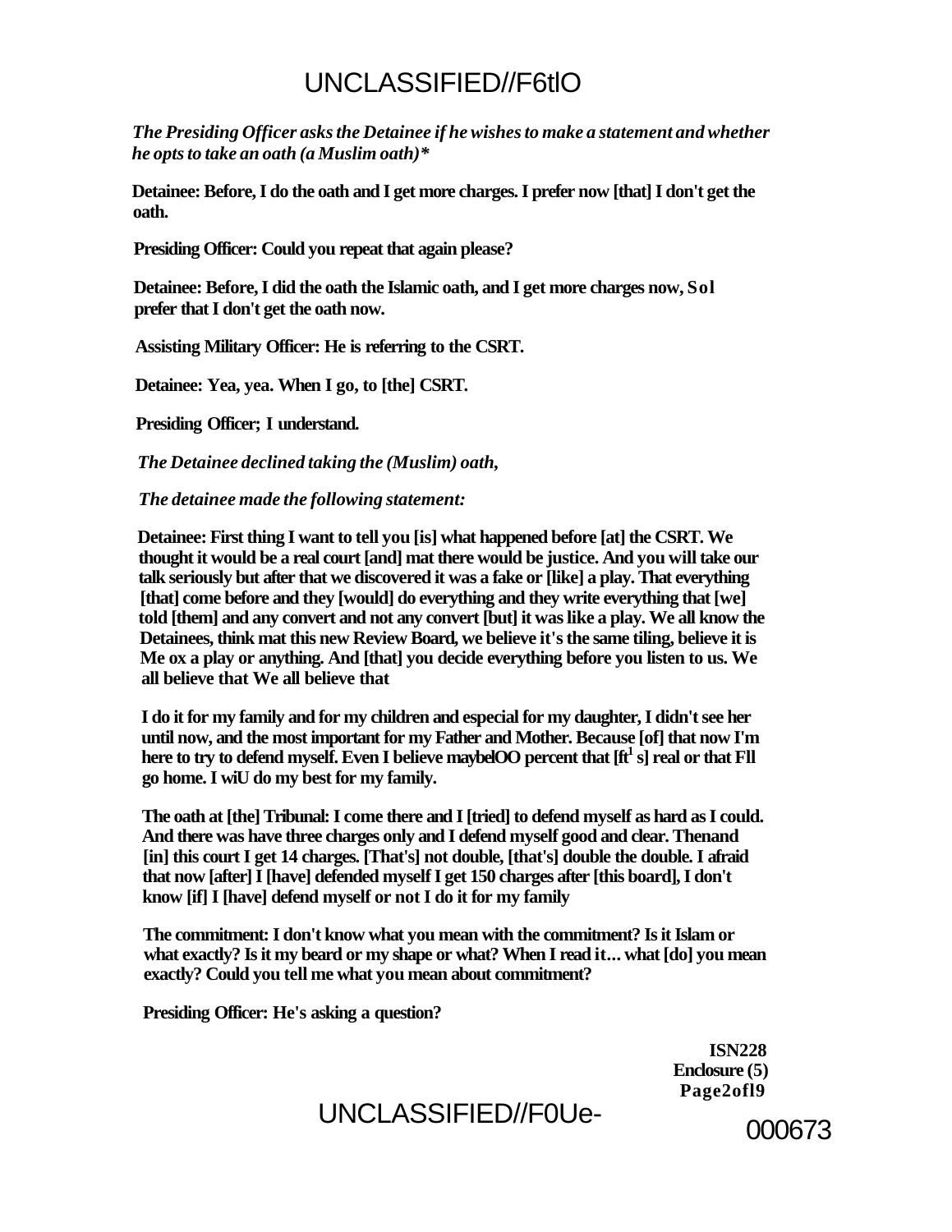# UNCLASSIFIED/ZFeye-

I didn't go to Afghanistan. I go only the [one] time [and] I go to [help] the poor people [the] unprivileged and the kids. I didn't go first two times; they said I go two times, [but] its] not true. I only go one time, this time [was] the first [time] in my life.

Connections and Associations; They say I have many connections with al Qaida members. That's not good in the mind because that's something not believe because [you] need evidence. How can I go [for] two months in Afghanistan only and I know the al Qaida members? You didn't catch them, America didn't catch al Qaida member. pf]I was see them, mat's not true, not true. I don't know them; I don't know al Qaida. 1 don't know anyone from the terrorist or any from the organization, normal organization because I am not a politician, I not [a] sheik or someone big [or important] I am only a sports man, [a] player.

About [the] al Warn organization: This thing is a really stupid filing. Excuse me but I tell you [about this] stupid thing. How can they say I'm [part of] al Warn and all al Warn, they are here and the many [are in] jails with me. Here. I saw mem and they didn't tell me, I didn't tell them about alWafeonly after I came [to] Cuba, only [here] in Cuba. Not in Afghanistan, not in Kandahar, [only here] in Cuba. Then they say I'm al Wafa, where is the evidence? Who tell mat? I challenge anyone that they [can] prove that I'm [an] al Warn member or anyone of al Warn [to say that]. They say I'm al Wafe. [You] ask them? Here you have them, take your time, I\*m not going anywhere [you] ask them or H's more charges you give me or give that person and you must give the proof of mat.

They say my friend, [of my] associates encourage me to go to Afghanistan two times. I didn't go to Afghanistan [two times] only one time. That's not true, that's a lie and if you say that mere is someone [who] encouraged me or tell me that I [should] go to Afghanistan to fight and leave my children and leave my car and leave my home and leave my job and leave my wonderful life and say go. I'm children\* I'm child, I'm not a child, I'm adult man. I'm thirty; Pm thirty years old, now twenty-three... ihiity-two years old. I'm bigger than anyone [who could] carry me or tell me [to] go like the simple and I go. p] Live my life. Anyone [who] tell about this and I tell you like before, I didn't have [an] arrangement to go to Afghanistan at all. But when I see what happened to the poor guys and the poor people and my emotions take me. I go there because the organizations say, 4twe don't go there it's a war place." I say 'there is no war, but I will go there and give [the] money and come back", simple and easy. After that I didn't tell anyone, I didn't tell this guy [or] this guy I want to go [to] Afghanistan. No, no I say I'll go [and] I go. I'm tough guy I know what I do. No one tell me anything or encourage me to go to fight or to [help the] refugees. I want to go to [help] the poor guys.

They say that the associate is a leader of [the] Majahiden, Tabligh, in Kuwait and these make money for bin Laden. This legal advisor and friend of bin Laden, this guy is now bigger than bin Laden. Why [do] you search about [for] bin Laden? You have one bigger than bin Laden. The problem... and who is mis guy? You know who is this guy. I want to know who, who is....

> ISN228 Enclosure (5) Page 4 of 19

# UNCLASSIFIED//FOOO-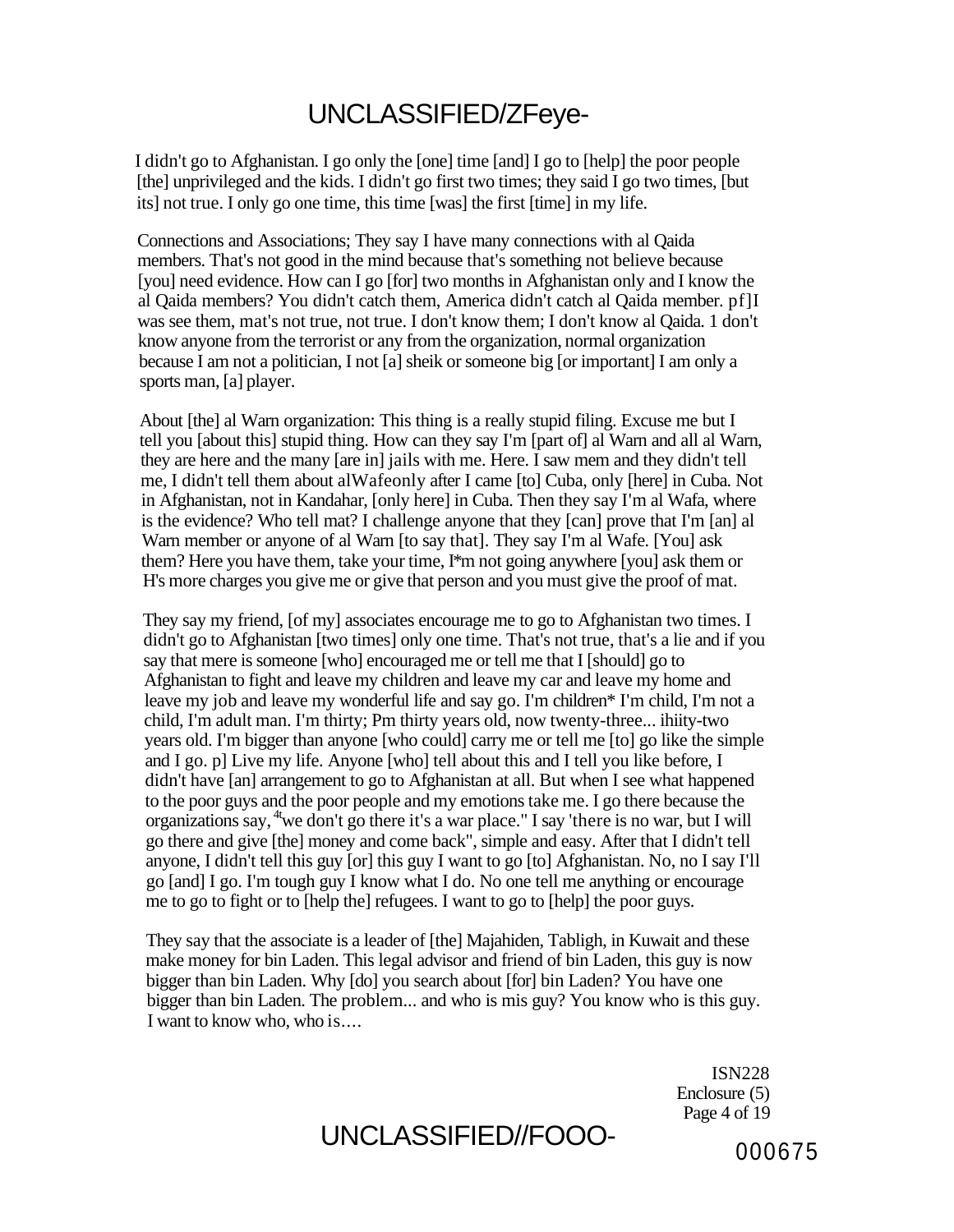# UNCLASSIFIED//Fetl©

Presiding Officer: I don't know personally.

Detainee: Could you give me a name or something... to know who encouraged me and to defend myself to say that's a liar... like to clarify the situation.

Presiding Officer: That information is classified,

Detainee: How can I defend myself [if] I don't know who this guy [is]. My shadow to defend myself I don't have anything. I must know him... I must defend myself. And who [is] this guy he [must] have rank more than bin Laden But [this] unknown guy and you charged me that [this] unknown guy, he encouraged me to go to Afghanistan [and] to go to fight and I don't know mis guy. How [can] I protect myself. I don't know where they came from... from where they bring this talking. I don't know it's not true, I tell you it's not true.

They say the charge'Intent": They say that I traveled to Afghanistan the second time. I go only one time, this time, there is no second time. After 11 September and the one [that] encouraged me to go to fight I go to fight to Afghanistan. And I know that all world will after that long time when I thought that they would hit Afghanistan like Kuwait after 7 month, 8 month, 1 year and they didn't But they say I go to fight Who am I to fight all the world, who. [To go] from volleyball player to the Rambo, or Supennan it [is] not go in the mind, it's unbelievable. From volleyball player to a fighter, I must be a... [Have] seen Rambo movie too much. And [as] for [my] stay in Kandahar I heard... that they say I heard bin Laden speech. What [is] that meaning. [Is] that meaning I saw him or I heard him only? I don't understand from this [statement]. Look for "intent", I ask you, what [does] that mean exactly?

Presiding Officer: You reading that from "Intent"?

Assisting Military Officer: He wants to know about d. [reference to para d. in the Unclassified Summary]. Was he accused of seeing him or just hearing a speech given by him on some media link or was it an actual sighting or just accused of hearing a speech?

Presiding Officer: As you have seen, where it says you stayed in a place where bin Laden was speaking and you heard his speech. The same thing you understand is the same thing I understand here.

Detainee: I don't understand! I'm not understand that meaa [Does] that mean I saw him or only heard him speak or something... I didn't understand.

Presiding Officer: The report said that you were at the place where he was speaking.

Detainee: He was there?

Presiding Officer: That's what I understand.

ISN228 Enclosure (5) Page 5 of 19

# UNCLASSIFIED//FQU6

UUub /b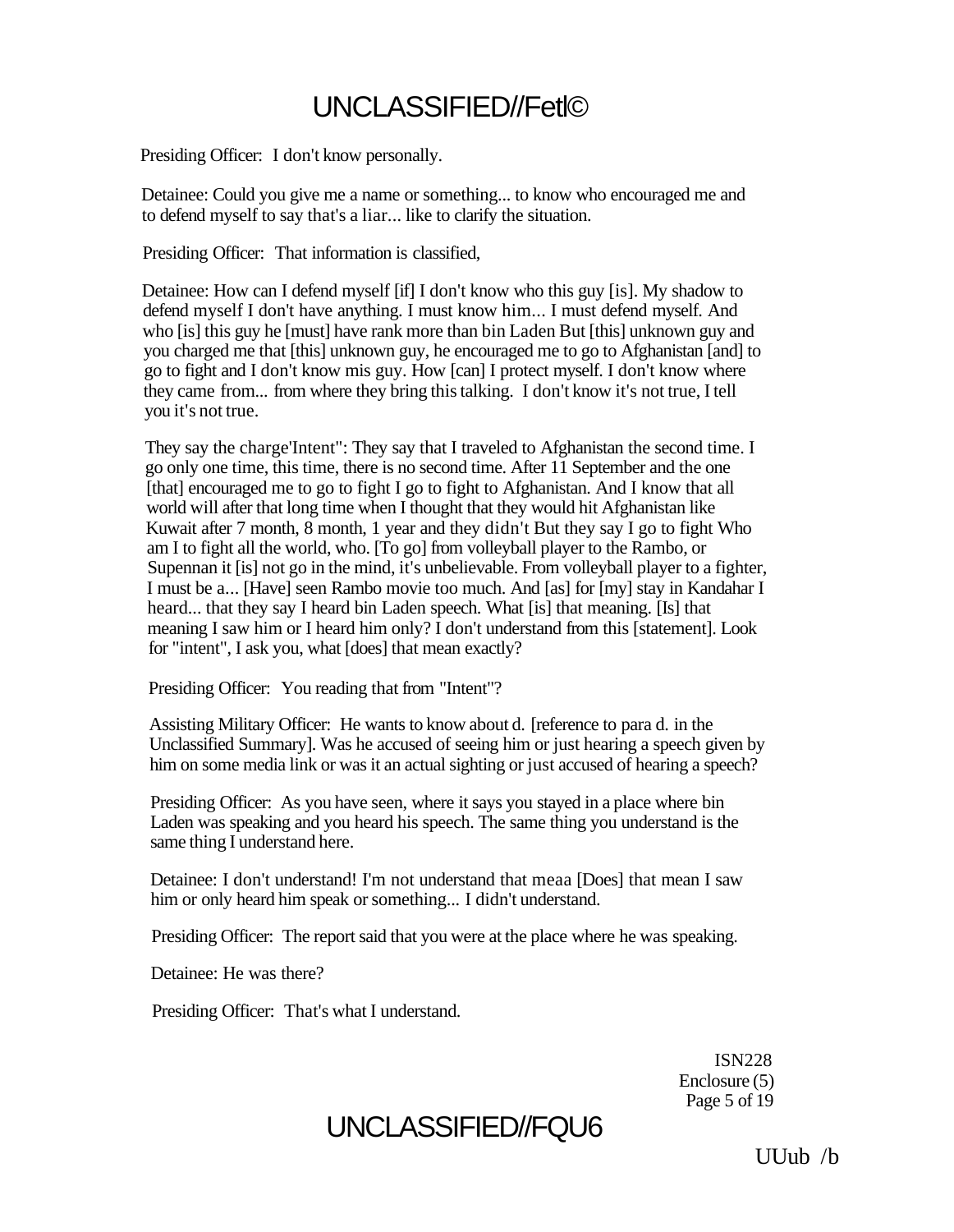### UNCLASSIFIED//FOt»6^

**Detainee: First thing. How can I [have] saw bin Laden after 11 September? And he twenty, twenty-five million dollars he is [tike] a moving bank. How can he let anyone go to see him that [is] unbelievable, trust me. Second A person like me saw bin Laden or heard bin Laden, [it would be] easier for you Americans to saw him and catch him. How canlseebimand... America the biggest country in the world... p] Didn't see him... that psl not true, that [is] only a feke. like I tell you, only if I was like McGuyver. You know McGuyver?** 

**Assisting Military Officer: He's talking about the T.V. show.** 

**Detainee: Yea, McGuyver or James Bond. That's not true, it's all [a] tie and not true. I didn't go to any home in Afghanistan and there is any of ... I didn't see any of Arab in Afghanistan. fl] Only see Afghanis and I didn't see any like Arabic and I didn'tsee Usama bin Laden or any from al Qaida unless I have that Genie Lamp, only in that** 

**Assisting Military Officer: You may want to explain the significance of the Genie Lamp to the Board.** 

**Detainee: You understand Genie Lamp? I make this** *(makes rubbing motion)* **and the Genie [goes] up and [asks] me where [would] you [like to] go? I say "bin Laden", exactly like this. Unbelievable. About the Casio watch...** 

#### *Linguist indicates that the Detainee will be talking about* **e.,** *Other Relevant Data [from Unclassified Summary}\**

**They captured me with [a] Casio watch, for [an] explosive or something. They say that, not me. And there is many of [the] Detainees [and] they have different watches from Casio. I think... don't blame me ifl wear it, don't blame me. Blame Casio watch or [the] Casio Company, who makes this kind of watch. Or blame the government, they allowed the sell [of] this watch and [its] in [the] markets. All over the world, it's [a] normal watch it's [a] good watch. Strange [that] you blame me that I have mis watch [and] you make me Enemy Combatant from this watch. And this same watch that four Chaplains [that] were here and they have the same watch. Chaplain. You make only me [an] Enemy Combatant. You leave them alone without any charges because they was, were wearing this watch. It's okay for them to wear [it, but] not okay for me wear it, they have the right and I don't have the right [to wear the watch]. The watch is in the market everywhere, everywhere. Go to my country and [you will see] Casio anywhere, anywhere you [go and you] wul see the same watch. And after that they say I wear it because I'm al Qaida and I want to make explosives. That's not true. If I really want to make explosives [with] this watch I would throw it away before you capture me. That's reasonable or what [do] you think.** 

**Presiding Officer: Let me explain so you understand something here. During the CSRT you were considered to be an Enemy Combatant. Our job here is to ascertain if you will continue to be an Enemy Combatant and to make a determination if you should be** 

> **ISN228 Enclosure (5) Page 6 of 19**

UNCLASSIFIED//FGUC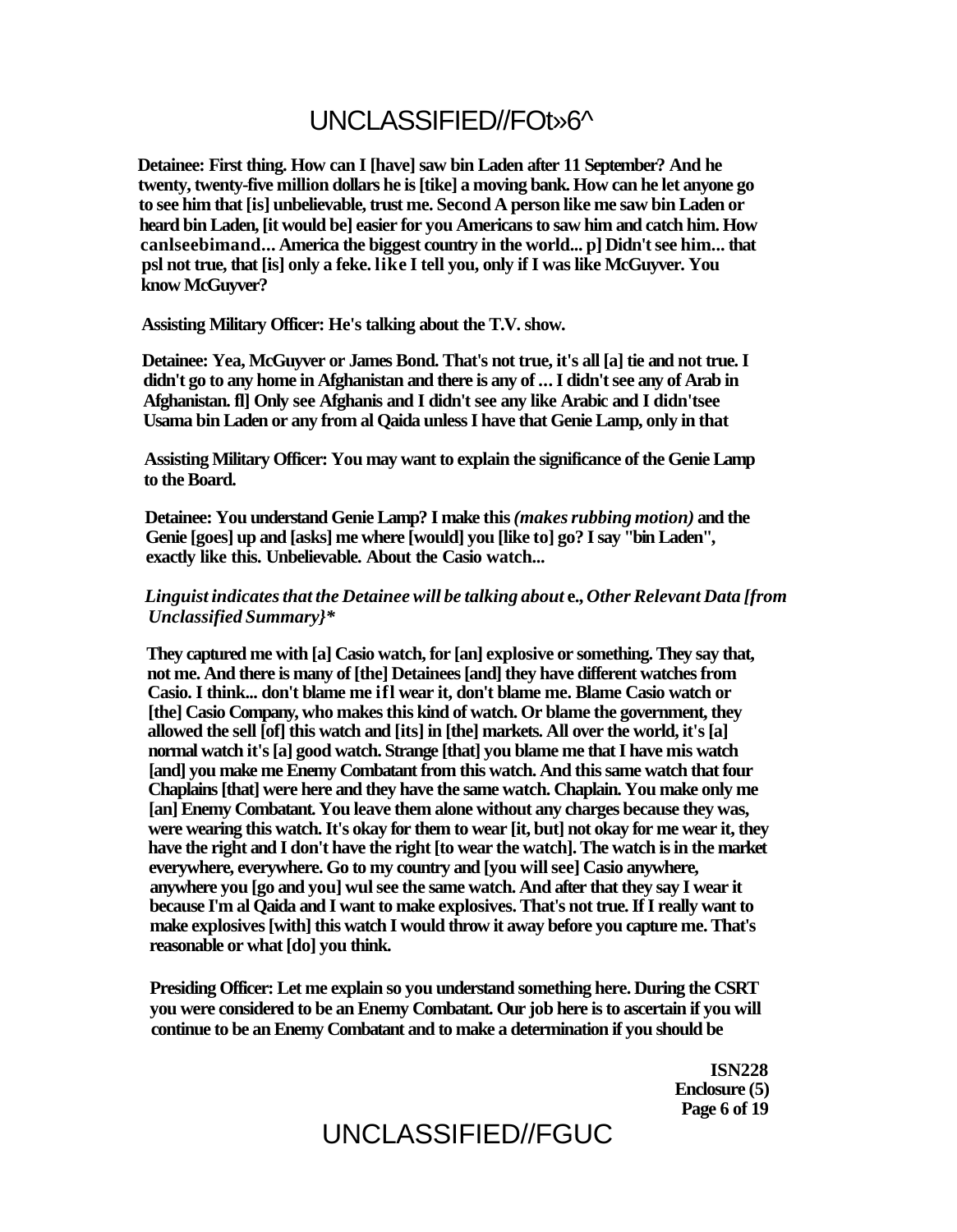## **UNCLASSIFIED//FOUO-**

released or continue to be detained. So you're asking us a lot of questions that determination was already made. Ourjob is to see your status as of this time. Do you understand?

Detainee: I ask [because] I want [to] defend myself. You understand? I want [to] defend myself. [Should] I continue or what?

Presiding Officer: Please continue. I want to hear from you.

Assisting Military Officer. The thing on 2... the aliases on a captured hard drive trom al Qaida member.

Detainee: 2 and 3 and 4 and 5 and 6; 2,3,4,5, and 6 are [the] numbers. You know now I am more famous than bin Laden. Everyone have my name and picture and everything and even country! They say [I have] the nickname I don't know. Could you tell what the nickname is?

### *Linguist indicates that the Detainee is referring to his aliases,*

Detainee; They say I [have a] nickname, I don't know until now what my nickname. Don't have it?

Presiding Officer: That is all classified information.

Detainee: My nickname and I don't know what the nickname [is]. I didn't see the picture they didn't show me, the interrogator [didn't show me] the picture, [is] that my picture [is] that not my picture. That's my nickname, and that's not my nickname. That's my name, and that's not my name. I cannot defend myself without this thing. It's unbelievable. What my name and what my picture, do they going to do with it? Ask them why they took my picture and my name, don't ask me; ask them, they have it You must tell them why [do] you have it Especially now Fm famous [more man] before [on] the National Team, now [I'm] more famous [as] that Volleyball Player Terrorist, Terrorist Volleyball Player. More famous now and it's easy to get my picture [and] my name they [could] gave me any nickname - easy, too much. Because Fm [in] Cuba, all over the world they think Fm a terrorist I will make, I will make, I'll make... movie don't make this... Hollywood doesn't make this [kind of] movie. Like I tell you I cannot defend myself in this because I don't have the nickname, I don't have the name, I don't have the picture to see if it's my picture or not So we'll leave it Now we come to the point The real point, I make with my Assisting Military Officer, we make good conversation me and my lawyer.

Assisting Military Officer: I told him that I wasn't his lawyer.

Detainee: He told me there is no lawyer, but I call him my lawyer, American lawyer. Of course you have everything about me in Cuba, and before Cuba in my country. You have in my file, everything about me. Fm [a] person that doesn't like any [kind of] trouble.

> ISN228 Enclosure (5) Page 7 of 19

# UNCLASSIFIED//FQUOrt 000678

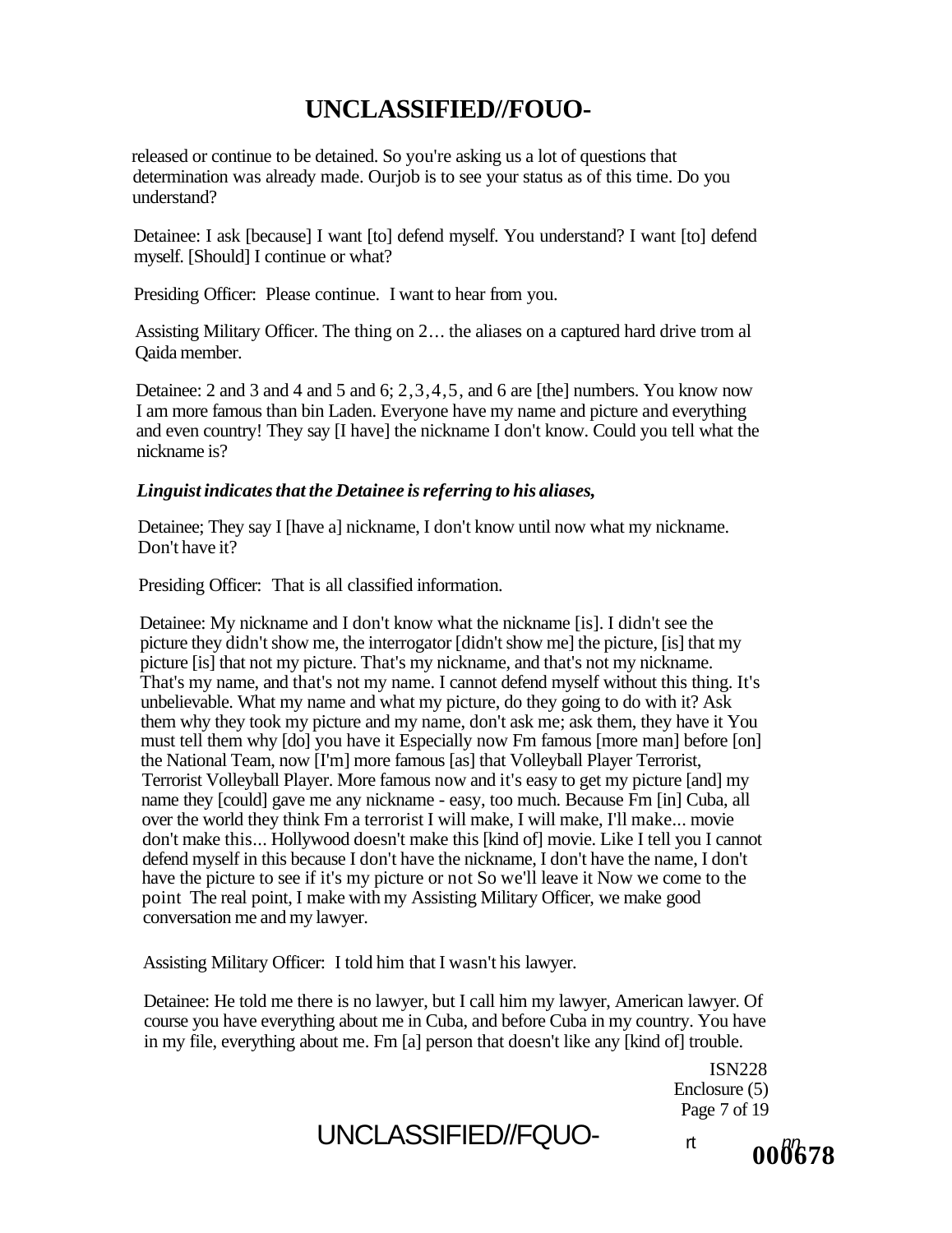# UNCLASSIFIED//FOtte

**[I] Don't like any problems with anyone or any kind [of] mess. If I see any problem or something I will go away from this problem. You know here (Cuba), I don't make any [kind of] problem; I never make any problem with anyone, any detainees or any MP's. I don't like this; I always stay away from the problem. I try to help anyone who needs help, from translating or anything from calling medical for my brother detainees. And like they love me and respect me and I love mem and respect them and I have wonderful relationship with them. I don't have any problem with the MPs since I came here and they respect me. You have my file, if I see anything wrong or something** *(gives example)*  **like I find a spoon or something, that [is] not legal here because they have rules. If I found any spoon or something I give [it] to them, anytln^g sharp or something I give this thing [to them]. I don't like to break the rules I only want to leave, [to get] away from trouble. And this not only {in] Cuba or Kandahar, [or] even my country, when I was young boy in the school I like to be [a] good student [in] behavior you know. I like my teachers and I don't [like to] have any problems. I don't like [to] break the rules anywhere, even for cars. Traffic law or any laws in my country, I don't like to break it** 

**Detainee: Can I have some water?** 

**Assisting Military Officer: He'd like to see if he could get a cup of water?** 

**Presiding Officer: Sure we can get him some. We will take a short break.** 

#### *Short break is taken,*

**Detainee: About making dangerous on America or Allies. Tell [me] how can I make any threaten [against] America or any country, that's weird. When I heard this, I laugh. Who am I to have a dangerous in [to be a danger to] America or anyone? You make me Tarzan. You know Tarzan? I am only a man who wants to live his life only. How can I... I'm only a man that wants to live my life and want to stay with my children and my family. 1 am only a player of volleyball; National Team; Kuwaiti Player. You say that I will be dangerous on America. Who am I to be dangerous on countries or biggest country in the world? That really unbelievable, I am only like I tell you, I am [a] sports mam not a sheik or poKu^ian or a thinking man. I'm a normal man; I want only [to] live my life. Don't look to me that I'm a giant or a... I'm a normal man. Don't make me bigger than what I am. I'm [a] normal human being, 1 no danger on a ship, make me danger on a human being? That real unbelievable, I am normal man like I tell you. I'm a sports man, I have wonderful life [and a] beautiful life. I want to live it I have 4 children, beautiful children. The oldest one when I leave from Kuwait was 3 V& years old. I love my children and I care about them and I think about them day and night Especially my daughter, I didn't see her until now. That's enough to make her suffer for the biggest [and] worst criminal in the world. That really suffer that only this time this point I want my children, I want [to] play with them, I want to hug them, [and] I want to raise them [and] I want to go back to them. I want to stay with my family and keep away from all the people, I don't want [any] trouble I don't want anything.** 

> **ISN228 Enclosure (5) Page 8 of 19**

### UNCLASSIFIED//FOWCT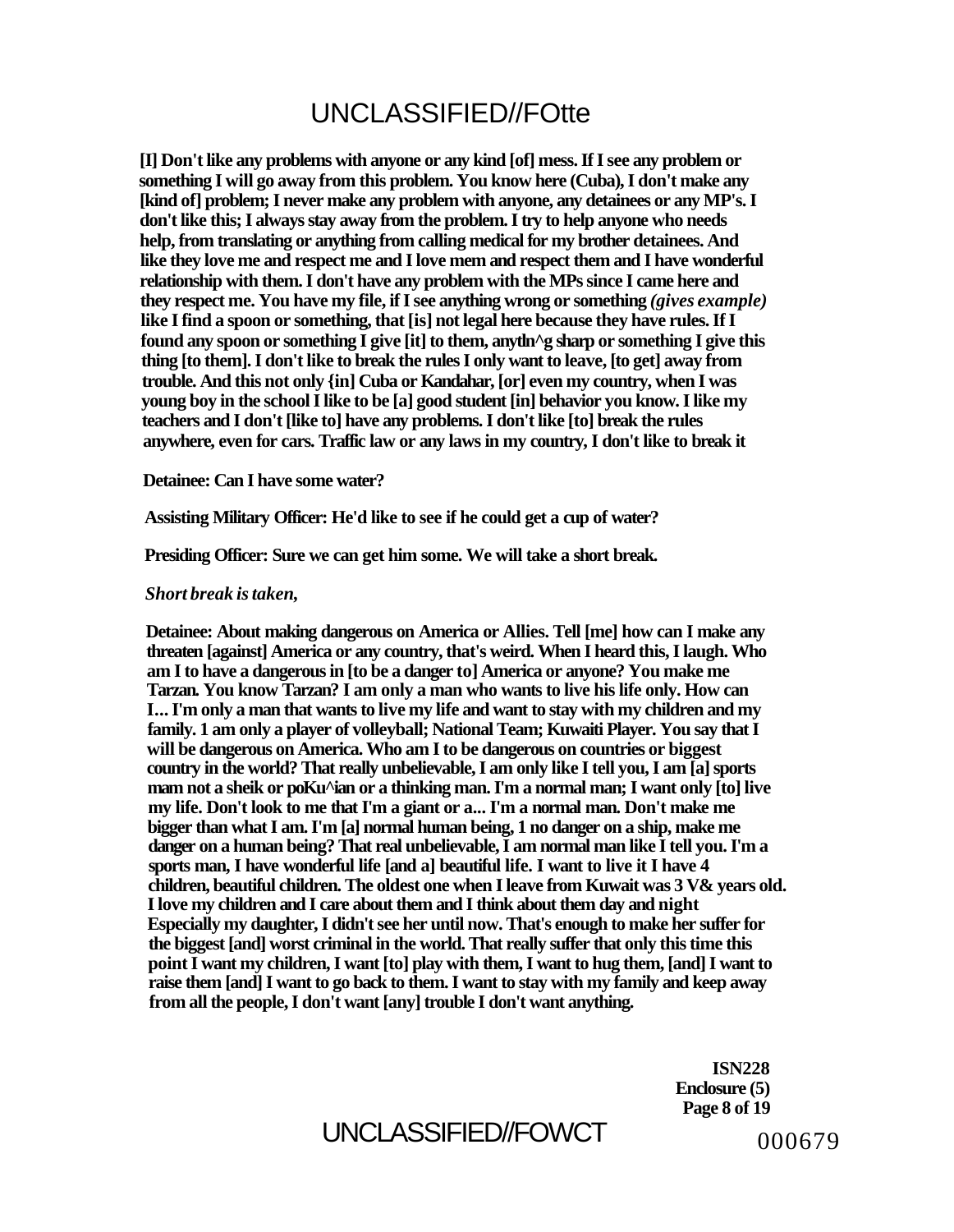# UNCLASSIFIED//F0U8

**But I have the best family in the world they are waiting for me. The most important thing I have [is] my Father and Mother. You don't know how much I love them and how much they love me. You know I care about them and they care about me. Now they need me more than before, I was [the] only [one] who served them and do what they want. I want to go back to serve mem and too care about them. I want to get them on my head I want to carry them. I want to make them rest, they need me and I need them, we all need each other. I want to go and see what they need; they are old, too much old. My Father I think [is] in [his] eighties or nineties, he is very old and they need me really need me. They suffer, suffer about me and because they suffer about me I suffer too much about them especially when the letters [come]. When I see them and the TV I know [what] they race [and] they suffer [and] I really feel suffer about them. And this point another suffer for a human being, big suffer. You don't understand the feeling [that] we are here living, because you stay in your home [and] you have your children [and] you have your family. We feel what happened we feel the suffering. So big suffer to me away from [my] family and [my] children, big suffer. Much like if you stay in [a] prison near [your] home and they visit you. We stay 6 months until mat, 2 months, 3 months or 6 months maybe or manytimes longer time, time to reach an endfrom the family. But another suffer.** 

**About my sister's children; I am now before I got captured I was their Father, because they're Father is separated from them [and] they are living with me. I care about them; I go to many things [for them]. Like [I] do what they need and like I am now a Father for them. They [art] waiting for me to help them and the study and the raising and everything. Now they are from 10 to 14 years old Now they need more, they need me more because they are being bigger and they [now becoming] adults. Theyneedmeto learn them and to stay with them. You know that [this is a] dangerous part of their life for them. There must be one [to] stay with them, a man, and they need me, they need me to stay with them.** 

**You know I have [a] wonderful life. I have my brothers and we love each other and we stay with each other [during] happiness and sadness. We standing [by] each other and we care about each other; I dontlfamk that [this happens] in the other families, I have wonderful family. My aunts and uncles we care about each other we love each other we help each other and have wonderful life, a wonderful life.** 

**About my job: I have a wonderful job, I have my salary [which is] big enough for me and enough for my family, all [of] my family. Beautiful job, on the job we all love each other, care about each other on the job. Understand each other, I don't have any problems [with] my friend in the job. Even my neighbors and my friends, if you ask them they will tell you, how we care about each other. They respect me, I respect them, [and] I don't have any problem. Any problem, I will go away from it** 

**Even about the National Team, my team and the National Team. I am famous. I have my fens. I have my people, I have my supervisors [and] my friend the players and the team, the National Team. The same, we love each other, we care about each other and we understand each other. I don't have any problem with anyone, if you go and ask** 

> **ISN228 Enclosure (S) Page 9 of 19**

## UNCLASSIFIED//^ 00068n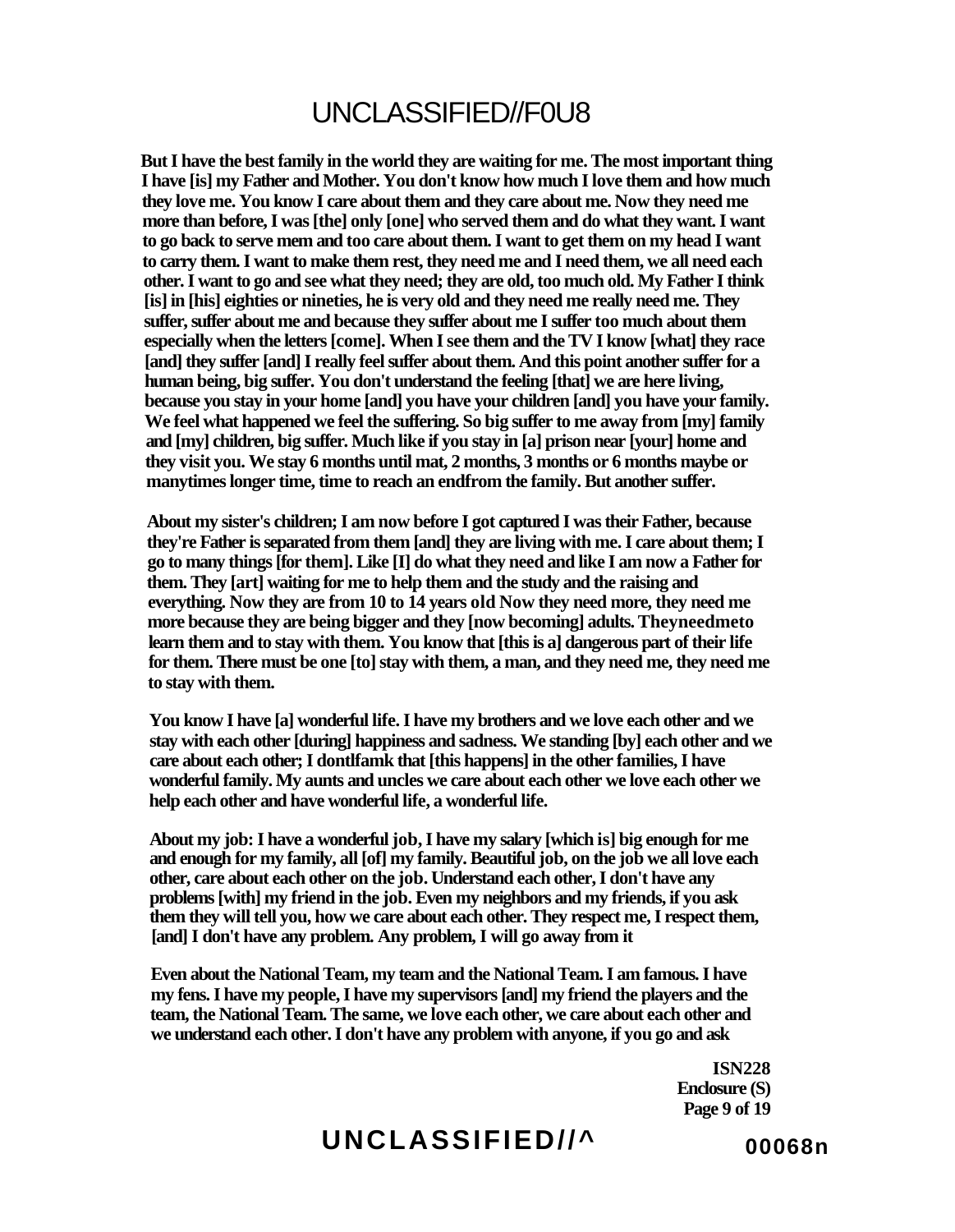# UNCLASSIFIED/ZFette

them. I like to serve my country through the play I like to raise my country name (it's an expression "to raise your country name" is to bring pride to your country). We bring championship [from] outside my country and inside my country. I like to serve my country. My pictures in the newspapers and the TV and my name everywhere you know. That mean I have a wonderful life, who have life like this only [a] few people. How can I destroy it? I have a beautiful house a beautiful car and everything I want, I get it How after this life [can] I leave it like this and go to die or to fight or to anything. I tell you before it's only my emotion and I try to go out, and my emotion take me to the poor guys. Before what happened everywhere the war I wasn't see anything because I was only player. I don't care about the, I don't care about the politics 1 don't care about anything only to play and to make it

Then 11 September, it been the biggest media, something [that] make you look [at] what happen. Thattakeme...Iheaixitoat8mUUonrefugeesandpoorpeopletheycannotgo out from Iran and they cannot go inside from the war. That emotion takes me. Howl can live this life and go to terrorists or make any danger about anyone. I cannot see anyone no matter who that person is. If I see Mm get pain, I get pain. Even one [who] insult me or something and he get pain, I get pain about it I don't like [to see a] human being suffer. How I can destroy this man life or his family life or destroy his home or destroy everything. How can I destroy human beings they raised themselves and they suffer for the life to be in a good life. Then I can come like this and destroy everything. I don't agree with that I don't like that I don't like to [hurt] innocent people or anyone [to] die or [to] suffer or anything or destroy airy place or home anything. How I can come and make a fear to anyone like he's in his business, I'm in my business [and] I come and attack htm or something. That is really criminal and I don't like it, I don't agree with it and I don't like who carry it or support it or anything. What happen to innocent people in American or outside America or anywhere in the world I don't like this. We are human beings we [are] here to live a life we not here to destroy a life or anything.

Like I tell you I have a marvelous life. You know if anyone makes, a bad thing God will punish him and [in] this life before the afterlife. If I do anything bad God will punish me. How can I destroy my life, he will punish if not now [then] after. How can I destroy my life? How can I destroy my children, my family, [and] my beautiful life. I don't agree. I don't like [to] destroy my life, I [don't] like to destroy anyone life. It doesn't matter American people or European people or Arab people or Asia or anyone in the world. I don't like, I don't agree. I hate the terrorist thing. Like I tell you I don't like to be a terrorist or something I only want to live my life, only that And live with my family and leave all the people alone and stay with my family and I don't want God to punish me. If you think I go outside and make problem to anyone or something that not my type, I'm fear of God too much, make a bad thing, bring you bad thing. Good thing, bring you good thing. If you hurt people God will send people [to] hurt you. If you be a criminal and punish people or something or hate any people, God will bring people and do the same with you, mat [is] what I believe.

> ISN228 Enclosure (5) Page 10 of 19

UNCLASSIFIED//FGWQ-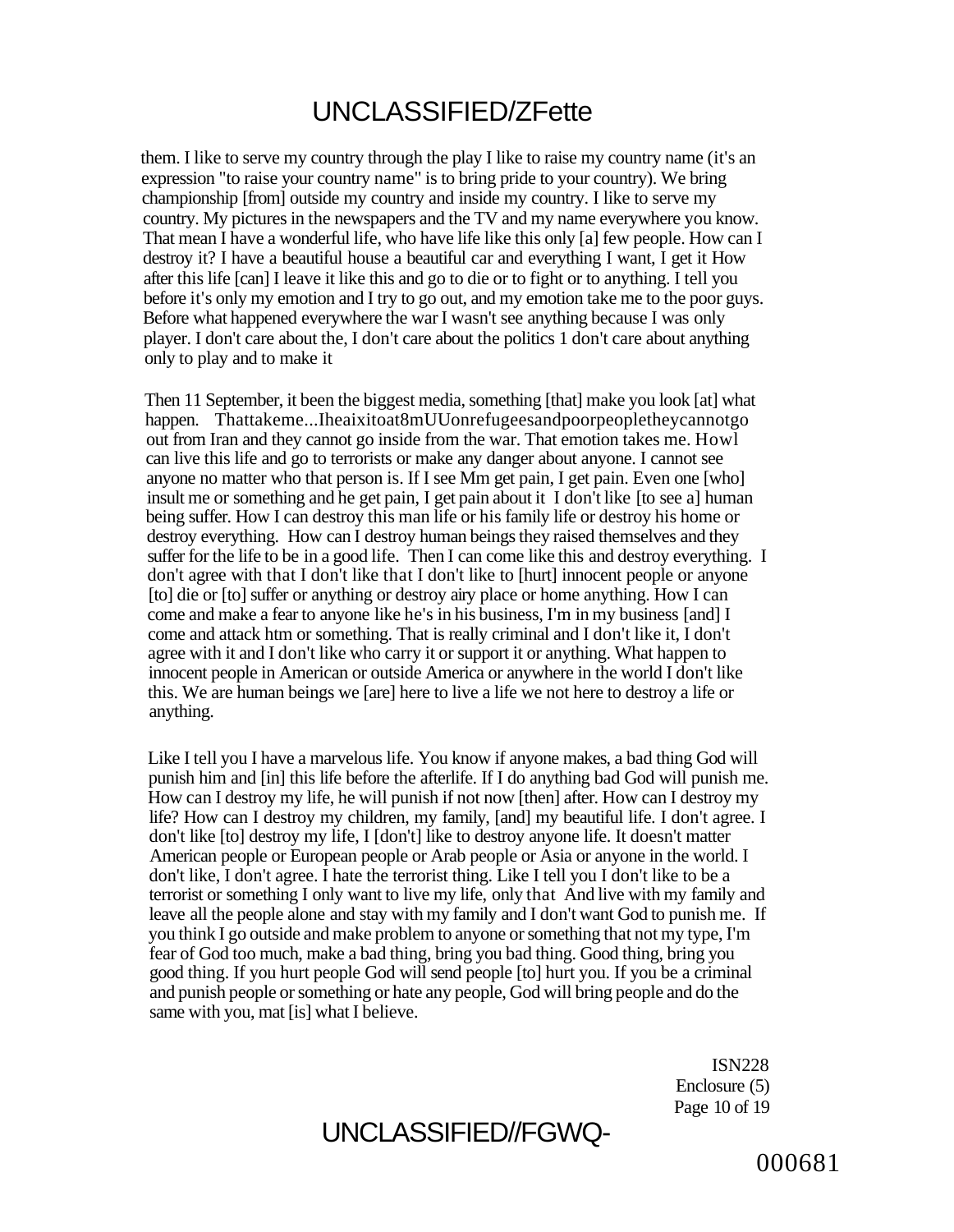## UNCLASSIFIEDtfFOWe

**And about if they release me: Like I tell you I have a beautiful life, I want to live with my family away from anyone. I will stay alone and I want to rest, have a big rest. After that I want to find ajob to live. Ifl lose my old job I want [to] find another job. Andifl don't lose it, it will be good. I want to live my normal life. I want to [have a] normal life, I don't want to get to any organization to any terrorist people, not terrorist, to any criminal people not criminal I don't, I want to live my life only, only that I want to go [back to] another time, back to my team [the] National Team, play again and bring championships. I like to serve my country, Kuwait. Try to make the name high through the championships. I want to go like I tell you [to] play with my children, see my children. Go to my family and see my family and my Father and Mother before they die. I [would] like to see mem before they die [because] they both [are] old, too much old.** 

**About the information they say about, I don't have any information more, now it [has been] four year, four years of interrogations. I think they take all what I have [in] my mind. They take it all. I don't have any more information to give. Even [after] four years, if a donkey whh us here [even] he will talk after four years. Long time, long time to interrogate even you don't have anything H will go from your mind. Long time and they have everything and I don't have any information more to give. Four years not something easy, that what I have, that everything I have.** 

**And about [the] US or American people: Why you think that we all hate Americans. What happen I don't have anything about this? I don't have any connection p don't know] anything about what happen 11 September, after or before I don't have anything with it. We are human beings and I see the Americans here, the soldier American- They are normal human beings. They're [are] some of them bad, some of them good normal human beings. Not people come from Mars or aliens or something. We are human beings; we do not hate here in Cuba, we are in this life here to live. This must be love and care you know. The problem [is] that you all think we want to kill and want to do it That's not true, that's not true. We are not [here] to destroy life; especially you Americans think that [and] for me that's not true. I don't have anything against you [and] you don't have anything against me. What happen [is] what happen we leave [it in] the past away. What happened, I don't have anything inside, 1 am here [for] four years without anything. What happen it's gone, now another life. We are here men of today; we want to makeup we want to continue life. I tell you, we want to make a life a good life. That technology anything else, cars, computers, we don't want to get to the past We want to continue and make more beautiful life, better and better and better, and with the children to a good life. But I know that you don't believe me; you don't believe me that 1 don't have anything against Americans or anything else. You think I am a big terrorist, I tell you that [is] not true [and] I'm [a] normal human being. All my life [I'm a] sports guy, not a terrorist guy, all my life [I'm a] person who love [and] care about the human beings. You find it, you ask in Kuwait or anywhere in the world [where] I traveled [with] the National Team you ask the people about me. You [will] find [out] who 1 am.** 

> **ISN228 Enclosure (5) Page 11 of 19**

## UNCLASSIFiED//F©Ue-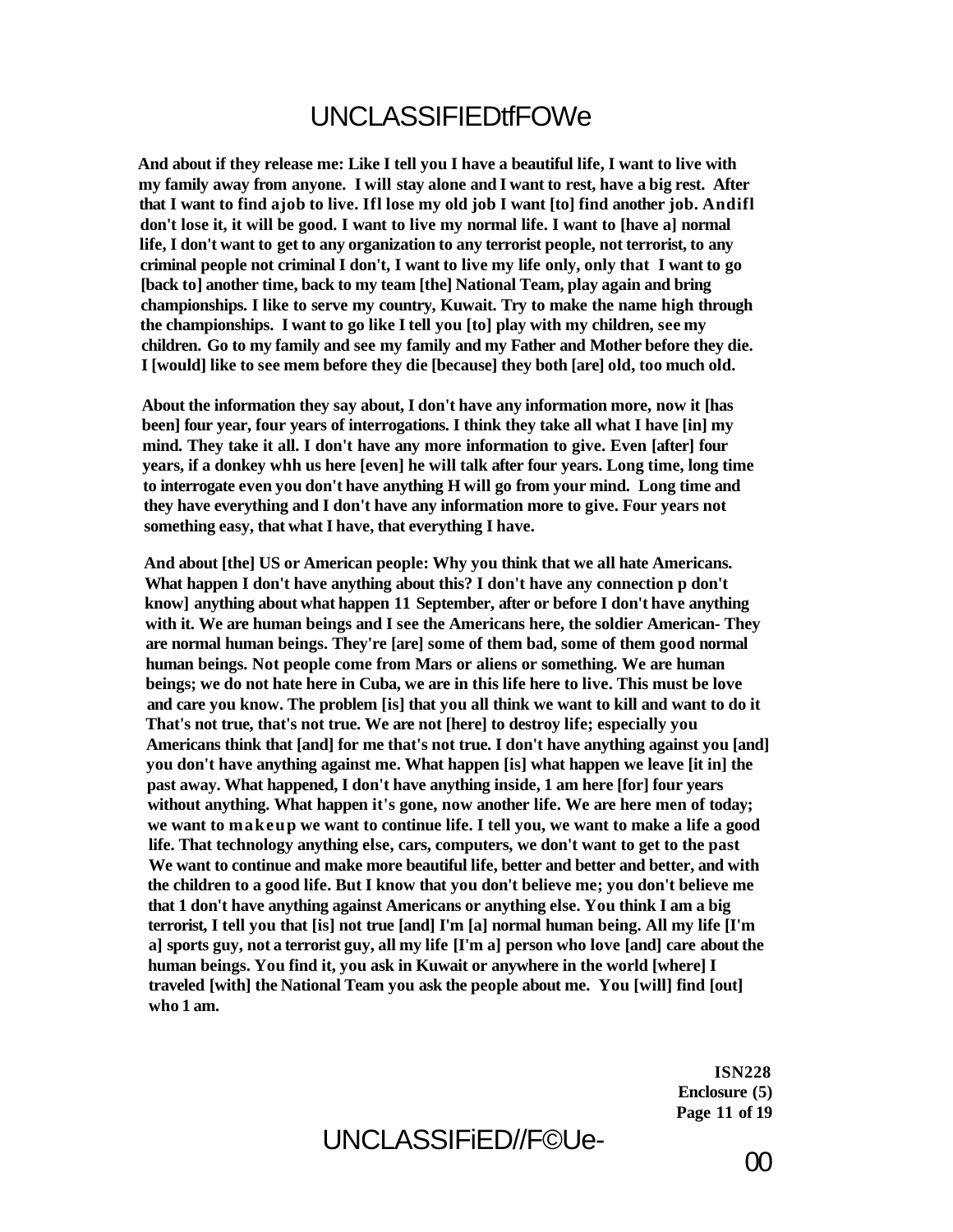# UNCLASSIFIED//Feue

**Like I tell you from beginning I do this only for my family and my Father and Mother especially and the daughter I didn't see her until now. Really I want to go back to my family. Even I don't believe that this fake or not, I don't know [if] this Tribunal, this Board fake or not But like I tell you, I do my best. But I'm afraid that after we finish mis Board you'll bring me a thousand and eight hundred charges. That you bring more and more and more. I tell you I'm not dangerous. I'm not criminal. I didn't fight American, [I] didn't fight anyone person in the world. I didn't carry a gun. I didn't support any of bad or terrorist organization. I didn't encourage, applaud, I didn't anything. I don't agree about the terrorist thing. I don't agree about any criminal thing. That what I have.** 

**Presiding Officer: Does that conclude your statement?** 

**Detainee: Yes.** 

*The AMO had the following questions;* 

**Assisting Military Officer: I would like to know if he could detail where he went in Afghanistan. What cities he went to, to clarify that question,** 

**Detainee: They say I went to Kandahar. That's not true. I go like I tell you from Herat from Herat I go to Jalalabad. I didn't go to any home or something I didn't go to anywhere. I didn't go to Kandahar that's a lie.** 

**Assisting Military Officer: I have no further questions.** 

*Tht DMO had no further questionsfor the Detainee.* 

*Administrative Review Board Member's questions:* 

**Board Member: Yes sir I do. The first question: All the time you spent between Herat and Jalalabad where did you stay if it wasn't in houses. Where there hotels or did you have acquaintances there mat you would stay with?** 

**Detainee: No, No. Move car. I'm not have my dissident to waste the driver. I rent driver like amoving... and he stay in restoxinuit or stay in pUce to sleep that his decide. I only from Herat go to Jalalabad travel, only travel. Not stay or hearing anything.** 

**Board Member: During the time you mat you were in Afghanistan where did you typically sleep at night?** 

**Detainee: When I go, the person with me I [would] stay in his home. Afghani person, I stay in his home. When we went to Jalalabad I stay in another person's home. Home, home, Afghanis home only see Afghani I didn't see an Arab.** 

> **ISN228 Enclosure (5) Page 12 of 19**

### UNCLASSIFIED//FGU0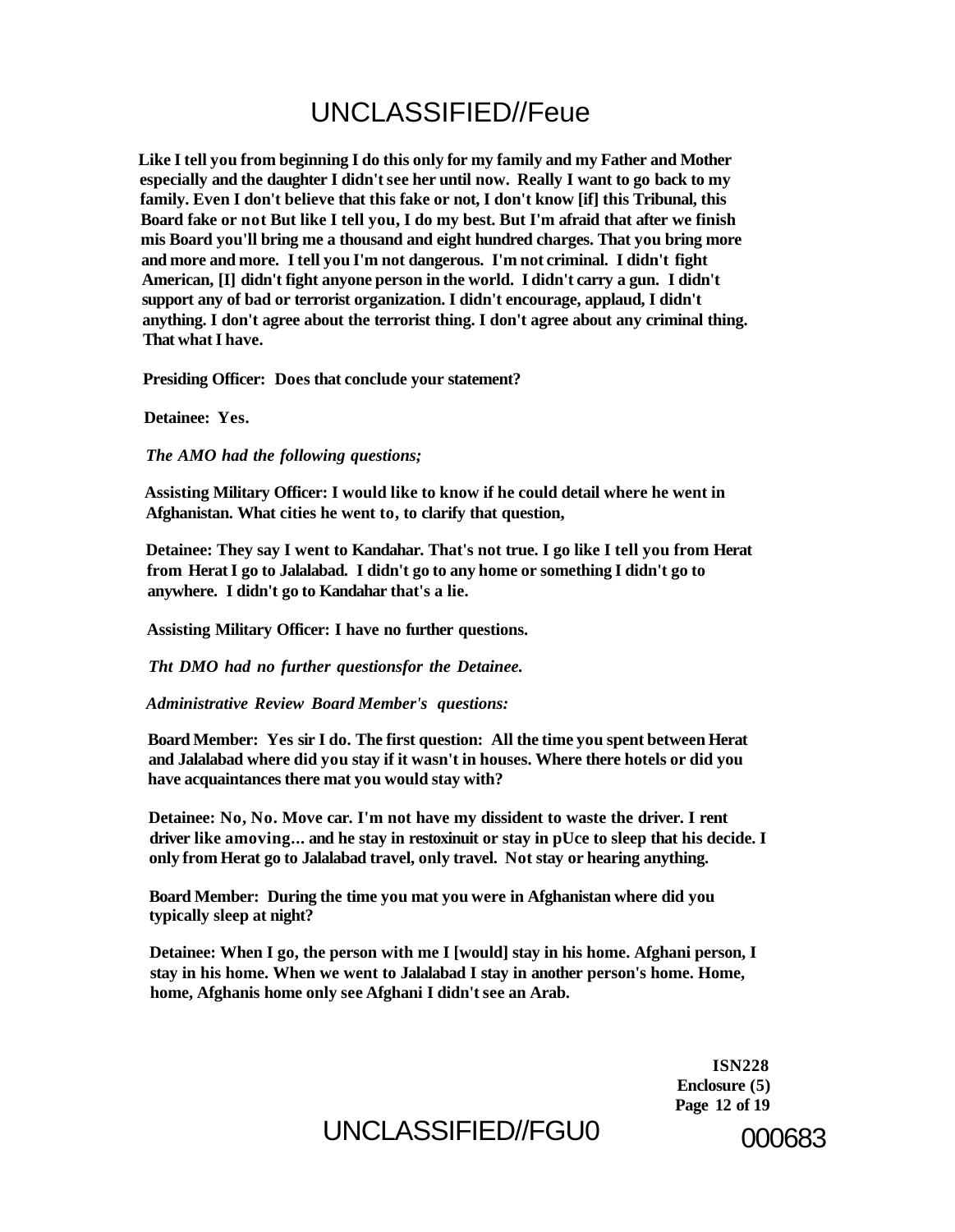# UNCLASSIFIED//FO06-

Board Member: Was it people that you already knew or was it people you just happened upon?

Detainee: No, no, no. First time I see them in my life.

Board Member My second question is, when exactly did you travel from Kuwait through Iran to Afghanistan? Do you know an exact date?

Detainee: No I don't know. I cannot remember. 1 know after what happened 11 September, after maybe 10 days, 9 days, 11,12,1 don't remember.

Board Member What made you decide to go right after September  $11<sup>th</sup>$ ? Was it the events surrounding September  $11<sup>th</sup>$  that motivated you to go?

Detainee; Because I heard about [the] refugees and about the poor people. Eight million, I heard about them in the newspaper and the radio and the TV. They cannot go outside Iran they shut the border for Afghani. And mey cannot go back because they think it's going [to be a] war, they between Iraq and the border from Iran, between Iran and Herat I go to [a] charity organization, I tell them take this hundred Dinar go to the refugees and they say, "We cannot go." [I] Say "why, Ihey dying." They say "no war zone" or something. [I] Say "what war zone." Soon be like Desert Storm; soon be after 6,7 months or 8 will not be. I heard that America will not hit Afghanistan [unless there] different talks.

Then 1 stay in my home I feel that I have everything. I feel what if [it was] my children [that] was the poor guys. What if it was my Father and Mother? What if I was there and shaking from the cold and no eating, staying [in a] place like that. Like I say I have marvelous life, everything I have. I say normal; my emotions get me I say I go to the poor people emotions take me. I go to Afghanistan I go fi-om Iran to Afghanistan. That was happen.

Board Member: Did you not know about the refugee situation in Afghanistan until September  $11<sup>th</sup>$  or did you know about it prior to that?

Detainee: Yea, yea, I didn't know about any refugees in Afghanistan. I don't know where the poor people [where at]. I don't know because I give [to] the charity organization. If I want to give... to God [to] forgive me or something I give money to or anything [like] food to [the] charity organization [and] they do their junk. But in mis I know where the poor people [are at] and they say no. My emotion get me.

Board Member: Why did you choose to go to Afghanistan as opposed to other poor Muslim countries?

Detainee: Because no one go there to help them. I tell you the charity organization they refused to go there. Many of the charities refused to go there because [of] the war. I say, "There is no war. Don't be afraid, no war. Go and give them comfort" But they say

> ISN228 Enclosure (5) Page 13 of 19

## UNCLASSIFIED//FOU0-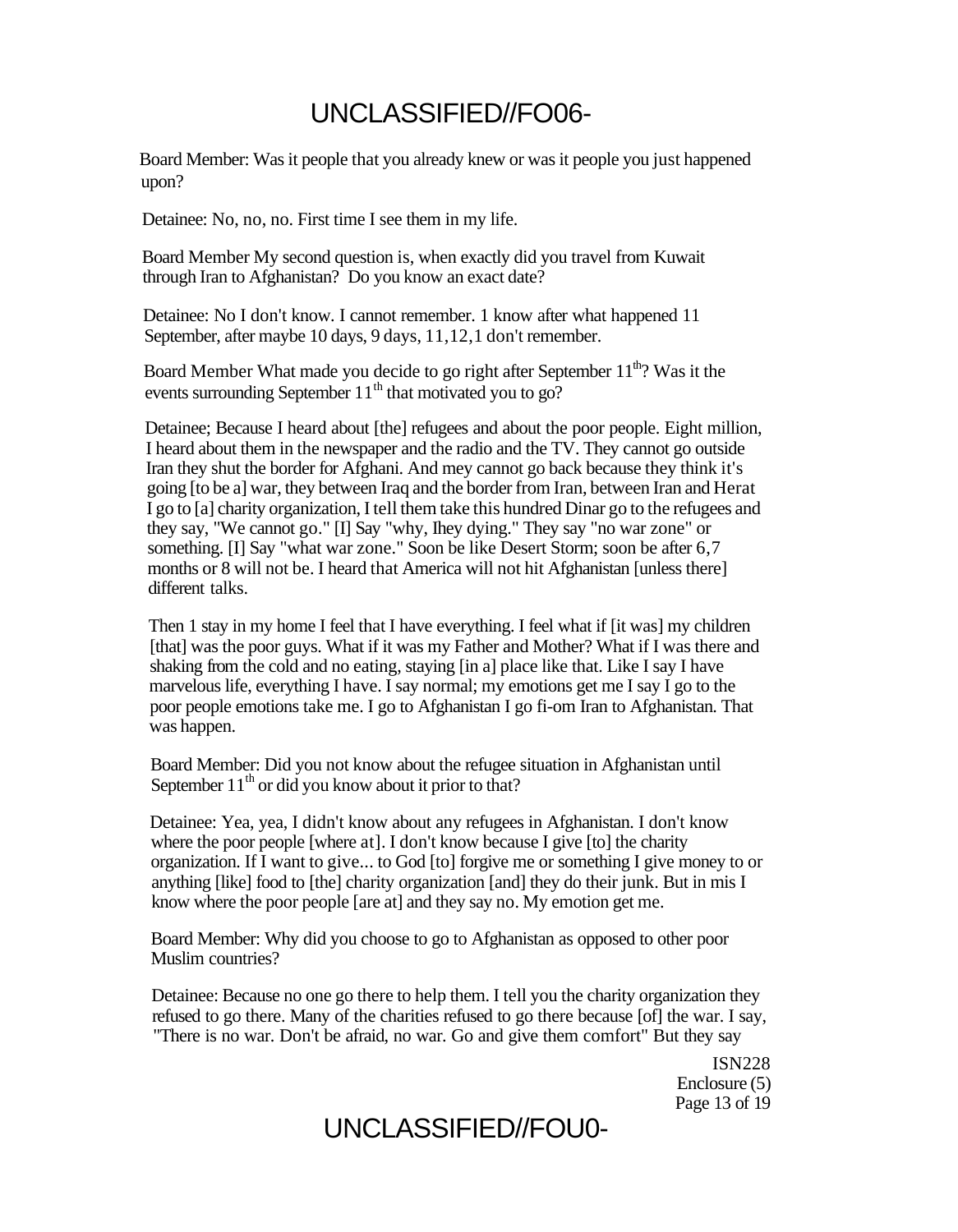# UNCLASSIFIED/ZFOye

**"No/' Because of that I go first time, I go to the charity organization I tell them this the money. Go to poor people give [to] them. I stay in my home and I stay in my job. The evidence that I want to go back to my country, [is that] I take a vacation because I don't want to lose my job. I don't lose for my job okay; I will go because if you go there to fight that mean you will never come back. I didn't do this I want to come back. I don't want to fight or give any organization, terrorist or not tenoristIonlywanttopve[tothe] poor people.** 

**Board Member. How does the injury on your hand affect your ability to play volleyball?** 

**Detainee: I get suffer too much for this. You know it's the only problem I have when I make the block. You know the block? When he hit, I make the block and it hit my hand I will feel dizzy, sometime I throw-up. Then what I do, I put bandage [on] my hand, and try to make it harder, harder. It's not coming normal until now, it's not normal. If its good spike, hard spike I feel really [a lot of] pain, but I be patient that only what I have, because I spike [with] my right hand, mis left hand. That only that problem and I really suffer about this.** 

**Board Member: I'm kind of an athlete too and I think your telling the truth.** 

**Detainee: What you play?** 

**Board Member: Karate, Martial Arts.** 

**Detainee: No,noT m away from martial arts.** 

**Board Member: One of the things that were in the Unclassified Summary it said in 2000 you traveled to Afghanistan and attended a training course at a Libyan training camp. Did you do that? Do you knew anything about that?** 

**Detainee: I don't know from where they bring this story.** 

**Board Member: Did you run into any Libyans while you were in Afghanistan?** 

**Detainee: No, no. I didn't go to Afghanistan this year, 1 go to Pakistan something... my personal issue. I didn't go to Afghanistan. I didn't go there.** 

**Board Member Okay, you didn't go in 2000, but you went later?** 

**Detainee: Afghanistan I didn't go. I go only one time, this time only.** 

**Board Member: Okay, all right, thank you,** 

**Detainee; Because I tell you, what happened to me [it is] hard [for me] to carry a gun or [if I] see like a bomb, what happened this to me** *(shows left hand)* **I have many nightmares and it [really] affected me a lot and hurt me a lot?** 

> **ISN228 Enclosure (5) Page 14 of 19**

UNCLASSIFIED//FOUO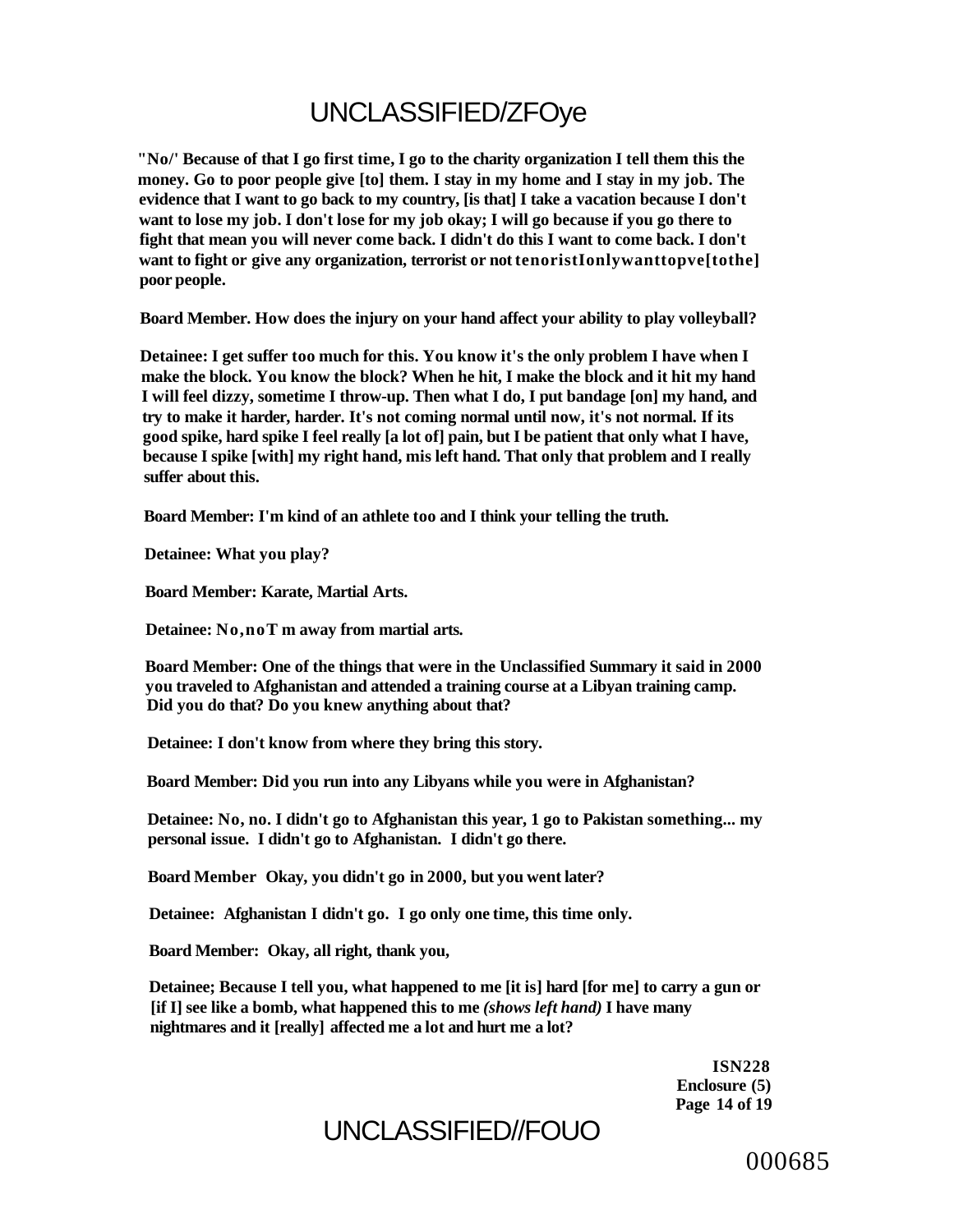# UNCLASS1FIED//FO06

Board Member: I understand, thank you.

Presiding Officer: Lets go back a little bit You said you had \$15,000 dollars in your possession right after September 11<sup>th</sup>. Why so much money in cash?

Detainee: I have sometimes you are human being you see something, if you have like \$20,000 dollars in your pocket or you have \$20,000 dollars. I challenge you if you are really [a] human being not a good human or something. Anyone [may] come to you and they cry [even] if you don't know him [and they] come to you and cry and beg you like this *(makes begging motion)* and you have the ability to give him, you will give him that immediately. Think. God will give me another, especially [when you] do [a] good thing, mat [is] what happened to me. It's a big money for me; it's a big money for me. I keep it in my home and I keep some in the bank. This when I feel it, I say I go and I give them. Because I know God give me this money, God give me this life and he can take it away from me like mis *(snaps fingers).* What God give me that I don't give the [to] people, why? He can take it away ftom me. Like now you are Colonel, God can make you a poor, beggar, all of us. He can make [you] like this *(makes begging motion),* anyone, anyone. God give, God take. If you have this belief, and if you give, God will give more. This come, God didn't give me more but Thank God.

Presiding Officer. Did someone come and ask for help?

Detainee: No.

Presiding Officer: Why in US currency?

Detainee: Every time I go, everywhere I go through the National Team, I go to Asia, to Europe, to Arab countries, anywhere we only take US. Because US everywhere in the world so we go. I cannot take Kuwaiti I don't know if they have Afghani [or] what they take, but I know US go. Because I'm National Team I go all over me world. Even I go to Korea, Thailand, Bulgaria, Hungary, Lebanon, [and] Egypt everywhere, even Iran, everywhere US. So I take only US.

Presiding Officer: Do you normally keep that kind of cash on hand all the time?

Detainee: US or normal?

Linguist Do you mean the amount sir?

Presiding Officer: Normal. The amount

Detainee: Like I tell you [in] my country because what happen when Saddam Hussein when he come. Because when he invades Kuwait all the Banks shut down and we don't have anything to live [on]. Now I make for me future. I put some money in the home and some in the bank. If any thief, come [into] my home and steal my money, I have some in the bank. If anything shut down in the bank or Saddam Hussein come or

> ISN228 Enclosure (S) Page 15 of 19

## UNCLASSIFIED//FeWO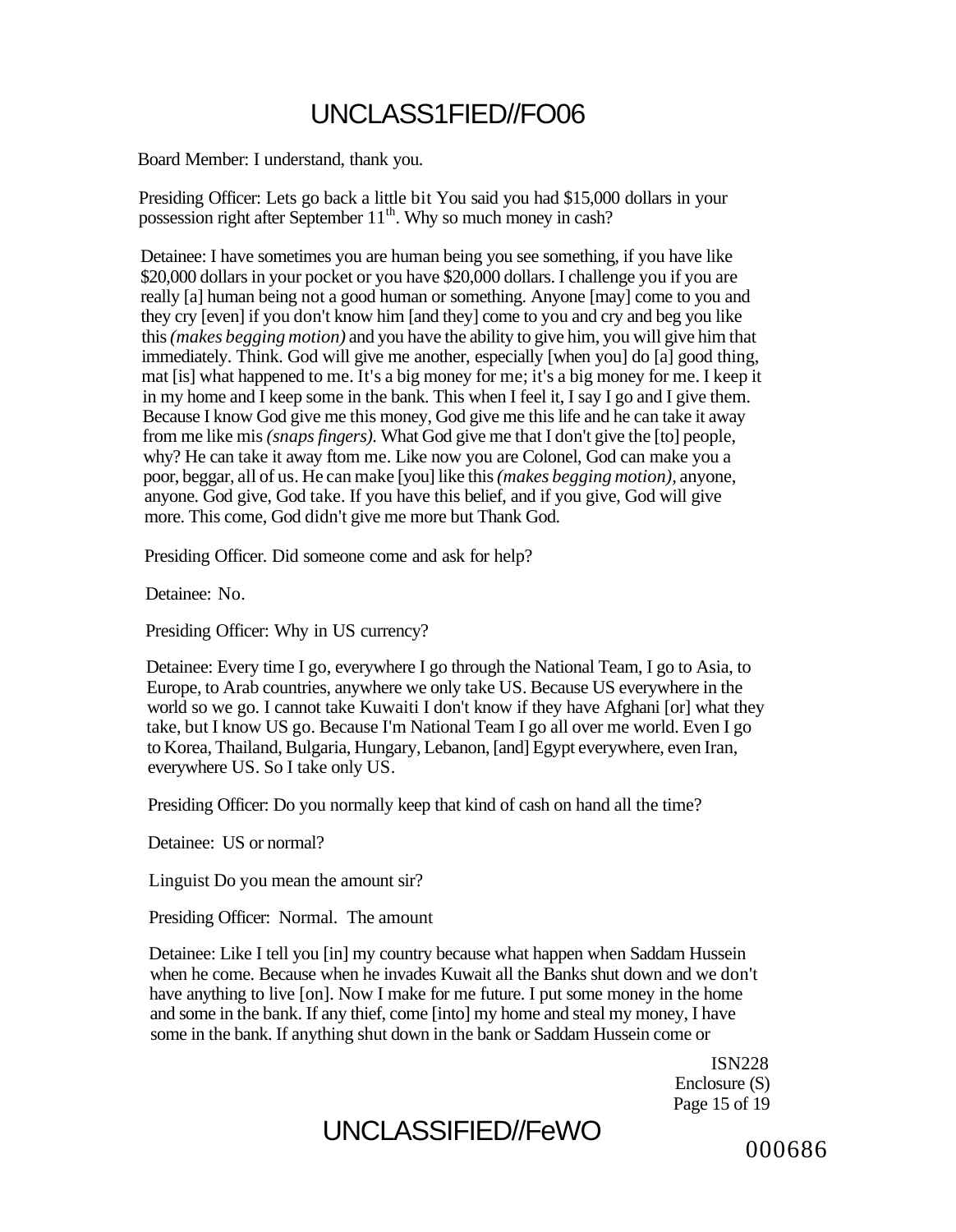# UNCLASSIFIED//F0U6

**something, I have [money in] my home. Before I [got] married, I don't have children [and] I don't care. But now I have a family. I care about them, I must think about them.** 

**Presiding Officer: What was your salary? How much of mat \$15,000 mat you had how long did it take you to acquire it?** 

**Detainee: My salary [is] about \$3,200, \$300,1 don't know exactly.** 

**Presiding Officer: A month, a week, what?** 

**Detainee: A month, [I made in] a month \$3,000 [and] \$200 dollars like this, without taxes.** 

**Presiding Officer: Doing what specifically?** 

**Detainee: I'm like a supervisor, a supervisor of the water. I see the pipes, I see the engineers making the pipe or something. I see [if] it's good or not I write it's good or not That's my job, for all of Kuwait, because we are small country.** 

**Presiding Officer: When you took that money and you left. What about your family? What did they mink about you...?** 

**Detainee: Of course,! didn't tell my Father and Mother. Because they know it's dangerous for me but I didn't know that it's not dangerous for me. I'm adult man, I go where I [want] go. I have my money, normal. [If] I want to go to Eskimo, I go, [if] I want to [go] there anywhere, [if] 1 want go to anywhere I go. If it's not legal I will go. In Kuwait in the passport, they didn't say don't go in this country [or] this country, [or] this country. I have many countries to go, everywhere.** 

**Presiding Officer When you took that amount of money with you, what did your family survive on?** 

**Detainee: I have other money in the bank.** 

**Presiding Officer: So they know to go to the bank and get it** 

**Detainee: Yea, I give them my card, they have everything. Because [during the] short time when I go [with] the National Team, 2 month, normal, I give them everything. Short time only I think 5 or 6 days, take 12 maybe 13 days, short time. But the problem I stuck mere that the problem only. Or 100 Dinar, 200 Dinar able to** *fix.* **their life that time, normal, they don't need anything, cause I have everything in my home from food, everything.** 

**Presiding Officer So other than your Mother and Father, your wife and your children knew you were going?** 

> **ISN228 Enclosure (5) Page 16 of 19**

UNCLASSIFIED//Fe«0

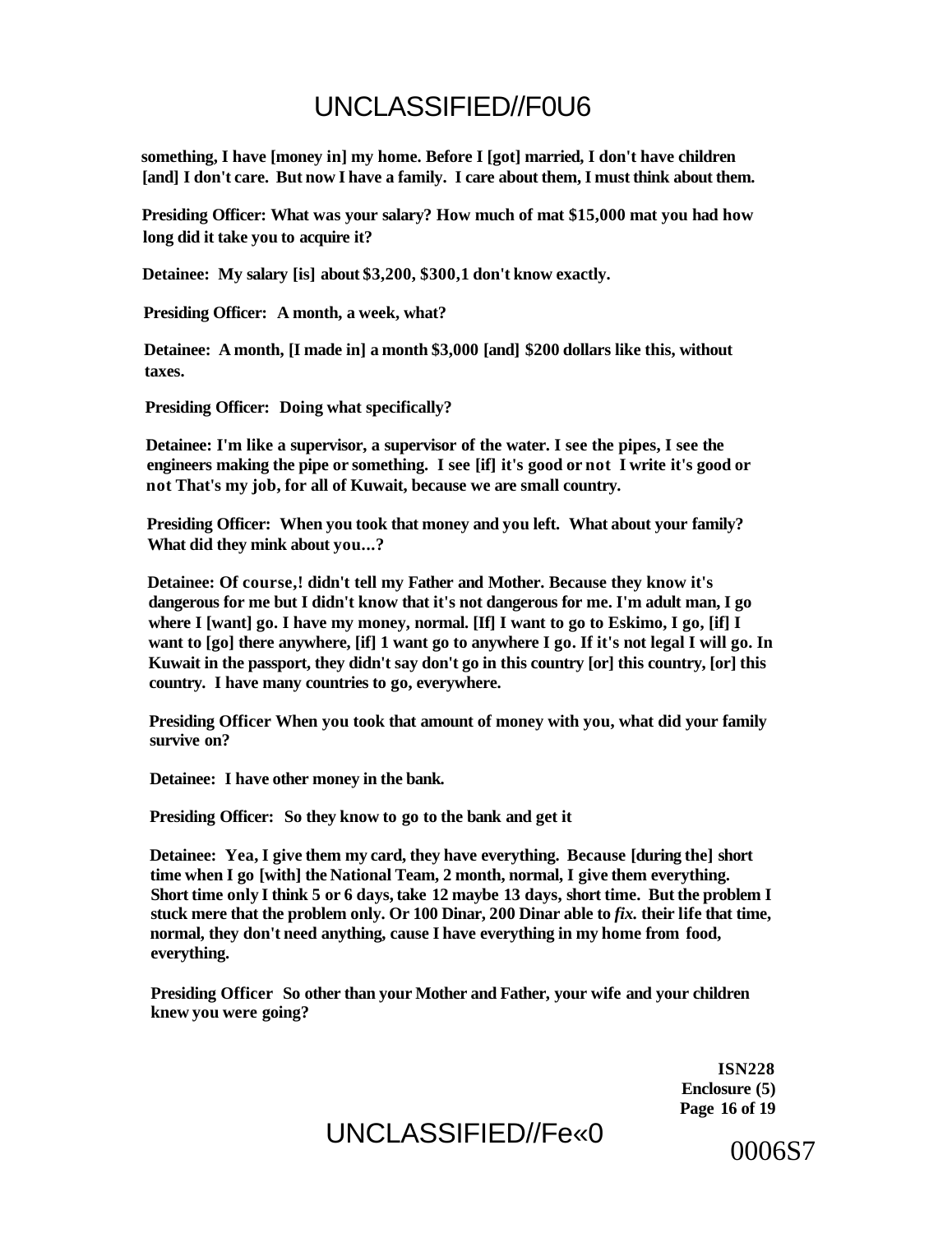## UNCLASSIFIED//FO0©

**Detainee: My children not talking.** 

**Presiding Officer But your wife knew you were going?** 

**Detainee: Yea, yea, yea... I tell them I would go, normal.** 

**Presiding Officer. What was her reaction?** 

**Detainee: Sheafraid. SoIteUheriK),no...r^taW4nonnal,becaus«Igotoandcome back.** 

**Presiding Officer: Where you concerned about them, their well being while you were gone?** 

**Detainee: They have everything. Of course I concerned about them but they have everything and I [am] concerned about them, yea, of course. That is not big deal, like big deal, because I try beforefor 2 month, many times and noming happen then. They have my brothers; my Father and Mother care about them andmetamily. She has her brother and Mother and Father, we have family, beautiful family we care about each other we care. Problem in this situation I concerned, too much concerned now because I'm [in] Cuba. Always I Ihink about them.** 

**Presiding Officer: Tell me a little bit more about the Casio watch you talked about before. Is that type of watch the most common where you're from or what? Is that the only type of watch you could get?** 

**Detainee: I was before I take the normal watch, like this** *(points to Assisting Military Officers watch).* **I like this type of watch, ana//og. I like this analog; I have many of this [type of] watch. When I see one from the people [that] wear the Casio watch, I like it Where you from get it? From the Casio, okay I go out and buy it, normal. I don't know about it before, but when I see someone from where I visit what to do during the playtime bring Uke this a good thmg I say normal thing. No big deal In Kuwait, famous, it's famous, anyone to get from this type, from this type, from this type, from this type.** 

**Presiding Officer: Okay, thanks. What do you plan to do in the event you are released from here? What are your plans far the future?** 

**Detainee: Like I teU you, I want first thkg to get vrim my feniily and see my famU stay with my family. If I get there I will stay with them and care about them and raise them. After that if I get [a] little bit [ofa] rest I will find a job. Iflhavetheoldjoblwill continue the job. If I don't have it [and] I lose my job I [will] find another job. To continue my life and I like to go back to my player, to my team, my National Team. Like IteUyoutopkyanomertimetobmgchampionsWpslikethis. I really want to go to back [to] my family, to stay with them, to raise them, to care about mem, my sister's crrildren, even the same. They don't have a Father; I'm their Father, to raise them, to stay with mem, to look [for] what they need. They need me.** 

> **ISN228 Enclosure (5) Page 17 of 19**

### UNCLASSIFIED//FOU0-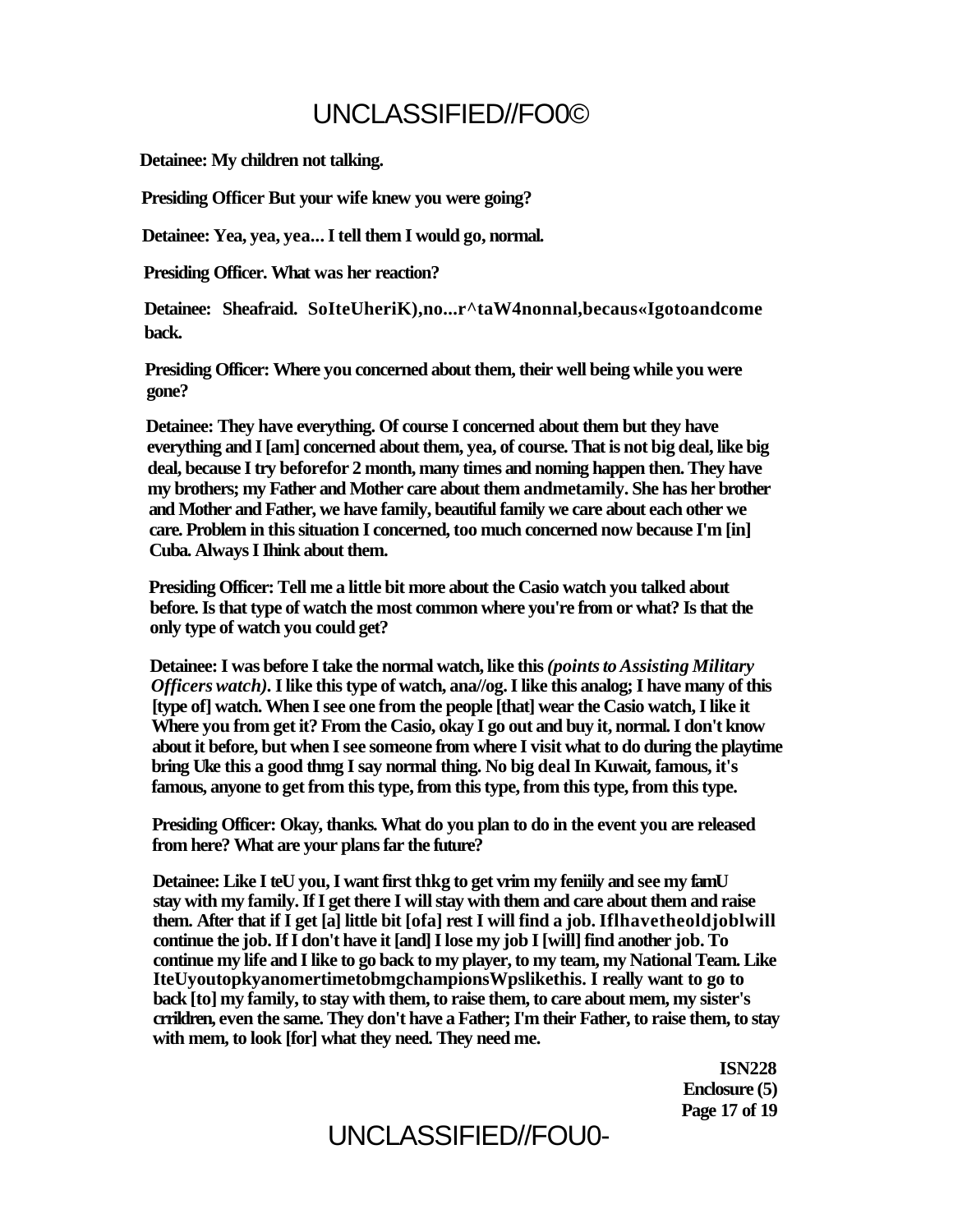# UNCLASSIFIED//FO0O

Presiding Officer: You think your still a good player?

Detainee: Yea, I think so. Becausewe don't have... nowhere I'm in Cuba... very famous. Maybe don't... I don't [know if you] hear about me or not, but I am very famous. No one play against me because only I spike hard. Like I tell him *(indicating the Assisting Military Officer)* don't have a good setter [here], because of that I want to go back to have a good setter to spike good. Tnat really....

Presiding Officer: I have one last question for you. What do you think about Usama bin Laden?

Detainee: This guy he brings for you and for me the trouble. You are here and I am here firom Usama bin Laden. I don't agree [with] what he [is] doing. I don't.. I hate what he [is] doing. Innocent people or something or not innocent people killing, I hate killing. He's now like Saddam Hussein, he brings only trouble [to] people. [What] I mink about him [is] that he's not good person.

### *The Presiding Officer reads the post-Administrative Board instruction to the Detainee the Detainee has additional questions.*

Detainee: There is question, when you give me the answer?

Presiding Officer: What we will do is, we willmake a recommendation to the Designated Civilian Official in Washington D.C. At this point, I cannot tell you how long it will take. Itisanadministradveprocessitcouldtakeaweek^amontn,ayear, I don't know. I hope it wouldn't be a year but the time it would take is uncertain.

Detainee: I hope that it will be everything good Ihopethatanothertime... andlhope mat would be, that there wouldn't be another time. Another time, don't bring me more charges, and don't make me friend ofbin Laden, after that you make me friend of Saddam Hussein, Hitler and Mussolini. Then you say I the friend, the closer friend of the Devil. 1 hope that everythmg will be good and we Mshtm^ and everyone go to home.

Presiding Officer You through?

Detainee: Yea.

*The Presiding Officer concludes reading the post-Administrative Board instructions to the Detainee and adjourned the open session of the Board.* 

*The Presiding Officer opened the classified portion of the session,* 

*The Presiding Officer adjourned the classified portion of the session and the Administrative Review Board was closed for deliberation and voting.* 

> ISN228 Enclosure (5) Page 18 of 19

## UNCLASSIFIED//FOU6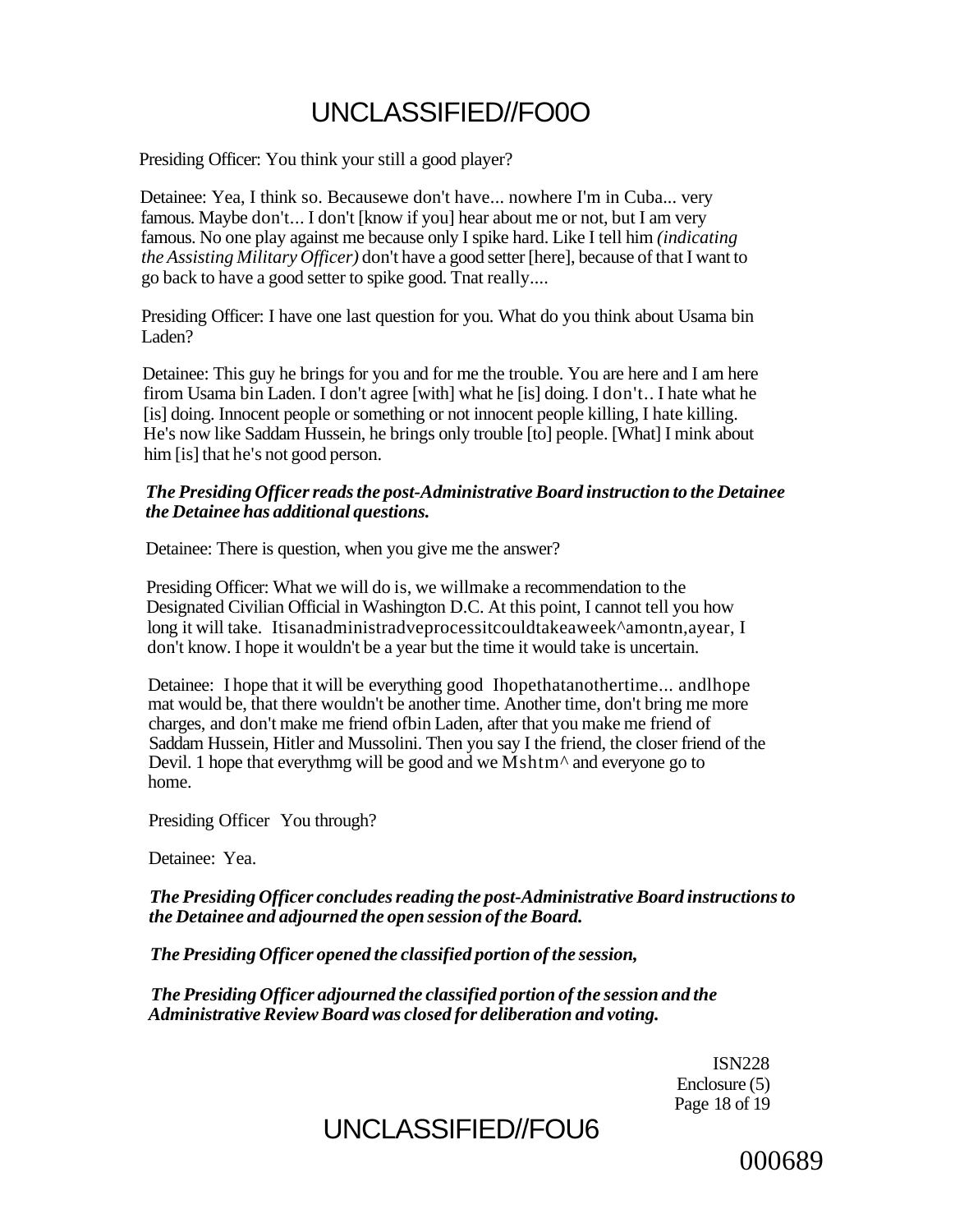# UNCLASSIFIED//FOUO

### **AUTHENTICATION**

*I certify the material contained in mis transcript is a true and accurate summary of the testimony given during the proceedings.* 



Presiding Officer

ISN228 Enclosure (S) Page 19 of 19

# UNCLASSIFIED//Feue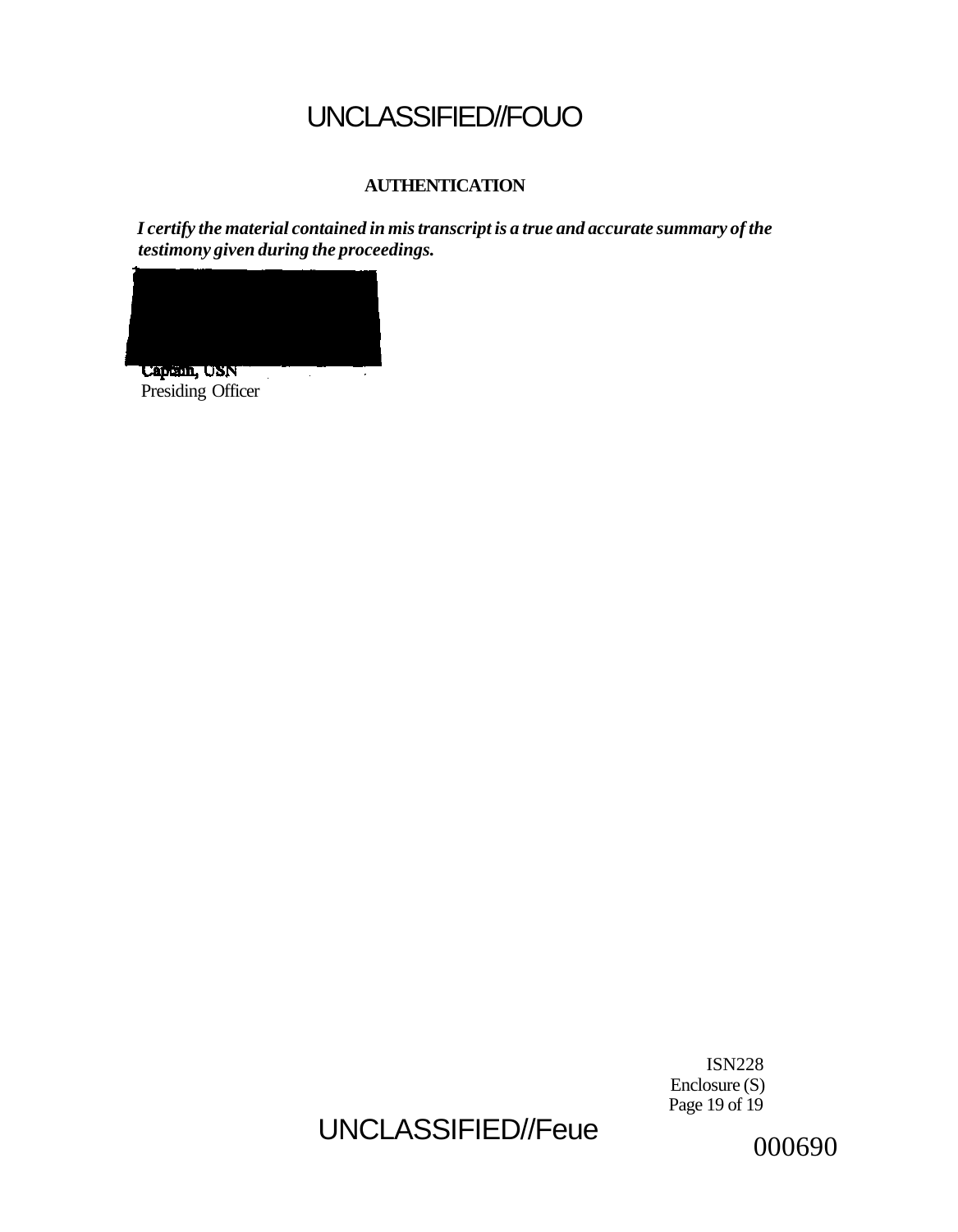# UNCLASSIFIED//F©06

### **Summary of Administrative Review Board Proceedings for ISN 232**

*The Administrative Review Board (ABE) was called to order.* 

*The Designated Military Officer was sworn.* 

*The Board Reporter was sworn.* 

*The Presiding Officer announced the convening authority and purpose of the ABB proceedings.* 

*The Administrative Review Board members were sworn.* 

*The Assisting Military Officer was sworn.* 

*The Assisting Military Officer presented the Enemy Combatant Notification Form, Exhibit EC-A, to the Administrative Review Board.* 

*The Assisting Military Officer presented the Enemy Combatant Election Form, Exhibit EC-B;to the Administrative Review Board.* 

*It was noted by the Presiding Officer that from Exhibit EC-B, the Detainee had chosen not to be present for the Administrative Review Board proceedings.* 

*The Presiding Officer confirmed that the Assisting Military Officer had met with the Detainee and informed him of his rights regarding the proceedings, that the Detainee appeared to understand the process, that the Unclassified Summary of the Information was read to the Detainee, that a translator was used during the interview, and that the Assisting Military Officer confirmed that the translator spoke the same language as the Detainee,* 

*The Designated Military Officer presented the Unclassified Summary of Information, Exhibit DMO-l, andDMO-2 to the Administrative Review Board.* 

*The Designated Military Officer stated that a copy had been previously distributed to the AMO and detainee.* 

*The Designated Military Officer gave a brief description of the contents of the Unclassified Summary of Information, Exhibit DMO-l, to the Administrative Review Board.* 

*The Presiding Officer asked the Designated Military Officer for any further unclassified information.* 

> **ISN 232 Enclosure (6) Page 1 of2**

## UNCLASSIFIED//FOUO-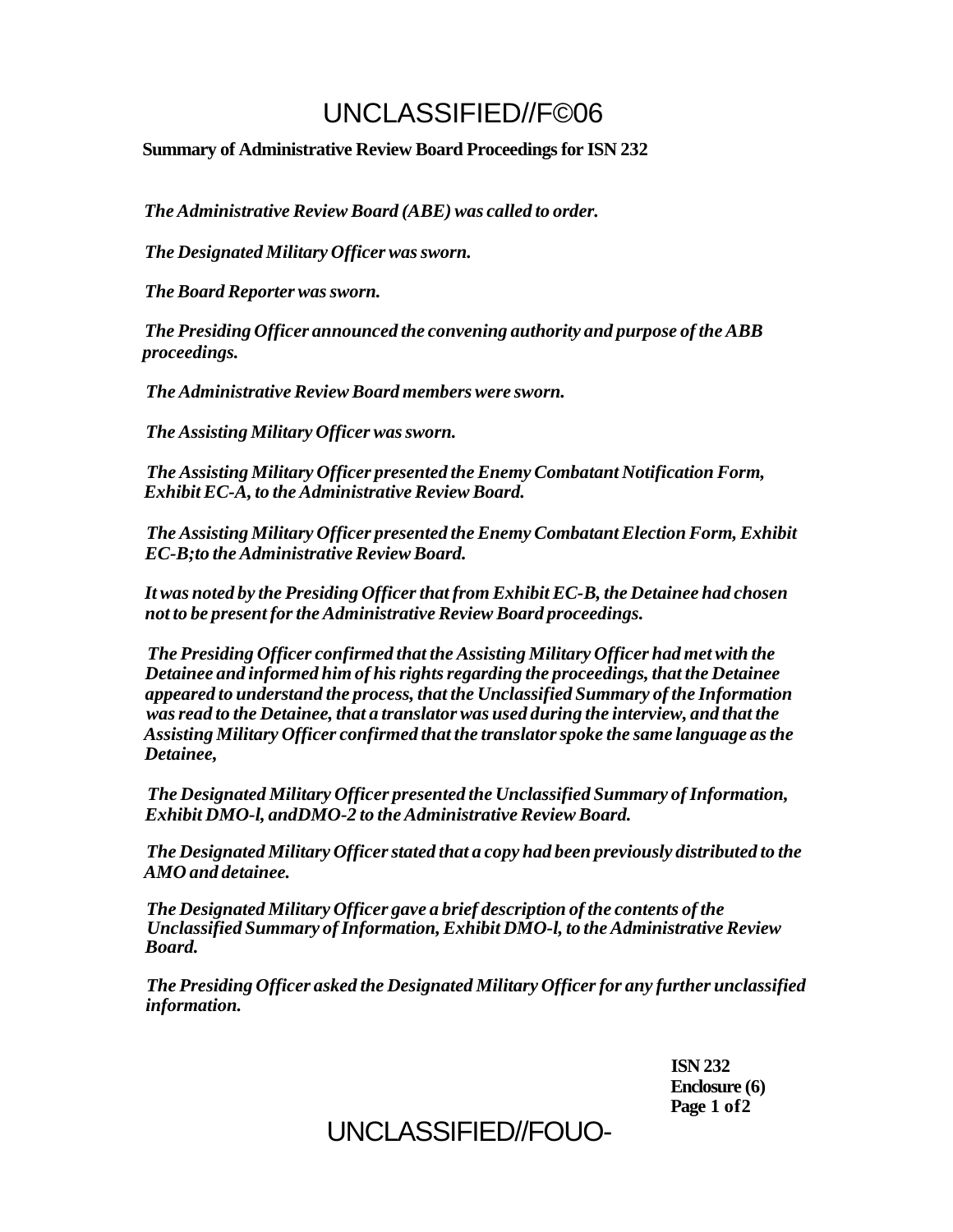# UNCLASSIFIED//FOOO

*The Designated MUUary Officer confirmed that he had no further unclassified information and requested a closed session to present classified information relevant to the disposition of the Detainee.* 

*The Presiding Officer acknowledged the request* 

*When asked if the Assisting Military Officer had any information to present on behalf of the Detainee to the Administrative Review Board, the Assisting Military Officer stated that he previously submitted a summary of the interview.* 

*The Assisting MUUary Officer also submitted a document from the Detainee's lawyer and multiple tetters from the detainee's famify and friends (Exhibit EC-Q to the Administrative Review Board* 

*The Presiding Officer read the remainder of the unclassified portion of the Administrative Review Board proceedings, and then adjourned the proceedings.* 

*The Presiding Officer opened the classified portion of the session.* 

*The Presiding Officer adjourned the classified portion of the session and the Administrative Review Board was dosed for deliberation and voting.* 

### **AUTHENTICATION**

**I certify the material contained in this transcript is a true and accurate summary of the testimony given during the proceedings.** 

Captain, USN **Presiding Officer** 

> **ISN232 Enclosure (6) Page 2 of 2**

UNCLASSIFIED//FOUO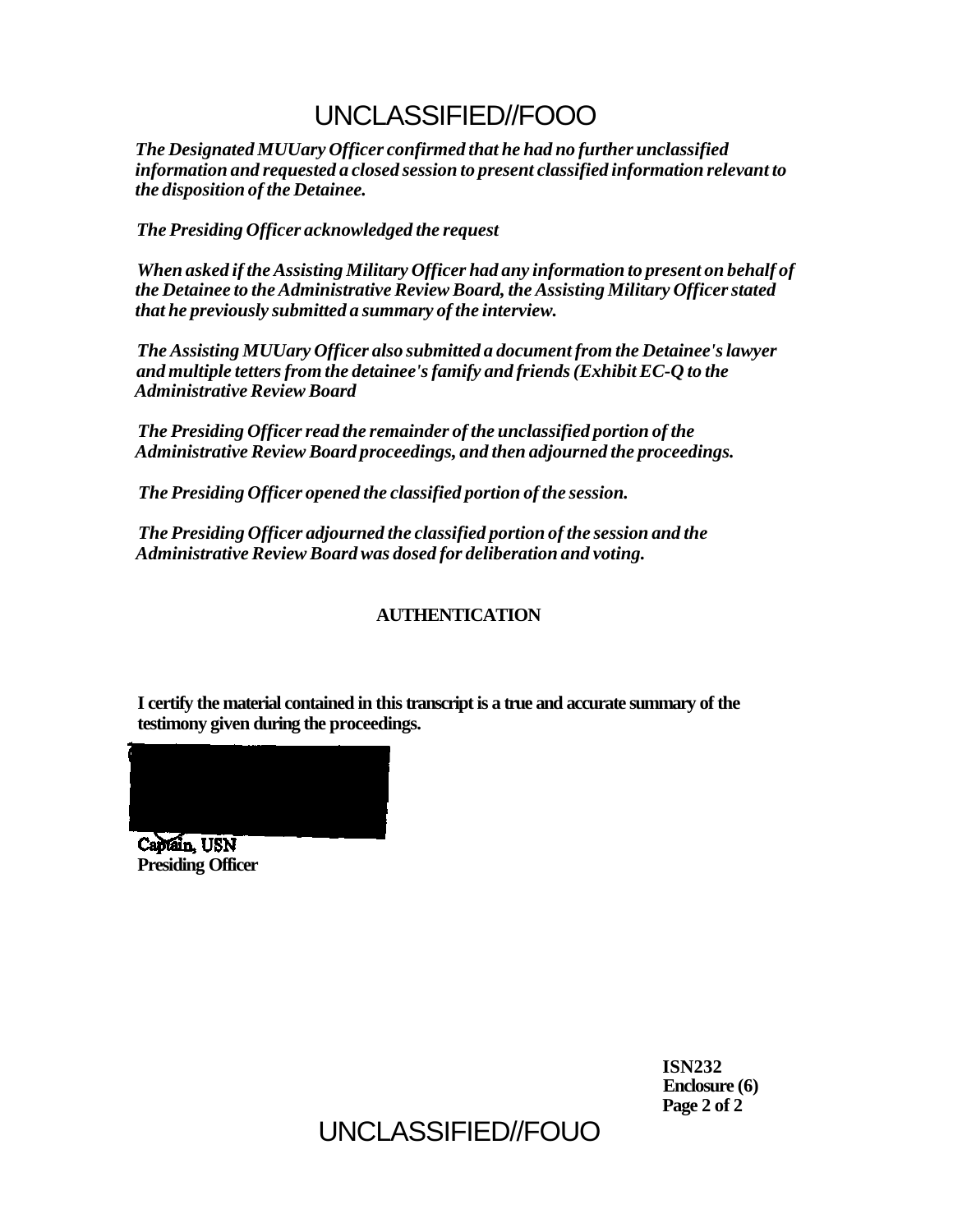### UNCLASSIFIED//FOU0

#### **SUMMARY OF ADMINISTRATIVE REVIEW BOARD PROCEEDINGS FOR ISN 217**

*The Administrative Review Board (ARB) was coiled to order.* 

*The Designated Military Officer was sworn.* 

*The Board Reporter was sworn.* 

*The Presiding Officer announced the convening authority and purpose of the ARB proceedings.* 

*The Administrative Review Board members were sworn.* 

*The Assisting Military Officer was sworn.* 

*The Assisting Military Officer presented the Enemy Combatant Notification form (Exhibit EC-A) to the Administrative Review Board.* 

*The Assisting Military Officer presented the Enemy Combatant Election Form (Exhibt EC-B) to the Administrative Review Board.* 

*It was noted by the Presiding Officer that from Exhibit EC-B, the Detainee had chosen not to be present for the Administrative Review Board proceedings.* 

*The Presiding Officer confirmed that the Assisting Military Officer had met with the Detainee and informed him of his rights regarding the proceedings, that the Detainee appeared tounderstand the process, that the Unclassified Summary of Evidence was read to the Detainee, that a translator was used during the interview, and that the Assisting Military Officer confirmed that the translator spoke the same language as the Detainee.* 

*- The Designated Military Officer presented the Unclassified Summary of Evidence (Exhibit DMO-1) to the Administrative Review Board.* 

*The Presiding Officer confirmed that a copy had been previously distributed.* 

*The Designated Military Officer gave a brief description of the contents of Exhibit DMO-L* 

*The Presiding Officer asked the Designated Military Officer for any further unclassified information,* 

UNCLASSIFIED//FOBe- Eaciosure(7)

**Page 1 of2**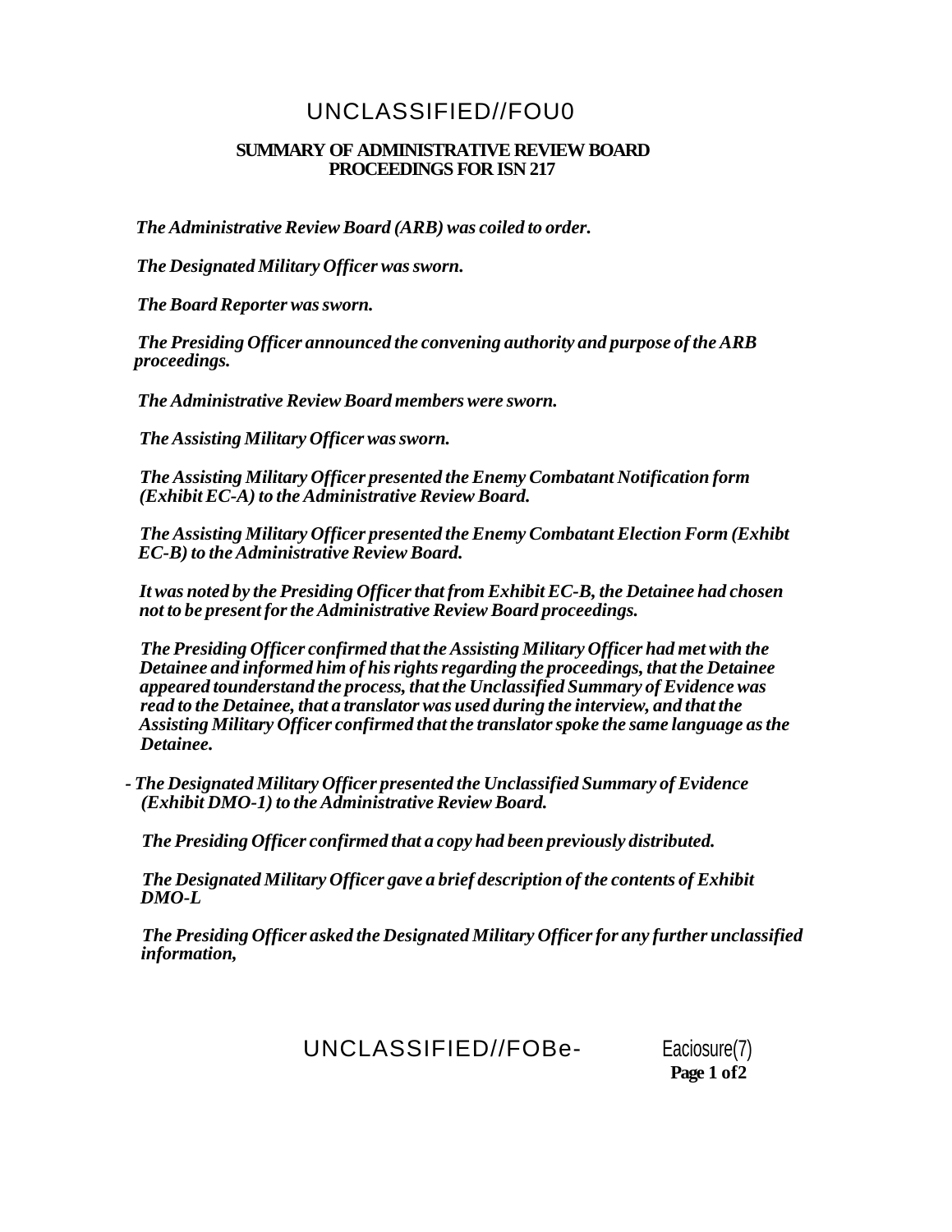# UNCLASSIFlED//FGy0

*The Designated Military Officer confirmed that he had no further unclassified information and requested a dosed session to present classified information relevant to the disposition of the Detainee.* 

*The Presiding Officer acknowledged the request* 

*When asked if the Assisting Military Officer had any information to present on behalf of the Detainee to the Administrative Review Board, the Assisting Military Officer stated that hepreviously submitted a summary of the interview. The AMO verbally summarized comments made by the detainee during the detainee <sup>f</sup> s interview and then read the detainee's written statement.* 

*The Presiding Officer read the remainder of the unclassified portion of the Administrative Review Board proceedings, and then adjourned the proceedings.* 

*The Presiding Officer opened the classified portion of the session.* 

*The Presiding Officer adjourned the classified portion of the session and the Administrative Review Board was closed for deliberation and voting.* 

### **AUTHENTICATION**

**I certify the material contained in this transcript is a true and accurate summary of the**  testimony given during the proceedings.



**Colonel, U.S. Army Presiding Officer** 

UNCLASSIFIED//FGUO-- Enclosure (7)

**Page 2 of 2**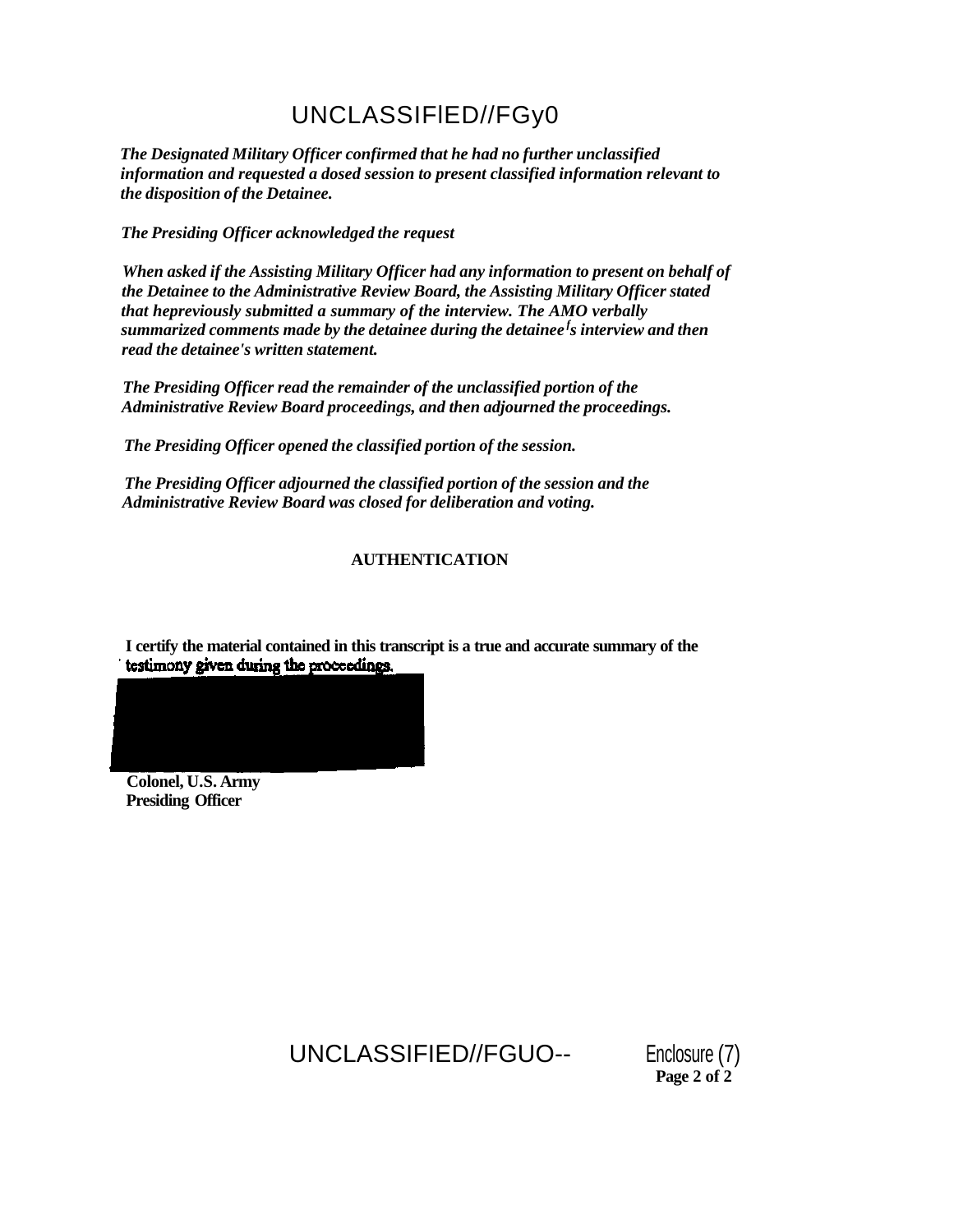# UNCLASSIFIED

29 Apr 05

From:

To: Presiding Officer

Via:  $| \wedge$ 

Subject: Translation of Detainee's Verbal Statement regarding Torturemade by Abd Al Aziz Sayer Al Sharameri, ISN #217, on 28 Apr 05 to OARDEC Unguist Jd

During the follow-up interview, the detainee was explaining to the AMO why he was not as proactive and detailed in his responses to the allegations in the ARB process, as he was in the CSRT process. The detainee started explaining his faith in God's will. He stated that God protected him from torture, fear, chaos and uncertainty and so far God has been with him, so therefore he will leave his fate in God's hands.

The detainee had previously stated that he did not wish to answer any more questions about the allegations, and the topic he was talking about was unrelated to the unclassified summary. When the detainee saw that the AMO was taking notes periodically while he was talking, he stopped and asked what the AMO was writing down and why he was doing so. When the AMO read back the line that he had written down, "God protected me from torture'\*, the detainee said, "Don't misunderstand me. That does not mean there was no torture. We went through some very rough things and a lot of things were done to us."

He asked the AMO twice to immediately scratch out that line. When the AMO suggested that he should read that statement on the detainee's behalf and that the detainee could elaborate and explain it, the detainee declined, saying that he preferred for the AMO to scratch out that sentence.



Enclosure (4) Addendum to EC-B Pagel ofl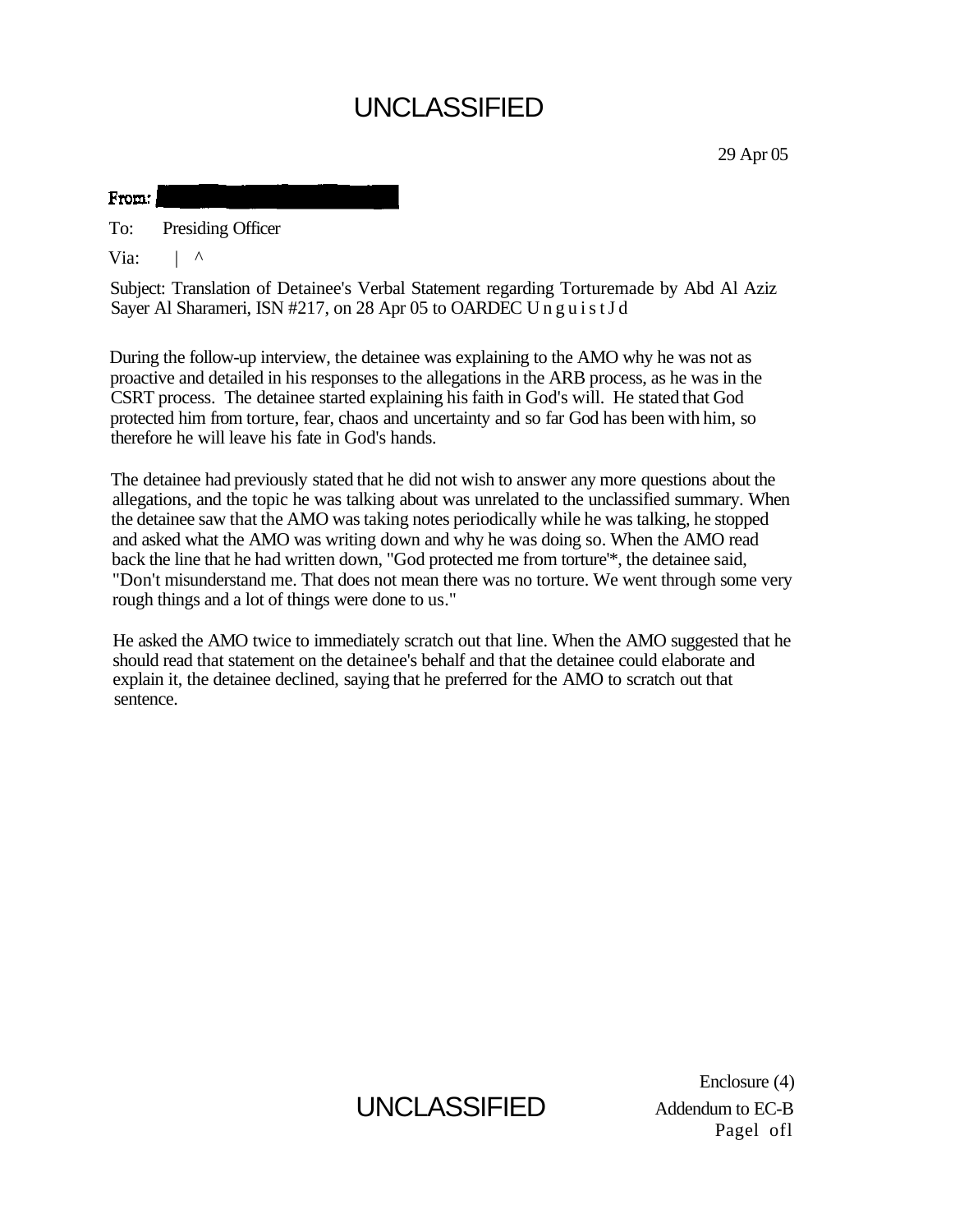$I \leftarrow$  w ^ ^ *t-*

 $-12$   $-12$ أكمد

*FC-c fyi 2 A* **2 6%**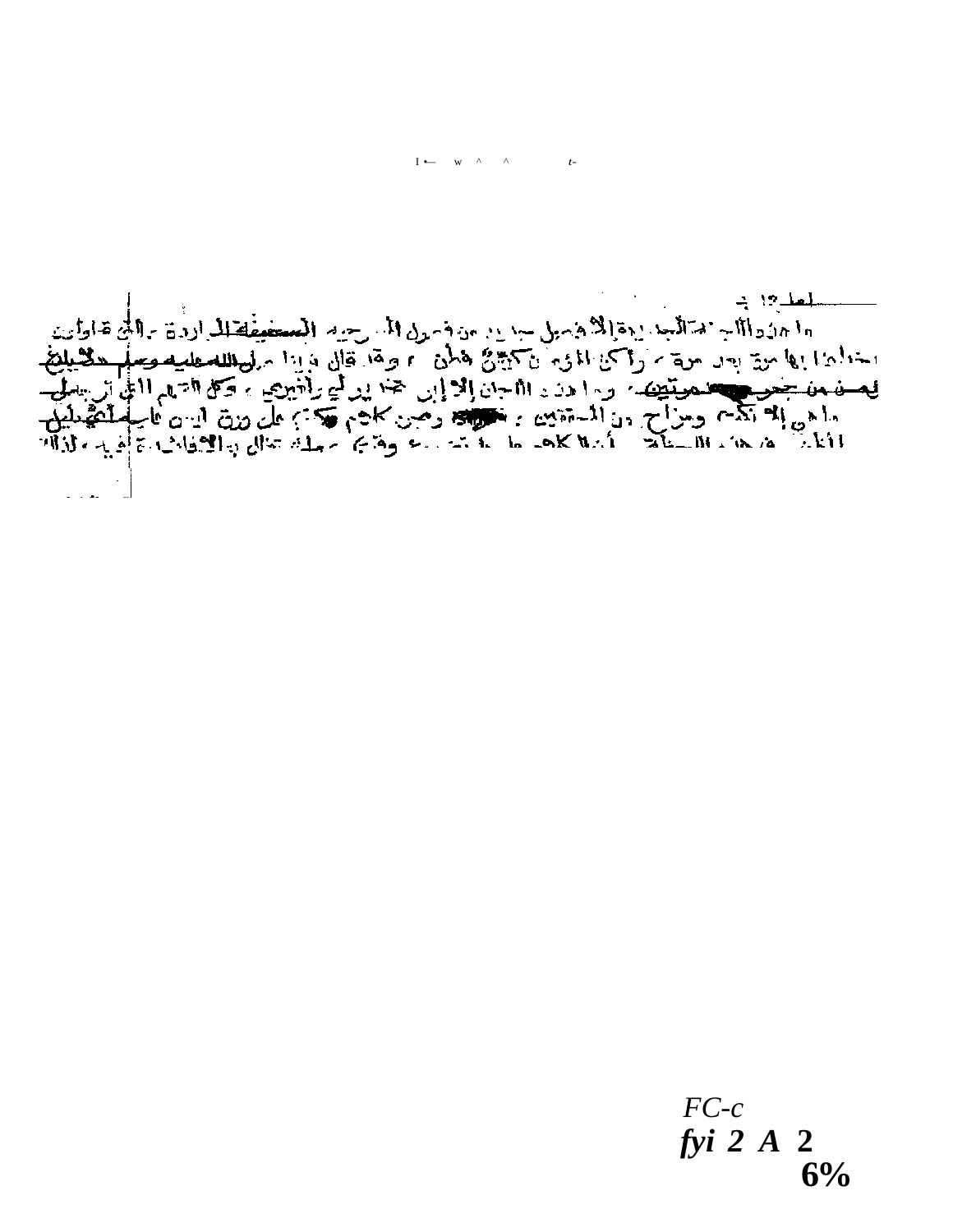# UNCLASSIFI ED//EQU0>

**Summary of Administrative Review Board Proceedings For ISN 213** 

*The Administrative Review Board (ARB) was catted to order.* 

*The Designated Military Officer was sworn,* 

*The Board Reporter was sworn.* 

*The Translator was sworn,* 

*The detainee entered the proceedings,* 

*The Presiding Officer announced the convening authority and purpose of the ARB proceedings,* 

*The Administrative Review Board members were sworn.* 

*The Assisting Military Officer was sworn,* 

*The Presiding Officer read the hearing instructions to the Detainee and confirmed that he understood. When asked if he had any questions concerning the Administrative Review Board process, the Detainee asked the following question:* 

*The Assisting Military Officer presented the Enemy Combatant Notification form, Exhibit ECA, to the Administrative Review Board.* 

*The Assisting Military Officer presented the Enemy Combatant Election Form, Exhibit EC-B, to the Administrative Review Board.* 

*The Designated Military Officer presented the Unclassified Summary of Information, Exhibit DMO-1, DMO-2, The FBI Redaction Memorandum andDMO-3, Patterns of Global Terrorism 2003 to the Administrative Review Board,* 

*The Designated MUitary Officer gave a brief description of the contents of the Unclassified Summary of Information, Exhibit DMO-1 to the Administrative Review Board,* 

*The Presiding Officer confirmed that a copy had been previously distributed,* 

*The Designated MUitary Officer confirmed that he had no further unclassified information and requested a closed session to present classified information relevant to the disposition of the Detainee.* 

*The Presiding Officer acknowledged the request* 

**ISN 213 Enclosure (6) Page 1 of 16** 

UNCLASSIFIED//FOUO onr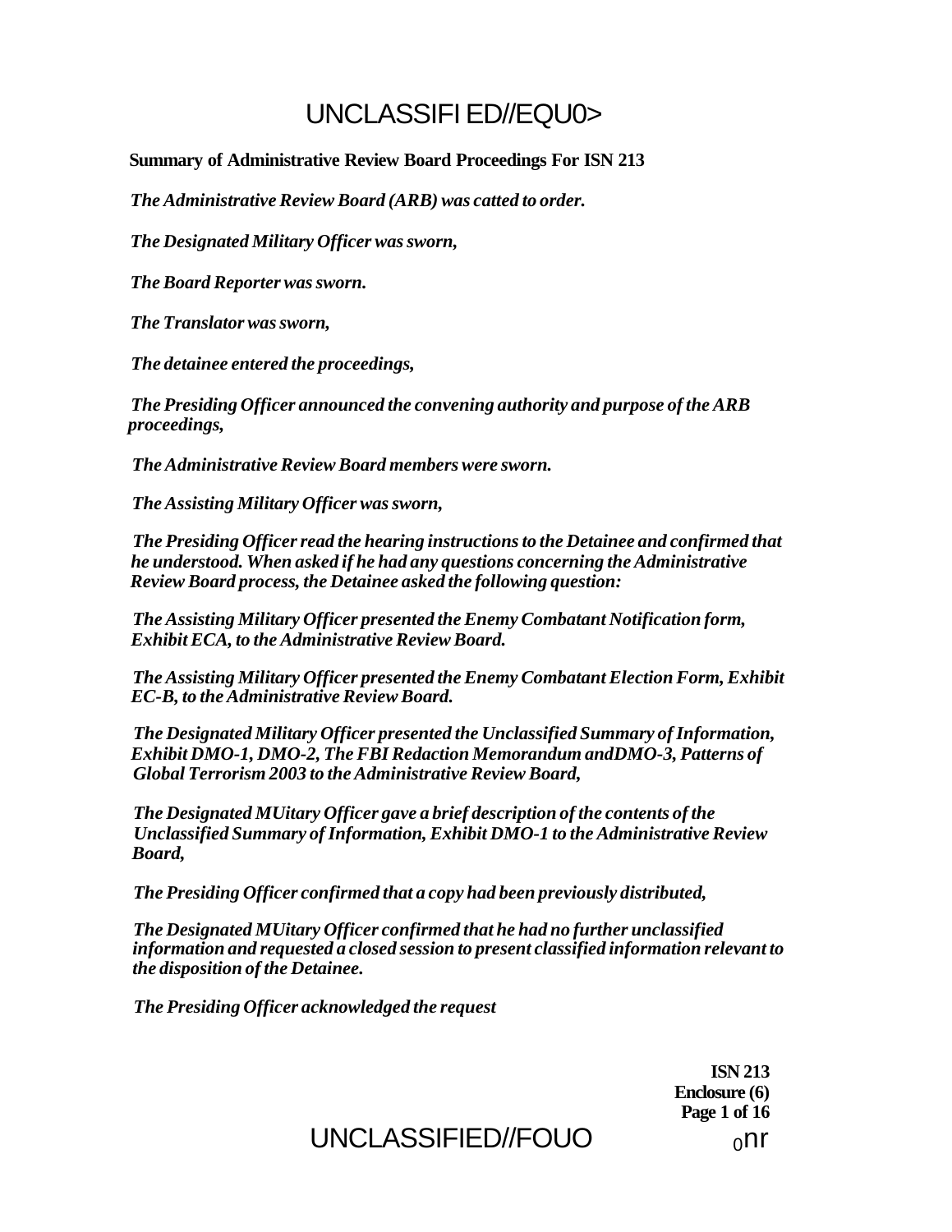# UNCLASSIFIED//Fetf0

### *The Assisting MUUary Officer presented Exhibit EC-C, Correspondence Submitted On Behalf Of Enemy Combatant, to the Administrative Review Board,*

*The Presiding Officer asked the Detainee if he wishes to make a statement and whether he opts to take an oath (a Muslim oath).* 

*The Detainee accepted taking the (Muslim) oath,* 

*The Assisting Military Officer made a statement on the detainee's behalf. The detainee concurred,* 

**Assisting Military Officer: The Detainee's initial ARB interview occurred on 10 May 2005 and lasted two and a half hours. A follow-up interview was held on 11 May 2005 and lasted one and a half hours. After a review of the Unclassified Summary of Evidence, during the initial interview, the Detainee stated that he would like to attend the ARB. He said he would like the AMO to speak on his behalf but would like to make comments to the Unclassified Summary. He was provided English and Arabic translations of the Unclassified Summary of Evidence during the initial interview to assist in his preparation of his oral comments. The Detainee was very cooperative and well behaved. I would like to make one more statement in reference to the Unclassified Summary of Evidence. He (the Detainee) was given a copy the night of the first interview [but] he was never given that copy to sit down and make notes and [he said that] last night due to his moves, he didn't have an opportunity to sit down and make notes [either].** 

**Board Member: Are you trying to say that the Detainee up to this point has never been given a copy of the Unclassified Summary in which he can make notes with or what?** 

**Assisting Military Officer: No. He was given both copies, English and Arabic but he was given the opportunity on his time to sit down and write down any comments.** 

**Board Member: In other words, he did not have the.. .the Detainee Operations Group did provide him a pen [or] a paper and you confirmed that with the Detainee operations control group?** 

**Board Member: Yes.** 

**Presiding Officer: However, there's the documents provided in enclosure EC-B. It looks like there has been a response to all of these. These were obtained in the oral interview is that correct?** 

**Board Member: Yes, sir.** 

**Presiding Officer: So has responded to that We will go ahead and continue. Your words are noted.** 

> **ISN213 Enclosure (6) Page 2 of 16**

# UNCLASSIFIED//Feye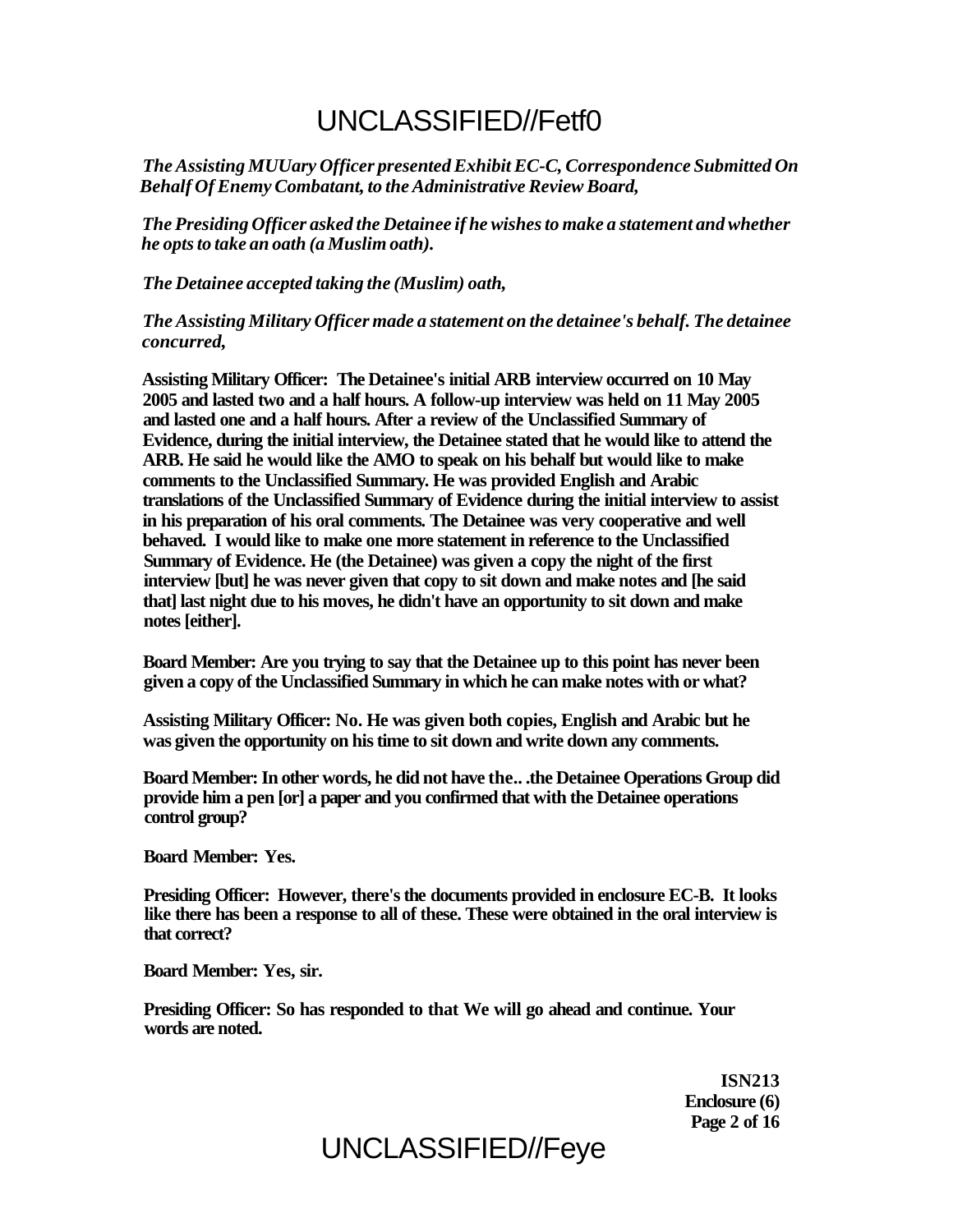### UNCLASSIFIED/ZFette

**Assisting Military Officer: Yes, sir. Thank you. The Detainee provided the following comments in response to information in the Unclassified Summary of Evidence: In response to the allegation that the Detainee was assessed by a foreign government service to be a hardcore extremist, the Detainee stated that he doesn't have a relationship with any foreign government. He stated [that] if this information is correct, the name of this country should be brought to this board. In response to the allegation that the Detainee decided to go to Afghanistan to build a mosque, he made arrangements to travel to Afghanistan after September 11 attacks, leaving the return flight date open. The Detainee left Kuwait on either 21 or 22 September carrying \$15,000 in U.S. currency to build his mosque, he stated [that] yes, he went to Afghanistan to assist in the building of a Mosque. Then he made the statement that if there are criminals in an Arab country and I go there, does it mean that I'm one of them? He also stated mat his return flight was an open date, but up to a certain date and you must confirm [by] 72 hours. This is a requirement, from Kuwait Airlines. The Detainee answered that he had \$15,000 to assist in the building of a mosque. In response to the allegation that the Detainee traveled to Afghanistan from Kuwait City by plane to Meshat, Iran where he hired a car to the Iran/Afghanistan border, spent one night in Taibot, Iran, before crossing the border into Afghanistan, traveled to Namruz, Afghanistan and from there to Kabul, Afghanistan where he worked with Al Wafa repairing homes and schools for the poor, the Detainee stated this is true with the exception of his work with Al Wafa repairing homes and schools for the poor. He said that he donated \$1,000 for aid in the construction of a school. In response to the allegation to mat the Detainee donated \$1,000 U.S. [dollars] to Al Wafa in Kabul to build a school, he gave an Afghani \$2,000 to assist refuges on the border and \$9,000 to build a mosque and his remaining \$3,000 and his passport were stolen from a house he was staying at outside of Kabul, the Detainee stated again, as he said in the previous allegation, he did give he did give \$1,000 to Al Wafa for the construction of a school He said [that] yes, he gave an Afghani (Ali Faheem) \$2,000 U.S. dollars to assist refugees at the border and \$9,000 to help build a mosque. The Detainee also stated that his remaining \$3,000 and his passport were stolen from the house that he was staying at outside of Kabul.** 

#### *The Administrative Review Board took an administrative pause to confirm the wording of the allegation stated prior,*

**Detainee: Would you like for me to clarify how I gave my money to Al Wafa or [the] other organizations?** 

**Presiding Officer: Sure.** 

**Detainee: When I donated money to Al Wafa I didn't know anything about Al Wafa, not in Kuwait. It is written [as] an organization [that] helps refugees. Why I am accused of it? I don't know anything about Al Wafa. There were no witnesses there that saw me donating the. money. I volunteered this information myself. Thisisproofthatldon't have anything to fear.** 

> **ISN213 Enclosure (6) Page3ofl6**

# UNCLASSIFIED//FGU©

000699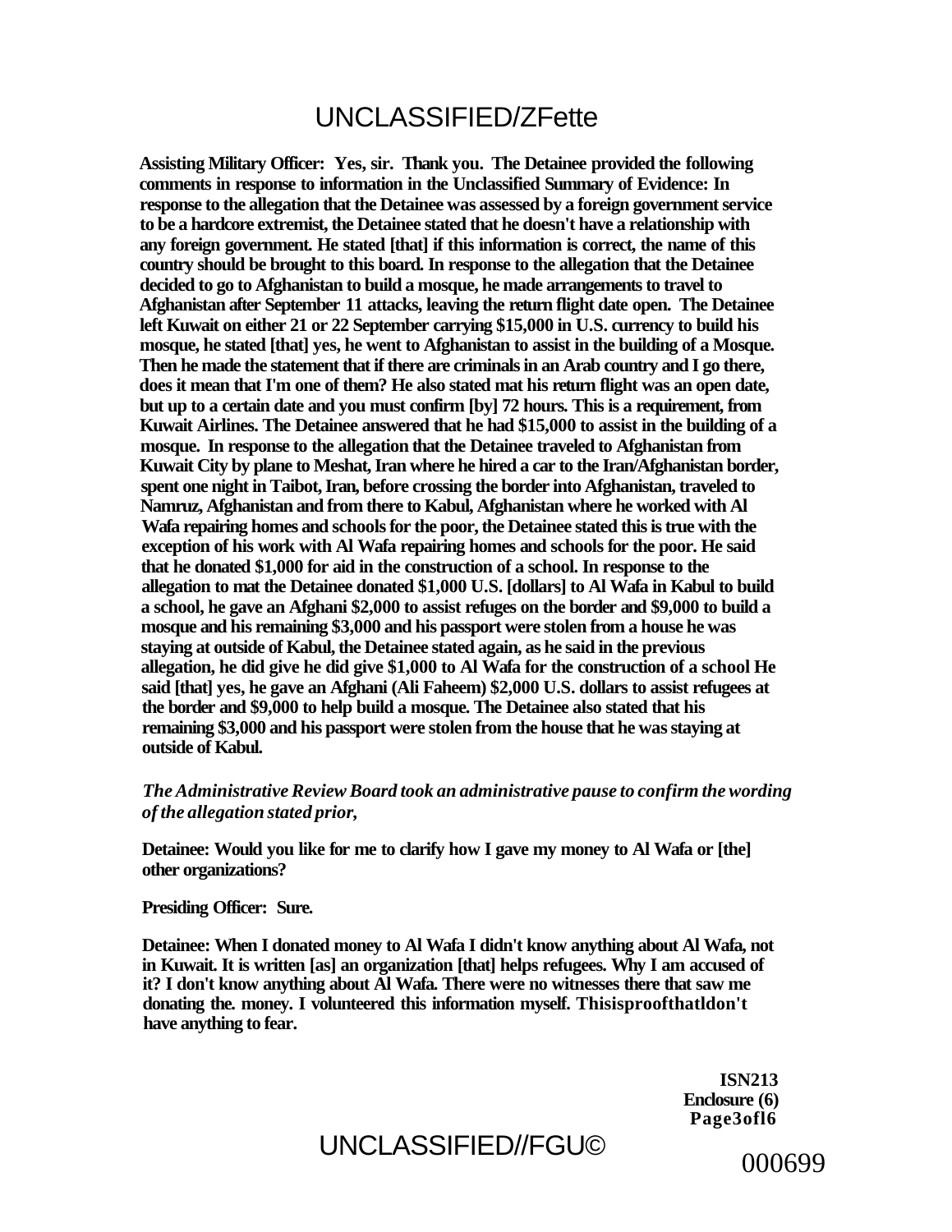## UNCLASSIFIED//FOye

**Presiding Officer: All right, thank you.** 

**Assisting Military Officer: In response to the allegation that the non-governmental organization "Wafa," officially named Al Wata Al Igatha Al Islamia or Wafe Humanitarian Organization and headquartered in Saudi Arabia is believed to have connections to Usama Bin Laden and Afghan mujahidin, he stated that he doesn't have any knowledge of this. In response to the statement that the Detainee received training about Lashkar E-Taiba and that the first time he ever he heard of this organization was during the CSRT. He also stated that he has never been to Pakistan and the Kuwait government can verify this. In response to the allegation that the detainee's name appears on a computer file used by suspected Al Qaida members listing the names of Detainees incarcerated in Pakistan and this file was recovered in a suspected Al Qaida house in Islamabad, Pakistan, the Detainee stated that after he turned himself over to the military and police near the border, they took him to a hospital in Pakistan where he was treated for very bad stomach pains and exhaustion. He also said that he was transferred from the hospital to a prison where a Pakistani soldier took pictures, fingerprints and the names of the Detainees. The Detainee stated that one evening a Pakistani officer with three stars on his shoulder came and took pictures of them with a camera while another soldier was on the other side of the bars. In response to the statement that the Detainee's name and telephone number were on a list of captured mujahidin members that was discovered on a computer hard drive associated with a senior Al Qaida member, the Detainee stated that he has no knowledge of this and that this point was discussed with a female interrogator prior to the CSRT. He stated that in Pakistan, an individual who identified himself as a Saudi government official said that he was there to help the Saudi detainees and I gave my number to one of the detainees to contact his family and then his family would contact the Kuwaiti authorities about his detainment In response to the allegation that the Detainee's name, home country and phone number appear on a document containing information regarding the capture of AL Qaida and Taliban fighters by Pakistani officials in Nangahar Province, Pakistan who crossed the border after the 11 September 2001 retaliation, he said that he does not know anything about this and if it were true, he would like to see the document In response to the allegation that the information listing a safety deposit box and passport for the Detainee appears on a floppy disk recovered from a suspected Al Qaida safe house in Karachi, Pakistan, he stated this is not true, as I stated earlier that [my] money and passport were stolen. In response to the statement that according to a foreign government service the Detainee may be an associate of Abu Gaith, the Detainee said who is this foreign government service that is making this allegation and who is Abu Gaith? In response to the statement that Abu Gaith was the Imam of a mosque in Kuwait and later became a spokesman for Bin Laden, the Detainee said I will swear to an oath that I do not know where this man prays and that . the Kuwaiti delegation has visited him twice and they never asked him about Abu Gaith. In response to the allegation that fhe Detainee was captured with no identification papers, he said he-was not captured, but went to a place where the military and police worked together and turned himself in near the border. He also said that he had no identification papers because his passport was stolen. In response to the allegation that the Detainee's name has been pre-authorized for placement in appropriate government agency watch** 

> **ISN213 Enclosure (6) Page 4 of 16**

### UNCLASSIFIED//F©ye nni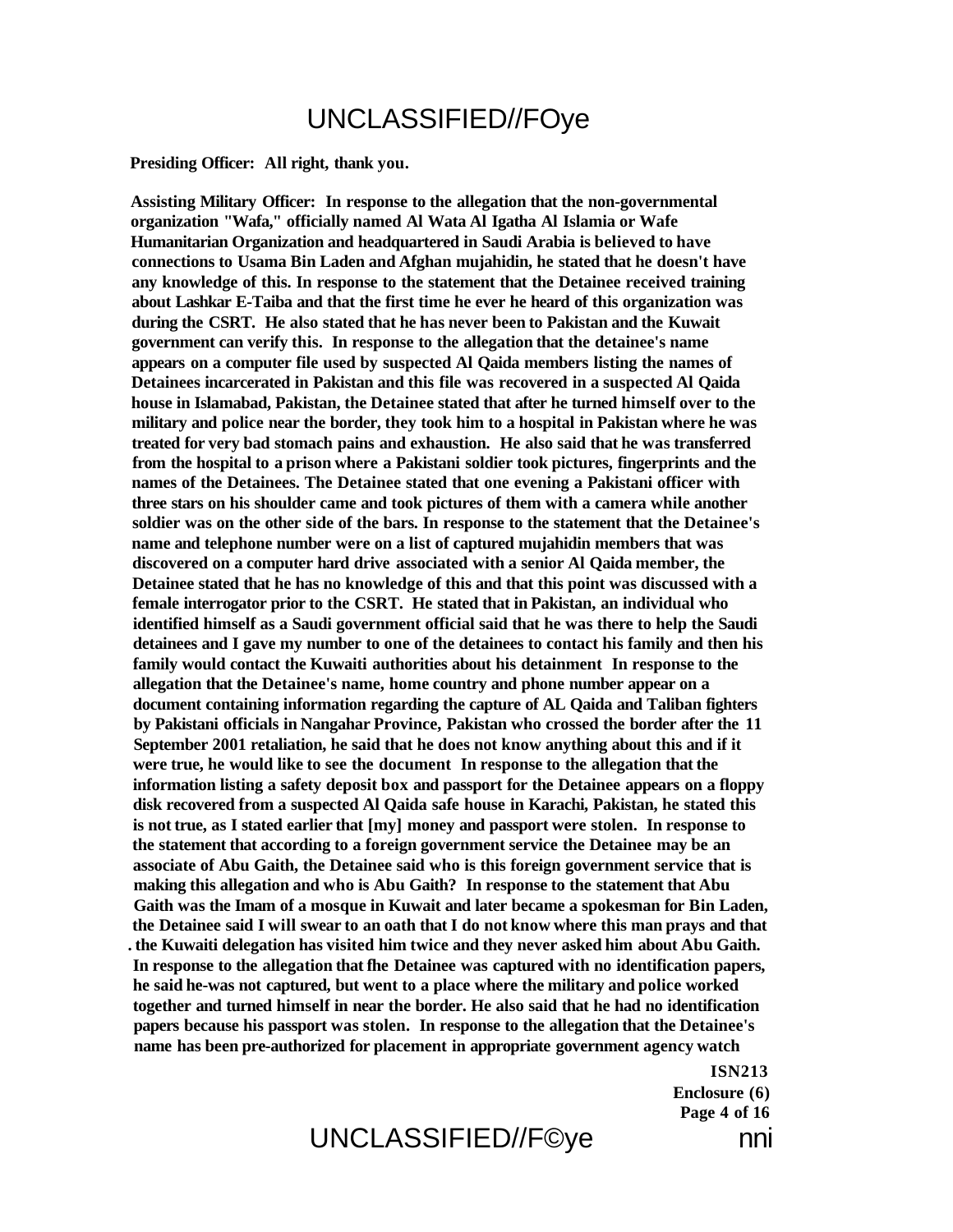# UNCLASSIFIED//FO0©

lists, he stated that he has never had arty problems with the Kuwaiti or any other government, not even a traffic violation. In response to the allegation that the Detainee is linked to the Takfir Wa'al Hijra (TWH), he stated that he doesn't know anything about this.

Presiding Officer: Does this conclude your statement?

Detainee: Yes, but if you [would] excuse me, I would like to say something.

Presiding Officer: Go ahead.

Detainee: I have no problems with [the] American government or any other government or any other person. The FBI and [the] CIA [have] interrogated me during [the past] three and a half years. None of them [have] said that they have seen me somewhere or that [I] have done something. I didn't [commit] any crime and I do not support any crime, not only in America but anywhere else. I don't know why I've spent all this time here. Outside, my family needs me more. I have a younger brother who studies in the United States. On the contrary, he got a scholarship from the Kuwaiti Embassy because of his good behavior. I have other brothers [who are] older than me. One of them is in the Army and the other one is a police officer. I don't have [any] problems with any other person or government.. .not even in Kuwait or out side Kuwait I attend[ed] this ARB with the confidence that you are going to take my case [into] serious consideration. Because of that, I feel that you are doing a lot in order to help me. [That] there is importance [in] my case. I ask you [to] please take a look at my case seriously. This [time] that I've spent here is not easy. That is all I have. Thank you.

Presiding Officer: In a moment we will ask you some questions.

Detainee: Very good.

*The AMO had no further questions for the Detainee.* 

*The DMO had the following questions:* 

Designated Military Officer: I have one question. In reference to EC-B page 2, the third paragraph down. The Detainee basically agrees with this statement with the exception of [his] work with Al Wafe repairing homes and schools for the poor...

Detamee: I did not work with Al Wafa, I wasn't [in] their employment. And I didn't rent a car. I took a taxi. I didn't rent a car and drove by myself. I wanted a driver with a taxi.

Designated Military Officer: My question is, were you helping the people in Afghanistan to build homes and repair schools? Was that what you were doing there or did you just donate the money?

> ISN213 Enclosure (6) Page 5 of 16

## UNCLASSIFIED//FOy0

**GQQIWtf**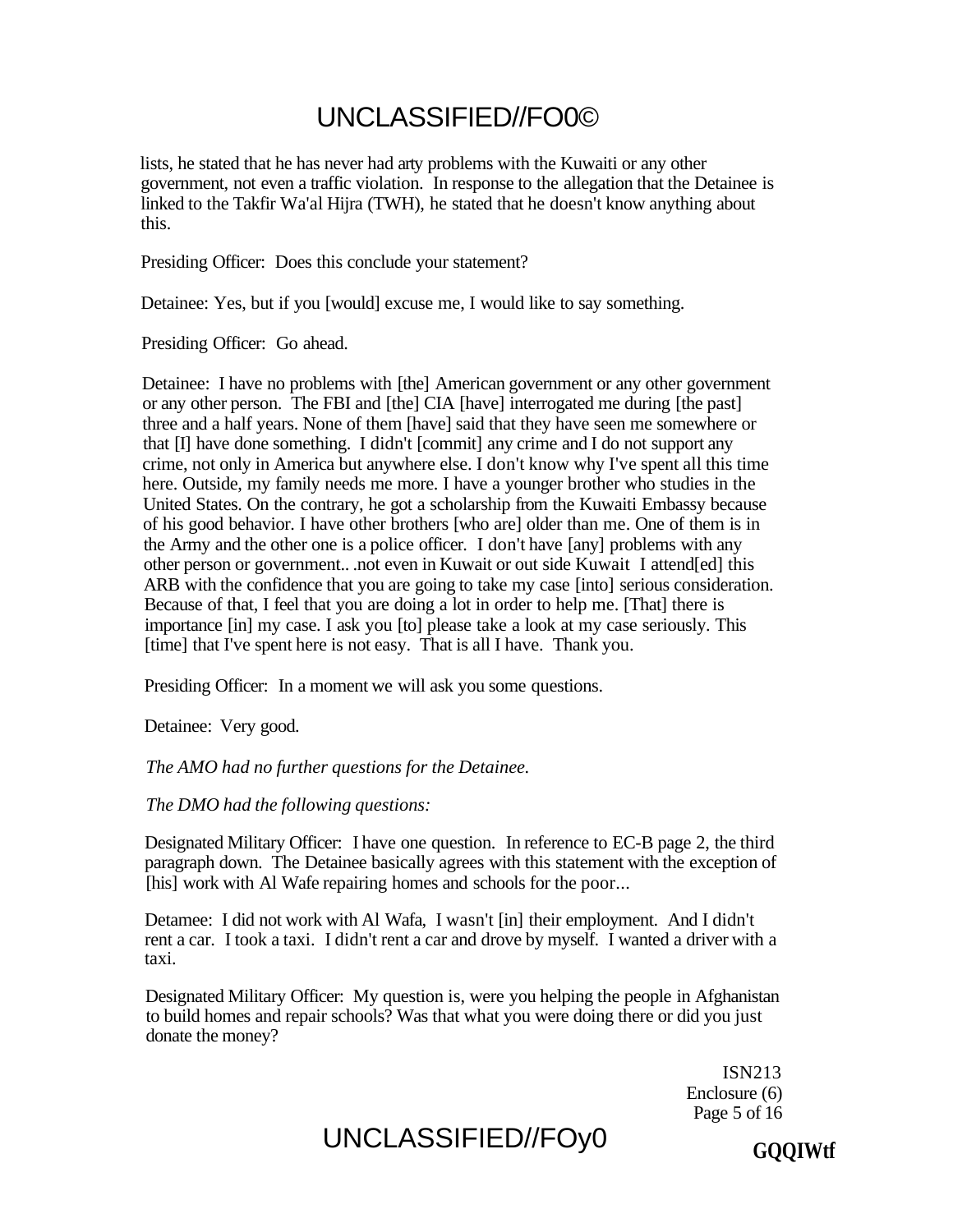# UNCLASSIFIED//F©tt§

Detainee: I gave the money to build the mosque and I gave Al Wafa organization the money [too] but they had their own project, which means that I didn't work with them.

Designated Military Officer: What did you do on a daily basis? Did you work?

Detainee: No, no, no. I visited only once and I only gave them the money.

Designated Military Officer: What were you doing on a daily basis? Were you working? Were you helping to build schools?

Detainee: No, no, no. There is an organization...1hey have an office. You go to them and [they] say \*we have this project and this project.\* You give them the money that you want to donate and you go. That's all.

Designated Military Officer: Besides from Al Wafa, what were you doing on a daily basis?

Detainee: I stayed for a little while in AU Faheem's home. After I donated the money to build the mosques and all the other donations, I wanted to go back but they told me that the borders were closed.

#### *Administrative Review Board Member's questions:*

Board Member: Thank you for taking the trouble to come here today. We are not going to interrogate you here; other people have done that already. We are going to ask you some questions about events in your past and your role in those events. In your answers, I want you to tell us the whole truth so that when you leave we know you were truthful with us.

Board Member: I have one question. [In your statement] you mention this gentleman called Ali Faheem. Who is All Faheem?

Detainee: This guy was working in Kuwait I knew him from Kuwait.

Board Member: You said you were staying in Ali Faheem's house? Is that what you said?

Detainee: I stayed with Mm in a house that belongs to his family. It is outside of Kabul.

Board Member: What was Ali Faheem doing in Afghanistan?

Detainee: It's his country.

Board Member: Oh, he is from Afghanistan?

Detainee: Yes, yes. He was working in Kuwait

ISN213 Enclosure (6) Page 6 of 16

## UNCLASSIFIED//Feye-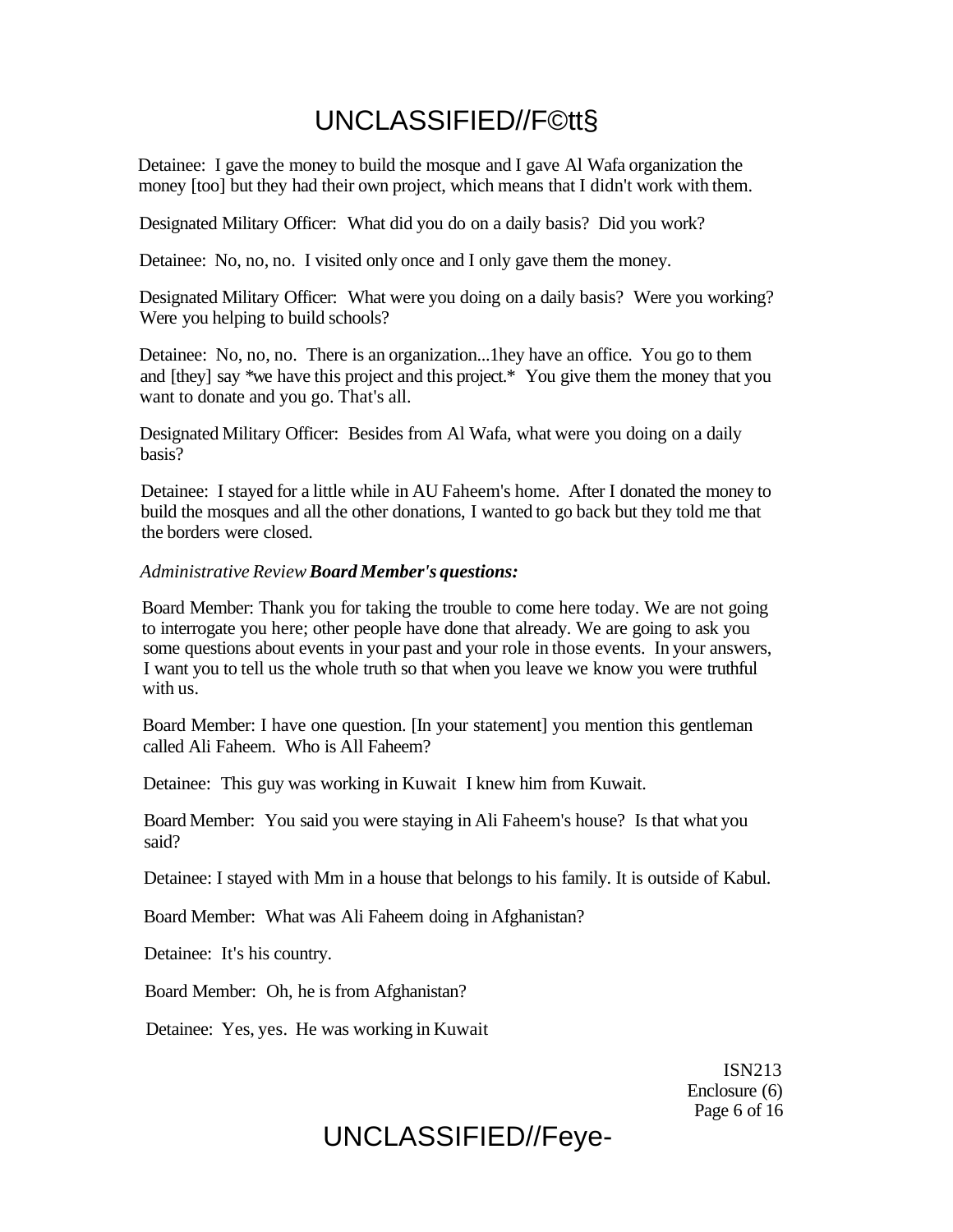# UNCLASSIFIED//FOt}e

Board Member: OK, so he is from Kuwait and he is working in Kuwait but what was he doing in Afghanistan? What was AH Faheem doing in Afghanistan?

Detainee: Ali Faheem was a carpenter in Kuwait and after he went to Afghanistan.

Board Member: Thank you.

Board Member: I have some questions. Prior to September of 2001 had you ever traveled previously to Afghanistan?

Detainee: No, this time [was my] first time.

Board Member: Not even to visit your friend Ali Faheem previously?

Detainee: No.

Board Member: How long had you known Mr. Faheem prior to traveling to Afghanistan to visit him?

Detainee: He built a house for me approximately two years before he left.

Board Member: Prior to leaving for Afghanistan, were you employed? Did you have ah occupation?

Detainee: Yes.

Board Member: What was your occupation?

Detainee: I was an employee at the Ministry of [the] Interior.

Board Member: And you were employed there just before you went into Afghanistan?

Detainee: No, no. I left the job [approximately] ten months to one year [before].

Board Member: You resigned from that job a year earlier roughly?

Detainee: Yes.

Board Member: Why did you quit from that job?

Detainee: The Ministry of the Interior was very demanding. 1 spent a lot of time [there]. And I preferred to be close to my family to take care of my parents.

Board Member: After you quit your job at the Ministry, how did you earn a living?

Detainee: I had a little commerce.

ISN213 Enclosure (6) Page 7 of 16

# UNCLASSIFIED//FOUO-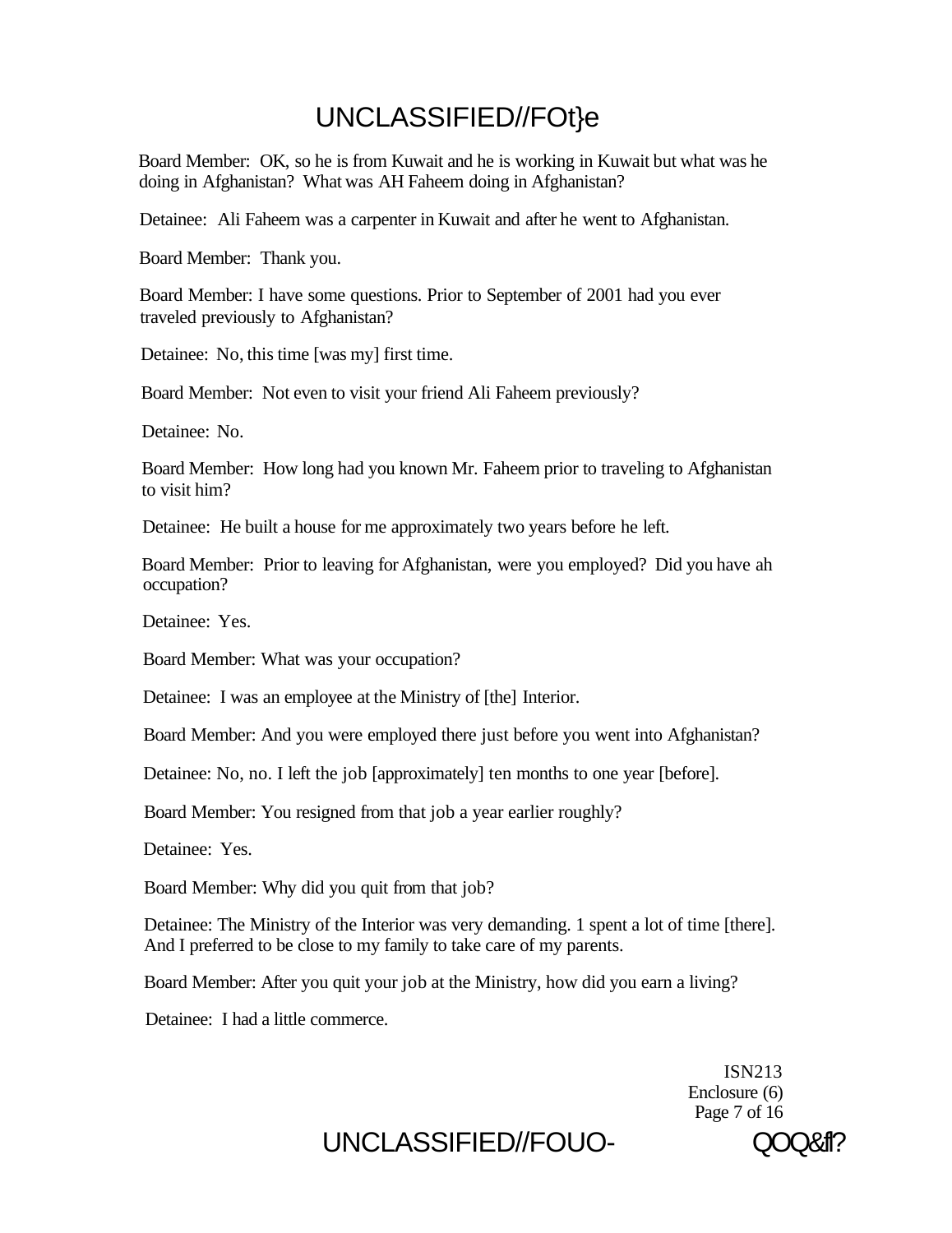# UNCLASSIFIED//FO0©

**Board Member: What type of commerce did you engage in to earn a living?** 

**Detainee: I sold watches and cell phones [in] a little store.. And I sold used cars [too].** 

**Board Member: After you resigned from your job at the Ministry, during that nine or ten months when you were not working there prior to traveling to Afghanistan, did you travel to any foreign countries in that period?** 

**Detainee: No.** 

Board Member: Were you aware of the events of September 1 I<sup>th</sup>, 2001 that happened in **the United States?** 

**Detainee: Yes, the TV and the news in Kuwait stopped all of their programs and talked only about that.** 

**Board Member: So the television programs revealed that there could be a growing conflict and animosity between [the] Afghanistan Taliban government and the United States, correct?** 

**Detainee: I didn't hear [about] that** 

**Board Member: You didn't expect or anticipate [that] there could be some growing conflict between Afghanistan and America based on these attacks and what the media showed you on television... that there could be troubles in Afghanistan?** 

**Detainee: No, I didn't. Ididn'texpect[an] invasionandawarandthis...Iusedto work in the Ministry of [the] Interior and if a person was wanted he would be delivered to the Interpol (International Police). Do you think that if I knew that there was going to be a war there, even a civil war just between them, you think I would go there?** 

**Board Member That is what I was wondering about. I was wondering if perhaps you had checked with the Kuwaiti embassy if traveling to Afghanistan would be safe at that time considering the state of affairs in America and Afghanistan?** 

**Detainee: I didn't talk to the people responsible for traveling.** 

**Board Member: Why didn't you fly directly into Kabul when you went to Afghanistan? Why did you decide to travel to Iran beforehand and then take a car to Kabul?** 

**Detainee: There were no direct flights from Kuwait to Kabul.** 

**Board Member: Was there a direct flight to Peshawar, Pakistan, perhaps?** 

**Detainee: I don't know if there is. Maybe [there is] with Pakistan Airlines but I went to Iran.** 

> **ISN213 Enclosure (6) Page 8 of 16**

UNCLASSIFIED//FGU# .^1P!J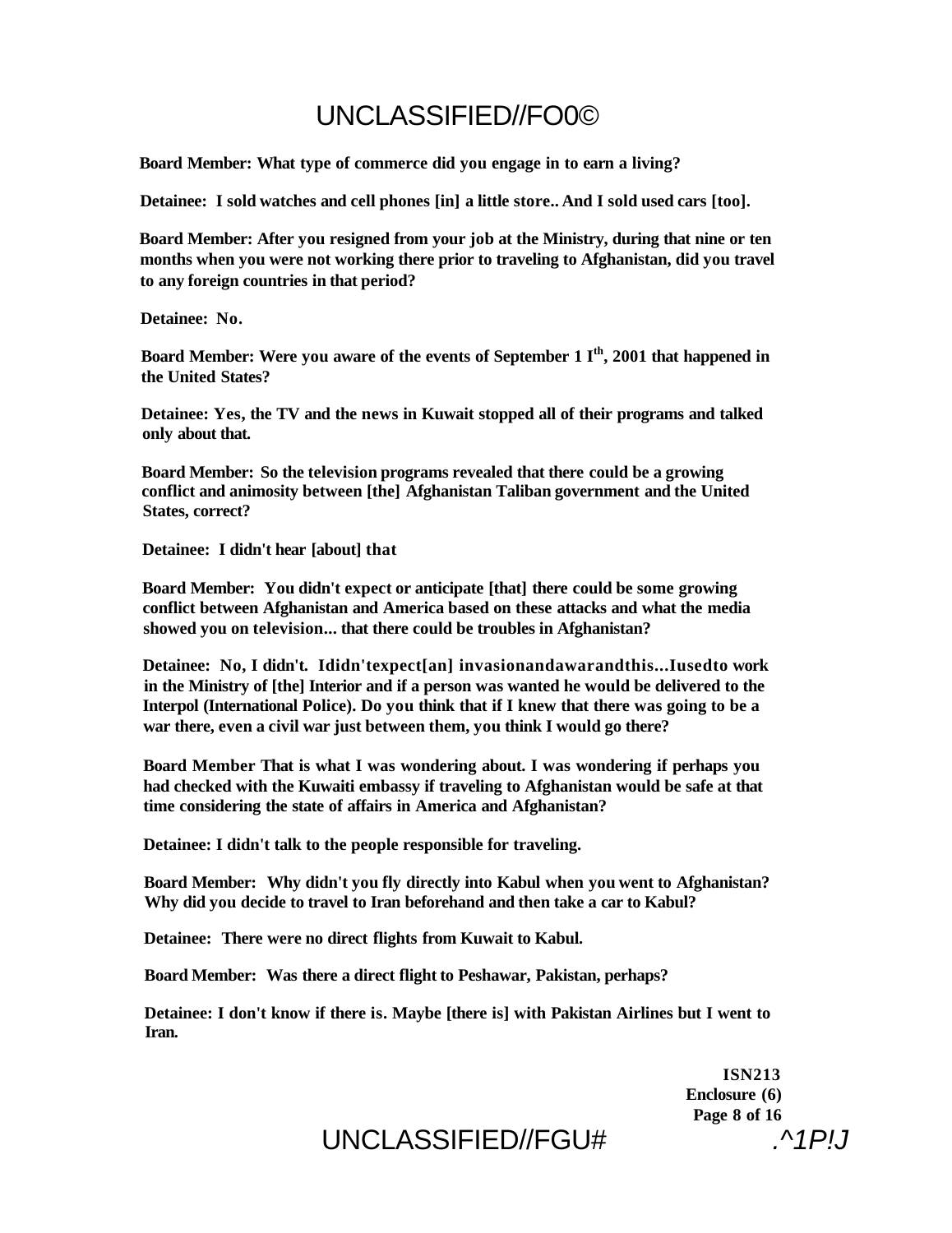# UNCLASSIFIED//FGUe

**Board Member: I understand you traveled to Afghanistan with \$15,000 U. S. dollars. What was the denomination of that money? Was it hundred-dollar bills, fifly-dollar bills [or] a mixture of money?** 

**Detainee: Hundred dollar bills.** 

**Board Member: All hundred-dollar bills?** 

**Detainee: I changed like a hundred or two hundred dollars just to have change [incase] I went to the restaurant or for personal expenses. I changed it in Iran.** 

**Board Member: But the bulk of the money was hundred-dollar bills?** 

**Detainee: Yes.** 

**Board Member: Did you carry any luggage?** 

**Detainee: I had a little bag like a sports bag.** 

**Board Member Just one sports bag?** 

**Detainee: It has a little bag.. .a handbag that had [my] money and [my] passport** 

**Board Member: The \$15,000 in hundred-dollar bills, did you keep it in your handbag?** 

**Detainee: Where would you like me to put it? I [didn't] nave [another] place to put it.** 

**Board Member I was just wondering how you carried this amount of money. Whether you had it in your suitcase, your handbag, like you explained. It's an awful lot of money to carry into a country that is not very affluent** 

**Detainee: Well you see, they are not that sophisticated in Afghanistan [to] have offices for exchanges. You will see people changing money on the streets. He sits and exchanges the money and when he is finished he takes his chair and he leaves.** 

**Board Member: I understand.** 

**Detainee: Even in the Iran airport I wasn't searched or asked why., .it was a simple inspection.. .they asked me what I had and I said I had my clothes and that is it You open it (the bag) and you put it through the scanner and he gives it back.** 

**Board Member: I understand.** 

**Detainee: Even when I went to Iran and I talked to the interrogator about that it was no problem. Nothing happened.** 

**Board Member: I understand.** 

**ISN213 Enclosure (6) Page9ofl6** 

UNCLASSIFIED//F0ye nniiiil?-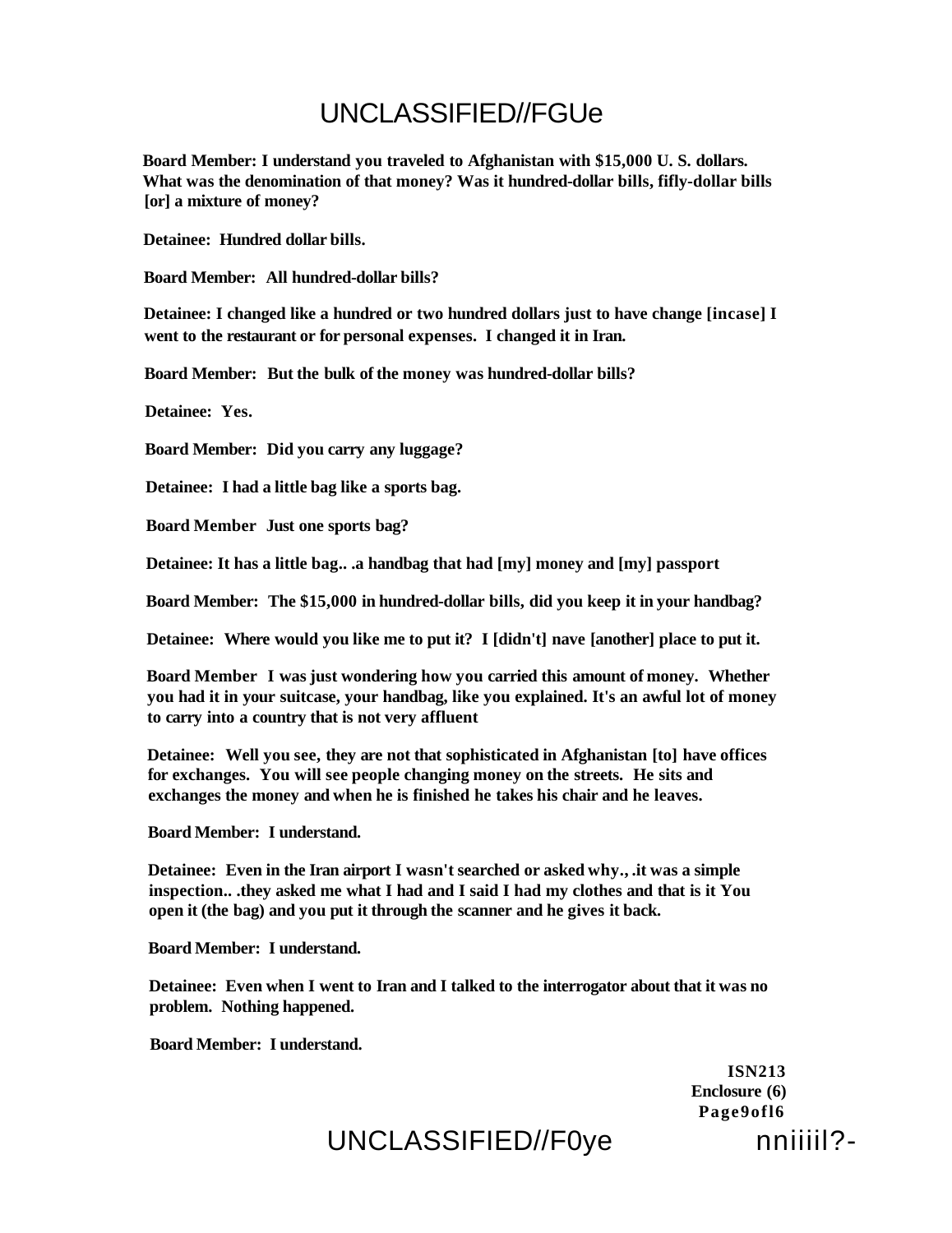# UNCLASS1FIED//F9tie

Detainee: [They asked me] a question or two...simple questions.

Board Member: I understand.

Detainee: Prior to your arrest, had you been to Pakistan?

Board Member. I didn't enter Pakistan and I wasn't captured. I delivered myself. I went to them myself. I wasn't captured. This point about Pakistan and [them] capturing me, it is very important that you do understand it. The soldiers in Pakistan know and it is known now all over the world [that] when they capture somebody they get a reward. What people do is [that] they capture somebody and they say that [he] is from Al Qaida and he is from so and so and he is from so and so...those people that [do the catching] they take people and deliver them.. .believe me. ..even if (hey have to deliver their nephews for money, they will do it. And there is a place there... the reception of [the] delegation, one guy met me there and told me that he was from the FBI. I am not sure. When we talked about this point here he confirmed that this is true. And to prove [it] there are some people that have been delivered (to the U.S. soldiers) from the United Nations [delegations that were] assigned to [work in] Pakistan. They said that they were from Al Qaida and [really] they were from the United Nations delegations. I am giving you a small example but there are a lot of things that happen.

Board Member: I understand it seems that you don't like Pakistani people very much. Is that true or is that not true?

Detainee: No, no, no, no! Iraq invaded us and took our country. We don't have hatred [towards] people.. .we don't. My brother was captured by Iraqi people during the Gulf war.

Board Member: Did your father ever ask you to travel to Pakistan to follow up on a mosque that he had invested in?

Detainee: My father didn't have a mosque in Afghanistan. My mother is the one who has a mosque in Pakistan. ..long time ago...long time ago. The money that I had and everything I did was in the name of my father or my mom.

Board Member: My question is did your father ever ask you to go to Pakistan to check up on this mosque?

Detainee: The mosque is my mothers\* mosque. It is not my fathers\* mosque. It is an old mosque.

Board Member Did your father ever ask you to go visit your mothers' mosque in Pakistan?

> ISN 213 Enclosure (6) Page 10 of 16

# UNCLASSIFIED//FOU8-000706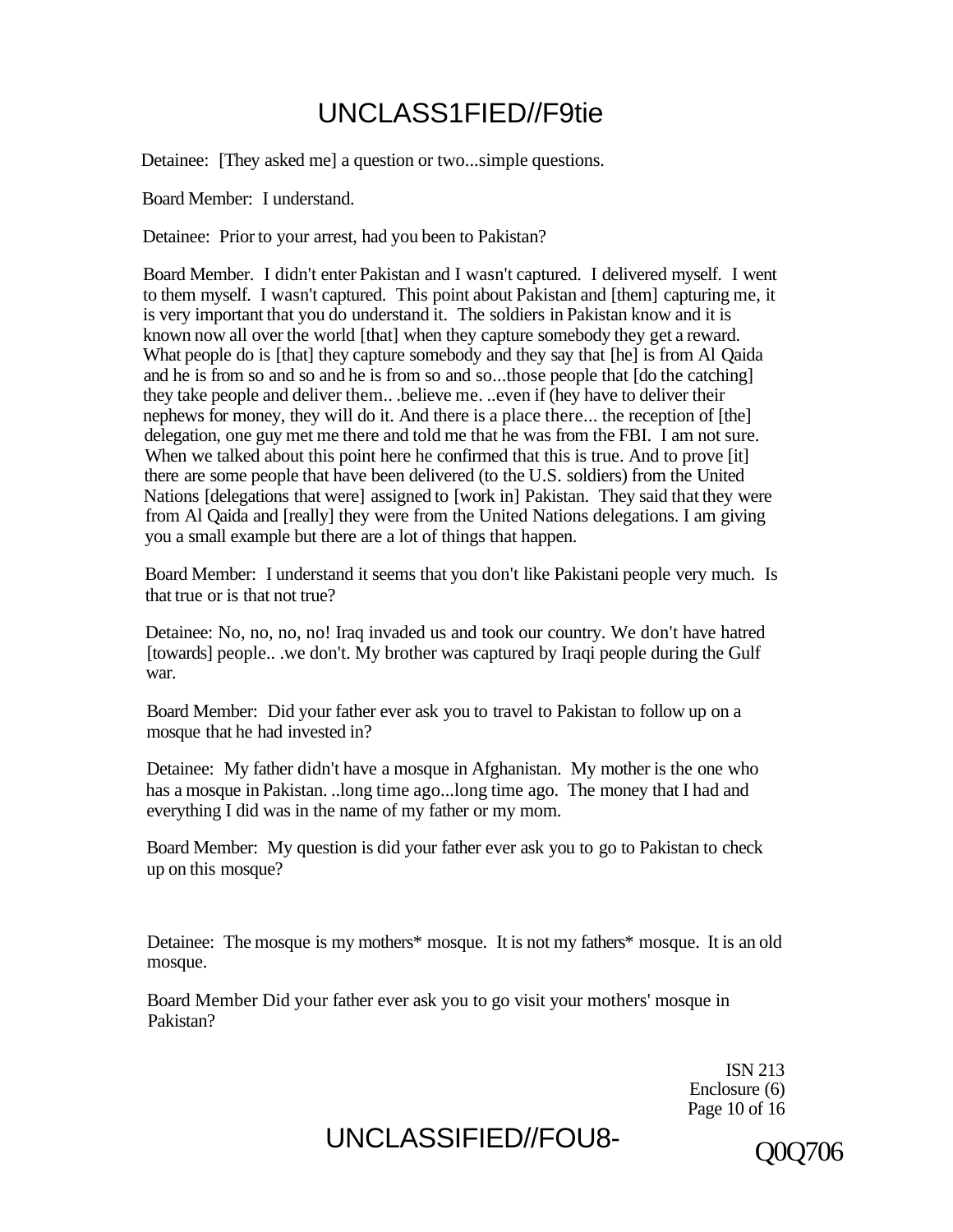# UNCLASSIFIED//FeUG

Detainee: Yes, yes.

Board Member Did you obey your fathers\* orders or did you disregard them?

Detainee: He said 'this is your moms' mosque, take the address with you and if you need something go there and visit. That is your moms' mosque and it has been there for a long time.'

Board Member: And your father told you this before you went to Afghanistan to visit your Mend AH Faheem?

Detainee: No.. .he talked to me before I traveled. He told me that if I went to Pakistan to visit my moms' mosque. He didn't precise any time. He said [to do it] when I got a chance... you know? He was advising me that if I went there and I stay there (Pakistan) ' [to] visit the mosque and see if they need anything.

Board Member: Did your father know that you had traveled to Afghanistan when you left to go there?

Detainee: I mean.. .1 lived with my parents and I did things with them but they don't impose on me what to do or order me around but I do things to help them because we live together.

Board Member: I understand but my question was did you tell your father that you were going to Afghanistan before you traveled there?

Detainee: Yes, I told him I was going to travel by plane next week but he didn't know the exact time. I didn't talk to him about the exact time. I used to travel in the Gulf but I've never been out of the house more than thirty days.

Board Member: And the \$ 15,000 that you took with you, was that your money or your families money?

Detainee: Of course, my mother and my father gave me some money but I was the one in charge of the money. I lived with them in the house. I didn't have any expenses.

Board Member: So it was your money or it was your families' money? I don't understand which.

Detainee: My father or my mother, for example, would give me a thousand dollars and I accumulated my money aside. I didn't have any expenses so I saved it. If they needed it a certain amount of money they could use it too. Talking about this amount.. .1 volunteered myself to the interrogator. I am the one that told them [I had] \$15,000 without being pressured from anybody.

Board Member: I understand. I appreciate your answers.

ISN213 Enclosure (6) Page 11 of 16

### UNCLASSIFIED//Feue nn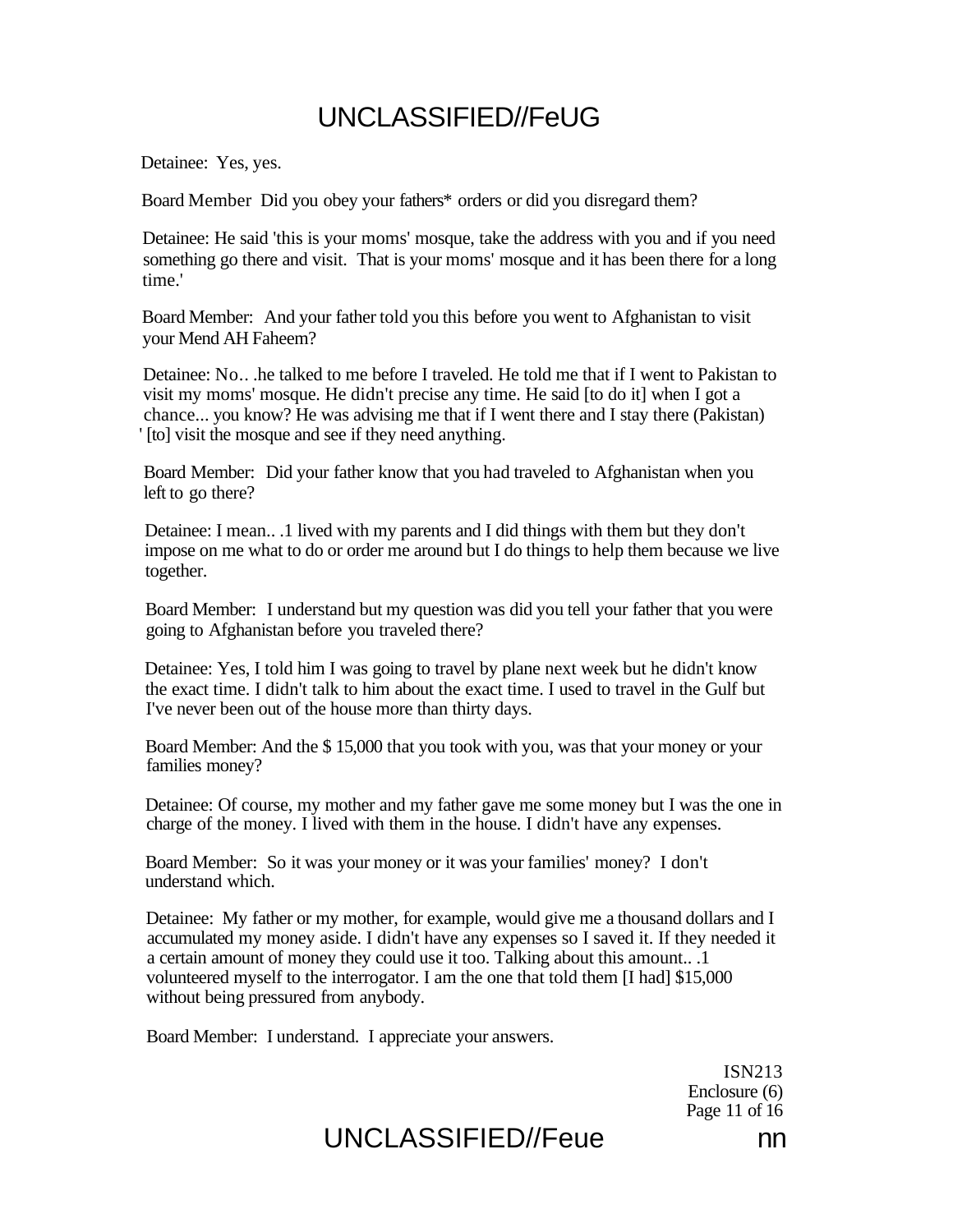# UNCLASSIFIED//FeyQ

Detainee: I am (inaudible)...\$15,000 or \$30,000 cannot finance a country. How can I be part of [this] organization?

Board Member: Do you help support your mother or your father or are they on a pension? Do you contribute to their support in any way?

Detainee: Yes. They have a good retirement and I live with them. Our money is all together but I help them a lot when they need to go to the doctor. I am always in the house with them. I am in charge of them. My mother and my father have an average families retirement from the Kuwaiti government. My father has a big house from the Kuwaiti government as part of his retirement

Board Member: Did you discuss with your father your intentions to travel to Afghanistan and this large amount of money you were going to [take] with you before you left to Afghanistan?

Detainee: I don't have to tell him how much money I am taking or [anything]. My father is a simple man. [1 told him] I am going to take care of [a] mosque and that's it.

Board Member: I only have a few more questions.

Detainee: You are not writing or you are not even reading.

Board Member: I am listening very carefully. 1 understand that you lost your passport prior to leaving Afghanistan, correct?

Detainee: Yes.

Board Member: Do you have any idea why the thief would put your passport in a safe deposit box that is associated with Al Qaida operatives?

Detainee: I don't know the purpose, I would lie to you if I say. They stole my passport. I don't know.

Board Member: I appreciate your answers.

Detainee: I am the one in charge in the house. [I take] care of my rather and my mother. I mean... there is a great deal of confidence between [us]. They don't even ask me what to do I just do it for them. There is trust between us. I have my brothers. They are all well. They have their projects. We all get along well. I don't have any problems with them. For that reason I am the closest one to my father and mother, because they are all married with their kids and everybody is out of the house. I am the only one in the house with my father and my mother.

Board Member: I am sure your parents miss you very much.

ISN213 Enclosure (6) Page 12 of 16

UNCLASSIFIED//POU0- - dTO 708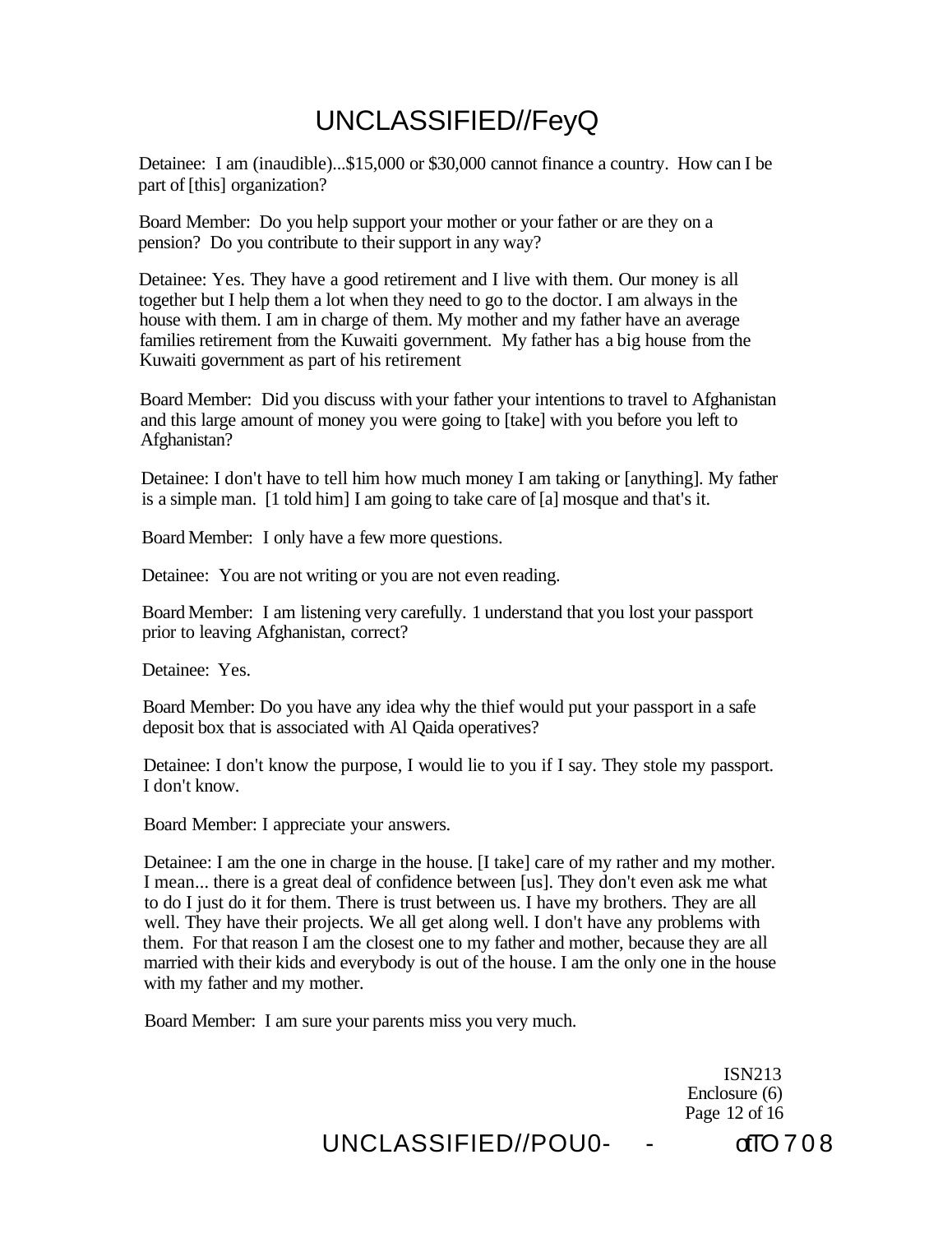# UNCLASSIFIED//FOU0

**Detainee: In general, yes.** 

**Board Member: Is \$15,000 a lot of money to you?** 

**Detainee: I am going to build a mosque. You have to have at least \$15,000. If I can build the mosque for Less it is in my benefit and I would do it but the least amount you need to have is \$15,000.** 

**Board Member: But would you agree that \$15,000 is a lot of money?** 

**Detainee: A lot of money from one point For example, ifyou are a tourist, yes it is a lot of money but if you are building a mosque it is not.** 

**Board Member: I imagine you must have safeguarded it very well during your travels.** 

**Detainee: I had it in my bag with me.** 

**Board Member So you kept it with you at all times?** 

**Detainee: It was in the bag and when I had the bag it was with me...** 

**Board Member: But was it in your possession at alt times?** 

**Detainee: At all times except when I am in the house, [Then] it is probably sitting in a place. The room in which I was, I left it there but I went outside or went to wash myself, it was there. The money [was] in the room.** 

**Board Member: OK, now, you stated that \$3,000 were stolen that you left in the house. Why would you leave \$3,000 behind in the house?** 

**Detainee: It was in a little handbag with the passport and it was in the sports bag and I had a little [bit of] money with me to go out** 

**Board Member: Why did you leave it behind? That is a lot of money to leave behind.** 

**Detainee: Where would you like me to leave it because when you go to the grocery store or you go somewhere on the street people are looking at you, so I took [only] a little [bit of] money with me. And I [thought mat] it was safer in the room. In my opinion that was the safest place. In Kuwait when [you are in the car with a friend] and he goes out of the car and you stay in the car where there is a lot of money and they don't worry about it The people in Kuwait will even come and ask you to count their money for [them]. If I found the exchange offices I would use them and this country is a little behind.** 

**Board Member: OK. I have a question along those lines...about a country being behind. Was there any way to mail a check to these charitable organizations? Did you have to hand deliver the money?** 

> **ISN213 Enclosure (6) Page 13 of 16**

## UNCLASSIFIED//FOU0

Q0070GI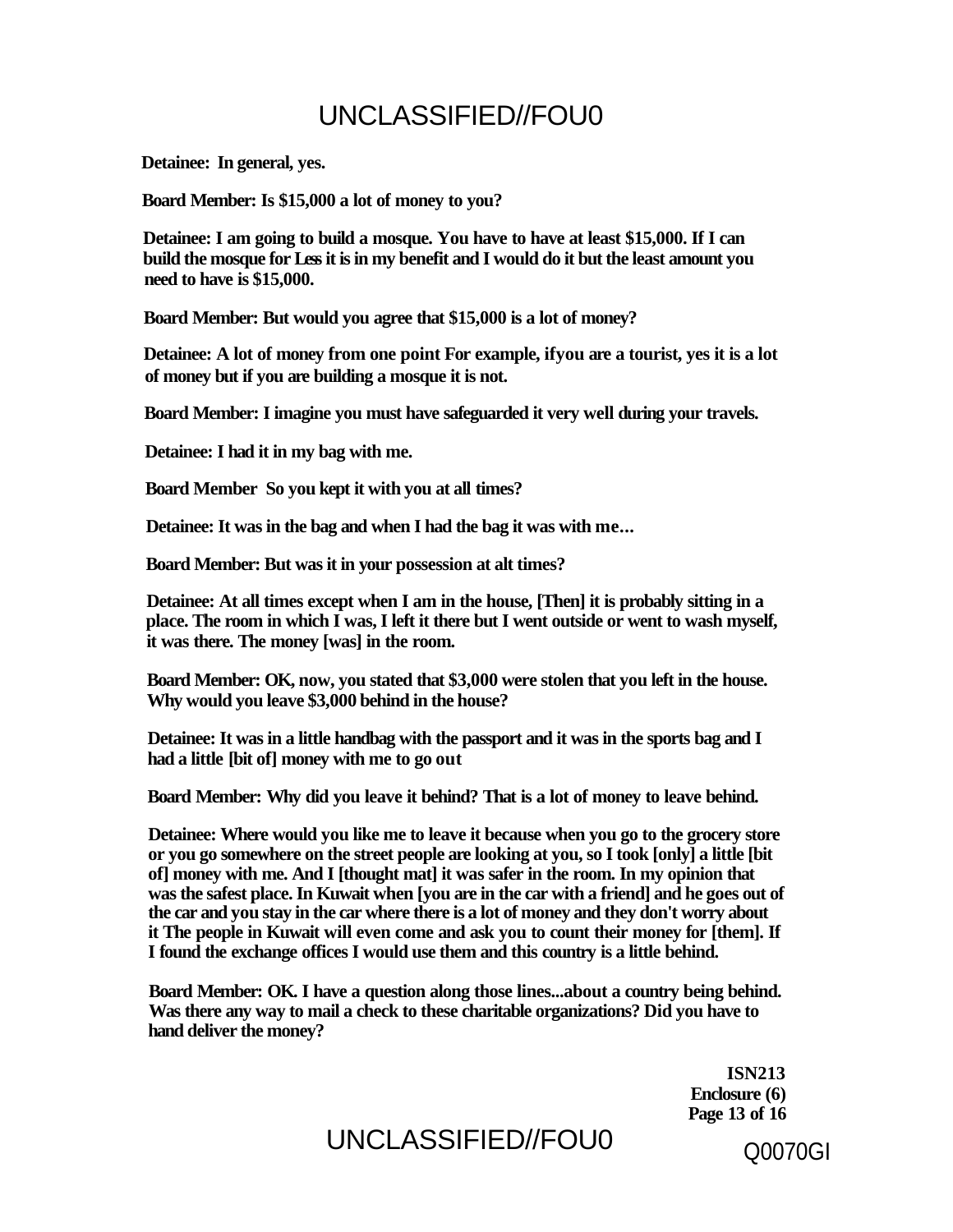### UNCLASSIFIED/ZFOtfO

**Detainee: I didn't know the organization before I left Kuwait. When I [got] to \* Afghanistan I found this charitable organization.** 

**Board Member: Al Wafa, is that who you are referring to?** 

**Detainee: Yes. When I [got there] I gave them...** 

**Board Member: Thank you.** 

**Board Member: What other countries have you traveled to?** 

**Detainee: In the Gulf to Bahrain, United Arab Emerits, Saudia (ph), Arab countries..,other Arab countries...Jordan...in Jordan I didn't stay a long time there...one, two orthree days and then we went to Syria. I traveled to Thailand. There were some countries in which I went two or three times.** 

**Board Member: How many times to Thailand?** 

**Detainee: Three or four...I am not sure.** 

**Board Member: [You went] on holidays or vacation?** 

**Detainee: I don't mean what is vacation to you.. .1 was going there on business.** 

**Board Member Your name appears on several lists and one agency lists you as an extremist** 

**Detainee: Extremist.. .this word is not true.** 

**Board Member: Extremist as it relates to a terrorist.** 

**Detainee: If you tell my neighbors and ray family this word, they will laugh.** 

**Board Member But your family and your neighbors aren't on the list, you are.** 

**Detainee: They know me better.** *This* **is impossible. My country knows me very well.** 

**Board Member: One more thing here. How would you describe your behavior towards people at Guantanamo?** 

**Detainee: People here means Detainees or soldiers (guards)?** 

**Board Member: Soldiers...the guards.** 

**Detainee: The ones that follow the rules you are at ease with. The rules don't allow them to insult you or hurt you. Trie ones that [break] the rules make you suffer.** 

> **ISN213 Enclosure (6) Page 14 of 16**

UNCLASSIFIED//FOUO ODO70T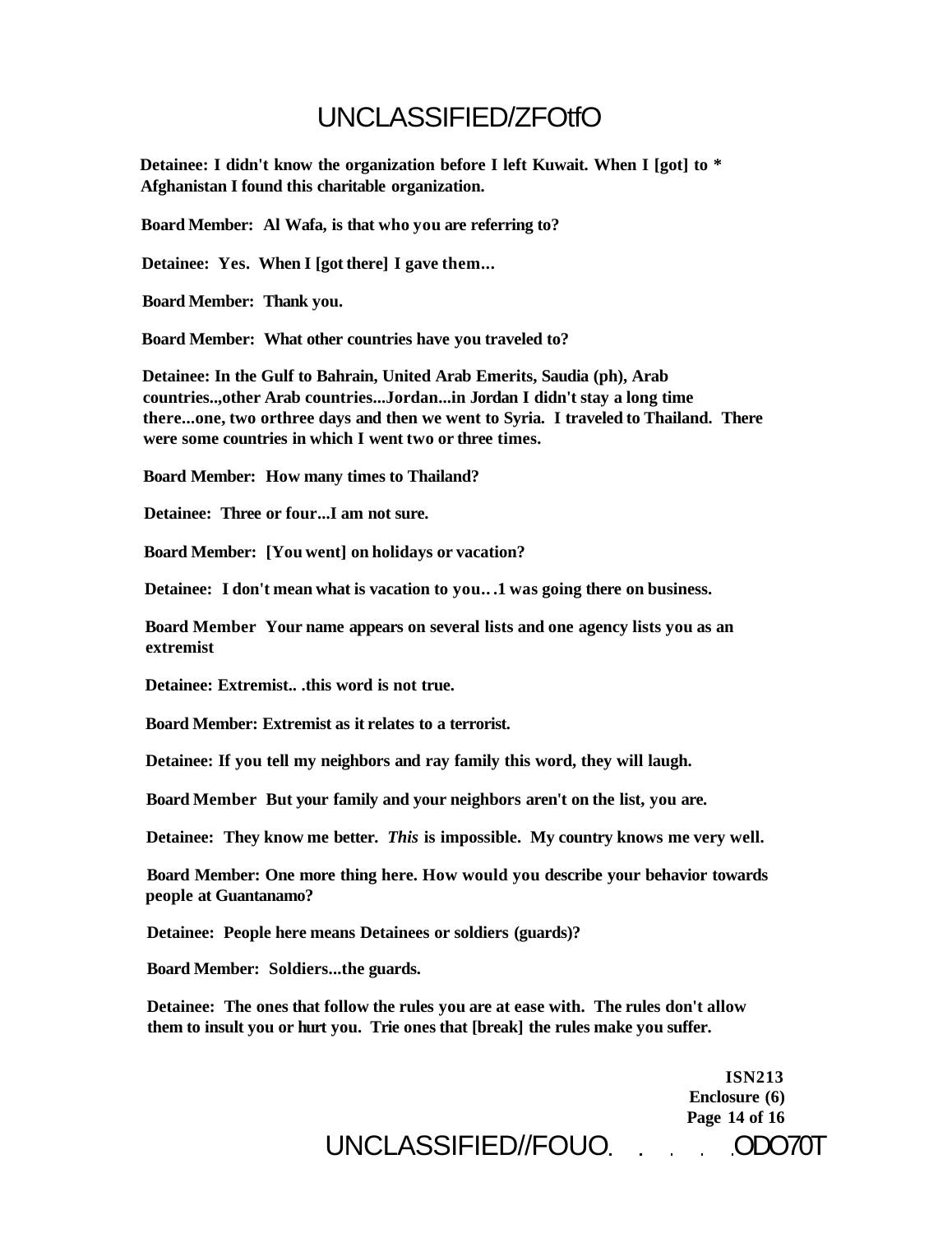# UNCLASSIFIED//FO0Q

Board Member: And then you react to them out of your rules?

Detainee: What do you mean [by]'my rules?' I don't understand.

Board Member: That means [that] if they act inappropriately towards you, you act inappropriately towards them.

Detainee: I mean.. .1 have no power. The simplest thing to do is to ask for the linguist and talk to them. [A] linguist told me once that I create problems and I told him that I don't create problems and 1 don't have anything [against] soldiers. I have never hurt any soldiers and [you can even] look in my file. If a person is preoccupied thinking about their home, their mother or rather, [he] doesn't have time to have problems with the soldiers.

Board Member: In our considerations we Look at what happened with you in the past as well as what is going on with you now at Guantanamo [Bay, Naval] Base with the soldiers. It is all a bigger picture. There is a picture here.. .a picture here. I would encourage you to be very cooperative with, all of the people here.. .Detainees and soldiers.

Detainee: Very good.

Board Member: Last question. I want you to explain why you believe you are no longer a threat to the United States or its allies.

Detainee: I don't pose [a] threat on the United States or its allies or not even the ones that are not allies [of] the United States. I don't pose a threat on anybody. Thank God that in all of my life I have never had a problem with anyone in school, at work or with my neighbor. They taught us how to forgive because when you forgive your parents are proud of you. They taught us how to be affectionate. I do not pose a tluiat...not in the past.. .not in the luture. In my situation now my parents are most important. I was late to get married and the reason for that [was that] I was so busy with my parents because they are a little old and tired.

Board Member: I know about old and tired.

Detainee: You are a father and you know the relationship] between [a] father and [a] son.

### *The Presiding Officer reads the post-Administrative Board instructions to the Detainee\**

Detainee: This means if they continue to detain me?

Presiding Officer: Yes.

Detainee: I am optimistic for good things.

ISN213 Enclosure (6) Page IS of 16

UNCLASSIFIED//F©Ue . . . . . .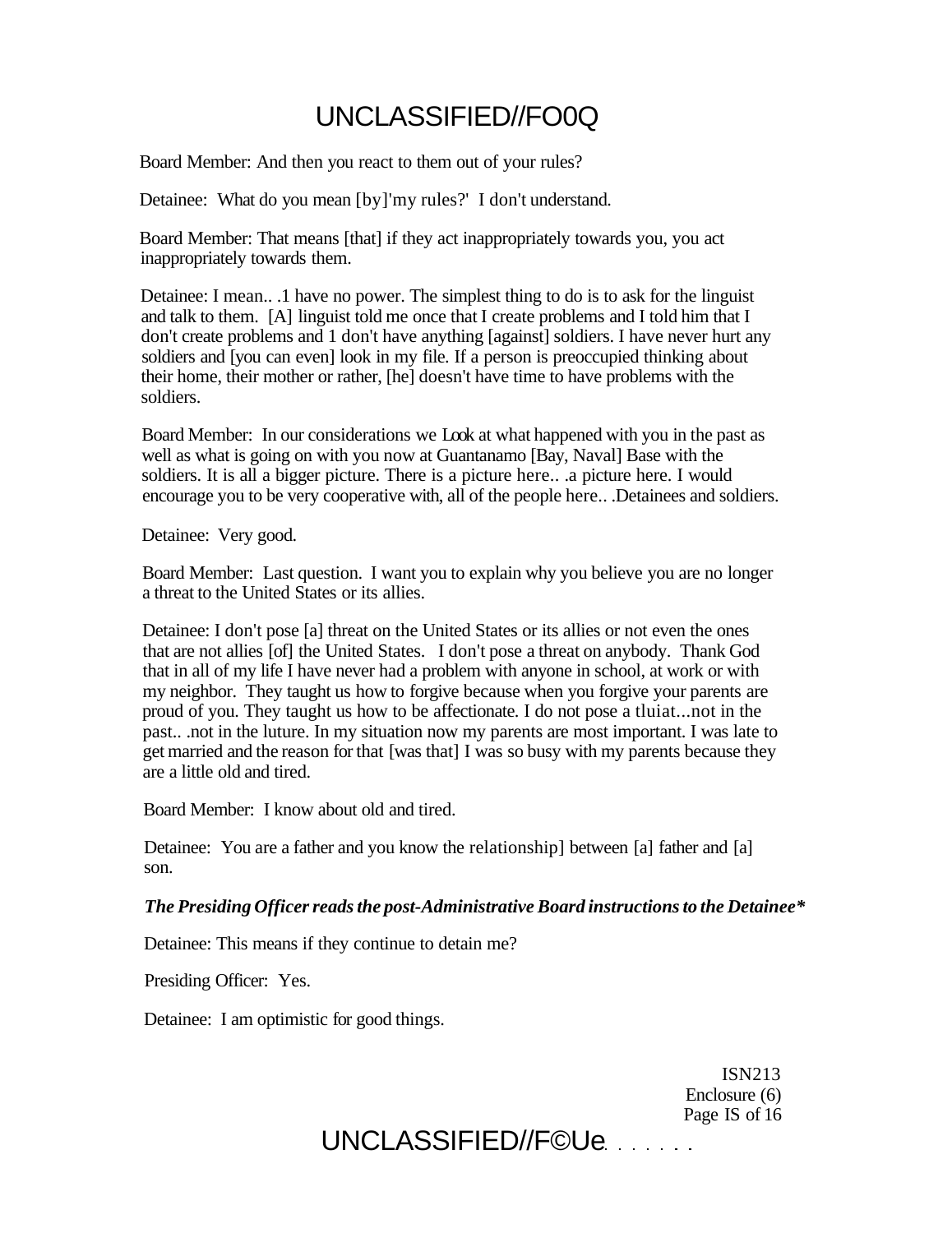# UNCLASSIFIED//FOWO

*The Presiding Officer adjourned the open session of the Board* 

*The Presiding Officer opened the classified portion of the session.* 

*The Presiding Officer adjourned the classified portion of the session and the Administrative Review Board was closed for deliberation and voting.* 

### **AUTHENTICATION**

I certify the material contained in this transcript is a true and accurate summary of the testimom<u>r</u>

Colonel, U. S. Army Presiding Officer

UNCLASSIFIED//FOUQT

ISN213 Enclosure (6) Page 16 of 16 . . . . . . 10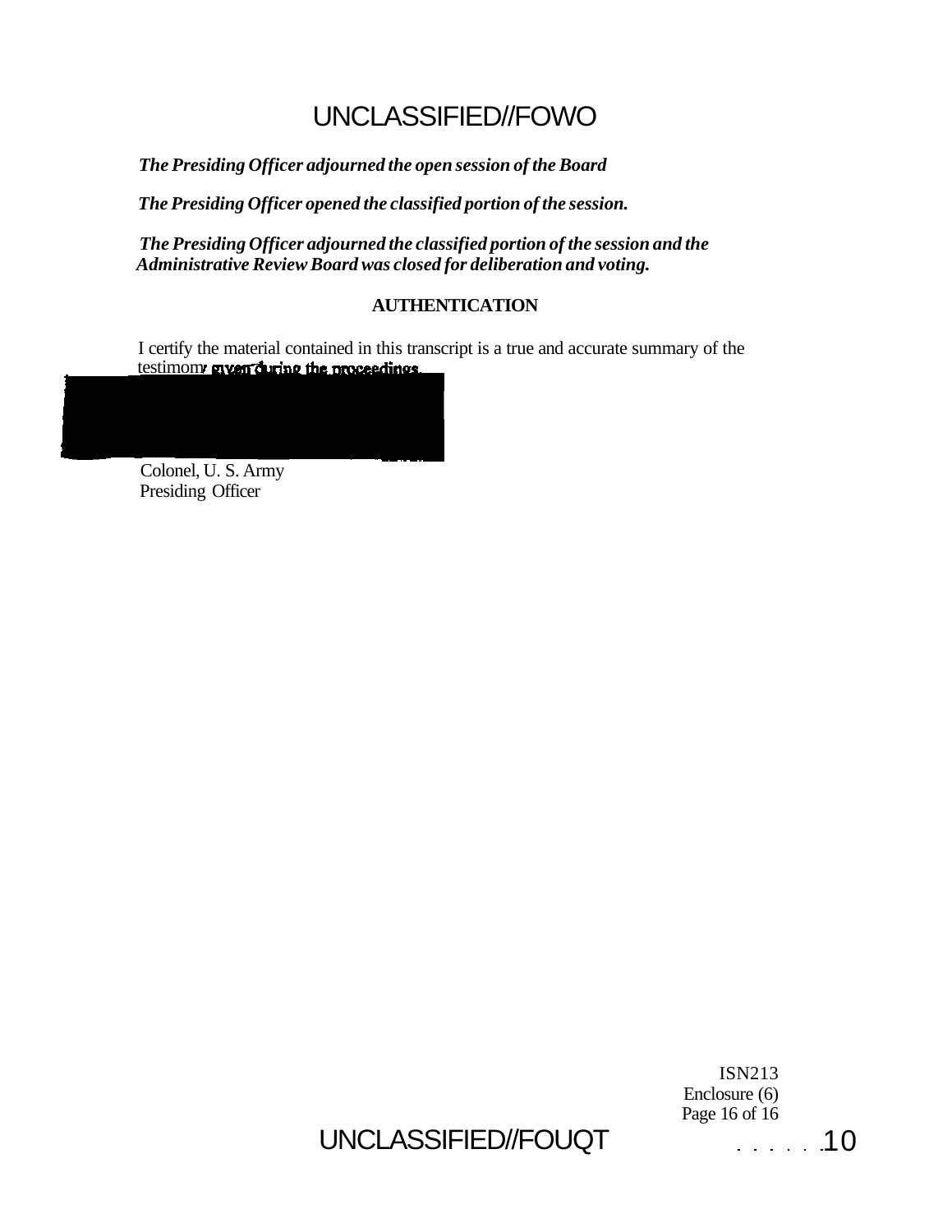## UNCLASSIFIED#FeU©

### **Summary of Administrative Review Board Proceedings for ISN 065**

*The Administrative Review Board was called to order.* 

*The Designated Military Officer (DMO) was sworn.* 

*The Board Reporter was sworn\** 

*The Presiding Officer announced the convening authority and purpose of the Administrative Review Board proceedings.* 

*The Administrative Review Board members were sworn.* 

*The Assisting Military Officer was sworn.* 

*The Assisting Military Officer presented the Enemy Combatant Notification form, Exhibit EC-A, to the Administrative Review Board,* 

*The Assisting Military Officer presented the Enemy Combatant Election Form, Exhibit EC-B, to the Administrative Review Board.* 

*It was noted by the Presiding Officer that from Exhibit EC-B, the Detainee had chosen not to be present for the Administrative Review Board proceedings.* 

*The Presiding Officer confirmed that the Assisting Military Officer had met with the Detainee and informed him of his rights regarding the proceedings, that the Detainee appearedto understand the process, that the Unclassified Summary of Evidence was read to the Detainee, that a translator was used during the interview, and mat the Assisting Military Officer confirmed that the translator spoke the same language as the Detainee.* 

*The Designated Military Officer presented the Unclassified Summary of Evidence, Exhibit DMO-1, and DMO-2 to DMO-S, to the Administrative Review Board.* 

*The Designated Military Officer stated mat a copy of these exhibits had been previously distributed to the Assisting Military Officer and Detainee.* 

*The Designated Military Officer gave a brief description of the contents of the Unclassified Summary of Evidence, Exhibit DMO-h to the Administrative Review Board.* 

*The Presiding Officer asked the Designated Military Officer for any further unclassified information,* 

> **ISN 065 Enclosure (5) Page 1 of2**

## UNCLASSIFIED//FGUe

000 70011}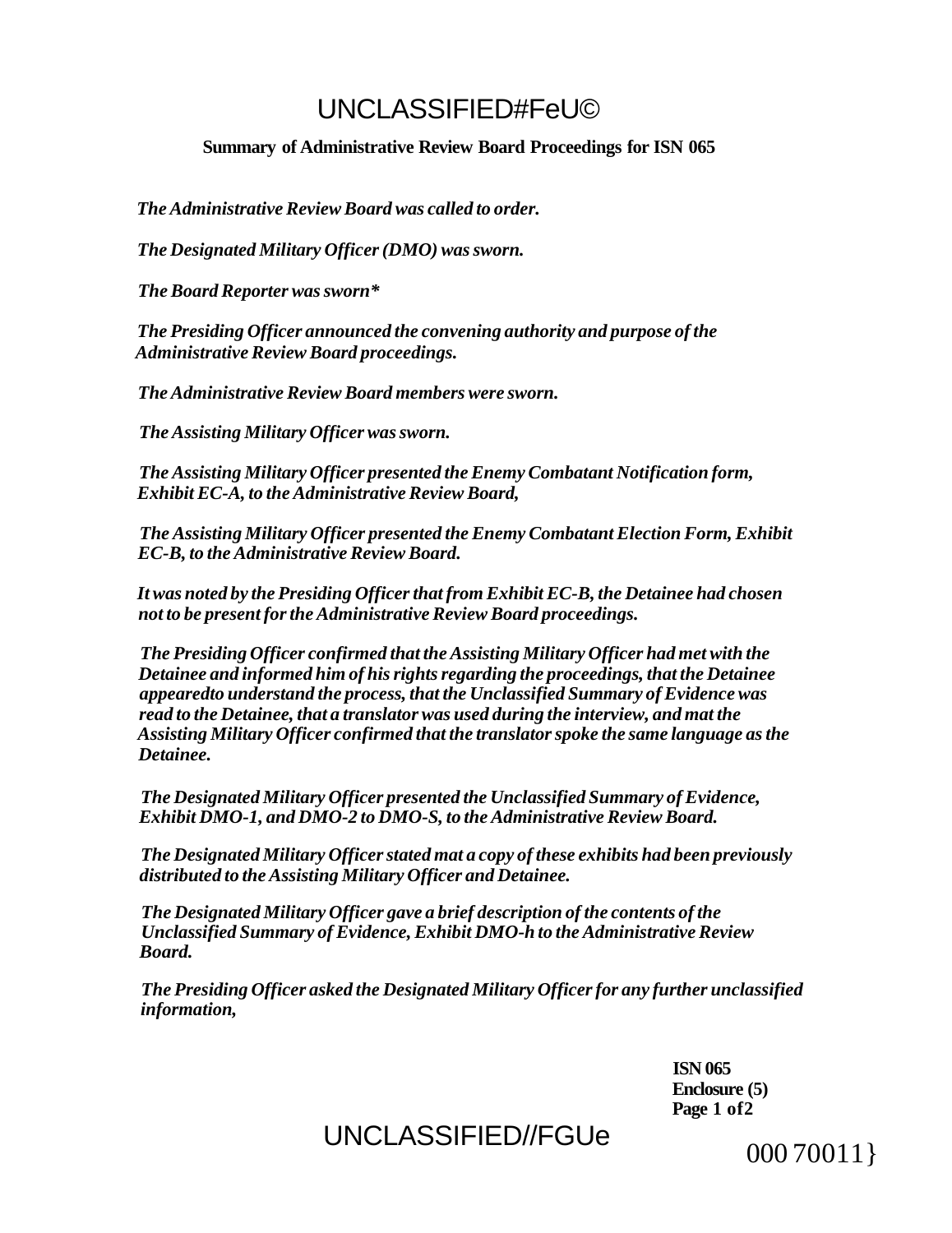# UNCLASSIFIED//F0b£

*The Designated Military Officer confirmed that he had no further unclassified information and requested a closed session to present classified information relevant to the disposition of the Detainee,* 

*The Presiding Officer acknowledged the request* 

*When asked if the Assisting Military Officer had any information to present on behalf of the Detainee to the Administrative Review Board, the Assisting Military Officer stated that he previously submitted a summary of the interview.* 

*The Presiding Officer read the remainder of the unclassified portion of the Administrative Review Board proceedings, and then adjourned the proceedings.* 

*The Presiding Officer opened the classified portion of the session.* 

*The Presiding Officer adjourned the classified portion of the session and the Administrative Review Board was closed for deliberation and voting.* 

#### **AUTHENTICATION**

**I certify the material contained in this transcript is a true and accurate summary of the testimony** given during the proceedings.

**Colonel, USA Presiding Officer** 

> **ISN 065 Enclosure (5) Page 2 of2**

UNCLASSIFIED//ROU6 nnn»«.

000W87H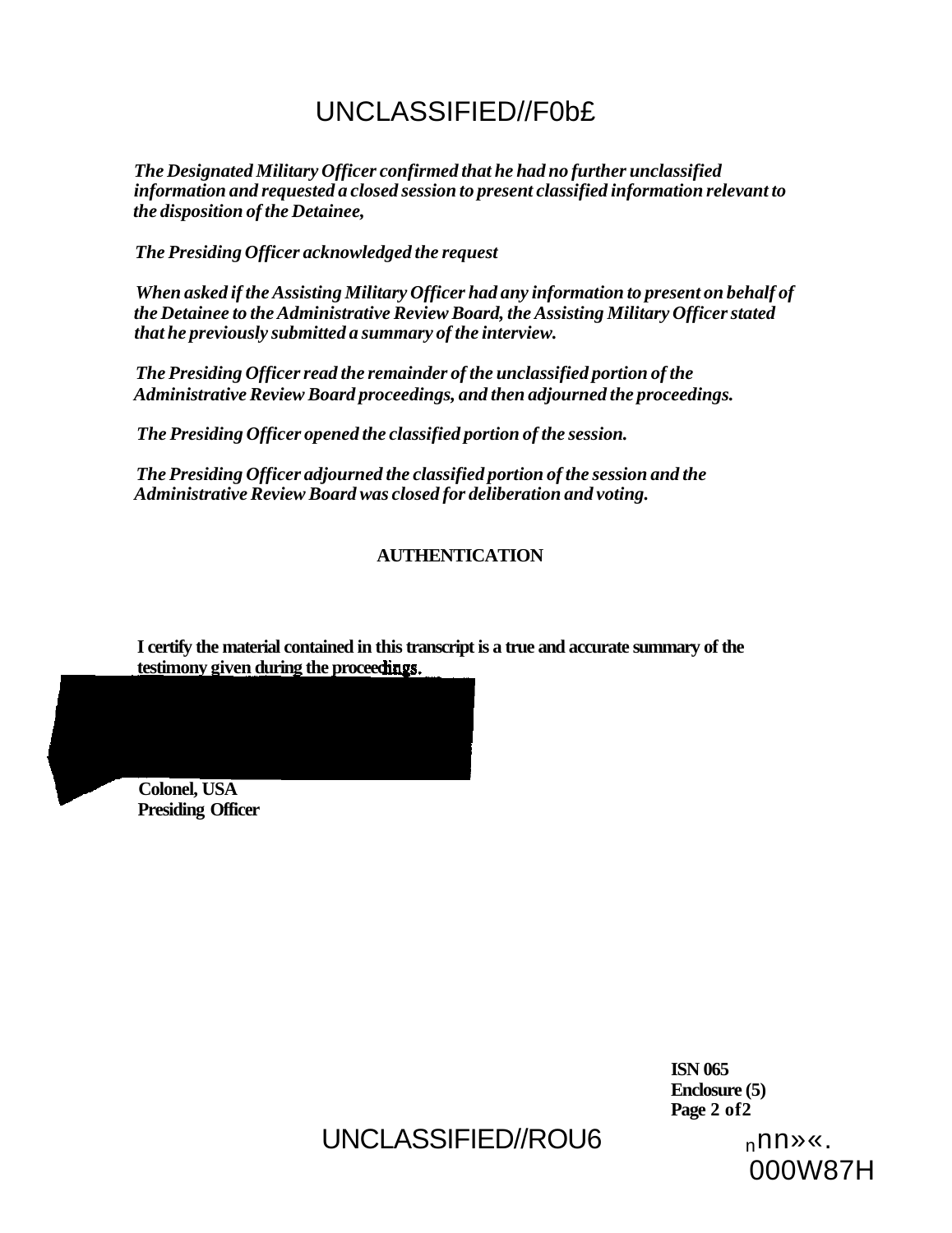### UNCLASSIFIED//FOUO

### **SUMMARY OF ADMINISTRATIVE REVIEW BOARD PROCEEDINGS FOR ISN 229**

*The Administrative Review Board (ARB) was called to order,* 

*The Designated Military Officer was sworn.* 

*The Board Reporter was sworn.* 

*The Presiding Officer announced the convening authority and purpose of the ARB proceedings,* 

*The Administrative Review Board members were sworn.* 

*The Assisting Military Officer was sworn.* 

*The Assisting Military Officer presented the Enemy Combatant Notification form (Exhibit EC-A) to the Administrative Review Board* 

*The Assisting Military Officer presented the Enemy Combatant Election Form (Exhibit EC-B) to the Administrative Review Board.* 

*It was noted by the Presiding Officer that from Exhibit EC-B, the Detainee had chosen not to be present for the Administrative Review Board proceedings.* 

*the Presiding Officer confirmed that the Assisting Military Officer had met with the Detainee and informed him of his rights regarding the proceedings, that the Detainee appeared to understand the process, that the Unclassified Summary of Evidence was read to the Detainee, that a translator was used during the interview, and that the Assisting Military Officer confirmed that the translator spoke the same language as the Detainee.* 

*The Designated Military Officer presented the Unclassified Summary of Evidence (Exhibit DMO-1) to the Administrative Review Board* 

*The Designated Military Officer presented the FBI Redaction Certification (Exhibit DMO-2), the Department of Homeland Security Terrorist Reference Guide (Exhibit DMO-3) and the Habeas Attorney's Inputs (Exhibit DMO-4) to the Administrative Review Board.* 

**.** *The Presiding Officer confirmed that copies had been previously distributed.* 

UNCLASSIF1ED//Feye- Endosure (5)

**Page 1 of2**  000 Wilis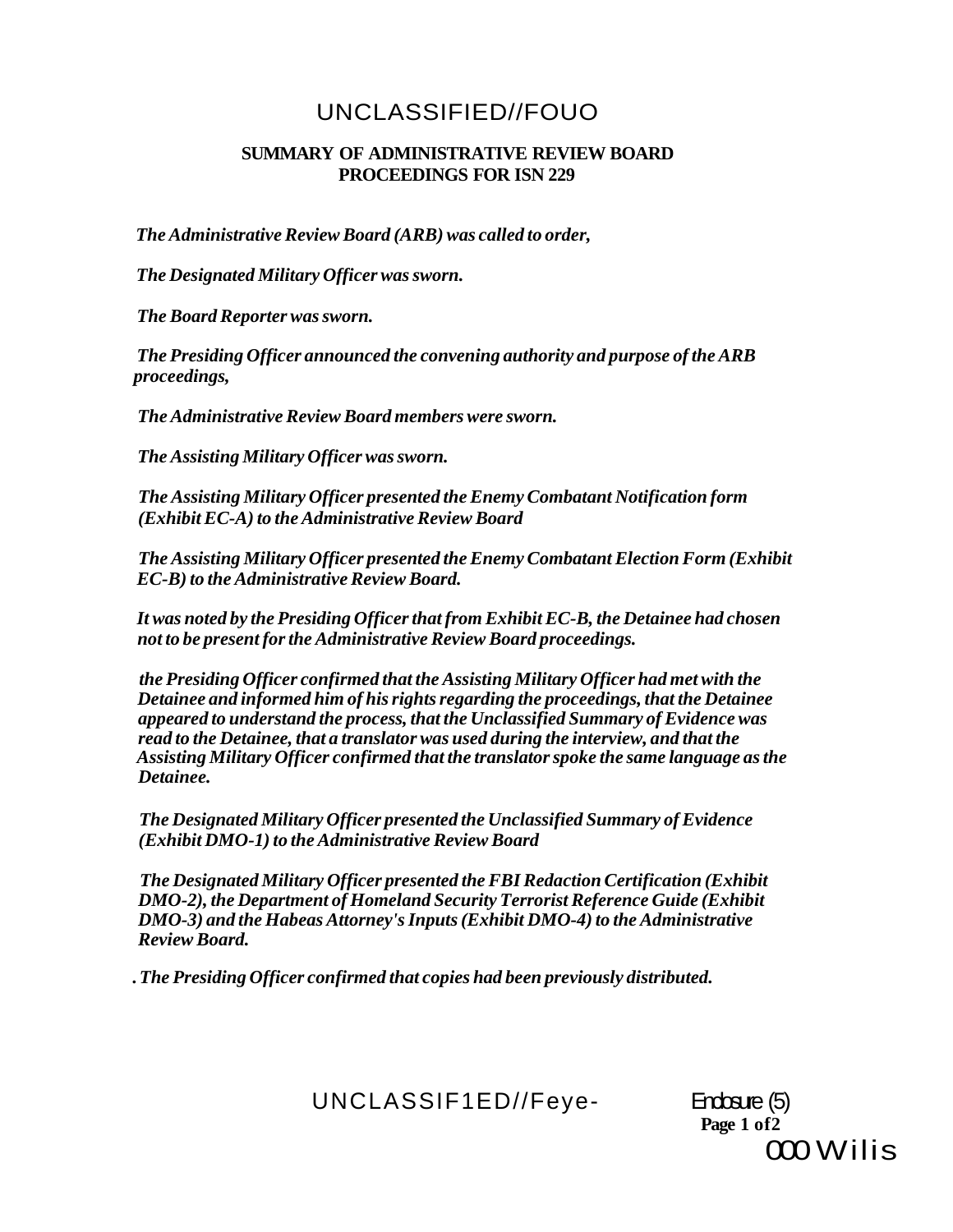## UNCLASSIFIED//F0UO

*The Designated Military Officer gave a brief description of the contents of Exhibit DMO-L* 

*The Administrative Review Board Members paused briefly to read the Unclassified Summary of Information.* 

*The Presiding Officer asked the Designated Military Officer for any further unclassified information.* 

*The Designated Military Officer confirmed that he had no further unclassified information and requested a closed session to present classified information relevant to the disposition of the Detainee.* 

*The Presiding Officer acknowledged the request* 

*When asked if the Assisting Military Officer had any information to present on behalf of the Detainee to the Administrative Review Board, the Assisting Military Officer stated that the Detainee did not provide any written statements but the Detainee did ask the Assisting Military Officer to present his comments related to the Unclassified Summary of the Evidence to the Administrative Review Board.* 

*The Assisting Military Officer made comments relating to the Review Board interviews.* 

*The Presiding Officer read the remainder of the unclassified section of the Administrative Review Board proceedings, and then adjourned the proceedings.* 

*The Presiding Officer opened the classified section of the session.* 

*The Presiding Officer adjourned th e classified section of the session and the Administrative Review Board was closed for deliberation and voting.* 

### **AXJTHENTICATION**

I certify the material contained in this transcript is a true and accurate summary of the testimony given during the proceedings.

Captain, USN Presiding Officer

### UNCLASSIFIED//FOUO- Encloses)

**Page 2 of2** 

00071&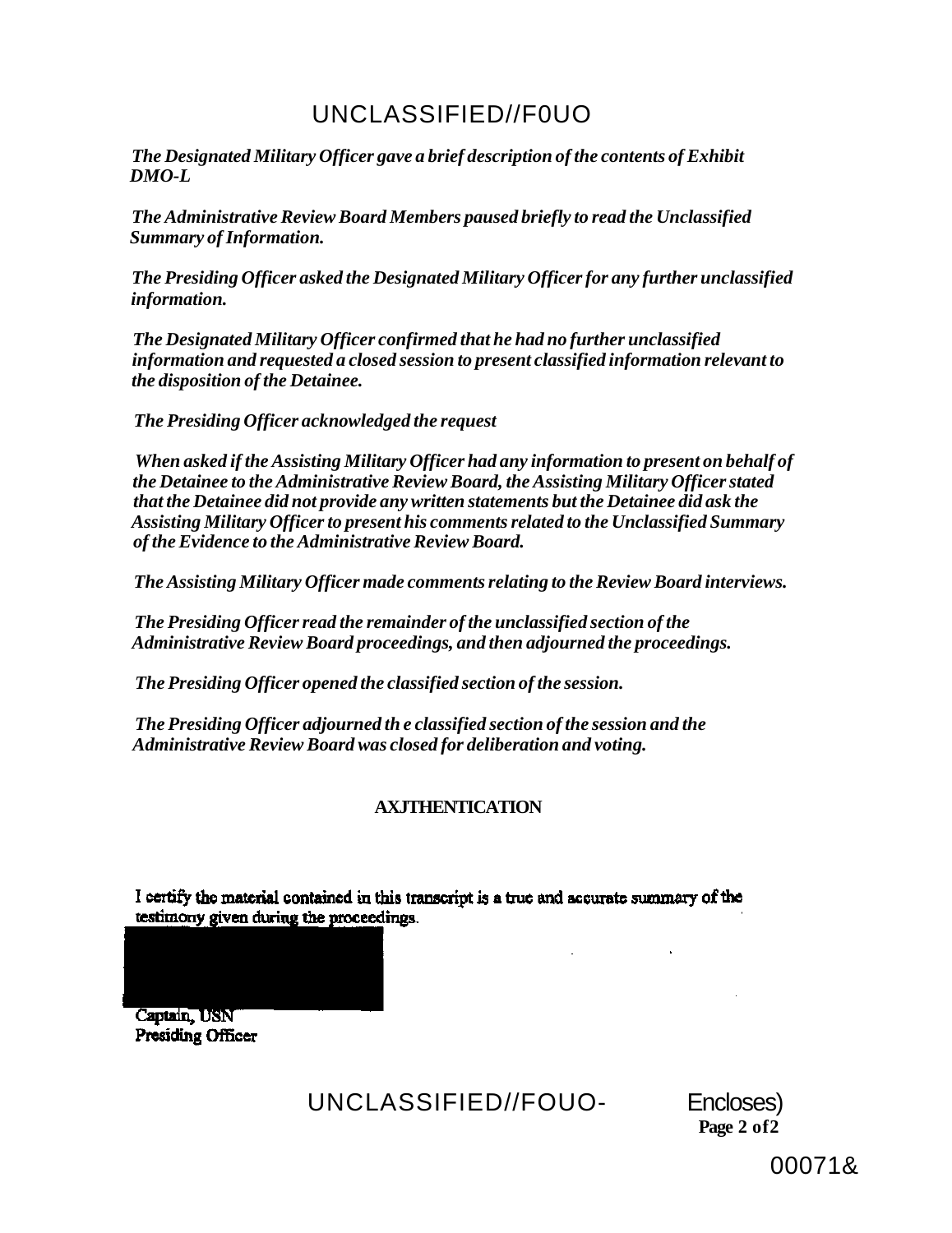### **UNCLASSIFffiDtfPetfe-**

**Summarized Administrative Review Board Proceedings** 

*The Administrative Review Board (ARB) was called to order.* 

*The Administrative Review Board took a brief recess for the entrance of the Media.* 

*The Administrative Review Board reconvened in the presence of the Media\** 

*The Designated Military Officer (DMO) was sworn.* 

*The Board Reporter was sworn.* 

*The Presiding Officer (PO) announced the convening authority and purpose of the ARB* 

*proceedings.* 

*The ARB members were sworn.* 

*The Assisting Military Officer (AMO) was sworn. The AMO presented the Enemy Combatant Notification Form (Exhibit EC-A) to the ARB.* 

*The AMO presented the Enemy Combatant Election Form (Exhibit EC-B) to the ARB.* 

*It was noted by the PO that from Exhibit EC-B, the Detainee had chosen not to be present for the ARB proceedings.* 

*The PO confirmed that the AMO had met with the Detainee and was informed of his rights in regards to the proceedings, that the Detainee appeared to understand the process, that the Unclassified Summary of the Information was read to the Detainee, that a translator was used during the interview and that the AMO confirmed that the translator spoke the same language as the Detainee.* 

*The DMO presented the Unclassified Summary of Information (Exhibit DMO-l) to the ARB.* 

*The DMO presented the FBI Redaction Certification (Exhibit DMO-2) to the ARB.* 

*The DMO gave a brief description of the contents of Exhibit DMO-l.* 

*The PO confirmed that the Administrative Board Members did not need any further time to review the Unclassified Information.* 

*The DMO confirmed that he had no further unclassified information and requested a closed session to present classified information relevant to the disposition of the Detainee,* 

**UNCLASSIFIED//FOUO Enclosure (6)** 

**ISN# 089**   $W \rightarrow 0007H$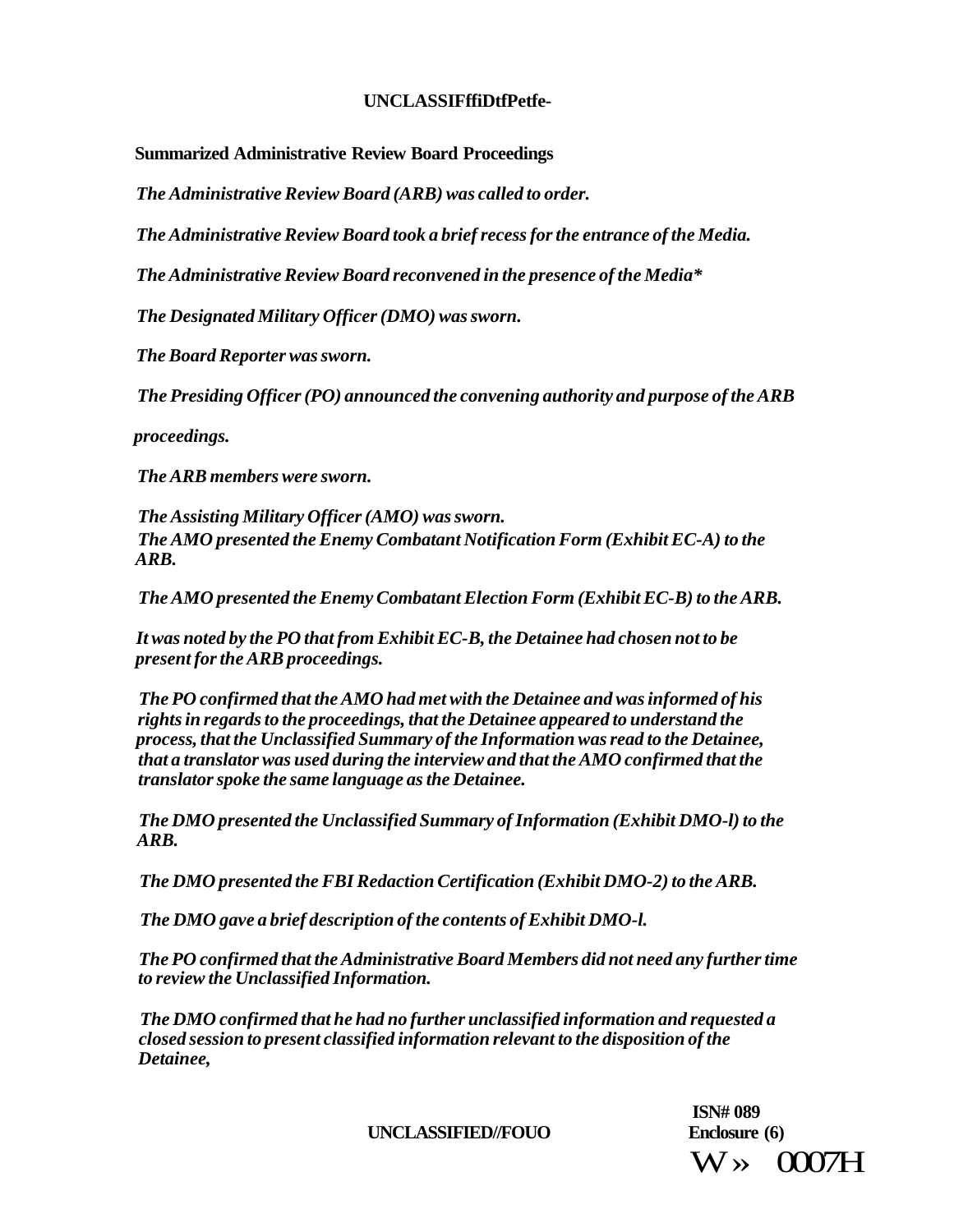### **UNCLASSEFlEEWffeyO**

*When asked if the AMO had any information to present on behalf of the Detainee to the ARE, the AMO made the following statement;* 

**AMO: Yes sir, he did, the Detainee requested that I provide a written statement on his behalf.** 

**PO: Okay, do I have a copy of that? Is that it? Okay, this will do.** *[referring to a copy of the written statement]* 

**AMO: Sir, may I read it at this time?** 

**PO: Please, continue.** 

**AMO: This is a translated statement from Khawaj (ph)... for three years I have been here, I have been giving the same statement for why I have been in Afghanistan but they keep adding things that I did not admit. I did travel from Azerbaijan to Afghanistan and I knew about the war in Afghanistan but I did not look for the Taliban. I did not admit to fighting the Americans. I was in Afghanistan to study the Koran and the Arabic language. I was issued an AKM-7.62 rifle but it was for the purpose of guarding a Pakistani Food Warehouse and I did guard food supplies. While guarding food supplies I was wounded during artillery attacks by Northern Alliance Forces. This attack happened before the Americans came. I surrendered to Northern Alliance Forces near Mazar-e Sharif in November of 2001. I did not train at the al Farouq training camp. Upon arriving Herat, Afghanistan I did meet with a Taliban officer who sent me to Kandahar to meet an owner of a Taliban safe house. I do not know Abd Al Araqi, but I do know Abdul Kareem who is just an ordinary civilian. I had no knowledge of the attacks in the US prior to their execution on September the 11th and I have no knowledge of any rumors or plans of future attacks on the U.S. or U.S. interest. If I am released than I will work, perhaps with my brother. It is signed Poolad Tsiradzho.** 

**PO: 15 March, that's the date he gave this** *[referring to the written statement]!* 

**AMO: Yes, sir.** 

**PO: Okay.** 

*The PO asked if the DMO had any further unclassified information to present to the ARB.* 

**DMO: No, sir.** 

**AMO: Sir, if I might break in, I'd like to hand the exhibit EC-Charlie.** 

**PO: Yes, please do.** 

*The AMO presented (Exhibit EC-C) to the ARB.* 

### **UNCLASSlFIED//FetfO Enclosure (6)**

**ISN# 089 Page 2 of3**  000718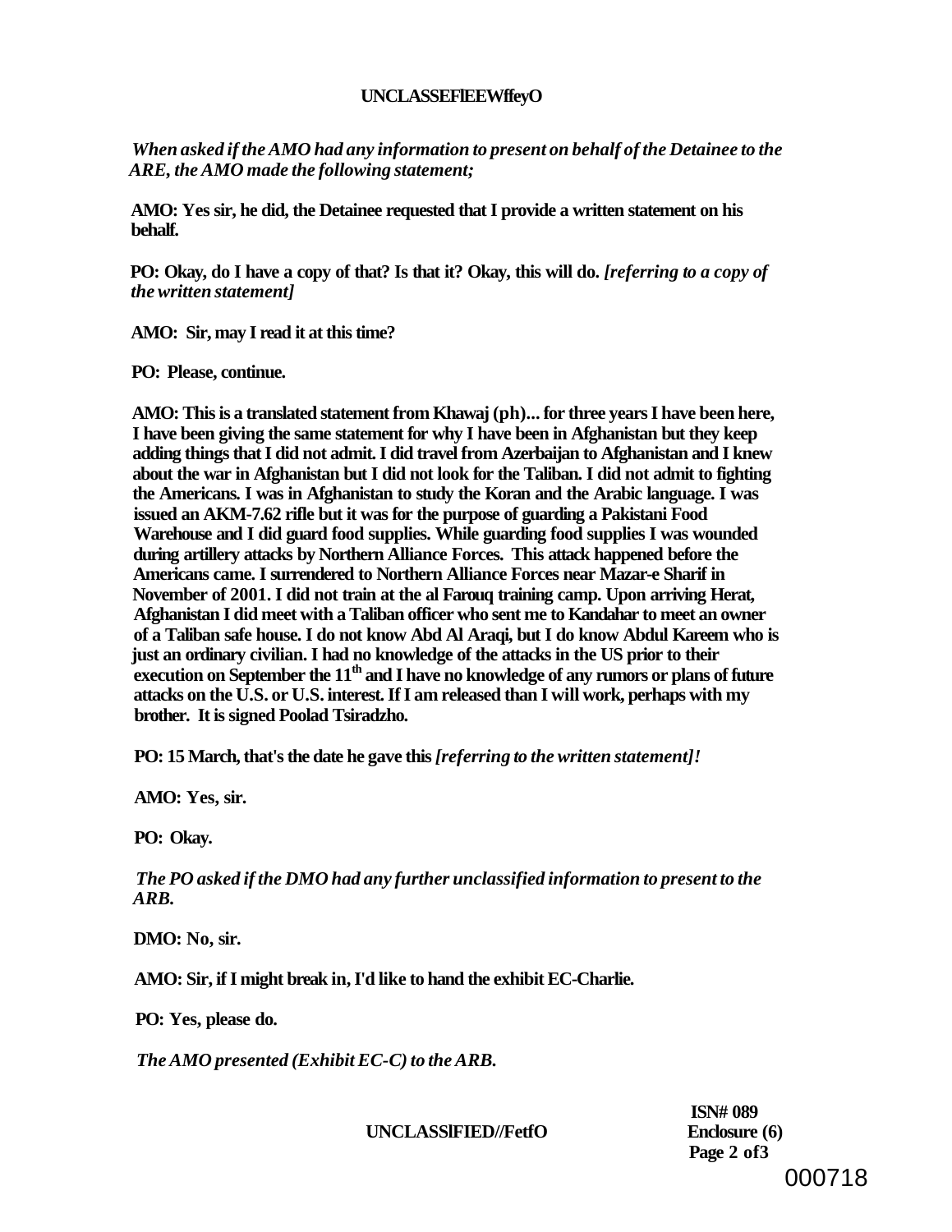### UNCLASSIFIEDMEOUO

PO: Okay and this is his signature? Poolad?

AMO: That is his signature. Yes sir, that is an original transcription and his signature on the bottom of that page sir.

PO: Okay. I take it that is how you spell March, the way that it is up here?

AMO: I am assuming that's the way it is spelled.

PO: Okay. Thank you.

AMO: Sure.

PO: Does either of the Board members have any question for the either the Assistant Military Officer or the Designated Military Officer?

### *One Board Member gave a negative reply and the other Board Member requested to ask one question.*

Administrative Review Board member question

Q: Is that all he said about what he'll do when he got home was work for his brother? He wasn't any more specific then that, in terms of what his brother did ? A: *(AMO responded)* No sir, he did not.

### *The PO confirmed that the DMO had no further unclassified information to present to the ARB and concluded the unclassified session of the ARB.*

### *The PO read the remainder of the ARB process and adjourned the proceedings.*

### **AUTHENTICATION**

I certify the material contained in this transcript is a true and accurate summary of the testimony given during the proceedings.

Colonel, U.S. Marine Corps Presiding Officer

UNCLASSIFIED//FOtJ(r Enclosure (6)

ISN#089 Page3of3 000719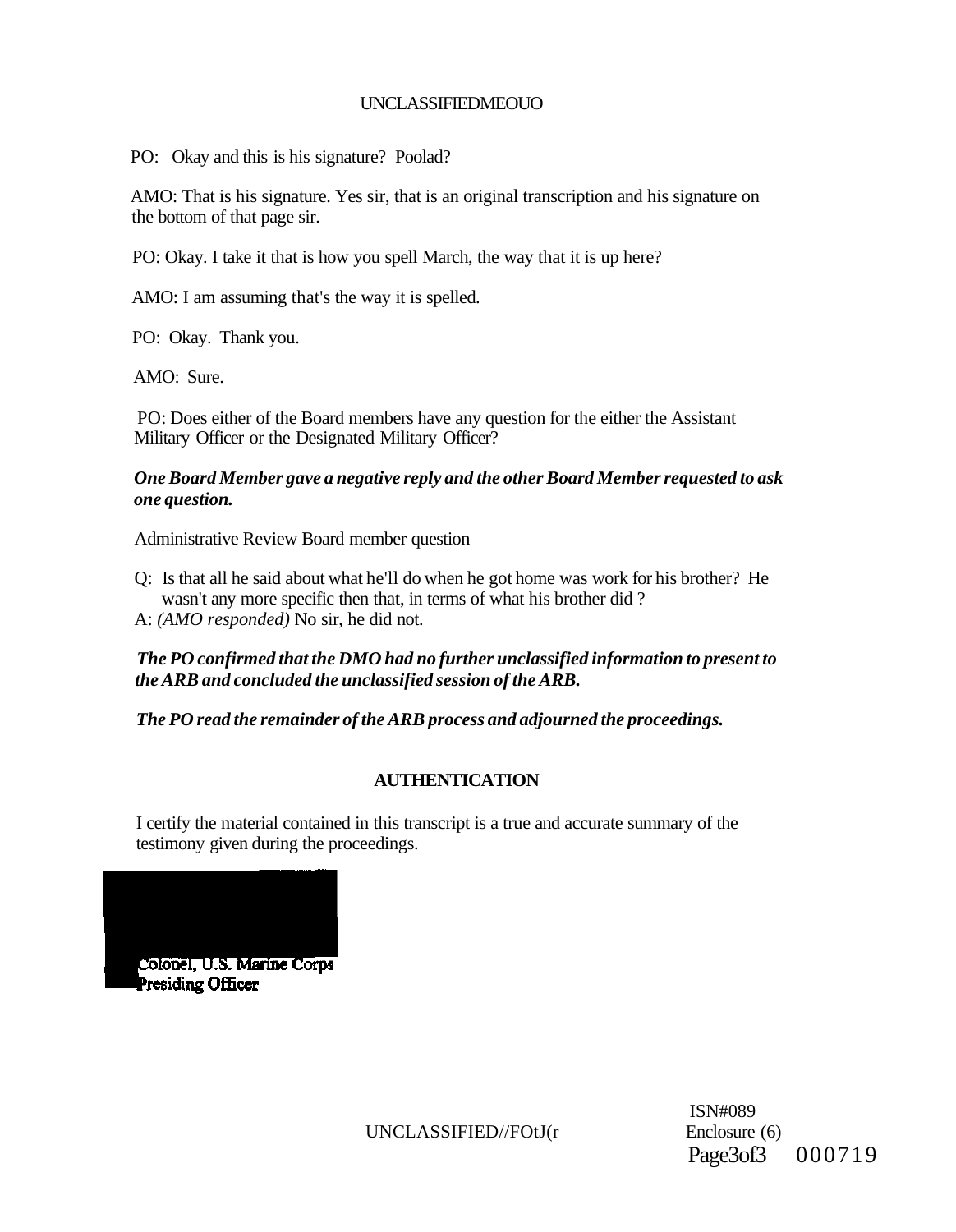### UNCLASSIFIED

15 March 2005

From: Tsiradzho, Poolad T

To: Presiding Officer

Via: Assisting Military Officer

Subject: Translation of Detainee Statement; Tsiradzho, Poolad T. for the Administrative Review Board

1. For three years I have been here, and 1 have been giving the same statements about why I was in Afghanistan, but they keep adding things I did not admit.

2. I did travel from Azerbaijan to Afghanistan, and I knew about the war in Afghanistan. But I did not look for the Taliban, and I did not admit to fighting the Americans. I was in Afghanistan to study the Koran and the Arabic language.

3. I was issued an AKM-7.62 rifle, but it was for the purpose of guarding a Pakistani food warehouse, and I did guard food supplies. While guarding food supplies, I was wounded during an artillery attack by Northern Alliance Forces. This attack happened before the Americans came.

4. I surrendered to Northern Alliance Forces near Mazar-e-Sharif in November 2001.

5. I did not train at the al Farouq training camp.

6. Upon arriving in Herat, Afghanistan, I did meet with a Taliban officer who sent me to Kandahar to meet an owner of a Taliban safe house.

7. I do not know Abd Al Iraqi, but I do know Abdul Karim, who is just an ordinary civilian.

8. I had no knowledge of the attacks in the U.S. prior to their execution on September 11th, and I have no knowledge of any rumors or plans of future attacks on the U.S. or U.S. interests.

9. If I am released then I will work, perhaps with my brother.

Poolad T. Tsiradzho

UNCLASSIFIED Enclosure (4)

EC-C Page 1 of2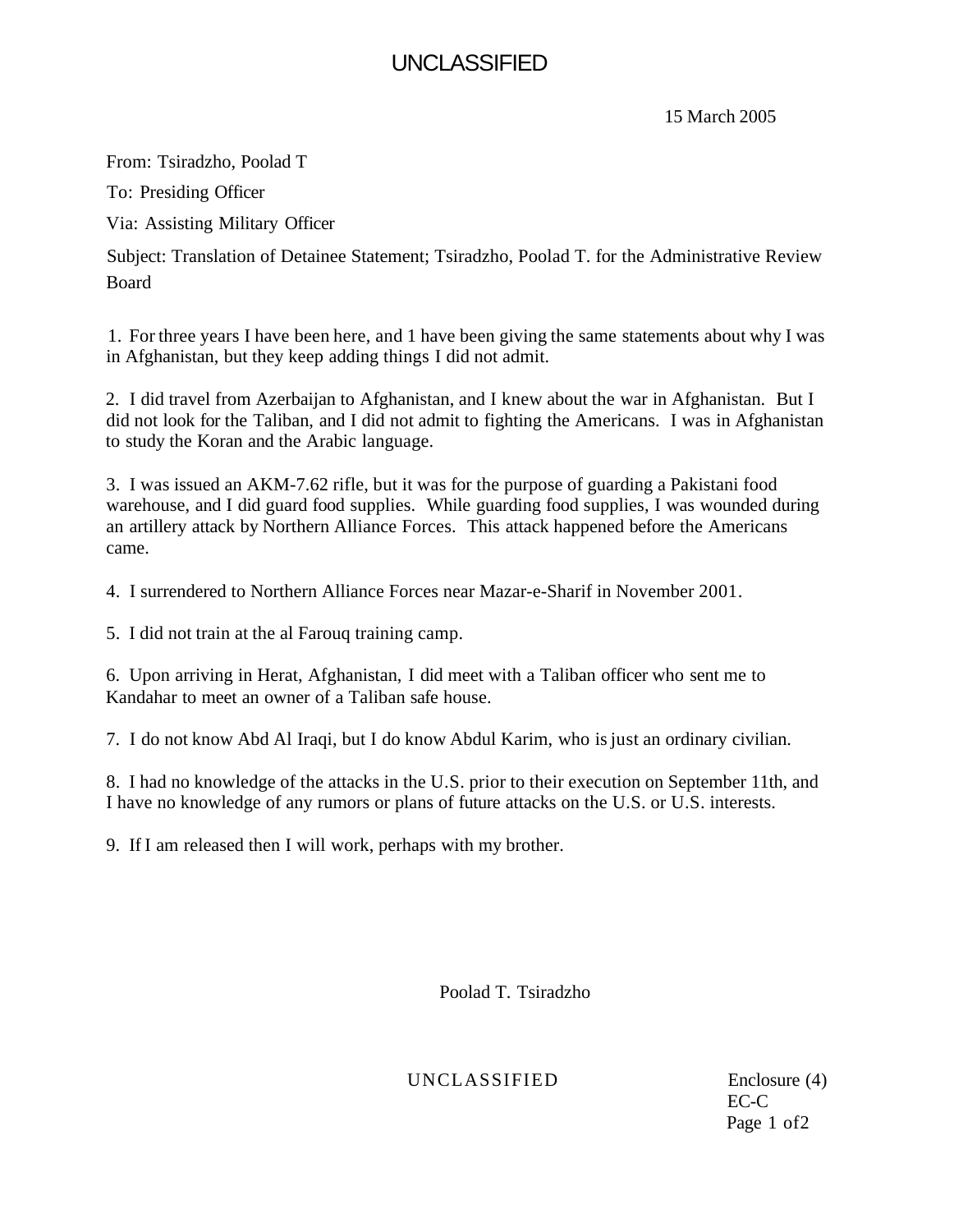15MapT2005

Or: LjHpajaco, nojia£T

K: npeflceaaxejiLcxByiomeMy 0<j)HH.epy

Hepe3: noMOinHHica BoeHHoro 0(})HHepa

npeaMex: IloKa3aHHH LjHpaaaco, Flojiafl T AJIH AaMHHHcxpaxHBHoro 3ace#aHHfl.

1. *Si* Haxoacycb 3^eci> xpn ro^a, H yace aaBaji MHoro noica3aHHH o XOM noieMy *Si* 6HJI B A<j>raHHcxaHe<sup>s</sup> HO OHH npHiracbiBaiox MHe flpyrne OSBHHCHHH, B Koxopux *Si* He npH3HaBajica.

2. *Si* nyxemecxBOBan H3 A3ep6aii2pKaHa B A(j>raHHCxaH H *SI* 3Han npo BOHHy B A(J>raHHcxaHe. Ho *Si* He HCKaji TajTH6\*aH H *Si* He npH3HaBajica TTO BoeBaji npoTHB AMepHKaHHeB. *Si* 6BIJI B A<|)raHHCTaHe AJW xoro HTO6H H3ynaxb ApaScKHH ^3H K H KopaH.

3. MHe 6HJI BpyneH aBxoMax AKM-7.62, XOJILKO .HJIH xoro HXO6H oxpaHarb IlaKHCTaHCKHH npOflOBOJILCXBeHHLIH aM6ap , H *Si* OXpaHflJI npOflOBOJTf.CTBeHHHe npHnanacbi. Kor^a *Si* oxpaHflji npoflOBOJibcxBeHHHe npHnacbi *Si* 6BIJI paHeH BO BpeM» apxaiuiepHHCKOH axaKH co cxopoHbi can CeBepHHX AimaHCOB. 3xa axaica 6BUia ao xoro KaK npHmnH AMepHKaHnw.

4. *Si* cranes B iuieH CHJiaM CeBepHBix AjmaHCOB OKOJIO Ma3ap-H-UIapH<j> B Hofl6pe 2001 ro^a.

5. *Si* He npoxoflHJi oSyneHHe B xpeHHpOBOHHOM Jiarepe AJI Oapyie.

6. Kor^a *Si* npHexan B Xepax, Ac[)raHHCxaH *Si* Bcxpexnjica c o<J>HnepOM TajmGaHa KOxopHH oxnpaBHJi MeHa B Kanaaxap Bcxpexnxtca c XO3AHHOM £OMa 6e3onacHOcxn TajiHSaHa.

7. *Si* He 3Haio A6fl An HpaKH, HO *Si zn&so* nejioBeica no^ HMCHCM ASayji KapHM KoxopbiH 6HJI npocxHM rpaacaaHCKHM HCJIOBCKOM.

8. MHe He 6HJIO H3BCCTHO O HanaaeHHH Ha CHI A JJO HX HcnojineHHfl 11 ro CeHxa6pa 2001 ro^a H Taoce *Si* He 3Haio o HHKaKHx cnyxax HJIH njiaHOB GyzjymHx HanaaeHHH Ha CIIIA H HX HHxepecu.

9. ECJIH MeHH BHirycxaT *Si* B03M03KH0 *6ypy* paSoxaTb c MOHM GpaTOM

nojiaa T. IjHpaflHco *f I* 

Enclosure (4) EC-C Page 2 of2

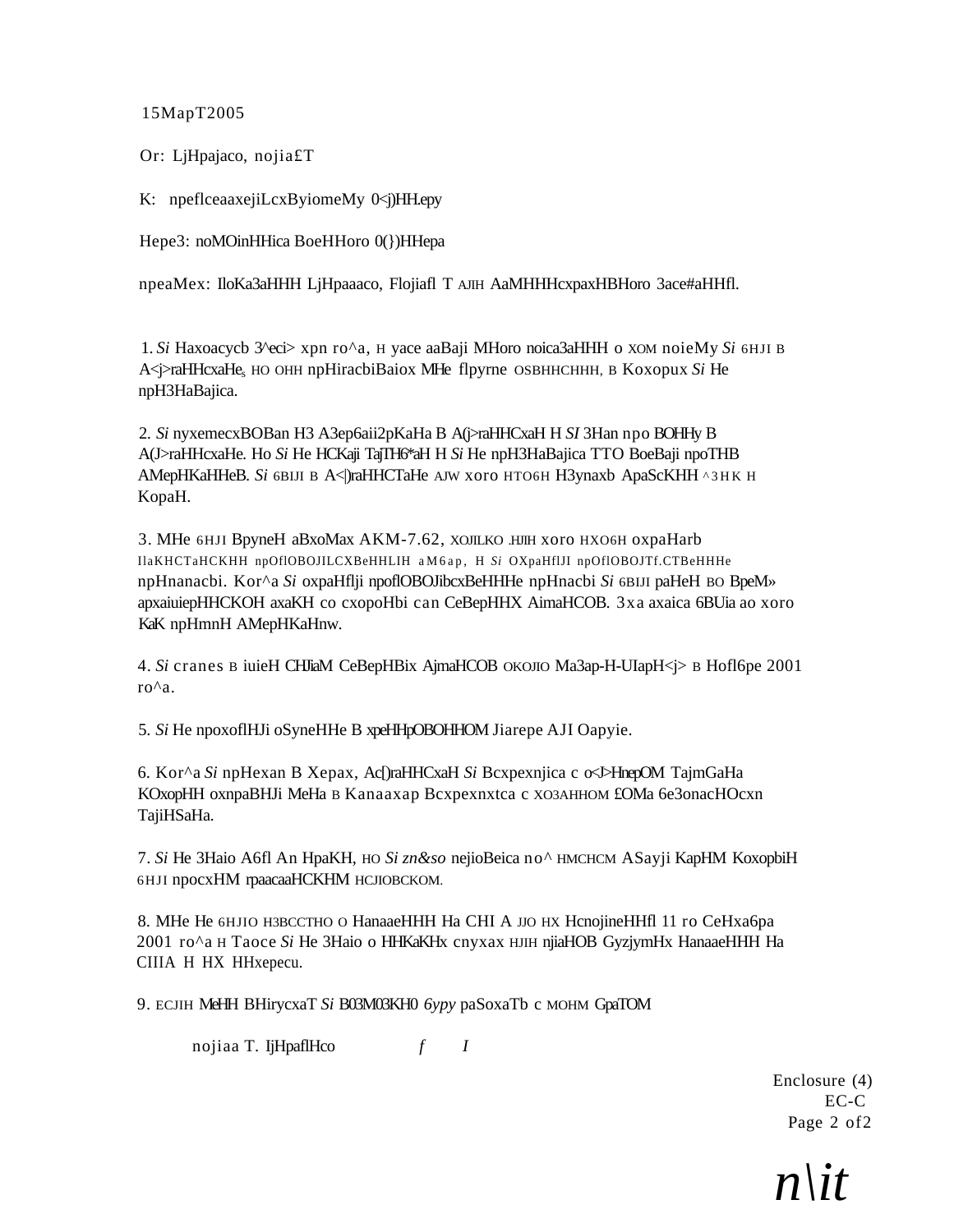### UNCLASSIFIED/WFeTO

Summarized Administrative Review Board Detainee Statement

*The Presiding Officer read the Hearing Instructions to the Detainee and confirmed that he understood and had no questions.* 

*The Assisting Military Officer presented Exhibit EC-A, the Enemy Combatant Notification Form to the Administrative Review Board,* 

*The AMO presented Exhibit EC-B, the Enemy Combatant Election Form to the Administrative Review Board* 

*The Designated Military Officer presented Exhibit DMO-1, the Unclassified Summary of Information to the Administrative Review Board* 

*The Designated Military Officer gave a brief description of the contents of Exhibit DMO-I, the Unclassified Summary of Information to the Administrative Review Board* 

*The Designated Military Officer confirmed that he had no additional unclassified information to present and requested a closed session to present classified information relevant to the disposition of the Detainee.* 

*The Presiding Officer opened the Administrative Review Board for the Detainee to present information with the assistance of the Assisting Military Officer.* 

Presiding Officer: The Detainee may now present information to the Administrative Review Board. Assisting Military Officer, does the Detainee want to present any information to this Administrative Review Board including written statements, oral statements, or witness statements prepared on his behalf?

Assisting Military Officer: Mr. President, in December of 2004 during my initial interview with the Detainee he stated to me that he desired to address the factors listed on the unclassified summary one by one during this proceeding. He also stated that he did not require any additional assistance from myself in order to prepare for this hearing, therefore I believe he desires to make only an oral statement

Detainee: Yes, it is true.

Presiding Officer: Ali Said, before we begin, would you like to make your statement under oath? oath? \*»»"

Detainee: No. I will swear under one condition, [that is] if you let me go home.

Presiding Officer: I can't promise anything. I cannot allow that, no.

ISN172 **Enclosure (5) Page 1 of8** 

UNCLAssiFiED//Fetfe-- 00072 0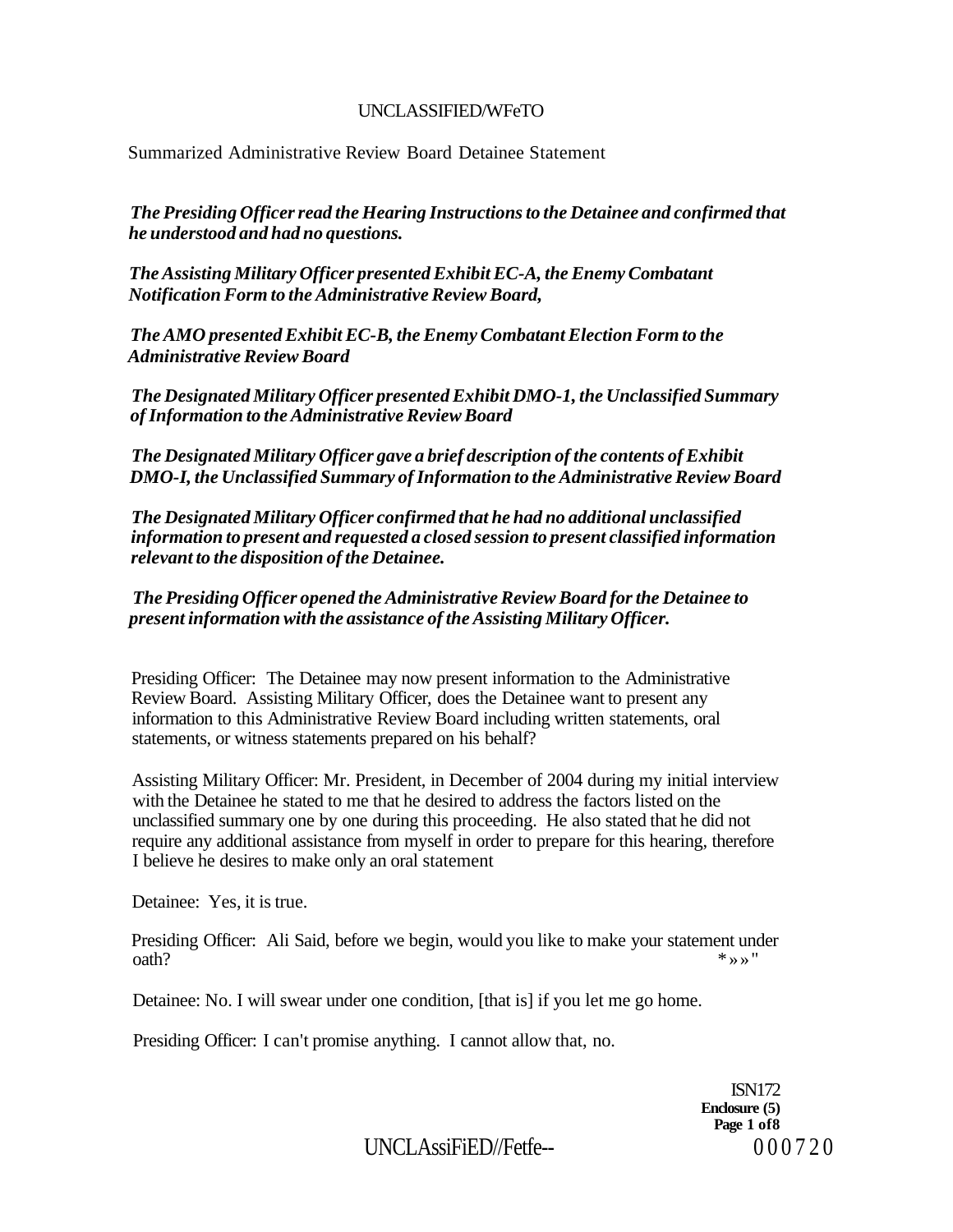#### UNCLASSIFIED//F0TO'

Detainee: Swearing in my belief is something big. I will not swear and that will make me stay longer, detained

Presiding Officer: You can either take the oath or not.

Detainee: I do not want to. If you let me go, I will swear if not I will not swear.

Presiding Officer; OK, AH Said, you may begin.

Assisting Military Officer: May I interject one thing, sir?

Presiding Officer: Yes.

Assisting Military Officer: I would j ust like for the sake of clarity make certain that the Detainee understands that the oath that we would ask him to swear is simply that his answers are truthful.

Detainee: Before I leave I will swear. If you promise me that you will let me go home after we finish.

Presiding Officer: Do you mean go back to where you are being detained or go hack to your country?

Detainee: My country.

Presiding Officer: I can't make that promise.

Detainee: I will swear [but] not here. When they are ready to release I will swear [that] whatever I am going to say will he the truth.

Presiding Officer: OK, AH Said, you may begin your presentation.

*The Detainee requests to look at the unclassified summary\** 

Presiding Officer: Assisting Military Officer, is there a copy for him to look at?

Assisting Military Officer: Yes, sir. The translator has a copy, sir.

*The Detainee requests that the translator read the items one-by-one.* 

Assisting Military Officer: The Detainee is a TaHban fighter.

Detainee: I am not a TaHban fighter. I have never shot one buHet in my life.

Assisting Mifitary Officer: The Detainee participated in military operations against the coalition.

> ISN172 Enclosure (5) Page 2 of 8<br>0 0 0 7 2 1

UNCLASSJDPIED//Pe9gu-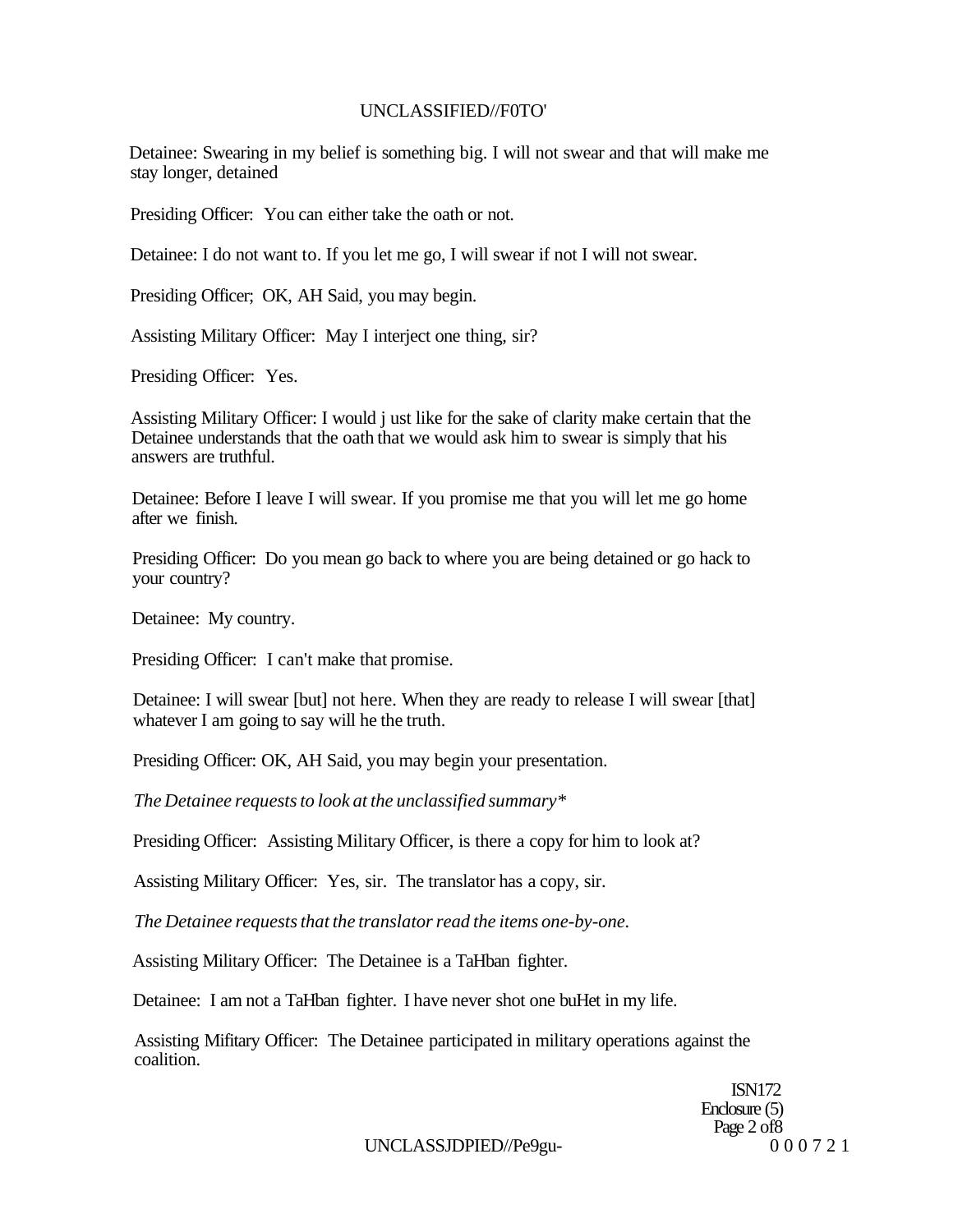### **UNCLASSIFIED/\*eTO\***

**Detainee: I have never fought the United States or the coalition. I spent all my time in the kitchen or guarding behind (inaudible). I was not in the front line. I was behind that, far away from the fighting.** 

**Assisting Military Officer: Based upon a review of recommendations from U.S. government agencies and classified and unclassified documents this enemy combatant is regarded as a threat to the United States and its allies.** 

**Detainee: On what basis are you accusing me of this?** 

**Presiding Officer: You are considered a threat based on these pieces of information on the unclassified summary.** 

**Detainee: What kind of information to the agencies have?** 

*The Administrative Review Board takes a recess in order to ensure that the Detainee will be given an opportunity to discuss each point on the unclassified summary. The Detainee is explained that the questions read to him earlier were a summary version of the unclassified summary. The Detainee will now be read the detailed sub-questions of the unclassified summary, which were the questions, discussed during his interview.* 

**Assisting Military Officer: The first question is under the heading of'the Detainee is a Taliban fighter." We would like his explanation on "the Detainee admitted he affiliated himself with the Taliban."** 

**Detainee: I went to Afghanistan to look around to see how the people were doing. I have never been in any fights. All the times I spent there I was working in the kitchen or as a guard behind the frontline. I never fought any enemy.** 

**Assisting Military Officer: The Detainee voluntarily traveled from Yemen to Afghanistan in 2001.** 

**Detainee: Yes, it was voluntarily that I went to Afghanistan but I am not sure about the year 2001.** 

**Assisting Military Officer: When the Detainee arrived at Afghanistan he stayed at a house used by Taliban fighters.** 

**Detainee: When I got to Afghanistan I went right away to the kitchen in Bagram. I was not in a house. Then I went behind the front lines in the same place in Bagram.** 

**Assisting Military Officer Please respond to [the allegation] under the heading regarding his participating in military operations against the coalition, you served on frontlines and . as a rear guard in Afghanistan where he carried an AK 47.** 

> **ISN172 Enclosure (5) Page 3 of8**

UNCLASSIFIED/ypeed<sup>^</sup> 0007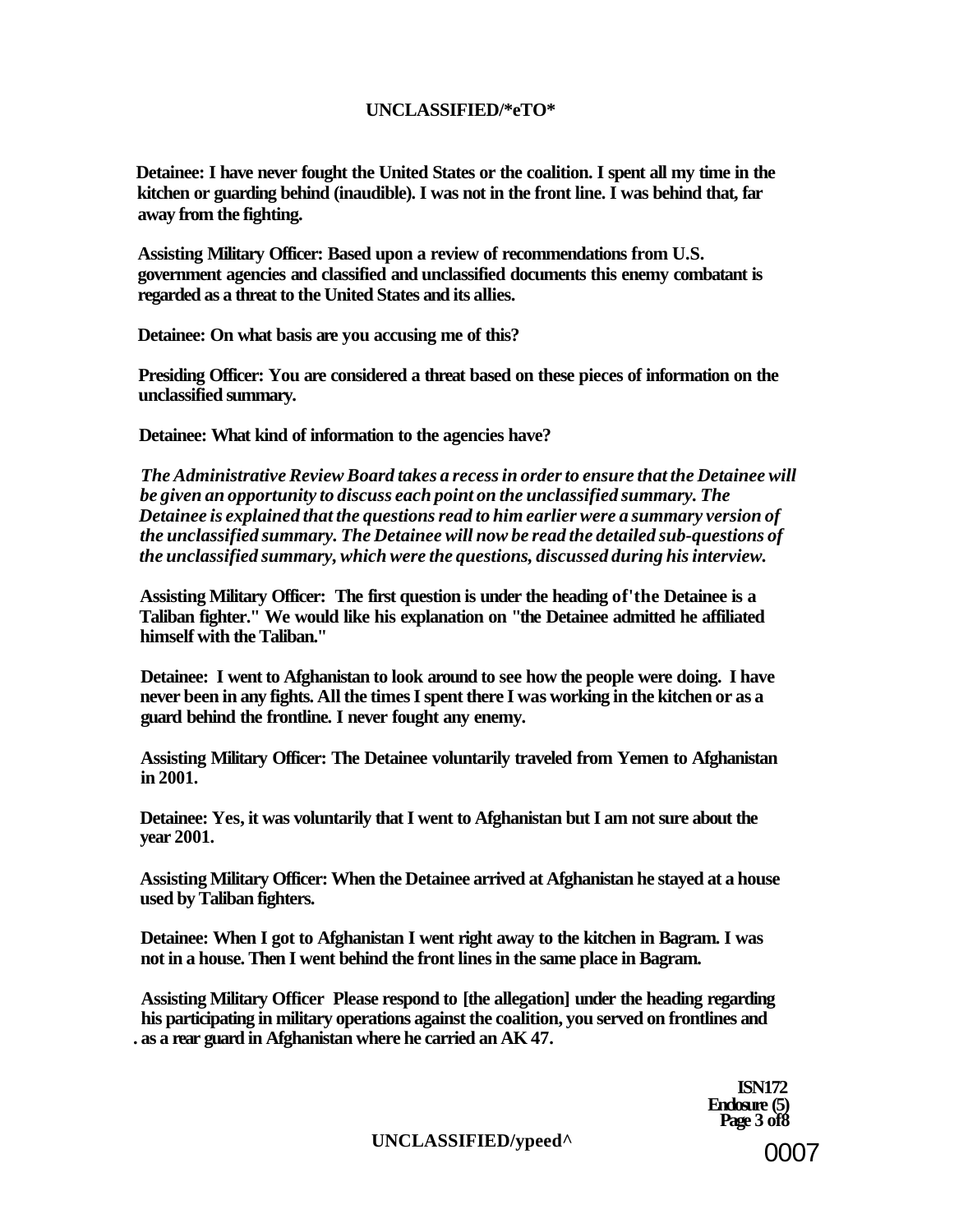#### UNCLASSIFIED/#Wf>

Detainee: I have never been in the frontline. Yes I was a guard in the back. For a short time, I used to have a Kalashnikov. What is 47? I know Kalashnikov but 1 do not know what you mean by 47.

Presiding Officer; It is a type of rifle.

Detainee: No, I didn't touch a Kalashnikov and I do not know 47. The number 47 doesn't matter to me but how do you know it was a 47?

Presiding Officer: Because that is what I am reading in the unclassified summary. [Did] you carry a rifle?

Detainee: Yes, I had a Kalashnikov for a short time. That doesn't matter, why do you mention 47?

Presiding Officer: OK, we will continue with the next statement.

Assisting Military Officer: Please respond to the statement following the U.S. bombing campaign in Afghanistan, that he fled to the Tora Bora region.

Detainee: Tora Bora was in the way in which I had to go to get to my country. I didn't know the name of Tora Bora. I heard it in the prison.

Assisting Military Officer: Please respond to the statement "Detainee escaped into Pakistan where he was captured by Pakistani guards.

Detainee: I was on my way going back home to my country and Pakistan is the only place [where] they have an embassy. That was where I was going. I wasn't escaping. I wasn't escaping. The way I went to Pakistan was through Tora Bora and the other villages there. The Pakistani guards didn't arrest me. I went to them. When I went to the Pakistani guards I needed help. I asked them for help to let me know where the embassy was.

Assisting Military Officer: Please respond to based upon a review of recommendations from U.S. government agencies, and classified and unclassified documents the Enemy Combatant is regarded as a threat to the United States and its allies.

Detainee: I know myself. I have never been a threat to any country, the United States or any other country.

Assisting Military Officer: Please respond to the Detainee's overall behavior has been generally compliant and non-aggressive; however on 30 July 2004 the Detainee and several others were singing songs that encouraged resistance to the Joint Task Force mission and praised Usama Bin Laden for his actions. On 27 February 2003, the Detainee threw water on the guards.

UNCLASSIFIED//B©U9-- n<sup>*i*</sup>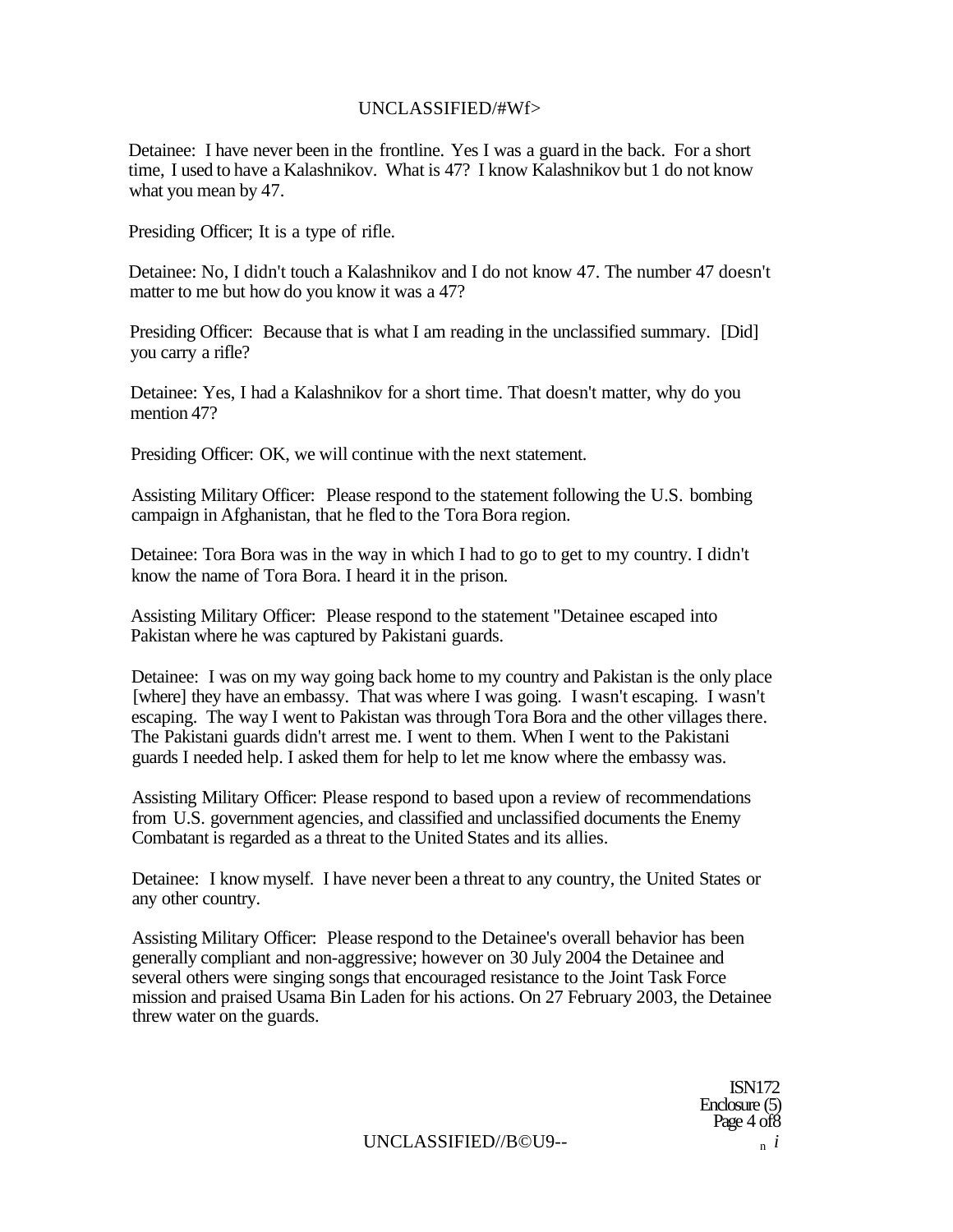### UNCLASSTFIED/ZFetfe

Detainee: That is not right. I never sang. You can find out in your way. [You can] ask, I never did it. I don't have the voice to sing or to say anything in a melody. You can ask the people around me, like the guards. I never sang.

Presiding Officer: OK, Ali Said, did you praise Usama Bin Laden for his actions?

Detainee: What Usama Bin Laden did is all against my religion. What he did and his name is bigger than what I know. The only thing 1 heard [is that] he did something against. .my religion.

Presiding Officer: OK, and finally, on 27 February 2003 as the assistant military officer mentioned, did you throw water on guards?

Detainee: In all the time I have spent here, I have never been punished. There are degrees and I am in the first degree. I have never had a problem with anybody. If I throw water, the guard would punish me. I never have gotten punished.

Assisting Military Officer: Please respond to the Detainee stated that during his initial interview the Detainee lied about attending a training camp because he was not sure who else had trained at the camp and he did not want to be labeled as a terrorist. He now admits that he attended the training for approximately 40-45 days.

Detainee: Yes I have been to a training center for about 40-45 days. I know I didn't mention it before (about the 45 days) because the Pakistani guards told me and the others that if we mention that you have been in a training camp it is going to be very bad for you. The Pakistani guards also said that I would be in a prison if I just said it I was scared to say it. When they transferred me here to this camp and I found out I could say what had happened to me, I said it.

Assisting Military Officer: Please respond to the factor favoring your release, which is that the enemy combatant in his own his oral testimony denied knowledge that the Taliban was fighting the United States. He admitted traveling from Yemen to Afghanistan to just visit and to see what was going on with the brothers fighting the Northern Alliance there.

Detainee: That is right, I did not know that the United States and the Taliban were against each other. If I had known that I would never have left my country.

Assisting Military Officer: That concludes the complete unclassified summary statement of this Detainee.

Presiding Officer: Ali Said, is there anything else you would like to say?

Detainee: I warn to say something. I wish the United States would speed up and take whatever action it needs for myself. I want to go back. I am still young. I want to my future. I want to finish my school. I want to get married. I want to change the way I am Living here in the camp.

> ISN172 Enclosure (5) Page 5 of8

UNCLASSIFIED/ZFO^

000724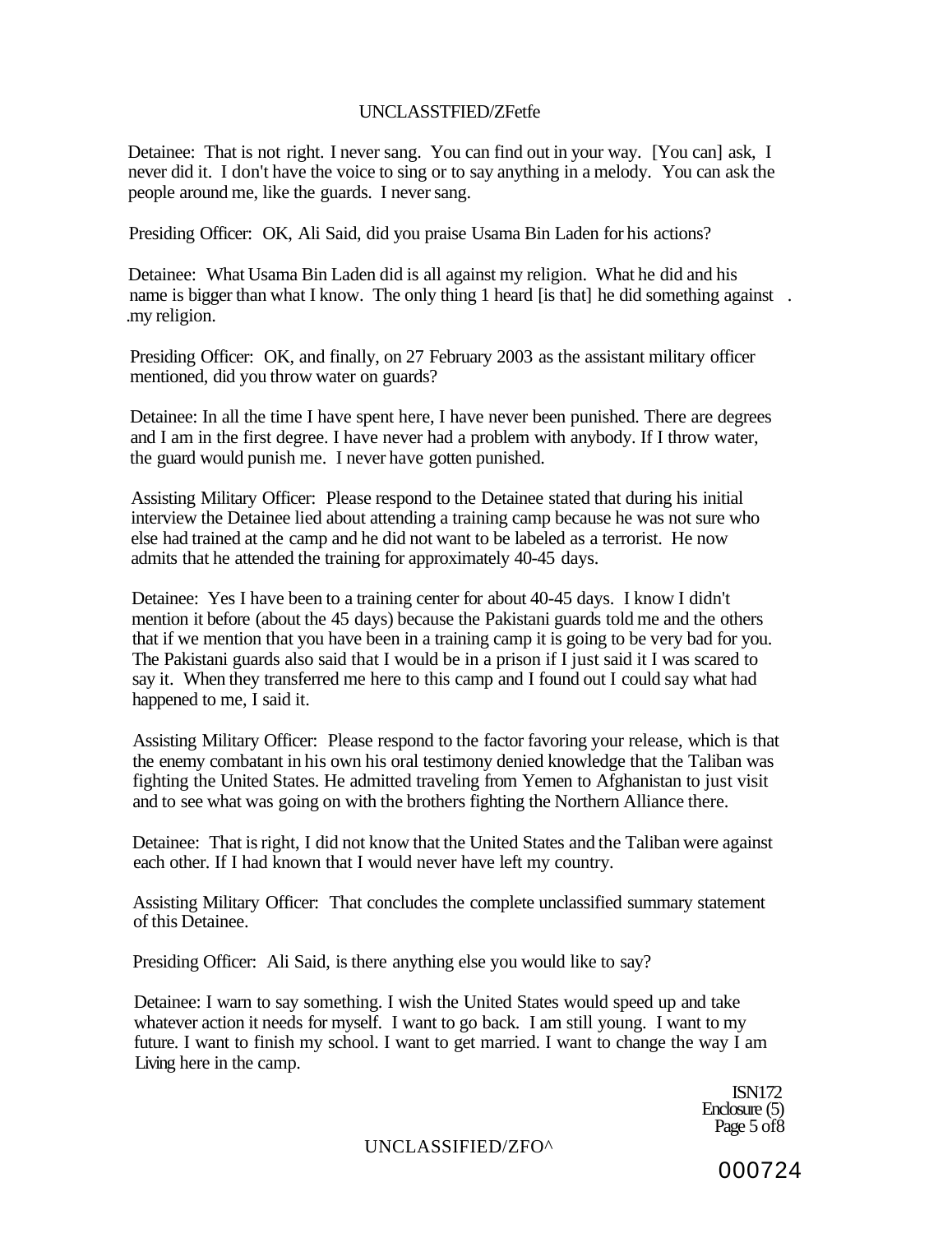#### UNCLASSIFIEDATOTO

Presiding Officer: AH Said, does that conclude your statement?

Detainee: I don't have anything more [to say].

Presiding Officer: Assigned Military Officer, do you have any questions for the Detainee?

Assigned Military Officer: No, sir.

Presiding Officer: Designated Military Officer, do you have any questions for the Detainee?

Designated Military Officer: No sir.

Presiding Officer: Do any Administrative Review Board members have any questions for the Detainee?

Board Members: Yes, sir.

Board Member: In 3.B.3 it says that the Detainee escaped into Pakistan where he was captured by the Pakistan guards, how many days were you in Pakistan when you were captured?

Detainee: I cannot recall [the amount of time]. I cannot remember but it was just days. Maybe [it was] three or four days.

Board Member: So it was soon after you crossed the border?

Detainee: Approximately.

Board Member: You said you went to the Pakistani guards and then they took you into custody?

Detainee: I meant to go and ask for help. To let me know where the embassy was located but they arrested me.

Board Member: In 3.A.3 you reference working in the kitchen. It reads, "When the Detainee arrived in Afghanistan he stayed at a house used by Taliban fighters. You said you went to work in the kitchen. Did you actually live in a kitchen or where were your quarters?

Detainee: The kitchen belongs to the house.

Board Member: What was your role in the kitchen?

ISN172 Enclosure (5)

Page 6 of8 UNCLASSIFIED//Fet?e

000725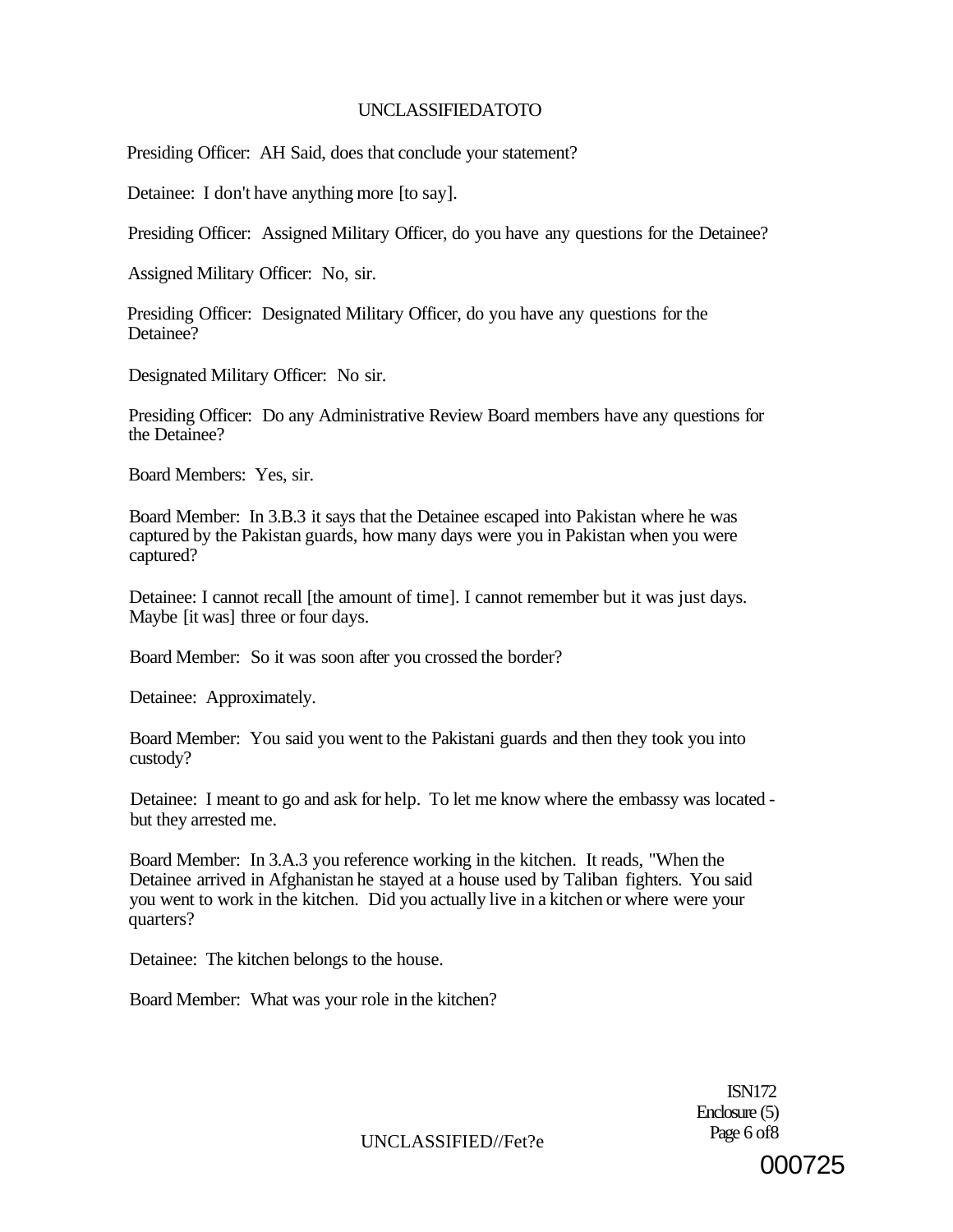### UNCLASSffrEDATOW

Detainee: Helping the chef. While you are young and there are a lot of people in the frontlines, they can't take you now. You just help in the kitchen. That is a good thing to cook for our brothers.

Board Member: Did you live with other fighters or did you live with the kitchen staff?

Detainee; In the kitchen I worked, there are three small rooms to worship at. They are like little mosques. When I was done working I went to sleep in one of those rooms. The kitchen was used to cook for the fighters in the front.

Presiding Officer: You stated that you went to Afghanistan to visit to see what was going on. What were you expecting to find?

Detainee: Before I leave or when Heave? When?

Presiding Officer: In the unclassified summary you said you wanted to visit to see what was going on with the brothers fighting the Northern Alliance.

Detainee: In my imagination I thought I was going to see many centers with a lot of guards in them and I would see a lot of Muslims. I would find out how the Muslims were worshiping and what they do.

Presiding Officer: Do you remember the approximate date that you went to Afghanistan?

Detainee: I do not recall,

*The Designated Military Officer and the Assigned Military Officer have no other information to present to this Administrative Review Board.* 

*The Presiding Officer reads the post Administrative Board instructions to the Detainee and attempts to adjourn the open session of the Board; the Detainee interrupts stating* 

*the following;* 

Detainee: When will I know the answer?

Presiding Officer: I cannot tell you how long this will take. I do not know.

*The Presiding Officer re-adjourned the open session of the Board.* 

ISN172 Enclosure (5) Page 7 of 8<br>0 0 0 7 J fi

 $UNCLASSEFffiD//F0tfe~$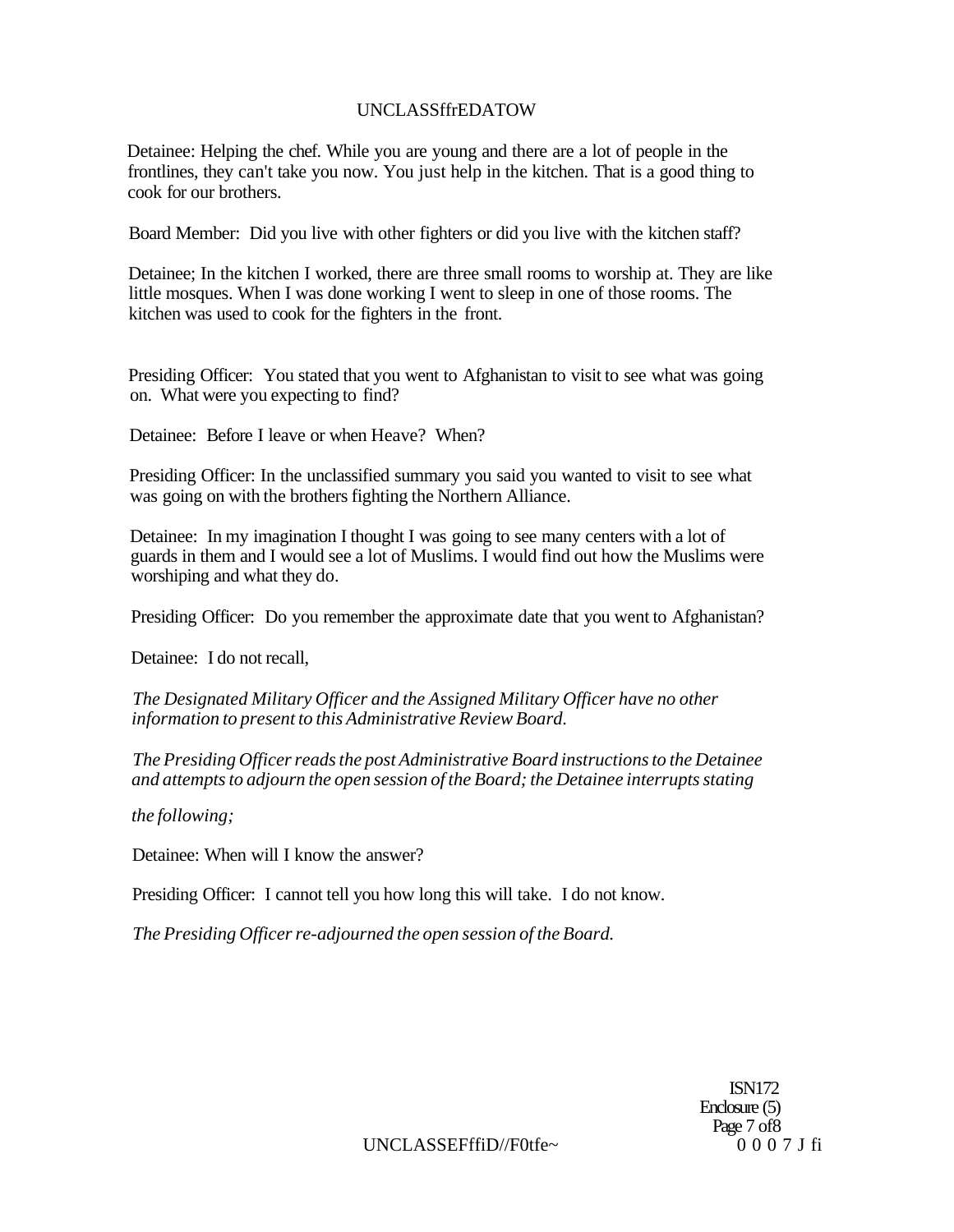#### UNCLASSIFIEDAFWO

#### AUTHENTICATION

I certify the material contained in this transcript is a true and accurate summary of the testimony given during the proceedings.

Captain, USN Administrative Review Board Presiding Officer

> **ISN172 Enclosure (5) Page 8 of8**

UNCLASSIFIED//FOtJO-

• 000727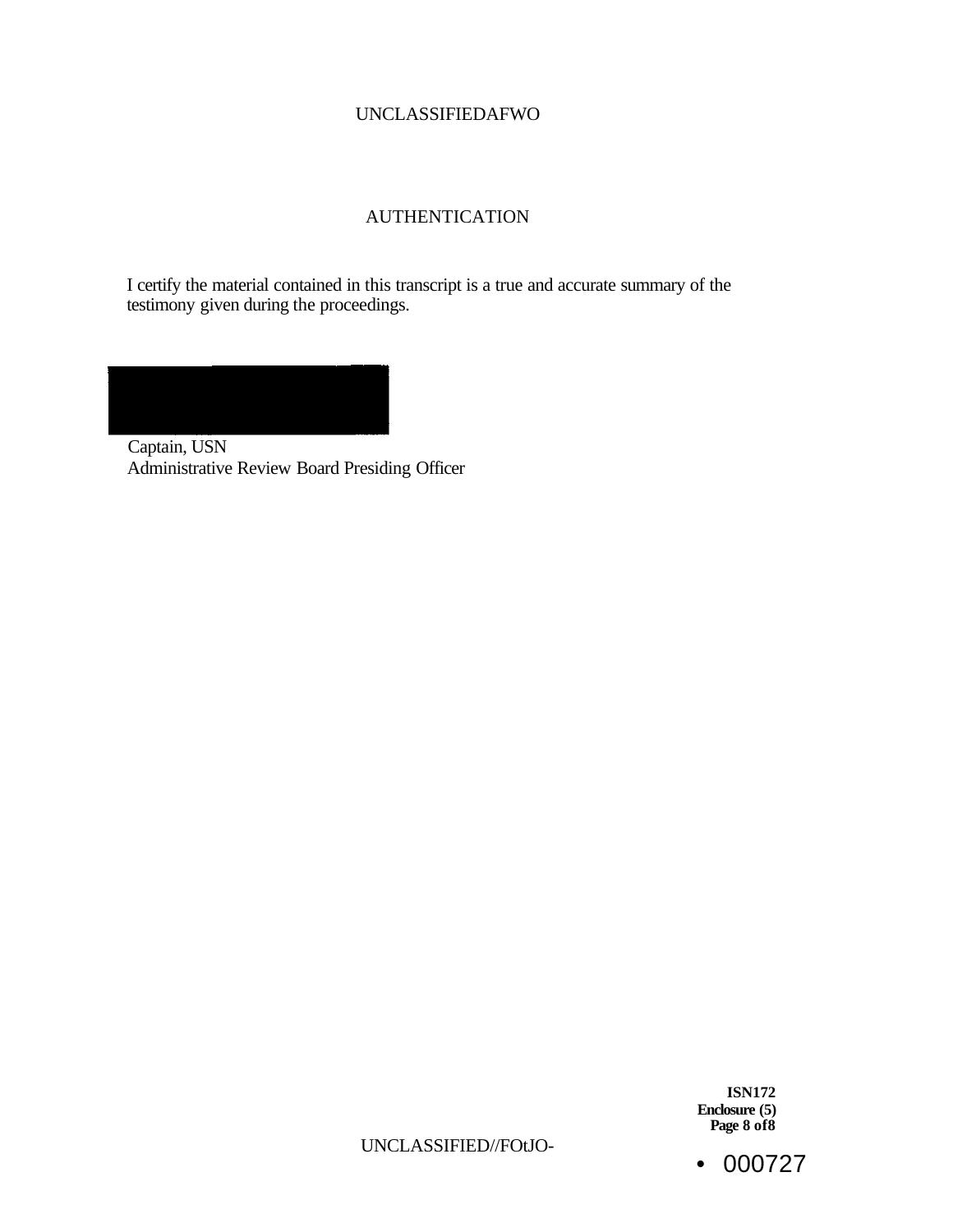# UNCLASSIFIED//FOUO

**Summary of Administrative Review Board Proceedings (with Detainee present)** 

*The Administrative Review Board (ARB) was called to order.* 

*The Designated Military Officer was sworn.* 

*The Board Reporter was sworn,* 

*The Translator was sworn.* 

*The detainee entered the proceedings.* 

*The Presiding Officer announced the convening authority and purpose of the ARM proceedings.* 

*The Administrative Review Board members were sworn.* 

*The Assisting Military Officer was sworn.* 

*The Presiding Officer read the hearing instructions to the Detainee and confirmed mat he understood* 

*The Assisting Military Officer presented the Enemy Combatant Notification form, Exhibit EC-Ay to the Administrative Review Board* 

*The Assisting Military Officer presented the Enemy Combatant Election Form, Exhibit EC-B, to the Administrative Review Board* 

*The Designated Military Officer presented the Unclassified Summary of Information, Exhibit DMO-h the FBI Redacthn Certification, Exhibit DMO-2 and the Habeas Attorney's Inputs, Exhibit DMO-3 to me Administrative Review Board* 

*The Presiding Officer confirmed that a copy had been previously distributed* 

*The Designated Military Officer gave a brief description of the contents of the Unclassified Summary of Information, Exhibit DMO-2 to the Administrative Review Board* 

*The Designated Military Officer confirmed that he had no further unclassified information and requested a closed session to present classified information relevant to the disposition of the Detainee.* 

*The Presiding Officer acknowledged the request* 

*The Presiding Officer opened the Administrative Review Board to the Detainee to present information with the assistance of the Assisting Military Officer\** 

> **ISN552 Enclosure (5) Page 1 of 12**

UNCLASSiFIED/ZFOOCn nr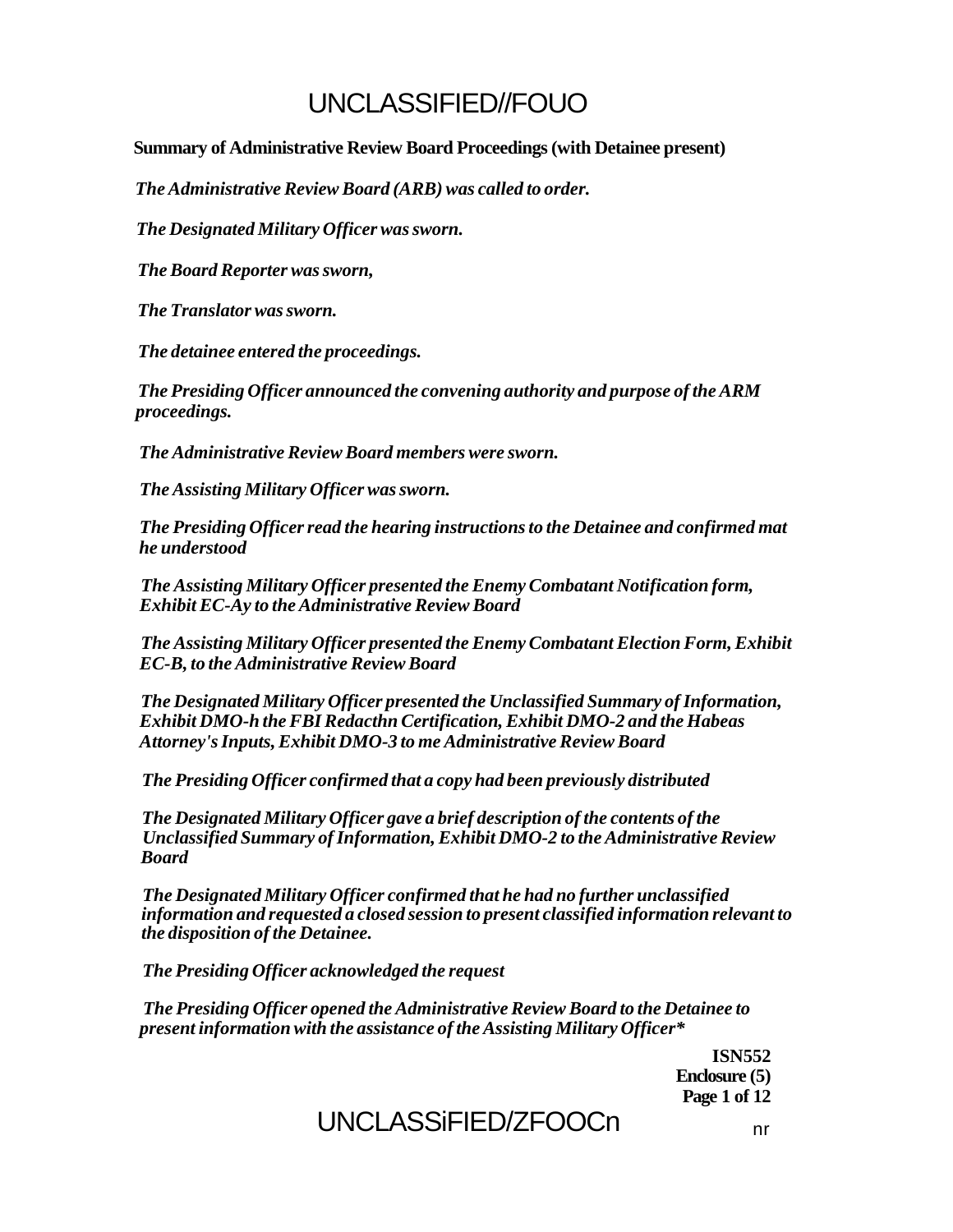# UNCLASSIFIED//Fett©

Presiding Officer At this point in the hearing the Detainee will be able to present information to the Administrative Review Board. Assisting Military Officer, does the Detainee want to present any information to this Administrative Review Board, inctuding written statements, oral statements or witness statements prepared on his behalf?

Assisting Military Officer; Sir, the Detainee would like to make an oral statement

#### *The Presiding Officer asked the Detainee jfhe wishes to make his statement under oath and whether he opts to take a Muslim oath\**

#### *The Detainee accepted taking the Muslim oath,*

Presiding Officer; FRIZ Muhammad you may begin.

#### *The linguist stated that the Detainee asked if he [could] get some explanation^] to certain points before he begins.*

Presiding Officer; Sure, we'll try. We'll try to explain.

#### *The Detainee made the following statement\**

Detainee: p] understood the hearing and what [you all have] just read to [me]. But if  $$ need some clarification then [I] want to use the Unclassified Summary (referring to the linguist's copy of the Unclassified Summary) because [I have] forgotten [my copy].

Presiding Officer (speakmg to the linguist) No problem. It's all unclassified, correct?

#### *The linguist confirmed mat his copy of the Unclassified Summary of Information was unclassified\**

Presiding Officer Yes, not a problem. Please assist him in anyway that you can. Just make sure that you get back everything that you give to him.

#### *The Linguist handed his copy of the Unclassified Summary of Information to the Detainee\**

Presiding Officer: If I may before you begin, Faiz, if you have them (referring to the Detainee's responses to the unclassified summary of information) numbered and/or lettered, such as 3.A. 1. and you want to refer to that allegation just say," I am responding to 3. AJ." and then we'll know where you're at and you don't have to read the whole thing.

Detainee: 3. A. 1.1 requested a long time ago to [show] my time [that] I attended the college and the time [that] the two students attended the same college. Was that [ever] done? Do you have the answer to that?

> ISN552 Enclosure (5) Page 2 of 12

## UNCLASSIF1ED//F9U0-

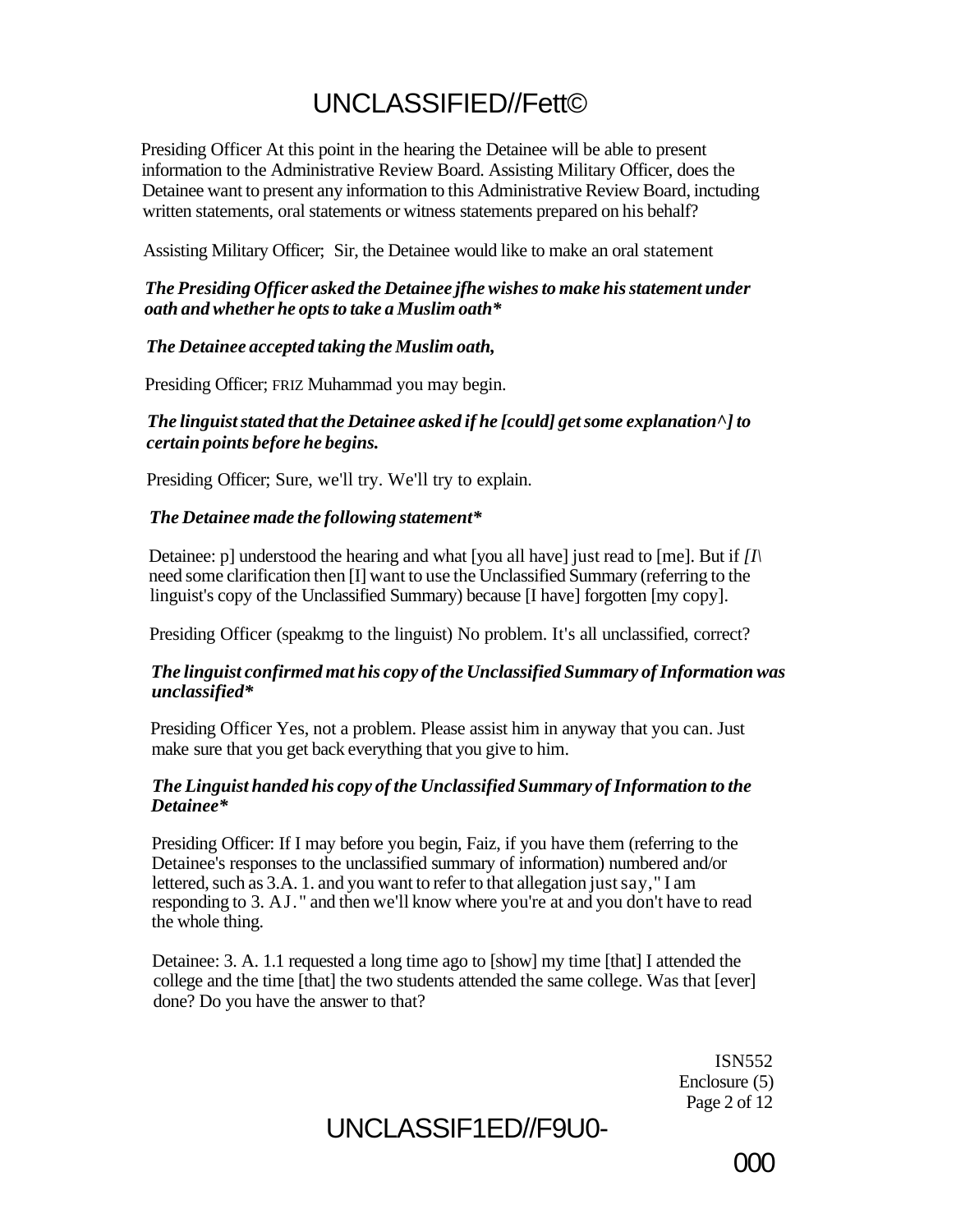# UNCLASSIFIED//F6U0

Presiding Officer: I don't think we have that in front of us. No. You're asking us to verify the time mat you were there and the time that these two students were there, *>*  correct?

Detainee: Yes, because there is going to be a conflict with the time.

Presiding Officer: Understood.

Detainee: X also requested [information] again [a] long time ago [about the] al Farouq [training] camp. [The al Farouq training camp] was closed September 2001 [because] one of the Detainees told me. He was in training [at] that camp. I asked the interrogator to find [out] information for me. That was [a] long time ago and I have [not] heard [anything] about that [again]. Is there an answer?

Presiding Officer: No.

Detainee: (referring to the allegation listed on the Unclassified Summary of Information under) Connections, that [is] C. 4.

Presiding Officer: C.4.0kayl

Detainee: They're referring to the Saudi Nationals, is there anyway I can find out who they are?

Presiding Officer: Not today.

Detainee: Maybe after twenty years...(detainee laughed).

Presiding Officer: Not from me today, I'm sorry. I don't have that in front of me either, but it's a good question.

Detainee: You said this is a good question. You could provide me with anything. What about the other two questions I asked [about] that you could provide me [with answers]. Weren't they good questions either?

Presiding Officer: They were good too. They were good.

Detainee: In the name of God, give thanks to God and pet] there be peace upon all the prophets of God. I want to thank you for offering me the opportunity so I can explain my situation with all the freedom that you are giving me without any pressure, physically or emotionally. I say that because they (referring to the guards) have removed the shackles and the handcuffs from me. They [have given] me all my rights, my human rights, even the attorney (referring to the Assisting Military Officer) who is with me in this hearing. That indicates that the United States still believes in democracy and [is] still the best country for human rights. I hope [it] continue[s] mat way. hi the beginning, I left my country Kuwaftas it [is]  $Mc^{\wedge \wedge \wedge}$  Istayedin

> ISN552 Enclosure (5) Page 3 of 12

### UNCLASSIFIED//POUO^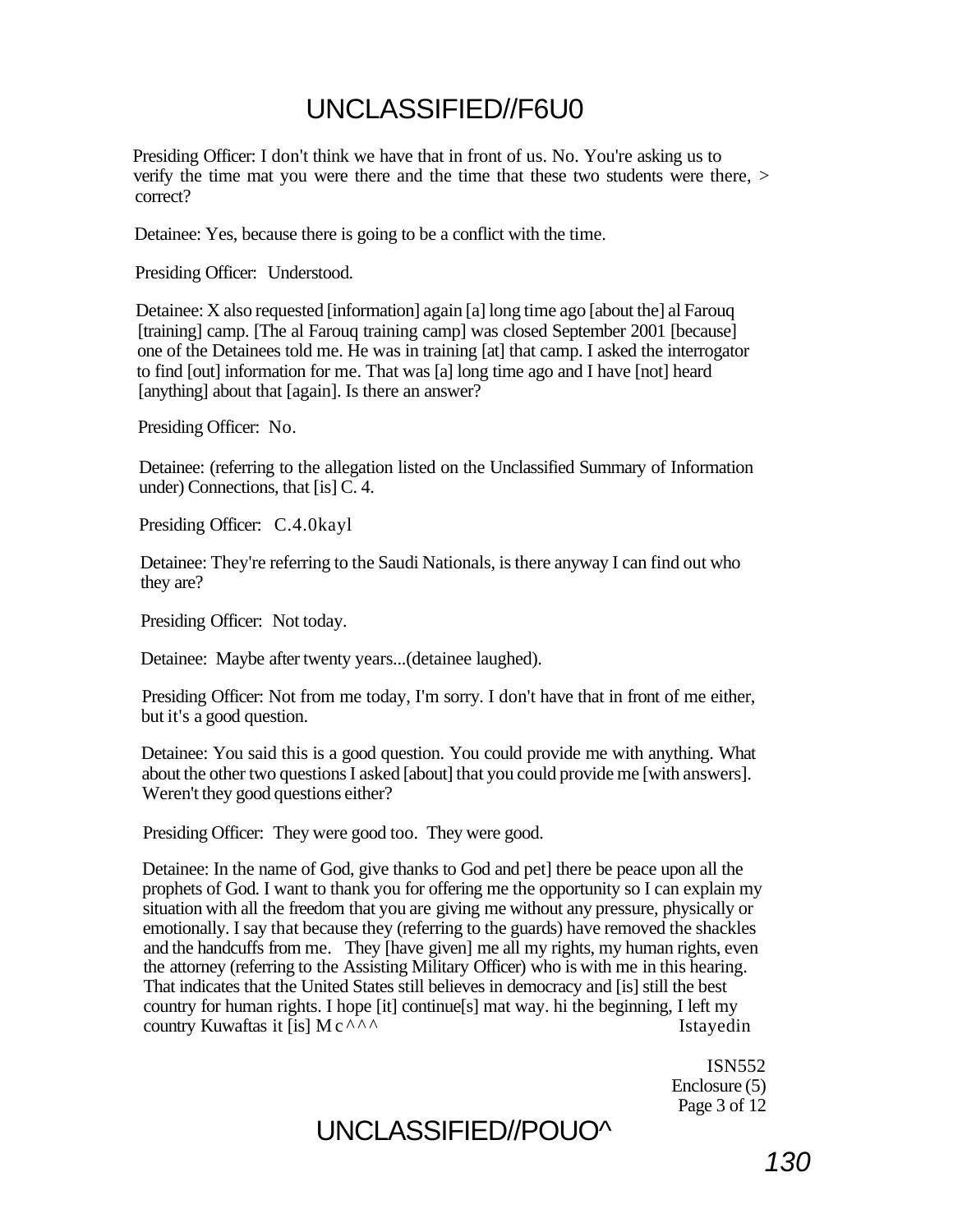## UNCLASSIFIED/FOUO

**Pakistan for two months and then I went to Afghanistan at the end df August in that year. I looked at all the unclassified accusant I was accused [of being] with the Taliban, [at] another time I was accused [of being] with the al Qaidaandthira\Iwastram[ing][atthe]Khaldancamp. I took training on different weapons was [also] mentioned in the unclassified summary. Fourth, I trained at the al Farouq camp on all the explosives as [it] was explained in the unclassified summary. Fifth, I taught at die [al] Farouq camp and another [accusation is that] I gave lessons or I taught the al Qaida fighters. Another [accusation is that] I taught and gave lessons to the Taliban fighters and another [accusation was] that 1 fought [on] the front tines against the [Northern] Alliance. [Yet] another [accusation is that] I was with Usama Bin Laden in Tora Bora. Another time I was a religious leader for al Qaida and [the] Taliban and also a solider and a leader, I was mere at the training camp near the airport close to Qandahar with Abu Ghaythand another time that I was associated with the Warn. At the end of this exciting story and after all [of] these various accusations they accused me [of], I sprat most of my time along side Bin Laden as his advisor and his religious leader. What [is] so hard to believe? All this happened in a period of three months, which is [the] period ofthne [that] I stayed in Afghanistan? I ask, are these accusations against Faiz or against Superman? It seems to me that whoever wrote these accusations he must [have] been drinking and he must have been drunk when he wrote it 1 remember a story [a] very lovely story (detainee laughs). [There were] three men, [a] Russian [man], [a] French [man], and an American [man]. They decided to go into a forest and the condition [was] for everybody to bring in a tiger to show that they are really very strong [men] and [had a lot of courage]. So the Russian brought in [a] tiger, the French man he brought [in] a tiger [and] the American didn't bring anything. The American himself didn't even show up (everyone laughed). They waited for Mm for [a] long time. He was very late. They were worried about him. They went to the forest again to look for that American. After spending a great deal ofthne looking for him, they [hecarne] veiy feed. They found him behind [a] tree. He was grabbing a cat and he [was] hitting that cat and saying, "Cat, why don't you say, I am a tiger?" (there is laughter). The other thing [is that] you want me to apologize for my coming to Afghanistan. I did not commit a crime; for I did not do anything wrong to apologize. [I will not apologize] even if you said, "You will not leave Guantanamo until you apologize and you will beg us to release you." In truth, I tell you I would like to stay as a detainee with my respect and dignity and walk out of here with all my apologies and feel good about myself. Why should I apologize? What did I do wrong? I request [for] you to prove that I did something wrong in a court of law. What I did in Afghanistan was my duty. I believe this. I am very proud to [have] do[ne] what I went there to do. Hie scale of justice that you use, it does not reflect justice.** 

*The Detainee requested that the Linguist teli the Administrative Review Board that they are not using the scales of justice right* 

**Detainee; Therefore, I will not say anything [if using] this kind of scales of justice.** 

**ISN552 Enclosure (5) Page 4 of 12** 

UNCLASSIFIED//f©yQ—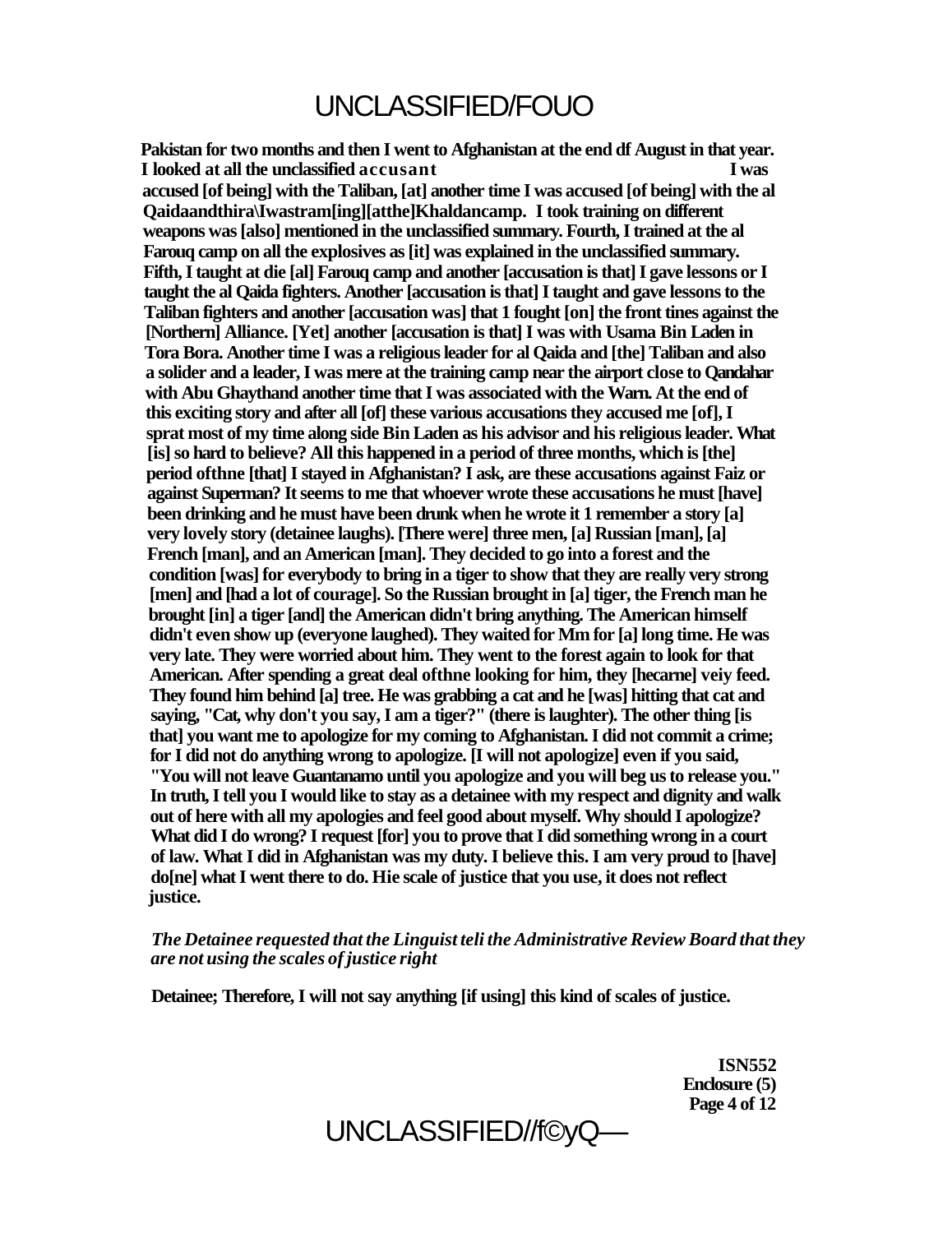# UNCLASSIFIED//FOO©-

#### *The Detainee requested that the linguist try once again to explain why he doesn t want to say anything. The Detainee expressed that he wanted the Linguist to explain the best way he knew how to the Administrative Review Board his description of the justice system being used in these proceedings.*

Detainee: [I] am not going to say [my] words. [I am] not going to tell you [my] words. [I am] not going to put them [on] that scale of justice. I will put it in the hands of God. He wHl be very to and he is the one who will be defending all the believers. In truth, I tell you I do not wish your mercy. I am not afraid of your laws. The only one [that] I fear is God. You can judge me anyway you want That's my life. Thejudgmentisinmylife here in this world. What [ever] your decision [is] against me, it is in this life. There is [a] time when we [will] die and we [will] go meet the maker. That is going to be [my] judge and that is where there is going to be justice. Qod is going to be the judge and he is not going to be taking sides.

#### *The Detainee recked something from the Koran,*

Presiding Officer, (referring to the linguist) Just say what he said.

Detainee: It cannot be translated.

Presiding Officer: Okay, it was untranslatable for our linguist, but apparently he (referring to the Detainee) repeated something. He cited something from the Koran.

#### *The Linguist confirmed mat the Detainee's words were recited from the Koran\**

Detainee: Can we maybe get the verse from [the] Koran and then we can just addthatin there? (referring to the transcript of the proceedings)

Presiding Officer: That won't be necessary.

#### *The Detainee tried to translate the verse from the Koran.*

Detainee: Gather all your strength and do with me what you wish now and do not delay. My God is the one who is going make me victorious and he will make all the believers victorious as well. I have answers to all [of] these allegations but the scale of justice is not in my favor. So therefore I will not say anything.

#### *The Linguist explained that the Detainee repeated that he is going to put it on the scales with God.*

Detainee: Not with God, but in this scale (referring to the Administrative Review Board proceedings). If there is a justice scale I will put my statement in it [with] no problem. But not on the scales of [injustice], I cannot

Presiding Officer: Faiz Muhammad does that conclude your statement?

ISN552 Enclosure (S) Page5ofl2

# UNCLASSIFIED//F90e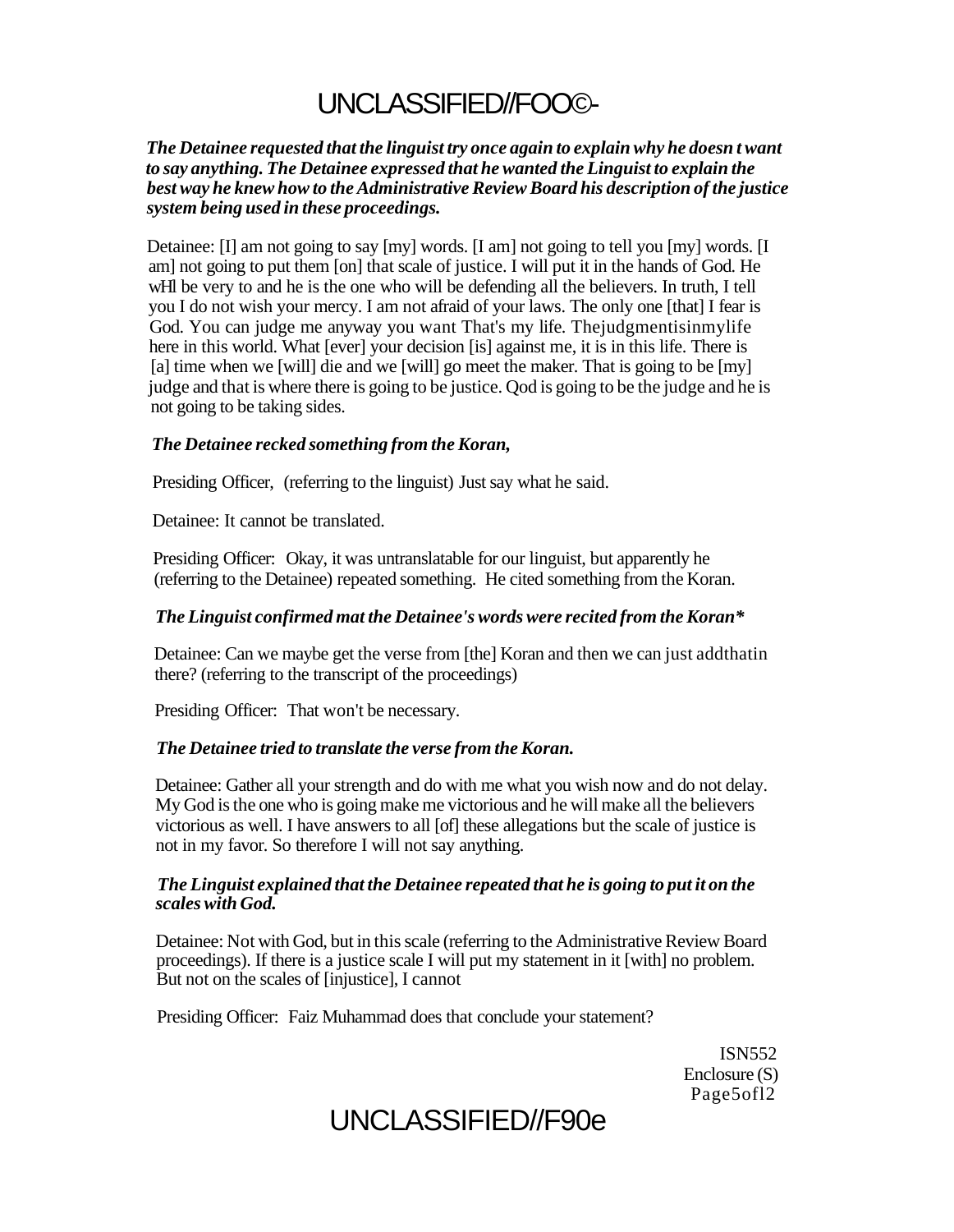# UNCLASSIFIED//FOye

Detainee: Yes and thank you very much for your justice.

Presiding Officer: Thank you for your patience.

Detainee: (laughs) [For] three years I [have been] patient (laughs again).

Presiding Officer: I understand. Did the Assisting Military Officer's comments he provided earlier provide [the] information you wanted us to hear? I know they were limited, but...

Assisting Military Officer: Did you (referring to the Detainee) want to mention anything about wanting to read a written statement?

Detainee: I[flK>uglxt]abouttiiatbut I will not put myself in it

Presiding Officer: Okay.

Detainee: I have prepared a reply. I have answers for all [of these] points, but I give you one example, before two years [ago] I asked about something [stated] in [these] accusation[s]... for example like what I asked you before...

Presiding Officer. ...the students!

Detainee: ...yes,forexample,oneexample...andtwoyears...noanswer. [Injustice]. They don't want you to defend yourself They didn't give you the details of [these] accusations because if they give me the details I will defend myself. It's easy to me. Look to the delay. When I joined this college, it is before these two students. Do you understand what I am saying?.,,

#### *The Detainee asked If the Administrative Review Board members understood what he was saying because he was speaking English. The Board members confirmed that they understood.*

Detainee: ....before them. They accused them [of] go[ing] to Afghanistan with me. If they look at this situation they will find that there is a conflict when I went there [and] when they were mere. There are many others like that (referring to the allegations). The scale of justice is tipping against me.

Presiding Officer: I understand your point I'll ask again, Faiz, does that conclude your statement?

Detainee: Yes.

Presiding Officer: Thank you.

Detainee: You're welcome.

ISN552 Enclosure (5) Page 6 of 12

# UNCLASSIFIED//FOOCT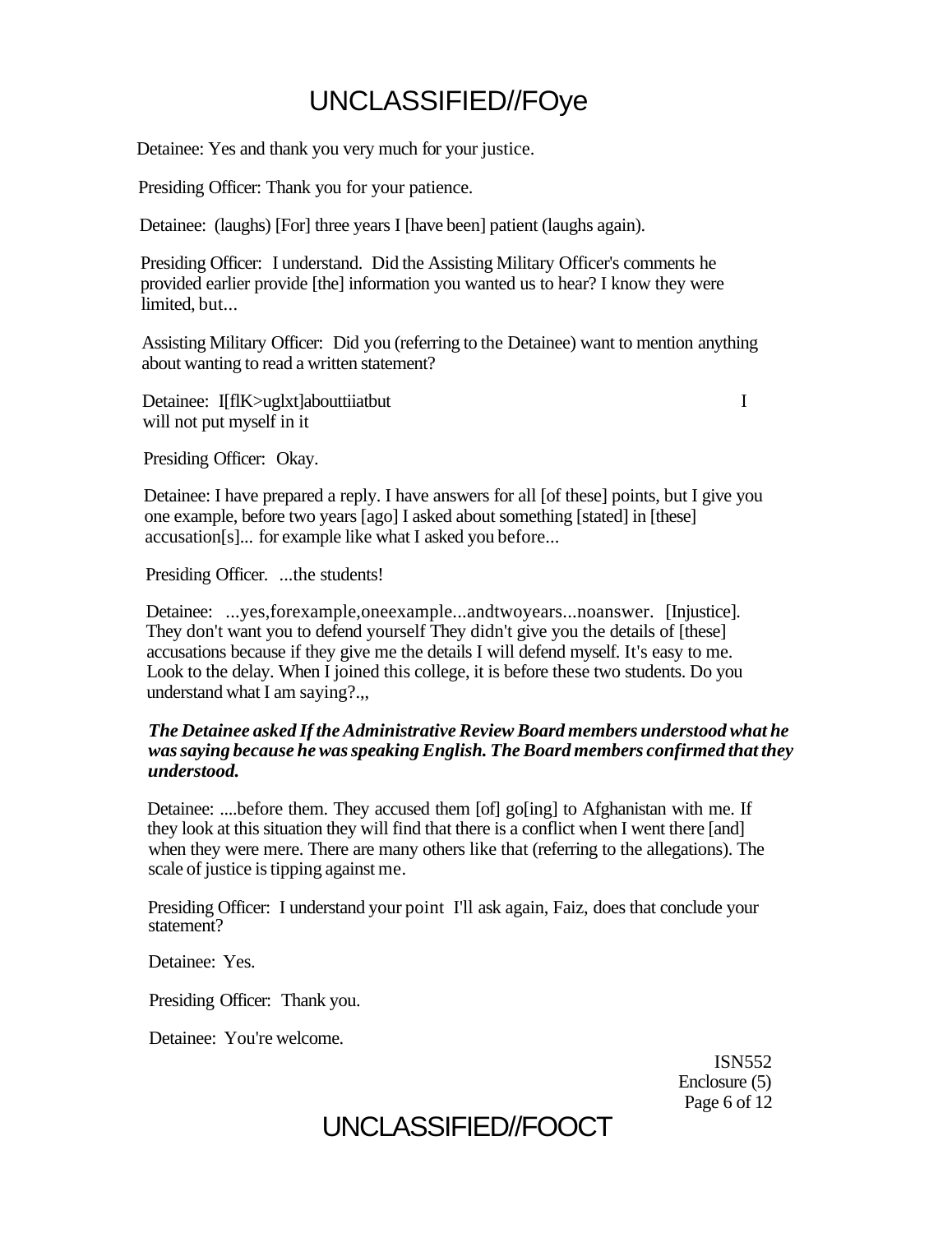# UNCLASSIFIED/ZFeye-

#### *The AMO had no further questions for the Detainee.*

#### *The DMO had no further questions for the Detainee.*

#### *Administrative Review Board Member's questions:*

Board Members; Faiz Kandari, what year did you attend the Islamic Institute in the United Arab Emirates?

Detainee: Is the scale going to be tipping in my favor or what?

Board Member: No...ljustwanttoknowwhenyouattendedthatlristitute. What year...and what time? Canyoutellme?

Detainee: Thank you for your justice (the detainee nodded)... for your justice (with his hands symbolizing the scales of justice, the detainee repeatedly motioned with his hands in an upward and downward motion, indicating the scales were off balance).

Presiding Officer: If I may, we're trying to determine whether or not it's reasonable tor us to transfer you back to your home country or release you and that's the reason we're trying to get clarification on some of the issues that we're looking at, so you can answer however you'd like but that's the reasons for his questions.

Board Member: 1 think I have gotten my answer. Til go to my next question.

Detainee: (laughs)

Board Member: Do you know when the two students attended the Islamic Institute?

Detainee: Back to [the] scale of justice.

Board Member Scale of Justice!

#### *It should be noted here that whenever die phrase 'Scale of Justice' appears in this transcript U refers to the Detainee motioning with his hands in an up and down motion to infer the scales of justice are not balanced.*

Designated Military Officer Sir (referring to the Presiding Officer), can I just ask, I want to make sure he understood your point that you made because you (referring to the linguist) did not translate it

#### *The Linguist stated that the Detainee understood.*

Detainee: I understood.

Designated Military Officer: Okay, I wanted to make sure you understood, okay.

ISN552 Enclosure (5) Page 7 of 12

# UNCLASSIFIED//POU0-

000734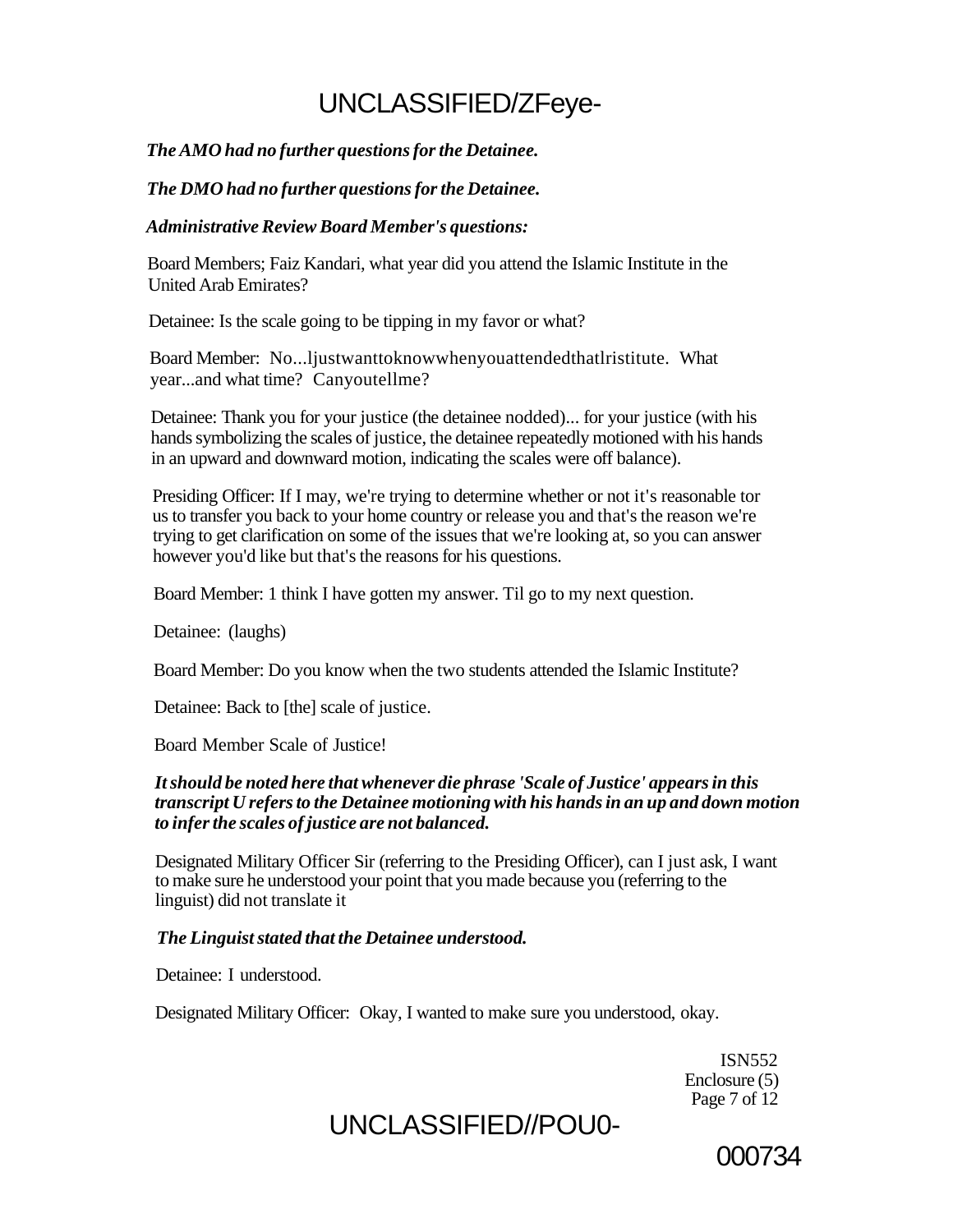## UNCLASSIFIED//FOU©

**Presiding Officer: The point being the transfer or release?** 

**Designated Military Officer: Yes sir.** 

*The Linguist and the Detainee gave confirmation of understanding.* 

**Presiding Officer: Okay, and you are acknowledging that you understood me?** 

**Detainee: [I] understood this thing here (referring to the proceedings) but the results [have] already been decided.** 

**Presiding OfGcer: Okay. 1\*11 go along with that and we'll continue with our questions. I am going to believe that answered the Designated Military Officer's concern.** 

**Designated Military Officer: Yes, thank you.** 

**Detainee: I want to extend something. I have answers. [For] three years I [have] defend[ed] myself [without a] lawyer no[r] anything. I defend myself and God defend me but the scale [is] still,. .(with his hands symbolizing the scales of justice, the detainee repeatedly motioned with his hands in an upward and downward motion, indicating the scales were off balance).. .[do] you understand what I am saying? I would not put my answers [on] this scale. I [am] sorry.** 

**Board Member, Well, I am going to ask the questions even though you're not going to answer, okay? Just so that the record shows that we [have] asked you questions and you [have] refused to answer. You refuse to participate in this justice system.** 

**Detainee: (laughs) But [are] you sure its [a] justice system?** 

**Board Member: I am sure its justice.** 

**Detainee: Just explain.** 

**Board Member Do you know when you attended the Islamic Institute? Do you know the timeframe?** 

**Detainee: .. .(with his hands symbolizing the scales of justice, the detainee repeatedly motioned with his hands in an upward and downward motion, indicating the scales were off balance)...** 

**Board Member: You're not going to tell it? Were you imprisoned in the [UAE] for encouraging people to go to jihad?** 

*The Linguist began to translate and the detainee was already physically responding with his hands.* 

> **ISN552** *•*  **Enclosure (5) Page 8 of 12**

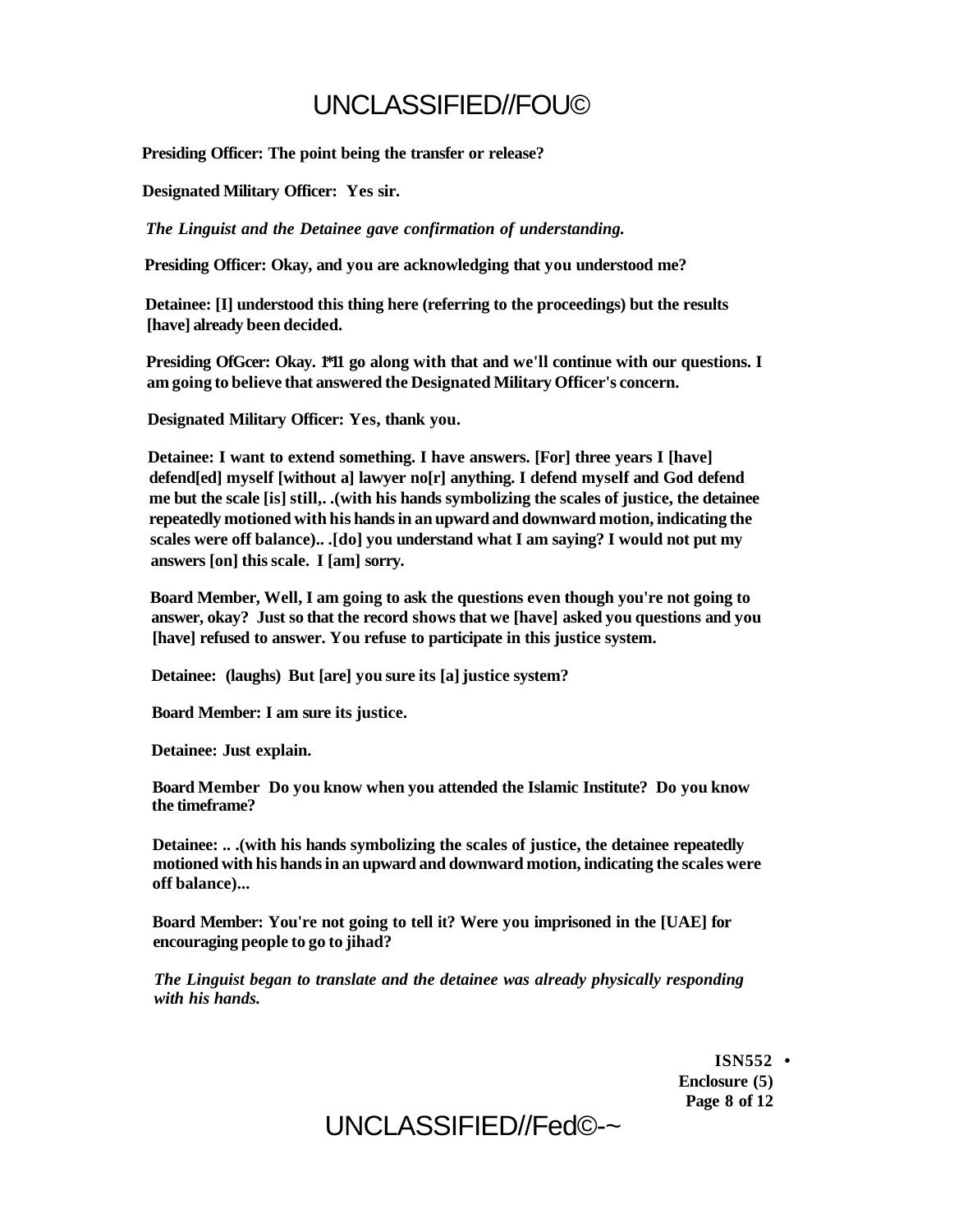# UNCLASSIFIED//FOU0

Detainee; ... (with his hands symbolizing the scales of justice, the detainee repeatedly motioned with his hands in an upward and downward motion, indicating the scales were off balance)...

Board Member: That's either a yes or no [answer]. It's easy.

Presiding Officer; Give him (referring to the linguist) a chance to translate.

Detainee: I understand what he is saying. Thank you very much.

Board Member: That's an easy yes or no answer.

Detainee: Thank you for [the] justice.

#### *The linguist asked the Presiding Officer when he should translate because the Detainee understood English,*

Presiding Officer: Okay.

Assisting Military Officer: S^letrneaddaswellthatpartoftheinstructioastothc detainee is [mat] they have the choice [as to] whether or not they answer any questions.

Board Member: Yes, I understand that

Presiding Officer: Yes, we understand that.

Board Member: The accusation that you have been hard on the guards, was that recent that you have given the guards a hard time or [was] mat a long time ago?

Detainee: The same answer.

#### *It should be noted here that when Detainee says \*the same answer' he is referring to the 'Scales of Justice'again,*

Board Member The same answer. What was the name of the charitable organization you worked for in Afghanistan?

Detainee: The same answer!

Board Member: Same answer. I think mat is all the questions I have sir. (mere is laughter).

Presiding Officer: Okay, (turning towards the other Board Member) Your turn.

Board Member: Faiz, I have some questions for you. What fighting was going on in Tunisia?

> ISN552w Enclosure (5) Page 9 of 12

## UNCLASSIFIED//EOU0-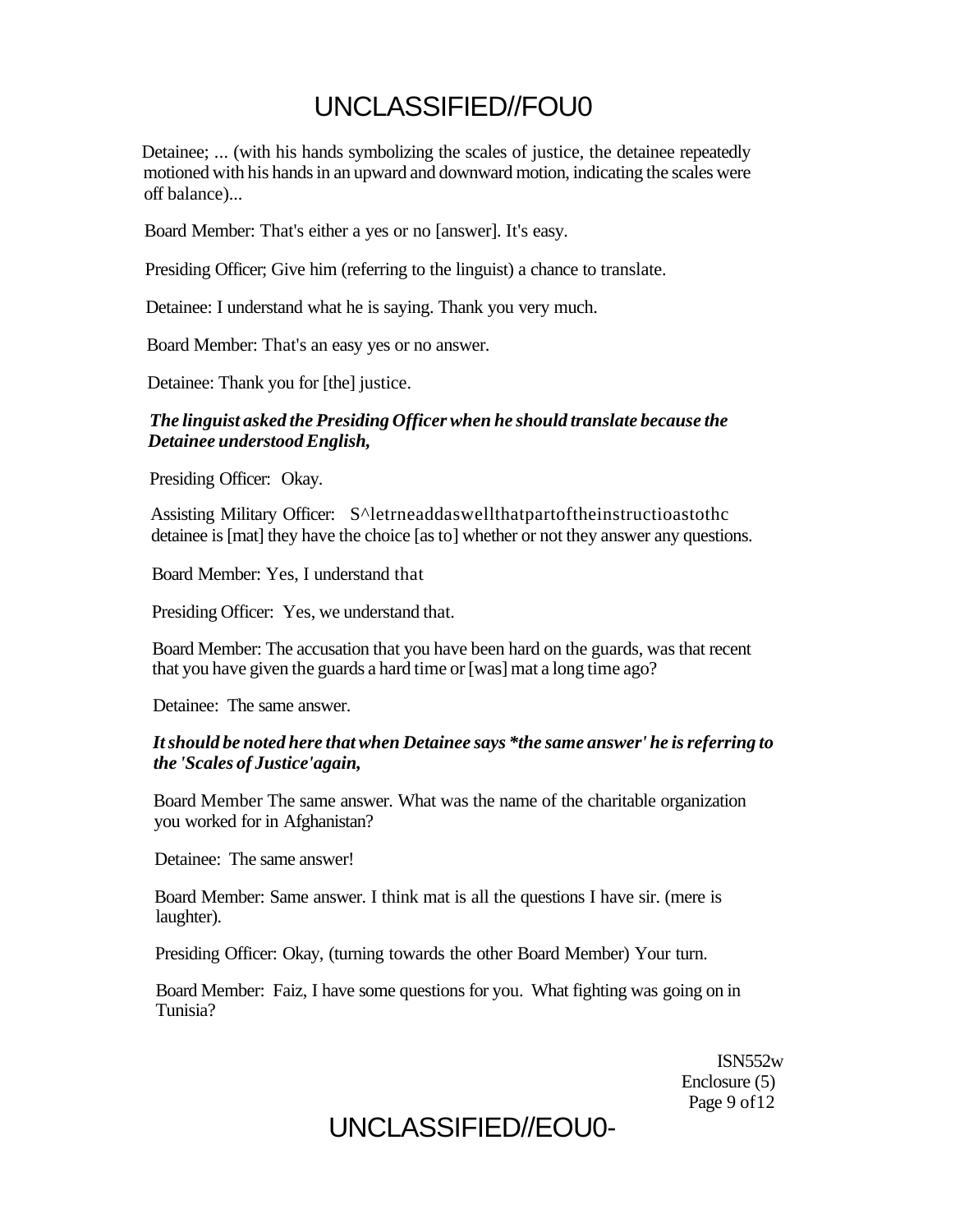## UNCLASSIFIED//FOtlO

**Detainee: (hard laughter) The same answer.** 

**Board Member: What inspired you to encourage others to pursue jihad?** 

*The Linguist requested the Board Member to repeat the question.* 

**Detainee: The same answer (laughing). Sorry (laughing).** 

**Board Member Did you personally know Usama Bin Laden?** 

**Detainee: The same answer. All your questions, I [have] answered [them] before. Three years [ago] I answered mem.** 

**Board Member: Just a couple more. Who arranged your travel to Peshawar, Pakistan?** 

**Detainee: The same answer.** 

**Board Member. What type of training did you receive at the airport training camp?** 

**Detainee: The same answer.** 

**Board Member: Did you ever study law?** 

**Detainee: Hie same answer (laughing).** 

**Board Member: Thank you very much. [I have] no further questions.** 

**Presiding Officer: Okay, I am going to be short. 1 won't have as many questions as the rest of them (referring to the Board Member) because I may get the same answer. It appears to me for a couple of the questions mat you responded to in the unclassified summary, I think 3A.3. and 3.A.5, you are not denying comments that were made. You are just questioning us as to what period of time you went to that school and what period of times the other individuals [went to that school]. You're not necessarily denying that you worked strongly for funding the jihad through fryers and pamphlets nor that you traveled with two other students and another friend to participate in jihad. You're not denying that, you're just asking us questions to look into it. So again, Til ask you, either you continue by denying these allegations or give me an answer as to.. .1 understand that you may have had very good reasons for going to Afghanistan with these other individuals. But if you could explain to me why [you went to Afghanistan]? And if it was to work with a charitable organization then I would just simply ask you to give us/me a name, any name, of a charitable organization, I mean if you worked for them then you obviously would remember their name.** 

**Detainee: The same answer.** 

**Presiding Officer: Okay. Thank you. I appreciate your honesty...** 

**ISN552 Enclosure (5). Page 10 of 12** 

UNCLASS!FIED//FOtTCT 000737

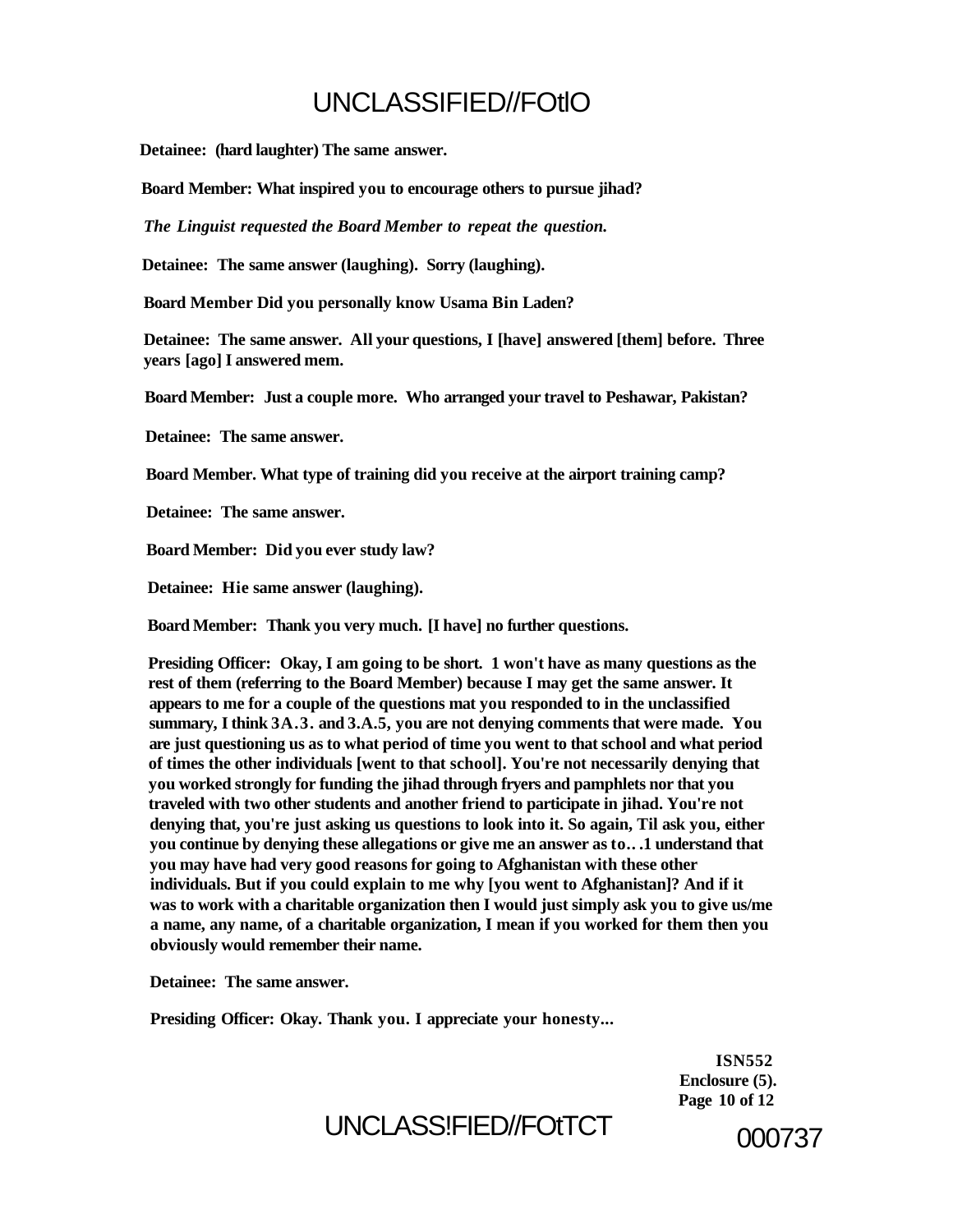# UNCLASSIFIED//FO0O-

Detainee: (laughing)

Presiding Officer: .. .your attempt to help us out and the humor you provided us in your little scenario.

Detainee: That you for your justice.

Presiding Officer: You're welcome. For the record make a note that the Detainee, during his statement mentioned that he thanked us for him not being shackled or handcuffed. For the record, note that he is shackled here and handcuffed, but I think he may have been referring to the freedom to speak as he wishes.

Detainee: (hard laughter).

Presiding Officer Assisting Military Officer is there any other information mat the Detainee wants to present?

Assisting Military Officer: No sir.

#### *The Detainee requested to say something about ike handcuff\* and shackles.*

Detainee: When you [said] mat to her (referring to the Presiding Officer requesting the Reporter to capture that the Detainee was still in handcuflEs and shackles) I remembered that I sent one letter to my family and the Army slapped (referring to redacting information from the letter) words. I saw it (referring to his letter) with my lawyer in [the] newspaper. They put it (referring to his letter) [in the newspaper]. They left one or two lines [where] I said that the Americans were the best people and between parentheses I put an exclamation mark. [I] wrote after that, "This is the way they want us to send our mail." That is a false praise to them. They crossed everything [out] and the only thing that they left on that page [was about the Americans]...

#### *There is laughter!*

Detainee: I remembered this when you [told] her that (referring to the Presiding Officer requesting the Reporter to capture that me Dctomee was stiU m handVufB and shackled). Everybody that worksin this thing here, everybody is on the same page. They know what they wanted to do [and] what they wanted to cross out

Presiding Officer: Trust me j don't cross anytmng out and we wiU provide everything that was said here today. It will be captured. The only explanation that I could give you is "for security reasons" they do blacken out some things.

Detainee: (laughing)

Presiding Officer: I didn't see your tetter so I can't comment

ISN552, - Enclosure (5) Page 11 of 12  $f_{\text{th}}$ nn73. $<$ 

## UNCLASSIFIED//F0OO"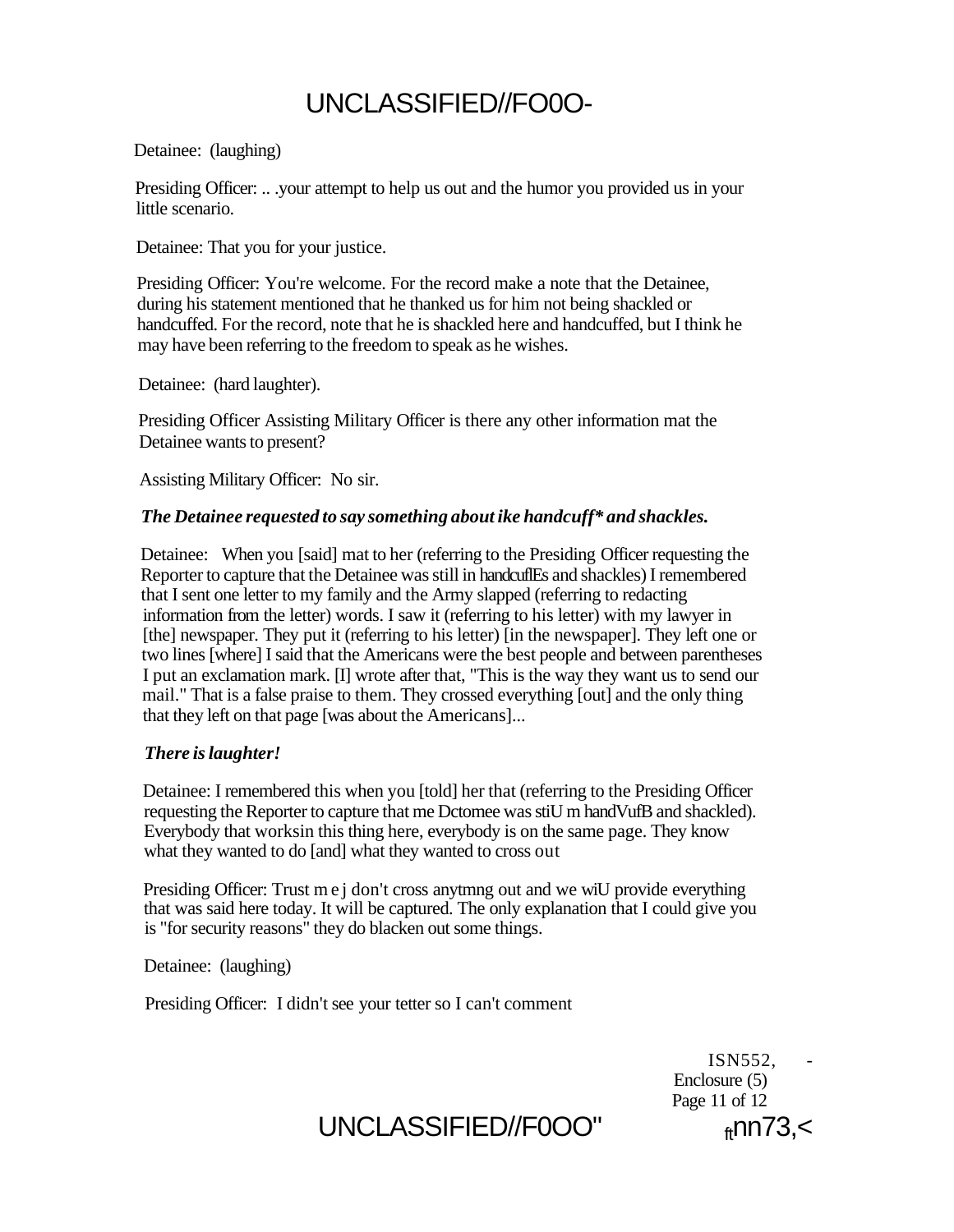# UNCLASSIFIED//F9Ue

Detainee; (laughing)

Presiding Officer: Anything else?

Detainee: Thank you.

*The Presiding Officer reads the post-Administrative Board instructions to me Detainee and adjourned the open session of the Board,* 

*The Presiding Officer opened the classified portion of the session.* 

*The Presiding Officer adjourned the classified portion of the session and the Administrative Review Board was closed for deliberation and voting,* 

#### AUTHENnCATlON

I certify Hie material contauied in this transcript is a true and accurate summary of the testimony given during the proceedings.

ColoreLUSMC **Fre**riding Officer

> ISN552 Enclosure (5) Page 12 of 12



000739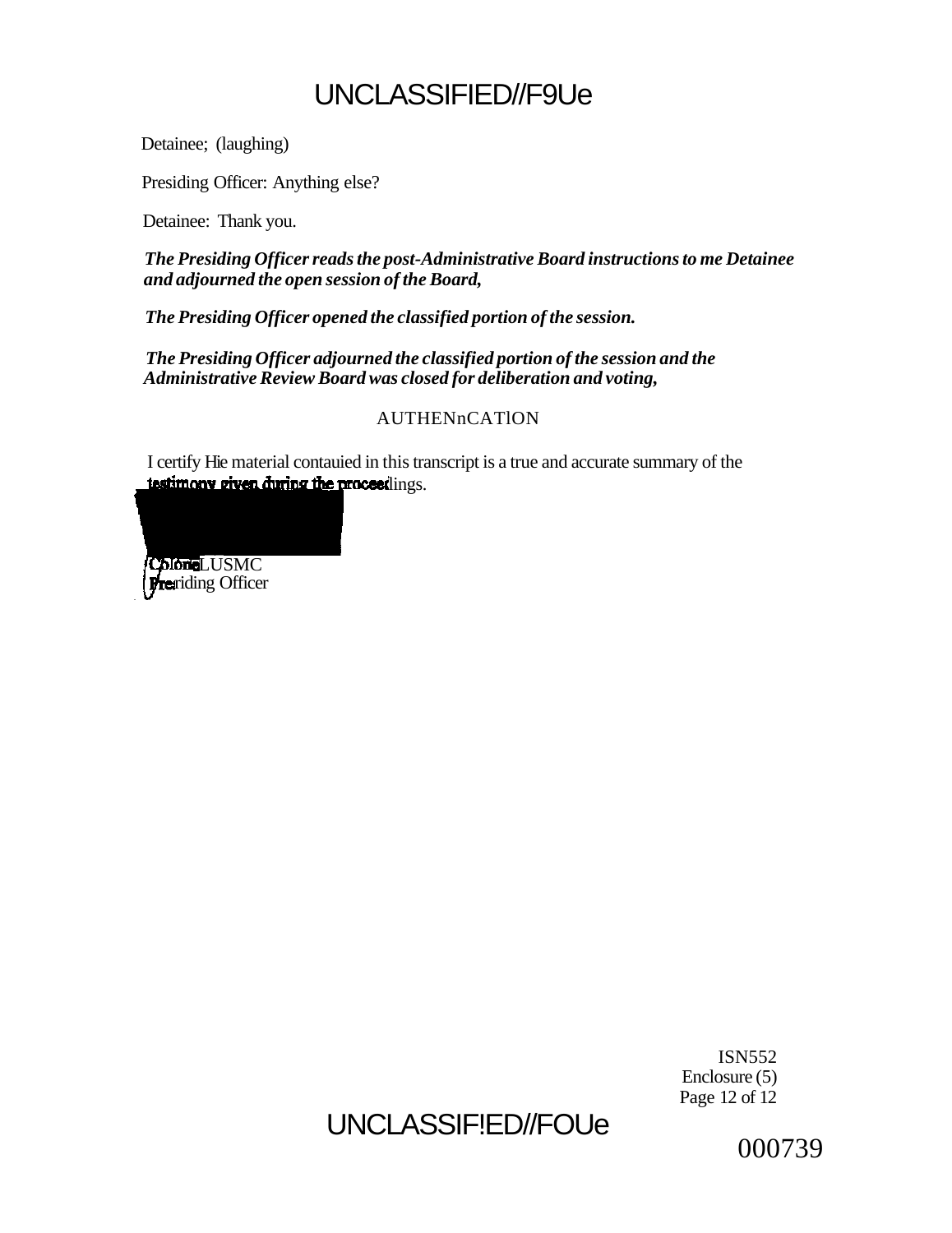# UNCLASSIFIED//FGWe

#### **Summary of Administrative Review Board Proceedings for ISN 571**

*The Administrative Review Board was called to order.* 

*The Designated Military Officer (DMO) was sworn.* 

*The Board Reporter was sworn.* 

*The Presiding Officer announced the convening authority and purpose of the Administrative Review Board proceedings.* 

*The Administrative Review Board members were sworn\** 

*The Assisting Military Officer was sworn.* 

*The Assisting Military Officer presented the Enemy Combatant Notification form, Exhibit EC-A, to the Administrative Review Board.* 

*The Assisting Military Officer presented the Enemy Combatant Election Form, Exhibit EC-B, to the Administrative Review Board.* 

*It was noted by the Presiding Officer that from Exhibit EC-B, the Detainee had chosen not to be present for the Administrative Review Board proceedings.* 

*The Presiding Officer confirmed that the Assisting Military Officer had met with the Detainee and informed him of his rights regarding the proceedings, that the Detainee appeared to understand the process, that the Unclassified Summary of Evidence was read to the Detainee, that a translator was used during the interview, and that the Assisting Military Officer confirmed that the translator spoke the same language as the Detainee.* 

*The Designated Military Officer presented the Unclassified Summary of Evidence, Exhibit DMO-1, DMO-2, the FBI Redaction Memorandum andDMO-3, Executive Order 13224 to the Administrative Review Board.* 

*The Designated Military Officer stated that a copy of these exhibits had been previously distributed to me Assisting Military Officer and Detainee.* 

*The Designated Military Officer gave a brief description of the contents of the Unclassified Summary of Evidence, Exhibit DMO-1 to the Administrative Review Board.* 

*The Presiding Officer asked the Designated Military Officer for any further unclassified information.* 

> **ISN 571 Enclosure (6) Paget of7**

### UNCLASSIFIED//FGU0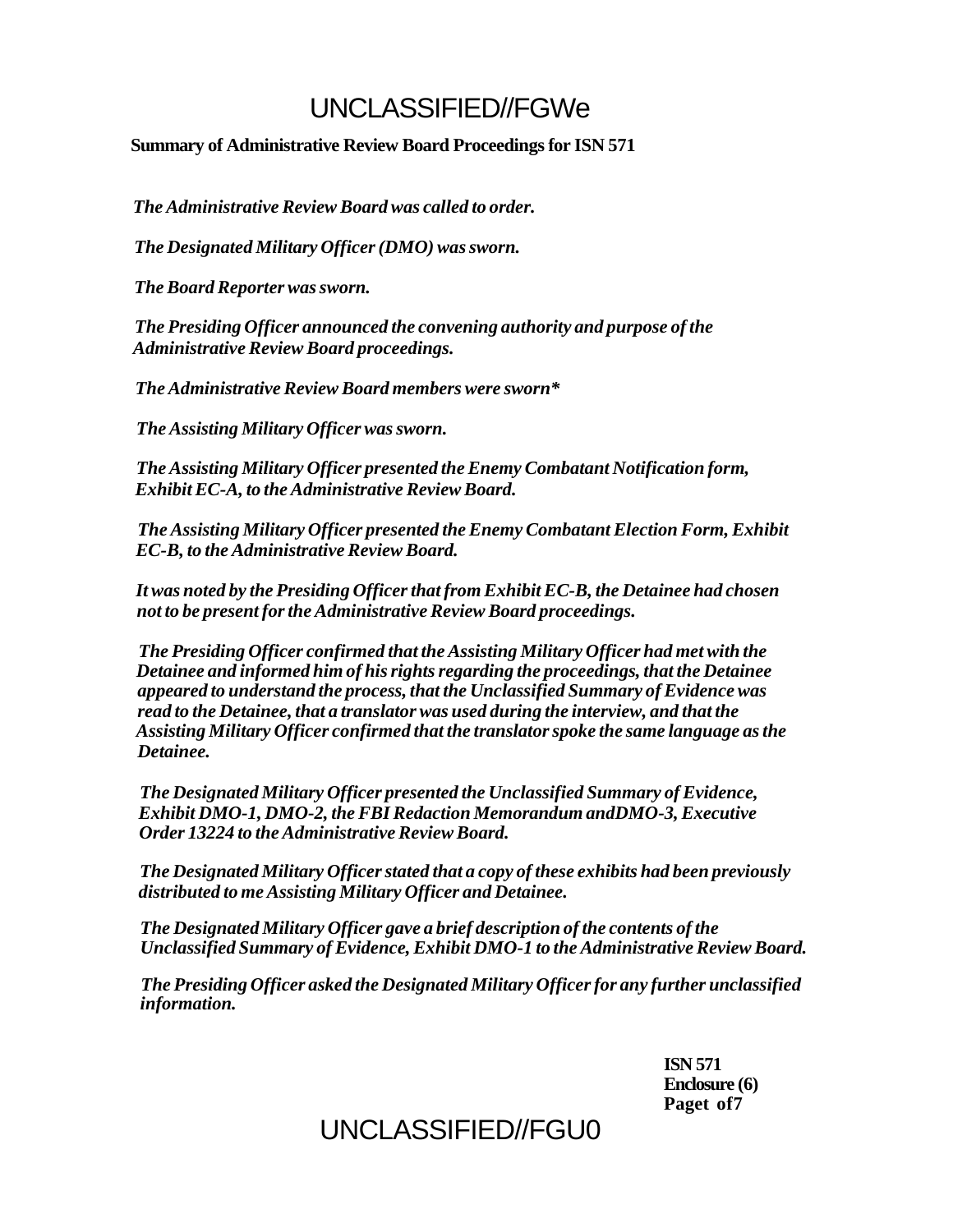## UNCLASSIFIED//FOU6

*The Designated Military Officer confirmed that he had no further unclassified information and requested a closed session 0 present classified information relevant to the disposition of the Detainee.* 

#### *The Presiding Officer acknowledged the request*

*When asked if the Assisting Military Officer had any information to present on behalf of the Detainee to me Administrative Review Board, the Assisting Military Officer stated that he previously submitted a summary of the interview and read the following Assisting Military Officer comments:* 

**Assisting Military Officer: The Detainee was extremely polite but unrelenting his refusal to participate in the ARB. He stated he told the truth in the CSRT and he was still declared an Enemy Combatant He stated if released, he would like to return home and take care of his elderly parents and become a firefighter. The Detainee denied being an enemy of the U.S. and went on to state [that] he has never even insulted the U.S. He asked for and received a copy of the Unclassified Summary of Evidence. A follow-up interview was conducted to verity whether the Detainee had seen the materials dated 31 January 2005 from his lawyer, Mr. Neil H. Koslowe of the Shearman and Sterling, Limited Liability Partnership. The Detainee said he [bad] already seen this material. When asked if he wanted a translated copy of the materials from his lawyer he declined. When asked if he would appear at the ARB, the Detainee once again refused. The Detainee provided the following comments in response to the information contained in the Unclassified Summary of Evidence; in response to the allegation the Detainee attended the al Faruq training camp, the Detainee denied receiving military training in any country, The Detainee denied the allegation he was a member of the Takfir Wa Al Hijra. In response to the allegation the Detainee lived with and is associated with known members of al Qaida, the Detainee denied being a member of or supporting any terrorist organizations. That concludes my statement.** 

**Presiding Officer: Do you have any other materials to provide to the Board?** 

**Assisting Military Officer: Yes, sir. I am handing the Board a copy of the letters from the Detainees<sup>1</sup> attorney, previously marked as exhibit EC-C. Copies of these exhibits have been previously provided to the Designated Military Officer.** 

**Questions to the Designated Military Officer and tike Assisting Military Officer.** 

**Presiding Officer: On the primary factors favoring release or transfer on the Unclassified Summary, I don't see anywhere where it even talks about 'A'. So why does he even...is there any reason why.. .he had no comments about the [cell phone]. Because they bring it out that the Detainee denied he ever saw, possessed or knew of any cell phones. These cell phones and explosive parts aren't even mentioned in the Unclassified Summary so I'm just wondering where that comes from? Why the Detainee makes that comment?** 

> **ISN571 Enclosure (6) Page 2 of7**

### UNCLASSIFIED//F0UO-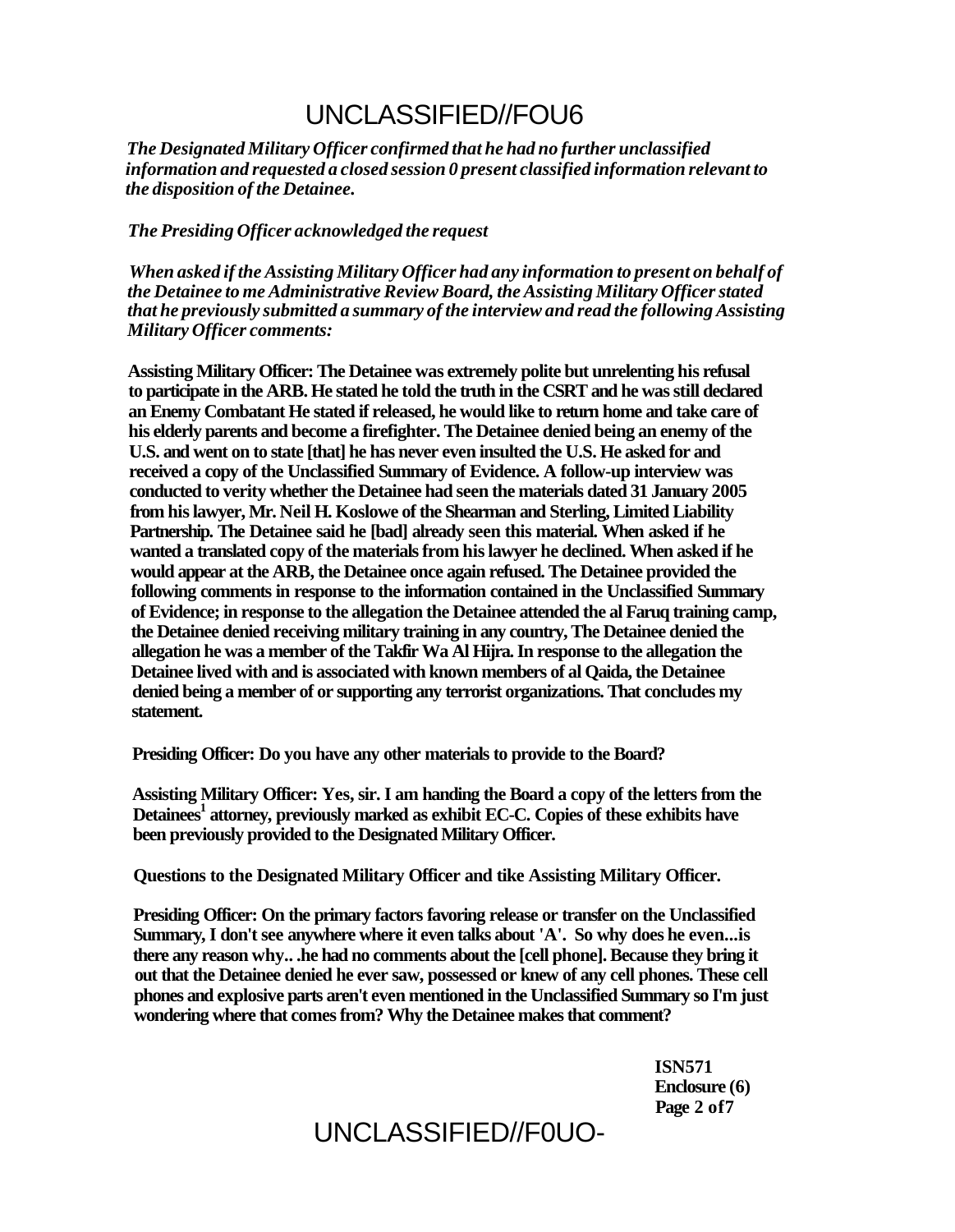# UNCLASSIFIED//FOUO

**Board Member: That comment is part of the unclassified summary, isn't it sir?** 

**Presiding Officer: Where is it?** 

*(The Board Member points to a section of the Unclassified Summary)* 

**Presiding Officer: Yes but that's in.. .a comment that he made. I am just wondering. Nobody ever said anything to him in the Unclassified Summary referencing those cell phones.. .it just confused me that's all. But I guess possibly in one of the interrogations it might have been pointed out to him. It is just not pointed out anywhere [that] he is not being charged with anything in the Unclassified Summary that talks about cell phones or explosives. I am not sure where that is.. .1 see it favors his release and what not but I am [unclear] not sure where it came up in talking to him. And Designated Military Officer, could you clarify also the use of honey as a disguise for some other product?** 

**•** 

**Designated Military Officer: OK.** 

**Presiding Officer: Isn't honey [used] a key word for something else?** 

**Designated Military Officer: Yes, it's a common[ly] used cover for business outside of...** 

**Presiding Officer: OK. So it is...and he uses that there.** 

**Designated Military Officer: Yes.** 

**Presiding Officer: And [a] question for the Assisting Military Officer in regards to the [contract]... this supposed contract of some type presented by Iza Almuzah (ph), General Trading and Contracting Company. I'm not sure why it has no classification yet it is provided in the slice. Do we know what classification it gets? Why wasn't it classified?** 

**Assisting Military Officer: No, I have no idea why it isn't.** 

**Presiding Officer: Did you contact the Tiger Team and ask them what the deal was?** 

**Assisting Military Officer: No, sir.** 

**Presiding Officer: OK, so we need to do that. We need to find out what is going on with [a classification for the contract].** 

**Assisting Military Officer: I would like to comment on that contract at a later time.** 

**Presiding Officer: OK.** 

**Assisting Military Officer: Would you like me to do so now?** 

**ISN571 Enclosure (6) Page 3 of7** 

UNCLASSIFIED//F©ye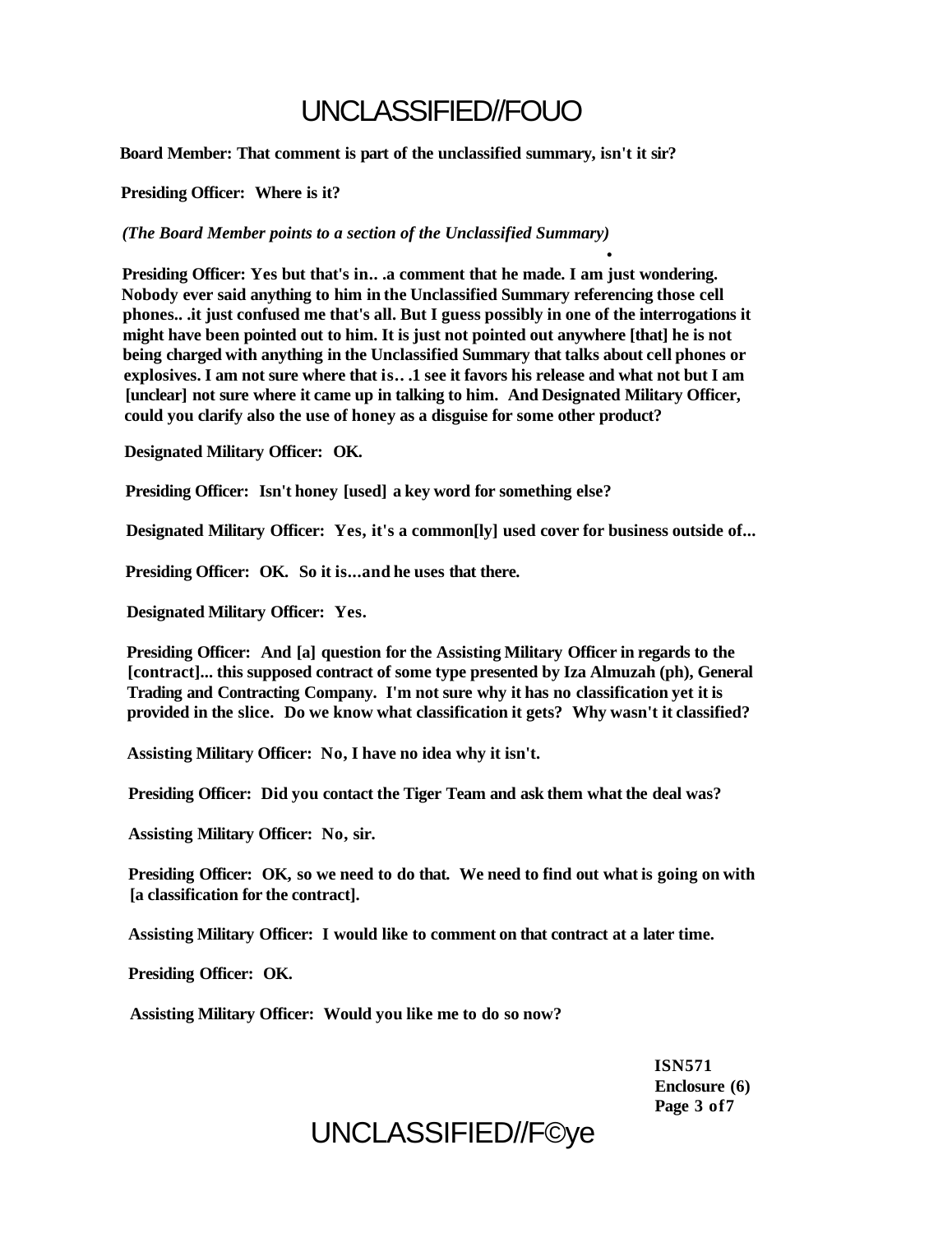### UNCLASSIFIEDtfFOU©

**Presiding Officer: Not if it's classified. If it is unclassified, yes we can cover it in the unclassified section.** 

**Assisting Military Officer: It's unclassified.** 

Presiding Officer: Then yes, please do. If you have any c<sup> $\wedge$ </sup>her information present it now.

**Assisting Military Officer: My comments about the supposed contract is that it is very curious why that would be in there. A global law firm of the stature of Shearman and Sterling represented by Mr. Koslowe a Harvard Law School graduate...seems pretty interesting to me that three copies of that would be submitted with the package. If you look closely at it, it is page 21 of 31, there's nothing in there that is really a contract There is no date on it. There's no reference to who is going to do the paint job [and] when it's going to be painted. It doesn't talk about the price of the paint job. It talks about how much the guy pays in rent...it's around \$1,750 a month. It talks about how the insurance is going to expire in three months. What relevance that has to do with a painter or painting company...I have no idea. I can't imagine. Plus it is contusing too because it talks about paint the inside of office number six and paint the outside as well.. .this building has at least six offices and it's curious that they would ask him to paint.. .to specify paint the outside of the building and paint the inside of the building. The bottom line for me is [that]** 

**\* this is not a contract; this may be an attempt at some kind of communication with the Detainee.** 

**Presiding Officer: OK.** 

**Assisting Military Officer: That it was submitted three times...exact duplicates... [there] may be some significance to that. But it is not a contract; it is a collection of words that have no apparent connection. That concludes my observation.** 

**Presiding Officer: Thank you.** 

*The Presiding Officer read the remainder of the unclassified portion of the Administrative Review Board proceedings, and then adjourned the proceedings,* 

*The Presiding Officer opened the classified portion of the session,* 

*The Presiding Officer adjourned the classified portion of the session and the Administrative Review Board was closed for deliberation and voting.* 

*The unclassified portion of the Administrative Review Board was reconvened without deliberation and voting due to unclassified information/materials brought to the Boards' attention during the classified portion\** 

**Presiding Officer. At 1033 hours on 23 May 2005, this Administrative Review Board went into the classified portion of our session and materials were brought up there that** 

> **ISN 571 Enclosure (6) Page 4 of7**

### UNCLASSIFIED//FOUQ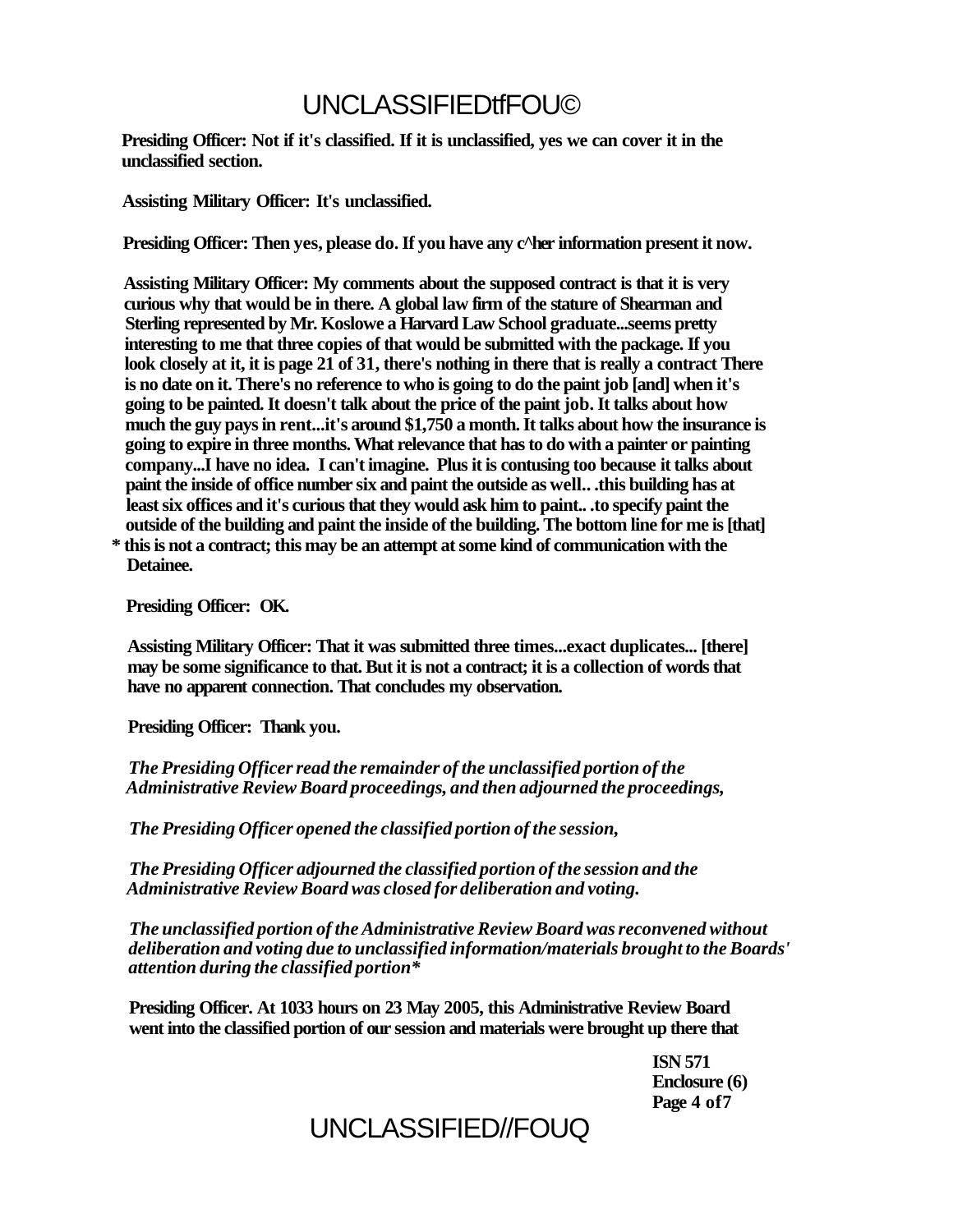# UNCLASSIFIED//F8U0

**were of an unclassified nature, therefore we are reconvening the unclassified portion of this Adrninistrative Review Board for Detainee 571. Assisting Military Officer, please present the information in regards to [the contract].. .that you brought up during the classified portion for this unclassified section.** 

**Assisting Military Officer; After reviewing the package submitted by the Detainee's law firm's lawyer, Shearman and Sterling, LLP, Mr. Koslowe, I talked to the JTF-[GTMO] JAG officer trying to verity whether the Detainee had seen the package of materials that was mailed [and] he could not confirm that He could confirm that they had met five times since late December with the fifth time the Detainee refusing to leave the cell to speak to his attorney. One of the things that got my attention was the fact that the JAG mentioned that this particular attorney had been admonished for providing unauthorized news clips and other information to the Detainee [by] slipping them in the package.** 

**Presiding Officer: Can I interrupt, please?** 

**Assisting Military Officer: Yes, sir.** 

**Presiding Officer: Was this a phone conversation or is this [via] email?** 

**Assisting Military Officer: The email just talked about the dates they had met The follow-up phone call to clarify.. .during the phone discussion [it was brought up] that...** 

**Presiding Officer: So to the best of your knowledge, it is unclassified information?** 

**Assisting Military Officer: Yes, sir. The JAG mentioned nothing about the level of classification and mis was not in response to a question. He brought this up on his own, So with that, I noted that the inclusion of a, what I would refer to as a quasi-contractual document, three times in the back of the attorneys' package of letters from the Detainee's family, there was something to do with painting the inside and the outside of an office somewhere in Kuwait but upon further review of a document listed as page 21 of 31, you will notice there's no date on it There is no particular date to start the job. There is no mention about when the job should be finished. There is no mention of the price of the job. There is mention of how much this person pays monthly [for] rent.. .about \$1,750 a month.. .why that is in there is unknown. And why the painter, if it's going to a painter, why he needs to know when die insurance runs out Tometherewasalotof... whenlput the comment about the surreptitious information being put in the lawyers' package, I looked at that and I thought it was something.. .over the weekend I thought that this might be something.. .indeed a communication mat is somewhat coded. It is not clear what it is and I think it deserves further attention. It seems...at first glance it seems rather innocuous but upon further review I am concerned about what kind of information is being given to the Detainee.** 

**Presiding Officer Is that all?** 

**I3N571 Enclosure (6) Page 5 of7** 

### UNCLASSIFIFD//F©UO^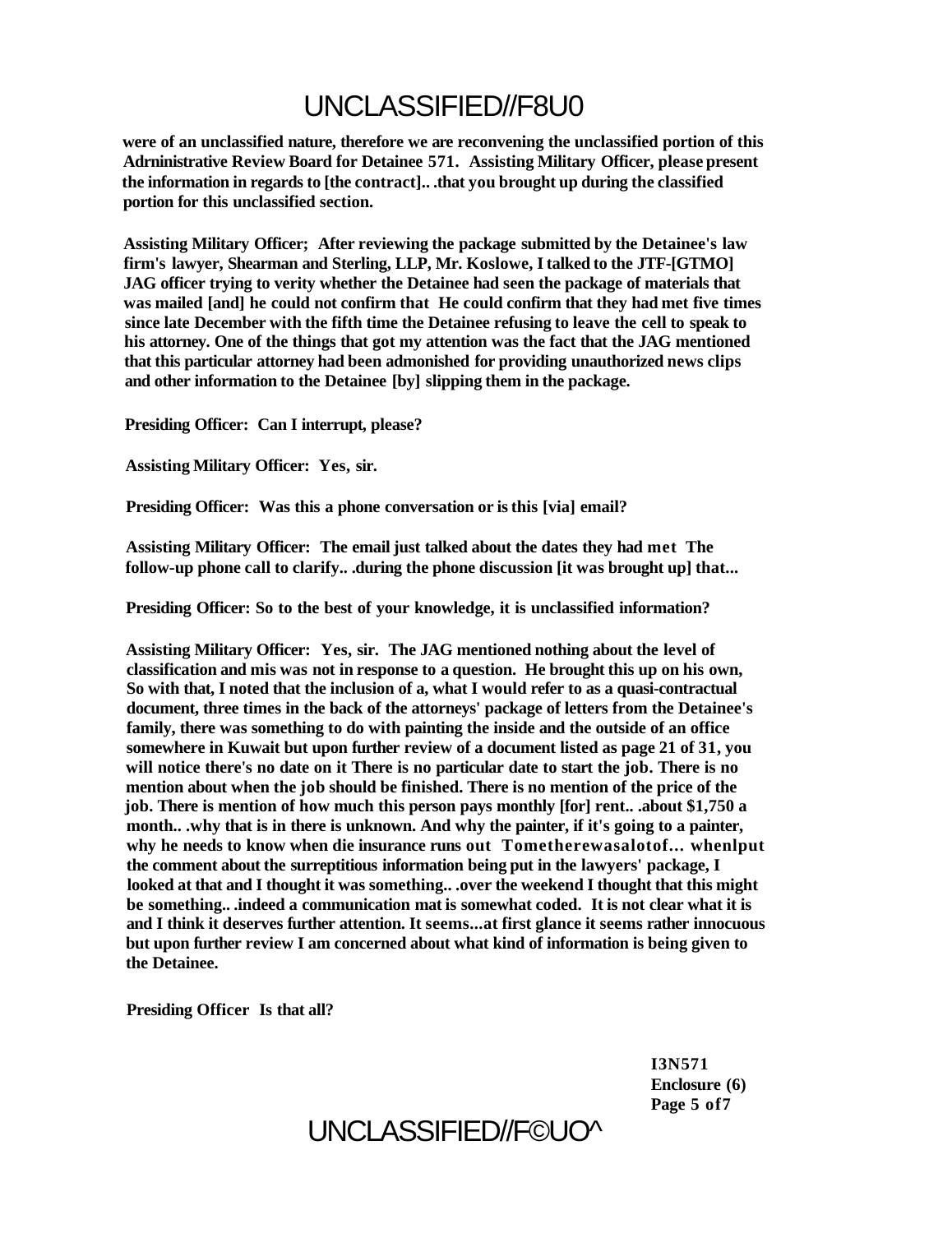# UNCLASSIFIED//FOd©

**Assisting Military Officer: Yes, sir.** 

**Questions to the Assisting Military Officer.** 

**Board Member: 1 just want to make sure. So those three pieces ofpaper were part of the packet given to the Detainee.** 

**Assisting Military Officer: Yes, sir. They were.** 

**Presiding Officer: OK, well let me clear up that question because you don't know that those.. .that that contract was given.. .we did not present it to the Detainee, did we?** *We*  **[meaning the AMO] did not present it [the unmarked contract to the detainee]!** 

**Assisting Military Officer: When we met Saturday morning we had all the information including the documents we are talking about in the back. We showed him everything. He had no response.** 

**Presiding Officer: OK, so he was not given a copy of this [translated contract]. You [only] showed [it to] him...[correct]!** 

**Assisting Military Officer; We showed him and he did not want a copy. We asked him if he wanted a copy and he said no.** 

**Presiding Officer: We cannot confirm that he was given this by JDOG? From what he said.. .from what you are assuming he did get a copy previously from JDOG because he said he saw it** 

**Assisting Military Officer: Yes, sir.** 

**Presiding Officer: But just for the record,** *we* **did not provide him with a copy because the document is not classified in any way. Whether it's classified, FOUO or secret, it is not marked in any way so if nothing else, we shouldn't be handing it to him anyhow until it gets classified. I guess one other question is, did JDOG.. .did anybody from JDOG see this when we went to see him on Saturday? Did JDOG see what we were trying to hand him? Did they run it through their security folks?** 

**Assisting Military Officer: No, sir mat was printed off the...** 

**Presiding Officer: OK, in the future and again, ask our local rep here with the folks that handle the Detainees and see if this kind of [information] stuff needs to be ran by their security folks because if it has no classification. It has to be ran by somebody for classification purposes before it's even handed to the [detainee] guy.. .if nothing else there is probably a protocol in taking 'stuff to [information we] deliver to the Detainee and I am not so sure [that protocol was followed here]... and hopefully we didn't step on our toes on this one.** 

> **ISN 571 Enclosure (6) • Page 6 of7**

### UNCLASSIFIED//F©ya

000745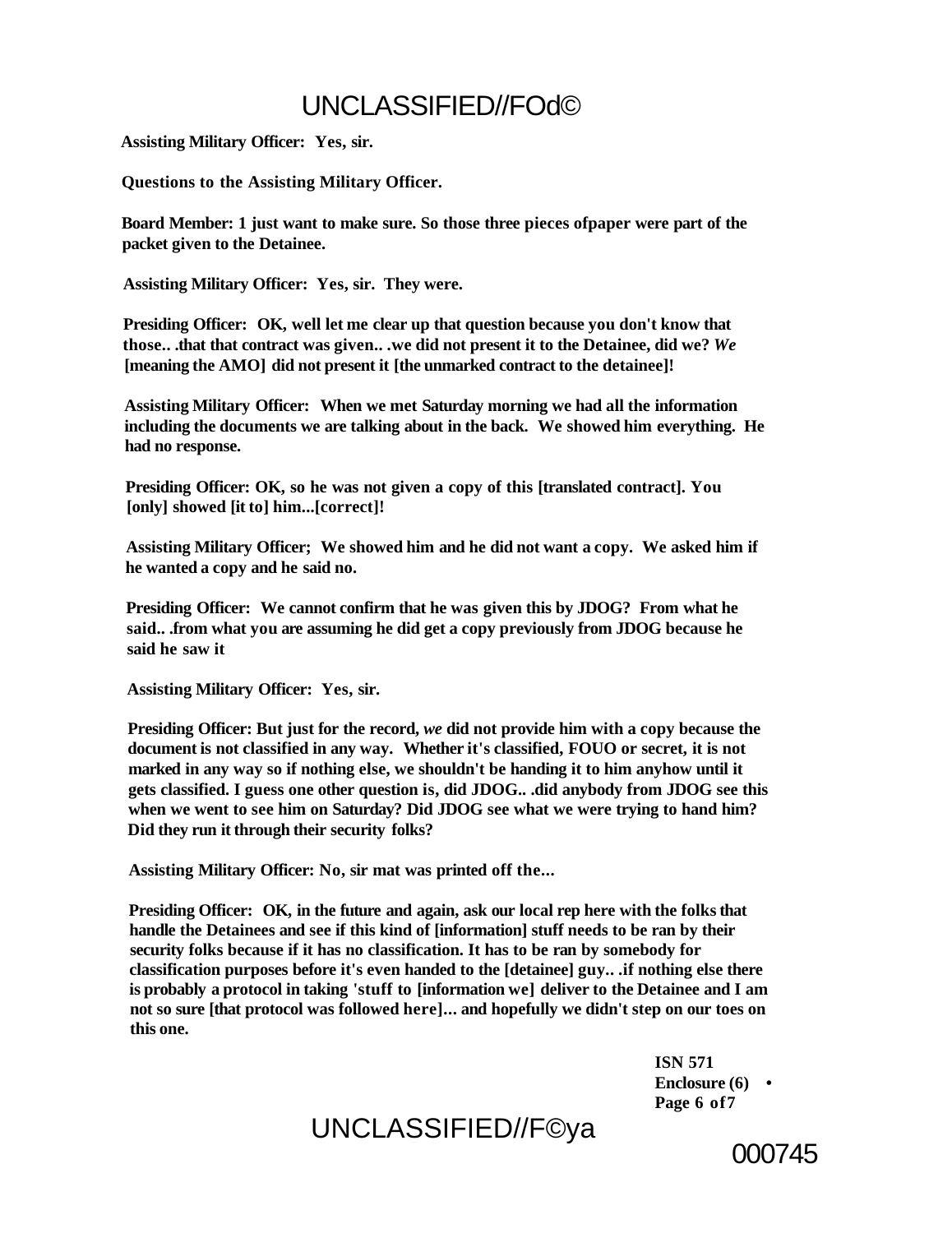## UNCLASSIFIED//F6U©

*The Presiding Officer adjourned the unclassified portion of the Administrative Review Board proceedings and the Administrative Review Board was closed for deliberation and voting,* 

#### **AUTHENTICATION**

**I** certify the material contained in this transcript is a true and accurate summary of the testimony given during the proceedings.

Colenel, USMC Presiding Officer

> ISN 571 Enclosure (6) Page 7 of 7

UNCLASSIFIED//FGUQu.^Lnooincuz/rw ^ 00074R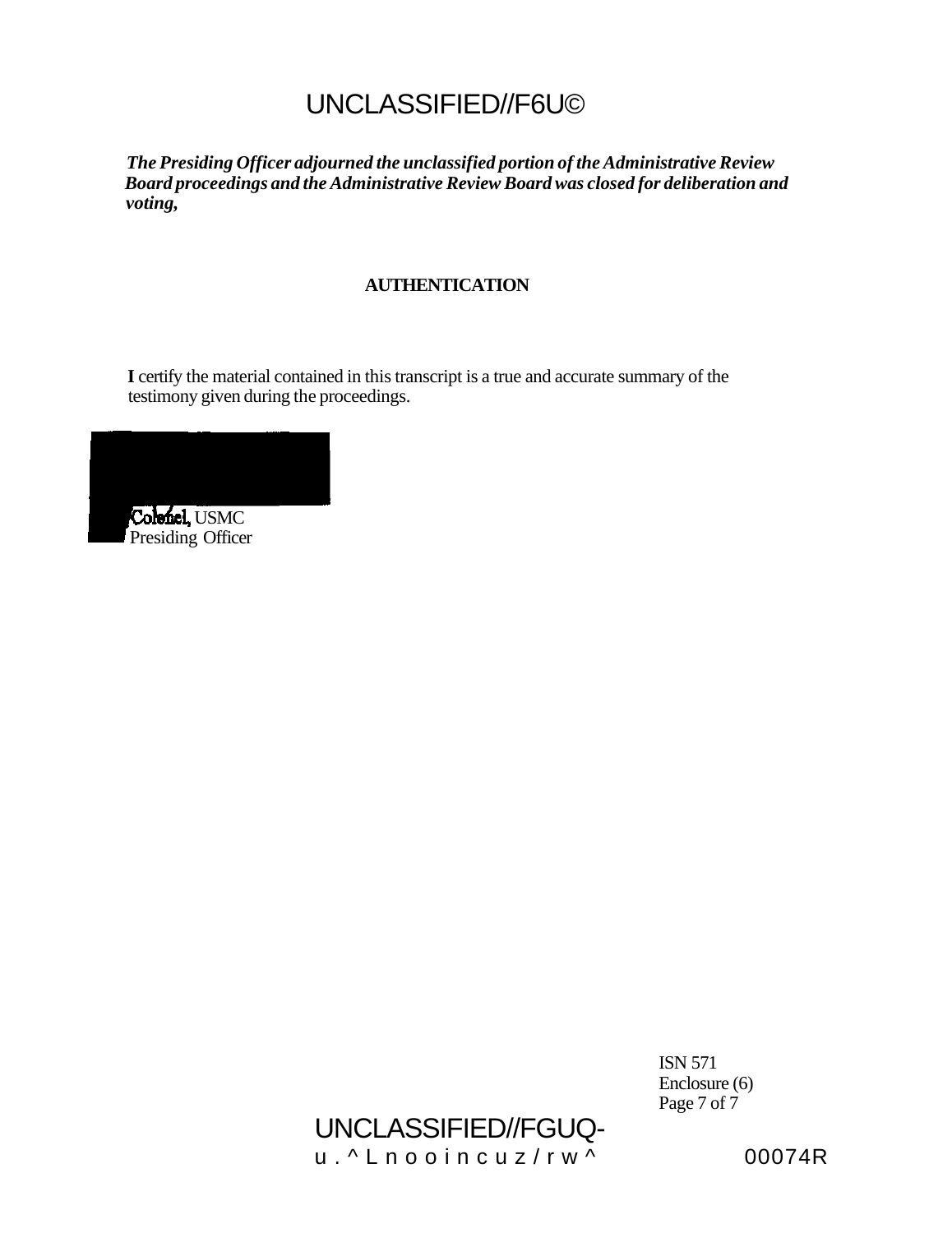# UNCLASSIFIEDtfFOUO

#### **Summary of Administrative Review Board Proceedings for ISN 551**

*The Administrative Review Board (ARB) was called to order\** 

*The Designated Military Officer was sworn.* 

*The Board Reporter was sworn.* 

*The Presiding Officer announced the convening authority and purpose of the ARB proceedings.* 

*The Administrative Review Board members were sworn,* 

*The Assisting Military Officer was sworn.* 

*The Assisting Military Officer presented the Enemy Combatant (Exhibit EC-A) to the Administrative Review Board.* 

*The Assisting Military Officer presented the Enemy Combatant Election Form (Exhibit EC-B) to the Administrative Review Board.* 

*It was noted by the Presiding Officer that from Exhibit EC-B, the Detainee had chosen not to be present for the Administrative Review Board proceedings.* 

*The Presiding Officer confirmed that the Assisting Military Officer had met with the Detainee and informed him of his rights regarding the proceedings, that the Detainee appeared to understand the process, that the Unclassified Summary of the Information was read to the Detainee, that a translator was used during the interview, and that the Assisting Military Officer confirmed that the translator spoke the same language as the Detainee.* 

*The Designated Military Officer presented the Unclassified Summary of Information (Exhibit DMO-1), the FBI Redaction Memorandum (Exhibit DMO-2) and the Department of Homeland Security Terrorist Reference Guide (Exhibit DMO-S) to the Administrative Review Board.* 

*The Presiding Officer confirmed that a copy had been previously distributed.* 

*The Designated Military Officer gave a brief description of the contents of Exhibit DMO-1.* 

*The Presiding Officer askedthe DesignatedMilitary Officer for any further unclassified information.* 

> ISN 551 Enclosure (7) **Page 1 of2**

UNCLASSIFIED//FQUO-

000747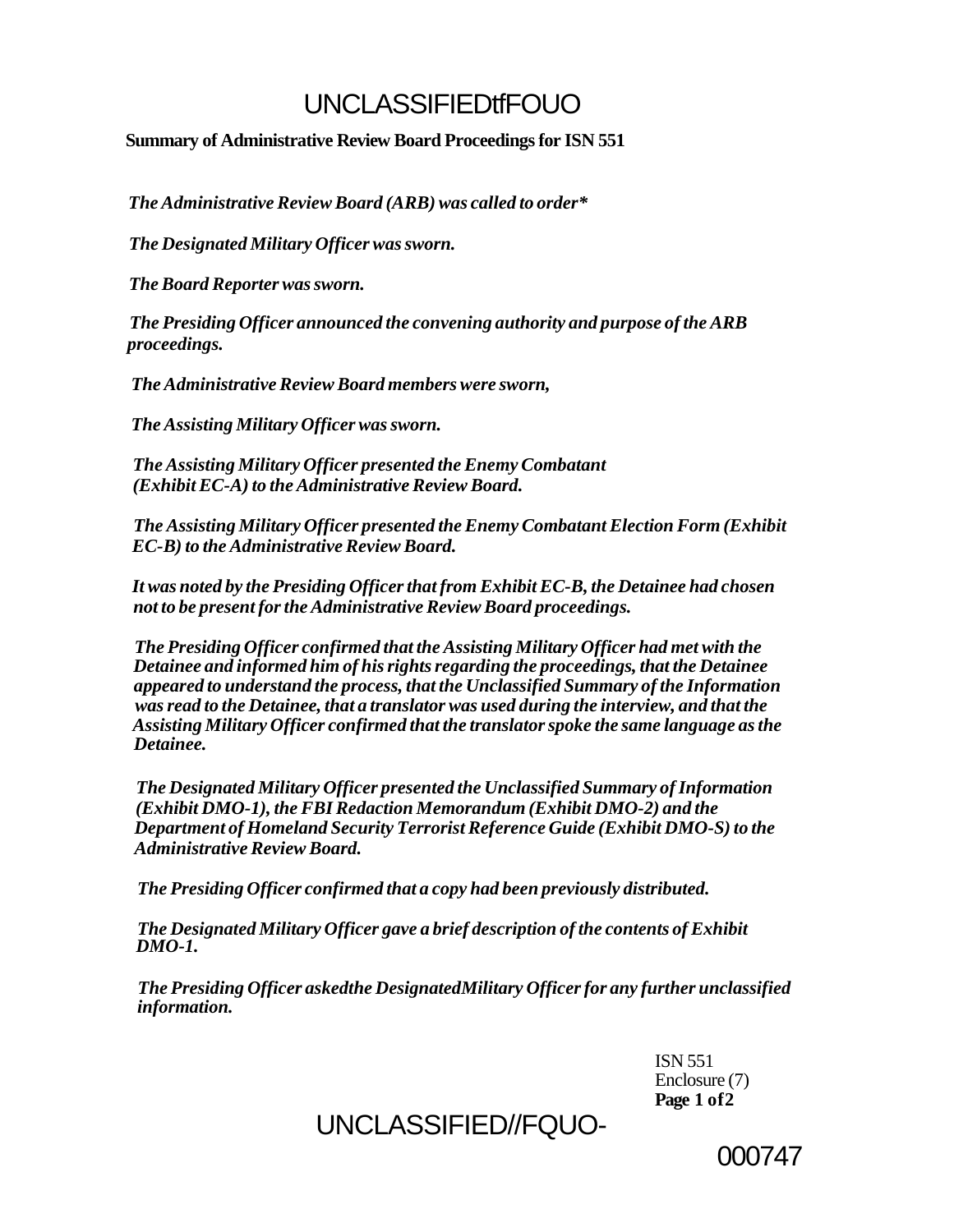# UNCLASSIFIED//FODD

*The Designated MUkary Officer confirmed that he had no further unclassified information and requested a dosed session to present classified information relevant to the disposition of the Detainee.* 

*The Presiding Officer acknowledged the request* 

*The Assisting Military Officer made comments relating to the Review Board interviews. When asked if the Assisting Military Officer had any informathn to present on behalf of the Detainee to the Administrative Review Board, the Assisting Military Officer stated that the Detainee asked him to speak on his behalf and read from the Detainee's written statement (Exhibit EC-Q to the Administrative Review Board.* 

*The Assisting Military Officer also submitted a document from the Detainee's lawyer, which induded multiple inters from Ae Detainee's family andfiiends (Exhibit EC-D) to the Administrative Review Board.* 

*The Presiding Officer readme remainder of the unclassified portion of the Administrative Review Board proceedings, and then adjourned the proceedings.* 

*The Presiding Officer opened the classified portion of the session.* 

*The Presiding Officer adjourned Ae classified portion of the session and the Administrative Review Board was dosed for deliberation and voting.* 

#### **AUTHENTICATION**

**I certify the material contained in this transcript is a true and accurate summary of the testimony given during the proceedings.** 



Captain, USN Presiding Officer

> **ISN551 Enclosure (7) Page 2 of2**

UNCLASS1FIED//FQU0

00074S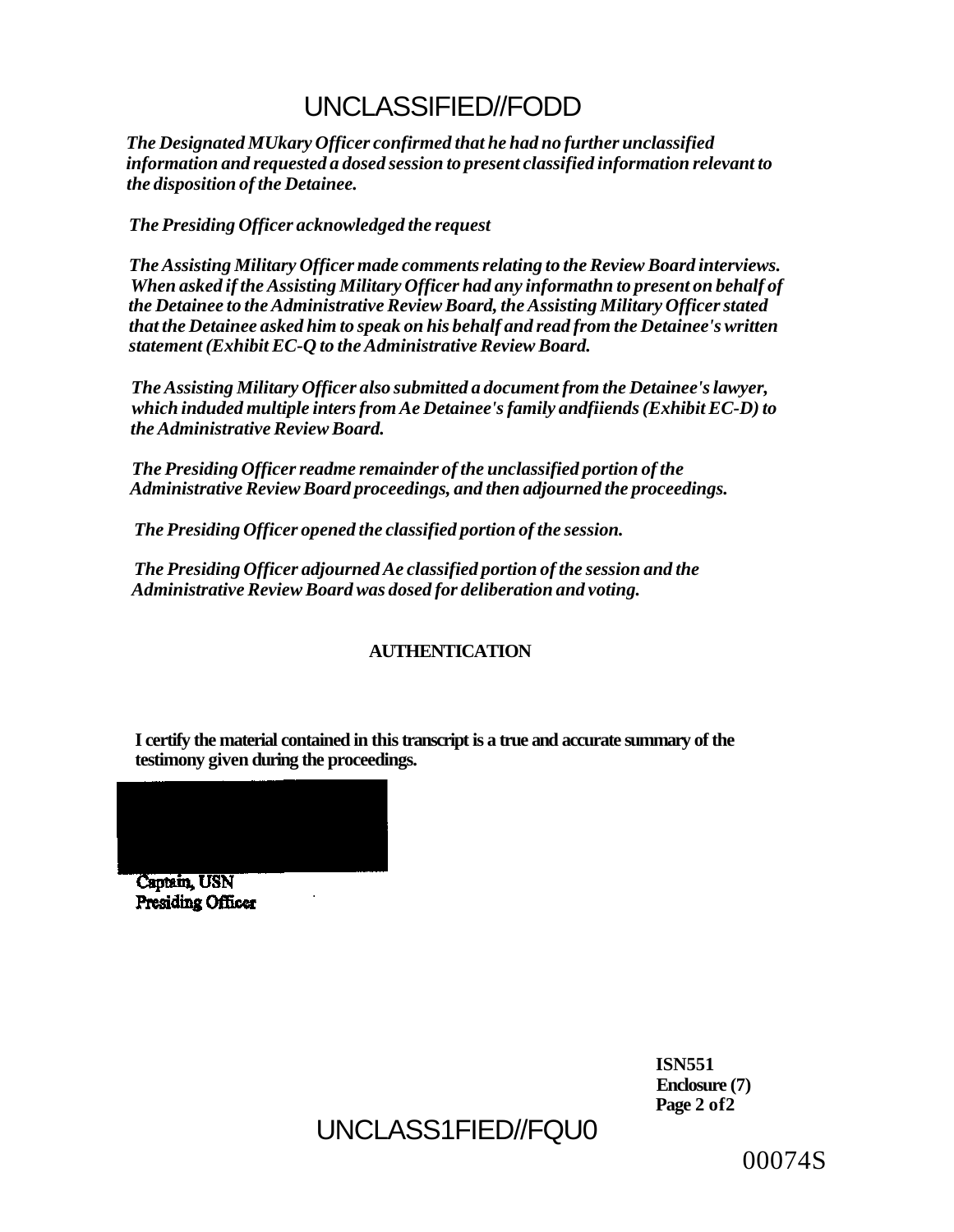| $\mathbf{1}$                     | <b>Statement for the ARB</b>                                                                                                                                                                                       |
|----------------------------------|--------------------------------------------------------------------------------------------------------------------------------------------------------------------------------------------------------------------|
| $\mathbf 2$                      |                                                                                                                                                                                                                    |
| ${\bf 3}$                        |                                                                                                                                                                                                                    |
| $\overline{4}$<br>$\mathfrak{S}$ | Greetings<br>I would like thank you for the opportunity to present my statements to your panel and to offer my                                                                                                     |
| 6                                | apologies for not being able to attend the ARB personally mat are because I suffer from intense pain In                                                                                                            |
| $\tau$                           | my lower back and I am not able to sit on the chair wim my cuff on for a long time. I suffered a great deal                                                                                                        |
| 8<br>9                           | while sitting during my last Military Tribunal, which increased the intensity of the back pain and caused<br>numbness in my left foot for months. Therefore I hope that you would a <sup><math>\wedge</math></sup> |
| 10                               |                                                                                                                                                                                                                    |
| 11                               | I would like to introduce myself to you. I am Fouad Mahmoud Al Rabiah a Kuwaiti national. I am 46                                                                                                                  |
| 12<br>13                         | years old, roamed and riave 4 ctitfoYen I work as a^<br>Master Degree fiom Emhry Riddle University and also have an honorary citizenship from Haulirx county                                                       |
| 14                               | In Florida. I also have a private business, and that is managing a health club and I am also a partner of                                                                                                          |
| 15<br>16                         | another club. I also do relief work at my free time and during my short vacation. I volunteered in many<br>relief activities in the past years. I am a businessman. I have a complete and happy life. I have no    |
| 17                               | problems with the law and never wore ar <sup>^</sup> restramts before this ordeal. I am not a member of any                                                                                                        |
| 18                               | political or religious or extremist organization. I can simply say mat I am a successful and happy person                                                                                                          |
| 19                               | inhis home, business and life just like any person.                                                                                                                                                                |
| 20<br>21                         | <b>Medical Condition:</b>                                                                                                                                                                                          |
| 22                               | In Kuwait I used to weigh 240 lbs since my capture. I have lost about 80 lbs. I suffer from lower                                                                                                                  |
| 23                               | back, neck, knees pain, high blood pressure and also the night blindness.                                                                                                                                          |
| 24                               |                                                                                                                                                                                                                    |
| 25<br>26                         | I WOULD LIKE TO CLARIFY A FUNDAMENTAL MATTER I TOTALLY OPPOSE<br>ANYONE WHO SUPPORTS OR CONDONES THE KILLING OF INNOCENT CIVILIANS.                                                                                |
| 27                               | KILLING INNOCENT CIVILIANS IS AGAINST MY MOST FUNDAMENTAL BELIEVES AND                                                                                                                                             |
| 28<br>29                         | THE FUNDAMENTAL VALUES OF ISLAM. I AM NOT A TERRORIST NEVER WAS, NEVER                                                                                                                                             |
| 30                               | WILL.                                                                                                                                                                                                              |
| 31                               |                                                                                                                                                                                                                    |
| 32<br>33                         |                                                                                                                                                                                                                    |
| 34                               |                                                                                                                                                                                                                    |
| 35                               |                                                                                                                                                                                                                    |
| 36<br>37                         |                                                                                                                                                                                                                    |
| 38                               |                                                                                                                                                                                                                    |
| 39<br>40                         |                                                                                                                                                                                                                    |
| 41                               |                                                                                                                                                                                                                    |
| 42                               |                                                                                                                                                                                                                    |
| 43<br>44                         |                                                                                                                                                                                                                    |
| 45                               |                                                                                                                                                                                                                    |
| 46                               |                                                                                                                                                                                                                    |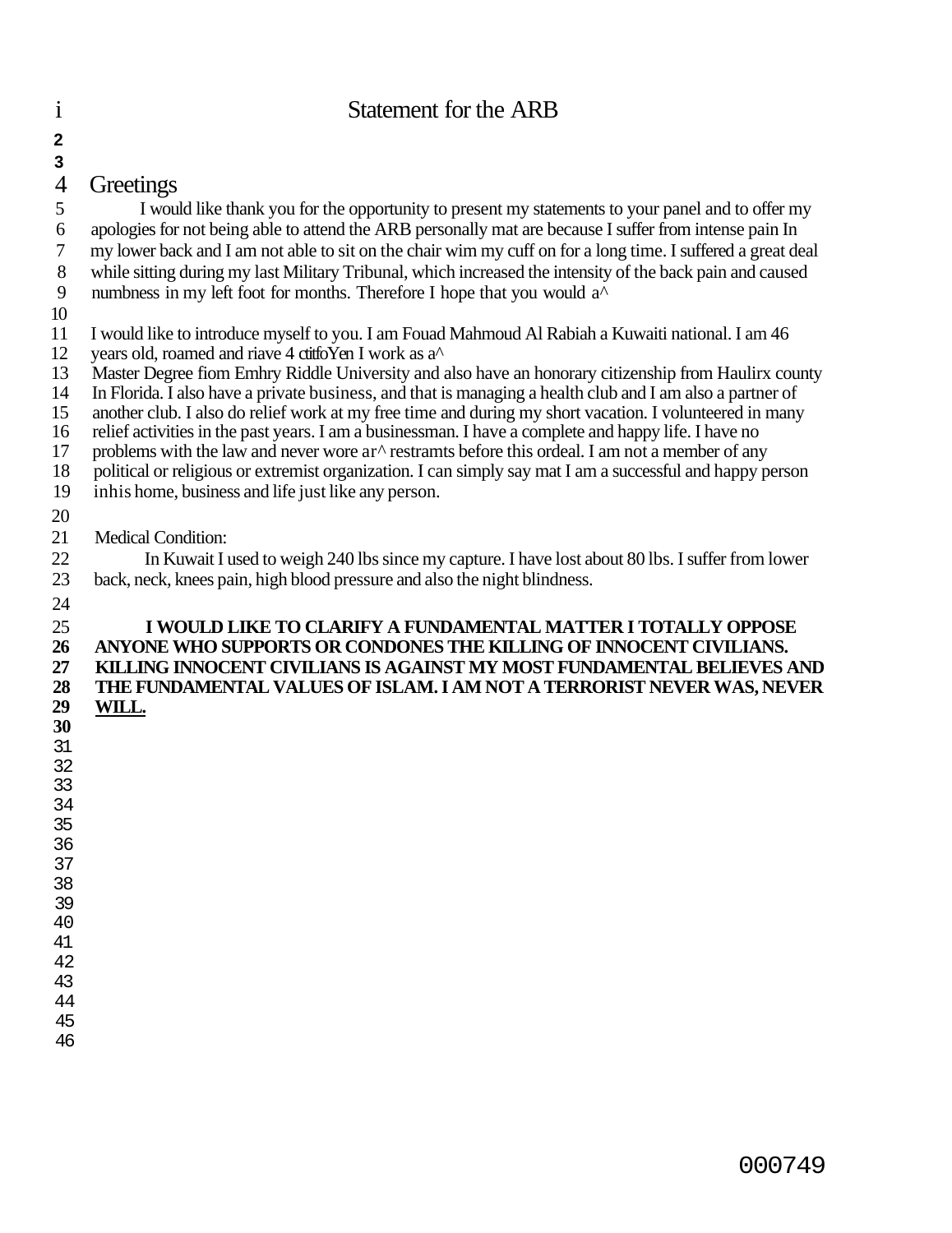- 49 As I understood your decision will be based on 2 crieria:
- 50<br>51 1) Does the detainee still pose a threat to America?
- 52 2) Does the detainee still have an intelligence value?
- 53 Regarding your first criterion<br>54 Does the detainee still pose a thr
- Does the detainee still pose a threat to America?
- 55 I am not a terrorist never was never will be. I am not a fighter I don't think its disgrace for a man

56 not to be a fighter. It is worthy to note that I was in Kuwait during the Iraqi invasion and I didn't fight

- 57 there would I go to a foreign country to fight?
- 58 My capture was not a result of capturing me at me front lme or the  $o^{\wedge}$
- 59 Afghan villagers who said they would help me to exit from Afghanistan and hand delivered me to the
- 60 Northern Alliance farces because I am an Arab, and they received a large sum of money for turning me
- 61 over. Also It is worthy to note my work history in Kuwait indicates that I am not an enemy. I helped
- 62 awarding a 100 million dollar contract to an American company (AGES), instead of giving that business
- 63 to the European competitors. This piece of information was available with the interrogators even since I
- 64 was arrested and no one have disputed it (I am not an enemy). Also my history in the camp here and for
- *65* me past 3 years shows mat I am not an offensive person to any one of me Gua
- 66 detainees, but it shows that I was cooperatmgwim mterrogators and the Guards. Also I hope that the
- 67 letters from my family and friends, wmchfesubniitted to you, wiU testify
- $\langle gg \rangle$  behavior for the past 40 years hope that what I have statedmthemtrc4iK^onwiUshowthatIamnota
- 69 threat to America, never was never will be or any other country or person.
- **70**

### 71 Regarding your second criterion

### 72 Does the detainee still have an intelligence value?

73 I wonder after more than 3 years in Cuba and hundreds of interrogations from all intelligence agencies<br>74 even though I was always cooperating with intenogators and I never refused to answer any questions not even though I was always cooperating with intenogators and I never refused to answer any questions not  $|\angle 28\rangle$  even one^no matter what the question was. I was even asked about my hobby when I was 10 years old and

### f 76 what is my favorite food. And no doubt the important questions I was asked about them tens of times and 77 *I* answered them tens of times. I AM WONDERING IS IT LOGICAL THAT ISTHX

### 78 HAVE INTELLIGENCE VALUE? YOU KNOW EVERYTHING I KNOW AND 79 NOTHING MORE FOR ME TO GIVE.

80 For your information I have asked the interrogators if they think that I have an intellegece value and have 81 other questions to give them to me to answer them r«fore the ARB so tms point wouU not be an obstacle 82 formy release from here. That was few months ago, the interrogator told me that the questions would

83 never end and there would always be questions even after 10 years and of course you wouldn't be here so 84 we can ask all the question. We need to benefit from your presence here, and want to ask you about

- 85 everything and anything before the ARB and he reasoned that by sayirig here we work on the principal of
- 86 "Placement and Access\*\*. He said that I was a well known person in Kuwait and have a social status in
- 87 my cornmunity therefore there must be some information we can benefit from. He said you volunteered
- 88 to do relief work for years, you may have heard or seen somethirig we can benefit from. Also you went to
- 89 Afghanistan, you may have heard or seen something we may benefit from, there may be some
- 90 ir^ormation mat might benefit us.
- 91
- **92**
- 93

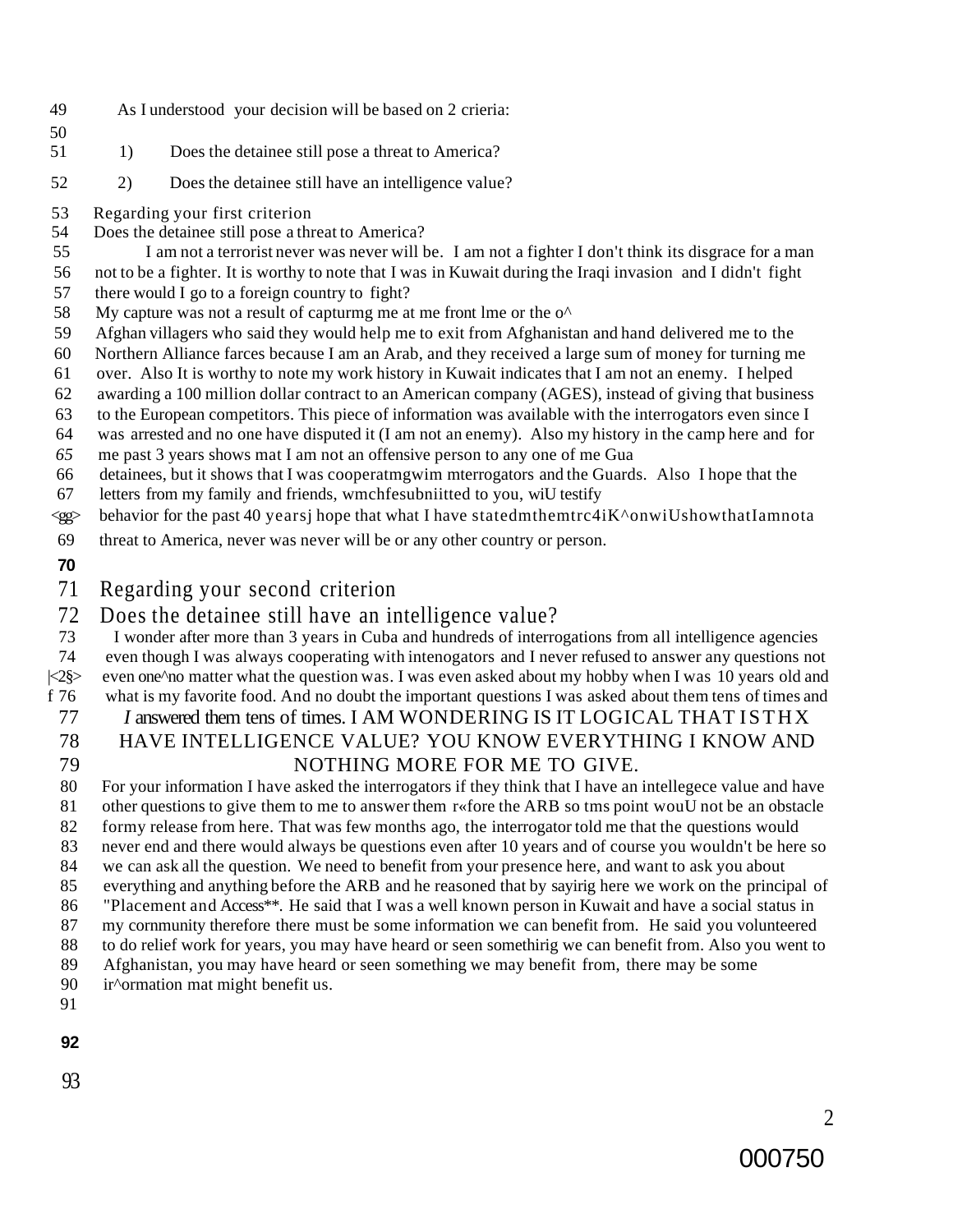**94 Regarding myself personally I believe that my situation can be stumnarized with the following points:** 

#### **95**

#### **96 THE NICKNAME PROBLEM:**

| 97         | The existence of intelligence information about people who have the same nick name, (Abu                                |
|------------|-------------------------------------------------------------------------------------------------------------------------|
| 98         | Abdullah Al Kuwaiti). One of the interrogators said that we know that there were many people with                       |
| 99         | the same nick name (Abu Abdullah Al Kuwaiti) who were in Afghanistan but you are the only one                           |
| <b>100</b> | present here with me, naturally I am asking you about every piece of information that comes to us                       |
| 101        | with that nick name (Abu Abdullah Al Kuwaiti).                                                                          |
| glpj       | I was asked about allegations since the early nineties and later it was obviously clear that they $\bullet$             |
| <b>103</b> | involved other people. I wondertflam goingtorerrmmhereuntUthe <sup><math>\wedge</math></sup>                            |
| 104        | Kuwaiti that have the same nickname (Abu AMuUah Al Kuwaiu <sup>^</sup> who went to Af <sup>^</sup> lanistan in the last |
|            | 105 fifteen years? That could take years, because                                                                       |
| 106        | Abu Abdullah is the most popular nick name in Kuwait and for your information                                           |
| 107        | that President George Bush senior, after the Gulf war was nick named (Abu Abdullah Bush). Will my                       |
| <b>108</b> | nick name be the cause of detention?                                                                                    |
| 109        |                                                                                                                         |
| <b>110</b> | My Education and Social status.                                                                                         |

**Is it possible that a person with a good reputation in his country and has a high Educational level and loves the relief work and helping the needy would cause has detention under the principle of , P^^jEMENTA^ ACCESS is that a reason for ray contmued detention?** 

#### **114**

#### **115 Work with the Kuwaiti NGO's**

**116 The Kuwaiti relief organizations are a Kuwaiti tradition uiat was established more than fifty years 117 ago, they however are very closely monitored by the government administraely and financially due to the 118 fact that they represent the good reputation of the people of Kuwait and their love of helpmg the needy all 119 over the world, AH the Kuwaiti (NGOs) are praised to be one of the most efficient and successful NGO's 120 in the Muslim world. Thus it's a great honor to any Kuwaiti to be working with them or supporting them, 121 as they are all approved by the government The collection of money from Mosques and business are also 122 very well regulated and supervised by the government and you can't do it without a permit and receipts 123 from the government I personally do not have a permit and never collected money. There are enough 124 people to do the job. I have never heard or seen anyone working hi the NGOs who have been accused of** 

**125 extremism or terrorism. Ifsuchapersonisidentu^edhe wUlbemvestigatedandfired.** 

**126** 

#### **127 The Health Clubs:**

**128** 

**129 The 2 health clubs are very successful weH-estabh^hed busmess located ra** 

**4**3?£ Kuwait with very good reputation. They are a 5\$2fic level clubs with all the facilities of their level. They <br>**431** both are targeted toward mid 30% customers. Our members are from the Kuwaiti royal family **both are targeted toward mid 30\*s customers. Our members are from the Kuwaiti royal family,** 

- $\overline{132}$ **businessmen, government official and Europeans. Mr. Daniel, the former head of the ICRC in**
- 033 **Guantanamo Bay,KCuba was a member of one of the clubs. The membership fees are held relatively tugh to mamtam the social level ofthe members. WWi more** 
	- **attending daily. If a couple of young men decided that u^y wttl come to the club to and then go and do anything, it would be a rare isolated case that the club has nothing to do with. We will not ruin the reputation of the clubs for a couple of kids, but we do not ask people of their intentions. We certainly and do not train people for Jihad.**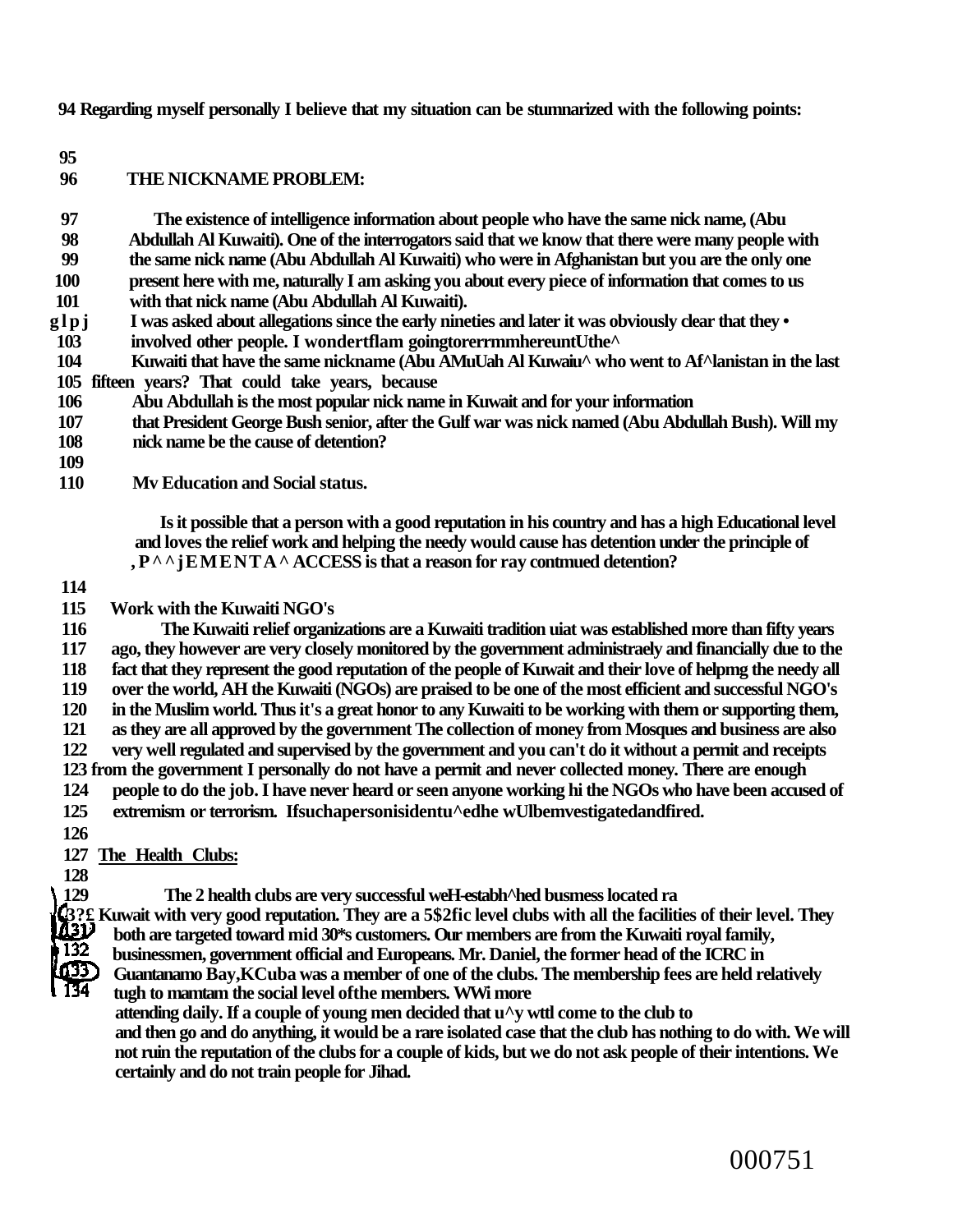#### **My Visit to Afghanistan:**



You may be concerned because 1 did happen to see Usama Bin Ladin(UBL) when I traveled to Kandhar in June of 2001 to investigate the refugee problems in Afghanistan. 1 never saw UBL before or after that, I did not travel there to see him, I did not expect to see Inland I never spoke with him. After I finished my meetings on the refugee problems, I accompanied the young scholar with whom I was traveling "Abu Almonther" who wanted to talk with Bin Laden. You must remember that at this time UBL was not the famous terrorist that he now is. 1 had heard of him basically as a Saudi billionaire who lived like a monk. While there had been some rumors uwt he had been involved wim bad actions, my understanding was that he had denied them. And that he was most twiious for his fitting the Russians. 1 accompanied Abu Almonthes who went for dinner and to speak wimBmUulen. The dinner mvitation was in his house in the townjff Kandhar there was no armed guards or guns anywhere. The invitations lasted 2 hours. For the next 2 days we were also invited to lunches and dmners by other people in town also invited many other people including UBL. During those invitations I had nothing to say or discuss 153 with UBL as I was not mere to see him in the first place. Myjob was wimthe refugees and nothing to do<br>154 wHhhimorAl-Oaida. I certainly did not give Bin Ladin any money or anything else or any kind of wHhhimorAl-Qaida. I certainly did not give Bin Ladin any money or anything else or any kind of 155 support. Those trips to Afghanistan have been explored and questioned by every intenogation team from 156 every intelligence agency for every single step tens of times. I had the polygraph and the (CVSA) test, 157 which wiU show you that I have noming to For your information I have 158 offered the interrogators and I exteid

159 and (GVSA) and any other test available to you all in the same time and see if I am telling the truth or not 160 I will even put the most important questions and my answers to them from now.

#### 161 **The Test**

| 162           | $\wedge$                                                                                 |
|---------------|------------------------------------------------------------------------------------------|
| 163           | 1. Have you been to Afghanistan before June $20014$<br>N <sub>o</sub>                    |
| 164           | 2. did you plan to see UBL?<br>No                                                        |
| 165           | 3. when you saw UBL did you<br>N <sub>0</sub><br>speak<br>with<br>him?                   |
| 166           | 4. did you give UBL any support directly or indirectly                                   |
| 167           | Including money?<br>No<br>$\mathbf{x}$                                                   |
| 168           | 5. in your second trip did you refuse to see<br>UBL?<br>Yes                              |
| 169           | 6. Have you been to Al-Qaida Media House in Kandhar, Afghanistan <sup>TM</sup> No        |
| 170           | 7. At the mountains of Tora Bora did you know anything about                             |
| 171           | 8. Are you an operator for Al-Wafa or have any connection with then J-<br>N <sub>0</sub> |
| 172           | 9. Do you know any (NGO) or person in Kuwait that support                                |
| 173           | UBL and Al-Qaida*,<br>No                                                                 |
| 174           | N <sub>o</sub><br>10.<br>member of<br>Al-Qalda?<br>you a<br>are                          |
| 175           | $-N0$ ?<br>11. AreyouamemberofmeMuslimBrothernoodOrgi————————————————————                |
| 176           | 12. $?***$ ?** ** **< any militant organization?<br>$-N0$                                |
| $177^{\circ}$ | 13. Do you know anything about a Libyan extremist in Europe'!—<br>No?                    |
| حيت           | 14. While in Kuwait did you know th » any member of the club is                          |
| 179           | affiliated with Al-Qaida or any terrorist groups<br>N <sub>o</sub>                       |
|               | the club do you train people<br>Jihad*<br>N <sub>0</sub><br>for<br>15.<br><i>In</i>      |
|               | 16. Doyouknow any intelligence value?<br>N <sub>0</sub>                                  |
|               | 17. Do you support the killing of innocent civilians?—No                                 |
|               | 18. Back in Kuwait where you regarded a pro American?-Yes                                |
|               |                                                                                          |

Please feel free to add any question that I may have missed I have no problem. I know I am innocent, I am not a terrorist and I am not a threat to anybody and I know I did not do anything wrong.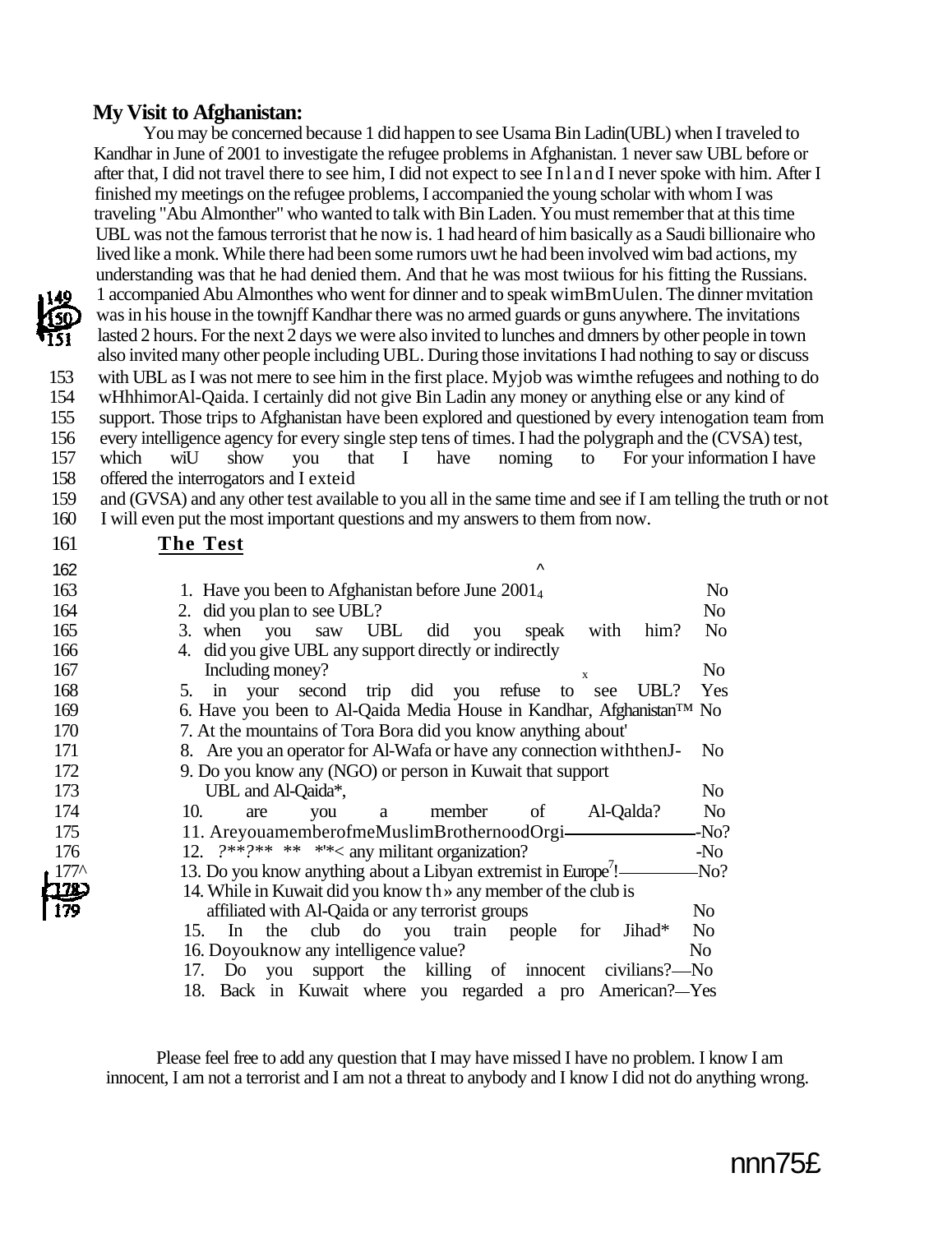| 189                                   | I would like to address the primary factors favoring my continued detention:                                           |
|---------------------------------------|------------------------------------------------------------------------------------------------------------------------|
| 190                                   |                                                                                                                        |
| 191                                   | A. r^p^itmBnt:                                                                                                         |
| . 1192                                | >                                                                                                                      |
|                                       | 1 The m&vidual "Abu Hafs" asked me tf^                                                                                 |
|                                       | condition of the refugees and the medical infrastructure on video tape not Jihad.                                      |
| 195                                   | 2 The individual "Abu Hafe" was killed with many other people as they were fleeing through                             |
| 196                                   | the mountains. I never saw him with a weapon.                                                                          |
| 197                                   | 3 There are no flights between Kuwait and Afghanistan and as 1 needed to document the                                  |
| 198                                   | conditions of the refugees in Western Afghanistan. The route mentioned would be the only                               |
| 199                                   | route. If I was with the Taliban I would not need 2 months to flee the country they could                              |
| 200                                   | have given me a safe passage well in advance. And I was captured as mentioned earlier                                  |
| 201                                   | because I was delivered hand to hand from the Afghanistan villagers to the NA $J^7$ , for                              |
| 202                                   | money.                                                                                                                 |
| 203                                   | 4 I have never been to Afghanistan prior to June 2001.1 was working in Kuwait at Kuwait                                |
| 204                                   | airways where we have to punch in and out every working day; also the Kuwaiti                                          |
| 205                                   | immigration authority will prove that I did not leave Kuwait during that time. "This is one                            |
| 206                                   | example of the nick name problem*                                                                                      |
| 207                                   |                                                                                                                        |
| 208                                   |                                                                                                                        |
| 209                                   | B. Traif^p-                                                                                                            |
| 210                                   |                                                                                                                        |
| $\mathbf{N}$ <b>i</b> <sup>^</sup> [p | In 1988^1 had 2 weeks attendance in the Kuwaiti compulsory service after which I was sent back to                      |
| i 212<br>213                          | my home in a cast when I fractured my knee and that is my "rnilh $\wedge$ trairing". 2 weeks 17 years ago.             |
| 214                                   | C. Connections/Associations:                                                                                           |
| (22)                                  | $\int$<br>$\mathcal{U}$<br>1 Correction, I am a business partner in Summits fleaKKjpstitute and a manager of the Islah |
| 216                                   | Health Club from 2000 to 2001. The Muslim Brotherhood owns the building and we pay                                     |
| 217                                   | monthly rent just like the restaurant next door.                                                                       |
| 218                                   | 2 I am not a member of either group.                                                                                   |
| 219                                   | The SHI doesn't train for Jihad as explained before.<br>3                                                              |
|                                       |                                                                                                                        |
| 221                                   | 4 As explained earlier working with the Kuwaiti NGOs is a great honor and none of them                                 |
| *S?ti                                 | support terrorism. $(4,10,11)$                                                                                         |
| 223                                   |                                                                                                                        |
| 224                                   | Ttasisa ^sestatememtliemterrogatorssaidthat" Abu Sulaiman" recruits people not<br>5                                    |
| 225                                   | me. I never knew that about him in Kuwait, or any other person in the club doing anything                              |
| 226                                   | that is related to jihad.                                                                                              |
| 227                                   | That is another assumptions made by the interrogators. In Kuwait I never knew anybody in<br>6                          |
| 228                                   | the club to be connected to Al-Qaida.                                                                                  |
| 229                                   | I never collected money and I have no idea who this man is or anything about Jama'at Al<br>7                           |
| 230                                   | Tabligh. This must be another example of the "nick name problem".                                                      |
| 231                                   | I am not a member Jama'at Al Tabligh-<br>8                                                                             |
| 232                                   | 9 This point has been explained earlier and many test points to cover it                                               |
| $[233]$                               | 12 I have never been an operator to any non Kuwaiti (NGO)                                                              |
| 134                                   | $J4^{\wedge}$ 13-14 This is another example of the nick name problem; I have no idea what the                          |
| $^{\wedge}5$                          | 13-15 Media House or » Committee is, its also cover with test point.<br>$\mathcal{A}$                                  |
| $*6$                                  | 15 This point was explained in details with the interrogators and they no longer ask about it                          |
| 237                                   | The numbers are either from Abu Sulaiman or from the Kandhar officials that I saw                                      |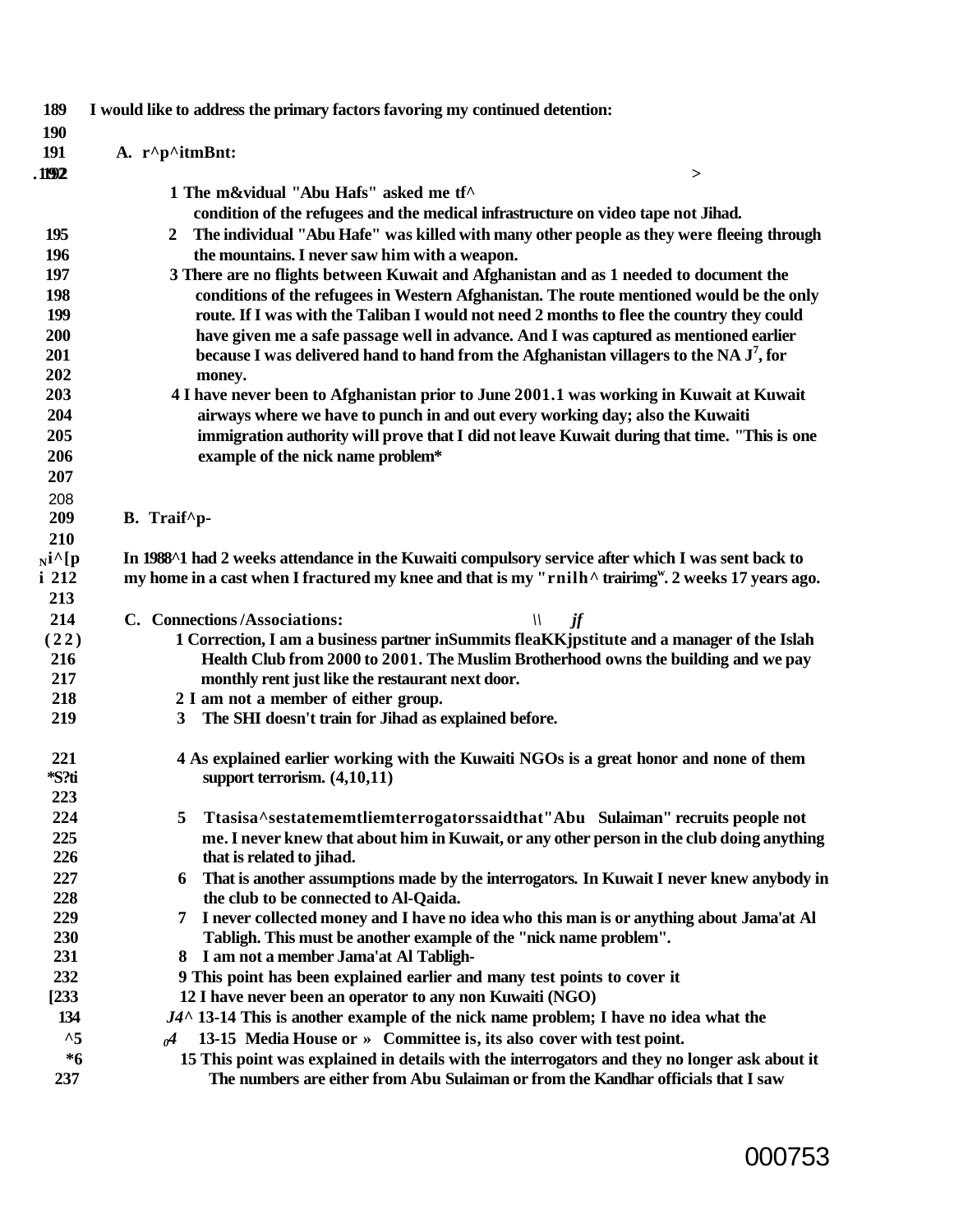| 238<br>239    | regarding the refugees problems. I gave them my business cards. I do not know about<br>Khalid Shaykh Muhammad until I came to Cuba.                                                  |
|---------------|--------------------------------------------------------------------------------------------------------------------------------------------------------------------------------------|
| 240           | -^-16-17 I would give my business card to any person working with Islamic Relief Agencies,                                                                                           |
| 241<br>242    | but I would never have given him any card if I knew he is an extremist But please keep in<br>mind that I do not recall giving any Libyan my card.                                    |
| 243           |                                                                                                                                                                                      |
| 244           | Intent:                                                                                                                                                                              |
| 245           |                                                                                                                                                                                      |
| f(49)         | 1 On 12 October I was looking for AbuSulaimantohelp me get out of Afghanistan! was                                                                                                   |
| $^{\wedge}TT$ | told that he will be in that house. I stayed one night waiting for him. I had nowhere else to                                                                                        |
| 248           | stay for that night There were no gun here,                                                                                                                                          |
|               | 2-3-4 These are completely talge statements. I was a 240 lbs a person with may weight<br>related health issues alast his firght blindness and my being complete stranger to the land |
| 252           | and the people and never been on a mountain beforcSuddenly,! became a chief of supplies                                                                                              |
| 253           | for <b>both</b> Taliban and Al-Qaida and leading a group of fighters? Also holding meetings? I                                                                                       |
| 254           | don't think even Bin Laden can do all mosetimigs in tiw same time. I have add <sup>^</sup> many                                                                                      |
| $<$ \$\$£)    | test points to clear these rediculous accusation. & *                                                                                                                                |
| 256           |                                                                                                                                                                                      |
| 257           |                                                                                                                                                                                      |
| 258           |                                                                                                                                                                                      |
| 259           | In conclusion: I went to Afghanistan to raise the name of my country Kuwait to help the needy and                                                                                    |
| 1260          | refugees as I have done in many other countries for many years. This is a message of peace that Kuwait<br>sends all over the worlanelp people in need, help them to live not die.    |
| jkffiQ        |                                                                                                                                                                                      |
| 1262<br>263   | I hope that I was able to tell you who Fouad Al Rabiah is and that I am a man ofpeace not war. I am not a                                                                            |
| 264           | terrorist and would never support those who kill mnocent civilians, and I no longer have any intelligence                                                                            |
| 265           | value and you know everything/I know and I have nothing more to add.                                                                                                                 |
| 266           |                                                                                                                                                                                      |
|               | 2SP I believe that 3.fcmdludfyears are more than enough price to pay for 2 hours of an unexpected invitation.                                                                        |
| ''w           | Finality I repeat my apology for not coming in person. I thank you for your time and hope that you will see                                                                          |
| 270           | the truth and end this ordeal so I can go back to my family and work and my Kuwait                                                                                                   |
| 271           |                                                                                                                                                                                      |
| 272           |                                                                                                                                                                                      |
| 273           | Thank you.                                                                                                                                                                           |
| 274           |                                                                                                                                                                                      |
| 275           |                                                                                                                                                                                      |
| 276           | $\wedge$ S $\cdot$ $\wedge$                                                                                                                                                          |
| 278           | $\wedge$ S T $\wedge$ $\wedge$ S $\wedge$<br><b>Signature</b><br>Date: $\sim J - 2 < .20D$                                                                                           |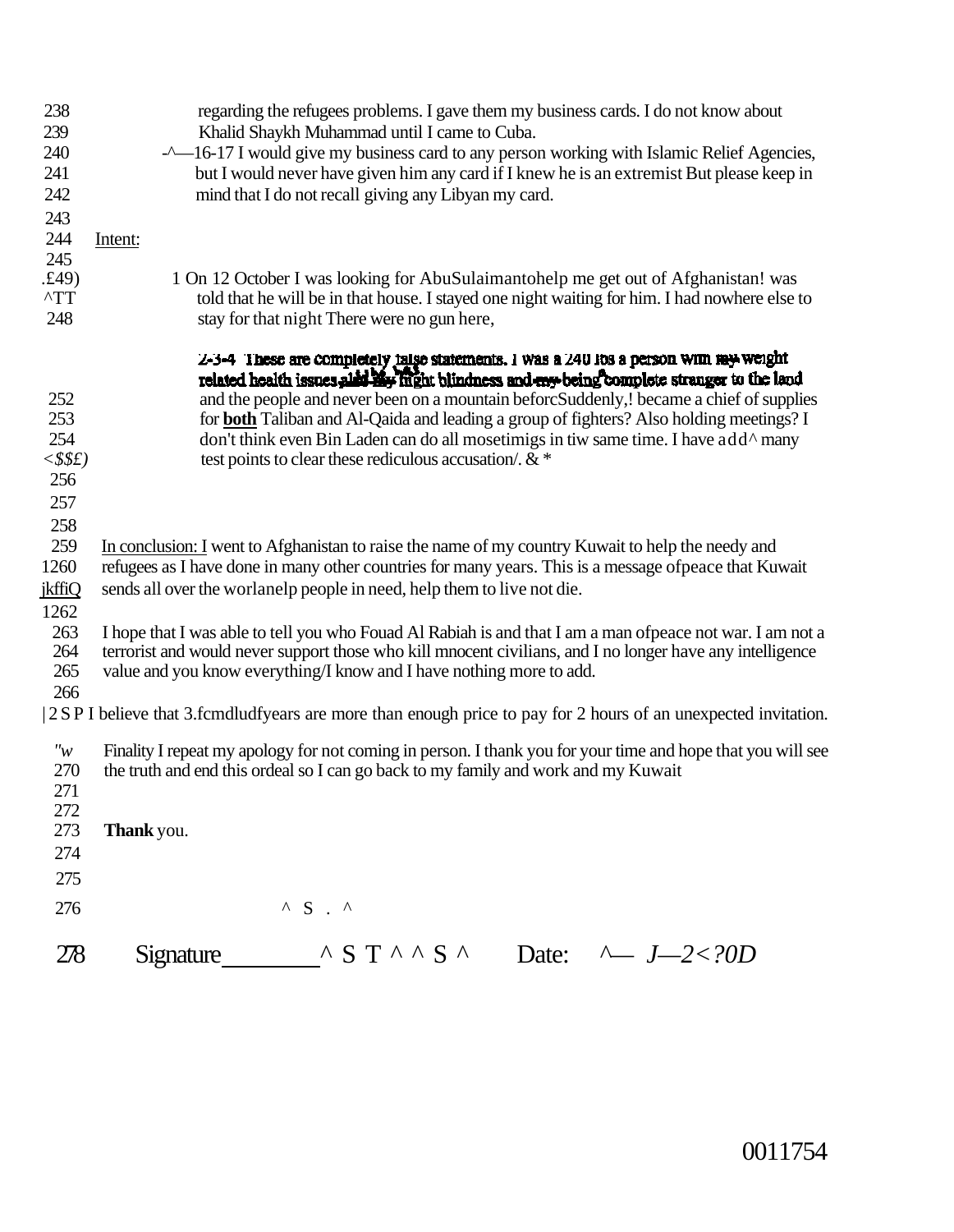# UNCLASSIFIED//EQUQ

#### **Summary of Administrative Review Board Proceedings for ISN 568**

*The Administrative Review Board was called to order,* 

*The Designated Military Officer (DMO) was sworn,* 

*The Board Reporter was sworn,* 

*The Presiding Officer announced the convening authority and purpose of the Administrative Review Board proceedings.* 

*The Administrative Review Board members were sworn\** 

*The Assisting Military Officer was sworn,* 

*The Assisting Military Officer presented the Enemy Combatant Notification Form, Exhibit EC-A, to the Administrative Review Board.* 

*The Assisting Military Officer presented the Enemy Combatant Election Form, Exhibit EC-B, to the Administrative Review Board.* 

*It was noted by the Presiding Officer that from Exhibit EC-B, the Detainee had chosen not to be present for the Administrative Review Board proceedings,* 

*The Presiding Officer confirmed that ike Assisting Military Officer had met with the Detainee and informed him of his rights regarding me proceedings, that the Detainee appeared to understand the process, that the Unclassified Summary of Evidence was read to the Detainee, mat a translator was used during the interview, and that the Assisting Military Officer confirmed mat the translator spoke the same language as the Detainee,* 

*The Designated Military Officer presented the Unclassified Summary of Evidence, Exhibit DMO-1, andDMO-2, to the Administrative Review Board* 

*The Designated Military Officer stated mat a copy of these exhibits had been previously distributed to the Assisting Military Officer and Detainee,* 

*The Designated Military Officer gave a brief description of the contents of the Unclassified Summary of Evidence, Exhibit DMO-1, to the Administrative Review Board.* 

*The Presiding Officer asked the Designated Military Officer for any further unclassified information,* 

> **ISN 568 Enclosure (5) Page 1 of 2**

UNCLASSIFIED//Febe— 000755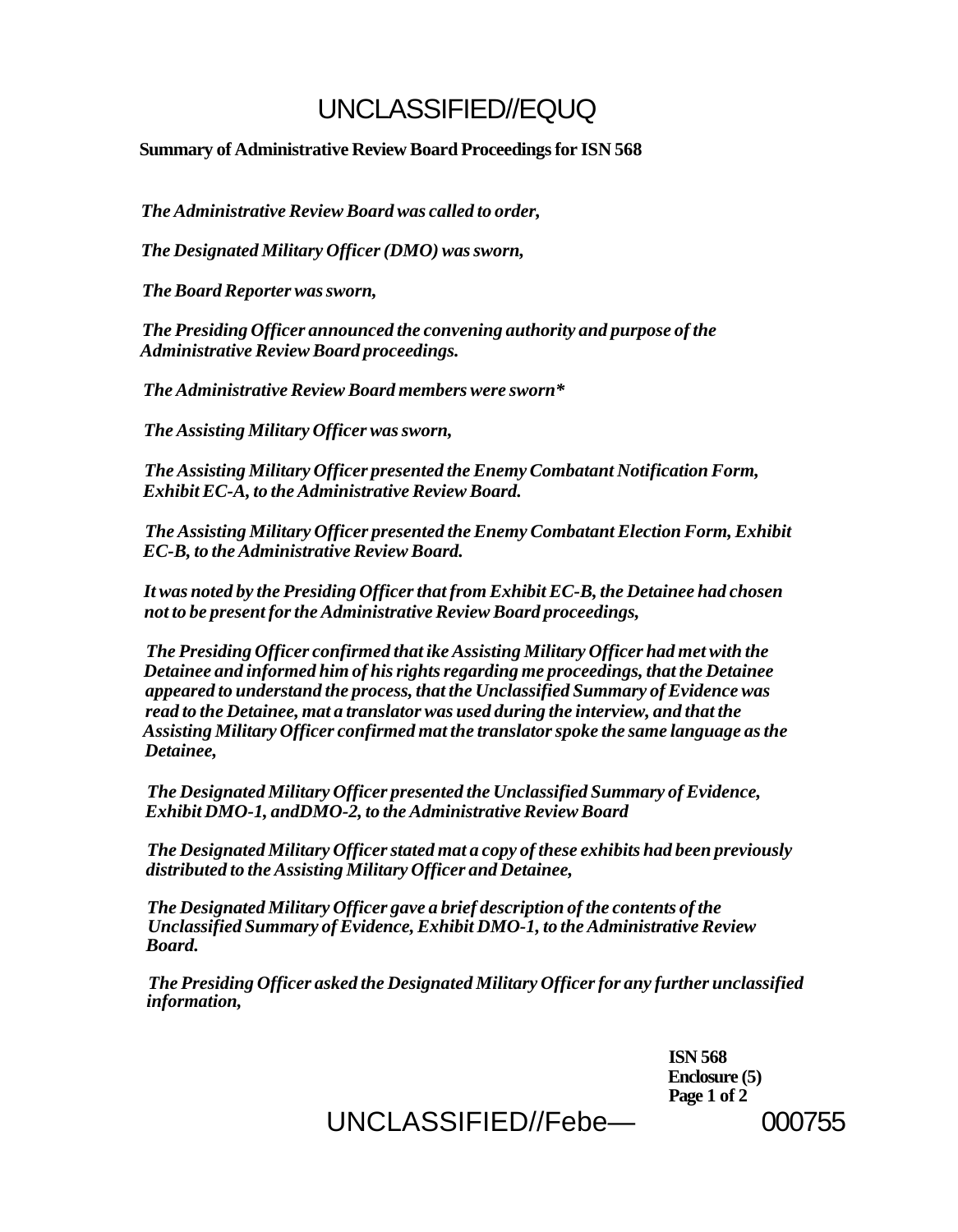# UNCLASSIFIED//EOU0

*The Designated Military Officer confirmed mat he had no further unclassified information and requested a closed session to present classified information relevant to the disposition of the Detainee.* 

*The Presiding Officer acknowledged the request* 

*When asked if the Assisting Military Officer had any information to present on behalf of the Detainee to the Administrative Review Board, the Assisting Military Officer stated that he previously submitted a summary of the interview but would read his comments listed on Exhibit EC-B.* 

*The Presiding Officer read the remainder of the unclassified portion of the Administrative Review Board proceedings, and then adjourned the proceedings.* 

*The Presiding Officer opened the classified portion of the session,* 

*The Presiding Officer adjourned the classified portion of the session and the Administrative Review Board was closed for deliberation and voting.* 

#### **AUTHENTICATION**

I certify the material contained in this transcript is a true and accurate summary of the testimony given during the proceedings.

Captain, USN Presiding Officer

> ISN568 Enclosure (5) Page 2 of2

UNCLASSIFIED//F©Ue~ 000756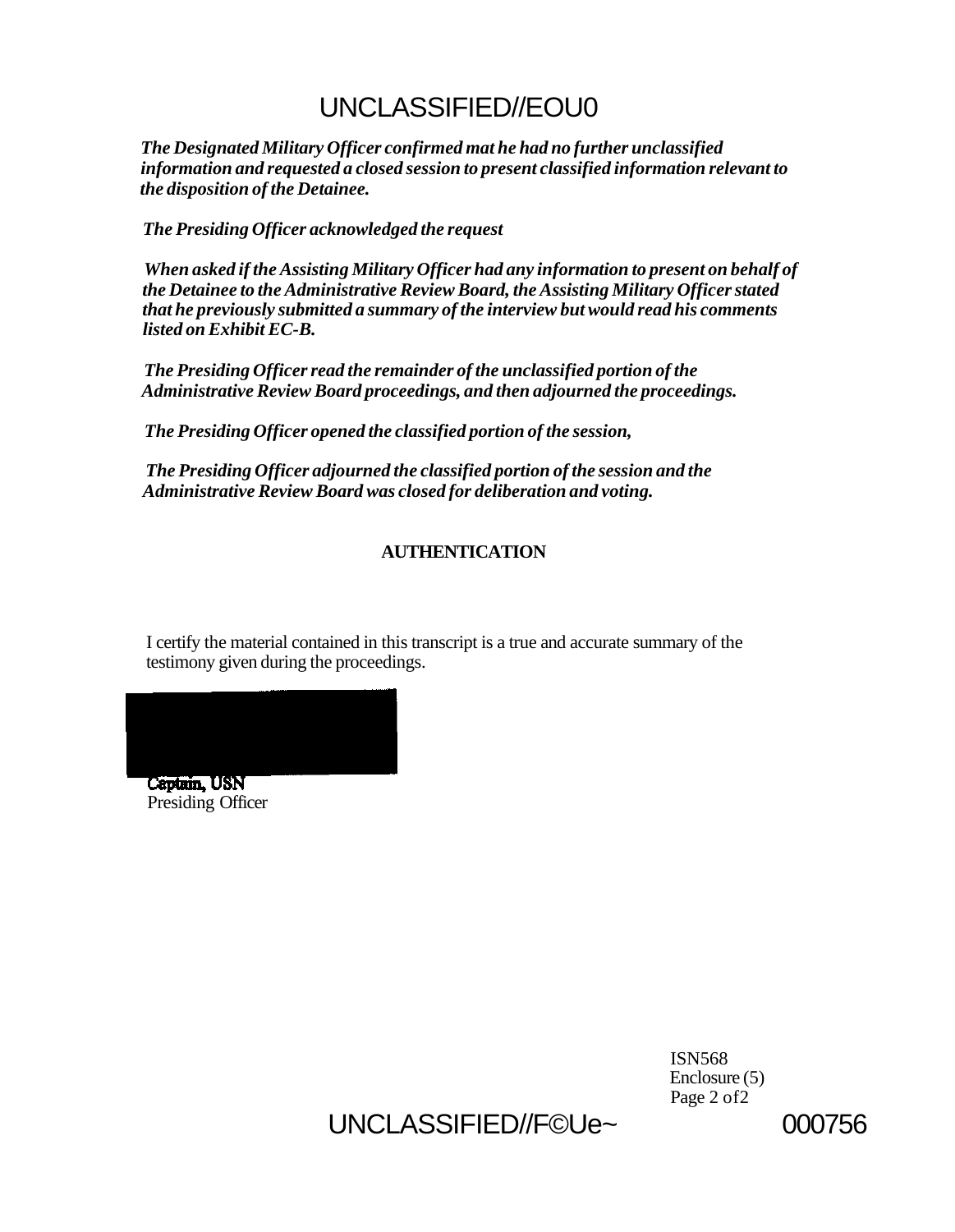#### UNCLASSIFIED/tfaj©

#### **Summarized Administrative Review Board Detainee Statement**

*The Presiding Officer read the Bearing Instructions to the Detainee and confirmed tkat he understood and had no questions,* 

*The Assisting Military Officer presented Exhibit EC-A, the Enemy Combatant Notification Form to the Administrative Review Board.* 

*The Assisting Military Officer presented Exhibit EC-B, the Enemy Combatant Election Form to the Administrative Review Board.* 

*The Designated Military Officer presented ExhibitDMO-1, the Unclassified Summary of Information to the Administrative Review Board* 

*The Designated Military Officer gave a brief description of the contents of Exhibit DMO-h the Unclassified Summary of Information to ike Administrative Review Board.* 

*The Designated Military Officer confirmed that he had no additional unclassified information to present and requested a dosed session to present classified information relevant to the disposition of the Detainee.* 

*The Presiding Officer opened the Administrative Review Board for the Detainee to present information with the assistance of tite Assisting Military Officer.* 

Presiding Officer: At tins point in the hearing the Detainee may present information to the Administrative Review Board. Assisting Military Officer, does the Detainee want to present any information to this Administrative Review Board including written statements, oral statements, or witness statements prepared on his behalf?

Assisting Military Officer: Sir, the Detainee would like for me to speak on his behalf.

Presiding Officer: (To the Detainee) Would you like to make your statements under oath? An oath is a promise to tell truth. We have prepared a Muslim oath ifyou wish to use it

Detainee: He is going to speak for me. I told him everything yesterday.

Presiding Officer: However, ifyou would like to add to what he says, would you like to take an oath?

Detainee: No, I [would] have to have washed myself and I haven't done mat so I will just speak. It is not a problem because in these words I do not have any lies. I talked yesterday to the officer.

Presiding Officer: OK. *(to* the Detainee and the Assisting Military Officer) You may begin.

> ISN662 Enclosure (5) Page 1 of 12

UNCLASSIFIEDtfFOW-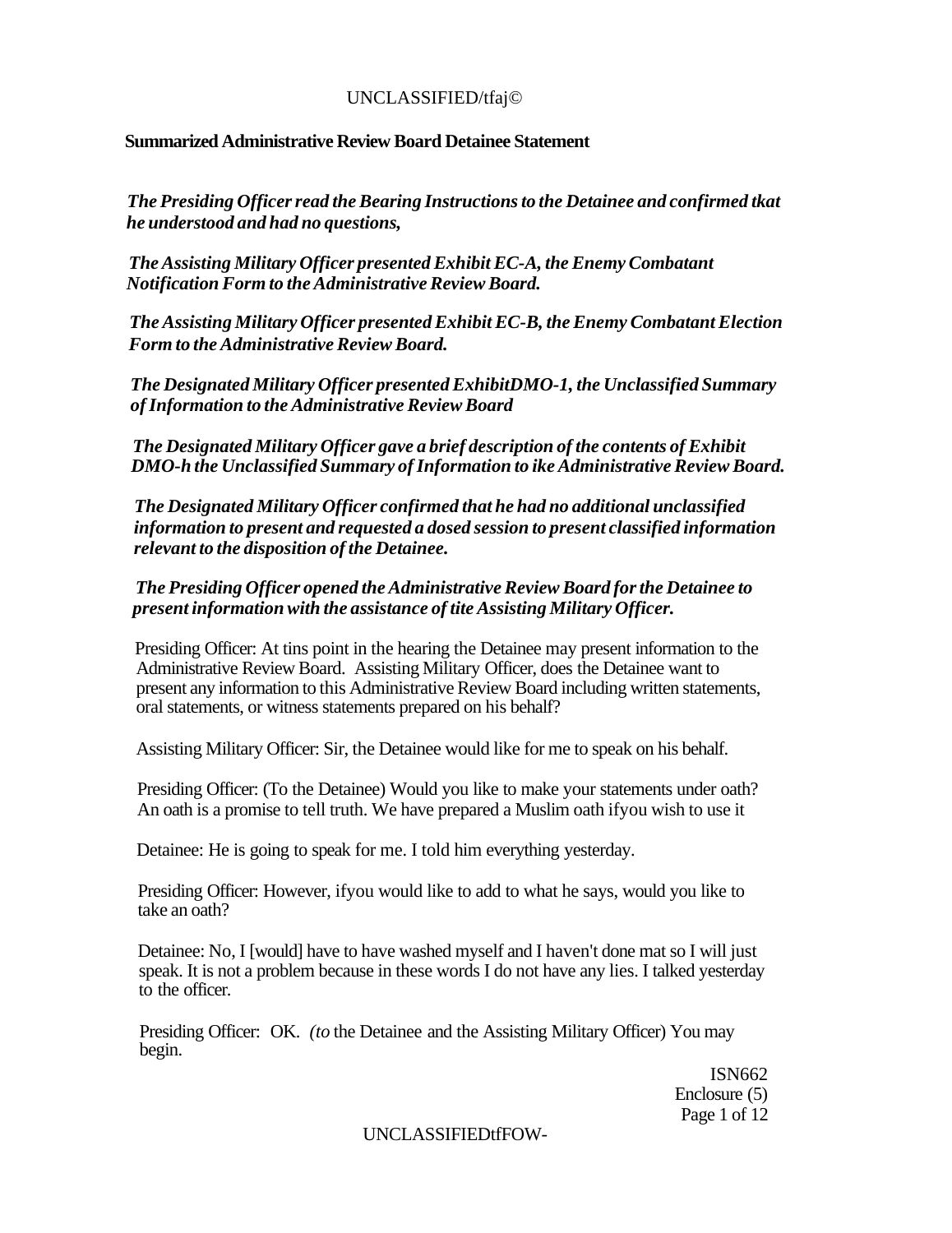#### **UNOASSIFIBD//F0UQ**

**Assisting Military Officer: OK, in response to the unclassified summary of evidence, the Detainee made the following statements: under 3.a., Commitment: I know nothing about Maktab Al-MukhabaraL I only worked in a relief organization. That is slander and a false accusation against me. Number 2 and number 4, Jamat Al Tabligh is based in Raiwand, Lahore, Pakistan. I was in JT in Pakistan. JT does not have any evil; it just does missionary work and calls people to Islam. Number 3,1 don't know anything about this organization. Under 3.b., Training: Number 1,1 never fired an AK-47. 1 don't know this weapon. I was never mAfghamstan, only on the ArgliatVPakistani border. Number 2, this is not true. Ibis is slander and a raise accusation against me, I was not a commander or trainer for al Qaida. Number 3,1 was living in Pakistan in 1994 until approximately 1997/1998, then went to Jordan tor approximately one year to one and one half years. Under 3.c, Connections and Associations: Number 1, this is not true. I was arrested in Peshawar, Pakistan, not in Kandahar When I was arrested I did not have a letter on me. Number 2, this is not true. My father-in-law is a modest man. He is approximately eighty years old and lives in Pakistan. Number 3, my father-in-law did get me out of jail with a bail bond. This is a normal procedure. Number 4,1 worked for ttns organization full-time (The International Islamic Relief Organization). This organization helps poor people, immigrants and orphans and feeds people during Ramadan and Eid Al-Adha, Number 54, I don't know anything about this. Number 6, yes, that's true, for Omra. Under 3.d., Other relevantdata: I only spit at the guard after he spit at me and I never tfircw any water or fluids. This guard was spitting in front of detainees taking a shower and had many complaints about him. The guards record a lot of information about the detainees that is not true. It is personal revenge. I never slammed the door on the guard's arm. Under 4.a,, Primary motors favoring release or transfer Number 1, killing of innocent people and children is wrong. Our religion doesn't tell is to do that Number 2, yes, for Omra, In summary, people accuse me of things I did not do. I'm a person who was living in Peshawar, Pakistan. I had my job and I had my Idds and mey grabbed me from Pakistan. Are all people terrorists to you? If America respects human rights, why are you killing innocent children and not the terrorists you are after? Our religion is truthful without a doubt, and Islam, the religion of Allah the Great the Almighty, is the one that truly wants human rights. And in closing the Detainee would like to make a request tothe board. The Detainee requests books in his cell And that suinmarizes the comments the Detainee said.** 

**Detainee: And also put me with Jordanians, the people from my country,** 

**Presiding Officer: (To the Detainee) Does that conclude your statement?** 

**Detainee: Yes.** 

**Presiding Officer: Did the Assisting Military Officer's statement provide the information you wanted us to hear?** 

**Detainee: Excuse me?** 

**ISN662 Enclosure (5) Page 2 of 12** 

 $UNCLASSIFIED/Fe<sup>*</sup>e~$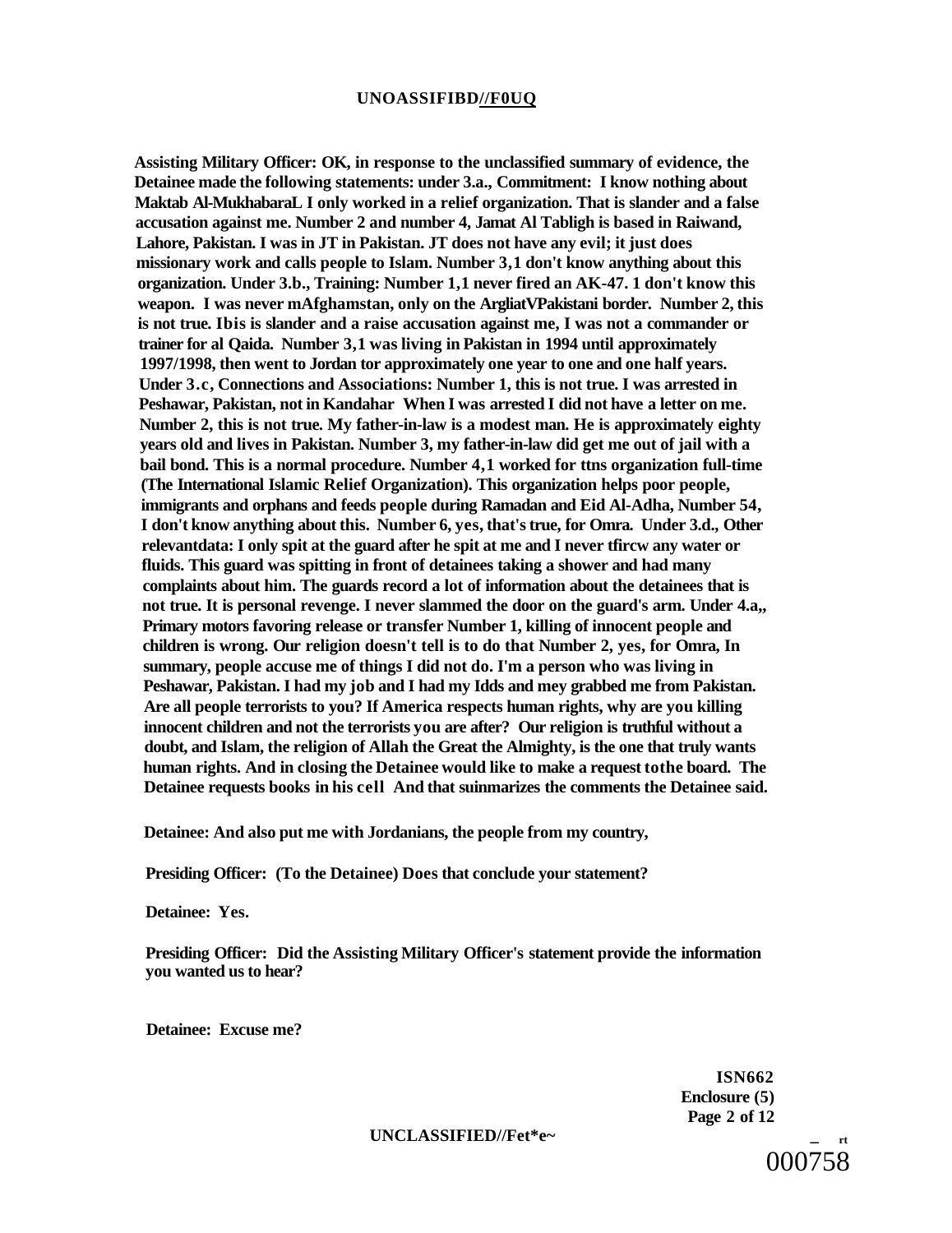**Presiding Officer: Did the Assisting Military Officer's report provide the information you wanted us to hear?** 

**Detainee: Yes, he said everything but I do have some additions.** 

**Presiding Officer. It is your turn.** 

**Detainee: (Prays) In the name of Allah, the most gracious, the most merciful. First of all, in response to the statement that the Assisting Mihtary Officer preseirted,U that I said and I thank you. Ihresponse to the fact that the religion of Islam truly wants human rights, everyone knows mis. ..the scientists, religious scholars of Islam, the religious scholars of Judaism and the religious scholars of Christianity all know that our religion truly does want human rights. The things that we do for people and the services that we present to people, that is part of human rights. So the things that I was doing in Peshawar, Pakistan, were part of human rights. And the trimgs that I was doing, I was working for the relief organization that was extending help to orphans, poor people, people that had been struck by catastrophes like floods. So, all these things America wants them, so why.. .for example you say about all the Islamic relief organizations now that they are terrorists [like] Jamat Al Tabligh is a terrorist organization. And this is [a] hypocrisy on the part of the Americans, for example there are Christian relief organizations in Pakistan right now. And we all work together in these organizations. This is all Gods work. And regarding the training and you say mat I am a senior trainer...I want to clarify this statement I was in the Army. [1 was] in the Jordanian Army. And this is something normal. They tell me [that] this is proof that I was a trainer [and] that I was in the Army. 'When I was in the Army, I was playing sports. I was playing soccer...and all these things. I was living in Pakistan.. .1 had my children.. .1 had my wife. They grabbed me from Pakistan, kidnapped me. They accused me ofbeing a terrorist and I never killed anyone. I never killed any person. I never did anything with Jamat Al Tabligh. They tell me that I am a senior iraiucr and I have been hero rbr the past four years. This is unfair and if you continue to detain me here and if you kill me, that does not make a difference because I know that Allah, in his eyes, I am being wronged. And the Americans are very sensitive. Everything, they make it bigger. Something that is small, they make it bigger. And this way is not beneficial to the American people. Because I know that in the Army there is always a lot ofuintoiess because it is aUM^ They wrong each other. For example, with normal people, with civilians in America, people are being wronged.**  We are not fighting people and we are not **find**  $\mathbf{f}^{\wedge\wedge}$  **I** never **fought the niilitary, I didn\*t get involved in these things. So why do you force everyone to say that they are withUsamabin Laden and that they are with al Qaida? Why? A lot of people they could have taken me from Pakistan. They could have written something about me because of revenge that could be in correct or not true. So why are you (inaudible) me, I didn't do anything. It says here incorrectly.. .did I participate in killing any Americans? Did I participate in the attacks in the buildings in America? A lot of people here a wronged. And you are opening doors against yourselves this way. For example, I have a lot of relatives... a lot ofpeople here have relatives. So ifthis is the way that you want peace in the world, this is not the way to do it There is something else that I want to say. Can I keep talking? Is that a problem?** 

> **ISN662 Enclosure (5) Page 3 of 12**

#### **UNCLASSIFIED//FOU^ 00075 9**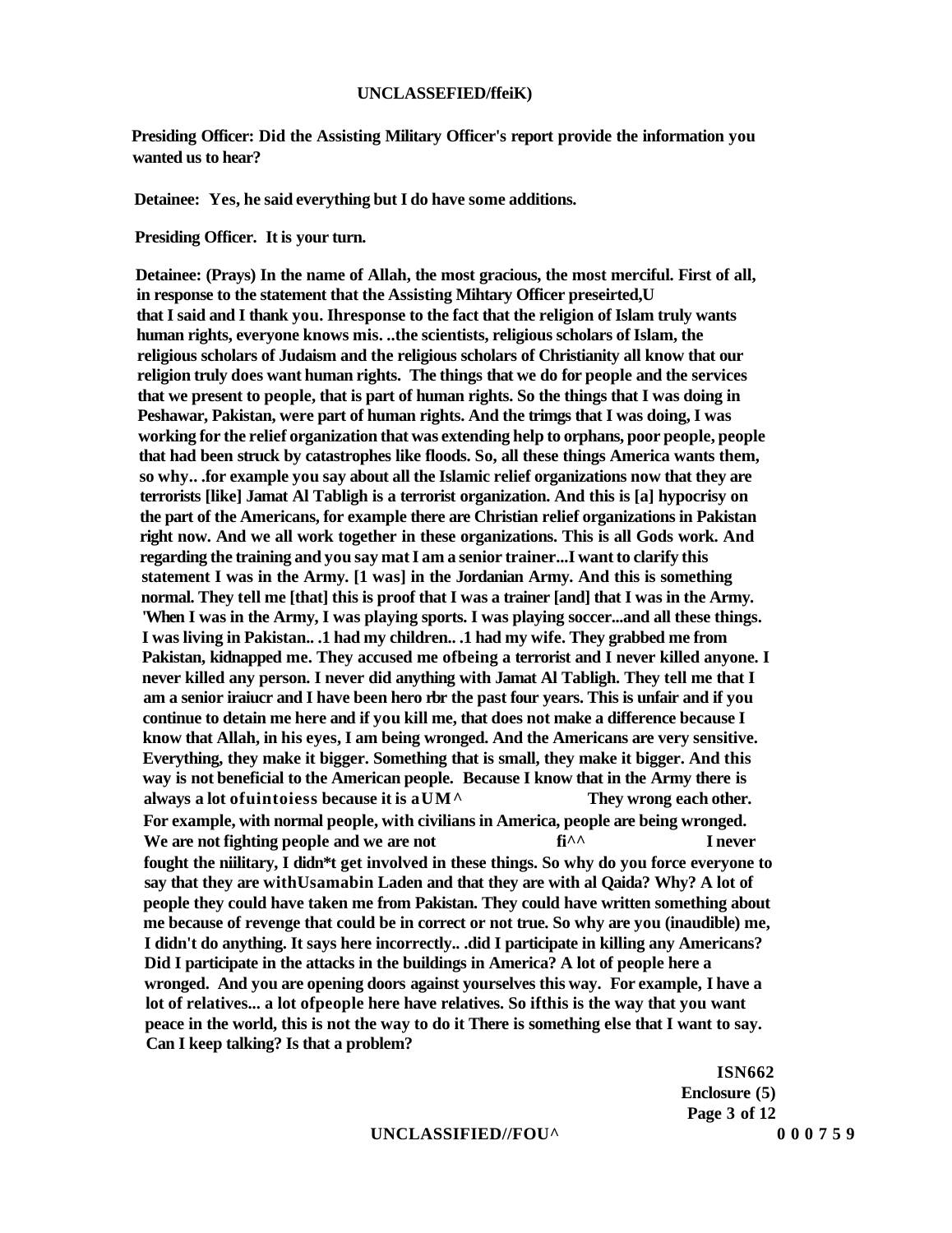### mcLASsmED/ZFeeo

Presiding Officer: (To the Detainee) I want to remind you of one item.

Detainee: Go ahead.

Presiding Officer. This session is your opportunity to be heard and present information to the Administrative Review Board. You can explain why you believe you are no longer a threat to the United States and its\* allies and why it is important for you to be released or transferred or any other relevajitinfoiination you wish us to consider. So I would reiterate why you believe you axe no longer a threat

Detainee: Are you done?

Presiding Officer: This is about your statement that pertains to your release not global politics.

Detainee: I talked about politics because this is part of my statement because I am trying to explain to you why my being here is unfair. You are telling me to talk on my behalf?

Presiding Officer: Talk on your behalf.

Detainee: Shall I speak?

Presiding Officer: Yes.

Detainee: So I am just giving advice to the American Armed Forces and you aresaying "who is this to give advice to the Americans?" But I am giving you advice because I know the religion of God the all mighty and I read in the Koran maturrfaimessisgoingtobethe endofmeperaonwhoisbemgunfidr. You don't want advice from people. Don't you want peace in the world? Why are you rutting people in Iraq? Why are you hitting people in Afghanistan? If you want Usama bin' Laden.. .if you want Sadam Hussein, why are you hitting people and children? This is a policy that is not good for the Americans. Then problems arise for them and for die American people. And we want the good for people. We want good for every person. So I do not pose a threat against the Americans. If I wanted to pose a threat on the Americans.. .we have plenty of Americans that come to Jordan (to live) and tourists. I didn't grab anybody in Jordan.. .any of these tourists and do anything to tbem because the American military is doing something... if I was going to be a terrorist, there is no easier terrorism than...we respect people, [and] we respect human beings. If someorie is bemg unfair to us...right now I am being wronged. I did not do anything and you took me away from my family and from my job all in the name of terrorism. So what have I done? I am a person that is forty-five years old. Do you have it recorded that I have ever killed anyone? I [have] never killed anyone. I [have] never participated in killing anyone and I don't want anything to do with it. And in Jamat Al Tabligh, it is missionary work. We explain to people and help them understand why they exist. Jamat Al Tabligh tells people to stay away from terrorism and things that are bad In summary, I am a person. I am a Tablighi person. I help people. I do work that is helpful to people.. If I go to Afghanistan, I help the poor people and the immigrants and I do the work of God. That is my religion. Excuse me, the last thing m summary, and I am

ISN662 Enclosure (5) Page 4 of 12

#### UNCLASSIFIED//FWO-

000760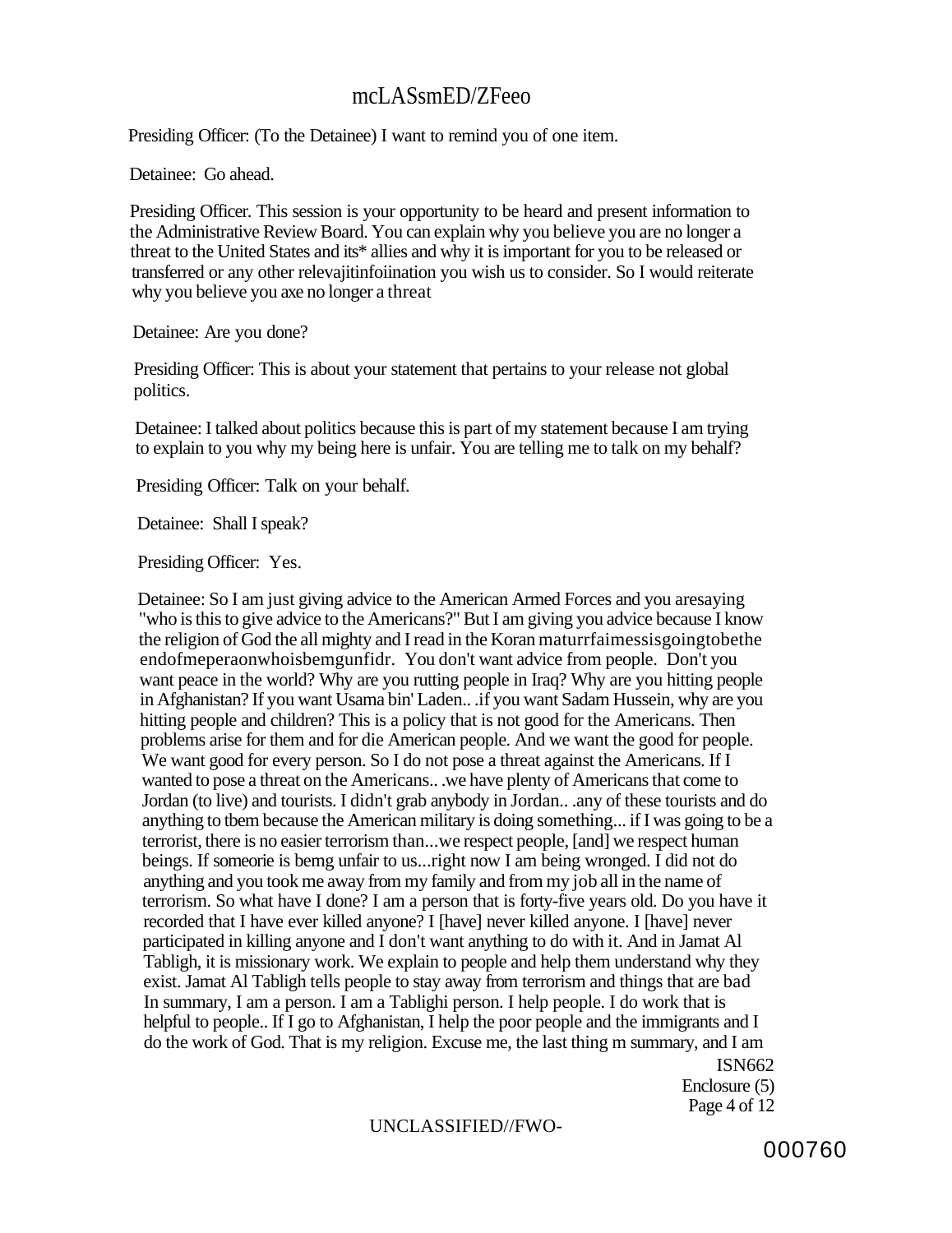#### WCLASSIFIED//EOHQ

sony that I have been talking for long. 1 don't pose a threat to anyone or anything American or non-American. I just want to return and take care of my children and my wife andmyjob. I work in electricity. Iamanelectrician...solwanttotakecareofthat Soif you area saying that you truly want human rights then you should release people that are here unfairly and I consider myself one of the people that are here unfairly and most of the people here are here unfairly. They did not do anything. So this is not good for the American people. It is not good fin: anyone else. You wish to contain terrorism and stop terrorism but you are doing just the opposite, you are spreading terrorism. And that is it., .me last thing (the Detainee laughs).. .me last 1hmg... solve this thing and promote peace in the world. People who areMers...wedonotheIpthem. Our religion does not tell us to do this. Ifycm [kiUme.it i](http://kiUme.it)s not a problem...! will go to Allah as a person who was wronged. I am giving you an example using myself. I you kill anyone who is wronged, no one will accept mis, you will not accept this, the American military will not accept this. Does anyone one accept the Hllfog of h^

So what you are doing, don't just say it in the public... in the media.. .to the world do it really. And here in prison unfairness is rampant, why don't you give us our rights here in prison? If you are not going to release us, then give us our rights here, whether we were terrorists, or fighters or innocent people or wronged people... give us our rights as prisoners. Now aU ofyou are fiw and I am shackled and you are saymg this is the law. Did I cause a problem? What have I done? I am shackled to the floor. Igaveyoua promise that I wasn't going to do anything.. .that is it.. .1 am honest. Why are you scared like mat? We are human beings like you. And you are the American military, is the American ndlitary scared of a person like this? We don't have anything. And threatening to kill someone or shurtmgthe door onsomeone...writingthat...whatisthis? Do I have a weapon to kill? But of these things... you have to investigate these things. If someone spits at me, I will spit at them. Ifsomeoneisrespectfultome...youtalktome withrespect [and] I am talking to you with respect We didn't do anything. That's it

Presiding Officer: OK. We are going to move into a piece of this where we ask questions of you and you can continue to speak.

Presiding Officer: Assisting Military Officer, do you have any questions for the Detainee?

Assisting Military Officer: No, sir.

Presiding Officer: Designated Military Officer, do you have any questions for the Detainee?

Designated Military Officer: No, sir.

Presiding Officer Do any Administrative Review Board members have any questions for the Detainee?

Board Members: Yes, sir.

Ouestions for the Detainee:

ISN662 Enclosure (5) Page 5 of 12

#### UNCLASSlFIED//Fr3rjFd-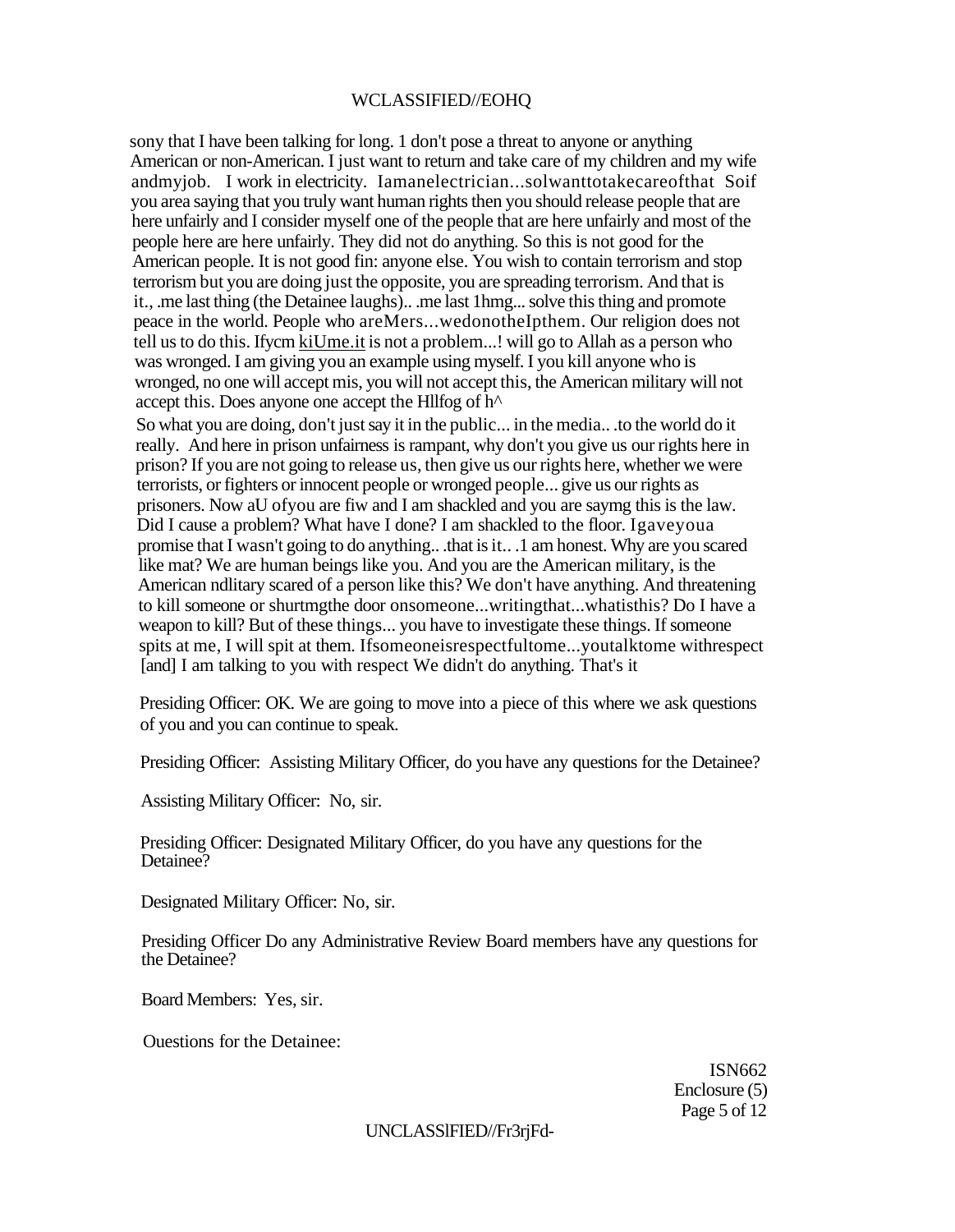#### UNCLASSIFIEBi'flWe

Board Member: Some other Detainee's in the name of Allah, identified you as belonging to al Qaida. Can you explain that?

Detainee: You bring these people that said this about me, I don't know them. Are they Detainee's here?

Board Member: I can't answer that I don't know.

Detainee: If His someone you can bring and have them say this inrrontofmethenOK.

Board Member: We know for certain that they were members of the Maktab Al-Kid-Mat (ph).

Detainee: I should know if they came and said this in front of me if this person is a member of this organization.

Board Member: OK. Thank you. How does spitting on the guards reflect his beliefs in human rights?

Detainee: I didn't spit on anyone. This is something that I did in spite of myself. If you had been there in my place and you had seen what happened, you would have spit as well. Because the guard taunted the entire cellblock. If you bring other people from the cellblock and ask mem they wilitell you the same thing. And he was a soldier in the Marines. Bring him here...bring the soldier here and investigate into n<sup> $\land$ </sup> matter and you will know why I spat Human rights..., 1 do respect a person but if a person but if a person taunts you...the law that you have for you...he violates that. Before he spat at us, I told him, we were in the shower. There were threeofus and there are four showers and we were in three of us and he came in and in front of us he made run of us and I told him [to] bring the supervisor.. .bring the block sergeant and he didn't do it And there are a lot of other soldiers that respect themselves and respect us and we respect mem. And I have been here for three years and I am a human being and human beings make mistakes but I didn't spit until he spit at me. And these soldiers...Iknowthat a lot of them sometimes they have problems [for] example with their girlfriends or with their wife or something is rximermgmemarjddieycomea^dtheytakeitoutonus. I am sorry...! don't mean to say thbbuttWsissomeuu^trattheydid. This issomething that the soldiers did. Hespitat me and violated his own law so I told him to bring the block sergeant that is a higher rank than him and I told htm' is this what you law says to do?' So they told me' did you spit at the soldier?' I told them 'yes I did spit at the soldier after he spit at me.' And men they punished me but they didn't punish the soldier. I didn't cause any problems., .alot of times they write stuff about us like threatening to kill someone or glflmmitig the door on someone but that is not true. That is all lies. Ask the officer; you are saying that I threatened to kiJlthem...how am I going to kill mem? And what good would it do to kill? I could've hit them. I had the ability to hit them but they hit me. My hand is broken in four different places. See it's clear...and you see? And they punished me without treating me and they put the whole thing on me. A lot of things like this they do.

> ISN662 Enclosure (5) Page 6 of 12

#### UNCLASSIFIED//FOUO-^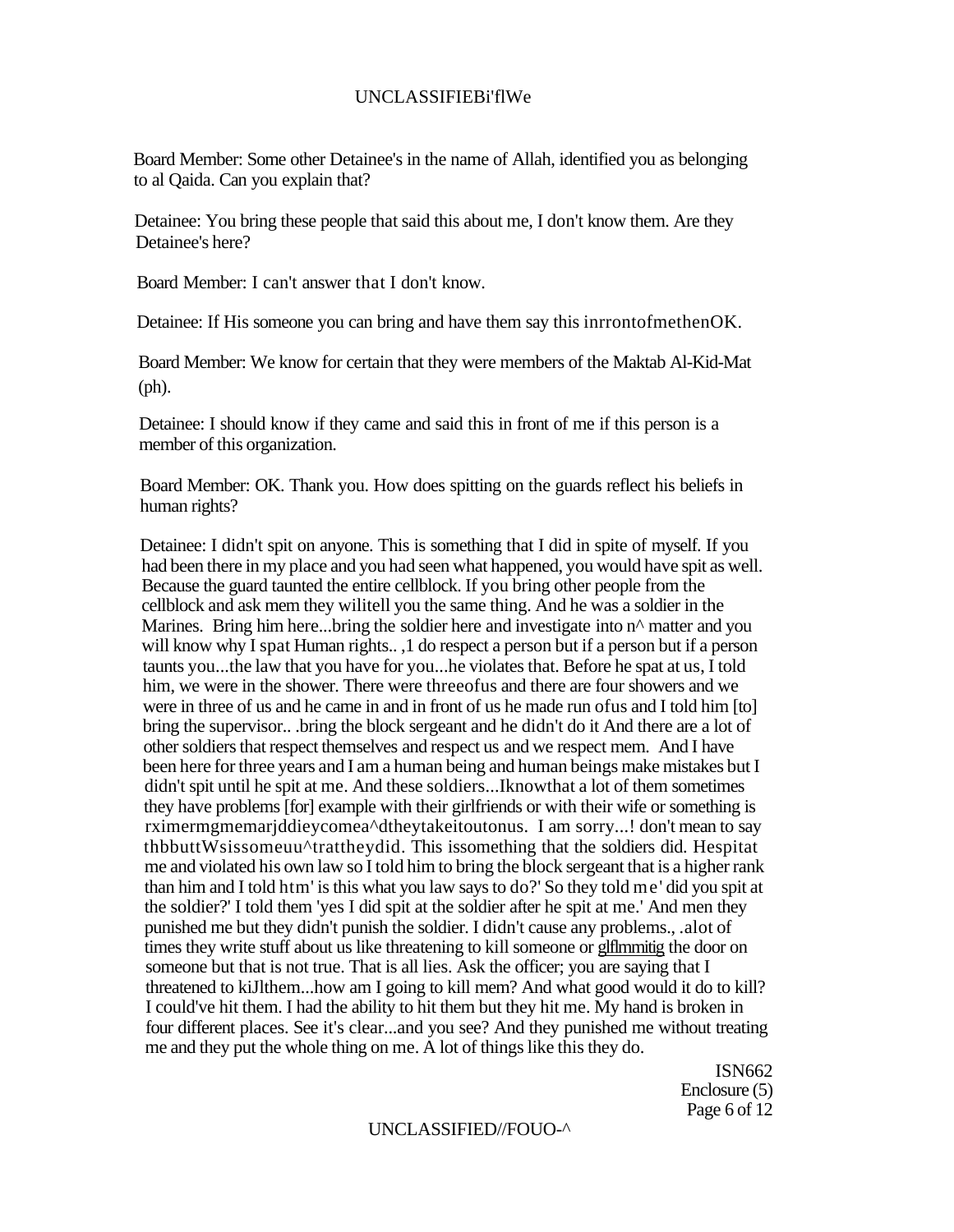# WCLASSmEBflfWO

Presiding Officer: When did he incident happen with your hand?

Detainee: This is old This is maybe about two [or] two and a half years ago when we first came here.

Presiding Officer: And was H investigated at the time?

Detainee: I told them about my finger and ihey took me to the infirmary and  $\&^{\wedge}$ atitandmel>Ktorsdd[that]therewasnHanymingmit

Presiding Officer: For the record we have to note that there was an incident where he was injured.

Detainee: And there is another one here in my elbow. They hit me here and I stayed for one here.

Assisting Military Officer: Sir, I believe it is the Assisting Military Officer's job to report allegations of mistreatment or abuse or torture so I will take that on to report that Butldo have some questions about the situation here. Can I ask him some questions?

Presiding Officer. OK. We will go back inthe procedure and allow the Assisting Military Officer to ask questions.

Assisting Military Officer: Ok, the situation with your hand.. .you are saying mat the guards broke that here at this camp?

Detainee: Yes, in this camp.

Assisting Military Officer: OK. About two and a half years ago?

Detainee: Yes, approximately two and a half years ago.

Assisting Military Officer: OK and can you explain what happened?

Detainee: We were in cellblock India...the solitary one...andthere was a problem...the soldiers violated the book of Allah., .the Koran. And they hit someone and he got paralyzed.. .he is in the hospital.

Assisting Military Officer: OK. The guards hit another Detainee and he was sent to the hospital?

Detainee: First of allthey violated the Koran. They tookthe book and they threw it down and they know that we respect all books of other religions.. .the Jewish and the Christian and we said that this was against Allah. So we started making a fuss when we saw this happen and then me guards that were with us at the time were not good. The ones that

> ISN662 Enclosure (5) Page 7 of 12

UNCLASSIFIED//F©Be—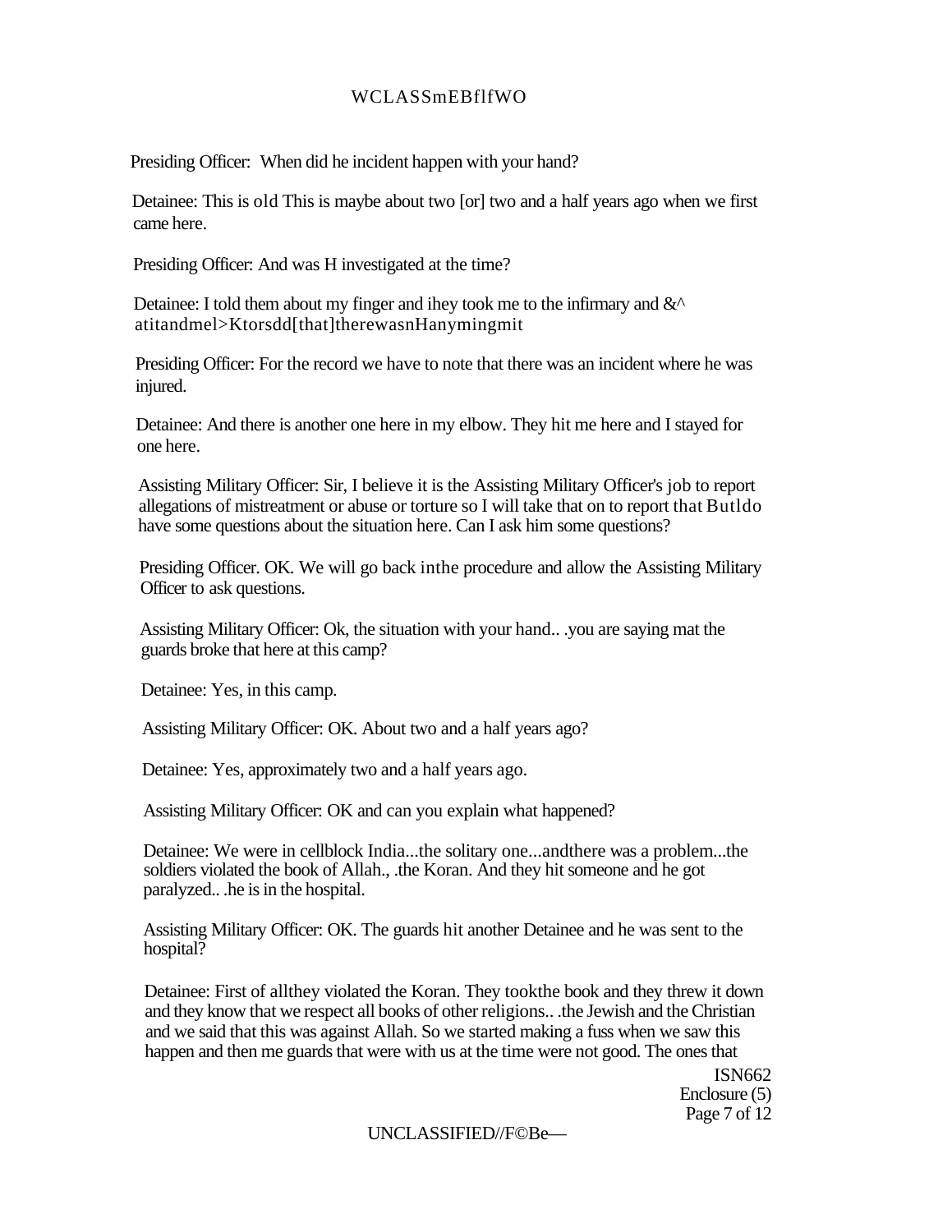#### **UNC1ASSIFIED//F©tf0**

**were in that shift were not good. And then the guards came in...they caused a problem in the cellblock. They took our brother, the one that went to the hospital. They said that he tried to kill himself for the sake of the Koran.. .God knows.** 

**Assisting Military Officer: OK but I want to focus on the situation with your hand. What happened to you?** 

**Detainee: The officers came in and they saw what was happening. They told the other soldiers that this was not right.. .this was against the law.. .to violate the holy book and so they took our brother to the hospital and they started coming in to all the cells and looking in all the cells. They started beating us and my hand gat broke.** 

**Assisting Military Officer: OK, what did they hit you with?** 

**Detainee: They came in to solitary.. .fee room is closed because it is a solitary room. They slammed me on the floor and my hand got broke.** 

**Assisting Military Officer: And you said mat it got broken in four places?** 

**Detainee: I don't know what happened but I know that it got broken. Look at it now.** 

**Assisting Military Officer: And you got sent to the clinic here at the hospital for medical help?** 

**Detainee: Yes, they took me to the clinic. They took me and they photographed me and then they gave me a cast Arid then when they investigated they said that'you posed a resistance to them.\* Maybe that is what they mean when they wrote that I had an incident where I tried to kill a guard. And I don't have strength and I don't want to fight and I didn't want to fight at the time but we were asking why they had violated the book of Allah?** 

**Assisting Military Officer: And men you said that you were injured in other areas too? Shoulders...arm...?** 

**Detainee: (The Detainee points) In the elbow and it was a year ago and Tve been getting treated for a year.** 

**Assisting Military Officer. So that is a separate incident?** 

**Detainee: Yes, separate.** 

**Assisting Military Officer: Can you explain what happened there?** 

**Detainee: The second one? Also [the] same thing. It was a violation against the book of Allah. Another soldier violated the book of Allah.** 

> **ISN662 Enclosure (5) Page 8 of 12**

**UNCLASSIFIED//POU©—**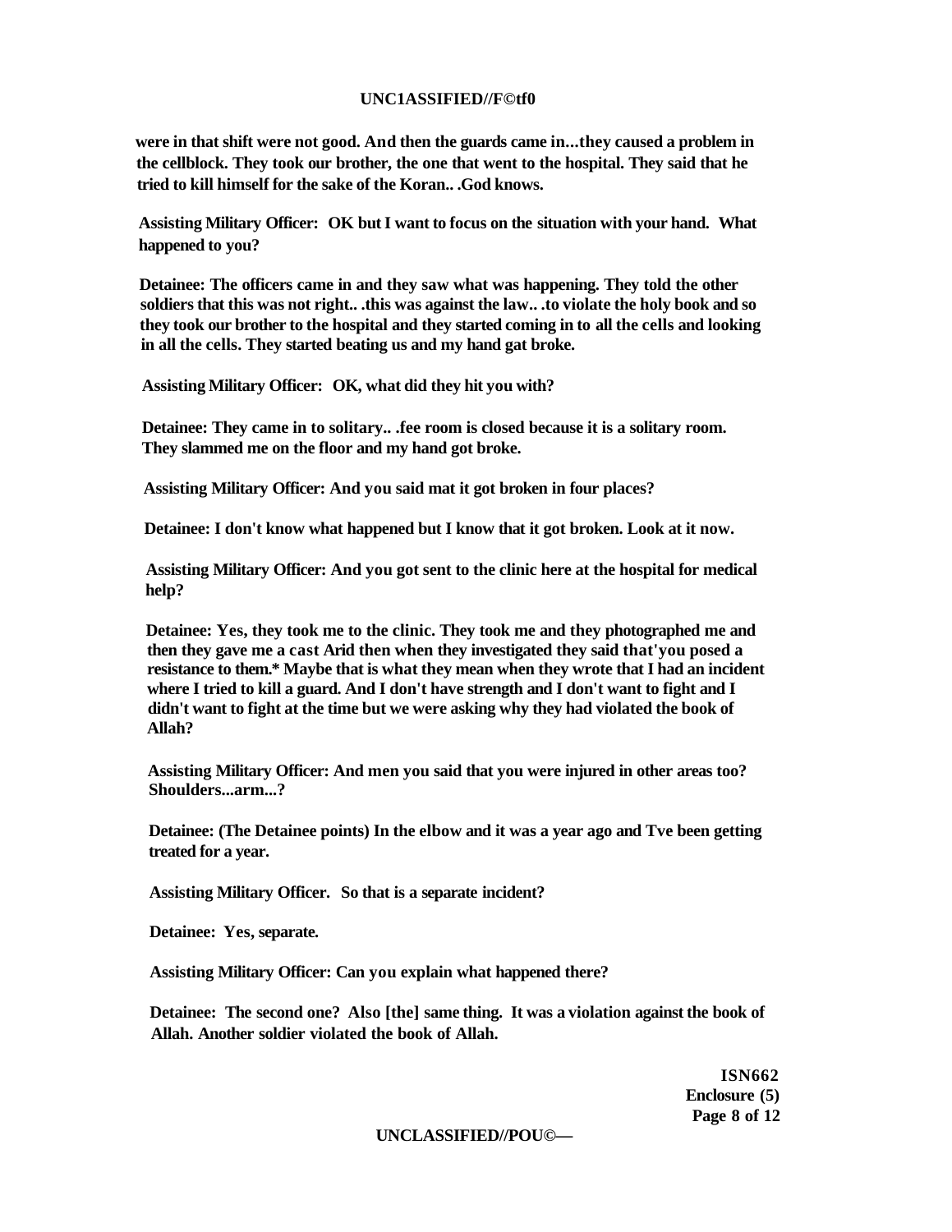## UNCLASSIFIED//F©t?0

Assisting Mlitary Officer: And men-what happened?

Detainee: They came in and they told us to get out ofourcells and we told them that we did not want to get out of our cells until you bring in the supervisor. So we didn't get out and the soldier that had done this was the same soldier that had done this before so he was walking up and down the cellblock in a very arrogant way and he was trying to get a rise out of us. We said that we were not going to come out of our cells for anything...for them to look at it. .or for showers or anything.

Assisting Military Officer: And then what happened?

Detainee: The soldiers came in with a plastic thing and the hit mc with it For two I was bleeding and things were coming out of it and they were trying to clean it

Assisting Military Officer: OK and what was this plastic thing?

Detainee: They have this plastic thing and we kneel on the ground and we don't know.

Assisting Military Officer Ok so it's to prevent fluids and water from hitting the guards. That's the plastic thing? Some kind of shield?

Detainee: No, when they come in we just kneel we don't resist How could you resist when seven people come in and they spray this thing on you? I don't know what they use to spray but they spray us with something.

Assisting Military Officer: OK and this happened during the incident when his arm was cut?

Detainee: Yes and they sprayed us a lot

Assisting Military Officer With pepper spray or tear gas?

Detainee: Maybe. I don't know what the stuff is inside but when it comes on you when it comes in your eyes you don't see anything. So I didn't see anything.. .1 just feel to the floor. I was kneeling and they came in and they pushed me to the floor and all of the sudden I saw the blood on my clothes.. .blood was coming out and they took me to the clinic. And that is what happened. Tneyhit us and then they tell you and they write down that we were resisting or that we want to kill them and this is very unfair.

Presiding Officer TliefirBtindderdnappenednvoandahalfyearsagoandthelastone was a year ago?

Detainee: The second incident happened more than a year ago but they have been treating if for a year.

> ISN662 Enclosure (5) Page 9 of 12

UNCLASSIFIED//FeTO—

000765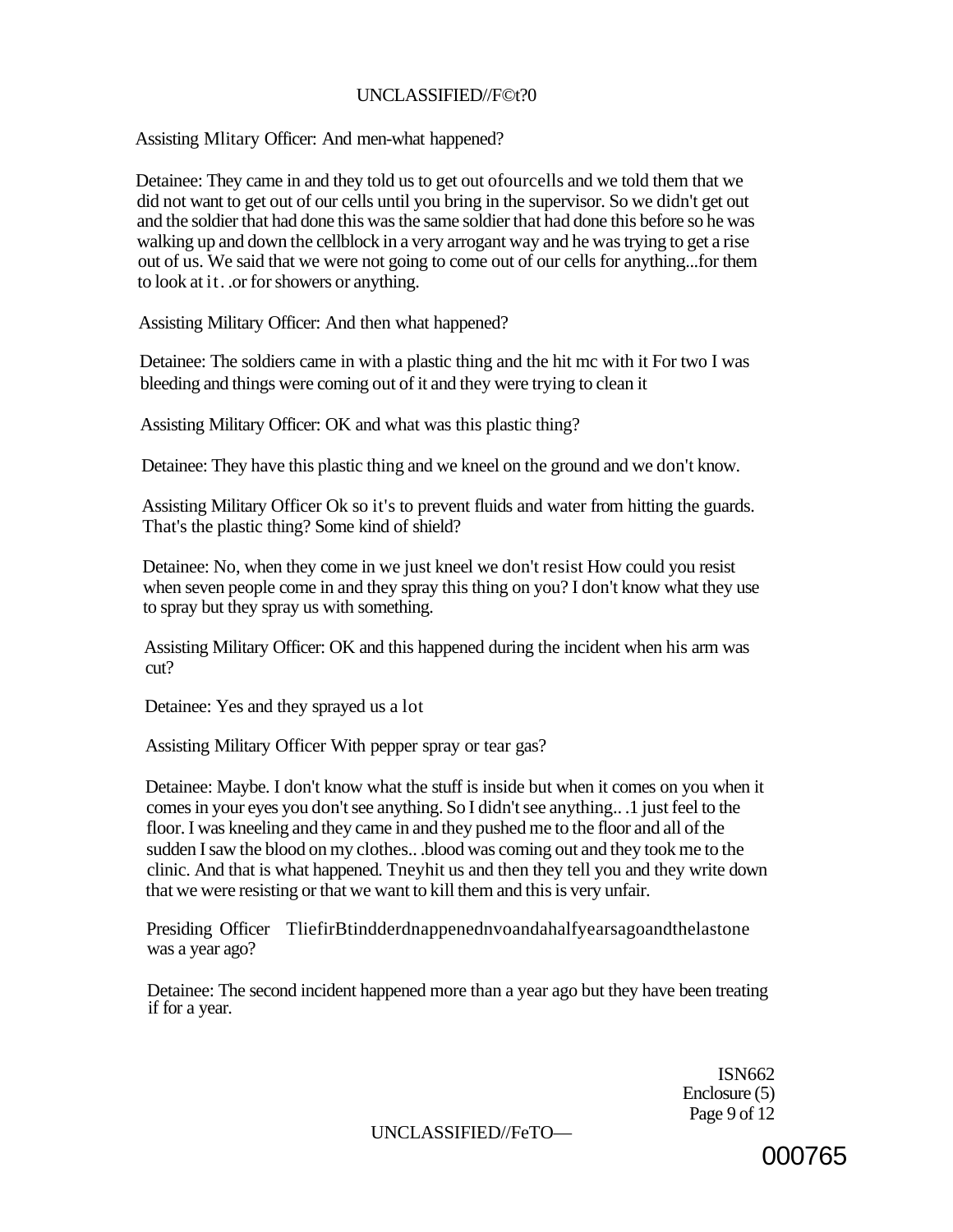#### UNCLASSIFIEEWFOrJO |

Assisting Military Officer: OK and then just one last question. Why didn't you teU me about it before in the interview? I am just curios [as to] why you didn't mention it before.

Detainee: Now I remembered really. I had forgotten. It was two and a half years ago. If you ask me about something I will tell you that I forgot My own children I have forgotten.

Assisting Military Officer: OK. Thank you.

Board Member: Do you feel the young soldiers disrespecting you're your rank?

Detainee: A lot of me soldiers are very good with us. I know that at the least with the law that they have for them, they don't do anything to us. Because I know about this law...I've served in the military and I know that is forbiddaatodolhis...lhisMthng. Some of the soldiers are very bad, honestly. I am not saying that I am good and they are bad. I know that all people make mistakes but this is unfair. I am sorry. It is just that the waythatweareKvingandtheconditioia...I6^n'tme^toraisemy voice^ I think that when a soldier respects himself, I mean look here, mis officer is asking me a question with respect, would I sph at Hm? He treats me wim respect I treat him with respect Because you are treating me like another human being in front of you not as an enemy combatant or someone who is killing people.. .just a human being.

Presiding Officer: The question in front of you though.. .(to the Board Member) Do you want to rephrase your question?

BoardMember: Let me try to ask it a different way. In day-to-day events at the prison, do you young soldiers treat you according to your rank?

Detainee: Do you mean like because of my age?

BoardMember: Possibly.

Detainee: Because of age, yes, a lot of them look at you and they respect you and I give mem back that respect Some ofthe soldiers look at us and [believe] what theyreadfrom the media [that] we are coming here and we are beasts.. .that we are killers and they treat us like that And they are coming to take revenge on us. They look at us as'they are the people that killed all the people in the buildings' (referring to 9/11) and we didn't do anything; The problem is that when a soldier here wants to do something to us or take revenge on us, he does it through the law so he will write something like'he did not cooperate... I told him to do it and he did notdo it<sup>1</sup> and he records that mat way. And so it appears as if we are all liars and the soldiers are telling the truth. There is no trust anymore because of things like these that are being written about us...he threw something, he did something. But the things I am telling you now are true. BoardMember. OK, thank you. I have no further questions.

Presiding Officer: Are you denying mat you were at Khalden Training Camp?

ISN662 Enclosure (5) Page 10 of 12

UNCLASSEFffiD/ZEOIia^

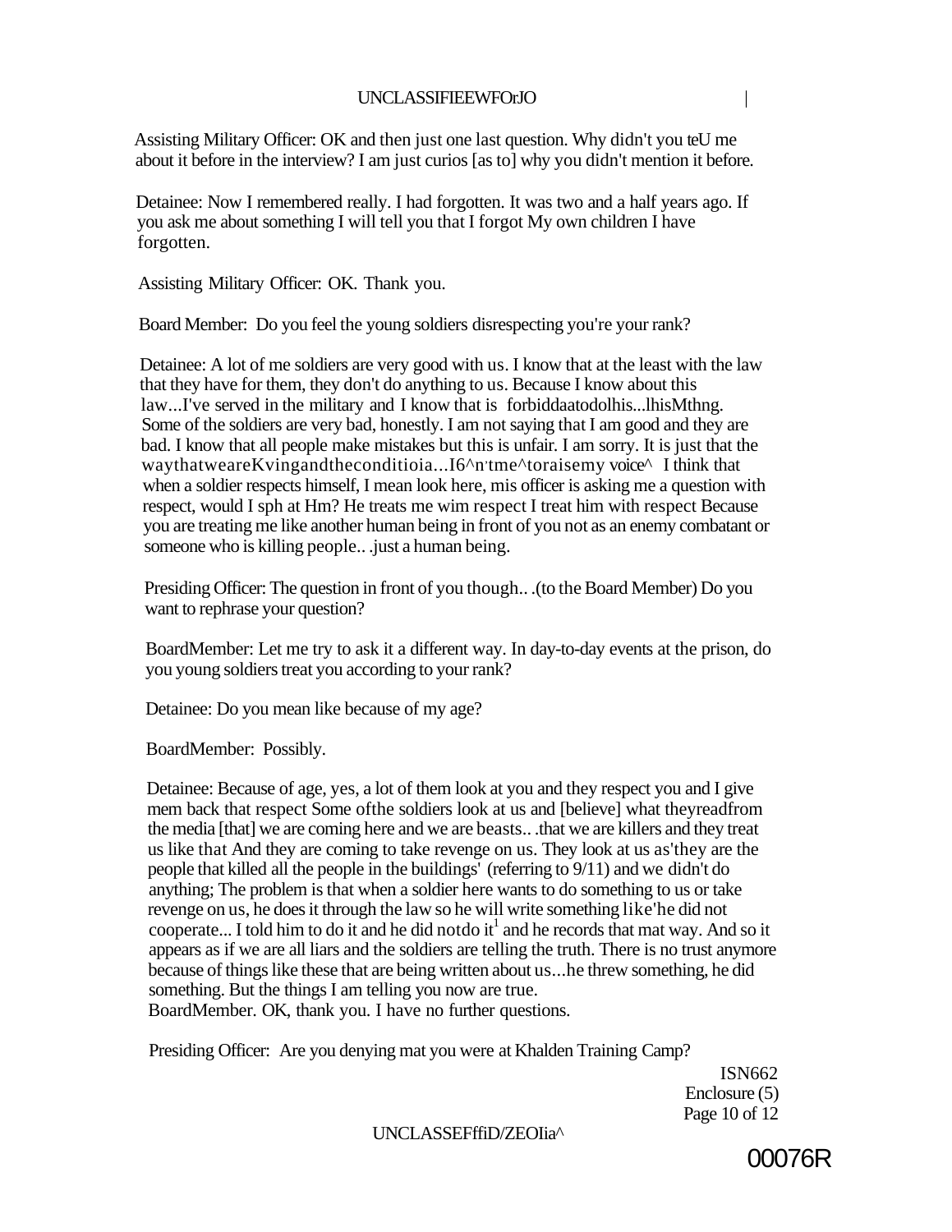### UNCLASSMED/7FDD0

Detainee: Yes, I was not

Presiding Officer: When you were arrested in Pakistan, what did you have on your person at the time?

Detainee: I had Pakistani money, I was going to buy some things for my children from the bazaar.

Designated Military Officer: Mr, Presiding Officer, clarification, (the Detainee) was arrested twice by Pakistani authorities.

Presiding Officer: Right

Detainee: Are talking about the previous prison? Yes, I was captured by Pakistani's earlier, but are you talking about mis place?

Presiding Officer: In the unclassified sunmiaiy, item arrested carrying a letter with the name with a senior al Qaida member, an aide to Usama bin Laden, written at the top.

Detainee: When they arrested me in Pakistan I had Pakistani money and the market was called Southern bazaar. I did not have anything else.

Presiding Officer: Do you still sings songs of killing America?

Detainee: Really, we've been here for three years. We sit and we talk and the soldier comes and says we were lalkjrig about killuig Americans. When a soldier comes and taunts us or does something against the Koran we start chanting and they think that we are chanting about killing Americans but we are just chanting [about] normal things. For example, someone who bothers you or taunts you or does something against you, you want to bother him so you start singing  $m \wedge n$  t of him. These are just words. What are they saying [about] us talking or singing about killing Americans? What is tins? We are singing but they are just normal songs these songs.

Presiding Officer:

#### *Questions from the Designated Military Officer*

Designated Military Officer: Could you tell us why Pakistan arrested you the first time?

Detainee: Yes, the first time they arrested me we were going to the border of Afghanistan for relief work and they arrested us. They caught me at he border of Afghanistan. Designated Military Officer: Is it normal for Pakistan to arrest reliefworkers fro no reason?

> ISN662 Enclosure (5) Page 11 of 12

UNCLASSIFIED//EQUa

000767